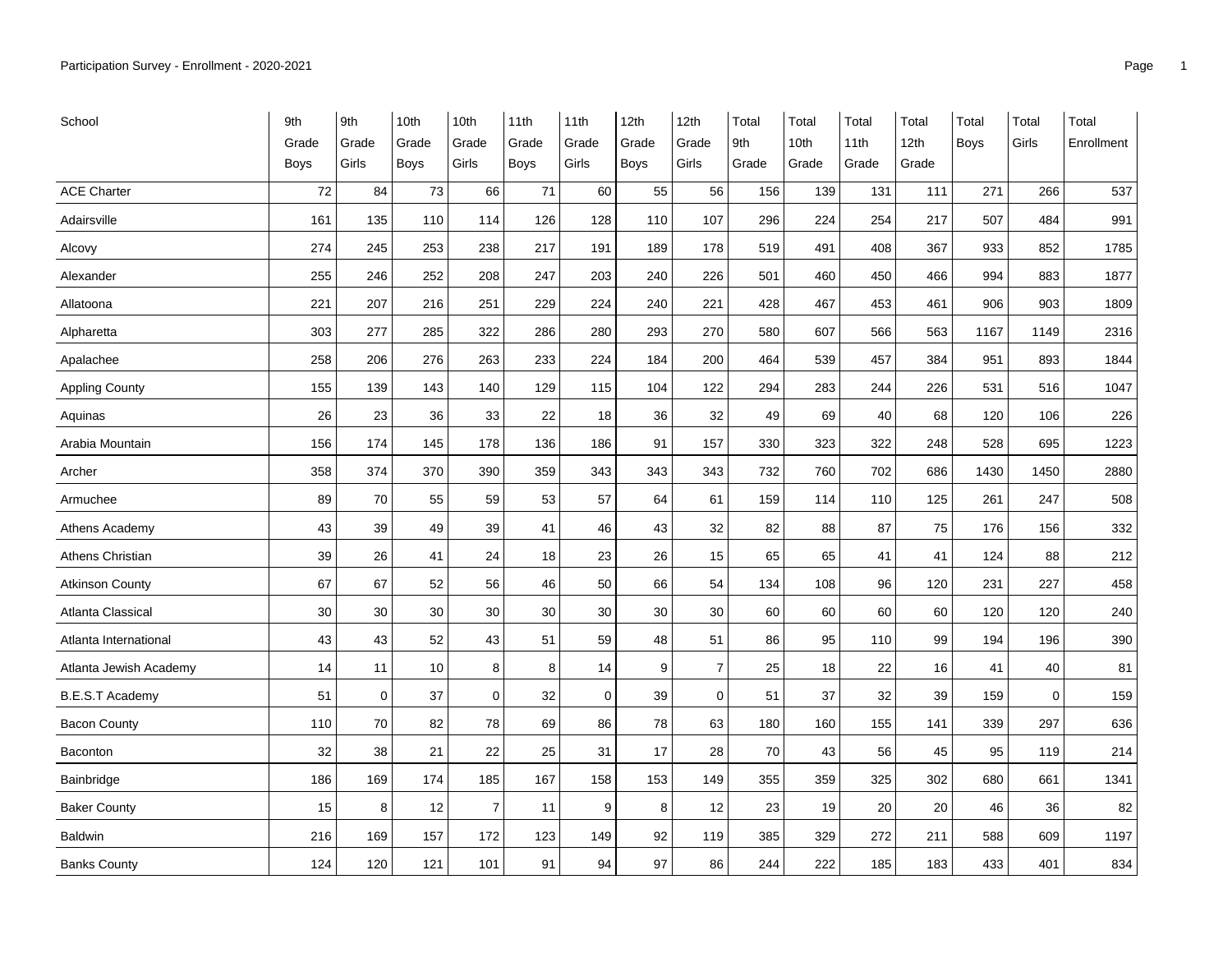| School                      | 9th            | 9th          | 10th  | 10th        | 11th        | 11th        | 12th        | 12th        | Total          | Total          | Total       | Total            | Total       | Total       | Total      |
|-----------------------------|----------------|--------------|-------|-------------|-------------|-------------|-------------|-------------|----------------|----------------|-------------|------------------|-------------|-------------|------------|
|                             | Grade          | Grade        | Grade | Grade       | Grade       | Grade       | Grade       | Grade       | 9th            | 10th           | 11th        | 12 <sub>th</sub> | <b>Boys</b> | Girls       | Enrollment |
|                             | <b>Boys</b>    | Girls        | Boys  | Girls       | <b>Boys</b> | Girls       | <b>Boys</b> | Girls       | Grade          | Grade          | Grade       | Grade            |             |             |            |
| Banneker                    | 270            | 266          | 177   | 188         | 145         | 177         | 150         | 195         | 536            | 365            | 322         | 345              | 742         | 826         | 1568       |
| <b>Barrow</b>               | 37             | 42           | 9     | 14          | $\mathbf 0$ | $\mathbf 0$ | $\mathbf 0$ | $\mathbf 0$ | 79             | 23             | $\mathbf 0$ | $\mathbf 0$      | 46          | 56          | 102        |
| Beach                       | 163            | 203          | 97    | 130         | 54          | 98          | 55          | 8520        | 366            | 227            | 152         | 8575             | 369         | 8951        | 9320       |
| <b>Ben Franklin Academy</b> | 17             | 8            | 13    | 8           | 15          | 17          | 20          | 9           | 25             | 21             | 32          | 29               | 65          | 42          | 107        |
| Benedictine                 | 104            | $\mathbf 0$  | 107   | $\mathbf 0$ | 98          | $\mathbf 0$ | 101         | $\mathbf 0$ | 104            | 107            | 98          | 101              | 410         | $\mathbf 0$ | 410        |
| Berkmar                     | 456            | 394          | 402   | 413         | 328         | 344         | 281         | 257         | 850            | 815            | 672         | 538              | 1467        | 1408        | 2875       |
| Berrien                     | 108            | 115          | 119   | 107         | 88          | 90          | 71          | 82          | 223            | 226            | 178         | 153              | 386         | 394         | 780        |
| <b>Bleckley County</b>      | 69             | 89           | 88    | 68          | 64          | 95          | 65          | 78          | 158            | 156            | 159         | 143              | 286         | 330         | 616        |
| <b>Blessed Trinity</b>      | 129            | 124          | 123   | 128         | 107         | 142         | 115         | 122         | 253            | 251            | 249         | 237              | 474         | 516         | 990        |
| Bowdon                      | 49             | 38           | 58    | 43          | 56          | 39          | 66          | 44          | 87             | 101            | 95          | 110              | 229         | 164         | 393        |
| <b>Bradwell Institute</b>   | 210            | 217          | 214   | 224         | 199         | 177         | 178         | 183         | 427            | 438            | 376         | 361              | 801         | 801         | 1602       |
| <b>Brandon Hall</b>         | $\overline{1}$ | $\mathbf{1}$ | 4     | 3           | 10          | 3           | 10          | 5           | $\overline{2}$ | $\overline{7}$ | 13          | 15               | 25          | 12          | 37         |
| <b>Brantley County</b>      | 138            | 118          | 113   | 114         | 109         | 122         | 123         | 90          | 256            | 227            | 231         | 213              | 483         | 444         | 927        |
| <b>Bremen</b>               | 82             | 90           | 81    | 96          | 92          | 89          | 77          | 85          | 172            | 177            | 181         | 162              | 332         | 360         | 692        |
| <b>Brooks County</b>        | 69             | 57           | 65    | 60          | 48          | 48          | 50          | 52          | 126            | 125            | 96          | 102              | 232         | 217         | 449        |
| <b>Brookstone</b>           | 46             | 46           | 42    | 40          | 41          | 39          | 28          | 31          | 92             | 82             | 80          | 59               | 157         | 156         | 313        |
| Brookwood                   | 489            | 468          | 471   | 474         | 453         | 436         | 436         | 414         | 957            | 945            | 889         | 850              | 1849        | 1792        | 3641       |
| <b>Brunswick</b>            | 250            | 237          | 225   | 219         | 215         | 214         | 173         | 182         | 487            | 444            | 429         | 355              | 863         | 852         | 1715       |
| <b>Bryan County</b>         | 98             | 70           | 70    | 85          | 70          | 58          | 52          | 48          | 168            | 155            | 128         | 100              | 290         | 261         | 551        |
| <b>Buford</b>               | 234            | 228          | 211   | 204         | 221         | 181         | 187         | 163         | 462            | 415            | 402         | 350              | 853         | 776         | 1629       |
| <b>Burke County</b>         | 221            | 185          | 148   | 143         | 150         | 155         | 127         | 146         | 406            | 291            | 305         | 273              | 646         | 629         | 1275       |
| <b>Butler</b>               | 126            | 112          | 95    | 85          | 62          | 92          | 87          | 97          | 238            | 180            | 154         | 184              | 370         | 386         | 756        |
| Cairo                       | 180            | 168          | 156   | 161         | 168         | 130         | 116         | 155         | 348            | 317            | 298         | 271              | 620         | 614         | 1234       |
| Calhoun                     | 165            | 157          | 158   | 143         | 163         | 149         | 147         | 122         | 322            | 301            | 312         | 269              | 633         | 571         | 1204       |
| Calhoun County              | 24             | 14           | 25    | 21          | 15          | 20          | 17          | 25          | 38             | 46             | 35          | 42               | 81          | 80          | 161        |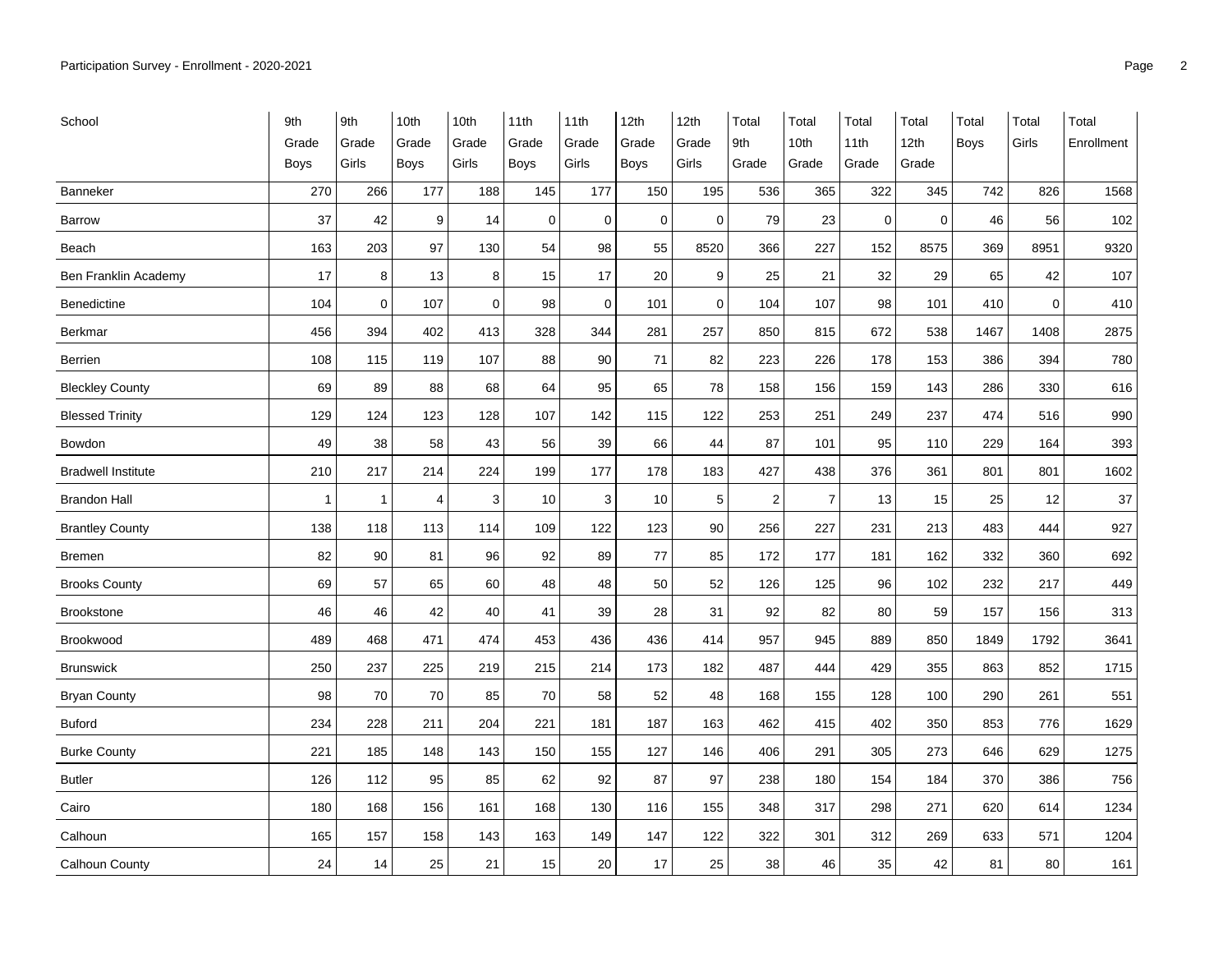| School                      | 9th         | 9th   | 10th  | 10th  | 11th  | 11th  | 12th        | 12th  | Total | Total | Total | Total            | Total       | Total | Total      |
|-----------------------------|-------------|-------|-------|-------|-------|-------|-------------|-------|-------|-------|-------|------------------|-------------|-------|------------|
|                             | Grade       | Grade | Grade | Grade | Grade | Grade | Grade       | Grade | 9th   | 10th  | 11th  | 12 <sub>th</sub> | <b>Boys</b> | Girls | Enrollment |
|                             | <b>Boys</b> | Girls | Boys  | Girls | Boys  | Girls | <b>Boys</b> | Girls | Grade | Grade | Grade | Grade            |             |       |            |
| Callaway                    | 138         | 129   | 137   | 102   | 95    | 81    | 88          | 108   | 267   | 239   | 176   | 196              | 458         | 420   | 878        |
| Calvary Day School          | 48          | 44    | 45    | 36    | 35    | 33    | 45          | 46    | 92    | 81    | 68    | 91               | 173         | 159   | 332        |
| Cambridge                   | 221         | 231   | 263   | 276   | 267   | 262   | 263         | 266   | 452   | 539   | 529   | 529              | 1014        | 1035  | 2049       |
| Camden County               | 348         | 302   | 330   | 298   | 314   | 307   | 244         | 260   | 650   | 628   | 621   | 504              | 1236        | 1167  | 2403       |
| Campbell                    | 391         | 423   | 364   | 396   | 274   | 373   | 333         | 377   | 814   | 760   | 647   | 710              | 1362        | 1569  | 2931       |
| Carrollton                  | 225         | 202   | 215   | 238   | 177   | 224   | 201         | 212   | 427   | 453   | 401   | 413              | 818         | 876   | 1694       |
| Cartersville                | 206         | 182   | 182   | 175   | 182   | 191   | 169         | 163   | 388   | 357   | 373   | 332              | 739         | 711   | 1450       |
| Carver, Atlanta             | 155         | 133   | 140   | 115   | 80    | 93    | 71          | 92    | 288   | 255   | 173   | 163              | 446         | 433   | 879        |
| Carver, Columbus            | 117         | 129   | 93    | 110   | 80    | 97    | 81          | 109   | 246   | 203   | 177   | 190              | 371         | 445   | 816        |
| Cass                        | 204         | 205   | 184   | 175   | 169   | 188   | 176         | 170   | 409   | 359   | 357   | 346              | 733         | 738   | 1471       |
| Cedar Grove                 | 152         | 153   | 125   | 119   | 108   | 126   | 117         | 102   | 305   | 244   | 234   | 219              | 502         | 500   | 1002       |
| <b>Cedar Shoals</b>         | 272         | 241   | 174   | 161   | 136   | 152   | 122         | 137   | 513   | 335   | 288   | 259              | 704         | 691   | 1395       |
| Cedartown                   | 77          | 58    | 100   | 66    | 53    | 58    | 53          | 38    | 135   | 166   | 111   | 91               | 283         | 220   | 503        |
| Centennial                  | 297         | 269   | 289   | 261   | 239   | 235   | 242         | 201   | 566   | 550   | 474   | 443              | 1067        | 966   | 2033       |
| <b>Central Gwinnett</b>     | 283         | 265   | 309   | 254   | 292   | 273   | 213         | 251   | 548   | 563   | 565   | 464              | 1097        | 1043  | 2140       |
| Central, Carroll            | 164         | 153   | 148   | 132   | 137   | 138   | 130         | 128   | 317   | 280   | 275   | 258              | 579         | 551   | 1130       |
| Central, Macon              | 115         | 132   | 90    | 126   | 90    | 133   | 65          | 104   | 247   | 216   | 223   | 169              | 360         | 495   | 855        |
| Central, Talbotton          | 13          | 17    | 16    | 22    | 15    | 19    | 21          | 20    | 30    | 38    | 34    | 41               | 65          | 78    | 143        |
| Chamblee                    | 251         | 221   | 236   | 217   | 195   | 225   | 181         | 193   | 472   | 453   | 420   | 374              | 863         | 856   | 1719       |
| <b>Chapel Hill</b>          | 38          | 39    | 54    | 41    | 56    | 47    | 68          | 40    | 77    | 95    | 103   | 108              | 216         | 167   | 383        |
| <b>Charlton County</b>      | 60          | 58    | 58    | 53    | 52    | 57    | 35          | 51    | 118   | 111   | 109   | 86               | 205         | 219   | 424        |
| Chattahoochee               | 283         | 232   | 228   | 235   | 243   | 228   | 265         | 247   | 515   | 463   | 471   | 512              | 1019        | 942   | 1961       |
| <b>Chattahoochee County</b> | 34          | 28    | 32    | 18    | 36    | 25    | 42          | 28    | 62    | 50    | 61    | 70               | 144         | 99    | 243        |
| Chattooga                   | 96          | 92    | 78    | 72    | 66    | 83    | 75          | 58    | 188   | 150   | 149   | 133              | 315         | 305   | 620        |
| Cherokee                    | 487         | 423   | 345   | 324   | 292   | 293   | 292         | 282   | 910   | 669   | 585   | 574              | 1416        | 1322  | 2738       |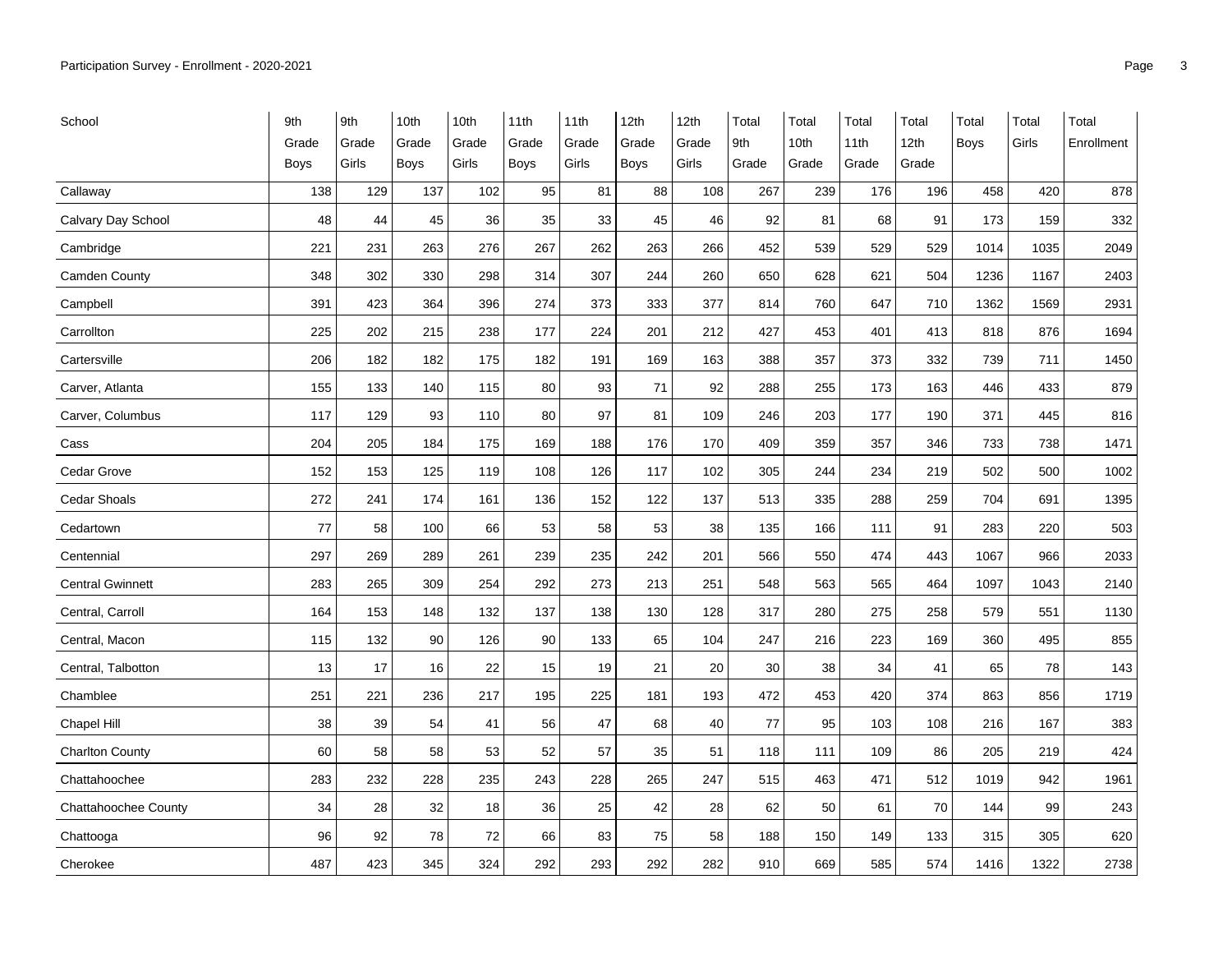| School                     | 9th         | 9th   | 10th        | 10th  | 11th        | 11th  | 12th        | 12th  | Total | Total | Total | Total            | Total       | Total | Total      |
|----------------------------|-------------|-------|-------------|-------|-------------|-------|-------------|-------|-------|-------|-------|------------------|-------------|-------|------------|
|                            | Grade       | Grade | Grade       | Grade | Grade       | Grade | Grade       | Grade | 9th   | 10th  | 11th  | 12 <sub>th</sub> | <b>Boys</b> | Girls | Enrollment |
|                            | <b>Boys</b> | Girls | <b>Boys</b> | Girls | <b>Boys</b> | Girls | <b>Boys</b> | Girls | Grade | Grade | Grade | Grade            |             |       |            |
| Cherokee Bluff             | 141         | 154   | 146         | 123   | 124         | 117   | 108         | 96    | 295   | 269   | 241   | 204              | 519         | 490   | 1009       |
| Chestatee                  | 173         | 155   | 182         | 158   | 160         | 146   | 111         | 143   | 328   | 340   | 306   | 254              | 626         | 602   | 1228       |
| Christian Heritage         | 20          | 24    | 33          | 21    | 20          | 23    | 25          | 19    | 44    | 54    | 43    | 44               | 98          | 87    | 185        |
| Clarke Central             | 273         | 217   | 208         | 233   | 182         | 207   | 194         | 208   | 490   | 441   | 389   | 402              | 857         | 865   | 1722       |
| Clarkston                  | 249         | 182   | 182         | 153   | 160         | 178   | 151         | 143   | 431   | 335   | 338   | 294              | 742         | 656   | 1398       |
| Claxton                    | 77          | 68    | 78          | 71    | 54          | 65    | 52          | 51    | 145   | 149   | 119   | 103              | 261         | 255   | 516        |
| <b>Clinch County</b>       | 50          | 43    | 45          | 49    | 45          | 33    | 34          | 40    | 93    | 94    | 78    | 74               | 174         | 165   | 339        |
| Coahulla Creek             | 155         | 136   | 137         | 132   | 141         | 130   | 119         | 109   | 291   | 269   | 271   | 228              | 552         | 507   | 1059       |
| Coffee                     | 262         | 223   | 215         | 204   | 197         | 222   | 190         | 200   | 485   | 419   | 419   | 390              | 864         | 849   | 1713       |
| <b>Collins Hill</b>        | 354         | 385   | 366         | 346   | 333         | 337   | 309         | 331   | 739   | 712   | 670   | 640              | 1362        | 1399  | 2761       |
| <b>Colquitt County</b>     | 344         | 335   | 358         | 288   | 313         | 267   | 269         | 283   | 679   | 646   | 580   | 552              | 1284        | 1173  | 2457       |
| Columbia                   | 164         | 145   | 132         | 117   | 95          | 107   | 86          | 121   | 309   | 249   | 202   | 207              | 477         | 490   | 967        |
| Columbus                   | 138         | 154   | 141         | 176   | 118         | 175   | 131         | 181   | 292   | 317   | 293   | 312              | 528         | 686   | 1214       |
| Commerce                   | 61          | 68    | 66          | 71    | 58          | 63    | 62          | 61    | 129   | 137   | 121   | 123              | 247         | 263   | 510        |
| Cook                       | 122         | 138   | 116         | 101   | 107         | 102   | 95          | 86    | 260   | 217   | 209   | 181              | 440         | 427   | 867        |
| Coosa                      | 110         | 102   | 71          | 81    | 67          | 66    | 76          | 71    | 212   | 152   | 133   | 147              | 324         | 320   | 644        |
| Coretta Scott King Academy | $\mathbf 0$ | 10    | $\mathbf 0$ | 9     | $\mathbf 0$ | 10    | $\mathbf 0$ | 9     | 10    | 9     | 10    | 9                | $\mathbf 0$ | 38    | 38         |
| <b>Crawford County</b>     | 68          | 59    | 67          | 61    | 59          | 62    | 52          | 53    | 127   | 128   | 121   | 105              | 246         | 235   | 481        |
| Creekside                  | 328         | 288   | 275         | 222   | 222         | 217   | 189         | 189   | 616   | 497   | 439   | 378              | 1014        | 916   | 1930       |
| Creekview                  | 308         | 273   | 269         | 248   | 255         | 222   | 236         | 220   | 581   | 517   | 477   | 456              | 1068        | 963   | 2031       |
| Crisp County               | 140         | 149   | 134         | 131   | 92          | 129   | 125         | 101   | 289   | 265   | 221   | 226              | 491         | 510   | 1001       |
| <b>Cross Creek</b>         | 134         | 144   | 160         | 154   | 110         | 110   | 105         | 103   | 278   | 314   | 220   | 208              | 509         | 511   | 1020       |
| Cross Keys                 | 269         | 269   | 193         | 194   | 204         | 204   | 188         | 240   | 538   | 387   | 408   | 428              | 854         | 907   | 1761       |
| Dacula                     | 336         | 303   | 318         | 298   | 297         | 254   | 244         | 260   | 639   | 616   | 551   | 504              | 1195        | 1115  | 2310       |
| Dade County                | 89          | 96    | 80          | 79    | 79          | 76    | $72\,$      | 64    | 185   | 159   | 155   | 136              | 320         | 315   | 635        |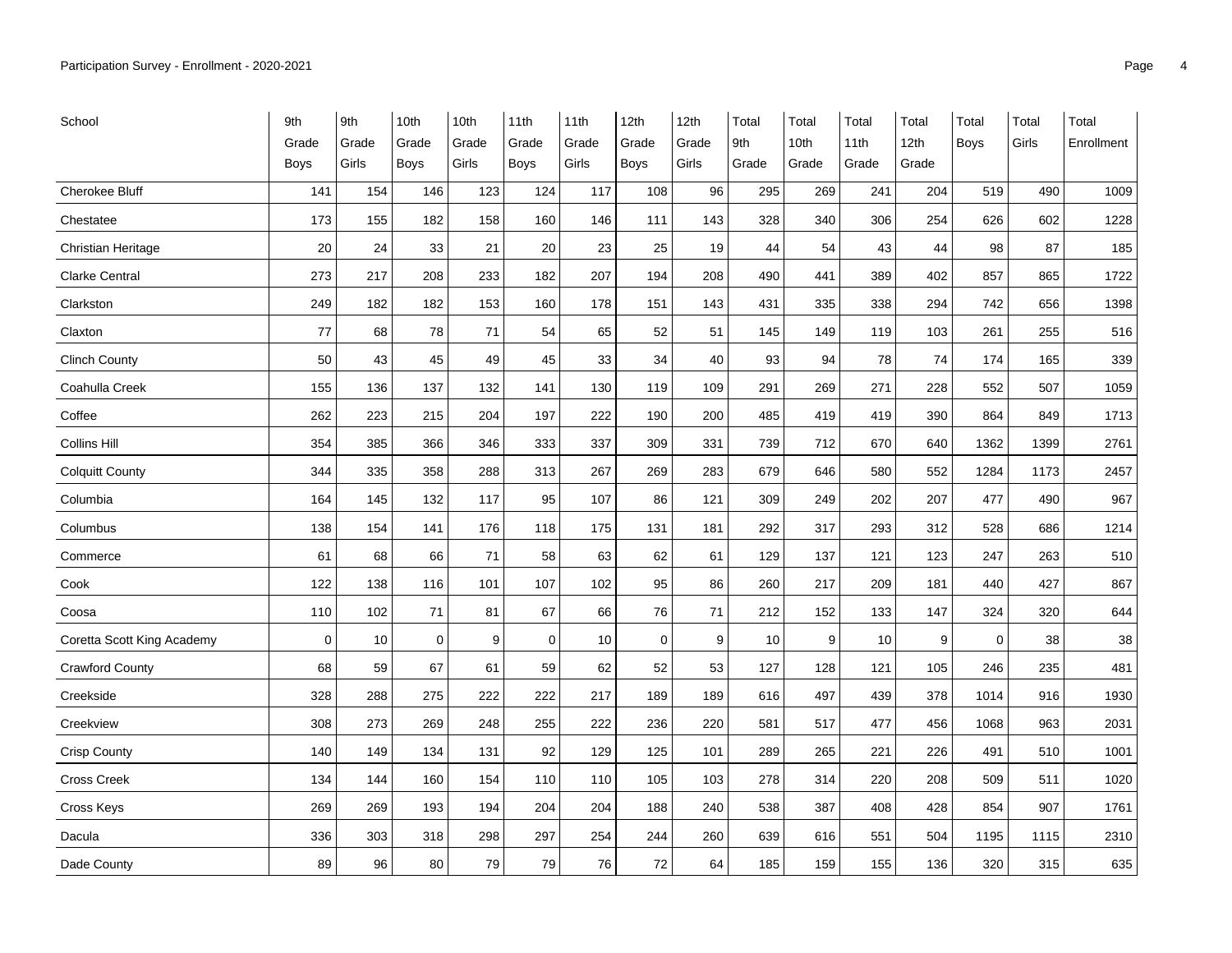| School                     | 9th         | 9th   | 10th  | 10th  | 11th  | 11th  | 12th        | 12th  | Total       | Total       | Total       | Total | Total       | Total       | Total      |
|----------------------------|-------------|-------|-------|-------|-------|-------|-------------|-------|-------------|-------------|-------------|-------|-------------|-------------|------------|
|                            | Grade       | Grade | Grade | Grade | Grade | Grade | Grade       | Grade | 9th         | 10th        | 11th        | 12th  | Boys        | Girls       | Enrollment |
|                            | <b>Boys</b> | Girls | Boys  | Girls | Boys  | Girls | <b>Boys</b> | Girls | Grade       | Grade       | Grade       | Grade |             |             |            |
| Dalton                     | 300         | 279   | 252   | 244   | 264   | 265   | 220         | 240   | 579         | 496         | 529         | 460   | 1036        | 1028        | 2064       |
| Dalton Academy             |             |       |       |       |       |       |             |       | $\mathbf 0$ | $\mathbf 0$ | $\mathbf 0$ | 0     | $\mathbf 0$ | $\mathbf 0$ | $\pmb{0}$  |
| Darlington                 | 68          | 48    | 78    | 61    | 58    | 52    | 71          | 54    | 116         | 139         | 110         | 125   | 275         | 215         | 490        |
| Davidson Fine Arts         | 29          | 92    | 27    | 90    | 20    | 84    | 22          | 91    | 121         | 117         | 104         | 113   | 98          | 357         | 455        |
| Dawson County              | 143         | 133   | 128   | 125   | 126   | 127   | 139         | 138   | 276         | 253         | 253         | 277   | 536         | 523         | 1059       |
| Decatur                    | 200         | 246   | 233   | 208   | 204   | 215   | 189         | 169   | 446         | 441         | 419         | 358   | 826         | 838         | 1664       |
| Deerfield-Windsor          | 16          | 9     | 19    | 18    | 23    | 9     | 22          | 23    | 25          | 37          | 32          | 45    | 80          | 59          | 139        |
| DeKalb School of the Arts  | 16          | 82    | 19    | 79    | 15    | 66    | 17          | 64    | 98          | 98          | 81          | 81    | 67          | 291         | 358        |
| Denmark                    | 301         | 296   | 295   | 615   | 266   | 287   | 266         | 233   | 597         | 910         | 553         | 499   | 1128        | 1431        | 2559       |
| <b>Discovery</b>           | 357         | 336   | 354   | 367   | 353   | 359   | 326         | 298   | 693         | 721         | 712         | 624   | 1390        | 1360        | 2750       |
| Dodge County               | 105         | 110   | 105   | 110   | 105   | 110   | 105         | 110   | 215         | 215         | 215         | 215   | 420         | 440         | 860        |
| Dooly County               | 50          | 43    | 42    | 46    | 29    | 49    | 48          | 35    | 93          | 88          | 78          | 83    | 169         | 173         | 342        |
| Dougherty                  | 159         | 162   | 126   | 157   | 100   | 121   | 78          | 114   | 321         | 283         | 221         | 192   | 463         | 554         | 1017       |
| Douglas County             | 296         | 257   | 294   | 279   | 228   | 228   | 214         | 241   | 553         | 573         | 456         | 455   | 1032        | 1005        | 2037       |
| Douglass, Atlanta          | 214         | 168   | 182   | 143   | 108   | 101   | 89          | 117   | 382         | 325         | 209         | 206   | 593         | 529         | 1122       |
| Drew                       | 259         | 241   | 227   | 226   | 162   | 189   | 127         | 150   | 500         | 453         | 351         | 277   | 775         | 806         | 1581       |
| <b>Drew Charter School</b> | 65          | 65    | 64    | 66    | 65    | 53    | 41          | 56    | 130         | 130         | 118         | 97    | 235         | 240         | 475        |
| Druid Hills                | 220         | 175   | 182   | 172   | 160   | 158   | 155         | 162   | 395         | 354         | 318         | 317   | 717         | 667         | 1384       |
| Dublin                     | 85          | 81    | 66    | 61    | 52    | 65    | 61          | 69    | 166         | 127         | 117         | 130   | 264         | 276         | 540        |
| Duluth                     | 381         | 389   | 354   | 331   | 314   | 342   | 286         | 290   | 770         | 685         | 656         | 576   | 1335        | 1352        | 2687       |
| Dunwoody                   | 308         | 276   | 309   | 245   | 293   | 252   | 252         | 262   | 584         | 554         | 545         | 514   | 1162        | 1035        | 2197       |
| Dutchtown                  | 78          | 41    | 55    | 34    | 54    | 54    | 43          | 39    | 119         | 89          | 108         | 82    | 230         | 168         | 398        |
| Eagle's Landing            | 30          | 19    | 54    | 15    | 50    | 32    | 76          | 34    | 49          | 69          | 82          | 110   | 210         | 100         | 310        |
| Eagle's Landing Christian  | 55          | 30    | 50    | 29    | 37    | 38    | 37          | 35    | 85          | 79          | 75          | 72    | 179         | 132         | 311        |
| Early County               | 84          | 68    | 73    | 64    | 78    | 65    | 53          | 58    | 152         | 137         | 143         | 111   | 288         | 255         | 543        |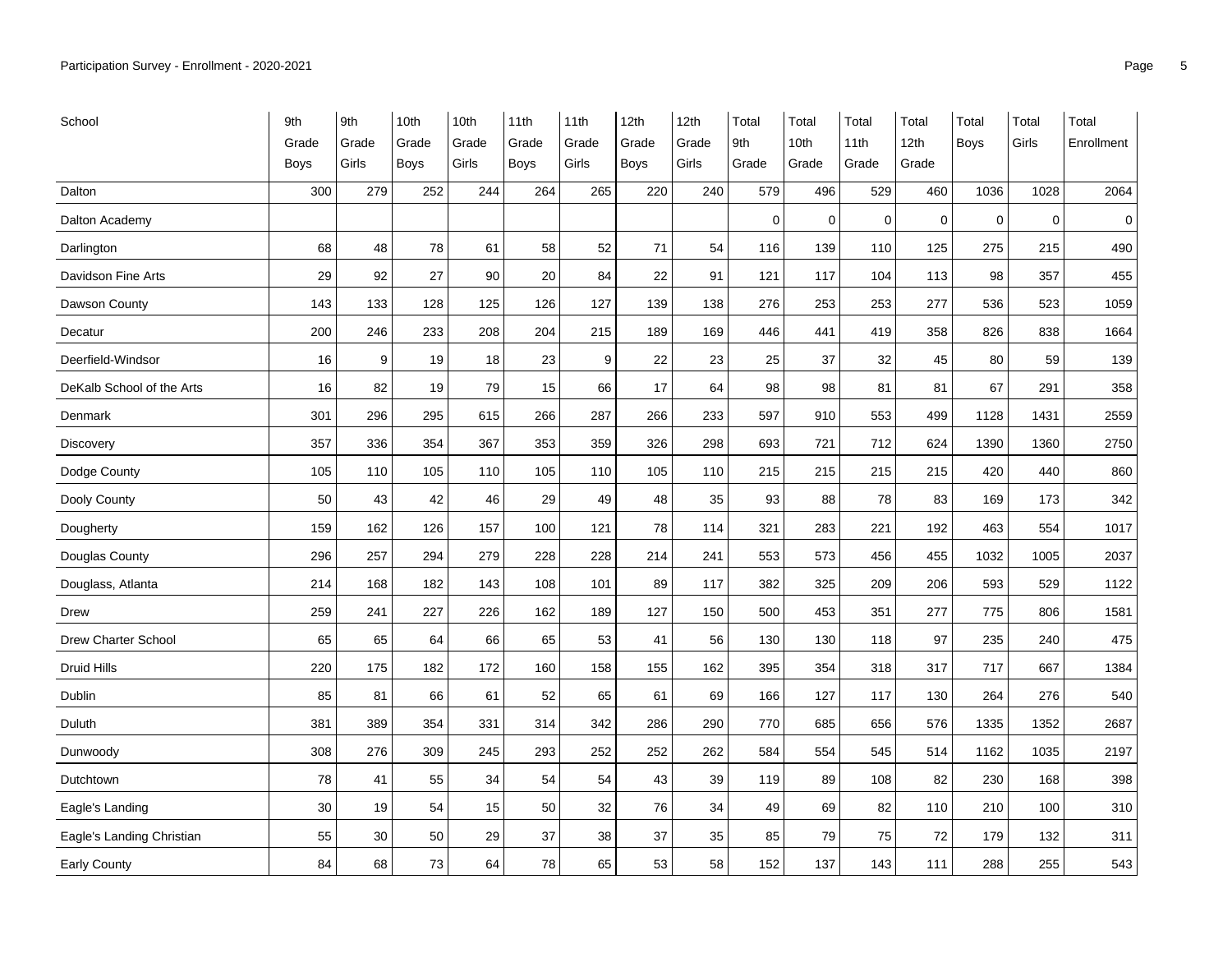| School                          | 9th   | 9th            | 10th                    | 10th        | 11th           | 11th        | 12th        | 12th        | Total          | Total          | Total                   | Total            | Total       | Total       | Total       |
|---------------------------------|-------|----------------|-------------------------|-------------|----------------|-------------|-------------|-------------|----------------|----------------|-------------------------|------------------|-------------|-------------|-------------|
|                                 | Grade | Grade          | Grade                   | Grade       | Grade          | Grade       | Grade       | Grade       | 9th            | 10th           | 11th                    | 12 <sub>th</sub> | <b>Boys</b> | Girls       | Enrollment  |
|                                 | Boys  | Girls          | Boys                    | Girls       | <b>Boys</b>    | Girls       | <b>Boys</b> | Girls       | Grade          | Grade          | Grade                   | Grade            |             |             |             |
| <b>East Coweta</b>              | 431   | 423            | 438                     | 414         | 347            | 397         | 351         | 340         | 854            | 852            | 744                     | 691              | 1567        | 1574        | 3141        |
| East Forsyth                    |       |                |                         |             |                |             |             |             | $\overline{0}$ | $\mathbf 0$    | $\pmb{0}$               | $\mathbf 0$      | $\mathbf 0$ | $\pmb{0}$   | $\mathbf 0$ |
| East Hall                       | 202   | 180            | 235                     | 182         | 72             | 103         | 124         | 146         | 382            | 417            | 175                     | 270              | 633         | 611         | 1244        |
| East Jackson                    | 146   | 127            | 131                     | 134         | 94             | 110         | 103         | 100         | 273            | 265            | 204                     | 203              | 474         | 471         | 945         |
| East Laurens                    | 95    | 72             | 92                      | 80          | 73             | 99          | 67          | 68          | 167            | 172            | 172                     | 135              | 327         | 319         | 646         |
| <b>East Paulding</b>            | 250   | 195            | 265                     | 230         | 240            | 226         | 230         | 203         | 445            | 495            | 466                     | 433              | 985         | 854         | 1839        |
| Eastside                        | 198   | 191            | 200                     | 234         | 193            | 173         | 163         | 157         | 389            | 434            | 366                     | 320              | 754         | 755         | 1509        |
| <b>Echols County</b>            | 31    | 27             | 23                      | 42          | 25             | 28          | 29          | 19          | 58             | 65             | 53                      | 48               | 108         | 116         | 224         |
| <b>Effingham County</b>         | 289   | 274            | 274                     | 245         | 221            | 190         | 199         | 175         | 563            | 519            | 411                     | 374              | 983         | 884         | 1867        |
| <b>Elbert County</b>            | 101   | 131            | 100                     | 99          | 93             | 89          | 87          | 84          | 232            | 199            | 182                     | 171              | 381         | 403         | 784         |
| Elite Scholars Academy          | 38    | 54             | 47                      | 55          | 49             | 51          | 26          | 47          | 92             | 102            | 100                     | 73               | 160         | 207         | 367         |
| <b>Emanuel County Institute</b> | 48    | 39             | 46                      | 56          | 43             | 36          | 35          | 57          | 87             | 102            | 79                      | 92               | 172         | 188         | 360         |
| Etowah                          | 337   | 317            | 330                     | 274         | 280            | 264         | 281         | 295         | 654            | 604            | 544                     | 576              | 1228        | 1150        | 2378        |
| Evans                           | 234   | 227            | 237                     | 240         | 216            | 225         | 222         | 216         | 461            | 477            | 441                     | 438              | 909         | 908         | 1817        |
| <b>Excel Christian</b>          | 1     | $\overline{4}$ | $\overline{\mathbf{c}}$ | 2           | $\overline{1}$ | 1           | 4           | 2           | 5              | $\overline{4}$ | $\overline{\mathbf{c}}$ | 6                | 8           | 9           | 17          |
| <b>Fannin County</b>            | 120   | 124            | 138                     | 118         | 107            | 105         | 91          | 88          | 244            | 256            | 212                     | 179              | 456         | 435         | 891         |
| <b>Fayette County</b>           | 179   | 189            | 170                     | 147         | 147            | 163         | 125         | 157         | 368            | 317            | 310                     | 282              | 621         | 656         | 1277        |
| Fellowship Christian            | 58    | 36             | 56                      | 33          | 47             | 37          | 53          | 44          | 94             | 89             | 84                      | 97               | 214         | 150         | 364         |
| <b>First Presbyterian</b>       | 44    | 26             | 49                      | 50          | 37             | 37          | 45          | 35          | 70             | 99             | 74                      | 80               | 175         | 148         | 323         |
| Fitzgerald                      | 112   | 121            | 88                      | 101         | 82             | 88          | 91          | 85          | 233            | 189            | 170                     | 176              | 373         | 395         | 768         |
| <b>Flowery Branch</b>           | 207   | 201            | 198                     | 155         | 158            | 144         | 155         | 159         | 408            | 353            | 302                     | 314              | 718         | 659         | 1377        |
| <b>Forest Park</b>              | 256   | 300            | 236                     | 276         | 160            | 185         | 153         | 174         | 556            | 512            | 345                     | 327              | 805         | 935         | 1740        |
| Forsyth Central                 | 349   | 327            | 307                     | 306         | 321            | 304         | 333         | 276         | 676            | 613            | 625                     | 609              | 1310        | 1213        | 2523        |
| <b>Franklin County</b>          | 125   | 137            | 126                     | 139         | 133            | 118         | 109         | 116         | 262            | 265            | 251                     | 225              | 493         | 510         | 1003        |
| Fulton Leadership Academy       | 58    | $\mathbf 0$    | 30                      | $\mathbf 0$ | 12             | $\mathbf 0$ | 9           | $\mathbf 0$ | 58             | 30             | 12                      | 9                | 109         | $\mathbf 0$ | 109         |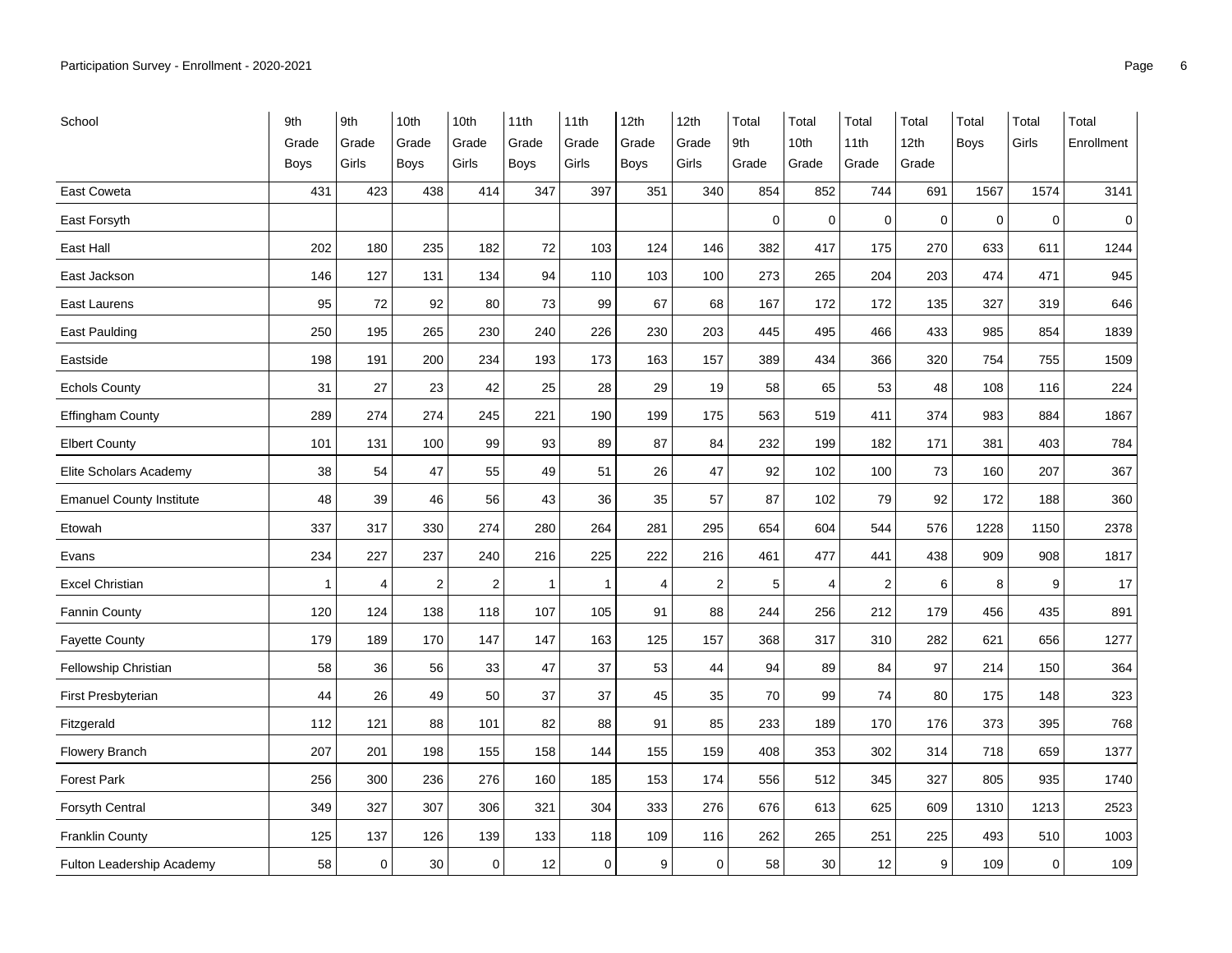| School                    | 9th            | 9th            | 10th  | 10th  | 11th           | 11th           | 12th        | 12th  | Total       | Total | Total       | Total            | Total       | Total       | Total       |
|---------------------------|----------------|----------------|-------|-------|----------------|----------------|-------------|-------|-------------|-------|-------------|------------------|-------------|-------------|-------------|
|                           | Grade          | Grade          | Grade | Grade | Grade          | Grade          | Grade       | Grade | 9th         | 10th  | 11th        | 12 <sub>th</sub> | <b>Boys</b> | Girls       | Enrollment  |
|                           | <b>Boys</b>    | Girls          | Boys  | Girls | Boys           | Girls          | <b>Boys</b> | Girls | Grade       | Grade | Grade       | Grade            |             |             |             |
| <b>Furlow Charter</b>     | 18             | 18             | 21    | 15    | 11             | 18             | 12          | 10    | 36          | 36    | 29          | 22               | 62          | 61          | 123         |
| Gainesville               | 316            | 257            | 306   | 307   | 259            | 251            | 213         | 246   | 573         | 613   | 510         | 459              | 1094        | 1061        | 2155        |
| Galloway                  | 36             | 45             | 41    | 35    | 44             | 43             | 31          | 41    | 81          | 76    | 87          | 72               | 152         | 164         | 316         |
| George Walton Academy     | 32             | 40             | 40    | 28    | 45             | 38             | 40          | 43    | 72          | 68    | 83          | 83               | 157         | 149         | 306         |
| Georgia Academy for Blind | $\overline{7}$ | 3              | 6     | 4     | $\overline{4}$ | $\mathbf 0$    | 9           | 8     | 10          | 10    | 4           | 17               | 26          | 15          | 41          |
| Georgia Military College  | 39             | 47             | 42    | 45    | 37             | 22             | 46          | 31    | 86          | 87    | 59          | 77               | 164         | 145         | 309         |
| Georgia School for Deaf   |                |                |       |       |                |                |             |       | $\mathbf 0$ | 0     | $\mathbf 0$ | 0                | $\mathbf 0$ | $\mathbf 0$ | $\mathbf 0$ |
| Gilmer                    | 160            | 148            | 132   | 162   | 147            | 127            | 103         | 120   | 308         | 294   | 274         | 223              | 542         | 557         | 1099        |
| <b>Glascock County</b>    | 32             | 17             | 20    | 23    | 18             | 19             | 22          | 19    | 49          | 43    | 37          | 41               | 92          | 78          | 170         |
| Glenn Hills               | 143            | 101            | 113   | 97    | 63             | 78             | 60          | 75    | 244         | 210   | 141         | 135              | 379         | 351         | 730         |
| Glynn Academy             | 250            | 219            | 254   | 230   | 185            | 208            | 163         | 210   | 469         | 484   | 393         | 373              | 852         | 867         | 1719        |
| <b>Gordon Central</b>     | 117            | 87             | 124   | 132   | 125            | 111            | 97          | 85    | 204         | 256   | 236         | 182              | 463         | 415         | 878         |
| Gordon Lee                | 51             | 46             | 57    | 60    | 58             | 51             | 62          | 40    | 97          | 117   | 109         | 102              | 228         | 197         | 425         |
| Grayson                   | 413            | 416            | 368   | 427   | 396            | 373            | 417         | 360   | 829         | 795   | 769         | 777              | 1594        | 1576        | 3170        |
| Greater Atlanta Christian | 77             | 65             | 64    | 80    | 79             | 91             | 94          | 78    | 142         | 144   | 170         | 172              | 314         | 314         | 628         |
| Greenbrier                | 220            | 230            | 213   | 222   | 193            | 211            | 203         | 212   | 450         | 435   | 404         | 415              | 829         | 875         | 1704        |
| <b>Greene County</b>      | 70             | 48             | 66    | 53    | 45             | 39             | 40          | 56    | 118         | 119   | 84          | 96               | 221         | 196         | 417         |
| Greenforest Christian     | 8              | $\overline{7}$ | 8     | 6     | 14             | $\overline{4}$ | 15          | 12    | 15          | 14    | 18          | 27               | 45          | 29          | 74          |
| Greenville                | 28             | 47             | 29    | 30    | 30             | 26             | 16          | 32    | 75          | 59    | 56          | 48               | 103         | 135         | 238         |
| Griffin                   | 255            | 218            | 189   | 200   | 155            | 149            | 130         | 163   | 473         | 389   | 304         | 293              | 729         | 730         | 1459        |
| Groves                    | 166            | 121            | 115   | 91    | 64             | 73             | 48          | 51    | 287         | 206   | 137         | 99               | 393         | 336         | 729         |
| Grovetown                 | 301            | 265            | 252   | 260   | 217            | 253            | 235         | 240   | 566         | 512   | 470         | 475              | 1005        | 1018        | 2023        |
| <b>GSIC</b>               | 29             | 31             | 27    | 22    | 18             | 12             | $\mathbf 0$ | 0     | 60          | 49    | 30          | $\mathbf 0$      | 74          | 65          | 139         |
| <b>Habersham Central</b>  | 246            | 256            | 274   | 260   | 238            | 227            | 226         | 211   | 502         | 534   | 465         | 437              | 984         | 954         | 1938        |
| Hampton                   | 182            | 165            | 168   | 160   | 120            | 146            | 149         | 139   | 347         | 328   | 266         | 288              | 619         | 610         | 1229        |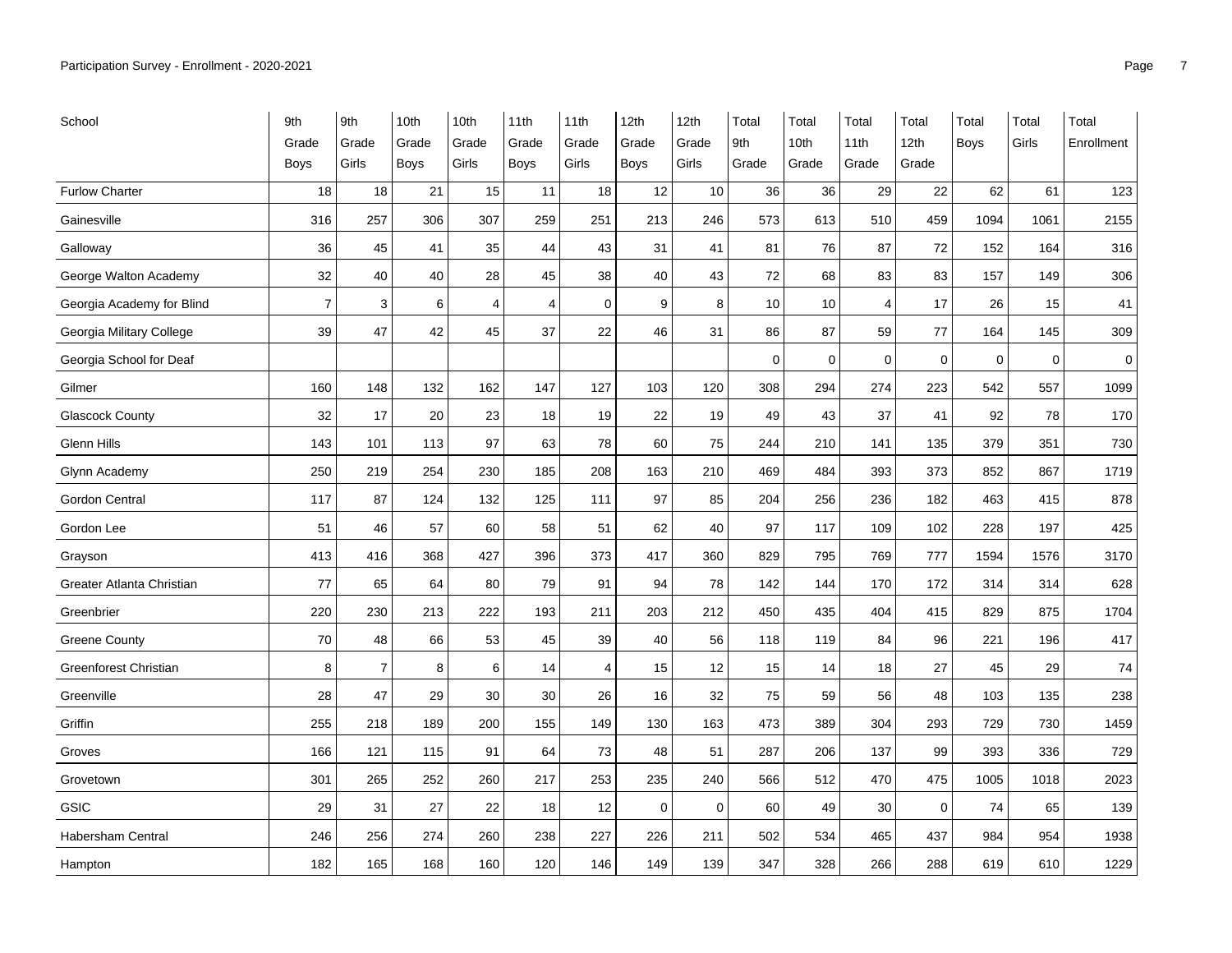| School                    | 9th            | 9th          | 10th  | 10th        | 11th           | 11th        | 12th        | 12th           | Total          | Total       | Total          | Total            | Total       | Total       | Total      |
|---------------------------|----------------|--------------|-------|-------------|----------------|-------------|-------------|----------------|----------------|-------------|----------------|------------------|-------------|-------------|------------|
|                           | Grade          | Grade        | Grade | Grade       | Grade          | Grade       | Grade       | Grade          | 9th            | 10th        | 11th           | 12 <sub>th</sub> | <b>Boys</b> | Girls       | Enrollment |
|                           | <b>Boys</b>    | Girls        | Boys  | Girls       | Boys           | Girls       | <b>Boys</b> | Girls          | Grade          | Grade       | Grade          | Grade            |             |             |            |
| <b>Hancock Central</b>    | $\overline{1}$ | $\mathbf{1}$ | 8     | $\mathbf 0$ | $\overline{4}$ | $\mathsf 3$ | 13          | $\overline{4}$ | $\overline{2}$ | 8           | $\overline{7}$ | 17               | 26          | 8           | 34         |
| Hapeville                 | 145            | 105          | 105   | 85          | 81             | 75          | 75          | 63             | 250            | 190         | 156            | 138              | 406         | 328         | 734        |
| <b>Haralson County</b>    | 124            | 123          | 112   | 117         | 116            | 106         | 91          | 94             | 247            | 229         | 222            | 185              | 443         | 440         | 883        |
| Hardaway                  | 178            | 166          | 149   | 130         | 118            | 115         | 107         | 122            | 344            | 279         | 233            | 229              | 552         | 533         | 1085       |
| Harlem                    | 172            | 143          | 158   | 131         | 121            | 133         | 122         | 129            | 315            | 289         | 254            | 251              | 573         | 536         | 1109       |
| Harris County             | 223            | 215          | 235   | 203         | 211            | 188         | 215         | 204            | 438            | 438         | 399            | 419              | 884         | 810         | 1694       |
| Harrison                  | 276            | 246          | 273   | 253         | 306            | 323         | 270         | 300            | 522            | 526         | 629            | 570              | 1125        | 1122        | 2247       |
| <b>Hart County</b>        | 137            | 141          | 116   | 120         | 128            | 119         | 116         | 111            | 278            | 236         | 247            | 227              | 497         | 491         | 988        |
| Hawkinsville              | 53             | 55           | 33    | 41          | 47             | 22          | 31          | 54             | 108            | 74          | 69             | 85               | 164         | 172         | 336        |
| <b>Heard County</b>       | 86             | 83           | 71    | 75          | 91             | 68          | 59          | 72             | 169            | 146         | 159            | 131              | 307         | 298         | 605        |
| Hebron Christian Academy  | 44             | 59           | 61    | 42          | 40             | 63          | 48          | 62             | 103            | 103         | 103            | 110              | 193         | 226         | 419        |
| Hephzibah                 | 191            | 134          | 159   | 111         | 112            | 99          | 116         | 88             | 325            | 270         | 211            | 204              | 578         | 432         | 1010       |
| Heritage, Catoosa         | 167            | 153          | 156   | 143         | 159            | 142         | 152         | 125            | 320            | 299         | 301            | 277              | 634         | 563         | 1197       |
| Heritage, Conyers         | 218            | 260          | 206   | 267         | 189            | 207         | 205         | 217            | 478            | 473         | 396            | 422              | 818         | 951         | 1769       |
| Heritage, Newnan          | 24             | 13           | 17    | 25          | 29             | 24          | 19          | 14             | 37             | 42          | 53             | 33               | 89          | 76          | 165        |
| Hillgrove                 | 0              | $\mathbf 0$  | 0     | 0           | $\mathbf 0$    | $\mathbf 0$ | $\mathbf 0$ | 0              | $\mathbf 0$    | 0           | $\mathbf 0$    | 0                | $\mathbf 0$ | $\mathbf 0$ | $\pmb{0}$  |
| Hiram                     | 198            | 181          | 183   | 189         | 167            | 151         | 178         | 162            | 379            | 372         | 318            | 340              | 726         | 683         | 1409       |
| Holy Innocents'           | 75             | 62           | 73    | 63          | 73             | 72          | 60          | 76             | 137            | 136         | 145            | 136              | 281         | 273         | 554        |
| <b>Houston County</b>     | 277            | 253          | 266   | 228         | 252            | 240         | 255         | 182            | 530            | 494         | 492            | 437              | 1050        | 903         | 1953       |
| Howard                    | 107            | 160          | 124   | 133         | 122            | 129         | 119         | 109            | 267            | 257         | 251            | 228              | 472         | 531         | 1003       |
| Hughes                    | 317            | 258          | 237   | 230         | 240            | 209         | 195         | 227            | 575            | 467         | 449            | 422              | 989         | 924         | 1913       |
| <b>Innovation Academy</b> |                |              |       |             |                |             |             |                | $\mathbf 0$    | $\mathbf 0$ | $\mathbf 0$    | 0                | $\mathbf 0$ | $\mathbf 0$ | $\pmb{0}$  |
| Irwin County              | 55             | 55           | 71    | 56          | 50             | 58          | 60          | 56             | 110            | 127         | 108            | 116              | 236         | 225         | 461        |
| Islands                   | 115            | 133          | 127   | 114         | 113            | 130         | 98          | 85             | 248            | 241         | 243            | 183              | 453         | 462         | 915        |
| Jackson                   | 127            | 142          | 126   | 123         | 108            | 121         | 108         | 120            | 269            | 249         | 229            | 228              | 469         | 506         | 975        |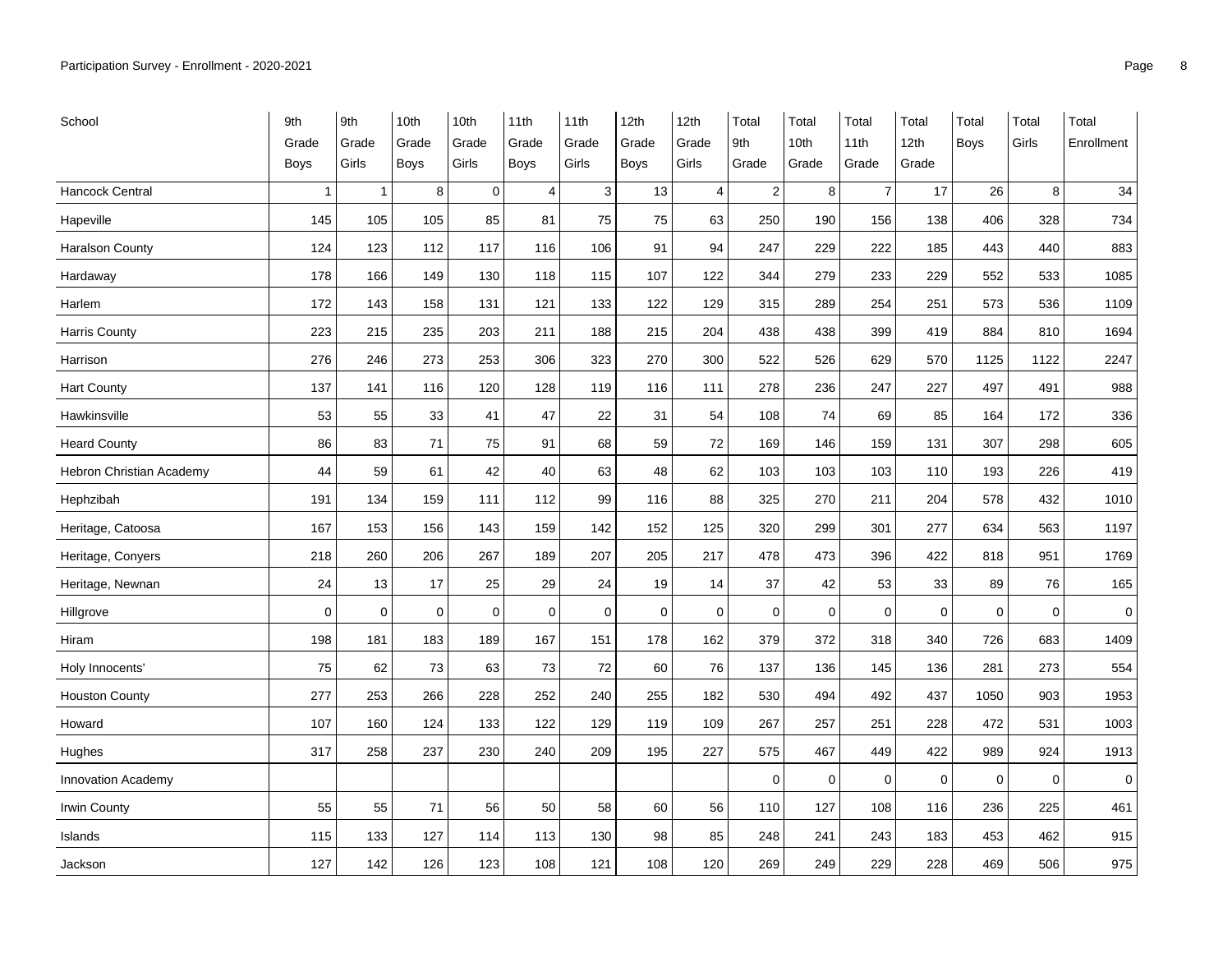| School                         | 9th         | 9th   | 10th  | 10th  | 11th           | 11th  | 12th        | 12th  | Total | Total | Total | Total | Total       | Total | Total      |
|--------------------------------|-------------|-------|-------|-------|----------------|-------|-------------|-------|-------|-------|-------|-------|-------------|-------|------------|
|                                | Grade       | Grade | Grade | Grade | Grade          | Grade | Grade       | Grade | 9th   | 10th  | 11th  | 12th  | <b>Boys</b> | Girls | Enrollment |
|                                | <b>Boys</b> | Girls | Boys  | Girls | Boys           | Girls | <b>Boys</b> | Girls | Grade | Grade | Grade | Grade |             |       |            |
| Jackson County                 | 235         | 204   | 195   | 202   | 165            | 162   | 158         | 146   | 439   | 397   | 327   | 304   | 753         | 714   | 1467       |
| Jackson, Atlanta               | 205         | 212   | 180   | 173   | 155            | 175   | 148         | 148   | 417   | 353   | 330   | 296   | 688         | 708   | 1396       |
| Jasper County                  | 85          | 89    | 59    | 83    | 63             | 53    | 63          | 59    | 174   | 142   | 116   | 122   | 270         | 284   | 554        |
| Jeff Davis                     | 128         | 98    | 96    | 120   | 99             | 102   | 85          | 81    | 226   | 216   | 201   | 166   | 408         | 401   | 809        |
| Jefferson                      | 153         | 136   | 162   | 144   | 147            | 152   | 121         | 125   | 289   | 306   | 299   | 246   | 583         | 557   | 1140       |
| Jefferson County               | 95          | 75    | 77    | 72    | 95             | 77    | 89          | 100   | 170   | 149   | 172   | 189   | 356         | 324   | 680        |
| Jenkins                        | 154         | 115   | 148   | 98    | 121            | 103   | 125         | 85    | 269   | 246   | 224   | 210   | 548         | 401   | 949        |
| Jenkins County                 | 47          | 39    | 33    | 35    | 37             | 34    | 37          | 33    | 86    | 68    | 71    | 70    | 154         | 141   | 295        |
| <b>Johns Creek</b>             | 313         | 250   | 296   | 266   | 280            | 259   | 267         | 280   | 563   | 562   | 539   | 547   | 1156        | 1055  | 2211       |
| Johnson County                 | 45          | 45    | 45    | 38    | 33             | 40    | 50          | 39    | 90    | 83    | 73    | 89    | 173         | 162   | 335        |
| Johnson, Augusta               | 10          | 6     | 14    | 12    | $\overline{4}$ | 11    | 10          | 5     | 16    | 26    | 15    | 15    | 38          | 34    | 72         |
| Johnson, Gainesville           | 36          | 42    | 32    | 37    | 27             | 32    | 18          | 16    | 78    | 69    | 59    | 34    | 113         | 127   | 240        |
| Johnson, Savannah              | 103         | 116   | 82    | 119   | 50             | 68    | 72          | 86    | 219   | 201   | 118   | 158   | 307         | 389   | 696        |
| Jones County                   | 235         | 201   | 202   | 205   | 194            | 184   | 169         | 166   | 436   | 407   | 378   | 335   | 800         | 756   | 1556       |
| Jonesboro                      | 193         | 159   | 198   | 191   | 147            | 176   | 136         | 135   | 352   | 389   | 323   | 271   | 674         | 661   | 1335       |
| Jordan                         | 126         | 124   | 129   | 112   | 88             | 75    | 98          | 102   | 250   | 241   | 163   | 200   | 441         | 413   | 854        |
| Josey                          | 96          | 74    | 92    | 81    | 50             | 70    | 38          | 55    | 170   | 173   | 120   | 93    | 276         | 280   | 556        |
| Kell                           | 184         | 191   | 181   | 178   | 202            | 189   | 183         | 157   | 375   | 359   | 391   | 340   | 750         | 715   | 1465       |
| Kendrick                       | 184         | 151   | 125   | 133   | 90             | 94    | 90          | 98    | 335   | 258   | 184   | 188   | 489         | 476   | 965        |
| Kennesaw Mountain              | 221         | 204   | 239   | 246   | 224            | 197   | 229         | 226   | 425   | 485   | 421   | 455   | 913         | 873   | 1786       |
| King's Ridge                   | 28          | 22    | 34    | 18    | 47             | 31    | 30          | 28    | 50    | 52    | 78    | 58    | 139         | 99    | 238        |
| <b>KIPP Atlanta Collegiate</b> | 126         | 115   | 103   | 116   | 87             | 95    | 60          | 73    | 241   | 219   | 182   | 133   | 376         | 399   | 775        |
| LaFayette                      | 158         | 136   | 141   | 133   | 149            | 122   | 127         | 131   | 294   | 274   | 271   | 258   | 575         | 522   | 1097       |
| LaGrange                       | 177         | 160   | 157   | 161   | 126            | 137   | 136         | 143   | 337   | 318   | 263   | 279   | 596         | 601   | 1197       |
| Lake Oconee Academy            | 32          | 38    | 31    | 39    | 29             | 28    | 27          | 34    | 70    | 70    | 57    | 61    | 119         | 139   | 258        |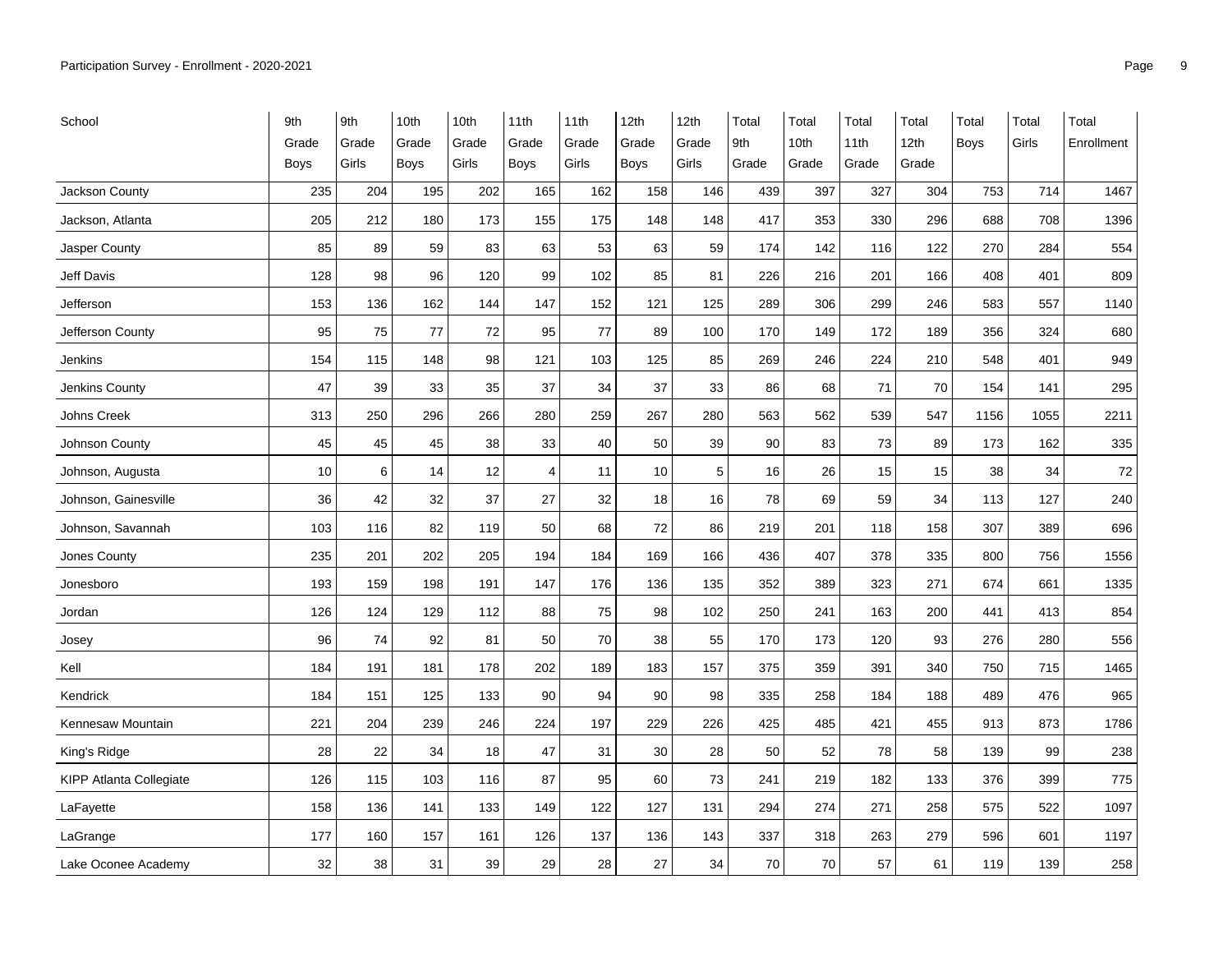| School                  | 9th         | 9th   | 10th  | 10th  | 11th        | 11th  | 12th        | 12th  | Total | Total | Total | Total | Total       | Total | Total      |
|-------------------------|-------------|-------|-------|-------|-------------|-------|-------------|-------|-------|-------|-------|-------|-------------|-------|------------|
|                         | Grade       | Grade | Grade | Grade | Grade       | Grade | Grade       | Grade | 9th   | 10th  | 11th  | 12th  | <b>Boys</b> | Girls | Enrollment |
|                         | <b>Boys</b> | Girls | Boys  | Girls | <b>Boys</b> | Girls | <b>Boys</b> | Girls | Grade | Grade | Grade | Grade |             |       |            |
| Lakeside, DeKalb        | 331         | 293   | 247   | 240   | 257         | 242   | 233         | 216   | 624   | 487   | 499   | 449   | 1068        | 991   | 2059       |
| Lakeside, Evans         | 273         | 265   | 265   | 247   | 226         | 207   | 210         | 218   | 538   | 512   | 433   | 428   | 974         | 937   | 1911       |
| Lakeview Academy        | 31          | 31    | 26    | 16    | 22          | 31    | 30          | 15    | 62    | 42    | 53    | 45    | 109         | 93    | 202        |
| Lakeview-Ft. Oglethorpe | 126         | 138   | 143   | 131   | 120         | 112   | 113         | 97    | 264   | 274   | 232   | 210   | 502         | 478   | 980        |
| Lamar County            | 117         | 100   | 120   | 88    | 98          | 107   | 89          | 91    | 217   | 208   | 205   | 180   | 424         | 386   | 810        |
| Lambert                 | 393         | 334   | 361   | 356   | 341         | 374   | 400         | 356   | 727   | 717   | 715   | 756   | 1495        | 1420  | 2915       |
| Landmark Christian      | 43          | 43    | 49    | 35    | 52          | 33    | 46          | 37    | 86    | 84    | 85    | 83    | 190         | 148   | 338        |
| Laney                   | 111         | 115   | 99    | 83    | 57          | 73    | 70          | 87    | 226   | 182   | 130   | 157   | 337         | 358   | 695        |
| Lanier                  | 280         | 238   | 264   | 230   | 247         | 237   | 207         | 220   | 518   | 494   | 484   | 427   | 998         | 925   | 1923       |
| <b>Lanier County</b>    | 18          | 17    | 20    | 21    | 18          | 15    | 24          | 14    | 35    | 41    | 33    | 38    | 80          | 67    | 147        |
| Lassiter                | 245         | 234   | 258   | 234   | 231         | 268   | 265         | 238   | 479   | 492   | 499   | 503   | 999         | 974   | 1973       |
| Lee County              | 234         | 237   | 248   | 224   | 218         | 219   | 214         | 180   | 471   | 472   | 437   | 394   | 914         | 860   | 1774       |
| <b>Liberty County</b>   | 133         | 148   | 136   | 131   | 111         | 140   | 127         | 123   | 281   | 267   | 251   | 250   | 507         | 542   | 1049       |
| <b>Lincoln County</b>   | 45          | 48    | 45    | 45    | 40          | 44    | 30          | 34    | 93    | 90    | 84    | 64    | 160         | 171   | 331        |
| Lithia Springs          | 209         | 213   | 215   | 166   | 170         | 165   | 151         | 119   | 422   | 381   | 335   | 270   | 745         | 663   | 1408       |
| Lithonia                | 225         | 191   | 168   | 159   | 166         | 153   | 166         | 142   | 416   | 327   | 319   | 308   | 725         | 645   | 1370       |
| Locust Grove            | 202         | 217   | 224   | 192   | 182         | 174   | 159         | 152   | 419   | 416   | 356   | 311   | 767         | 735   | 1502       |
| Loganville              | 285         | 260   | 212   | 223   | 208         | 229   | 183         | 195   | 545   | 435   | 437   | 378   | 888         | 907   | 1795       |
| Loganville Christian    | 21          | 19    | 29    | 18    | 26          | 23    | 23          | 20    | 40    | 47    | 49    | 43    | 99          | 80    | 179        |
| Long County             | 127         | 167   | 122   | 159   | 140         | 115   | 112         | 113   | 294   | 281   | 255   | 225   | 501         | 554   | 1055       |
| Lovejoy                 | 290         | 230   | 266   | 237   | 194         | 226   | 190         | 165   | 520   | 503   | 420   | 355   | 940         | 858   | 1798       |
| Lovett                  | 74          | 90    | 76    | 75    | 74          | 75    | 73          | 68    | 164   | 151   | 149   | 141   | 297         | 308   | 605        |
| Lowndes                 | 406         | 409   | 406   | 374   | 336         | 372   | 395         | 276   | 815   | 780   | 708   | 671   | 1543        | 1431  | 2974       |
| Luella                  | 186         | 164   | 129   | 170   | 144         | 179   | 122         | 145   | 350   | 299   | 323   | 267   | 581         | 658   | 1239       |
| Lumpkin County          | 179         | 156   | 141   | 160   | 146         | 131   | 130         | 132   | 335   | 301   | 277   | 262   | 596         | 579   | 1175       |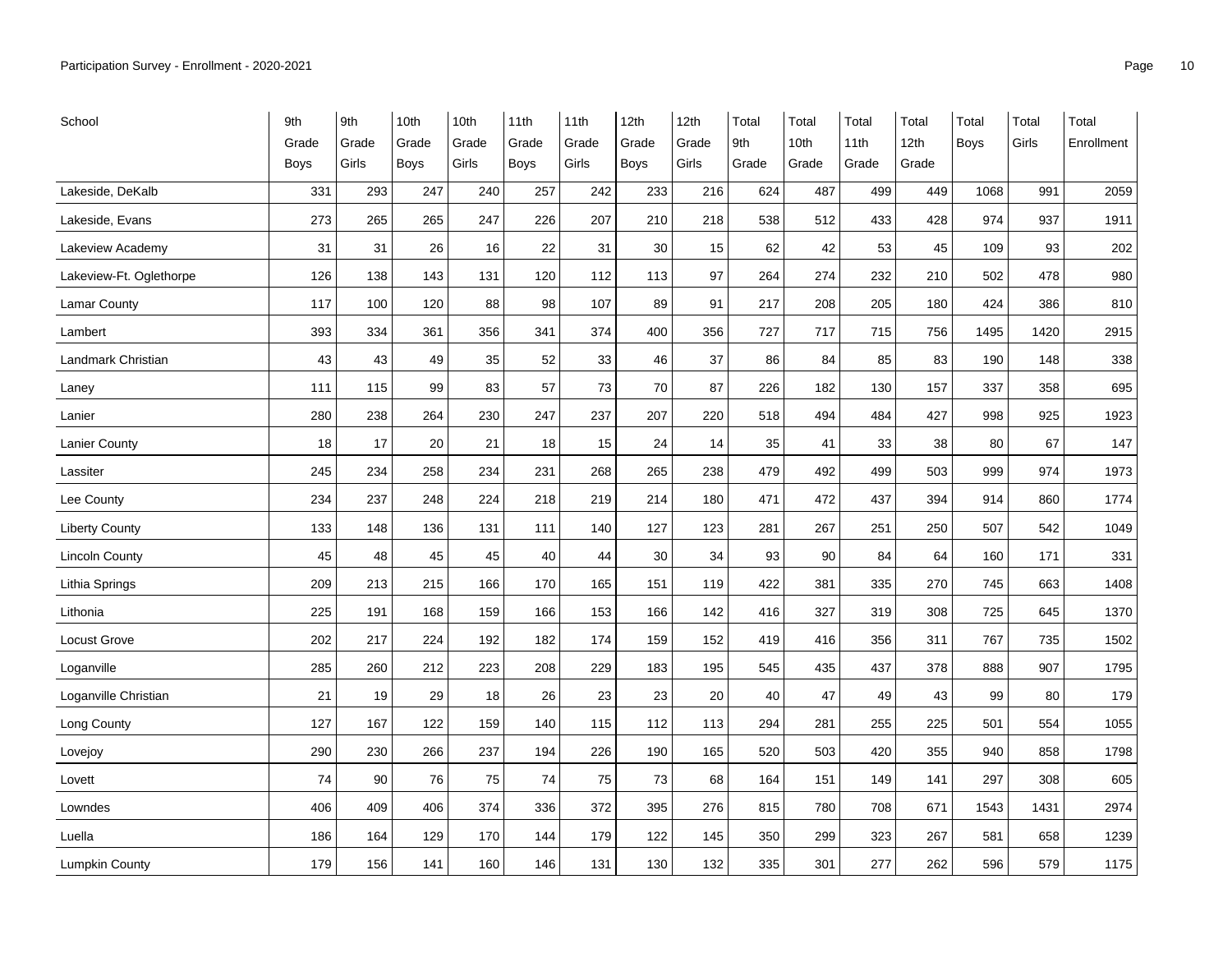| School                         | 9th         | 9th   | 10th  | 10th  | 11th  | 11th  | 12th        | 12th  | Total | Total | Total | Total            | Total       | Total | Total      |
|--------------------------------|-------------|-------|-------|-------|-------|-------|-------------|-------|-------|-------|-------|------------------|-------------|-------|------------|
|                                | Grade       | Grade | Grade | Grade | Grade | Grade | Grade       | Grade | 9th   | 10th  | 11th  | 12 <sub>th</sub> | <b>Boys</b> | Girls | Enrollment |
|                                | <b>Boys</b> | Girls | Boys  | Girls | Boys  | Girls | <b>Boys</b> | Girls | Grade | Grade | Grade | Grade            |             |       |            |
| M. L. King                     | 226         | 178   | 194   | 164   | 129   | 175   | 157         | 158   | 404   | 358   | 304   | 315              | 706         | 675   | 1381       |
| <b>Macon County</b>            | 49          | 42    | 38    | 40    | 53    | 44    | 42          | 29    | 91    | 78    | 97    | 71               | 182         | 155   | 337        |
| <b>Madison County</b>          | 231         | 168   | 189   | 168   | 136   | 143   | 162         | 147   | 399   | 357   | 279   | 309              | 718         | 626   | 1344       |
| Manchester                     | 62          | 59    | 50    | 35    | 56    | 55    | 37          | 43    | 121   | 85    | 111   | 80               | 205         | 192   | 397        |
| Marietta                       | 350         | 382   | 357   | 344   | 254   | 280   | 245         | 276   | 732   | 701   | 534   | 521              | 1206        | 1282  | 2488       |
| <b>Marion County</b>           | 52          | 51    | 50    | 42    | 42    | 41    | 28          | 43    | 103   | 92    | 83    | 71               | 172         | 177   | 349        |
| Marist                         | 100         | 95    | 107   | 85    | 102   | 105   | 98          | 101   | 195   | 192   | 207   | 199              | 407         | 386   | 793        |
| Mary Persons                   | 192         | 169   | 146   | 153   | 103   | 137   | 138         | 163   | 361   | 299   | 240   | 301              | 579         | 622   | 1201       |
| Mays                           | 170         | 151   | 167   | 177   | 83    | 117   | 121         | 118   | 321   | 344   | 200   | 239              | 541         | 563   | 1104       |
| McDonough                      | 165         | 158   | 149   | 129   | 115   | 134   | 118         | 148   | 323   | 278   | 249   | 266              | 547         | 569   | 1116       |
| McEachern                      | 343         | 295   | 345   | 311   | 251   | 276   | 260         | 250   | 638   | 656   | 527   | 510              | 1199        | 1132  | 2331       |
| McIntosh                       | 249         | 208   | 216   | 191   | 190   | 227   | 187         | 226   | 457   | 407   | 417   | 413              | 842         | 852   | 1694       |
| <b>McIntosh County Academy</b> | 63          | 55    | 54    | 39    | 41    | 41    | 36          | 42    | 118   | 93    | 82    | 78               | 194         | 177   | 371        |
| McNair                         | 159         | 150   | 73    | 86    | 65    | 64    | 44          | 62    | 309   | 159   | 129   | 106              | 341         | 362   | 703        |
| Meadowcreek                    | 42          | 33    | 64    | 52    | 60    | 44    | 87          | 65    | 75    | 116   | 104   | 152              | 253         | 194   | 447        |
| Metter                         | 51          | 52    | 48    | 43    | 57    | 37    | 50          | 53    | 103   | 91    | 94    | 103              | 206         | 185   | 391        |
| Midtown                        | 209         | 174   | 172   | 205   | 172   | 176   | 190         | 159   | 383   | 377   | 348   | 349              | 743         | 714   | 1457       |
| Mill Creek                     | 431         | 419   | 489   | 511   | 452   | 446   | 433         | 467   | 850   | 1000  | 898   | 900              | 1805        | 1843  | 3648       |
| <b>Miller County</b>           | 31          | 33    | 29    | 27    | 32    | 39    | 35          | 27    | 64    | 56    | 71    | 62               | 127         | 126   | 253        |
| <b>Miller Grove</b>            | 190         | 170   | 141   | 147   | 135   | 131   | 125         | 150   | 360   | 288   | 266   | 275              | 591         | 598   | 1189       |
| Milton                         | 290         | 248   | 292   | 290   | 284   | 273   | 295         | 310   | 538   | 582   | 557   | 605              | 1161        | 1121  | 2282       |
| <b>Mitchell County</b>         | 53          | 39    | 48    | 50    | 42    | 35    | 41          | 39    | 92    | 98    | 77    | 80               | 184         | 163   | 347        |
| Model                          | 98          | 97    | 94    | 94    | 87    | 61    | 93          | 81    | 195   | 188   | 148   | 174              | 372         | 333   | 705        |
| Monroe                         | 171         | 154   | 129   | 165   | 119   | 141   | 95          | 123   | 325   | 294   | 260   | 218              | 514         | 583   | 1097       |
| Monroe Area                    | 144         | 145   | 118   | 132   | 118   | 121   | 84          | 99    | 289   | 250   | 239   | 183              | 464         | 497   | 961        |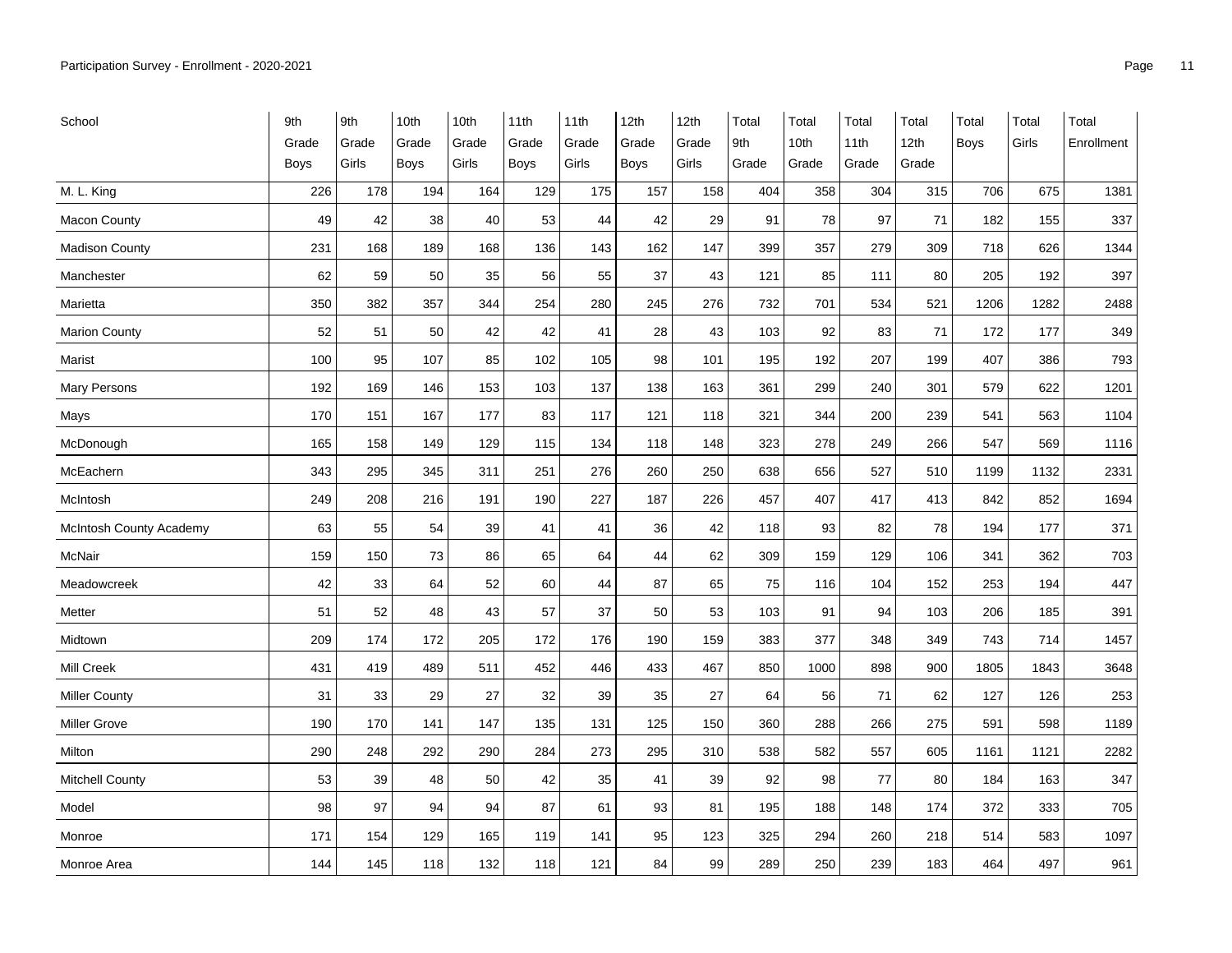| School                 | 9th            | 9th         | 10th        | 10th           | 11th             | 11th           | 12th        | 12th           | Total          | Total | Total | Total            | Total       | Total | Total      |
|------------------------|----------------|-------------|-------------|----------------|------------------|----------------|-------------|----------------|----------------|-------|-------|------------------|-------------|-------|------------|
|                        | Grade          | Grade       | Grade       | Grade          | Grade            | Grade          | Grade       | Grade          | 9th            | 10th  | 11th  | 12 <sub>th</sub> | <b>Boys</b> | Girls | Enrollment |
|                        | Boys           | Girls       | <b>Boys</b> | Girls          | <b>Boys</b>      | Girls          | Boys        | Girls          | Grade          | Grade | Grade | Grade            |             |       |            |
| Montgomery County      | 36             | 41          | 34          | 31             | 30               | 33             | 28          | 24             | 77             | 65    | 63    | 52               | 128         | 129   | 257        |
| Morgan County          | 127            | 137         | 144         | 129            | 113              | 105            | 120         | 91             | 264            | 273   | 218   | 211              | 504         | 462   | 966        |
| Morris Innovative      | $\overline{c}$ | $\mathbf 0$ | 8           | $\overline{c}$ | $\boldsymbol{7}$ | $\overline{4}$ | $\mathbf 5$ | $\overline{2}$ | $\overline{2}$ | 10    | 11    | $\overline{7}$   | 22          | 8     | 30         |
| Morrow                 | 234            | 232         | 268         | 238            | 192              | 201            | 155         | 178            | 466            | 506   | 393   | 333              | 849         | 849   | 1698       |
| Mount de Sales Academy | 50             | 46          | 43          | 40             | 45               | 40             | 46          | 54             | 96             | 83    | 85    | 100              | 184         | 180   | 364        |
| Mount Vernon           | 66             | 53          | 60          | 48             | 59               | 60             | 50          | 33             | 119            | 108   | 119   | 83               | 235         | 194   | 429        |
| <b>Mountain View</b>   | 372            | 336         | 341         | 339            | 368              | 318            | 313         | 306            | 708            | 680   | 686   | 619              | 1394        | 1299  | 2693       |
| Mt. Bethel Christian   | 21             | 19          | 23          | 22             | 12               | 13             | 25          | 22             | 40             | 45    | 25    | 47               | 81          | 76    | 157        |
| Mt. Paran Christian    | 56             | 70          | 53          | 55             | 46               | 55             | 49          | 55             | 126            | 108   | 101   | 104              | 204         | 235   | 439        |
| Mt. Pisgah Christian   | 33             | 26          | 35          | 31             | 33               | 32             | 38          | 36             | 59             | 66    | 65    | 74               | 139         | 125   | 264        |
| Mt. Zion, Carroll      | 65             | 57          | 50          | 42             | 49               | 53             | 45          | 39             | 122            | 92    | 102   | 84               | 209         | 191   | 400        |
| Mt. Zion, Jonesboro    | 210            | 208         | 187         | 201            | 201              | 190            | 130         | 125            | 418            | 388   | 391   | 255              | 728         | 724   | 1452       |
| Mundy's Mill           | 247            | 227         | 228         | 226            | 165              | 190            | 197         | 174            | 474            | 454   | 355   | 371              | 837         | 817   | 1654       |
| <b>Murray County</b>   | 178            | 153         | 158         | 154            | 129              | 117            | 127         | 108            | 331            | 312   | 246   | 235              | 592         | 532   | 1124       |
| New Hampstead          | 204            | 175         | 136         | 143            | 128              | 102            | 136         | 106            | 379            | 279   | 230   | 242              | 604         | 526   | 1130       |
| <b>New Manchester</b>  | 95             | 49          | 61          | 44             | 54               | 38             | 52          | 44             | 144            | 105   | 92    | 96               | 262         | 175   | 437        |
| Newnan                 | 297            | 320         | 318         | 311            | 268              | 254            | 238         | 264            | 617            | 629   | 522   | 502              | 1121        | 1149  | 2270       |
| Newton                 | 347            | 345         | 304         | 305            | 295              | 283            | 293         | 269            | 692            | 609   | 578   | 562              | 1239        | 1202  | 2441       |
| <b>Norcross</b>        | 365            | 322         | 370         | 353            | 294              | 297            | 350         | 385            | 687            | 723   | 591   | 735              | 1379        | 1357  | 2736       |
| North Atlanta          | 269            | 261         | 274         | 281            | 232              | 250            | 215         | 279            | 530            | 555   | 482   | 494              | 990         | 1071  | 2061       |
| North Clayton          | 217            | 195         | 192         | 166            | 97               | 139            | 101         | 118            | 412            | 358   | 236   | 219              | 607         | 618   | 1225       |
| North Cobb             | 324            | 369         | 359         | 355            | 292              | 301            | 324         | 384            | 693            | 714   | 593   | 708              | 1299        | 1409  | 2708       |
| North Cobb Christian   | 48             | 33          | 59          | 35             | 42               | 46             | 46          | 39             | 81             | 94    | 88    | 85               | 195         | 153   | 348        |
| North Forsyth          | 372            | 353         | 347         | 346            | 334              | 277            | 312         | 273            | 725            | 693   | 611   | 585              | 1365        | 1249  | 2614       |
| North Gwinnett         | 388            | 350         | 439         | 366            | 394              | 428            | 394         | 412            | 738            | 805   | 822   | 806              | 1615        | 1556  | 3171       |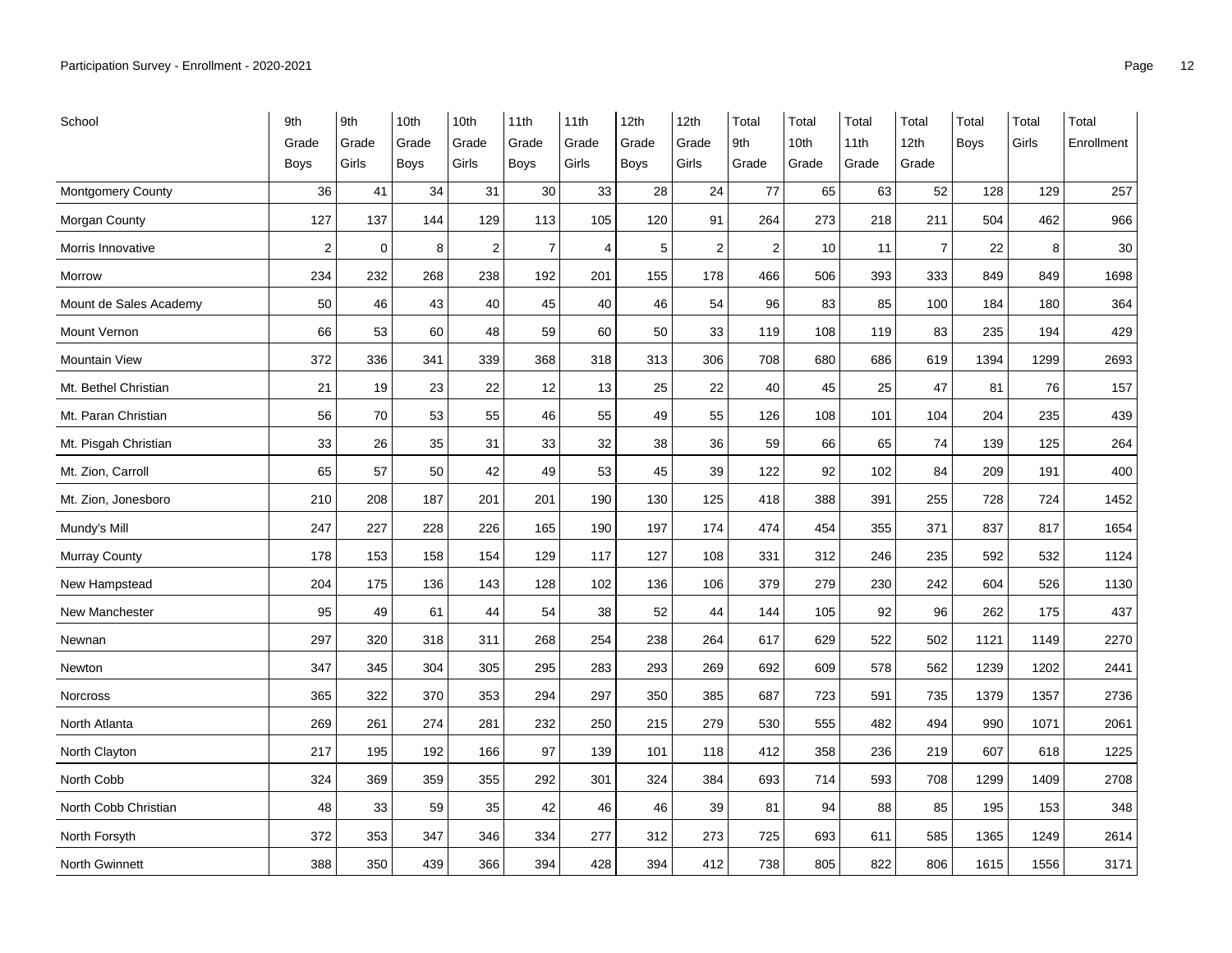| School                   | 9th         | 9th   | 10th  | 10th  | 11th  | 11th  | 12th        | 12th  | Total | Total | Total | Total | Total | Total | Total      |
|--------------------------|-------------|-------|-------|-------|-------|-------|-------------|-------|-------|-------|-------|-------|-------|-------|------------|
|                          | Grade       | Grade | Grade | Grade | Grade | Grade | Grade       | Grade | 9th   | 10th  | 11th  | 12th  | Boys  | Girls | Enrollment |
|                          | <b>Boys</b> | Girls | Boys  | Girls | Boys  | Girls | <b>Boys</b> | Girls | Grade | Grade | Grade | Grade |       |       |            |
| North Hall               | 177         | 150   | 166   | 174   | 149   | 102   | 123         | 118   | 327   | 340   | 251   | 241   | 615   | 544   | 1159       |
| North Murray             | 148         | 151   | 127   | 134   | 120   | 105   | 91          | 134   | 299   | 261   | 225   | 225   | 486   | 524   | 1010       |
| North Oconee             | 204         | 202   | 163   | 195   | 167   | 180   | 167         | 179   | 406   | 358   | 347   | 346   | 701   | 756   | 1457       |
| North Paulding           | 372         | 361   | 338   | 356   | 309   | 304   | 372         | 361   | 733   | 694   | 613   | 733   | 1391  | 1382  | 2773       |
| North Springs            | 167         | 190   | 178   | 191   | 156   | 195   | 171         | 193   | 357   | 369   | 351   | 364   | 672   | 769   | 1441       |
| Northeast                | 95          | 80    | 89    | 92    | 87    | 55    | 65          | 84    | 175   | 181   | 142   | 149   | 336   | 311   | 647        |
| Northgate                | 264         | 244   | 241   | 197   | 210   | 206   | 199         | 200   | 508   | 438   | 416   | 399   | 914   | 847   | 1761       |
| Northside, Columbus      | 187         | 171   | 172   | 191   | 176   | 165   | 185         | 179   | 358   | 363   | 341   | 364   | 720   | 706   | 1426       |
| Northside, Warner Robins | 293         | 263   | 247   | 251   | 175   | 192   | 183         | 204   | 556   | 498   | 367   | 387   | 898   | 910   | 1808       |
| Northview                | 224         | 235   | 221   | 235   | 235   | 216   | 213         | 206   | 459   | 456   | 451   | 419   | 893   | 892   | 1785       |
| Northwest Whitfield      | 172         | 167   | 179   | 153   | 147   | 155   | 138         | 124   | 339   | 332   | 302   | 262   | 636   | 599   | 1235       |
| Oconee County            | 156         | 145   | 164   | 167   | 144   | 133   | 132         | 135   | 301   | 331   | 277   | 267   | 596   | 580   | 1176       |
| <b>Oglethorpe County</b> | 94          | 69    | 79    | 74    | 73    | 65    | 63          | 69    | 163   | 153   | 138   | 132   | 309   | 277   | 586        |
| Ola                      | 221         | 223   | 256   | 217   | 204   | 187   | 187         | 213   | 444   | 473   | 391   | 400   | 868   | 840   | 1708       |
| Osborne                  | 398         | 367   | 325   | 280   | 200   | 246   | 225         | 210   | 765   | 605   | 446   | 435   | 1148  | 1103  | 2251       |
| Our Lady of Mercy        | 22          | 35    | 26    | 31    | 33    | 21    | 21          | 24    | 57    | 57    | 54    | 45    | 102   | 111   | 213        |
| Pace Academy             | 59          | 65    | 61    | 59    | 59    | 65    | 61          | 49    | 124   | 120   | 124   | 110   | 240   | 238   | 478        |
| Paideia                  | 60          | 61    | 59    | 61    | 55    | 60    | 48          | 52    | 121   | 120   | 115   | 100   | 222   | 234   | 456        |
| Parkview                 | 485         | 389   | 415   | 393   | 380   | 375   | 363         | 368   | 874   | 808   | 755   | 731   | 1643  | 1525  | 3168       |
| Pataula Charter          | 18          | 26    | 21    | 25    | 19    | 23    | 21          | 19    | 44    | 46    | 42    | 40    | 79    | 93    | 172        |
| <b>Paulding County</b>   | 252         | 257   | 252   | 242   | 203   | 198   | 219         | 211   | 509   | 494   | 401   | 430   | 926   | 908   | 1834       |
| Peach County             | 148         | 146   | 136   | 124   | 102   | 110   | 88          | 96    | 294   | 260   | 212   | 184   | 474   | 476   | 950        |
| Peachtree Ridge          | 386         | 426   | 410   | 445   | 399   | 414   | 422         | 396   | 812   | 855   | 813   | 818   | 1617  | 1681  | 3298       |
| Pebblebrook              | 311         | 368   | 297   | 333   | 231   | 270   | 243         | 286   | 679   | 630   | 501   | 529   | 1082  | 1257  | 2339       |
| Pelham                   | 62          | 65    | 56    | 49    | 40    | 42    | 49          | 46    | 127   | 105   | 82    | 95    | 207   | 202   | 409        |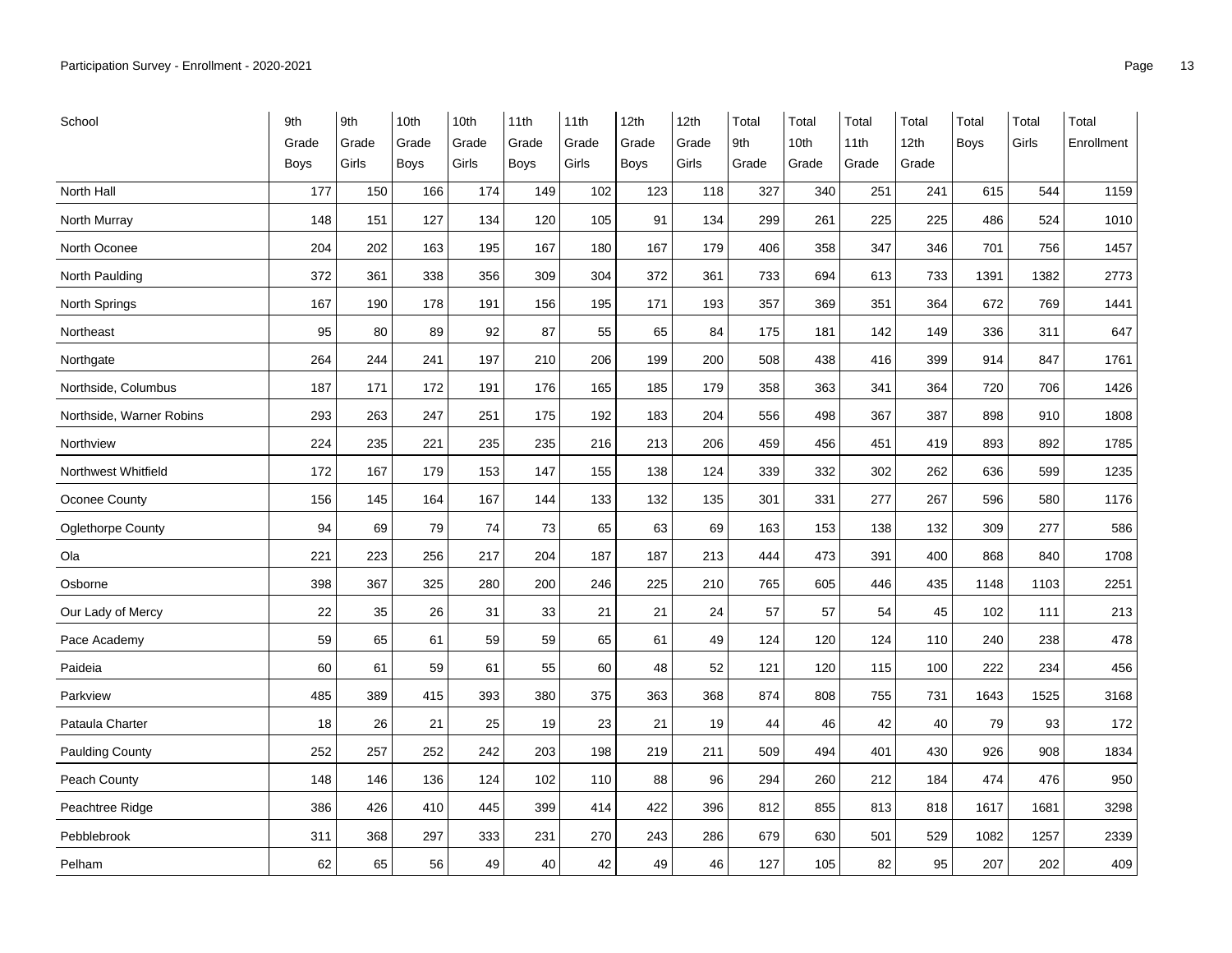| School                    | 9th              | 9th         | 10th        | 10th  | 11th           | 11th  | 12th        | 12th        | Total          | Total | Total | Total | Total | Total | Total      |
|---------------------------|------------------|-------------|-------------|-------|----------------|-------|-------------|-------------|----------------|-------|-------|-------|-------|-------|------------|
|                           | Grade            | Grade       | Grade       | Grade | Grade          | Grade | Grade       | Grade       | 9th            | 10th  | 11th  | 12th  | Boys  | Girls | Enrollment |
|                           | <b>Boys</b>      | Girls       | Boys        | Girls | Boys           | Girls | <b>Boys</b> | Girls       | Grade          | Grade | Grade | Grade |       |       |            |
| Pepperell                 | 125              | 115         | 72          | 77    | 96             | 85    | 82          | 111         | 240            | 149   | 181   | 193   | 375   | 388   | 763        |
| Perry                     | 196              | 184         | 175         | 161   | 189            | 167   | 152         | 143         | 380            | 336   | 356   | 295   | 712   | 655   | 1367       |
| Pickens                   | 175              | 186         | 175         | 167   | 144            | 133   | 130         | 152         | 361            | 342   | 277   | 282   | 624   | 638   | 1262       |
| <b>Pierce County</b>      | 135              | 135         | 141         | 127   | 117            | 116   | 113         | 100         | 270            | 268   | 233   | 213   | 506   | 478   | 984        |
| <b>Pike County</b>        | 155              | 141         | 161         | 136   | 139            | 107   | 123         | 125         | 296            | 297   | 246   | 248   | 578   | 509   | 1087       |
| Pinecrest Academy         | 18               | 17          | 18          | 13    | 39             | 32    | 21          | 16          | 35             | 31    | 71    | 37    | 96    | 78    | 174        |
| Pope                      | 240              | 216         | 263         | 236   | 222            | 222   | 214         | 230         | 456            | 499   | 444   | 444   | 939   | 904   | 1843       |
| Portal                    | 44               | 41          | 39          | 37    | 26             | 25    | 24          | 29          | 85             | 76    | 51    | 53    | 133   | 132   | 265        |
| Prince Avenue Christian   | 30               | 43          | 49          | 35    | 27             | 17    | 29          | 31          | 73             | 84    | 44    | 60    | 135   | 126   | 261        |
| Providence Christian      | 48               | 30          | 31          | 35    | 37             | 38    | 50          | 42          | 78             | 66    | 75    | 92    | 166   | 145   | 311        |
| Putnam County             | 129              | 137         | 110         | 104   | 76             | 98    | 89          | 84          | 266            | 214   | 174   | 173   | 404   | 423   | 827        |
| Quitman County            | 14               | 11          | 14          | 17    | 11             | 9     | 16          | 16          | 25             | 31    | 20    | 32    | 55    | 53    | 108        |
| Rabun County              | 73               | 80          | 75          | 78    | 83             | 84    | 55          | 61          | 153            | 153   | 167   | 116   | 286   | 303   | 589        |
| Rainey-McCullers          | $\boldsymbol{2}$ | $\mathbf 0$ | $\mathbf 0$ | 3     | $\overline{7}$ | 8     | 3           | 12          | $\overline{2}$ | 3     | 15    | 15    | 12    | 23    | 35         |
| Randolph-Clay             | 57               | 42          | 30          | 23    | 25             | 24    | 22          | 21          | 99             | 53    | 49    | 43    | 134   | 110   | 244        |
| Redan                     | 143              | 131         | 103         | 88    | 125            | 106   | 98          | 94          | 274            | 191   | 231   | 192   | 469   | 419   | 888        |
| Richmond Academy          | 51               | 34          | 37          | 20    | 44             | 30    | 33          | 27          | 85             | 57    | 74    | 60    | 165   | 111   | 276        |
| <b>Richmond Hill</b>      | 312              | 311         | 282         | 335   | 316            | 270   | 285         | 268         | 623            | 617   | 586   | 553   | 1195  | 1184  | 2379       |
| Ridgeland                 | 182              | 157         | 186         | 145   | 164            | 132   | 138         | 149         | 339            | 331   | 296   | 287   | 670   | 583   | 1253       |
| Ringgold                  | 129              | 129         | 145         | 117   | 140            | 114   | 114         | 106         | 258            | 262   | 254   | 220   | 528   | 466   | 994        |
| <b>River Ridge</b>        | 270              | 243         | 246         | 225   | 240            | 215   | 225         | 218         | 513            | 471   | 455   | 443   | 981   | 901   | 1882       |
| Riverdale                 | 214              | 216         | 164         | 138   | 118            | 133   | 105         | 115         | 430            | 302   | 251   | 220   | 601   | 602   | 1203       |
| <b>Riverside Military</b> | 45               | $\mathbf 0$ | 88          | 0     | 72             | 0     | 64          | $\mathbf 0$ | 45             | 88    | 72    | 64    | 269   | 0     | 269        |
| Riverwood                 | 214              | 257         | 223         | 238   | 202            | 214   | 197         | 202         | 471            | 461   | 416   | 399   | 836   | 911   | 1747       |
| Rockdale County           | 320              | 296         | 315         | 276   | 227            | 224   | 195         | 251         | 616            | 591   | 451   | 446   | 1057  | 1047  | 2104       |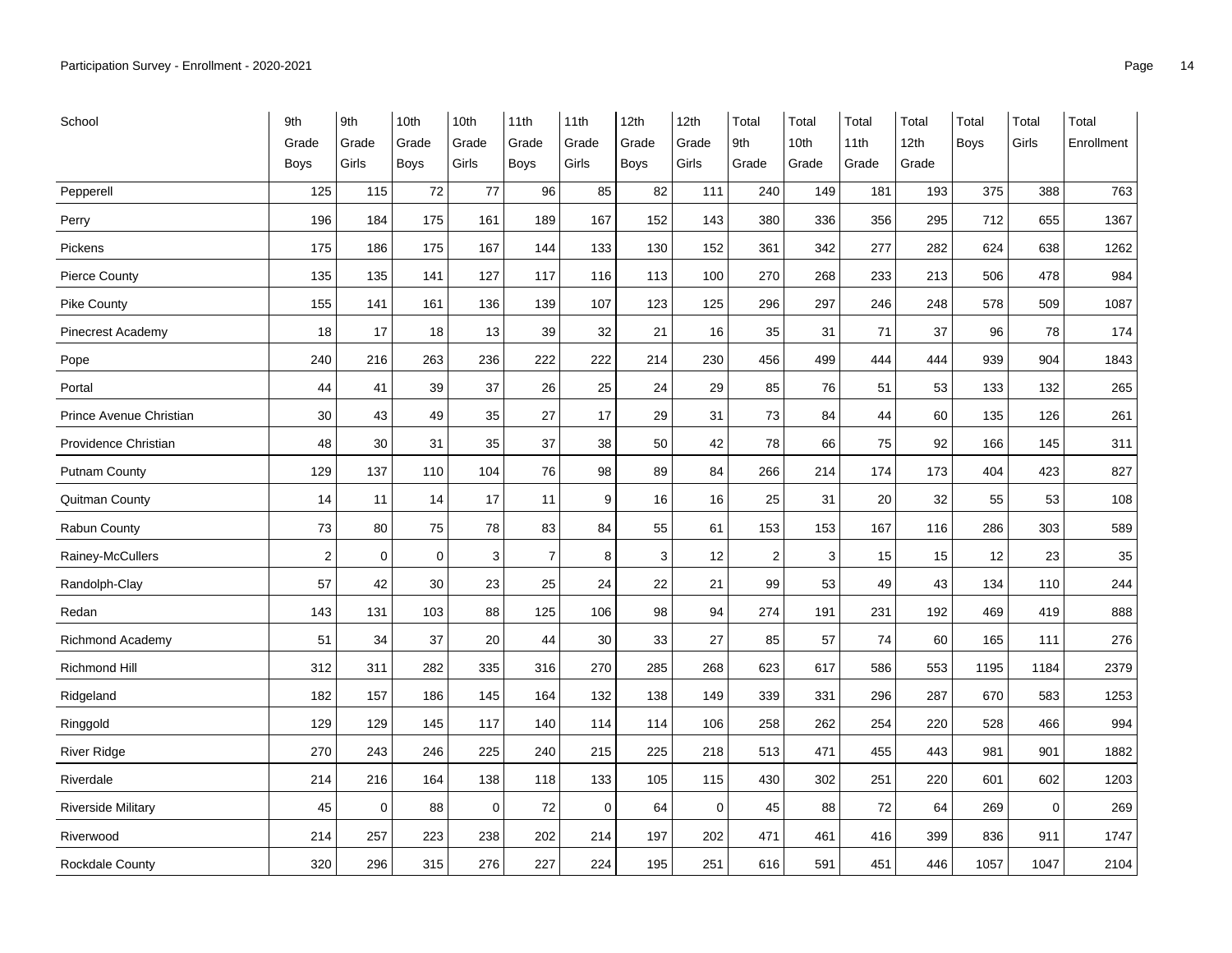| School                     | 9th         | 9th         | 10th           | 10th  | 11th  | 11th           | 12th         | 12th           | Total       | Total        | Total       | Total            | Total       | Total          | Total      |
|----------------------------|-------------|-------------|----------------|-------|-------|----------------|--------------|----------------|-------------|--------------|-------------|------------------|-------------|----------------|------------|
|                            | Grade       | Grade       | Grade          | Grade | Grade | Grade          | Grade        | Grade          | 9th         | 10th         | 11th        | 12 <sub>th</sub> | <b>Boys</b> | Girls          | Enrollment |
|                            | <b>Boys</b> | Girls       | Boys           | Girls | Boys  | Girls          | <b>Boys</b>  | Girls          | Grade       | Grade        | Grade       | Grade            |             |                |            |
| Rockmart                   | 132         | 124         | 133            | 118   | 105   | 111            | 115          | 118            | 256         | 251          | 216         | 233              | 485         | 471            | 956        |
| Rome                       | 278         | 278         | 255            | 240   | 219   | 233            | 203          | 214            | 556         | 495          | 452         | 417              | 955         | 965            | 1920       |
| Roswell                    | 338         | 303         | 305            | 288   | 300   | 268            | 278          | 277            | 641         | 593          | 568         | 555              | 1221        | 1136           | 2357       |
| Rutland                    | 132         | 117         | 117            | 103   | 93    | 90             | 92           | 92             | 249         | 220          | 183         | 184              | 434         | 402            | 836        |
| Salem                      | 178         | 139         | 194            | 133   | 95    | 101            | 103          | 114            | 317         | 327          | 196         | 217              | 570         | 487            | 1057       |
| Sandy Creek                | 183         | 161         | 175            | 131   | 120   | 123            | 152          | 114            | 344         | 306          | 243         | 266              | 630         | 529            | 1159       |
| Savannah                   | 131         | 128         | 85             | 91    | 45    | 41             | 26           | 46             | 259         | 176          | 86          | 72               | 287         | 306            | 593        |
| Savannah Arts Academy      | 68          | 161         | 74             | 168   | 70    | 165            | 55           | 163            | 229         | 242          | 235         | 218              | 267         | 657            | 924        |
| Savannah Christian         | 63          | 53          | 42             | 40    | 46    | 45             | 48           | 48             | 116         | 82           | 91          | 96               | 199         | 186            | 385        |
| Savannah Classical Academy |             |             |                |       |       |                |              |                | $\mathbf 0$ | $\mathbf 0$  | $\mathbf 0$ | $\mathbf 0$      | $\mathbf 0$ | $\mathbf 0$    | $\pmb{0}$  |
| Savannah Country Day       | 50          | 47          | 31             | 44    | 52    | 42             | 43           | 28             | 97          | 75           | 94          | 71               | 176         | 161            | 337        |
| Savannah Early College     | $\mathbf 0$ | $\mathbf 0$ | $\overline{1}$ | 0     | 3     | $\overline{2}$ | $\mathbf{1}$ | $\overline{2}$ | $\mathbf 0$ | $\mathbf{1}$ | 5           | 3                | 5           | $\overline{4}$ | 9          |
| <b>Schley County</b>       | 52          | 61          | 49             | 48    | 50    | 55             | 47           | 37             | 113         | 97           | 105         | 84               | 198         | 201            | 399        |
| <b>Screven County</b>      | 103         | 88          | 73             | 74    | 46    | 53             | 51           | 66             | 191         | 147          | 99          | 117              | 273         | 281            | 554        |
| Seminole County            | 61          | 46          | 56             | 45    | 46    | 44             | 53           | 49             | 107         | 101          | 90          | 102              | 216         | 184            | 400        |
| Sequoyah                   | 289         | 275         | 239            | 265   | 242   | 203            | 211          | 217            | 564         | 504          | 445         | 428              | 981         | 960            | 1941       |
| Shaw                       | 189         | 160         | 178            | 141   | 135   | 145            | 128          | 137            | 349         | 319          | 280         | 265              | 630         | 583            | 1213       |
| Shiloh                     | 331         | 268         | 337            | 306   | 260   | 255            | 287          | 258            | 599         | 643          | 515         | 545              | 1215        | 1087           | 2302       |
| Social Circle              | 66          | 71          | 82             | 78    | 65    | 73             | 65           | 52             | 137         | 160          | 138         | 117              | 278         | 274            | 552        |
| Sonoraville                | 169         | 149         | 128            | 154   | 127   | 118            | 140          | 126            | 318         | 282          | 245         | 266              | 564         | 547            | 1111       |
| South Atlanta              | 145         | 109         | 91             | 107   | 71    | 88             | 71           | 102            | 254         | 198          | 159         | 173              | 378         | 406            | 784        |
| South Cobb                 | 299         | 284         | 231            | 274   | 216   | 255            | 197          | 199            | 583         | 505          | 471         | 396              | 943         | 1012           | 1955       |
| South Effingham            | 283         | 240         | 271            | 262   | 218   | 215            | 213          | 207            | 523         | 533          | 433         | 420              | 985         | 924            | 1909       |
| South Forsyth              | 309         | 296         | 310            | 275   | 300   | 303            | 304          | 291            | 605         | 585          | 603         | 595              | 1223        | 1165           | 2388       |
| South Gwinnett             | 339         | 349         | 313            | 331   | 297   | 298            | 339          | 297            | 688         | 644          | 595         | 636              | 1288        | 1275           | 2563       |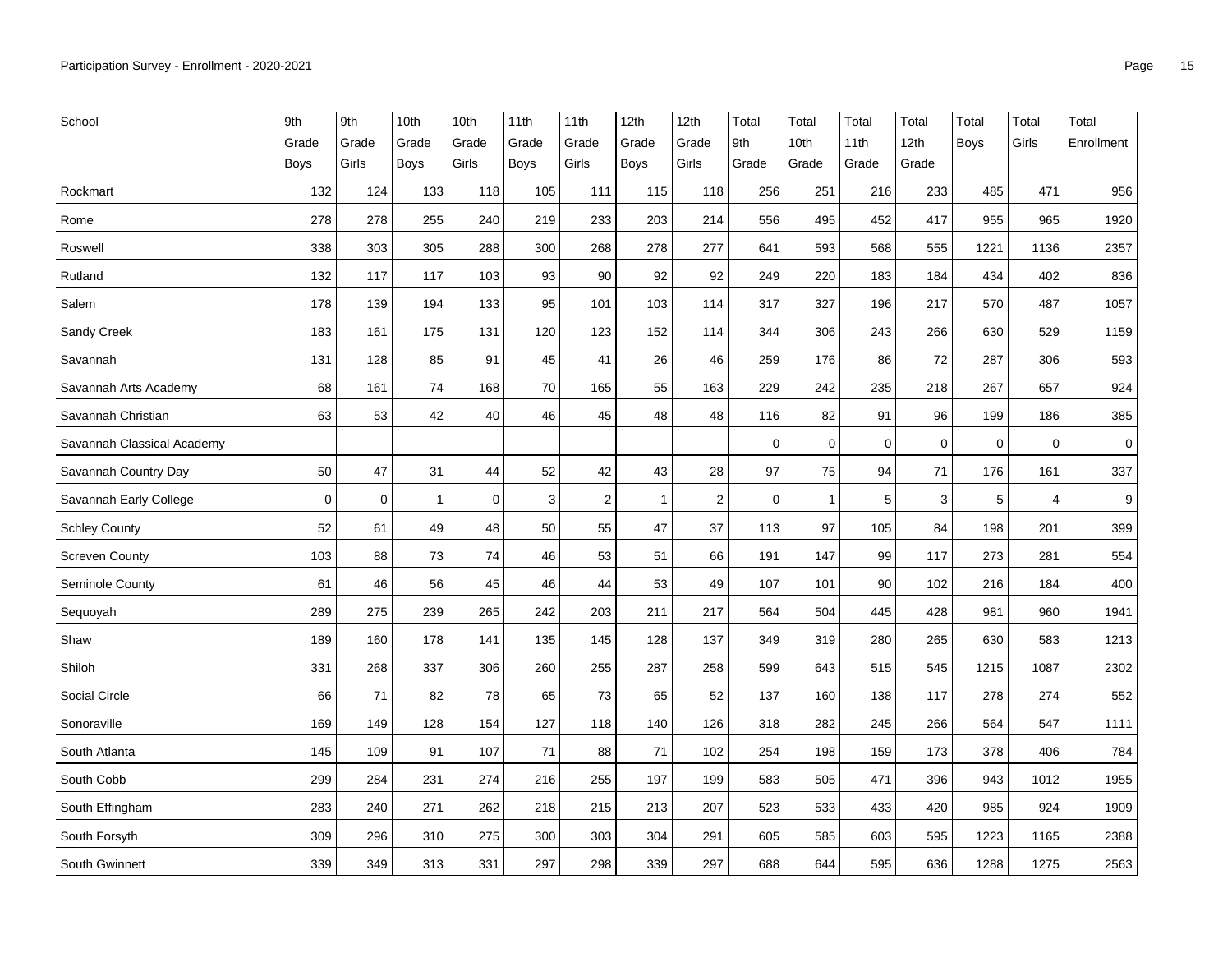| School                      | 9th            | 9th            | 10th  | 10th         | 11th        | 11th  | 12th           | 12th  | Total       | Total       | Total       | Total            | Total       | Total       | Total       |
|-----------------------------|----------------|----------------|-------|--------------|-------------|-------|----------------|-------|-------------|-------------|-------------|------------------|-------------|-------------|-------------|
|                             | Grade          | Grade          | Grade | Grade        | Grade       | Grade | Grade          | Grade | 9th         | 10th        | 11th        | 12 <sub>th</sub> | <b>Boys</b> | Girls       | Enrollment  |
|                             | Boys           | Girls          | Boys  | Girls        | Boys        | Girls | Boys           | Girls | Grade       | Grade       | Grade       | Grade            |             |             |             |
| South Paulding              | 274            | 257            | 263   | 243          | 223         | 241   | 246            | 224   | 531         | 506         | 464         | 470              | 1006        | 965         | 1971        |
| Southeast Bulloch           | 164            | 127            | 141   | 135          | 152         | 130   | 133            | 118   | 291         | 276         | 282         | 251              | 590         | 510         | 1100        |
| Southeast Whitfield         | 195            | 190            | 191   | 170          | 181         | 146   | 156            | 183   | 385         | 361         | 327         | 339              | 723         | 689         | 1412        |
| Southwest                   | 134            | 125            | 86    | 87           | 70          | 65    | 74             | 41    | 259         | 173         | 135         | 115              | 364         | 318         | 682         |
| Southwest Atlanta Christian | $\overline{4}$ | $\overline{2}$ | 5     | $\mathbf{1}$ | 8           | 4     | 5              | 5     | 6           | 6           | 12          | 10               | 22          | 12          | 34          |
| Southwest DeKalb            | 166            | 150            | 190   | 157          | 144         | 135   | 113            | 139   | 316         | 347         | 279         | 252              | 613         | 581         | 1194        |
| Southwest Georgia STEM      |                |                |       |              |             |       |                |       | $\mathbf 0$ | $\mathbf 0$ | $\mathbf 0$ | 0                | $\mathbf 0$ | $\mathbf 0$ | $\mathbf 0$ |
| Spalding                    | 186            | 172            | 150   | 165          | 152         | 154   | 120            | 134   | 358         | 315         | 306         | 254              | 608         | 625         | 1233        |
| Spencer                     | 151            | 139            | 103   | 108          | 94          | 91    | 102            | 76    | 290         | 211         | 185         | 178              | 450         | 414         | 864         |
| Sprayberry                  | 257            | 219            | 238   | 259          | 216         | 213   | 213            | 198   | 476         | 497         | 429         | 411              | 924         | 889         | 1813        |
| St. Anne-Pacelli            | 35             | 25             | 30    | 20           | 17          | 14    | 22             | 20    | 60          | 50          | 31          | 42               | 104         | 79          | 183         |
| St. Francis                 | 24             | 39             | 38    | 36           | 30          | 37    | 40             | 29    | 63          | 74          | 67          | 69               | 132         | 141         | 273         |
| St. Pius X                  | 129            | 146            | 139   | 148          | 125         | 145   | 126            | 135   | 275         | 287         | 270         | 261              | 519         | 574         | 1093        |
| St. Vincent's Academy       | $\mathbf 0$    | 76             | 0     | 69           | $\mathbf 0$ | 67    | $\mathbf 0$    | 57    | 76          | 69          | 67          | 57               | $\mathbf 0$ | 269         | 269         |
| Starr's Mill                | 172            | 182            | 172   | 156          | 167         | 155   | 169            | 145   | 354         | 328         | 322         | 314              | 680         | 638         | 1318        |
| Statesboro                  | 274            | 255            | 258   | 227          | 166         | 206   | 155            | 170   | 529         | 485         | 372         | 325              | 853         | 858         | 1711        |
| Steam Academy               | 12             | 9              | 12    | 12           | 13          | 8     | $\overline{7}$ | 12    | 21          | 24          | 21          | 19               | 44          | 41          | 85          |
| <b>Stephens County</b>      | 83             | 87             | 95    | 79           | 59          | 86    | 80             | 93    | 170         | 174         | 145         | 173              | 317         | 345         | 662         |
| Stephenson                  | 48             | 5              | 59    | 14           | 66          | 25    | 99             | 21    | 53          | 73          | 91          | 120              | 272         | 65          | 337         |
| <b>Stewart County</b>       | 16             | 16             | 11    | 15           | 15          | 12    | 15             | 10    | 32          | 26          | 27          | 25               | 57          | 53          | 110         |
| <b>Stilwell Arts</b>        | 35             | 108            | 59    | 120          | 30          | 108   | 31             | 81    | 143         | 179         | 138         | 112              | 155         | 417         | 572         |
| Stockbridge                 | 261            | 212            | 231   | 183          | 159         | 124   | 183            | 124   | 473         | 414         | 283         | 307              | 834         | 643         | 1477        |
| Stone Mountain              | 23             | $\mathbf{1}$   | 38    | 14           | 44          | 25    | 41             | 12    | 24          | 52          | 69          | 53               | 146         | 52          | 198         |
| <b>Stratford Academy</b>    | 30             | 31             | 32    | 38           | 34          | 39    | 41             | 39    | 61          | 70          | 73          | 80               | 137         | 147         | 284         |
| Strong Rock Christian       | 39             | 41             | 37    | 48           | 33          | 23    | 30             | 42    | 80          | 85          | 56          | 72               | 139         | 154         | 293         |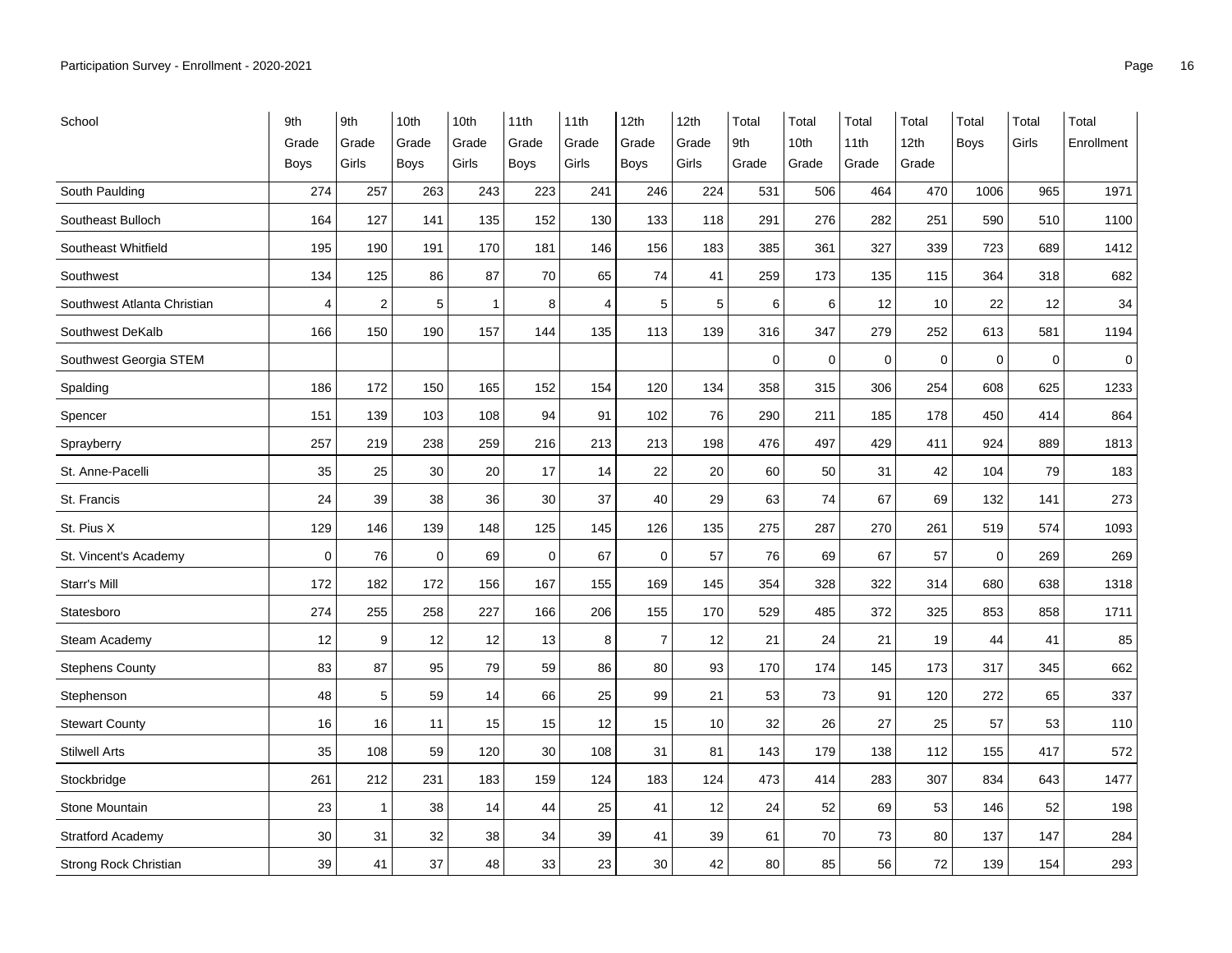| School                         | 9th   | 9th   | 10th           | 10th  | 11th  | 11th           | 12th        | 12th  | Total | Total            | Total | Total            | Total | Total | Total      |
|--------------------------------|-------|-------|----------------|-------|-------|----------------|-------------|-------|-------|------------------|-------|------------------|-------|-------|------------|
|                                | Grade | Grade | Grade          | Grade | Grade | Grade          | Grade       | Grade | 9th   | 10 <sub>th</sub> | 11th  | 12 <sub>th</sub> | Boys  | Girls | Enrollment |
|                                | Boys  | Girls | Boys           | Girls | Boys  | Girls          | <b>Boys</b> | Girls | Grade | Grade            | Grade | Grade            |       |       |            |
| <b>Sumter County</b>           | 144   | 146   | 115            | 130   | 116   | 124            | 84          | 119   | 290   | 245              | 240   | 203              | 459   | 519   | 978        |
| Swainsboro                     | 121   | 108   | 93             | 101   | 76    | 96             | 87          | 69    | 229   | 194              | 172   | 156              | 377   | 374   | 751        |
| <b>Taliaferro County</b>       | 5     | $\,6$ | $\overline{7}$ | 5     | 5     | $\overline{7}$ | 5           | 8     | 11    | 12               | 12    | 13               | 22    | 26    | 48         |
| <b>Tallulah Falls</b>          | 32    | 50    | 44             | 41    | 36    | 36             | 42          | 30    | 82    | 85               | 72    | 72               | 154   | 157   | 311        |
| <b>Tattnall County</b>         | 130   | 143   | 144            | 131   | 110   | 127            | 97          | 118   | 273   | 275              | 237   | 215              | 481   | 519   | 1000       |
| <b>Tattnall Square Academy</b> | 18    | 32    | 23             | 25    | 29    | 16             | 17          | 19    | 50    | 48               | 45    | 36               | 87    | 92    | 179        |
| <b>Taylor County</b>           | 61    | 61    | 49             | 43    | 47    | 52             | 51          | 43    | 122   | 92               | 99    | 94               | 208   | 199   | 407        |
| <b>Technical Career Magnet</b> | 38    | 45    | 38             | 39    | 30    | 44             | 31          | 27    | 83    | 77               | 74    | 58               | 137   | 155   | 292        |
| <b>Telfair County</b>          | 74    | 63    | 56             | 44    | 52    | 50             | 45          | 64    | 137   | 100              | 102   | 109              | 227   | 221   | 448        |
| Temple                         | 97    | 96    | 79             | 66    | 63    | 60             | 76          | 50    | 193   | 145              | 123   | 126              | 315   | 272   | 587        |
| <b>Terrell County</b>          | 43    | 48    | 52             | 43    | 37    | 40             | 44          | 34    | 91    | 95               | 77    | 78               | 176   | 165   | 341        |
| Therrell                       | 152   | 153   | 126            | 108   | 98    | 107            | 80          | 79    | 305   | 234              | 205   | 159              | 456   | 447   | 903        |
| <b>Thomas County Central</b>   | 222   | 200   | 167            | 177   | 155   | 172            | 118         | 148   | 422   | 344              | 327   | 266              | 662   | 697   | 1359       |
| Thomasville                    | 105   | 79    | 115            | 109   | 90    | 78             | 74          | 86    | 184   | 224              | 168   | 160              | 384   | 352   | 736        |
| Thomson                        | 130   | 148   | 142            | 131   | 91    | 111            | 98          | 110   | 278   | 273              | 202   | 208              | 461   | 500   | 961        |
| <b>Tift County</b>             | 379   | 335   | 275            | 277   | 235   | 230            | 216         | 258   | 714   | 552              | 465   | 474              | 1105  | 1100  | 2205       |
| <b>Toombs County</b>           | 108   | 105   | 108            | 80    | 103   | 88             | 86          | 82    | 213   | 188              | 191   | 168              | 405   | 355   | 760        |
| <b>Towers</b>                  | 123   | 120   | 114            | 86    | 70    | 81             | 83          | 74    | 243   | 200              | 151   | 157              | 390   | 361   | 751        |
| <b>Towns County</b>            | 53    | 43    | 49             | 33    | 40    | 32             | 41          | 41    | 96    | 82               | 72    | 82               | 183   | 149   | 332        |
| Treutlen                       | 42    | 43    | 29             | 35    | 24    | 32             | 23          | 32    | 85    | 64               | 56    | 55               | 118   | 142   | 260        |
| <b>Tri-Cities</b>              | 190   | 243   | 213            | 240   | 168   | 203            | 163         | 202   | 433   | 453              | 371   | 365              | 734   | 888   | 1622       |
| <b>Trinity Christian</b>       | 62    | 57    | 70             | 54    | 66    | 54             | 44          | 49    | 119   | 124              | 120   | 93               | 242   | 214   | 456        |
| Trion                          | 51    | 51    | 50             | 34    | 52    | 36             | 38          | 41    | 102   | 84               | 88    | 79               | 191   | 162   | 353        |
| <b>Troup County</b>            | 192   | 182   | 171            | 175   | 138   | 167            | 141         | 144   | 374   | 346              | 305   | 285              | 642   | 668   | 1310       |
| Tucker                         | 277   | 244   | 187            | 193   | 189   | 149            | 168         | 165   | 521   | 380              | 338   | 333              | 821   | 751   | 1572       |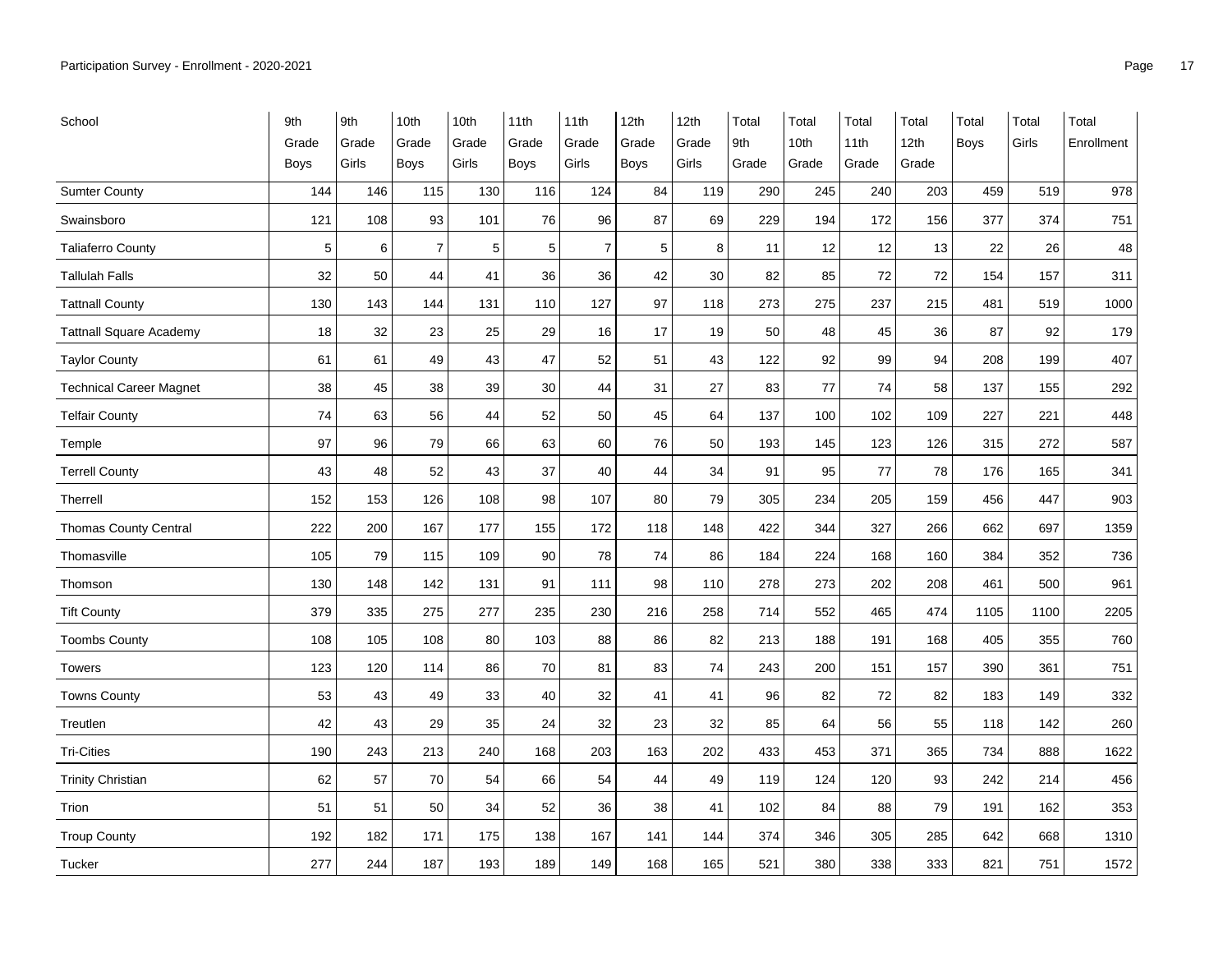| School                   | 9th         | 9th          | 10th        | 10th  | 11th       | 11th  | 12th           | 12th           | Total          | Total | Total        | Total | Total | Total | Total      |
|--------------------------|-------------|--------------|-------------|-------|------------|-------|----------------|----------------|----------------|-------|--------------|-------|-------|-------|------------|
|                          | Grade       | Grade        | Grade       | Grade | Grade      | Grade | Grade          | Grade          | 9th            | 10th  | 11th         | 12th  | Boys  | Girls | Enrollment |
|                          | <b>Boys</b> | Girls        | <b>Boys</b> | Girls | Boys       | Girls | <b>Boys</b>    | Girls          | Grade          | Grade | Grade        | Grade |       |       |            |
| <b>Turner County</b>     | 60          | 60           | 50          | 50    | 40         | 60    | 70             | 30             | 120            | 100   | 100          | 100   | 220   | 200   | 420        |
| <b>Twiggs County</b>     | 38          | 23           | 25          | 29    | 27         | 27    | 21             | 30             | 61             | 54    | 54           | 51    | 111   | 109   | 220        |
| <b>Union County</b>      | 138         | 110          | 114         | 91    | 105        | 102   | 109            | 71             | 248            | 205   | 207          | 180   | 466   | 374   | 840        |
| <b>Union Grove</b>       | 190         | 192          | 216         | 176   | 184        | 183   | 201            | 174            | 382            | 392   | 367          | 375   | 791   | 725   | 1516       |
| Upson-Lee                | 164         | 190          | 151         | 128   | 115        | 139   | 132            | 134            | 354            | 279   | 254          | 266   | 562   | 591   | 1153       |
| Valdosta                 | 299         | 316          | 263         | 271   | 240        | 255   | 159            | 198            | 615            | 534   | 495          | 357   | 961   | 1040  | 2001       |
| Veterans                 | 244         | 225          | 232         | 218   | 189        | 203   | 189            | 212            | 469            | 450   | 392          | 401   | 854   | 858   | 1712       |
| Vidalia                  | 114         | 88           | 87          | 91    | 85         | 103   | 75             | 81             | 202            | 178   | 188          | 156   | 361   | 363   | 724        |
| Villa Rica               | 265         | 238          | 215         | 186   | 205        | 176   | 197            | 164            | 503            | 401   | 381          | 361   | 882   | 764   | 1646       |
| W. D. Mohammed           | 6           | $\mathbf{1}$ | 10          | 6     | $\sqrt{2}$ | 1     | $\mathbf 5$    | $\overline{4}$ | $\overline{7}$ | 16    | $\mathbf{3}$ | 9     | 23    | 12    | 35         |
| Walker                   | 42          | 41           | 51          | 39    | 46         | 41    | 40             | 51             | 83             | 90    | 87           | 91    | 179   | 172   | 351        |
| <b>Walnut Grove</b>      | 202         | 171          | 167         | 173   | 174        | 147   | 131            | 143            | 373            | 340   | 321          | 274   | 674   | 634   | 1308       |
| Walton                   | 339         | 354          | 320         | 342   | 330        | 341   | 325            | 327            | 693            | 662   | 671          | 652   | 1314  | 1364  | 2678       |
| Ware County              | 222         | 227          | 200         | 201   | 174        | 203   | 152            | 190            | 449            | 401   | 377          | 342   | 748   | 821   | 1569       |
| <b>Warner Robins</b>     | 244         | 209          | 206         | 205   | 179        | 195   | 165            | 174            | 453            | 411   | 374          | 339   | 794   | 783   | 1577       |
| <b>Warren County</b>     | 12          | 23           | 23          | 17    | 19         | 21    | 20             | 17             | 35             | 40    | 40           | 37    | 74    | 78    | 152        |
| Washington               | 118         | 115          | 118         | 118   | 85         | 103   | 92             | 100            | 233            | 236   | 188          | 192   | 413   | 436   | 849        |
| <b>Washington County</b> | 68          | 68           | 97          | 63    | 99         | 42    | 75             | 55             | 136            | 160   | 141          | 130   | 339   | 228   | 567        |
| Washington-Wilkes        | 54          | 48           | 38          | 42    | 52         | 40    | 38             | 50             | 102            | 80    | 92           | 88    | 182   | 180   | 362        |
| <b>Wayne County</b>      | 222         | 183          | 165         | 187   | 156        | 161   | 149            | 154            | 405            | 352   | 317          | 303   | 692   | 685   | 1377       |
| <b>Weber School</b>      | 27          | 24           | 40          | 31    | 37         | 32    | 40             | 35             | 51             | 71    | 69           | 75    | 144   | 122   | 266        |
| <b>Webster County</b>    | 10          | 12           | 10          | 8     | 9          | 9     | $\overline{c}$ | 8              | 22             | 18    | 18           | 10    | 31    | 37    | 68         |
| Wesleyan                 | 63          | 73           | 56          | 60    | 69         | 60    | 71             | 62             | 136            | 116   | 129          | 133   | 259   | 255   | 514        |
| West Forsyth             | 339         | 304          | 321         | 322   | 320        | 319   | 302            | 315            | 643            | 643   | 639          | 617   | 1282  | 1260  | 2542       |
| <b>West Hall</b>         | 31          | 57           | 66          | 81    | 70         | 59    | 51             | 48             | 88             | 147   | 129          | 99    | 218   | 245   | 463        |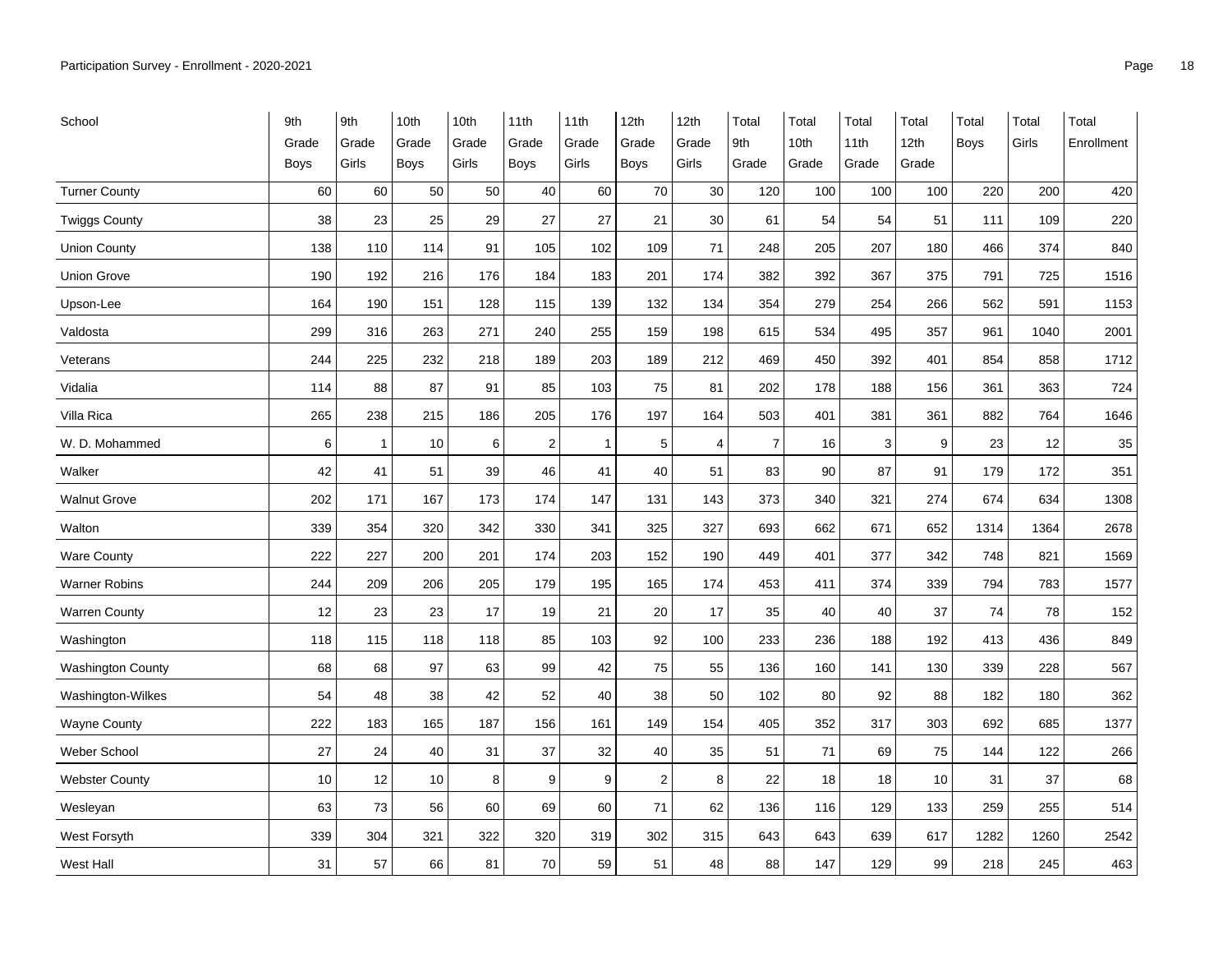| School                      | 9th         | 9th   | 10th         | 10th  | 11th           | 11th  | 12th        | 12th        | Total  | Total  | Total  | Total  | Total       | Total  | Total      |
|-----------------------------|-------------|-------|--------------|-------|----------------|-------|-------------|-------------|--------|--------|--------|--------|-------------|--------|------------|
|                             | Grade       | Grade | Grade        | Grade | Grade          | Grade | Grade       | Grade       | 9th    | 10th   | 11th   | 12th   | <b>Boys</b> | Girls  | Enrollment |
|                             | <b>Boys</b> | Girls | <b>Boys</b>  | Girls | Boys           | Girls | <b>Boys</b> | Girls       | Grade  | Grade  | Grade  | Grade  |             |        |            |
| <b>West Laurens</b>         | 160         | 168   | 165          | 185   | 145            | 155   | 150         | 146         | 328    | 350    | 300    | 296    | 620         | 654    | 1274       |
| Westlake                    | 319         | 338   | 333          | 366   | 236            | 299   | 210         | 263         | 657    | 699    | 535    | 473    | 1098        | 1266   | 2364       |
| Westminster                 | 104         | 105   | 99           | 109   | 102            | 95    | 100         | 103         | 209    | 208    | 197    | 203    | 405         | 412    | 817        |
| Westover                    | 210         | 196   | 140          | 178   | 139            | 134   | 137         | 144         | 406    | 318    | 273    | 281    | 626         | 652    | 1278       |
| Westside, Augusta           | 21          | 19    | 30           | 19    | 28             | 24    | 36          | 21          | 40     | 49     | 52     | 57     | 115         | 83     | 198        |
| Westside, Macon             | 169         | 192   | 104          | 133   | 79             | 98    | 85          | 102         | 361    | 237    | 177    | 187    | 437         | 525    | 962        |
| Wheeler                     | 351         | 288   | 314          | 256   | 278            | 243   | 291         | 240         | 639    | 570    | 521    | 531    | 1234        | 1027   | 2261       |
| <b>Wheeler County</b>       | 41          | 35    | 38           | 27    | 39             | 29    | 32          | 32          | 76     | 65     | 68     | 64     | 150         | 123    | 273        |
| <b>White County</b>         | 163         | 151   | 176          | 137   | 140            | 141   | 144         | 117         | 314    | 313    | 281    | 261    | 623         | 546    | 1169       |
| Whitefield Academy          | 53          | 29    | 31           | 38    | 56             | 35    | 32          | 32          | 82     | 69     | 91     | 64     | 172         | 134    | 306        |
| Whitewater                  | 185         | 144   | 187          | 153   | 152            | 160   | 167         | 160         | 329    | 340    | 312    | 327    | 691         | 617    | 1308       |
| <b>Wilcox County</b>        | 63          | 49    | 43           | 32    | 33             | 54    | 49          | 32          | 112    | 75     | 87     | 81     | 188         | 167    | 355        |
| <b>Wilkinson County</b>     | 57          | 52    | 47           | 38    | 40             | 48    | 46          | 44          | 109    | 85     | 88     | 90     | 190         | 182    | 372        |
| Winder-Barrow               | 267         | 219   | 292          | 250   | 216            | 220   | 222         | 242         | 486    | 542    | 436    | 464    | 997         | 931    | 1928       |
| <b>Windsor Forest</b>       | 155         | 121   | 127          | 116   | 73             | 104   | 111         | 81          | 276    | 243    | 177    | 192    | 466         | 422    | 888        |
| Woodland, Cartersville      | 203         | 185   | 185          | 187   | 172            | 166   | 181         | 150         | 388    | 372    | 338    | 331    | 741         | 688    | 1429       |
| Woodland, Stockbridge       | 188         | 180   | 170          | 182   | 174            | 152   | 161         | 186         | 368    | 352    | 326    | 347    | 693         | 700    | 1393       |
| Woodstock                   | 314         | 261   | 267          | 277   | 262            | 257   | 238         | 212         | 575    | 544    | 519    | 450    | 1081        | 1007   | 2088       |
| Woodville-Tompkins          | 78          | 82    | 69           | 108   | 62             | 97    | 41          | 119         | 160    | 177    | 159    | 160    | 250         | 406    | 656        |
| Woodward Academy            | 149         | 117   | 137          | 117   | 138            | 138   | 143         | 138         | 266    | 254    | 276    | 281    | 567         | 510    | 1077       |
| Woody Gap                   | 3           | 5     | $\mathbf{1}$ | 4     | $\overline{2}$ | 3     | 3           | $\mathbf 0$ | 8      | 5      | 5      | 3      | 9           | 12     | 21         |
| Worth County                | 121         | 137   | 91           | 111   | 95             | 103   | 71          | 89          | 258    | 202    | 198    | 160    | 378         | 440    | 818        |
| 472 Schools Listed - Totals | 71934       | 67520 | 66472        | 64412 | 58483          | 59031 | 56147       | 64968       | 139454 | 130884 | 117514 | 121115 | 253036      | 255931 | 508967     |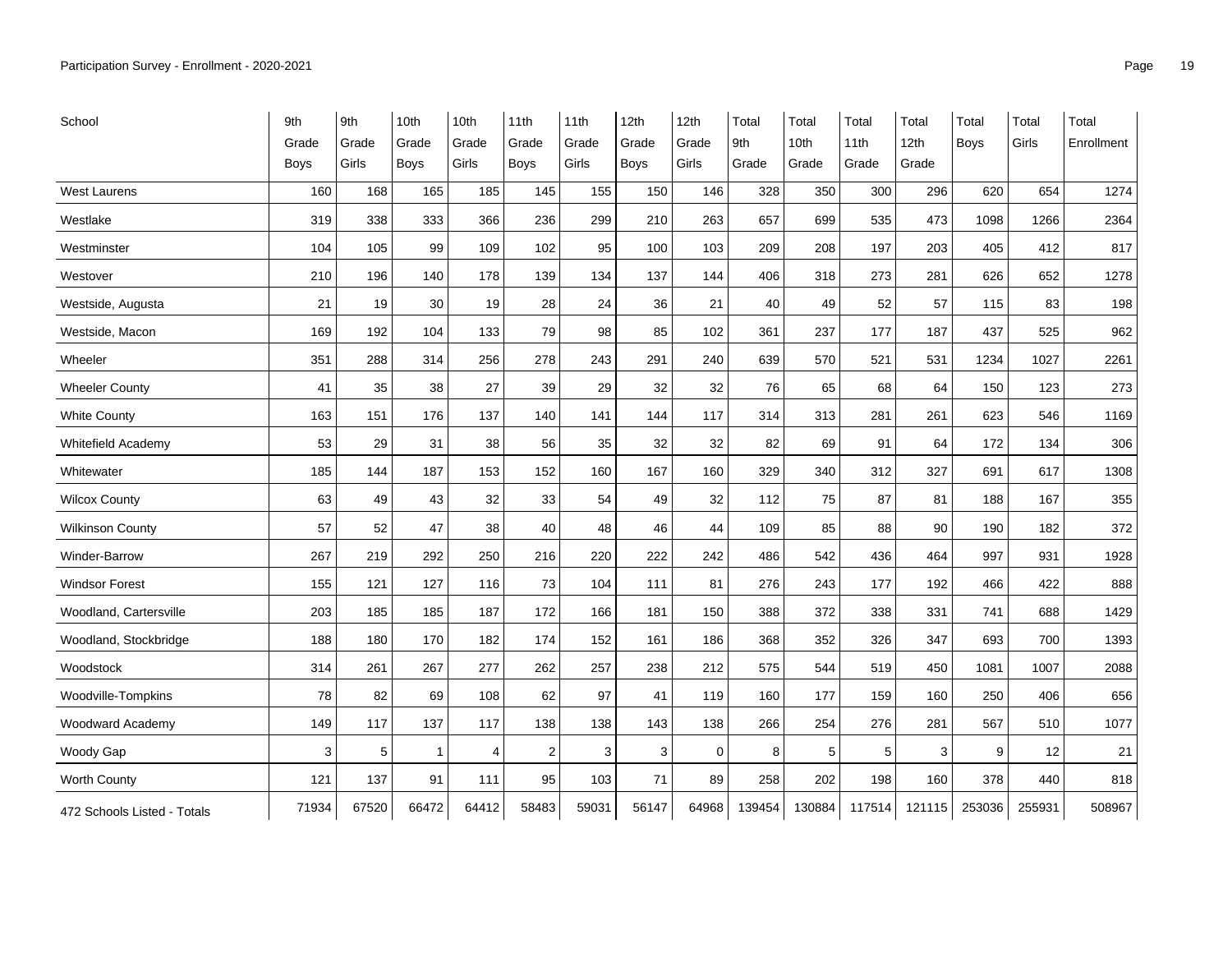| School                    | Boys<br>Baseball | Girls<br>Baseball | Boys<br>Basketball | Girls<br>Basketball | Boys XC        | Girls XC       | Boys<br>Football | Girls<br>Football   | <b>Boys Golf</b> | Girls Golf     | Boys<br>Gym. | Girls<br>Gym.       | Boys<br>Lacrosse | Girls<br>Lacrosse | Boys<br>Riflery     | Girls<br>Riflery | Boys<br>Soccer | Girls<br>Soccer | Boys<br>Softball-F<br>Þ | Girls<br>Softball-F | Boys<br>Softball-S<br>P | Girls<br>Softball-S<br>P |
|---------------------------|------------------|-------------------|--------------------|---------------------|----------------|----------------|------------------|---------------------|------------------|----------------|--------------|---------------------|------------------|-------------------|---------------------|------------------|----------------|-----------------|-------------------------|---------------------|-------------------------|--------------------------|
| ACE Charter               | 25               | $\mathsf 0$       | 20                 | 18                  | 16             | $17$           | 42               | $\mathbf 0$         | $\overline{9}$   | 3              | $\mathbf 0$  | $\mathsf 0$         | $\mathbf 0$      | $\mathbf 0$       | $\mathsf{O}\xspace$ | $\mathbf 0$      | 33             | 24              | $\mathbf 0$             | 18                  | $\mathsf{O}\xspace$     | $\mathbf 0$              |
| Adairsville               | 31               | $\mathsf 0$       | 17                 | 22                  | 8              | 3              | 82               | 0                   | 12               | $\overline{2}$ | $\mathbf 0$  | 0                   | $\mathbf 0$      | $\mathbf 0$       | $\mathbf 0$         | $\mathbf 0$      | 24             | 20              | $\mathbf 0$             | 13                  | $\mathbf 0$             | $\mathbf 0$              |
|                           |                  |                   |                    |                     | $\mathbf 0$    | $\mathbf 0$    |                  |                     |                  |                |              |                     | $\mathbf 0$      | $\mathbf 0$       | $\mathsf 0$         |                  |                | $\overline{0}$  |                         |                     |                         | $\mathbf 0$              |
| Alcovy                    | 28               | $\mathbf 0$       | 35                 | 13                  |                |                | 60               | $\mathsf 0$         | 5                | 5              | $\mathbf 0$  | $\mathbf 0$         |                  |                   |                     | $\mathbf 0$      | 18             |                 | $\mathbf 0$             | 16                  | $\mathbf 0$             |                          |
| Alexander                 | 44               | $\mathsf 0$       | 40                 | 28                  | 46             | 16             | 112              | $\mathsf 0$         | 12               | $\overline{4}$ | $\mathbf 0$  | 0                   | $\pmb{0}$        | $\mathbf 0$       | $\mathbf 0$         | $\mathsf 0$      | 34             | 32              | $\pmb{0}$               | 28                  | $\mathsf{O}\xspace$     | $\pmb{0}$                |
| Allatoona                 | 43               | $\mathbf 0$       | 35                 | 16                  | 17             | 20             | 117              | 0                   | 12               | 10             | $\mathbf 0$  | $\overline{7}$      | 44               | 33                | 6                   | $\overline{c}$   | 39             | 42              | $\mathbf 0$             | 25                  | $\mathbf 0$             | $\mathbf 0$              |
| Alpharetta                | 48               | $\mathbf 0$       | 36                 | 17                  | 23             | 28             | 80               | $\mathsf 0$         | 16               | $\overline{7}$ | $\mathbf 0$  | 11                  | 41               | 35                | $\mathsf 0$         | $\mathsf 0$      | 35             | 39              | $\mathbf 0$             | 14                  | $\mathbf 0$             | $\mathbf 0$              |
| Apalachee                 | 48               | $\mathsf 0$       | 22                 | 24                  | $11$           | 12             | 95               | $\pmb{0}$           | $17$             | $\,6\,$        | $\mathbf 0$  | $\mathsf 0$         | $\pmb{0}$        | $\Omega$          | $\sqrt{2}$          | $\overline{4}$   | 38             | 32              | $\pmb{0}$               | 32                  | $\mathbf 0$             | 22                       |
| <b>Appling County</b>     | 35               | $\mathbf 0$       | 28                 | 13                  | 15             | 9              | 74               | $\mathsf 0$         | 6                | 6              | $\mathbf 0$  | 0                   | $\mathbf 0$      | $\mathbf 0$       | $\mathsf 0$         | $\mathsf 0$      | 21             | 20              | $\mathbf 0$             | 23                  | $\mathbf 0$             | $\mathbf 0$              |
| Aquinas                   | 22               | $\mathsf 0$       | 24                 | 18                  | 6              | $\overline{7}$ | 54               | $\mathbf 0$         | 13               | $\mathbf 0$    | $\mathbf 0$  | $\mathbf 0$         | $\mathbf 0$      | $\mathbf 0$       | 3                   | $\overline{2}$   | 20             | 18              | $\mathbf 0$             | $\mathbf 0$         | $\mathbf 0$             | $\mathbf 0$              |
| Arabia Mountain           | 23               | $\mathbf 0$       | 27                 | 13                  | $\overline{1}$ | $\overline{1}$ | 52               | $\mathsf{O}\xspace$ | $\overline{4}$   | $\overline{2}$ | $\mathbf 0$  | 0                   | $\pmb{0}$        | $\Omega$          | $\mathbf 0$         | $\mathsf 0$      | 21             | 19              | $\mathbf 0$             | 12                  | $\mathbf 0$             | $\pmb{0}$                |
| Archer                    | 45               | $\mathbf 0$       | 37                 | 19                  | 34             | 17             | 152              | $\mathsf 0$         | 10               | 5              | $\mathbf 0$  | 0                   | 16               | 33                | $\mathsf 0$         | $\mathbf 0$      | 42             | 39              | $\mathbf 0$             | 32                  | $\mathbf 0$             | $\overline{0}$           |
| Armuchee                  | 23               | $\mathbf 0$       | 19                 | 17                  | 11             | 9              | 47               | $\mathsf 0$         | $\overline{7}$   | $\mathbf 0$    | $\mathbf 0$  | 0                   | $\mathbf 0$      | $\Omega$          | $\mathsf 0$         | $\mathsf 0$      | 20             | 21              | $\mathbf 0$             | 23                  | $\mathbf 0$             | $\mathbf 0$              |
| Athens Academy            | 31               | $\mathsf 0$       | 21                 | 19                  | 20             | 16             | 66               | $\pmb{0}$           | 13               | $\overline{7}$ | $\pmb{0}$    | 0                   | $\pmb{0}$        | $\Omega$          | $\mathbf 0$         | $\mathsf 0$      | 32             | 28              | $\mathsf 0$             | $\mathbf 0$         | $\pmb{0}$               | $\mathbf 0$              |
| Athens Christian          | 21               | $\mathsf 0$       | 15                 | 15                  | 20             | 15             | 35               | 0                   | $\overline{4}$   | $\mathbf 0$    | $\mathbf 0$  | 0                   | $\mathbf 0$      | $\mathbf 0$       | $\mathbf 0$         | $\mathbf 0$      | 15             | 12              | $\mathbf 0$             | $\mathbf 0$         | $\mathbf 0$             | $\mathbf 0$              |
| <b>Atkinson County</b>    | 18               | $\mathbf 0$       | 14                 | 13                  | 21             | 18             | 46               | $\mathsf 0$         | $\mathbf 0$      | $\mathbf 0$    | $\mathbf 0$  | 0                   | $\mathbf 0$      | $\mathbf 0$       | $\mathsf 0$         | $\mathbf 0$      | 33             | 24              | $\mathbf 0$             | 13                  | $\mathsf 0$             | $\mathbf 0$              |
| Atlanta Classical         | $\mathbf 0$      | $\mathsf 0$       | 15                 | 15                  | 15             | 15             | $\mathsf 0$      | $\pmb{0}$           | $\pmb{0}$        | $\pmb{0}$      | $\mathbf 0$  | 0                   | $\pmb{0}$        | $\Omega$          | $\mathbf 0$         | $\mathbf 0$      | 18             | 18              | $\pmb{0}$               | $\mathbf 0$         | $\mathbf 0$             | $\mathbf 0$              |
| Atlanta<br>International  | $\overline{0}$   | $\mathbf 0$       | 24                 | 10                  | 10             | $\overline{7}$ | $\mathbf 0$      | 0                   | $\overline{7}$   | 5              | $\mathbf 0$  | $\mathbf 0$         | $\mathbf 0$      | $\Omega$          | $\mathsf 0$         | $\mathbf 0$      | 39             | 17              | $\Omega$                | $\mathbf 0$         | $\mathbf 0$             | $\overline{0}$           |
| Atlanta Jewish<br>Academy | 11               | $\mathsf 0$       | 16                 | 9                   | $\mathbf 0$    | $\mathbf 0$    | $\mathsf 0$      | $\mathsf 0$         | $\mathbf 0$      | $\mathbf 0$    | $\mathbf 0$  | 0                   | $\mathbf 0$      | $\mathbf 0$       | $\mathsf 0$         | $\mathsf 0$      | 12             | 12              | $\mathbf 0$             | $\mathbf 0$         | $\mathbf 0$             | $\mathbf 0$              |
| <b>B.E.S.T Academy</b>    | $\pmb{0}$        | $\mathsf 0$       | 20                 | $\mathbf 0$         | 15             | $\mathsf 0$    | 38               | $\pmb{0}$           | $\pmb{0}$        | $\pmb{0}$      | $\mathbf 0$  | $\mathsf{O}\xspace$ | $\pmb{0}$        | $\Omega$          | $\mathbf 0$         | $\mathbf 0$      | $\mathsf 0$    | $\overline{0}$  | $\mathsf 0$             | $\mathbf 0$         | $\mathbf 0$             | $\pmb{0}$                |
| <b>Bacon County</b>       | 28               | $\mathsf 0$       | 13                 | 15                  | $\overline{7}$ | $\overline{1}$ | 59               | $\mathsf 0$         | $\overline{7}$   | $\overline{2}$ | $\mathbf 0$  | 0                   | $\mathbf 0$      | $\Omega$          | $\mathsf 0$         | $\mathsf 0$      | 25             | 22              | $\mathbf 0$             | 16                  | $\mathbf 0$             | $\mathbf 0$              |
| Baconton                  | 16               | $\mathsf 0$       | $\mathbf 0$        | $\mathbf 0$         | 8              | 8              | 35               | $\mathbf 0$         | 5                | $\overline{c}$ | $\mathbf 0$  | $\mathsf 0$         | $\mathbf 0$      | $\mathbf 0$       | $\mathbf 0$         | $\mathbf 0$      | $\mathsf 0$    | $\overline{0}$  | $\mathbf 0$             | 13                  | $\mathsf 0$             | $\mathbf 0$              |
| Bainbridge                | 32               | $\mathsf 0$       | 24                 | 23                  | 14             | 11             | 111              | $\mathsf 0$         | 9                | $\overline{7}$ | $\Omega$     | 5                   | $\pmb{0}$        | $\Omega$          | $\mathsf 0$         | $\mathsf 0$      | 35             | 39              | $\mathbf 0$             | 29                  | $\mathsf{O}\xspace$     | $\pmb{0}$                |
| <b>Baker County</b>       | 15               | $\overline{1}$    | 13                 | $\overline{7}$      | $\overline{7}$ | $\overline{2}$ | $\mathbf 0$      | $\mathsf 0$         | $\mathbf 0$      | $\mathbf 0$    | $\mathbf 0$  | 0                   | $\mathbf 0$      | $\Omega$          | $\mathsf 0$         | $\mathbf 0$      | $\mathsf 0$    | $\overline{0}$  | $\mathbf 0$             | $\mathbf 0$         | $\mathbf 0$             | 14                       |
| Baldwin                   | 14               | $\mathbf 0$       | 30                 | 17                  | 10             | 12             | 55               | $\mathsf 0$         | 3                | $\overline{2}$ | $\mathbf 0$  | 0                   | $\mathbf 0$      | $\Omega$          | $\mathsf 0$         | $\mathsf 0$      | 15             | 14              | $\Omega$                | 12                  | $\mathbf 0$             | $\mathbf 0$              |
| <b>Banks County</b>       | 29               | $\overline{1}$    | 22                 | 19                  | 19             | 17             | 57               | 3                   | 10               | $\overline{2}$ | $\mathbf 0$  | 0                   | $\pmb{0}$        | $\Omega$          | $\mathsf 0$         | $\mathsf 0$      | 22             | 20              | $\mathbf 0$             | 14                  | $\mathsf{O}\xspace$     | $\pmb{0}$                |
| Banneker                  | 19               | $\mathsf 0$       | 26                 | 9                   | $\mathbf 0$    | $\overline{4}$ | 105              | $\mathsf 0$         | $\mathbf 0$      | $\mathbf 0$    | $\mathbf 0$  | 0                   | $\mathbf 0$      | 0                 | 0                   | $\mathbf 0$      | 15             | $\overline{7}$  | $\Omega$                | $\mathbf 0$         | 0                       | $\mathbf 0$              |
| Barrow                    | $\overline{4}$   | $\mathbf 0$       | $\Omega$           | $\mathbf 0$         | 16             | 3              | $\mathbf 0$      | $\mathsf 0$         | 3                | $\Omega$       | $\mathbf 0$  | $\mathbf{1}$        | $\mathbf 0$      | $\Omega$          | $\mathbf 0$         | $\mathsf 0$      | 11             | 10              | $\Omega$                | $\overline{7}$      | $\Omega$                | $\Omega$                 |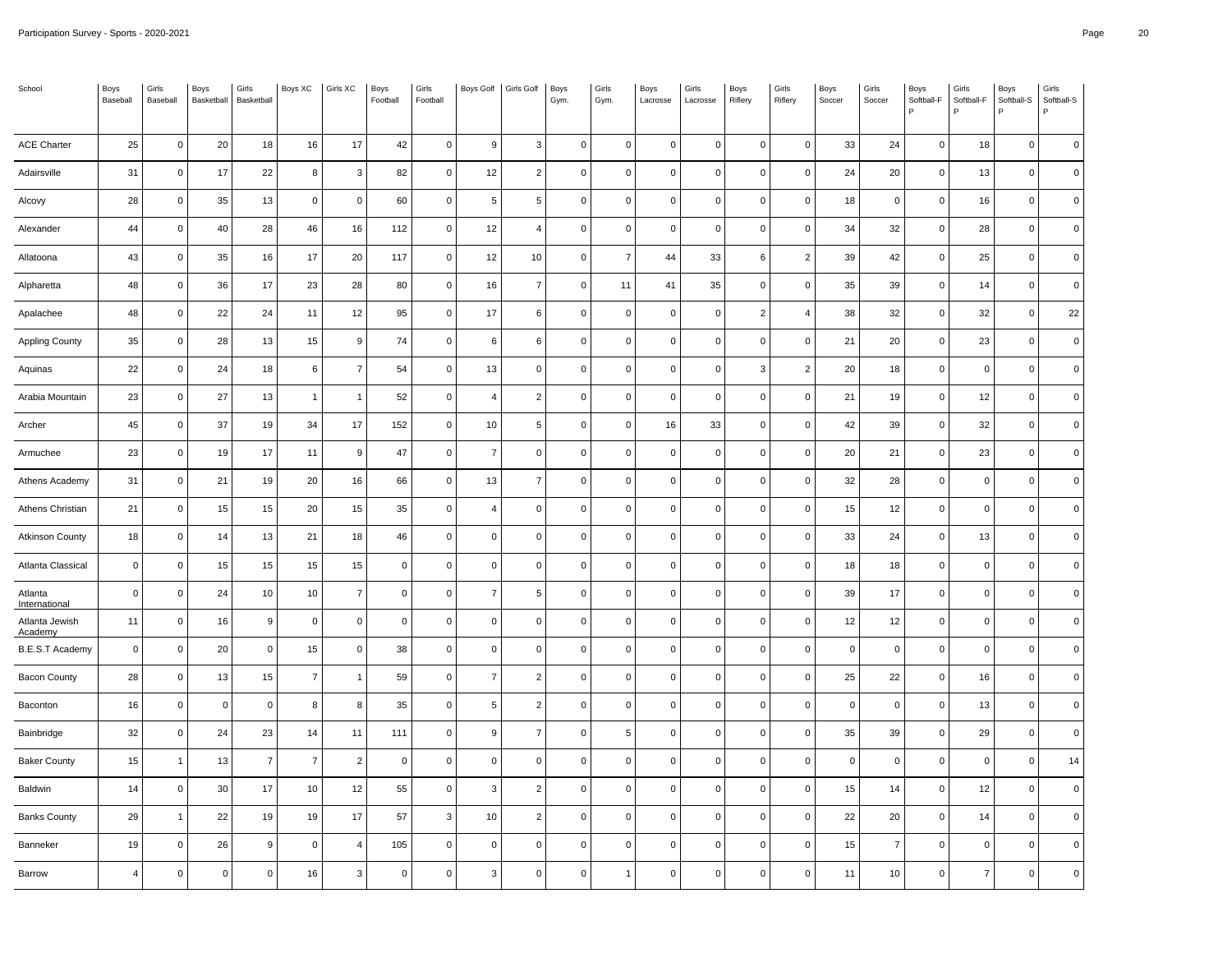| School                    | Boys<br>Baseball | Girls<br>Baseball | Boys<br>Basketball | Girls<br>Basketball | Boys XC        | Girls XC            | Boys<br>Football | Girls<br>Football | Boys Golf      | Girls Golf     | Boys<br>Gym. | Girls<br>Gym.  | Boys<br>Lacrosse | Girls<br>Lacrosse | Boys<br>Riflery | Girls<br>Riflery | Boys<br>Soccer | Girls<br>Soccer | Boys<br>Softball-F<br>P | Girls<br>Softball-F | Boys<br>Softball-S<br>P | Girls<br>Softball-S<br>P |
|---------------------------|------------------|-------------------|--------------------|---------------------|----------------|---------------------|------------------|-------------------|----------------|----------------|--------------|----------------|------------------|-------------------|-----------------|------------------|----------------|-----------------|-------------------------|---------------------|-------------------------|--------------------------|
| Beach                     | $\mathbf 0$      | $\mathsf 0$       | 24                 | 21                  | $\mathbf 0$    | $\mathsf{O}\xspace$ | 33               | $\mathbf 0$       | $\mathbf 0$    | $\mathbf 0$    | $\mathbf 0$  | $\mathsf 0$    | $\pmb{0}$        | $\mathbf 0$       | $\mathbf 0$     | $\mathsf 0$      | $\mathsf 0$    | $\overline{0}$  | $\mathbf 0$             | 13                  | $\mathsf{O}\xspace$     | $\mathbf 0$              |
| Ben Franklin<br>Academy   | $\overline{0}$   | $\mathbf 0$       | $\mathbf 0$        | $\mathbf 0$         | $\pmb{0}$      | $\mathbf 0$         | $\mathsf 0$      | 0                 | $\mathbf 0$    | $\mathbf 0$    | $\mathbf 0$  | 0              | $\mathbf 0$      | $\mathbf 0$       | $\mathbf 0$     | $\mathbf 0$      | $\mathsf 0$    | $\pmb{0}$       | $\mathbf 0$             | $\mathbf 0$         | $\mathbf 0$             | $\mathbf 0$              |
| Benedictine               | 36               | $\mathbf 0$       | 45                 | $\mathbf 0$         | 30             | $\mathbf 0$         | 110              | $\mathbf 0$       | 19             | $\mathbf 0$    | $\mathbf 0$  | $\mathsf 0$    | 58               | $\Omega$          | $\overline{7}$  | $\mathbf{0}$     | 26             | $\mathbf 0$     | $\mathbf 0$             | $\mathbf{0}$        | $\mathbf 0$             | $\mathbf 0$              |
| Berkmar                   | 13               | $\overline{1}$    | 21                 | 10                  | 6              | $\overline{c}$      | 62               | $\overline{2}$    | $\mathbf 0$    | $\mathbf 0$    | $\mathsf 0$  | $\mathsf 0$    | $\mathbf 0$      | $\mathbf 0$       | $\mathsf 0$     | $\mathsf 0$      | 36             | 24              | $\mathbf 0$             | 10                  | $\mathsf 0$             | $\mathbf 0$              |
| Berrien                   | 26               | $\mathbf 0$       | 21                 | 14                  | 10             | 15                  | 50               | 0                 | $\overline{9}$ | $\mathbf{1}$   | $\mathbf 0$  | 0              | $\pmb{0}$        | $\mathbf 0$       | $\mathsf 0$     | $\mathbf 0$      | 19             | 20              | $\mathbf 0$             | 24                  | $\mathsf 0$             | $\mathbf 0$              |
| <b>Bleckley County</b>    | 24               | $\mathbf 0$       | 22                 | 18                  | 19             | 18                  | 74               | $\mathsf 0$       | 5              | 6              | $\mathbf 0$  | 0              | $\mathbf 0$      | $\Omega$          | $\mathbf{0}$    | $\mathsf 0$      | 28             | 23              | $\mathbf 0$             | 15                  | $\mathsf 0$             | $\mathbf 0$              |
| <b>Blessed Trinity</b>    | 62               | $\mathsf 0$       | 52                 | 30                  | 69             | 54                  | 114              | $\mathsf 0$       | 13             | 10             | $\mathbf 0$  | $\mathsf 0$    | 53               | 44                | $\mathsf 0$     | $\mathsf 0$      | 43             | 43              | $\mathbf 0$             | 25                  | $\mathsf 0$             | $\mathbf 0$              |
| Bowdon                    | 24               | $\mathbf 0$       | 20                 | 15                  | 13             | $\mathbf 0$         | 54               | 0                 | 6              | $\mathbf{1}$   | $\mathbf 0$  | $\overline{7}$ | $\mathbf 0$      | $\mathbf 0$       | $\mathsf 0$     | $\mathbf 0$      | 16             | 19              | $\mathbf 0$             | 16                  | $\mathbf 0$             | $\mathbf 0$              |
| <b>Bradwell Institute</b> | 29               | $\mathbf 0$       | 45                 | 24                  | 6              | 8                   | 71               | $\mathsf 0$       | $\overline{4}$ | $\overline{1}$ | $\mathbf{0}$ | $\mathsf 0$    | $\mathbf 0$      | $\Omega$          | $\overline{7}$  | $\mathbf{3}$     | 39             | 22              | $\mathbf 0$             | 21                  | $\mathbf 0$             | $\mathbf 0$              |
| <b>Brandon Hall</b>       | $\overline{0}$   | $\mathsf 0$       | 8                  | 10                  | $\pmb{0}$      | $\mathbf 0$         | $\mathsf 0$      | $\mathbf 0$       | $\mathbf 0$    | $\overline{c}$ | $\mathbf 0$  | $\mathsf 0$    | $\pmb{0}$        | $\mathbf 0$       | $\mathsf 0$     | $\mathsf 0$      | 16             | $\overline{1}$  | $\mathbf 0$             | $\mathsf 0$         | $\mathbf 0$             | $\mathbf 0$              |
| <b>Brantley County</b>    | 24               | $\mathsf 0$       | 26                 | 28                  | 15             | 13                  | 65               | 0                 | 3              | $\overline{2}$ | $\mathbf 0$  | 0              | $\mathbf 0$      | $\Omega$          | $\mathbf 0$     | $\mathbf 0$      | 25             | 23              | $\mathbf 0$             | 23                  | $\mathbf 0$             | $\mathbf 0$              |
| Bremen                    | 31               | $\mathbf 0$       | 24                 | 22                  | 17             | 11                  | 75               | $\mathsf 0$       | 15             | $\overline{4}$ | $\mathbf 0$  | 25             | $16\,$           | 14                | $\mathbf{0}$    | $\mathsf 0$      | 34             | 40              | $\mathbf 0$             | 17                  | $\mathbf 0$             | $\mathbf 0$              |
| <b>Brooks County</b>      | 18               | $\mathsf 0$       | 20                 | 20                  | $\mathbf 0$    | $\mathbf 0$         | 65               | $\mathsf 0$       | 3              | $\overline{4}$ | $\mathsf 0$  | 0              | $\pmb{0}$        | $\mathbf 0$       | $\mathsf 0$     | $\mathsf 0$      | 18             | 18              | $\mathbf 0$             | 18                  | $\mathsf{O}\xspace$     | $\mathbf 0$              |
| Brookstone                | 29               | $\mathbf 0$       | 21                 | 16                  | 24             | 16                  | 50               | 0                 | 21             | 20             | $\mathbf 0$  | 0              | $\mathbf 0$      | $\Omega$          | $\mathbf 0$     | $\mathbf 0$      | 30             | 32              | $\mathbf 0$             | 14                  | $\mathbf 0$             | $\Omega$                 |
| Brookwood                 | 55               | $\mathbf 0$       | 29                 | 27                  | 57             | 38                  | 163              | $\mathbf 0$       | 10             | 6              | $\mathbf{0}$ | $\mathbf 0$    | 31               | 23                | $\mathbf 0$     | $\mathbf 0$      | 38             | 31              | $\mathbf 0$             | 28                  | $\mathbf 0$             | $\mathbf 0$              |
| <b>Brunswick</b>          | 28               | $\mathsf 0$       | 24                 | 23                  | 22             | 10                  | 90               | $\mathbf 0$       | 6              | $\overline{2}$ | $\mathsf 0$  | $\mathbf 0$    | $\mathbf 0$      | $\mathbf 0$       | $\mathbf{3}$    | $\overline{1}$   | 42             | 35              | $\pmb{0}$               | 16                  | $\mathsf{O}\xspace$     | $\mathbf 0$              |
| <b>Bryan County</b>       | 24               | $\mathbf 0$       | 22                 | 12                  | $\overline{7}$ | $\mathbf 0$         | 43               | 0                 | 5              | $\overline{4}$ | $\mathbf 0$  | 0              | $\pmb{0}$        | $\Omega$          | $\mathbf 0$     | $\mathbf 0$      | 18             | 15              | $\mathbf 0$             | 20                  | $\mathbf 0$             | $\mathbf 0$              |
| Buford                    | 71               | $\mathbf 0$       | 37                 | 28                  | 40             | 17                  | 158              | $\mathsf 0$       | 20             | 9              | $\mathbf 0$  | 6              | 44               | 34                | 11              | $\overline{7}$   | 37             | 38              | $\mathbf 0$             | 33                  | $\mathbf 0$             | $\mathbf 0$              |
| <b>Burke County</b>       | 24               | $\mathsf 0$       | 24                 | 22                  | 6              | 8                   | 82               | $\mathsf 0$       | 6              | $\,$ 5         | $\mathbf 0$  | 0              | $\mathbf 0$      | $\mathbf 0$       | $\mathsf 0$     | $\mathsf 0$      | $\mathsf 0$    | $\overline{0}$  | $\mathbf 0$             | 18                  | $\mathsf{O}\xspace$     | $\mathbf 0$              |
| Butler                    | 18               | $\mathbf 0$       | 27                 | 17                  | $\overline{7}$ | 6                   | 42               | 0                 | 3              | $\mathbf 0$    | $\mathbf 0$  | 0              | $\pmb{0}$        | $\Omega$          | $\mathbf 0$     | $\mathbf 0$      | $\mathsf 0$    | $\mathbf 0$     | $\mathbf 0$             | $\mathbf 0$         | $\mathbf 0$             | $\mathbf 0$              |
| Cairo                     | 30               | $\mathbf 0$       | 22                 | 22                  | 8              | 12                  | 84               | $\mathsf 0$       | $\overline{4}$ | $\overline{2}$ | $\mathbf{0}$ | $\mathsf 0$    | $\mathbf 0$      | $\mathbf 0$       | 10              | 12               | 22             | 18              | $\mathbf 0$             | 22                  | $\mathbf 0$             | $\mathbf 0$              |
| Calhoun                   | 30               | $\mathsf 0$       | 30                 | $\mathbf 0$         | 20             | 20                  | 100              | $\mathbf 0$       | 10             | 10             | $\mathbf 0$  | 0              | $\pmb{0}$        | $\mathbf 0$       | $\mathsf 0$     | $\mathsf 0$      | 25             | 30              | $\mathbf 0$             | 30                  | $\mathsf{O}\xspace$     | 20                       |
| Calhoun County            | $\overline{0}$   | $\mathsf 0$       | 13                 | 11                  | $\pmb{0}$      | $\mathsf{O}\xspace$ | 15               | $\mathsf 0$       | $\mathbf 0$    | $\mathbf 0$    | $\pmb{0}$    | 0              | $\pmb{0}$        | $\Omega$          | $\mathbf 0$     | $\mathbf 0$      | $\mathsf 0$    | $\overline{0}$  | $\mathbf 0$             | $\mathbf 0$         | $\mathsf{O}\xspace$     | 12                       |
| Callaway                  | 31               | $\mathbf 0$       | 28                 | 12                  | $\overline{7}$ | $\overline{2}$      | 107              | $\mathsf 0$       | 8              | 3              | $\mathbf 0$  | 0              | $\mathbf 0$      | $\Omega$          | $\mathsf 0$     | $\mathsf 0$      | 16             | 17              | $\Omega$                | 23                  | $\mathbf 0$             | $\mathbf 0$              |
| Calvary Day<br>School     | 30               | $\mathsf 0$       | 22                 | 18                  | 15             | 12                  | 64               | $\mathsf 0$       | 6              | 3              | $\mathbf 0$  | 0              | 24               | $\mathbf 0$       | $\mathsf 0$     | $\mathsf 0$      | 18             | 18              | $\mathbf 0$             | 15                  | $\mathsf{O}\xspace$     | $\pmb{0}$                |
| Cambridge                 | 43               | $\pmb{0}$         | 38                 | 22                  | 54             | 31                  | 88               | $\mathbf{1}$      | 14             | 10             | $\mathbf 0$  | 14             | 49               | 40                | 0               | $\mathsf 0$      | 38             | 36              | $\mathbf 0$             | 27                  | 0                       | 0                        |
| Camden County             | 26               | $\mathbf 0$       | 34                 | 17                  | 8              | 10                  | 135              | $\mathbf 0$       | 14             | 6              | $\mathbf 0$  | 9              | $\mathbf 0$      | $\Omega$          | 6               | 3                | 32             | 20              | $\Omega$                | 21                  | $\Omega$                | $\Omega$                 |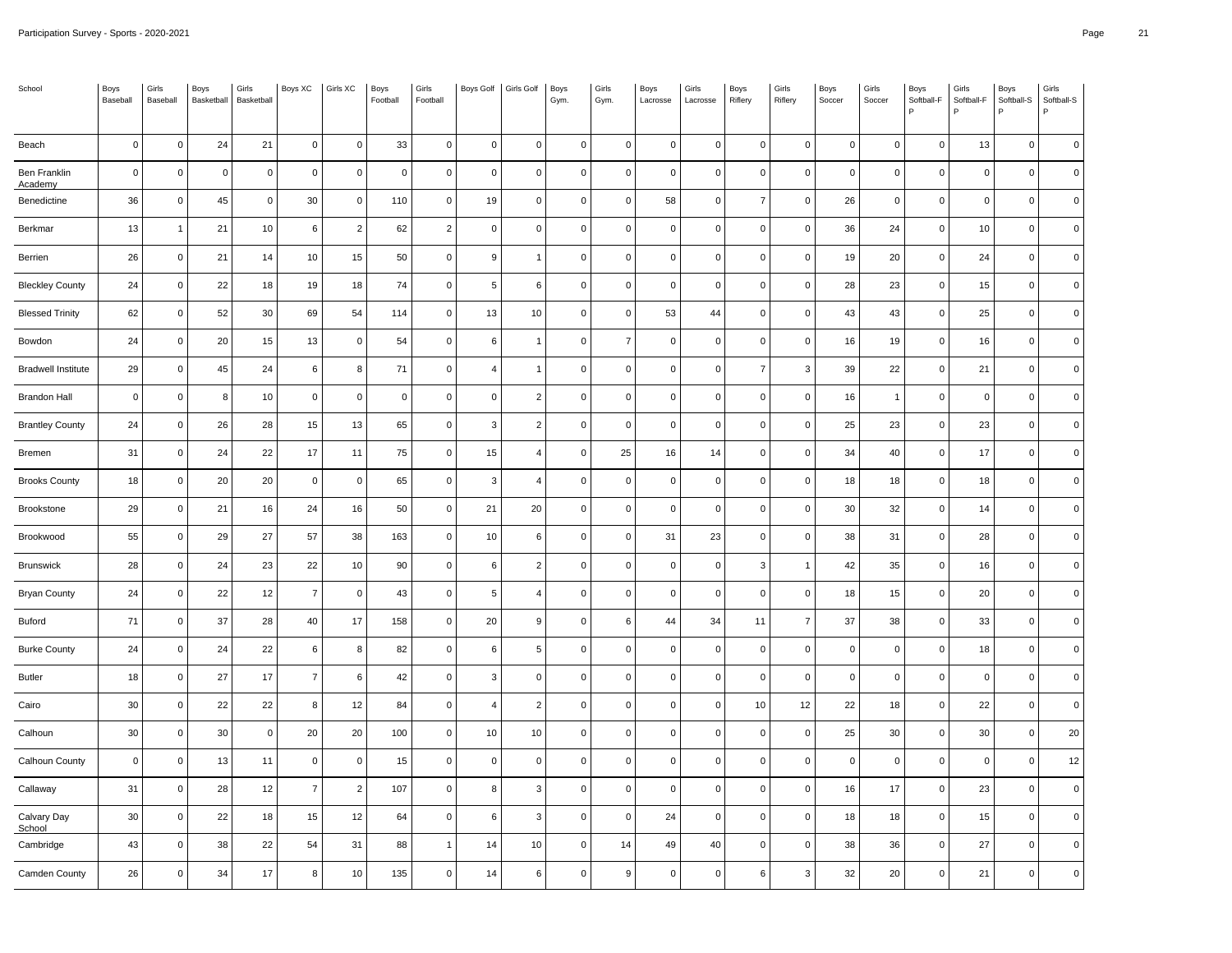| School                  | Boys<br>Baseball | Girls<br>Baseball | Boys<br>Basketball | Girls<br>Basketball | Boys XC        | Girls XC         | Boys<br>Football | Girls<br>Football | Boys Golf      | Girls Golf     | Boys<br>Gym. | Girls<br>Gym.       | Boys<br>Lacrosse | Girls<br>Lacrosse | Boys<br>Riflery | Girls<br>Riflery | Boys<br>Soccer | Girls<br>Soccer | Boys<br>Softball-F<br>P | Girls<br>Softball-F | Boys<br>Softball-S<br>P | Girls<br>Softball-S<br>P |
|-------------------------|------------------|-------------------|--------------------|---------------------|----------------|------------------|------------------|-------------------|----------------|----------------|--------------|---------------------|------------------|-------------------|-----------------|------------------|----------------|-----------------|-------------------------|---------------------|-------------------------|--------------------------|
| Campbell                | 34               | $\mathsf 0$       | 31                 | 22                  | 27             | 21               | 88               | $\mathbf 0$       | $\,6\,$        | 12             | $\mathbf 0$  | $\mathsf{O}\xspace$ | 34               | 29                | $\mathbf{3}$    | 10               | 38             | 38              | $\mathbf 0$             | 24                  | $\mathsf 0$             | $\mathbf 0$              |
| Carrollton              | 45               | $\mathsf 0$       | 35                 | 25                  | 32             | 30               | 116              | $\mathsf 0$       | 10             | 6              | $\mathbf 0$  | 20                  | 31               | 36                | 5               | $\mathsf 0$      | 29             | 31              | $\mathbf 0$             | 20                  | $\mathsf 0$             | $\mathbf 0$              |
| Cartersville            | 60               | $\mathbf 0$       | 33                 | 18                  | 27             | 17               | 112              | 0                 | 10             | $\overline{4}$ | $\mathbf 0$  | 3                   | $\mathbf 0$      | $\mathbf 0$       | 8               | 5                | 33             | 23              | $\mathbf 0$             | 14                  | $\mathbf 0$             | $\mathbf 0$              |
| Carver, Atlanta         | 15               | $\mathsf 0$       | 22                 | 10                  | $\pmb{0}$      | 6                | 70               | $\mathbf 0$       | $\mathbf 0$    | $\mathbf 0$    | $\mathbf{0}$ | $\mathsf{O}\xspace$ | $\pmb{0}$        | $\mathbf 0$       | $\mathbf 0$     | $\mathsf 0$      | $\mathsf 0$    | $\overline{0}$  | $\mathbf 0$             | $\mathsf 0$         | $\mathsf 0$             | $\mathbf 0$              |
| Carver,<br>Columbus     | $\overline{0}$   | $\mathsf 0$       | 15                 | 13                  | $\overline{5}$ | 3                | 55               | $\mathbf 0$       | $\mathbf 0$    | $\mathbf 0$    | $\mathbf 0$  | 0                   | $\mathbf 0$      | $\mathbf 0$       | $\mathbf{3}$    | $\overline{2}$   | 12             | 10              | $\mathbf 0$             | 12                  | $\mathsf{O}\xspace$     | $\mathbf 0$              |
| Cass                    | 25               | $\mathbf 0$       | 23                 | 21                  | 13             | 8                | 86               | 0                 | $\overline{7}$ | 6              | $\mathbf 0$  | 0                   | $\mathbf 0$      | $\mathbf 0$       | $\mathsf 0$     | $\mathbf 0$      | 28             | 23              | $\mathbf 0$             | 16                  | $\mathbf 0$             | $\mathbf 0$              |
| Cedar Grove             | 18               | $\mathbf 0$       | 11                 | 13                  | 8              | 3                | 89               | 0                 | 3              | $\mathbf{1}$   | $\mathbf 0$  | 12                  | $\pmb{0}$        | $\Omega$          | $\mathbf 0$     | $\mathbf 0$      | 12             | 14              | $\mathbf 0$             | 10                  | $\mathbf 0$             | $\mathbf 0$              |
| Cedar Shoals            | 19               | $\mathsf 0$       | 42                 | 23                  | 17             | 5                | 72               | $\mathsf 0$       | 10             | 5              | $\mathbf 0$  | 0                   | $\mathbf 0$      | $\mathbf 0$       | $\mathbf{3}$    | $\mathbf{3}$     | 39             | 17              | $\mathbf 0$             | 14                  | $\mathsf{O}\xspace$     | $\mathbf 0$              |
| Cedartown               | 22               | $\mathbf 0$       | 21                 | 14                  | 22             | 5                | 56               | 0                 | 12             | $\overline{4}$ | $\mathbf 0$  | 0                   | $\mathbf 0$      | $\mathbf 0$       | $\mathbf 0$     | $\mathbf 0$      | 26             | 24              | $\mathbf 0$             | 19                  | $\mathbf 0$             | $\mathbf 0$              |
| Centennial              | 43               | $\mathbf 0$       | 38                 | 15                  | 34             | 30               | 62               | 0                 | 10             | $\overline{7}$ | $\mathbf 0$  | $\mathbf{1}$        | 32               | 27                | $\overline{2}$  | 4                | 34             | 17              | $\mathbf 0$             | 16                  | $\mathbf 0$             | $\mathbf 0$              |
| <b>Central Gwinnett</b> | 12               | $\mathsf 0$       | 46                 | 16                  | $\,6\,$        | $\boldsymbol{9}$ | $\bf 71$         | $\mathsf 0$       | $\overline{1}$ | $\overline{3}$ | $\mathbf 0$  | 0                   | $\pmb{0}$        | $\mathbf 0$       | $\mathbf 0$     | $\mathsf 0$      | 39             | 22              | $\pmb{0}$               | 15                  | $\mathbf 0$             | $\pmb{0}$                |
| Central, Carroll        | 35               | $\mathbf 0$       | 28                 | 14                  | 22             | 18               | 78               | 0                 | $\overline{9}$ | $\overline{2}$ | $\mathbf 0$  | 11                  | $\mathbf 0$      | $\mathbf 0$       | $\mathsf 0$     | 0                | 35             | 32              | $\mathbf 0$             | 24                  | $\mathbf 0$             | $\mathbf 0$              |
| Central, Macon          | 13               | $\mathbf 0$       | 10                 | 10                  | $\overline{2}$ | 6                | 45               | $\mathsf 0$       | $\overline{1}$ | $\mathbf 0$    | $\mathbf 0$  | $\mathbf 0$         | $\mathbf 0$      | $\mathbf 0$       | $\mathsf 0$     | $\mathsf 0$      | 13             | 13              | $\mathbf 0$             | 10                  | $\mathbf 0$             | $\mathbf 0$              |
| Central, Talbotton      | 15               | $\mathsf 0$       | 15                 | 15                  | $\pmb{0}$      | $\mathbf 0$      | 30               | $\mathsf 0$       | $\pmb{0}$      | $\mathbf 0$    | $\mathbf 0$  | $\mathbf 0$         | $\pmb{0}$        | $\Omega$          | $10$            | 10               | $\mathsf 0$    | $\pmb{0}$       | $\mathsf 0$             | $\mathbf 0$         | $\mathbf 0$             | $\mathbf 0$              |
| Chamblee                | 30               | $\mathsf 0$       | 18                 | 24                  | 30             | 30               | 52               | $\mathsf 0$       | 6              | 3              | $\mathbf 0$  | 6                   | 23               | 26                | $\mathsf 0$     | $\mathsf 0$      | 33             | 36              | $\mathbf 0$             | 25                  | $\mathbf 0$             | $\mathbf 0$              |
| Chapel Hill             | 18               | $\mathsf 0$       | 40                 | $\overline{7}$      | 11             | 9                | 74               | $\mathbf 0$       | 5              | 6              | $\mathsf 0$  | $\mathsf 0$         | $\mathbf 0$      | $\mathbf 0$       | 3               | $\mathbf{3}$     | 36             | 15              | $\mathbf 0$             | 18                  | $\mathsf 0$             | $\mathbf 0$              |
| <b>Charlton County</b>  | 25               | $\mathsf 0$       | 22                 | 11                  | $\pmb{0}$      | $\mathbf 0$      | 40               | $\mathsf 0$       | 8              | 8              | $\mathbf 0$  | 0                   | $\pmb{0}$        | $\Omega$          | $\mathsf 0$     | $\mathsf 0$      | $\mathsf 0$    | $\overline{0}$  | $\mathbf 0$             | 18                  | $\mathsf{O}\xspace$     | 17                       |
| Chattahoochee           | 24               | $\mathsf 0$       | 37                 | 18                  | 25             | 14               | 78               | $\mathsf 0$       | $\overline{9}$ | 5              | $\mathbf 0$  | 6                   | 42               | 30                | $\mathsf 0$     | $\mathbf 0$      | 42             | 37              | $\mathbf 0$             | 17                  | $\mathbf 0$             | $\mathbf 0$              |
| Chattahoochee<br>County | 15               | $\mathbf 0$       | 14                 | 9                   | $\overline{c}$ | $\overline{2}$   | 41               | $\mathsf 0$       | $\mathbf 0$    | $\mathbf 0$    | $\mathbf 0$  | 0                   | $\mathbf 0$      | $\Omega$          | 8               | $\overline{4}$   | 19             | 17              | $\mathbf 0$             | 11                  | $\mathbf 0$             | $\mathbf 0$              |
| Chattooga               | 23               | $\mathsf 0$       | 17                 | 16                  | $\mathbf{3}$   | $\overline{c}$   | 33               | $\mathbf{1}$      | $\overline{1}$ | $\overline{2}$ | $\mathsf 0$  | $\mathbf 0$         | $\mathbf 0$      | $\mathbf 0$       | $\mathsf 0$     | $\mathsf 0$      | 17             | 23              | $\mathbf 0$             | $\mathsf 0$         | $\mathsf{O}\xspace$     | 15                       |
| Cherokee                | 43               | $\mathbf 0$       | 38                 | 23                  | 40             | 30               | 101              | 0                 | 9              | 10             | $\mathbf 0$  | 13                  | 37               | 37                | 10              | $\mathbf 0$      | 38             | 40              | $\mathbf 0$             | 31                  | $\mathbf 0$             | 16                       |
| Cherokee Bluff          | 37               | $\mathbf 0$       | 23                 | 21                  | 13             | 10               | 77               | $\mathsf 0$       | $\overline{9}$ | 9              | $\mathbf{0}$ | 0                   | $\mathbf 0$      | $\mathbf 0$       | $\mathbf{0}$    | $\mathbf 0$      | 37             | 21              | $\mathbf 0$             | 21                  | $\mathbf 0$             | $\mathbf 0$              |
| Chestatee               | 24               | $\mathsf 0$       | 29                 | 18                  | 12             | 8                | 64               | $\mathbf 0$       | $\overline{7}$ | $\overline{c}$ | $\mathsf 0$  | $\mathbf 0$         | $\mathbf 0$      | $\mathbf 0$       | $\mathbf 0$     | $\mathsf 0$      | 44             | 17              | $\pmb{0}$               | 11                  | $\mathsf{O}\xspace$     | $\mathbf 0$              |
| Christian Heritage      | 15               | $\mathbf 0$       | 20                 | 21                  | 5              | $\Omega$         | 44               | 0                 | 11             | $\mathbf{1}$   | $\mathbf 0$  | 0                   | $\pmb{0}$        | $\Omega$          | $\mathsf 0$     | $\mathbf 0$      | 15             | 19              | $\mathbf 0$             | $\mathbf 0$         | $\mathbf 0$             | 15                       |
| Clarke Central          | 35               | $\overline{1}$    | 43                 | 28                  | 18             | 21               | 102              | $\mathsf 0$       | 8              | $\overline{2}$ | $\mathbf 0$  | 0                   | $\mathbf 0$      | $\Omega$          | $\mathbf 0$     | $\mathsf 0$      | 45             | 32              | $\mathbf 0$             | 26                  | $\mathbf 0$             | $\mathbf 0$              |
| Clarkston               | 11               | $\mathsf 0$       | $\mathbf 0$        | $\overline{7}$      | 10             | 6                | $\mathsf 0$      | $\mathsf 0$       | -1             | $\mathbf 0$    | $\mathbf 0$  | 0                   | $\mathbf 0$      | $\Omega$          | $\mathsf 0$     | $\mathsf 0$      | 21             | 14              | $\mathbf 0$             | $\mathsf 0$         | $\pmb{0}$               | $\mathbf 0$              |
| Claxton                 | 14               | $\mathbf 0$       | 28                 | 15                  | 12             | $\overline{7}$   | 44               | $\mathsf 0$       | 3              | 6              | $\mathbf 0$  | 0                   | $\mathbf 0$      | $\Omega$          | $\mathsf 0$     | $\mathsf 0$      | 18             | 13              | $\Omega$                | 15                  | $\mathbf 0$             | $\mathbf 0$              |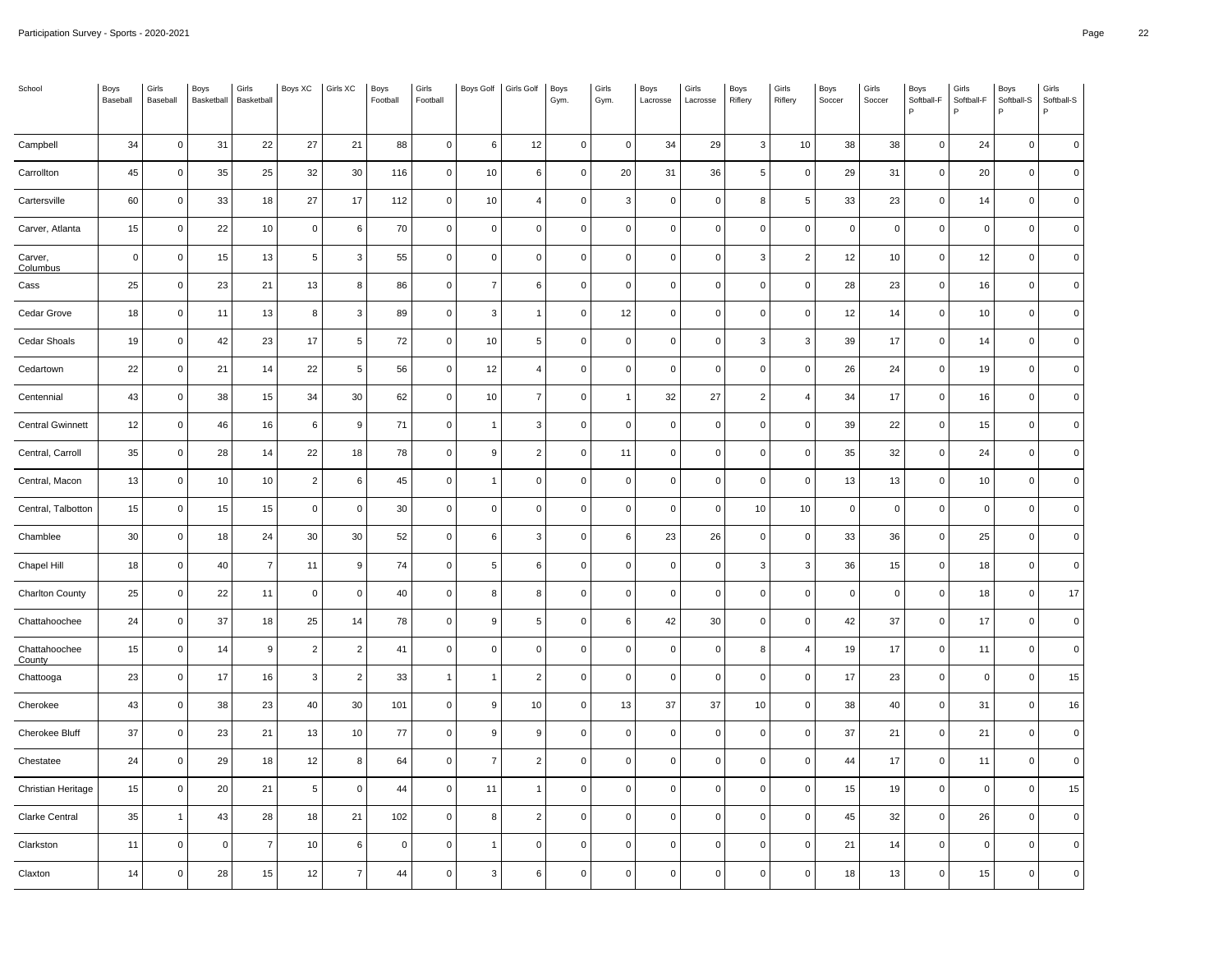| School                               | Boys<br>Baseball | Girls<br>Baseball | Boys<br>Basketball | Girls<br>Basketball | Boys XC        | Girls XC            | Boys<br>Football | Girls<br>Football   | <b>Boys Golf</b> | Girls Golf              | Boys<br>Gym. | Girls<br>Gym.       | Boys<br>Lacrosse | Girls<br>Lacrosse | Boys<br>Riflery | Girls<br>Riflery | Boys<br>Soccer | Girls<br>Soccer | Boys<br>Softball-F<br>Þ | Girls<br>Softball-F | Boys<br>Softball-S<br>P | Girls<br>Softball-S<br>P |
|--------------------------------------|------------------|-------------------|--------------------|---------------------|----------------|---------------------|------------------|---------------------|------------------|-------------------------|--------------|---------------------|------------------|-------------------|-----------------|------------------|----------------|-----------------|-------------------------|---------------------|-------------------------|--------------------------|
| <b>Clinch County</b>                 | 20               | $\overline{1}$    | 17                 | 13                  | $\pmb{0}$      | $\mathsf{O}\xspace$ | 46               | $\mathbf 0$         | $\mathbf 0$      | $\mathbf 0$             | $\mathbf 0$  | $\mathsf 0$         | $\mathbf 0$      | $\mathbf 0$       | $\mathsf 0$     | $\mathbf 0$      | $\pmb{0}$      | $\overline{0}$  | $\mathbf 0$             | 25                  | $\mathbf 0$             | $\mathbf 0$              |
| Coahulla Creek                       | 28               | $\mathsf 0$       | 36                 | 21                  | 17             | 6                   | 54               | $\mathbf{1}$        | $\overline{7}$   | $\overline{4}$          | $\mathbf 0$  | 0                   | $\mathbf 0$      | $\mathbf 0$       | $\mathbf 0$     | $\mathbf 0$      | 24             | 18              | $\mathbf 0$             | 15                  | $\mathsf 0$             | $\mathbf 0$              |
| Coffee                               | 39               | $\mathbf 0$       | 43                 | 28                  | 22             | 16                  | 119              | $\mathbf 0$         | 14               | 3                       | $\mathbf 0$  | $\mathbf 0$         | $\mathbf 0$      | $\mathbf 0$       | $\mathsf 0$     | $\mathbf 0$      | 36             | 23              | $\mathbf 0$             | 28                  | $\mathbf 0$             | $\mathbf 0$              |
| <b>Collins Hill</b>                  | 43               | $\mathsf 0$       | 32                 | 23                  | 10             | 4                   | 89               | $\mathbf 0$         | $\overline{4}$   | 3                       | $\mathbf 0$  | $\pmb{0}$           | 26               | 23                | $\mathbf 0$     | $\mathsf 0$      | 36             | 32              | $\pmb{0}$               | 28                  | $\mathsf{O}\xspace$     | $\pmb{0}$                |
| <b>Colquitt County</b>               | 48               | $\mathbf 0$       | 15                 | 21                  | 24             | 8                   | 163              | 0                   | 10               | $\overline{4}$          | $\mathbf 0$  | 5                   | $\mathbf 0$      | $\overline{0}$    |                 | 4                | 64             | 36              | $\mathbf 0$             | 27                  | $\mathbf 0$             | $\mathbf 0$              |
| Columbia                             | 18               | $\mathbf 0$       | 25                 | 15                  | $\pmb{0}$      | $\mathbf 0$         | 42               | $\mathsf 0$         | $\mathbf 0$      | $\mathbf 0$             | $\mathbf 0$  | 0                   | $\mathbf 0$      | $\mathbf 0$       | $\mathsf 0$     | $\mathsf 0$      | $\mathsf 0$    | $\overline{0}$  | $\mathbf 0$             | $\mathbf 0$         | $\mathbf 0$             | $\mathbf 0$              |
| Columbus                             | 49               | $\mathsf 0$       | 38                 | $10\,$              | 15             | 14                  | 62               | $\mathsf 0$         | 11               | $\overline{7}$          | $\mathbf 0$  | 0                   | $\pmb{0}$        | 40                | 6               | $\overline{4}$   | $47\,$         | 28              | $\pmb{0}$               | 15                  | $\mathbf 0$             | $\pmb{0}$                |
| Commerce                             | 32               | $\mathbf 0$       | 17                 | 15                  | 11             | 12                  | 68               | $\mathsf 0$         | $\overline{7}$   | 6                       | $\mathbf 0$  | 0                   | $\mathbf 0$      | $\mathbf 0$       | $\mathsf 0$     | $\mathsf 0$      | 14             | 21              | $\mathbf 0$             | 19                  | $\mathbf 0$             | $\mathbf 0$              |
| Cook                                 | 29               | $\mathsf 0$       | 29                 | 12                  | 17             | 5                   | 86               | $\mathbf 0$         | $\overline{4}$   | $\overline{\mathbf{3}}$ | $\mathbf 0$  | $\mathbf 0$         | $\mathbf 0$      | $\mathbf 0$       | $\mathbf 0$     | $\mathbf 0$      | 21             | 17              | $\mathbf 0$             | 18                  | $\mathbf 0$             | $\mathbf 0$              |
| Coosa                                | 19               | $\mathsf 0$       | 20                 | 15                  | 12             | $10$                | 45               | $\pmb{0}$           | $\sqrt{5}$       | $\pmb{0}$               | $\mathbf 0$  | 0                   | $\pmb{0}$        | $\Omega$          | $\mathbf 0$     | $\mathbf 0$      | 22             | 19              | $\mathbf 0$             | 14                  | $\mathbf 0$             | $\pmb{0}$                |
| Coretta Scott<br><b>King Academy</b> | $\overline{0}$   | $\mathsf 0$       | $\mathbf 0$        | $\overline{7}$      | $\mathbf 0$    | 5                   | $\mathbf 0$      | $\mathsf 0$         | $\mathbf 0$      | $\mathbf 0$             | $\mathbf 0$  | 0                   | $\mathbf 0$      | $\mathbf 0$       | $\mathsf 0$     | $\mathbf 0$      | $\mathsf 0$    | $\mathbf 0$     | $\mathbf 0$             | 12                  | $\mathbf 0$             | $\mathbf 0$              |
| <b>Crawford County</b>               | 18               | $\mathbf 0$       | 19                 | 20                  | $\mathbf 0$    | $\overline{7}$      | 40               | $\mathsf 0$         | $\mathbf 0$      | $\mathbf 0$             | $\mathbf 0$  | $\mathsf 0$         | $\mathbf 0$      | $\Omega$          | $\overline{7}$  | $\overline{c}$   | 18             | 16              | $\mathbf 0$             | 18                  | $\mathbf 0$             | $\mathbf 0$              |
| Creekside                            | 14               | $\mathsf 0$       | 16                 | 8                   | $\,6\,$        | $\overline{1}$      | 96               | $\mathsf{O}\xspace$ | $\overline{1}$   | $\overline{1}$          | $\mathbf 0$  | 0                   | $\pmb{0}$        | $\Omega$          | $\mathbf 0$     | $\mathbf 0$      | 12             | 11              | $\mathsf 0$             | $\mathbf 0$         | $\mathbf 0$             | $\pmb{0}$                |
| Creekview                            | 40               | $\mathsf 0$       | 35                 | 19                  | 36             | 23                  | 112              | $\mathsf 0$         | 12               | 9                       | $\mathbf 0$  | 0                   | 61               | 48                | $\mathbf 0$     | $\mathbf 0$      | 40             | 30              | $\mathbf 0$             | 31                  | $\mathbf 0$             | 16                       |
| <b>Crisp County</b>                  | 32               | $\mathsf 0$       | 29                 | 18                  | 18             | 19                  | 87               | $\mathbf 0$         | $\overline{7}$   | $\overline{4}$          | $\mathbf 0$  | 0                   | $\mathbf 0$      | $\mathbf 0$       | 11              | 8                | 34             | 28              | $\mathbf 0$             | 21                  | $\mathsf 0$             | $\mathbf 0$              |
| Cross Creek                          | 20               | $\mathsf 0$       | 24                 | 14                  | $\overline{7}$ | 4                   | 36               | $\mathbf 0$         | $\overline{2}$   | $\pmb{0}$               | $\mathsf 0$  | 0                   | $\pmb{0}$        | $\mathbf 0$       | $\mathbf 0$     | $\mathbf 0$      | 12             | $\overline{2}$  | $\mathbf 0$             | 12                  | $\mathbf 0$             | $\mathbf 0$              |
| Cross Keys                           | $\overline{0}$   | $\mathbf 0$       | 12                 | 8                   | $\mathbf 0$    | $\mathbf 0$         | 25               | 0                   | $\mathbf 0$      | $\mathbf 0$             | $\mathbf 0$  | 0                   | $\mathbf 0$      | $\Omega$          | $\mathsf 0$     | $\mathbf 0$      | 30             | 25              | $\mathbf 0$             | $\mathbf 0$         | $\mathbf 0$             | $\overline{0}$           |
| Dacula                               | 34               | $\mathbf 0$       | 45                 | 26                  | 37             | 28                  | 105              | $\mathsf 0$         | $\overline{7}$   | $\overline{7}$          | $\mathbf 0$  | $\mathsf 0$         | 21               | 15                | $\mathsf 0$     | $\mathsf 0$      | 60             | 27              | $\mathbf 0$             | 30                  | $\mathbf 0$             | $\mathbf 0$              |
| Dade County                          | 17               | $\mathsf 0$       | 22                 | 19                  | 10             | $\mathbf 3$         | 36               | $\pmb{0}$           | $\,6\,$          | 3                       | $\pmb{0}$    | $\mathsf{O}\xspace$ | $\pmb{0}$        | $\Omega$          | $\mathbf 0$     | $\mathbf 0$      | 16             | 14              | $\pmb{0}$               | 23                  | $\mathbf 0$             | $\mathbf 0$              |
| Dalton                               | 30               | $\mathbf 0$       | 24                 | 24                  | 18             | 14                  | 105              | $\mathbf 0$         | 9                | $\overline{7}$          | $\mathsf 0$  | 0                   | 24               | 27                | 6               | 5                | 45             | 35              | $\mathbf 0$             | 16                  | $\mathbf 0$             | $\mathbf 0$              |
| Dalton Academy                       |                  |                   |                    |                     |                |                     |                  |                     |                  |                         |              |                     |                  |                   |                 |                  |                |                 |                         |                     |                         |                          |
| Darlington                           | 27               | $\mathsf 0$       | 26                 | 12                  | 13             | $\overline{7}$      | 49               | $\mathsf 0$         | 16               | 5                       | $\mathbf 0$  | 0                   | 14               | 32                | $\mathsf 0$     | $\mathsf 0$      | 27             | 24              | $\mathbf 0$             | 10                  | $\mathsf{O}\xspace$     | $\pmb{0}$                |
| Davidson Fine<br><u>Arts</u>         | $\overline{0}$   | $\mathsf 0$       | $\mathbf 0$        | $\mathbf 0$         | $\mathbf 0$    | $\mathbf 0$         | $\mathbf 0$      | $\mathsf 0$         | 6                | $\mathbf 0$             | $\mathbf 0$  | 0                   | $\mathbf 0$      | $\mathbf 0$       | $\mathsf 0$     | $\mathsf 0$      | $\mathsf 0$    | $\mathbf 0$     | $\mathbf 0$             | $\mathbf 0$         | $\mathbf 0$             | $\overline{0}$           |
| Dawson County                        | 35               | $\mathbf 0$       | 27                 | 22                  | 18             | 13                  | 103              | $\mathsf 0$         | 12               | 8                       | $\mathbf 0$  | $\mathsf 0$         | $\mathbf 0$      | $\Omega$          | $\mathsf 0$     | $\mathbf 0$      | 24             | 26              | $\mathbf 0$             | 27                  | $\mathbf 0$             | $\Omega$                 |
| Decatur                              | 45               | $\mathsf 0$       | 16                 | 14                  | 59             | 47                  | 62               | $\mathbf{1}$        | 9                | 6                       | $\mathbf 0$  | 0                   | 35               | 38                | $\mathbf 0$     | $\mathsf 0$      | 43             | 40              | $\mathbf 0$             | 25                  | $\mathsf{O}\xspace$     | $\pmb{0}$                |
| Deerfield-Windsor                    | 14               | $\mathsf 0$       | 20                 | 16                  | 17             | 12                  | 47               | $\mathsf 0$         | $\overline{7}$   | $\mathbf 0$             | $\mathbf 0$  | 0                   | $\mathbf 0$      | 0                 | 0               | $\mathbf 0$      | 15             | 24              | $\mathbf 0$             | 15                  | 0                       | $\mathbf 0$              |
| DeKalb School of<br>the Arts         | $\mathbf 0$      | $\mathbf 0$       | $\Omega$           | $\mathbf 0$         | $\mathbf 0$    | $\mathbf 0$         | $\mathbf 0$      | $\mathsf 0$         | $\mathbf 0$      | $\Omega$                | $\mathbf 0$  | 0                   | $\mathbf 0$      | $\Omega$          | $\mathbf 0$     | $\mathsf 0$      | $\mathsf 0$    | $\mathbf 0$     | $\Omega$                | $\mathbf 0$         | $\Omega$                | $\mathbf 0$              |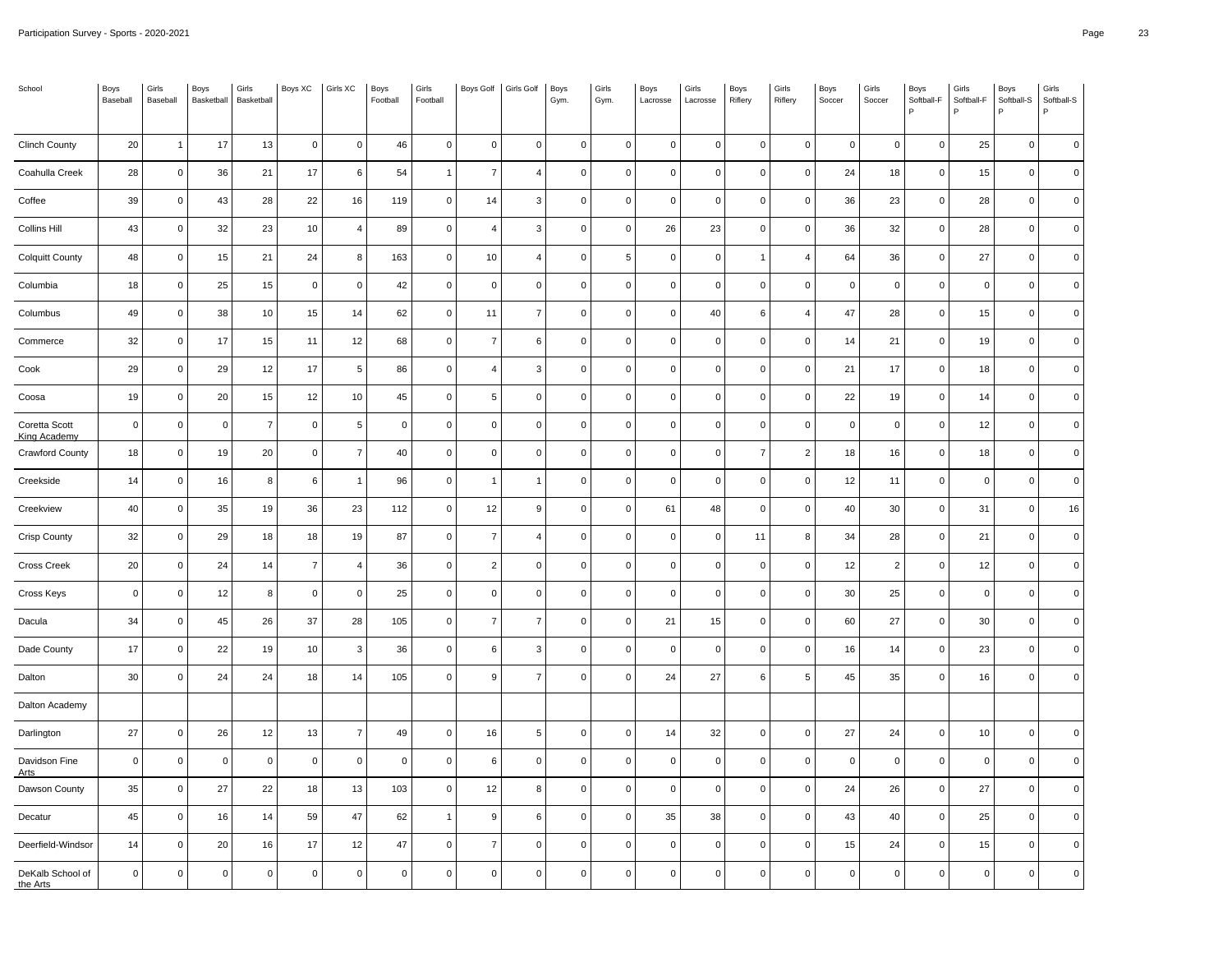| School                       | Boys<br>Baseball | Girls<br>Baseball | Boys<br>Basketball | Girls<br>Basketball | Boys XC        | Girls XC       | Boys<br>Football | Girls<br>Football   | <b>Boys Golf</b> | Girls Golf     | Boys<br>Gym. | Girls<br>Gym.  | Boys<br>Lacrosse | Girls<br>Lacrosse | Boys<br>Riflery | Girls<br>Riflery | Boys<br>Soccer | Girls<br>Soccer | Boys<br>Softball-F<br>P | Girls<br>Softball-F | Boys<br>Softball-S<br>P | Girls<br>Softball-S<br>P |
|------------------------------|------------------|-------------------|--------------------|---------------------|----------------|----------------|------------------|---------------------|------------------|----------------|--------------|----------------|------------------|-------------------|-----------------|------------------|----------------|-----------------|-------------------------|---------------------|-------------------------|--------------------------|
| Denmark                      | 50               | $\mathsf 0$       | 38                 | 24                  | 30             | 16             | 93               | $\mathbf 0$         | 10               | $\sqrt{5}$     | $\mathsf 0$  | 10             | 35               | 36                | $\mathsf 0$     | $\mathbf 0$      | 43             | 36              | $\mathbf 0$             | 17                  | $\mathbf 0$             | $\mathbf 0$              |
| Discovery                    | 18               | $\mathbf 0$       | 36                 | 13                  | 8              | $\overline{4}$ | 80               | 0                   | $\overline{1}$   | $\mathbf 0$    | $\mathbf 0$  | 0              | $\mathbf 0$      | $\mathbf 0$       | $\mathbf 0$     | $\mathbf 0$      | 36             | 35              | $\mathbf 0$             | 17                  | $\mathbf 0$             | $\mathbf 0$              |
| Dodge County                 | 30               | $\mathbf 0$       | 20                 | 15                  | 5              | 5              | 70               | $\mathbf 0$         | 8                | 8              | $\mathbf 0$  | $\mathbf 0$    | $\mathbf 0$      | $\mathbf 0$       | 5               | $5\phantom{.0}$  | 35             | 35              | $\mathbf 0$             | 25                  | $\mathbf 0$             | 15                       |
| Dooly County                 | $\mathbf 0$      | $\mathsf 0$       | 27                 | $10\,$              | $\pmb{0}$      | $\pmb{0}$      | 35               | $\mathbf 0$         | $\pmb{0}$        | $\pmb{0}$      | $\pmb{0}$    | $\pmb{0}$      | $\pmb{0}$        | $\mathbf 0$       | $\mathbf{3}$    | $\mathbf{1}$     | 18             | 15              | $\pmb{0}$               | 12                  | $\mathbf 0$             | 12                       |
| Dougherty                    | 16               | $\mathbf 0$       | 40                 | 20                  | $\overline{7}$ | 8              | 68               | $\overline{1}$      | $\mathbf 0$      | $\mathbf 0$    | $\mathbf 0$  | 0              | $\mathbf 0$      | $\mathbf 0$       | 3               | $\overline{c}$   | $10$           | $\mathbf 0$     | $\mathbf 0$             | 14                  | $\mathbf 0$             | $\mathbf 0$              |
| Douglas County               | 24               | $\overline{1}$    | 41                 | 18                  | 13             | 8              | 104              | $\mathsf 0$         | $\overline{4}$   | $\sqrt{2}$     | $\mathbf 0$  | 0              | $\mathbf 0$      | $\Omega$          | $\overline{1}$  | 4                | 28             | 18              | $\mathbf 0$             | 18                  | $\mathbf 0$             | $\mathbf 0$              |
| Douglass, Atlanta            | 15               | $\mathsf 0$       | 15                 | 8                   | 12             | $10$           | 35               | $\mathbf 0$         | $\pmb{0}$        | $\pmb{0}$      | $\pmb{0}$    | $\mathsf 0$    | $\pmb{0}$        | $\Omega$          | $\mathbf 0$     | $\mathbf 0$      | $\pmb{0}$      | 10              | $\mathbf 0$             | 12                  | $\mathbf 0$             | $\pmb{0}$                |
| Drew                         | 22               | $\mathbf 0$       | 25                 | 12                  | $\overline{1}$ | $\overline{2}$ | 62               | $\mathsf 0$         | $\mathbf 0$      | $\overline{1}$ | $\mathbf 0$  | 0              | $\mathbf 0$      | $\mathbf 0$       | $\mathsf 0$     | $\mathsf 0$      | 12             | 22              | $\mathbf 0$             | $\mathbf 0$         | $\mathbf 0$             | $\mathbf 0$              |
| Drew Charter<br>School       | 15               | $\mathbf 0$       | 16                 | 9                   | 5              | $\overline{7}$ | $\mathbf 0$      | $\mathbf 0$         | $\overline{7}$   | 5              | $\mathbf 0$  | $\mathbf 0$    | $\mathbf 0$      | $\mathbf 0$       | $\mathbf 0$     | $\mathbf 0$      | 16             | 15              | $\mathbf 0$             | 9                   | $\mathbf 0$             | $\mathbf 0$              |
| Druid Hills                  | 30               | $\mathsf 0$       | 22                 | $\pmb{0}$           | 22             | 15             | 24               | $\mathbf{1}$        | $\sqrt{5}$       | $\pmb{0}$      | $\mathbf 0$  | 4              | 15               | 20                | $\mathbf 0$     | $\mathsf 0$      | 32             | 16              | $\mathbf 0$             | 10                  | $\pmb{0}$               | $\pmb{0}$                |
| Dublin                       | 15               | $\mathbf 0$       | 21                 | 12                  | 8              | $\overline{2}$ | 68               | $\mathsf 0$         | $\overline{2}$   | $\mathbf{1}$   | $\mathbf 0$  | 0              | $\mathbf 0$      | $\mathbf 0$       | $\mathsf 0$     | $\mathbf 0$      | 14             | 13              | $\mathbf 0$             | 13                  | $\mathbf 0$             | $\mathbf 0$              |
| Duluth                       | 32               | $\mathbf 0$       | 32                 | 23                  | 20             | 19             | 75               | $\mathsf 0$         | 5                | $\mathbf{1}$   | $\mathbf 0$  | $\mathsf 0$    | $30\,$           | 29                | $\mathsf 0$     | $\mathsf 0$      | 41             | 28              | $\mathbf 0$             | 20                  | $\mathbf 0$             | $\mathbf 0$              |
| Dunwoody                     | 53               | $\mathsf 0$       | 35                 | 10                  | 13             | 12             | 98               | $\mathsf{O}\xspace$ | 10               | $10$           | $\mathbf 0$  | 16             | 43               | $30\,$            | $\mathsf 0$     | $\mathsf 0$      | 44             | 36              | $\mathbf 0$             | 21                  | $\mathbf 0$             | $\pmb{0}$                |
| Dutchtown                    | 32               | $\mathsf 0$       | 32                 | 20                  | 11             | $\mathbf 0$    | 96               | $\mathsf 0$         | $\overline{1}$   | $\overline{1}$ | $\mathbf 0$  | 3              | $\mathbf 0$      | 8                 | $\mathsf 0$     | $\mathsf 0$      | 28             | 15              | $\mathbf 0$             | 11                  | $\mathbf 0$             | $\mathbf 0$              |
| Eagle's Landing              | 15               | $\mathsf 0$       | 18                 | $\mathbf 0$         | 5              | 5              | 53               | $\mathbf 0$         | $\overline{1}$   | $\overline{1}$ | $\mathbf 0$  | $\overline{c}$ | $\mathbf 0$      | $\mathbf 0$       | $\mathbf 0$     | $\mathbf 0$      | 22             | 15              | $\mathbf 0$             | 13                  | $\mathsf 0$             | $\mathbf 0$              |
| Eagle's Landing<br>Christian | 25               | $\mathsf 0$       | 21                 | 11                  | 11             | $\sqrt{2}$     | 62               | $\mathbf 0$         | $\overline{7}$   | $\sqrt{5}$     | $\mathbf 0$  | 0              | 23               | $\mathbf 0$       | $\mathbf 0$     | $\mathbf 0$      | 18             | 20              | $\mathbf 0$             | 11                  | $\mathbf 0$             | $\mathbf 0$              |
| Early County                 | 27               | $\mathbf 0$       | 31                 | 16                  | 9              | 5              | 88               | 0                   | 8                | $\overline{2}$ | $\mathbf 0$  | 0              | $\mathbf 0$      | $\Omega$          | 9               | 4                | $\mathsf 0$    | 12              | $\mathbf 0$             | 11                  | $\mathbf 0$             | $\mathbf 0$              |
| East Coweta                  | 55               | $\mathbf 0$       | 50                 | 34                  | 36             | 31             | 176              | $\mathsf 0$         | 17               | 8              | $\mathbf 0$  | 3              | 37               | 38                | 5               | $\overline{7}$   | 40             | 40              | $\mathbf 0$             | 35                  | $\mathbf 0$             | $\mathbf 0$              |
| East Forsyth                 |                  |                   |                    |                     |                |                |                  |                     |                  |                |              |                |                  |                   |                 |                  |                |                 |                         |                     |                         |                          |
| East Hall                    | 22               | $\mathsf 0$       | 26                 | 14                  | 9              | 9              | 48               | $\mathsf 0$         | $\overline{4}$   | $\overline{4}$ | $\mathbf 0$  | 0              | $\mathbf 0$      | $\mathbf 0$       | 12              | 5                | 36             | 18              | $\mathbf 0$             | 21                  | $\mathsf 0$             | $\mathbf 0$              |
| East Jackson                 | 20               | $\mathsf 0$       | 17                 | 15                  | 23             | 13             | 51               | $\mathbf 0$         | 5                | 5              | $\mathbf 0$  | $\mathbf 0$    | $\mathbf 0$      | $\mathbf 0$       | $\mathbf 0$     | $\mathbf 0$      | 30             | 20              | $\mathbf 0$             | 15                  | $\mathsf 0$             | $\mathbf 0$              |
| East Laurens                 | 16               | $\mathsf 0$       | 27                 | 12                  | 10             | 5              | 56               | $\mathbf 0$         | 13               | 3              | $\mathbf 0$  | 0              | $\pmb{0}$        | $\mathbf 0$       | $\mathbf 0$     | $\mathsf 0$      | 20             | 30              | $\pmb{0}$               | 15                  | $\mathsf{O}\xspace$     | $\pmb{0}$                |
| East Paulding                | 34               | $\mathsf 0$       | 39                 | 18                  | 23             | 29             | 111              | $\mathsf 0$         | 8                | $\overline{2}$ | $\mathbf 0$  | 0              | 30               | 37                | $\mathsf 0$     | $\mathbf 0$      | 40             | 24              | $\mathbf 0$             | 24                  | $\mathbf 0$             | $\overline{0}$           |
| Eastside                     | 49               | $\mathbf 0$       | 28                 | 20                  | $\overline{7}$ | $\mathbf 0$    | 82               | $\mathsf 0$         | $\overline{7}$   | 8              | $\mathbf 0$  | 0              | $\mathbf 0$      | $\Omega$          | $\mathsf 0$     | $\mathbf 0$      | 31             | 39              | $\mathbf 0$             | 25                  | $\mathbf 0$             | $\Omega$                 |
| <b>Echols County</b>         | 16               | $\mathsf 0$       | 17                 | 12                  | 8              | $\overline{4}$ | $\mathsf 0$      | $\mathsf 0$         | $\overline{4}$   | $\,$ 5         | $\mathbf 0$  | 0              | $\mathbf 0$      | $\mathbf 0$       | $\mathsf 0$     | $\mathsf 0$      | 23             | 15              | $\mathbf 0$             | 15                  | $\mathsf{O}\xspace$     | $\pmb{0}$                |
| Effingham County             | 42               | $\mathsf 0$       | 42                 | 19                  | 20             | 8              | 82               | $\mathbf{1}$        | 5                | 5              | 0            | 0              | 36               | 17                | 0               | $\mathbf 0$      | 25             | 16              | $\mathbf 0$             | 22                  | 0                       | $\mathbf 0$              |
| <b>Elbert County</b>         | 32               | $\mathbf 0$       | 26                 | 24                  | 12             | $\mathbf 0$    | 55               | $\mathsf{O}\xspace$ | 11               | 6              | $\mathbf 0$  | 0              | $\mathbf 0$      | $\Omega$          | $\overline{7}$  | 4                | 23             | 23              | $\Omega$                | 23                  | $\mathbf 0$             | $\mathbf 0$              |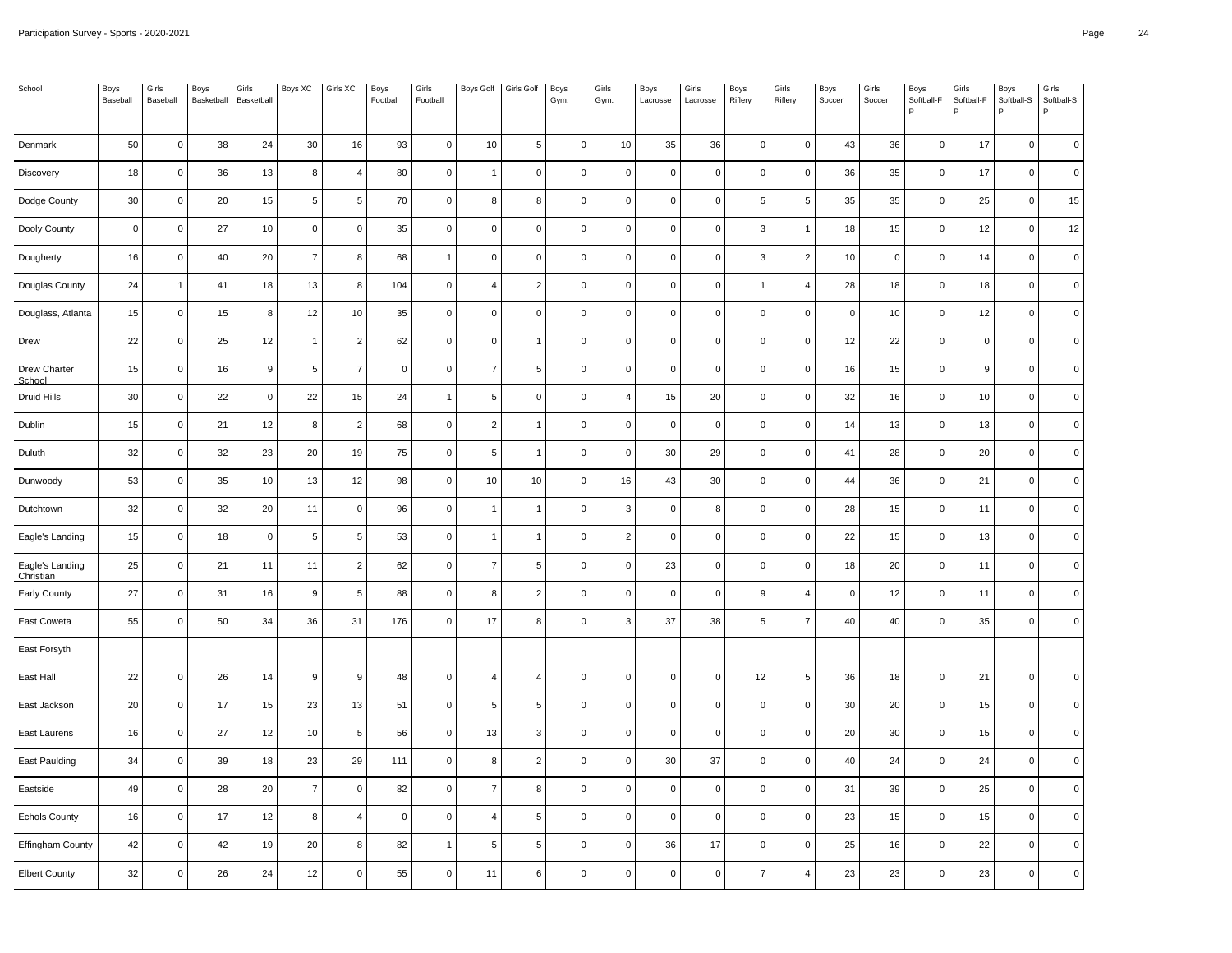| School                                        | Boys<br>Baseball | Girls<br>Baseball | Boys<br>Basketball | Girls<br>Basketball | Boys XC     | Girls XC            | Boys<br>Football | Girls<br>Football | <b>Boys Golf</b> | Girls Golf     | Boys<br>Gym. | Girls<br>Gym.       | Boys<br>Lacrosse | Girls<br>Lacrosse | Boys<br>Riflery | Girls<br>Riflery | Boys<br>Soccer | Girls<br>Soccer | Boys<br>Softball-F<br>P | Girls<br>Softball-F | Boys<br>Softball-S<br>P | Girls<br>Softball-S<br>P |
|-----------------------------------------------|------------------|-------------------|--------------------|---------------------|-------------|---------------------|------------------|-------------------|------------------|----------------|--------------|---------------------|------------------|-------------------|-----------------|------------------|----------------|-----------------|-------------------------|---------------------|-------------------------|--------------------------|
| Elite Scholars                                | $\mathsf 0$      | $\mathsf 0$       | 17                 | $\boldsymbol{7}$    | $\mathbf 0$ | $\mathsf{O}\xspace$ | $\mathsf 0$      | $\mathbf 0$       | $\mathbf 0$      | $\mathbf 0$    | $\mathbf 0$  | $\pmb{0}$           | $\mathbf 0$      | $\mathbf 0$       | $\mathsf 0$     | $\mathbf 0$      | 13             | 15              | $\mathbf 0$             | $\mathbf 0$         | $\mathsf{O}\xspace$     | $\mathbf 0$              |
| Academy<br><b>Emanuel County</b><br>Institute | 19               | $\mathbf 0$       | 10                 | 8                   | $\mathbf 0$ | $\mathbf 0$         | 55               | 0                 | $\overline{7}$   | $\overline{2}$ | $\mathbf 0$  | 0                   | $\mathbf 0$      | $\mathbf 0$       | $\mathbf 0$     | $\mathbf 0$      | $\mathsf 0$    | $\mathbf 0$     | $\mathbf 0$             | 19                  | $\mathbf 0$             | $\mathbf 0$              |
| Etowah                                        | 39               | $\mathbf 0$       | 33                 | 24                  | 24          | 35                  | 103              | $\mathbf 0$       | 10               | $\overline{7}$ | $\mathbf 0$  | $\overline{7}$      | 41               | 37                | 11              | $\overline{2}$   | 41             | 38              | $\mathbf 0$             | 22                  | $\mathbf 0$             | $\mathbf 0$              |
| Evans                                         | 33               | $\mathsf 0$       | 28                 | 19                  | 24          | $20\,$              | 101              | $\pmb{0}$         | 8                | 3              | $\pmb{0}$    | $\pmb{0}$           | 42               | 30                | $\mathbf 0$     | $\mathsf 0$      | 33             | 32              | $\pmb{0}$               | 23                  | $\mathsf 0$             | $\pmb{0}$                |
| <b>Excel Christian</b>                        | $\overline{0}$   | $\mathbf 0$       | $\overline{7}$     | $\mathbf 0$         | $\mathbf 0$ | $\mathbf 0$         | $\mathbf 0$      | 0                 | $\mathbf 0$      | $\mathbf 0$    | $\mathbf 0$  | 0                   | $\mathbf 0$      | $\mathbf 0$       | $\mathsf 0$     | $\mathbf 0$      | $\mathsf 0$    | $\mathbf 0$     | $\Omega$                | $\mathbf 0$         | $\mathbf 0$             | $\mathbf 0$              |
| Fannin County                                 | 30               | $\mathbf 0$       | 27                 | 19                  | 18          | 16                  | 62               | $\mathsf 0$       | 6                | 6              | $\mathbf 0$  | 0                   | $\mathbf 0$      | $\Omega$          | $\mathsf 0$     | $\mathsf 0$      | 18             | 17              | $\mathbf 0$             | 18                  | $\mathbf 0$             | $\mathbf 0$              |
| Fayette County                                | 30               | $\mathsf 0$       | 28                 | 12                  | 16          | $\boldsymbol{9}$    | 76               | $\pmb{0}$         | $\overline{2}$   | 3              | $\pmb{0}$    | 0                   | $13\,$           | 14                | $\mathbf 0$     | $\mathsf 0$      | 20             | 16              | $\pmb{0}$               | 16                  | $\mathbf 0$             | $\pmb{0}$                |
| Fellowship<br>Christian                       | 37               | $\mathbf 0$       | 19                 | 8                   | 28          | 13                  | 60               | $\mathsf 0$       | 12               | $\mathbf 0$    | $\mathbf 0$  | 0                   | 34               | 20                | $\mathsf 0$     | $\mathsf 0$      | 24             | 27              | $\mathbf 0$             | 12                  | $\mathbf 0$             | $\mathbf 0$              |
| First Presbyterian                            | 28               | $\mathsf 0$       | 18                 | 16                  | 8           | 8                   | 52               | $\mathbf 0$       | 6                | 11             | $\mathbf 0$  | $\mathbf 0$         | 15               | $\mathbf 0$       | $\mathbf 0$     | $\mathbf 0$      | 18             | 24              | $\mathbf 0$             | 15                  | $\mathbf 0$             | $\mathbf 0$              |
| Fitzgerald                                    | 20               | $\mathbf 0$       | 35                 | 12                  | 10          | 14                  | 82               | $\pmb{0}$         | 11               | $\overline{0}$ | $\mathbf 0$  | 0                   | $\pmb{0}$        | $\Omega$          | $\sqrt{5}$      | $\overline{2}$   | 19             | 20              | $\pmb{0}$               | 14                  | $\mathbf 0$             | $\pmb{0}$                |
| Flowery Branch                                | 29               | $\mathbf 0$       | 27                 | 17                  | 26          | 14                  | 88               | $\mathsf 0$       | 16               | 11             | $\mathbf 0$  | 0                   | $\mathbf 0$      | $\mathbf 0$       | $\mathsf 0$     | $\mathbf 0$      | 37             | 19              | $\mathbf 0$             | 25                  | $\mathbf 0$             | $\mathbf 0$              |
| Forest Park                                   | 23               | $\mathbf 0$       | 15                 | 18                  | 6           | $\overline{7}$      | 35               | $\mathsf 0$       | $\mathbf 0$      | $\mathbf{1}$   | $\mathbf 0$  | 0                   | $\mathbf 0$      | $\Omega$          | $\mathsf 0$     | $\mathsf 0$      | 21             | 15              | $\mathbf 0$             | 12                  | $\mathbf 0$             | $\mathbf 0$              |
| Forsyth Central                               | 61               | $\mathsf 0$       | 41                 | 22                  | 19          | 12                  | 121              | $\overline{2}$    | $\overline{7}$   | 8              | $\mathbf 0$  | 16                  | 27               | 34                | $\mathbf 0$     | $\mathsf 0$      | 37             | 41              | $\mathbf 0$             | 29                  | $\mathbf 0$             | $\pmb{0}$                |
| Franklin County                               | 30               | $\mathsf 0$       | 18                 | 22                  | 11          | 6                   | 80               | $\mathsf 0$       | 11               | 10             | $\mathbf 0$  | 0                   | $\mathbf 0$      | $\mathbf 0$       | $\mathsf 0$     | $\mathsf 0$      | 26             | 18              | $\mathbf 0$             | 27                  | $\mathbf 0$             | 12                       |
| Fulton Leadership<br>Academy                  | $\overline{0}$   | $\mathbf 0$       | 25                 | $\mathbf 0$         | $\mathbf 0$ | $\mathbf 0$         | $\mathbf 0$      | $\mathsf 0$       | $\mathbf 0$      | $\mathbf 0$    | $\mathbf 0$  | 0                   | $\mathbf 0$      | $\mathbf 0$       | $\mathsf 0$     | $\mathbf 0$      | $\mathsf 0$    | $\mathbf 0$     | $\Omega$                | $\mathsf 0$         | $\mathbf 0$             | $\mathbf 0$              |
| <b>Furlow Charter</b>                         | $\pmb{0}$        | $\mathsf 0$       | $\mathbf 0$        | $\mathbf 0$         | 10          | $\boldsymbol{9}$    | $\mathsf 0$      | $\pmb{0}$         | $\pmb{0}$        | $\pmb{0}$      | $\mathbf 0$  | 0                   | $\pmb{0}$        | $\mathbf 0$       | $\mathbf 0$     | $\mathsf 0$      | $\mathsf 0$    | $\overline{0}$  | $\mathsf 0$             | $\mathbf 0$         | $\mathbf 0$             | $\mathbf 0$              |
| Gainesville                                   | 21               | $\mathbf 0$       | 20                 | 20                  | 33          | 23                  | 90               | 0                 | 9                | 3              | $\mathbf 0$  | 0                   | 23               | 17                | $\mathsf 0$     | $\mathbf 0$      | 50             | 39              | $\Omega$                | 13                  | $\mathbf 0$             | 10                       |
| Galloway                                      | 15               | $\mathbf 0$       | 31                 | 18                  | 14          | 5                   | $\mathsf 0$      | $\mathsf 0$       | 16               | $\overline{2}$ | $\mathbf 0$  | 0                   | $\mathbf 0$      | $\mathbf 0$       | $\mathsf 0$     | $\mathsf 0$      | 19             | 16              | $\mathbf 0$             | 15                  | $\mathbf 0$             | $\mathbf 0$              |
| George Walton<br>Academy                      | 23               | $\mathsf 0$       | 23                 | 15                  | 10          | 13                  | 38               | $\pmb{0}$         | 11               | 8              | $\mathbf 0$  | $\mathsf{O}\xspace$ | $19$             | 14                | $\mathbf 0$     | $\mathsf 0$      | 18             | 16              | $\mathsf 0$             | 13                  | $\mathbf 0$             | $\pmb{0}$                |
| Georgia Academy<br>for Blind                  | $\overline{0}$   | $\mathbf 0$       | $\mathbf 0$        | $\mathbf 0$         | $\mathbf 0$ | $\mathbf 0$         | $\mathsf 0$      | $\mathsf 0$       | $\mathbf 0$      | $\mathbf 0$    | $\mathbf 0$  | 0                   | $\mathbf 0$      | $\Omega$          | $\mathsf 0$     | $\mathbf 0$      | $\mathsf 0$    | $\mathbf 0$     | $\Omega$                | $\mathbf 0$         | $\mathbf 0$             | $\mathbf 0$              |
| Georgia Military<br>College                   | 18               | $\mathbf 0$       | 16                 | 17                  | 12          | 14                  | 35               | $\mathsf 0$       | $\overline{4}$   | 8              | $\mathbf 0$  | $\mathbf 0$         | $\mathbf 0$      | $\Omega$          | $\overline{4}$  | $\overline{4}$   | 26             | 24              | $\mathbf 0$             | 16                  | $\mathbf 0$             | $\mathbf 0$              |
| Georgia School<br>for Deaf                    |                  |                   |                    |                     |             |                     |                  |                   |                  |                |              |                     |                  |                   |                 |                  |                |                 |                         |                     |                         |                          |
| Gilmer                                        | 27               | $\mathsf 0$       | 31                 | 18                  | 20          | 12                  | 54               | $\mathsf 0$       | 11               | 6              | $\mathbf 0$  | $\mathbf 0$         | $\mathbf 0$      | $\Omega$          | $\mathsf 0$     | $\mathbf 0$      | 32             | 18              | $\mathbf 0$             | 23                  | $\mathbf 0$             | $\Omega$                 |
| Glascock County                               | 24               | $\mathbf 0$       | 14                 | 12                  | $\mathbf 0$ | $\Omega$            | 29               | $\mathsf 0$       | $\overline{4}$   | $\overline{1}$ | $\mathbf 0$  | 0                   | $\mathbf 0$      | $\Omega$          | $\mathsf 0$     | $\mathbf 0$      | $\mathsf 0$    | $\mathbf 0$     | $\Omega$                | 12                  | $\mathbf 0$             | $\Omega$                 |
| Glenn Hills                                   | 12               | $\mathsf 0$       | 25                 | $\mathbf 0$         | 16          | $\mathbf 0$         | $\mathsf 0$      | $\mathsf 0$       | $\mathbf 0$      | $\overline{2}$ | $\mathbf 0$  | 0                   | $\pmb{0}$        | $\Omega$          | $\mathsf 0$     | $\mathsf 0$      | 14             | $\overline{0}$  | $\mathbf 0$             | $\mathsf 0$         | $\mathsf{O}\xspace$     | $\pmb{0}$                |
| Glynn Academy                                 | 41               | $\mathsf 0$       | 35                 | 20                  | 27          | 17                  | 109              | $\mathsf 0$       | 17               | 8              | $\mathbf 0$  | 0                   | $\mathbf 0$      | $\Omega$          | 6               | $\overline{2}$   | 37             | 35              | $\Omega$                | 22                  | 0                       | $\mathbf 0$              |
| Gordon Central                                | 15               | $\mathbf 0$       | 20                 | 18                  | 14          | 10                  | 58               | $\mathsf 0$       | 5                | $\overline{c}$ | $\mathbf 0$  | 0                   | $\mathbf 0$      | $\Omega$          | $\overline{4}$  | $\overline{2}$   | 25             | 17              | $\Omega$                | 13                  | $\mathbf 0$             | $\mathbf 0$              |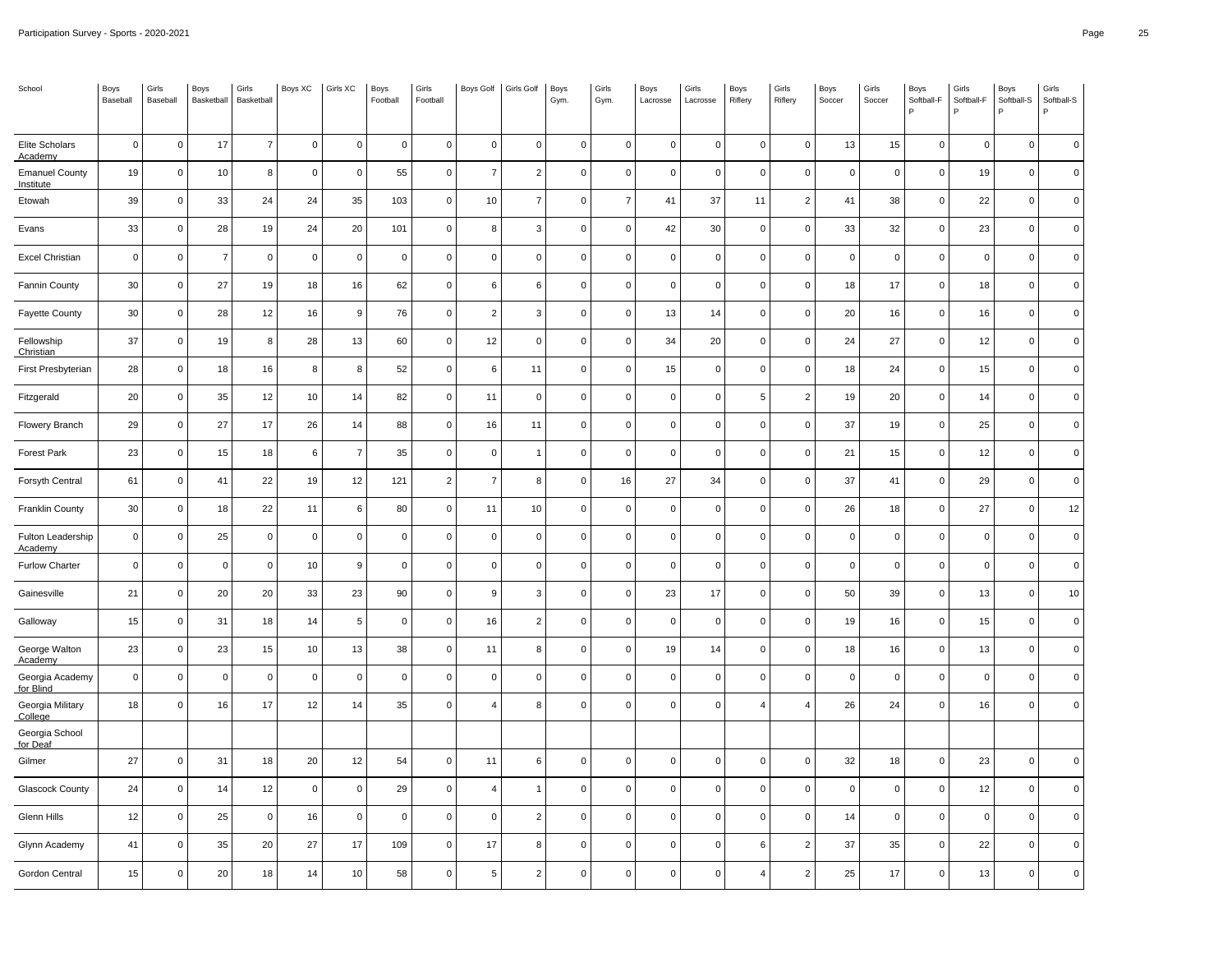| School                       | Boys<br>Baseball | Girls<br>Baseball | Boys<br>Basketball | Girls<br>Basketball | Boys XC        | Girls XC       | Boys<br>Football | Girls<br>Football | Boys Golf      | Girls Golf     | Boys<br>Gym. | Girls<br>Gym. | Boys<br>Lacrosse | Girls<br>Lacrosse | Boys<br>Riflery | Girls<br>Riflery    | Boys<br>Soccer | Girls<br>Soccer | Boys<br>Softball-F<br>P | Girls<br>Softball-F | Boys<br>Softball-S<br>P | Girls<br>Softball-S<br>P |
|------------------------------|------------------|-------------------|--------------------|---------------------|----------------|----------------|------------------|-------------------|----------------|----------------|--------------|---------------|------------------|-------------------|-----------------|---------------------|----------------|-----------------|-------------------------|---------------------|-------------------------|--------------------------|
| Gordon Lee                   | 24               | $\mathsf 0$       | 21                 | 16                  | 8              | $\overline{4}$ | 54               | $\mathbf 0$       | 9              | $\overline{1}$ | $\mathbf 0$  | $\mathsf 0$   | $\pmb{0}$        | $\mathbf 0$       | $\mathsf 0$     | $\mathbf 0$         | $\mathsf 0$    | $\overline{0}$  | $\mathbf 0$             | 16                  | $\mathsf{O}\xspace$     | $\mathbf 0$              |
| Grayson                      | 49               | $\mathbf 0$       | 42                 | 33                  | 15             | 17             | 158              | 0                 | 11             | 9              | $\mathbf 0$  | 0             | 29               | 26                | $\mathbf 0$     | $\mathbf 0$         | 33             | 30              | $\mathbf 0$             | 29                  | $\mathsf 0$             | $\mathbf 0$              |
| Greater Atlanta<br>Christian | 41               | $\mathbf 0$       | 26                 | 16                  | 23             | 9              | 66               | $\mathbf 0$       | 10             | 9              | $\mathbf 0$  | 0             | 44               | 32                | $\mathbf{0}$    | $\mathbf{0}$        | 31             | 22              | $\mathbf 0$             | 11                  | $\mathbf 0$             | $\mathbf 0$              |
| Greenbrier                   | 37               | $\mathsf 0$       | 26                 | 20                  | 15             | 20             | 97               | $\mathbf 0$       | 11             | $\mathbf{3}$   | $\mathsf 0$  | $\mathsf 0$   | 53               | 37                | $\mathsf 0$     | $\mathsf 0$         | 38             | 27              | $\mathbf 0$             | 18                  | $\mathsf{O}\xspace$     | $\mathbf 0$              |
| Greene County                | 12               | $\mathbf 0$       | 20                 | 13                  | $\overline{7}$ | 5              | 28               | 0                 | $\overline{2}$ | $\mathbf 0$    | $\mathbf 0$  | 0             | $\pmb{0}$        | $\mathbf 0$       | $\mathsf 0$     | $\mathbf 0$         | $\mathsf 0$    | 13              | $\mathbf 0$             | $\mathbf 0$         | $\mathsf 0$             | $\pmb{0}$                |
| Greenforest<br>Christian     | $\overline{0}$   | $\mathbf 0$       | 15                 | $\overline{7}$      | $\pmb{0}$      | $\mathbf 0$    | $\mathbf 0$      | $\mathsf 0$       | $\mathbf 0$    | $\mathbf 0$    | $\mathbf 0$  | 0             | $\mathbf 0$      | $\Omega$          | $\mathbf{0}$    | $\mathsf{O}\xspace$ | $\mathsf 0$    | $\pmb{0}$       | $\mathbf 0$             | $\mathbf 0$         | $\mathsf{O}\xspace$     | $\mathbf 0$              |
| Greenville                   | 13               | $\mathsf 0$       | 15                 | 15                  | $\pmb{0}$      | $\mathbf 0$    | 35               | $\mathsf 0$       | $\mathbf 0$    | $\mathbf 0$    | $\mathbf 0$  | 0             | $\mathbf 0$      | $\Omega$          | $\mathsf 0$     | $\mathsf 0$         | $\mathsf 0$    | $\mathbf 0$     | $\mathbf 0$             | $\mathsf 0$         | $\mathsf{O}\xspace$     | 10                       |
| Griffin                      | 23               | $\mathbf 0$       | 13                 | 12                  | 5              | $\overline{4}$ | 71               | 0                 | $\mathbf 0$    | $\mathbf{1}$   | $\mathbf 0$  | 0             | $\pmb{0}$        | $\mathbf 0$       | $\mathsf 0$     | $\mathsf 0$         | 25             | 27              | $\mathbf 0$             | 10                  | $\mathbf 0$             | $\pmb{0}$                |
| Groves                       | $\overline{0}$   | $\mathbf 0$       | 19                 | 8                   | 6              | 2              | 42               | $\mathsf 0$       | $\mathbf 0$    | $\mathbf 0$    | $\mathbf{0}$ | $\mathsf 0$   | $\mathbf 0$      | $\mathbf 0$       | $\mathbf{0}$    | $\mathbf 0$         | 16             | $\overline{0}$  | $\mathbf 0$             | 12                  | $\mathbf 0$             | $\mathbf 0$              |
| Grovetown                    | 34               | $\mathsf 0$       | 26                 | 21                  | 27             | 10             | 88               | $\mathbf 0$       | $\overline{4}$ | $\overline{4}$ | $\mathbf 0$  | $\mathsf 0$   | 21               | 20                | $\mathsf 0$     | $\mathsf 0$         | 40             | 28              | $\mathbf 0$             | 14                  | $\mathsf{O}\xspace$     | $\mathbf 0$              |
| GSIC                         | 12               | $\mathbf 0$       | 6                  | $\mathbf 0$         | $\mathbf 0$    | $\mathbf 0$    | 20               | 0                 | $\mathbf 0$    | $\mathbf 0$    | $\mathbf 0$  | 0             | $\mathbf 0$      | $\mathbf 0$       | $\mathsf 0$     | $\mathbf 0$         | $\mathsf 0$    | $\overline{0}$  | $\mathbf 0$             | 10                  | $\mathbf 0$             | $\mathbf 0$              |
| Habersham<br>Central         | 35               | $\mathbf 0$       | 31                 | 17                  | 15             | $\overline{1}$ | 94               | $\mathsf 0$       | 15             | 6              | $\mathbf 0$  | 0             | $\mathbf 0$      | $\Omega$          | $\mathbf 0$     | $\mathsf 0$         | 59             | 30              | $\mathbf 0$             | 19                  | $\mathbf 0$             | $\mathbf 0$              |
| Hampton                      | 26               | $\mathsf 0$       | 24                 | 14                  | 11             | $\overline{7}$ | 51               | $\mathsf 0$       | 8              | $\mathbf 0$    | $\mathbf 0$  | 3             | $\pmb{0}$        | 10                | $\mathsf 0$     | $\mathsf 0$         | 18             | 18              | $\mathbf 0$             | 9                   | $\mathsf 0$             | $\mathbf 0$              |
| Hancock Central              | $\overline{0}$   | $\mathbf 0$       | 14                 | 8                   | $\mathbf 0$    | $\mathbf 0$    | 24               | 0                 | $\mathbf 0$    | $\mathbf 0$    | $\mathbf 0$  | 0             | $\mathbf 0$      | $\Omega$          | $\mathbf 0$     | $\mathbf 0$         | $\mathsf 0$    | $\mathbf 0$     | $\mathbf 0$             | $\mathbf 0$         | $\mathbf 0$             | $\mathbf 0$              |
| Hapeville                    | 17               | $\mathbf 0$       | 28                 | 16                  | $\mathbf 0$    | $\mathbf 0$    | 76               | $\mathsf 0$       | $\mathbf 0$    | $\Omega$       | $\mathbf{0}$ | 0             | $\mathbf 0$      | $\mathbf 0$       | $\mathbf{0}$    | $\mathbf{0}$        | 15             | 12              | $\Omega$                | $\mathbf{0}$        | $\mathbf 0$             | $\mathbf 0$              |
| <b>Haralson County</b>       | 28               | $\mathsf 0$       | 24                 | 20                  | 5              | 5              | 59               | $\mathbf 0$       | $\overline{4}$ | $\overline{1}$ | $\mathsf 0$  | $\mathbf 0$   | $\mathbf 0$      | $\mathbf 0$       | $\overline{1}$  | 5 <sub>1</sub>      | 16             | 17              | $\mathbf 0$             | 12                  | $\mathsf{O}\xspace$     | 15                       |
| Hardaway                     | 16               | $\mathbf 0$       | 33                 | 21                  | 5              | 8              | 65               | 0                 | 3              | 5              | $\mathbf 0$  | 0             | $\pmb{0}$        | $\Omega$          | $\,$ 5 $\,$     | 3                   | 17             | 20              | $\mathbf 0$             | 12                  | $\mathbf 0$             | $\mathbf 0$              |
| Harlem                       | 30               | $\mathbf 0$       | 22                 | 15                  | 8              | $\overline{7}$ | 95               | $\mathsf 0$       | 5              | $\mathbf 0$    | $\mathbf 0$  | 0             | $\mathbf 0$      | $\Omega$          | $\mathbf{0}$    | $\mathbf 0$         | 28             | 30              | $\mathbf 0$             | 25                  | $\mathsf 0$             | $\mathbf 0$              |
| Harris County                | 51               | $\mathsf 0$       | 30                 | 15                  | 18             | 11             | 127              | $\mathbf{1}$      | 9              | $\overline{7}$ | $\mathbf 0$  | 0             | $\mathbf 0$      | $\Omega$          | 5               | $\mathsf 0$         | 37             | 39              | $\mathbf 0$             | 30                  | $\mathsf{O}\xspace$     | $\mathbf 0$              |
| Harrison                     | 42               | $\mathbf 0$       | 36                 | 26                  | 79             | 48             | 125              | $\mathbf{1}$      | 12             | 6              | $\mathbf 0$  | 6             | 51               | 37                | $\,$ 5 $\,$     | $\overline{2}$      | 43             | 42              | $\mathbf 0$             | 29                  | $\mathbf 0$             | $\pmb{0}$                |
| Hart County                  | 33               | $\mathbf 0$       | 30                 | 21                  | 17             | 9              | 83               | $\overline{1}$    | $\overline{7}$ | 5              | $\mathbf{0}$ | $\mathsf 0$   | $\mathbf 0$      | $\mathbf 0$       | $\mathbf 0$     | $\mathbf 0$         | 28             | 25              | $\mathbf 0$             | 26                  | $\mathsf 0$             | 24                       |
| Hawkinsville                 | 16               | $\mathsf 0$       | 13                 | 12                  | $\overline{7}$ | 5              | 42               | $\mathbf 0$       | $\overline{4}$ | $\overline{4}$ | $\mathbf 0$  | 0             | $\pmb{0}$        | $\mathbf 0$       | $\mathsf 0$     | $\mathsf 0$         | $\mathsf 0$    | $\overline{0}$  | $\mathbf 0$             | 16                  | $\mathsf{O}\xspace$     | $\pmb{0}$                |
| <b>Heard County</b>          | 33               | $\mathsf 0$       | 21                 | 19                  | 15             | 12             | 75               | $\overline{1}$    | $\overline{7}$ | 6              | $\mathbf 0$  | 0             | $\pmb{0}$        | $\Omega$          | $\mathbf 0$     | $\mathbf 0$         | $\mathsf 0$    | $\pmb{0}$       | $\mathbf 0$             | 26                  | $\pmb{0}$               | $\Omega$                 |
| Hebron Christian<br>Academy  | 29               | $\mathbf 0$       | 26                 | 27                  | 10             | 14             | 46               | $\mathsf 0$       | $\overline{9}$ | 3              | $\mathbf 0$  | 0             | $\mathbf 0$      | $\Omega$          | $\mathbf 0$     | $\mathsf 0$         | 21             | 23              | $\Omega$                | 17                  | $\mathbf 0$             | $\Omega$                 |
| Hephzibah                    | 16               | $\mathsf 0$       | 25                 | 18                  | 8              | $\overline{2}$ | 60               | $\mathsf 0$       | 5              | $\overline{2}$ | $\mathbf 0$  | 0             | $\pmb{0}$        | $\Omega$          | $\overline{2}$  | $\mathbf{3}$        | 18             | 13              | $\mathbf 0$             | 15                  | $\mathsf{O}\xspace$     | $\pmb{0}$                |
| Heritage,<br>Catoosa         | 25               | $\pmb{0}$         | 24                 | 15                  | 17             | 8              | 79               | $\mathsf 0$       | $\overline{7}$ | $\overline{4}$ | 0            | 0             | $\mathbf 0$      | $\Omega$          | 0               | $\mathsf{O}\xspace$ | 28             | 18              | $\mathbf 0$             | 17                  | 0                       | $\pmb{0}$                |
| Heritage,<br><b>Conyers</b>  | 20               | $\mathbf 0$       | 27                 | 14                  | 14             | 6              | 52               | $\mathsf 0$       | 8              | 6              | $\mathbf 0$  | 0             | $\mathbf 0$      | $\Omega$          | $\mathbf 0$     | $\mathbf 0$         | 31             | 25              | $\Omega$                | 14                  | $\mathbf 0$             | $\Omega$                 |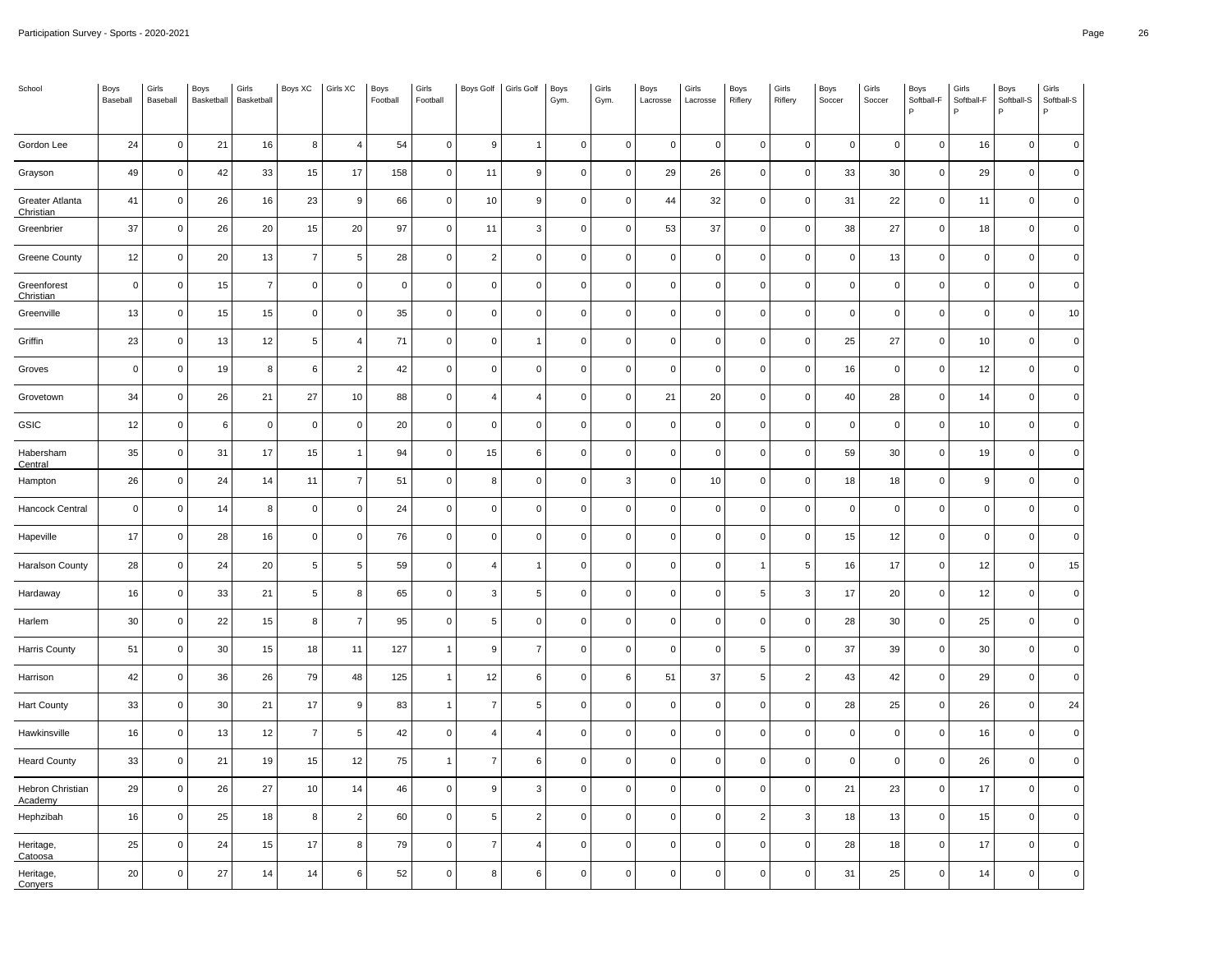| School                      | Boys<br>Baseball | Girls<br>Baseball | Boys<br>Basketball | Girls<br>Basketball | Boys XC        | Girls XC       | Boys<br>Football | Girls<br>Football   | Boys Golf      | Girls Golf     | Boys<br>Gym. | Girls<br>Gym.       | Boys<br>Lacrosse | Girls<br>Lacrosse | Boys<br>Riflery     | Girls<br>Riflery | Boys<br>Soccer | Girls<br>Soccer | Boys<br>Softball-F<br>Þ | Girls<br>Softball-F | Boys<br>Softball-S<br>P | Girls<br>Softball-S<br>P |
|-----------------------------|------------------|-------------------|--------------------|---------------------|----------------|----------------|------------------|---------------------|----------------|----------------|--------------|---------------------|------------------|-------------------|---------------------|------------------|----------------|-----------------|-------------------------|---------------------|-------------------------|--------------------------|
| Heritage, Newnan            | 18               | $\mathsf 0$       | 19                 | 17                  | $\overline{7}$ | 3              | 26               | $\mathbf 0$         | $\,6\,$        | $\mathbf 0$    | $\mathbf 0$  | $\mathsf 0$         | $\mathbf 0$      | $\mathbf 0$       | $\mathsf{O}\xspace$ | $\mathbf 0$      | $14$           | 18              | $\mathbf 0$             | 10                  | $\mathbf 0$             | $\mathbf 0$              |
|                             |                  |                   |                    |                     |                |                |                  |                     |                |                |              |                     |                  |                   |                     |                  |                |                 |                         |                     |                         |                          |
| Hillgrove                   | 42               | $\mathbf 0$       | 40                 | 16                  | 31             | 28             | 102              | $\mathsf 0$         | $\overline{7}$ | 10             | $\mathbf 0$  | 0                   | 42               | 41                | $\mathbf 0$         | $\mathbf 0$      | 44             | 33              | $\mathbf 0$             | 18                  | $\mathbf 0$             | $\mathbf 0$              |
| Hiram                       | 15               | 2                 | 33                 | 20                  | 10             | 8              | 85               | $\overline{1}$      | 5              | $\overline{3}$ | $\mathbf 0$  | $\mathbf 0$         | $\mathbf 0$      | $\mathbf 0$       | 5                   | $\overline{1}$   | 15             | 29              | $\mathbf 0$             | 14                  | $\mathbf 0$             | $\mathbf 0$              |
| Holy Innocents'             | 36               | $\mathsf 0$       | 25                 | 25                  | 49             | 46             | 54               | $\pmb{0}$           | 28             | 10             | $\mathbf 0$  | $\pmb{0}$           | $40\,$           | 46                | $\mathbf 0$         | $\mathsf 0$      | 44             | 38              | $\pmb{0}$               | 13                  | $\mathsf 0$             | $\pmb{0}$                |
| <b>Houston County</b>       | 45               | $\mathbf 0$       | 43                 | 23                  | 10             | 8              | 102              | 0                   | 12             | $\overline{7}$ | $\mathbf 0$  | 0                   | $\mathbf 0$      | $\mathbf 0$       | $\mathsf 0$         | $\mathbf 0$      | 39             | 28              | $\mathbf 0$             | 23                  | $\mathbf 0$             | $\mathbf 0$              |
| Howard                      | 16               | $\mathbf 0$       | 18                 | 10                  | 6              | 6              | 75               | $\mathsf 0$         | $\overline{1}$ | $\mathbf{1}$   | $\mathbf 0$  | 0                   | $\mathbf 0$      | $\Omega$          | $\mathsf 0$         | $\mathsf 0$      | $\mathsf 0$    | 13              | $\mathbf 0$             | 12                  | $\mathbf 0$             | $\mathbf 0$              |
| Hughes                      | 33               | $\mathbf 0$       | 41                 | 29                  | $\overline{7}$ | 12             | 123              | $\pmb{0}$           | $\overline{4}$ | 8              | $\mathbf 0$  | 0                   | $\pmb{0}$        | $\Omega$          | $\overline{7}$      | 9                | 14             | 13              | $\mathbf 0$             | 13                  | $\pmb{0}$               | $\pmb{0}$                |
| Innovation<br>Academy       |                  |                   |                    |                     |                |                |                  |                     |                |                |              |                     |                  |                   |                     |                  |                |                 |                         |                     |                         |                          |
| Irwin County                | 16               | $\mathsf 0$       | 21                 | 9                   | $\overline{4}$ | $\overline{4}$ | 60               | $\mathbf 0$         | $\overline{4}$ | $\overline{1}$ | $\mathbf 0$  | $\mathsf 0$         | $\mathbf 0$      | $\mathbf 0$       | $\mathsf 0$         | $\mathsf 0$      | 15             | 18              | $\mathbf 0$             | 17                  | $\mathsf{O}\xspace$     | $\mathbf 0$              |
| Islands                     | 30               | $\mathsf 0$       | 15                 | 16                  | 12             | 12             | 56               | $\mathsf{O}\xspace$ | $\pmb{0}$      | $\pmb{0}$      | $\mathbf 0$  | 0                   | 15               | $\Omega$          | $\mathbf 0$         | $\mathsf 0$      | 22             | 16              | $\mathbf 0$             | 15                  | $\mathbf 0$             | $\pmb{0}$                |
| Jackson                     | 30               | $\mathbf 0$       | 23                 | 14                  | 11             | 5              | 85               | $\mathsf 0$         | 5              | $\overline{7}$ | $\mathbf 0$  | 0                   | $\mathbf 0$      | $\Omega$          | $\mathsf 0$         | $\mathbf 0$      | 22             | 25              | $\mathbf 0$             | 25                  | $\mathbf 0$             | $\mathbf 0$              |
| Jackson County              | 39               | $\mathbf 0$       | 19                 | 25                  | 19             | 10             | 83               | $\mathsf 0$         | $\overline{9}$ | $\overline{4}$ | $\mathbf 0$  | 0                   | $\mathbf 0$      | $\Omega$          | $\mathsf 0$         | $\mathsf 0$      | 30             | 26              | $\mathbf 0$             | 29                  | $\mathbf 0$             | $\mathbf 0$              |
| Jackson, Atlanta            | 32               | $\mathsf 0$       | 22                 | 25                  | 15             | $16\,$         | 55               | $\mathsf{O}\xspace$ | $\overline{4}$ | $\overline{4}$ | $\mathbf 0$  | 0                   | 14               | 18                | $\mathbf 0$         | $\mathsf 0$      | 23             | 22              | $\mathbf 0$             | 13                  | $\mathbf 0$             | $\pmb{0}$                |
| Jasper County               | 21               | $\mathsf 0$       | 18                 | 8                   | 14             | 12             | 28               | $\mathsf 0$         | $\overline{4}$ | $\overline{4}$ | $\mathbf 0$  | 0                   | $\mathbf 0$      | $\mathbf 0$       | $\mathbf 0$         | $\mathbf 0$      | 18             | 22              | $\mathbf 0$             | 18                  | $\mathbf 0$             | $\mathbf 0$              |
| Jeff Davis                  | 22               | $\mathbf 0$       | 18                 | 12                  | 15             | 16             | 62               | $\mathbf 0$         | 12             | $\overline{4}$ | $\mathbf 0$  | 0                   | $\mathbf 0$      | $\mathbf 0$       | $\mathsf 0$         | $\mathbf 0$      | 21             | 38              | $\mathbf 0$             | $\mathsf 0$         | $\mathsf 0$             | 18                       |
| Jefferson                   | 41               | $\mathsf 0$       | 37                 | 18                  | 32             | 24             | 99               | $\mathbf 0$         | 13             | $\overline{7}$ | $\mathbf 0$  | 0                   | $\pmb{0}$        | $\Omega$          | $\mathbf 0$         | $\mathbf 0$      | 42             | 36              | $\pmb{0}$               | 22                  | $\mathbf 0$             | 20                       |
| Jefferson County            | 26               | $\mathsf 0$       | 35                 | 25                  | 6              | 5              | 85               | 0                   | 5              | $\overline{2}$ | $\mathbf 0$  | $\mathbf 0$         | $\mathbf 0$      | $\Omega$          | $\mathsf 0$         | $\mathbf 0$      | 16             | 15              | $\Omega$                | 14                  | $\mathbf 0$             | $\mathbf 0$              |
| Jenkins                     | 16               | $\mathsf 0$       | 22                 | 8                   | 8              | 5              | 60               | $\mathsf 0$         | $\mathbf 0$    | $\mathbf 0$    | $\mathbf 0$  | 0                   | $\mathbf 0$      | $\Omega$          | $\mathsf 0$         | $\mathbf 0$      | $\mathsf 0$    | $\overline{0}$  | $\mathbf 0$             | 10                  | $\mathbf 0$             | $\mathbf 0$              |
| Jenkins County              | 21               | $\mathsf 0$       | 20                 | 10                  | $\overline{7}$ | 8              | 46               | $\pmb{0}$           | $\pmb{0}$      | $\pmb{0}$      | $\mathbf 0$  | $\mathsf{O}\xspace$ | $\pmb{0}$        | $\Omega$          | $\mathbf 0$         | $\mathsf 0$      | $\mathsf 0$    | $\pmb{0}$       | $\mathsf 0$             | 13                  | $\mathbf 0$             | $\pmb{0}$                |
| Johns Creek                 | 51               | $\mathsf 0$       | 40                 | 19                  | 56             | 36             | 99               | $\mathsf 0$         | 16             | $\overline{7}$ | $\mathbf 0$  | 0                   | 50               | 33                | $\mathsf 0$         | $\mathbf 0$      | 36             | 44              | $\mathbf 0$             | 17                  | $\mathbf 0$             | $\mathbf 0$              |
| Johnson County              | 18               | $\mathsf 0$       | 20                 | 10                  | $\overline{7}$ | 6              | 45               | $\mathbf 0$         | $\mathbf 0$    | $\mathbf 0$    | $\mathbf 0$  | $\mathsf 0$         | $\mathbf 0$      | $\mathbf 0$       | $\mathsf 0$         | $\mathbf 0$      | $\mathsf 0$    | 25              | $\mathbf 0$             | 16                  | $\mathbf 0$             | $\mathbf 0$              |
| Johnson, Augusta            | $\overline{0}$   | $\mathsf 0$       | $\mathbf 0$        | $\mathbf 0$         | 8              | $\overline{4}$ | $\mathsf 0$      | $\mathsf 0$         | $\overline{2}$ | $\pmb{0}$      | $\Omega$     | 0                   | $\pmb{0}$        | $\Omega$          | $\mathsf 0$         | $\mathsf 0$      | 17             | 15              | $\mathbf 0$             | $\mathbf 0$         | $\mathsf{O}\xspace$     | $\pmb{0}$                |
| Johnson,<br>Gainesville     | 22               | $\mathsf 0$       | 19                 | 17                  | 9              | 8              | 34               | $\mathsf 0$         | 8              | 3              | $\mathbf 0$  | 0                   | $\mathbf 0$      | $\Omega$          | $\mathsf 0$         | $\mathbf 0$      | 40             | 16              | $\mathbf 0$             | $\mathbf 0$         | $\mathbf 0$             | 16                       |
| Johnson,<br><u>Savannah</u> | 13               | $\mathbf 0$       | 30                 | 13                  | 13             | $\overline{1}$ | 45               | $\mathsf 0$         | $\mathbf 0$    | $\mathbf 0$    | $\mathbf 0$  | 0                   | 15               | $\Omega$          | $\mathsf 0$         | $\mathsf 0$      | $\mathsf 0$    | $\mathbf 0$     | $\Omega$                | 15                  | $\mathbf 0$             | $\mathbf 0$              |
| Jones County                | 49               | $\mathsf 0$       | 22                 | 21                  | 30             | 11             | 150              | $\mathsf 0$         | 13             | 9              | $\mathbf 0$  | 3                   | $\pmb{0}$        | $\Omega$          | $\overline{4}$      | 6                | 18             | 34              | $\mathbf 0$             | 33                  | $\mathsf{O}\xspace$     | $\pmb{0}$                |
| Jonesboro                   | 26               | $\mathsf 0$       | 30                 | 23                  | 3              | $\overline{2}$ | 75               | $\mathsf 0$         | $\overline{2}$ | $\overline{2}$ | 0            | 0                   | $\mathbf 0$      | 0                 | 0                   | $\mathbf 0$      | 17             | 14              | $\Omega$                | 15                  | 0                       | $\mathbf 0$              |
| Jordan                      | 25               | $\mathbf 0$       | 28                 | 15                  | 30             | 9              | 40               | $\mathsf 0$         | $\overline{2}$ | 1              | $\mathbf 0$  | 0                   | $\mathbf 0$      | $\Omega$          | 10                  | 3                | 12             | 10              | $\Omega$                | 16                  | $\mathbf 0$             | $\mathbf 0$              |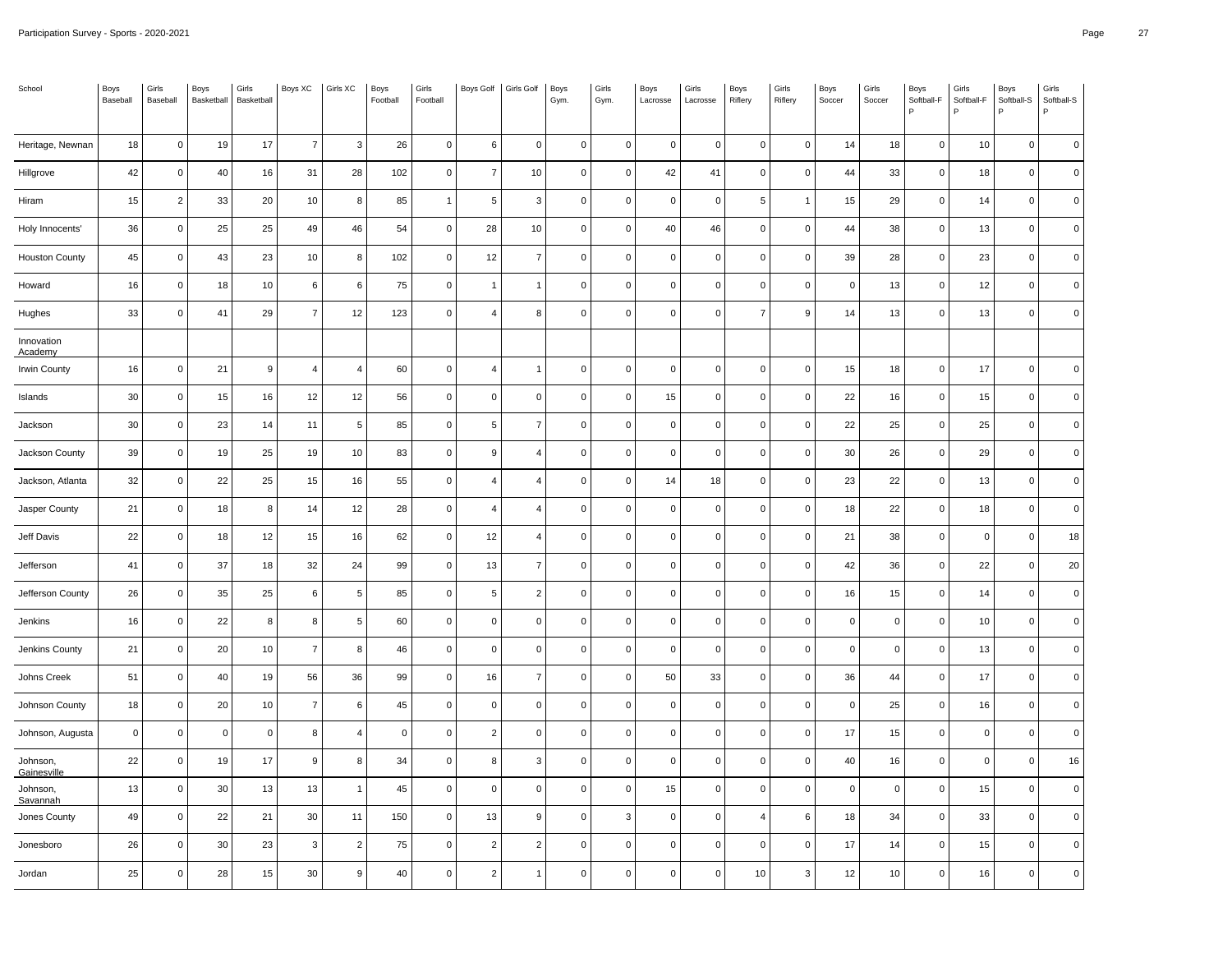| School                       | Boys<br>Baseball | Girls<br>Baseball | Boys<br>Basketball | Girls<br>Basketball | Boys XC        | Girls XC       | Boys<br>Football | Girls<br>Football | <b>Boys Golf</b> | Girls Golf     | Boys<br>Gym. | Girls<br>Gym.  | Boys<br>Lacrosse | Girls<br>Lacrosse | Boys<br>Riflery | Girls<br>Riflery    | Boys<br>Soccer | Girls<br>Soccer | Boys<br>Softball-F<br>P | Girls<br>Softball-F | Boys<br>Softball-S<br>P | Girls<br>Softball-S<br>P |
|------------------------------|------------------|-------------------|--------------------|---------------------|----------------|----------------|------------------|-------------------|------------------|----------------|--------------|----------------|------------------|-------------------|-----------------|---------------------|----------------|-----------------|-------------------------|---------------------|-------------------------|--------------------------|
| Josey                        | 15               | $\mathsf 0$       | 23                 | $\mathbf 0$         | 10             | $\pmb{0}$      | 60               | $\mathbf 0$       | $\overline{4}$   | $\pmb{0}$      | $\mathbf 0$  | 0              | $\pmb{0}$        | $\pmb{0}$         | $\mathsf 0$     | $\mathbf 0$         | $16\,$         | 15              | $\mathbf 0$             | 15                  | $\mathbf 0$             | $\pmb{0}$                |
| Kell                         | 35               | $\mathsf 0$       | 38                 | 15                  | 19             | 17             | 59               | $\mathsf 0$       | $\overline{7}$   | $\overline{2}$ | $\mathbf 0$  | 0              | 20               | 28                | $\mathbf 0$     | $\mathsf 0$         | 33             | 19              | $\mathbf 0$             | 16                  | $\mathbf 0$             | $\mathbf 0$              |
| Kendrick                     | 20               | $\mathbf 0$       | 17                 | 23                  | $\overline{7}$ | $\overline{1}$ | 50               | $\mathsf 0$       | $\mathbf 0$      | $\mathbf 0$    | $\mathbf 0$  | 0              | $\mathbf 0$      | $\mathbf 0$       | 5               | $\overline{4}$      | 15             | 15              | $\mathbf 0$             | 12                  | $\mathbf 0$             | $\mathbf 0$              |
| Kennesaw<br>Mountain         | 40               | $\mathsf 0$       | 34                 | 11                  | 27             | 27             | 74               | $\mathsf 0$       | 8                | $\overline{1}$ | $\mathbf 0$  | $\mathbf 0$    | 28               | 19                | $\overline{7}$  | $\overline{2}$      | 42             | 34              | $\pmb{0}$               | 18                  | $\mathsf{O}\xspace$     | 15                       |
| King's Ridge                 | 24               | $\mathbf 0$       | 17                 | $\mathbf{1}$        | 20             | 8              | 31               | $\mathsf 0$       | 5                | $\mathbf 0$    | $\mathbf 0$  | 0              | 20               | 17                | $\mathbf 0$     | $\mathsf{O}\xspace$ | 16             | 11              | $\Omega$                | $\overline{4}$      | $\mathsf{O}\xspace$     | $\pmb{0}$                |
| KIPP Atlanta<br>Collegiate   | 12               | $\mathbf 0$       | 30                 | 9                   | 11             | $\overline{7}$ | 46               | $\mathsf 0$       | $\mathbf 0$      | $\mathbf 0$    | $\mathbf 0$  | 0              | $\mathbf 0$      | $\mathbf 0$       | $\mathbf 0$     | $\mathsf 0$         | 11             | 9               | $\Omega$                | $\mathbf 0$         | $\mathbf 0$             | $\mathbf 0$              |
| LaFayette                    | 30               | $\mathsf 0$       | 21                 | 19                  | 11             | 10             | 61               | $\mathsf 0$       | 11               | $\overline{4}$ | $\mathbf 0$  | 0              | $\mathbf 0$      | $\Omega$          | $\mathbf{3}$    | $\overline{4}$      | 21             | 19              | $\mathbf 0$             | 19                  | $\mathsf 0$             | $\mathbf 0$              |
| LaGrange                     | 41               | $\mathbf 0$       | 37                 | 17                  | 12             | 10             | 83               | $\mathbf{1}$      | 15               | 9              | $\mathbf 0$  | 0              | $\pmb{0}$        | $\mathbf 0$       | $\mathsf 0$     | $\mathbf 0$         | 38             | 32              | $\mathbf 0$             | 25                  | $\mathbf 0$             | $\pmb{0}$                |
| Lake Oconee<br>Academy       | 15               | $\mathbf 0$       | 13                 | $\mathbf 0$         | 12             | 12             | $\mathbf 0$      | $\mathsf 0$       | 6                | 6              | $\mathbf{0}$ | 0              | $\mathbf 0$      | $\Omega$          | $\mathbf 0$     | $\mathsf 0$         | 22             | 22              | $\mathbf 0$             | 15                  | $\mathsf 0$             | $\mathbf 0$              |
| Lakeside, DeKalb             | 35               | $\mathbf 0$       | 23                 | 12                  | 31             | 33             | 44               | $\mathsf 0$       | 12               | 9              | 10           | 0              | 23               | 22                | $\mathsf 0$     | $\mathbf 0$         | 30             | 35              | $\mathbf 0$             | 35                  | $\mathbf 0$             | $\mathbf 0$              |
| Lakeside, Evans              | 37               | $\mathbf 0$       | 26                 | 15                  | 16             | 12             | 100              | 0                 | 8                | $\overline{4}$ | $\mathbf 0$  | 0              | 58               | 34                | $\mathsf 0$     | $\mathbf 0$         | 45             | 28              | $\mathbf 0$             | 28                  | $\mathbf 0$             | $\mathbf 0$              |
| Lakeview<br>Academy          | 13               | $\mathbf 0$       | 23                 | 13                  | $\overline{7}$ | 9              | 32               | 0                 | 11               | $\Omega$       | $\mathbf 0$  | 0              | $\mathbf 0$      | $\Omega$          | $\mathbf 0$     | $\mathbf 0$         | 24             | 20              | $\mathbf 0$             | $\Omega$            | $\mathbf 0$             | $\mathbf 0$              |
| Lakeview-Ft.<br>Oglethorpe   | 27               | $\mathsf 0$       | 27                 | 23                  | 21             | 13             | 93               | $\mathsf 0$       | 8                | $\mathbf{1}$   | $\mathbf 0$  | 0              | $\pmb{0}$        | $\mathbf 0$       | $\mathbf 0$     | $\mathbf 0$         | 23             | 25              | $\mathbf 0$             | 13                  | $\mathsf 0$             | $\mathbf 0$              |
| <b>Lamar County</b>          | 22               | $\mathsf 0$       | 16                 | 11                  | 10             | $\overline{7}$ | 67               | $\mathsf 0$       | $\overline{7}$   | 5              | $\mathbf 0$  | 0              | $\mathbf 0$      | $\mathbf 0$       | 5               | $\overline{2}$      | 19             | 21              | $\mathbf 0$             | 21                  | $\mathbf 0$             | $\mathbf 0$              |
| Lambert                      | 52               | $\mathbf 0$       | 50                 | 38                  | 55             | 35             | 128              | 0                 | 18               | 9              | $\mathbf 0$  | 5              | 85               | 62                | $\mathsf 0$     | $\mathbf 0$         | 58             | 42              | $\mathbf 0$             | 44                  | $\mathbf 0$             | $\mathbf 0$              |
| Landmark<br><b>Christian</b> | 30               | $\mathbf 0$       | 22                 | 25                  | 12             | 12             | 50               | $\mathbf 0$       | 8                | $\overline{c}$ | $\mathbf 0$  | $\mathbf 0$    | $\pmb{0}$        | $\mathbf 0$       | $\mathbf 0$     | $\mathbf 0$         | 24             | 14              | $\mathbf 0$             | 14                  | $\mathbf 0$             | $\mathbf 0$              |
| Laney                        | 15               | $\mathsf 0$       | 27                 | 18                  | $\overline{1}$ | $\overline{1}$ | 50               | $\mathsf 0$       | $\overline{1}$   | 3              | $\mathbf 0$  | $\pmb{0}$      | $\mathbf 0$      | $\Omega$          | $\mathsf 0$     | $\mathsf 0$         | $\pmb{0}$      | 13              | $\mathbf 0$             | 10                  | $\mathsf 0$             | $\mathbf 0$              |
| Lanier                       | 42               | $\mathbf 0$       | 43                 | 17                  | 18             | 19             | 114              | 0                 | 10               | $\overline{2}$ | $\mathbf 0$  | 0              | 29               | 24                | $\mathsf 0$     | $\mathbf 0$         | 37             | 24              | $\mathbf 0$             | 21                  | $\mathbf 0$             | $\overline{0}$           |
| Lanier County                | 24               | $\mathbf 0$       | 25                 | 15                  | 5              | 3              | $\mathbf 0$      | 0                 | 5                | $\overline{2}$ | $\mathbf 0$  | 0              | $\mathbf 0$      | $\Omega$          | $\mathsf 0$     | $\mathbf 0$         | 20             | 18              | $\mathbf 0$             | 18                  | $\mathbf 0$             | $\mathbf 0$              |
| Lassiter                     | 41               | $\mathsf 0$       | 35                 | 21                  | 27             | 38             | 94               | $\mathbf{1}$      | $10$             | $\overline{7}$ | $\mathbf 0$  | $\overline{7}$ | 43               | 25                | $\overline{7}$  | $\mathsf 0$         | 37             | 45              | $\pmb{0}$               | 23                  | $\mathbf 0$             | $\mathbf 0$              |
| Lee County                   | 55               | $\mathsf 0$       | 32                 | 16                  | 24             | 11             | 172              | 0                 | 14               | 8              | $\mathbf 0$  | 6              | $\mathbf 0$      | $\mathbf 0$       | $\mathbf 0$     | $\mathbf 0$         | 37             | 32              | $\mathbf 0$             | 30                  | $\mathbf 0$             | $\mathbf 0$              |
| <b>Liberty County</b>        | 17               | $\mathbf 0$       | 26                 | 26                  | $\overline{2}$ | $\overline{1}$ | 76               | $\mathsf 0$       | $\overline{4}$   | $\overline{2}$ | $\mathbf 0$  | 0              | $\mathbf 0$      | $\mathbf 0$       | $\mathbf 0$     | $\mathbf 0$         | 20             | 15              | $\mathbf 0$             | 18                  | $\mathsf 0$             | $\mathbf 0$              |
| <b>Lincoln County</b>        | 18               | $\mathsf 0$       | 15                 | 16                  | $\pmb{0}$      | $\mathbf 0$    | 36               | $\mathbf 0$       | 6                | $\mathbf 0$    | $\mathsf 0$  | 0              | $\mathbf 0$      | $\mathbf 0$       | $\mathbf 0$     | $\mathbf 0$         | 14             | 22              | $\pmb{0}$               | 20                  | $\mathbf 0$             | $\mathbf 0$              |
| Lithia Springs               | 16               | $\mathbf 0$       | 30                 | 18                  | 9              | $\overline{4}$ | 62               | 0                 | $\overline{4}$   | $\overline{2}$ | $\mathbf 0$  | 0              | $\pmb{0}$        | $\Omega$          | $\mathbf 0$     | $\mathbf 0$         | 33             | 28              | $\Omega$                | 14                  | 0                       | $\Omega$                 |
| Lithonia                     | 12               | $\mathbf 0$       | 25                 | 9                   | $\mathbf 0$    | $\Omega$       | 45               | $\mathsf 0$       | $\mathbf 0$      | $\mathbf 0$    | $\mathbf 0$  | $\mathbf{1}$   | $\mathbf 0$      | $\Omega$          | $\mathbf 0$     | $\mathsf 0$         | $\mathsf 0$    | 11              | $\mathbf 0$             | 10                  | $\mathbf 0$             | $\mathbf 0$              |
| Locust Grove                 | 51               | $\mathsf 0$       | 32                 | 20                  | 18             | 11             | 72               | $\mathsf 0$       | $\overline{7}$   | 5              | $\mathbf 0$  | 12             | $\mathbf 0$      | 15                | $\mathsf 0$     | $\mathsf 0$         | 32             | 34              | $\mathbf 0$             | 29                  | $\mathsf 0$             | $\mathbf 0$              |
| Loganville                   | 55               | $\mathbf 0$       | 23                 | 37                  | 30             | 21             | 123              | $\mathsf 0$       | 8                | 10             | $\mathbf 0$  | 0              | $\mathbf 0$      | $\mathbf 0$       | $\mathsf 0$     | $\mathsf 0$         | 33             | 37              | $\mathbf 0$             | 26                  | $\mathbf 0$             | $\mathbf 0$              |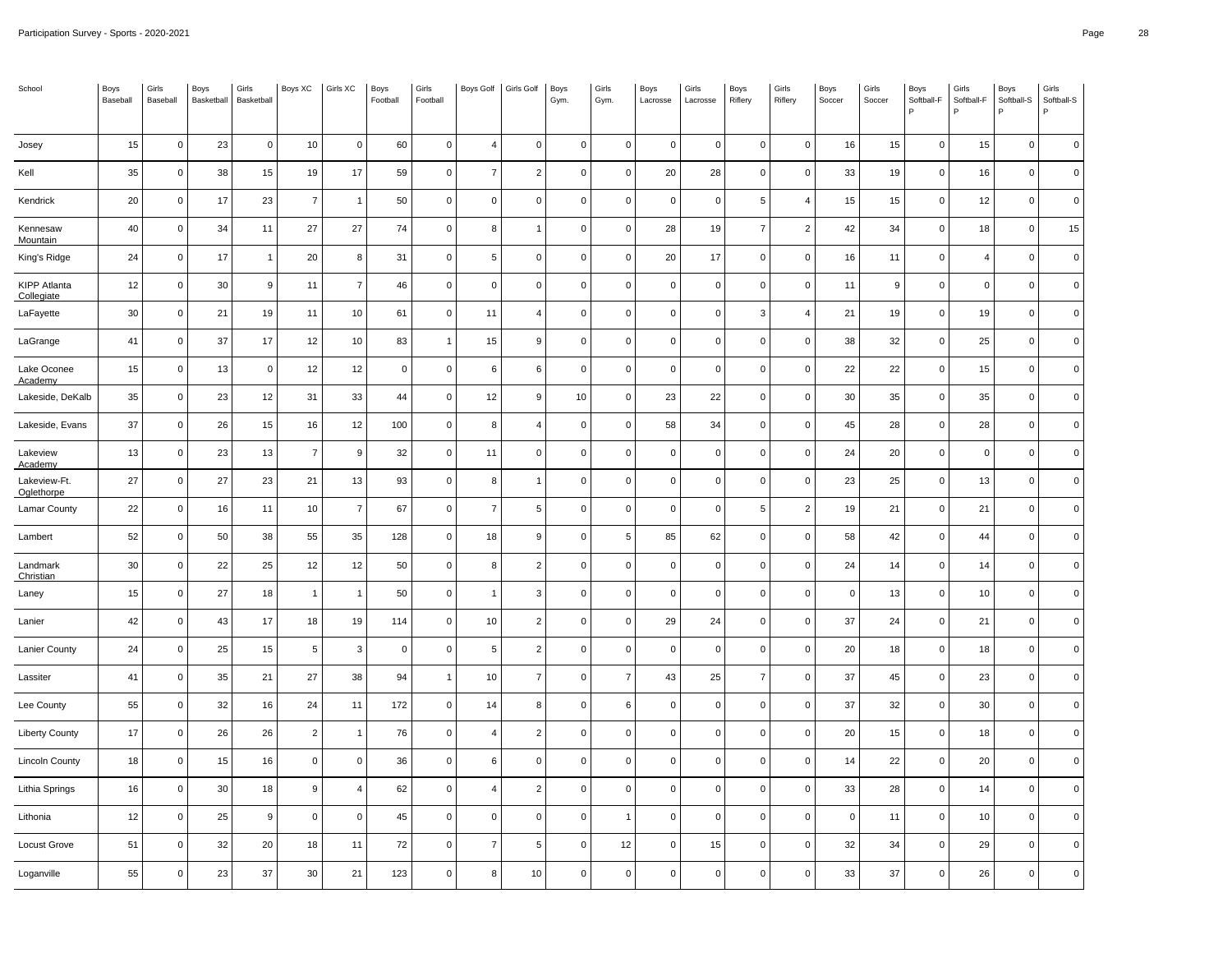| School                     | Boys<br>Baseball | Girls<br>Baseball | Boys<br>Basketball | Girls<br>Basketball | Boys XC        | Girls XC         | Boys<br>Football | Girls<br>Football | <b>Boys Golf</b> | Girls Golf     | Boys<br>Gym. | Girls<br>Gym.       | Boys<br>Lacrosse | Girls<br>Lacrosse | Boys<br>Riflery | Girls<br>Riflery | Boys<br>Soccer | Girls<br>Soccer | Boys<br>Softball-F<br>Þ | Girls<br>Softball-F | Boys<br>Softball-S<br>P | Girls<br>Softball-S<br>P |
|----------------------------|------------------|-------------------|--------------------|---------------------|----------------|------------------|------------------|-------------------|------------------|----------------|--------------|---------------------|------------------|-------------------|-----------------|------------------|----------------|-----------------|-------------------------|---------------------|-------------------------|--------------------------|
|                            | 16               | $\mathsf 0$       | 25                 | $10\,$              | 15             | 12               | 30               | $\mathbf 0$       | $\overline{4}$   | $\sqrt{5}$     | $\mathbf 0$  | $\mathsf 0$         | $\mathbf 0$      | $\mathbf 0$       | $\mathsf 0$     | $\mathbf 0$      | $15\,$         | 15              | $\mathbf 0$             | 12                  | $\mathbf 0$             | $\mathbf 0$              |
| Loganville<br>Christian    |                  |                   |                    |                     |                |                  |                  |                   |                  |                |              |                     |                  |                   |                 |                  |                |                 |                         |                     |                         |                          |
| Long County                | 23               | $\mathbf 0$       | 23                 | 18                  | 9              | 6                | 58               | 0                 | 5                | 3              | $\mathbf 0$  | 0                   | $\mathbf 0$      | $\mathbf 0$       | $\mathbf 0$     | $\mathbf 0$      | 24             | 26              | $\mathbf 0$             | 25                  | $\mathbf 0$             | $\mathbf 0$              |
| Lovejoy                    | 24               | $\mathbf 0$       | 22                 | 27                  | $\overline{4}$ | 2                | 102              | $\mathbf 0$       | 3                | $\mathbf 0$    | $\mathbf 0$  | $\mathbf 0$         | $\mathbf 0$      | $\mathbf 0$       | $\mathsf 0$     | $\mathbf 0$      | 17             | 13              | $\mathbf 0$             | $\mathbf 0$         | $\mathbf 0$             | $\mathbf 0$              |
| Lovett                     | 31               | $\mathsf 0$       | 24                 | $17$                | 35             | 41               | 96               | $\pmb{0}$         | 13               | $\overline{7}$ | $\mathbf 0$  | 21                  | $47\,$           | 34                | $\mathbf 0$     | $\mathsf 0$      | $37\,$         | 32              | $\pmb{0}$               | 16                  | $\mathsf 0$             | $\pmb{0}$                |
| Lowndes                    | 51               | $\mathbf 0$       | 45                 | 32                  | 13             | 16               | 160              | 0                 | 23               | 5              | $\mathbf 0$  | $\overline{7}$      | $\mathbf 0$      | $\mathbf 0$       | 10              | 5                | 40             | 44              | $\mathbf 0$             | 30                  | $\mathbf 0$             | $\mathbf 0$              |
| Luella                     | 20               | $\overline{1}$    | 28                 | 19                  | 19             | 11               | 60               | $\mathsf 0$       | 8                | 5              | $\mathbf 0$  | 0                   | $\mathbf 0$      | 10                | 5               | $\mathbf{1}$     | 18             | 17              | $\mathbf 0$             | 16                  | $\mathbf 0$             | $\mathbf 0$              |
| Lumpkin County             | 26               | $\mathsf 0$       | 24                 | $10\,$              | 17             | $10$             | 62               | $\pmb{0}$         | 14               | 11             | $\mathbf 0$  | 0                   | $\pmb{0}$        | $\Omega$          | 5               | 6                | 24             | 29              | $\pmb{0}$               | 23                  | $\mathbf 0$             | $\pmb{0}$                |
| M. L. King                 | 15               | $\mathbf 0$       | 28                 | 21                  | $\mathbf 0$    | $\overline{1}$   | 39               | $\mathsf 0$       | $\mathbf 0$      | $\overline{0}$ | $\mathbf 0$  | 0                   | $\mathbf 0$      | $\mathbf 0$       | $\mathsf 0$     | $\mathsf 0$      | $\mathsf 0$    | $\mathbf 0$     | $\mathbf 0$             | $\mathbf 0$         | $\mathbf 0$             | $\mathbf 0$              |
| Macon County               | 12               | $\mathsf 0$       | 15                 | $\overline{7}$      | $\overline{2}$ | $\mathbf 0$      | 40               | $\mathbf 0$       | $\mathbf 0$      | $\mathbf 0$    | $\mathbf 0$  | $\mathbf 0$         | $\mathbf 0$      | $\mathbf 0$       | $\mathbf 0$     | $\mathbf 0$      | $\mathsf 0$    | $\overline{0}$  | $\mathbf 0$             | 10                  | $\mathbf 0$             | $\mathbf 0$              |
| <b>Madison County</b>      | 35               | $\mathsf 0$       | 29                 | 19                  | 15             | $\boldsymbol{9}$ | 78               | $\pmb{0}$         | $\boldsymbol{9}$ | 8              | $\mathbf 0$  | 0                   | $\pmb{0}$        | $\Omega$          | $\mathbf{3}$    | 3                | 23             | 22              | $\mathbf 0$             | 22                  | $\pmb{0}$               | $\pmb{0}$                |
| Manchester                 | 16               | $\mathbf 0$       | 20                 | 16                  | $\mathbf 0$    | $\mathbf 0$      | 50               | $\mathsf 0$       | $\mathbf 0$      | $\mathbf 0$    | $\mathbf 0$  | 0                   | $\mathbf 0$      | $\Omega$          | $\mathsf 0$     | $\mathbf 0$      | $\mathsf 0$    | 15              | $\mathbf 0$             | 11                  | $\mathbf 0$             | $\mathbf 0$              |
| Marietta                   | 33               | $\mathbf 0$       | 29                 | 18                  | 25             | 24               | 87               | $\mathsf 0$       | 8                | 9              | $\mathbf 0$  | 0                   | 47               | 30                | $\mathsf 0$     | $\mathsf 0$      | 36             | 38              | $\mathbf 0$             | 15                  | $\mathbf 0$             | $\mathbf 0$              |
| <b>Marion County</b>       | 14               | $\mathsf 0$       | 10                 | 11                  | $\overline{5}$ | $\sqrt{2}$       | 40               | $\pmb{0}$         | $\pmb{0}$        | $\mathbf 0$    | $\mathbf 0$  | 0                   | $\pmb{0}$        | $\Omega$          | $\mathbf 0$     | $\mathsf 0$      | $\mathsf 0$    | $\overline{0}$  | $\pmb{0}$               | 13                  | $\mathbf 0$             | $\mathbf 0$              |
| Marist                     | 38               | $\mathsf 0$       | 33                 | 18                  | 52             | 64               | 139              | 0                 | 14               | 8              | $\mathbf 0$  | 0                   | 44               | 44                | $\mathbf 0$     | $\mathbf 0$      | 36             | 40              | $\mathbf 0$             | 18                  | $\mathbf 0$             | $\mathbf 0$              |
| Mary Persons               | 60               | $\mathbf 0$       | 30                 | 20                  | 14             | 18               | 110              | $\mathsf 0$       | $\overline{7}$   | 12             | $\mathbf 0$  | 0                   | $\mathbf 0$      | $\mathbf 0$       | 5               | $\mathbf 0$      | 23             | 28              | $\mathbf 0$             | 35                  | $\mathsf 0$             | $\mathbf 0$              |
| Mays                       | 14               | $\mathsf 0$       | 12                 | $16\,$              | $\pmb{0}$      | $\pmb{0}$        | 46               | $\pmb{0}$         | $\overline{2}$   | $\overline{2}$ | $\mathbf 0$  | 0                   | $\pmb{0}$        | $\mathbf 0$       | $\mathbf 0$     | 5                | 19             | 13              | $\mathbf 0$             | 14                  | $\mathbf 0$             | $\mathbf 0$              |
| McDonough                  | 18               | -1                | 42                 | 12                  | $\overline{4}$ | 8                | 42               | 0                 | $\overline{2}$   | 5              | $\mathbf 0$  | 5                   | $\mathbf 0$      | 10                | $\overline{2}$  | 6                | 8              | 15              | $\Omega$                | 9                   | $\mathbf 0$             | $\mathbf 0$              |
| McEachern                  | 38               | $\mathbf 0$       | 50                 | 23                  | 6              | $\overline{2}$   | 147              | $\mathsf 0$       | $\overline{4}$   | $\overline{2}$ | $\mathbf 0$  | 0                   | 13               | 22                | $\mathbf{3}$    | $\mathbf{3}$     | 39             | 22              | $\mathbf 0$             | 15                  | $\mathsf{O}\xspace$     | 14                       |
| McIntosh                   | 49               | $\mathsf 0$       | 35                 | 24                  | 25             | 31               | 83               | $\pmb{0}$         | $17$             | $\overline{7}$ | $\mathbf 0$  | $\mathsf{O}\xspace$ | 36               | 37                | $\mathbf 0$     | $\mathsf 0$      | 44             | 46              | $\pmb{0}$               | 31                  | $\mathbf 0$             | $\pmb{0}$                |
| McIntosh County<br>Academy | 16               | $\mathsf 0$       | 20                 | 15                  | 5              | 3                | 45               | $\mathsf 0$       | 8                | 3              | $\mathbf 0$  | 0                   | $\mathbf 0$      | $\mathbf 0$       | $\mathsf 0$     | $\mathbf 0$      | 15             | 15              | $\mathbf 0$             | 14                  | $\mathbf 0$             | $\mathbf 0$              |
| McNair                     | 11               | $\mathsf 0$       | 10                 | 6                   | $\mathbf 0$    | $\mathbf 0$      | 21               | $\mathbf 0$       | $\mathbf 0$      | $\mathbf 0$    | $\mathbf 0$  | 6                   | $\mathbf 0$      | $\mathbf 0$       | $\mathbf 0$     | $\mathbf 0$      | $\mathsf 0$    | $\mathbf 0$     | $\mathbf 0$             | 6                   | $\mathbf 0$             | $\mathbf 0$              |
| Meadowcreek                | 19               | $\overline{2}$    | 30                 | 23                  | $\overline{4}$ | 5                | 70               | $\mathsf 0$       | $\overline{1}$   | $\overline{2}$ | $\Omega$     | 0                   | 12               | $\overline{7}$    | $\mathsf 0$     | $\mathsf 0$      | 36             | 22              | $\mathbf 0$             | 13                  | $\mathsf{O}\xspace$     | $\pmb{0}$                |
| Metter                     | 17               | $\mathsf 0$       | 22                 | 8                   | 8              | 6                | 45               | $\mathsf 0$       | 10               | $\overline{2}$ | $\mathbf 0$  | 0                   | $\mathbf 0$      | $\Omega$          | $\mathsf 0$     | $\mathbf 0$      | 18             | 18              | $\mathbf 0$             | 18                  | $\mathbf 0$             | $\Omega$                 |
| Midtown                    | 27               | $\mathbf 0$       | 30                 | 15                  | 18             | 30               | 45               | $\mathsf 0$       | 23               | 9              | $\mathbf 0$  | 0                   | 24               | 32                | $\mathsf 0$     | $\mathbf 0$      | 40             | 26              | $\mathbf 0$             | 13                  | $\mathbf 0$             | $\Omega$                 |
| Mill Creek                 | 72               | $\mathbf 0$       | 42                 | 25                  | 63             | 44               | 167              | $\mathsf 0$       | 12               | 12             | $\mathbf 0$  | 0                   | 45               | 37                | $\mathsf 0$     | $\mathsf 0$      | 32             | 39              | $\mathbf 0$             | 38                  | $\mathsf{O}\xspace$     | $\pmb{0}$                |
| <b>Miller County</b>       | 14               | $\mathsf 0$       | 18                 | 13                  | $\mathbf 0$    | 0                | 36               | $\mathsf 0$       | 6                | 5              | $\mathbf 0$  | 0                   | $\mathbf 0$      | 0                 | 0               | $\mathbf 0$      | $\mathsf 0$    | $\mathbf 0$     | $\Omega$                | 12                  | 0                       | $\mathbf 0$              |
| <b>Miller Grove</b>        | 15               | $\mathbf 0$       | 24                 | 10                  | $\mathbf 0$    | $\Omega$         | 60               | $\mathsf 0$       | $\mathbf 0$      | $\Omega$       | $\mathbf 0$  | 0                   | $\mathbf 0$      | $\Omega$          | $\mathbf 0$     | $\mathbf 0$      | $\mathsf 0$    | $\mathbf 0$     | $\Omega$                | $\mathbf 0$         | $\Omega$                | $\mathbf 0$              |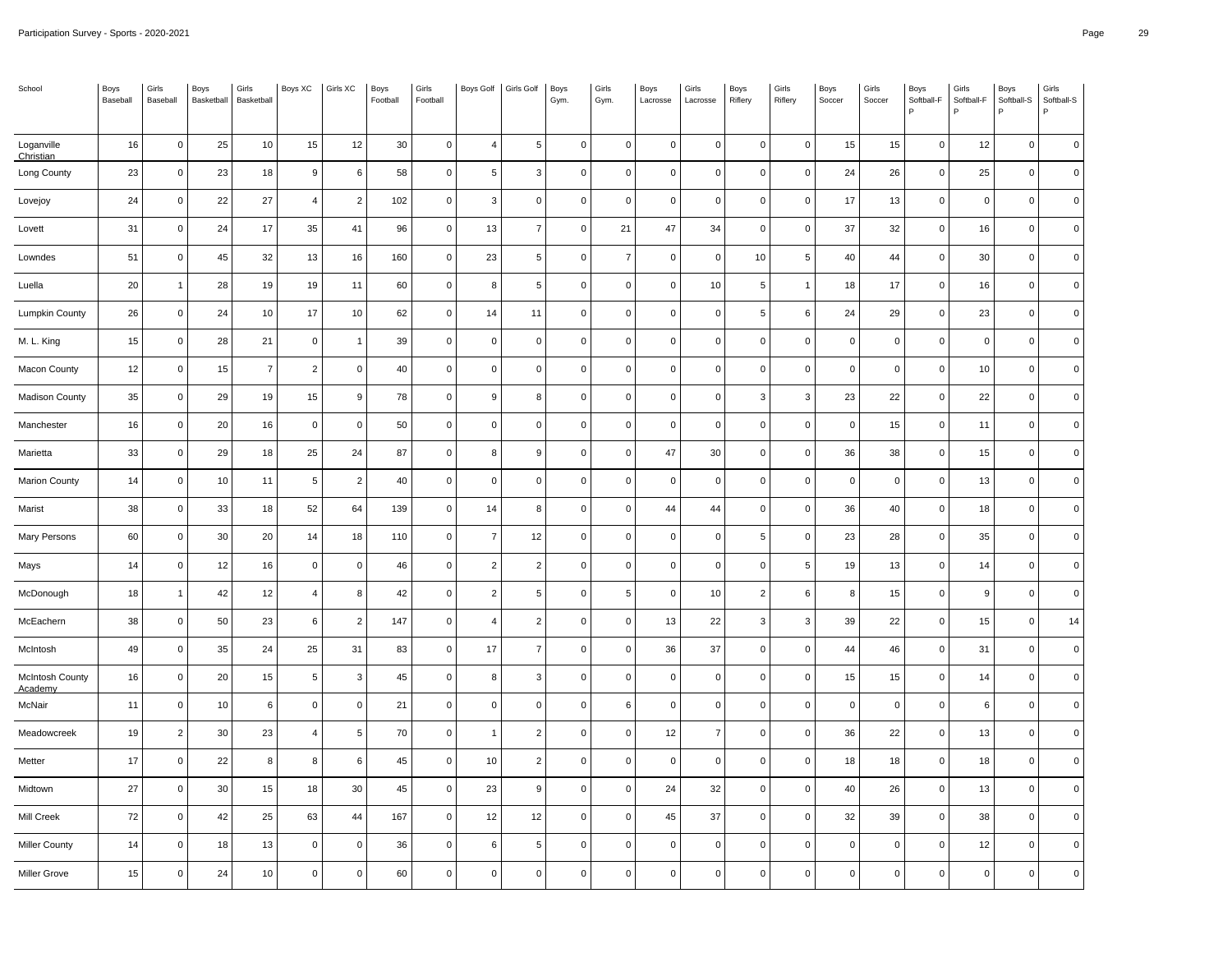| School                    | Boys<br>Baseball | Girls<br>Baseball | Boys<br>Basketball | Girls<br>Basketball | Boys XC        | Girls XC       | Boys<br>Football | Girls<br>Football | Boys Golf      | Girls Golf     | Boys<br>Gym. | Girls<br>Gym. | Boys<br>Lacrosse | Girls<br>Lacrosse | Boys<br>Riflery | Girls<br>Riflery | Boys<br>Soccer | Girls<br>Soccer | Boys<br>Softball-F<br>P | Girls<br>Softball-F | Boys<br>Softball-S<br>P | Girls<br>Softball-S<br>P |
|---------------------------|------------------|-------------------|--------------------|---------------------|----------------|----------------|------------------|-------------------|----------------|----------------|--------------|---------------|------------------|-------------------|-----------------|------------------|----------------|-----------------|-------------------------|---------------------|-------------------------|--------------------------|
| Milton                    | 55               | $\mathsf 0$       | 17                 | 8                   | 65             | 48             | 70               | $\mathbf 0$       | 17             | 21             | $\mathbf 0$  | 15            | 56               | 44                | $\mathsf 0$     | $\mathsf 0$      | 44             | 44              | $\mathbf 0$             | 17                  | $\mathsf{O}\xspace$     | $\mathbf 0$              |
| <b>Mitchell County</b>    | 16               | $\mathbf 0$       | 15                 | 15                  | $\pmb{0}$      | $\mathbf 0$    | 43               | 0                 | $\mathbf 0$    | $\mathbf 0$    | $\mathbf 0$  | 0             | $\mathbf 0$      | $\mathbf 0$       | $\mathbf 0$     | $\mathbf 0$      | $\mathsf 0$    | $\pmb{0}$       | $\mathbf 0$             | 14                  | $\mathsf 0$             | $\mathbf 0$              |
| Model                     | 28               | $\mathbf 0$       | 27                 | 19                  | 11             | $\overline{4}$ | 69               | $\mathsf 0$       | 5              | $\Omega$       | $\mathbf 0$  | 0             | $\mathbf 0$      | $\Omega$          | $\mathbf 0$     | $\mathbf{0}$     | 20             | 19              | $\mathbf 0$             | 19                  | $\mathbf 0$             | $\mathbf 0$              |
| Monroe                    | 11               | $\overline{1}$    | 31                 | 13                  | $\overline{4}$ | $\overline{4}$ | 51               | $\mathbf 0$       | $\overline{4}$ | $\overline{2}$ | $\mathsf 0$  | $\mathsf 0$   | $\mathbf 0$      | $\mathbf 0$       | $\mathsf 0$     | $\mathsf 0$      | 15             | 17              | $\mathbf 0$             | 14                  | $\mathsf{O}\xspace$     | $\mathbf 0$              |
| Monroe Area               | 36               | $\mathbf 0$       | 32                 | 15                  | 8              | 5              | 76               | 0                 | 5              | $\mathbf 0$    | $\mathbf 0$  | 0             | $\pmb{0}$        | $\mathbf 0$       | 3               | $\overline{2}$   | 23             | 31              | $\mathbf 0$             | 24                  | $\mathsf{O}\xspace$     | 18                       |
| Montgomery<br>County      | 18               | $\mathbf 0$       | 24                 | 22                  | $\overline{7}$ | $\overline{1}$ | 35               | $\mathsf 0$       | $\overline{4}$ | $\overline{4}$ | $\mathbf 0$  | 0             | $\mathbf 0$      | $\Omega$          | $\mathbf 0$     | $\mathbf 0$      | 14             | 22              | $\mathbf 0$             | 17                  | $\mathsf{O}\xspace$     | $\mathbf 0$              |
| Morgan County             | 35               | $\mathsf 0$       | 31                 | 17                  | 17             | 17             | 79               | $\mathsf 0$       | 18             | $\overline{7}$ | $\mathbf 0$  | 0             | $\mathbf 0$      | $\Omega$          | $\mathsf 0$     | $\mathsf 0$      | 35             | 28              | $\mathbf 0$             | 17                  | $\mathsf{O}\xspace$     | $\mathbf 0$              |
| Morris Innovative         | $\mathbf 0$      | $\mathbf 0$       | $\overline{7}$     | $\mathbf 0$         | $\overline{2}$ | $\mathbf 0$    | $\mathsf 0$      | 0                 | $\mathbf 0$    | $\mathbf 0$    | $\mathbf 0$  | 0             | $\pmb{0}$        | $\mathbf 0$       | $\mathsf 0$     | $\mathsf 0$      | 18             | $\overline{0}$  | $\mathbf 0$             | $\mathbf 0$         | $\mathbf 0$             | $\pmb{0}$                |
| Morrow                    | 26               | $\mathbf 0$       | 25                 | 20                  | 9              | 5              | 55               | $\mathsf 0$       | $\overline{1}$ | $\mathbf 0$    | $\mathbf{0}$ | $\mathsf 0$   | $\mathbf 0$      | $\Omega$          | $\mathbf 0$     | $\mathbf 0$      | 15             | 14              | $\mathbf 0$             | $\mathbf{0}$        | $\mathbf 0$             | $\mathbf 0$              |
| Mount de Sales<br>Academy | 23               | $\mathsf 0$       | 25                 | 20                  | 10             | 10             | 52               | $\mathbf 0$       | 3              | $\overline{2}$ | $\mathbf{0}$ | $\mathsf 0$   | 15               | $\mathbf 0$       | $\mathsf 0$     | $\mathsf 0$      | 25             | 20              | $\mathbf 0$             | 20                  | $\mathbf 0$             | $\mathbf 0$              |
| Mount Vernon              | 33               | $\mathsf 0$       | 29                 | 11                  | 41             | 17             | 60               | 0                 | 10             | 15             | $\mathbf 0$  | 0             | 23               | $\Omega$          | $\mathsf 0$     | $\mathbf 0$      | 29             | 17              | $\mathbf 0$             | 18                  | $\mathbf 0$             | $\mathbf 0$              |
| Mountain View             | 55               | $\mathbf 0$       | 33                 | 27                  | 26             | 19             | 117              | $\mathsf 0$       | 14             | 3              | $\mathbf 0$  | 0             | 34               | 43                | $\mathbf 0$     | $\mathsf 0$      | 43             | 38              | $\mathbf 0$             | 26                  | $\mathbf 0$             | $\mathbf 0$              |
| Mt. Bethel<br>Christian   | 13               | $\mathsf 0$       | 20                 | 12                  | 13             | 11             | $\mathsf 0$      | $\mathsf 0$       | 6              | 3              | $\mathsf 0$  | 0             | 13               | 12                | $\mathsf 0$     | $\mathsf 0$      | 14             | 20              | $\mathbf 0$             | $\mathsf 0$         | $\mathsf 0$             | $\mathbf 0$              |
| Mt. Paran<br>Christian    | 31               | $\mathbf 0$       | 22                 | 13                  | 13             | 14             | 55               | 0                 | $\overline{7}$ | $\overline{7}$ | $\mathbf 0$  | 0             | 32               | 23                | $\mathbf 0$     | $\mathbf 0$      | 22             | 22              | $\mathbf 0$             | 15                  | $\mathbf 0$             | $\mathbf 0$              |
| Mt. Pisgah<br>Christian   | 15               | $\mathbf 0$       | 25                 | 12                  | 13             | 16             | 41               | $\mathsf 0$       | $\overline{9}$ | 8              | $\mathbf{0}$ | 0             | 23               | 18                | $\mathbf 0$     | $\mathbf{0}$     | 18             | 20              | $\mathbf 0$             | 14                  | $\mathbf 0$             | $\mathbf 0$              |
| Mt. Zion, Carroll         | 16               | $\mathsf 0$       | 18                 | 18                  | 10             | 8              | 45               | $\mathbf 0$       | 5              | $\overline{4}$ | $\mathsf 0$  | $\mathsf 0$   | $\mathbf 0$      | $\mathbf 0$       | $\mathsf 0$     | $\mathsf 0$      | 15             | 14              | $\mathbf 0$             | 22                  | $\mathsf 0$             | $\mathbf 0$              |
| Mt. Zion,<br>Jonesboro    | 18               | $\mathbf 0$       | 18                 | 15                  | $\overline{7}$ | $\overline{2}$ | 30               | 0                 | $\overline{c}$ | $\mathbf{1}$   | $\mathbf 0$  | 0             | $\pmb{0}$        | $\Omega$          | $\mathsf 0$     | $\mathbf 0$      | 12             | 10              | $\mathbf 0$             | 12                  | $\mathbf 0$             | $\mathbf 0$              |
| Mundy's Mill              | 24               | $\mathbf 0$       | 27                 | 23                  | 17             | 13             | 79               | $\mathsf 0$       | 6              | $\overline{1}$ | $\mathbf 0$  | 0             | $\mathbf 0$      | $\Omega$          | $\mathsf 0$     | $\mathsf 0$      | 16             | 12              | $\mathbf 0$             | 12                  | $\mathbf 0$             | $\mathbf 0$              |
| Murray County             | 31               | $\mathsf 0$       | 29                 | 18                  | $\overline{c}$ | 3              | 82               | $\mathsf 0$       | 8              | $\mathbf 0$    | $\mathbf 0$  | 0             | $\mathbf 0$      | $\Omega$          | $\mathsf 0$     | $\mathsf 0$      | 21             | 19              | $\mathbf 0$             | 16                  | $\mathsf{O}\xspace$     | $\mathbf 0$              |
| New Hampstead             | 15               | $\mathbf 0$       | 10                 | 25                  | $\mathbf 0$    | $\mathbf{1}$   | 78               | 0                 | $\overline{1}$ | $\overline{0}$ | $\mathbf 0$  | 0             | $\pmb{0}$        | $\Omega$          | $\mathbf 0$     | $\mathbf 0$      | 20             | 20              | $\mathbf 0$             | 12                  | $\mathbf 0$             | $\mathbf 0$              |
| New Manchester            | 24               | $\mathbf 0$       | 31                 | 18                  | 9              | 2              | 80               | $\mathbf 0$       | $\overline{1}$ | $\overline{2}$ | $\mathbf{0}$ | $\mathsf 0$   | $\mathbf 0$      | $\mathbf 0$       | $\mathbf 0$     | $\mathbf 0$      | 15             | 19              | $\mathbf 0$             | 10                  | $\mathsf 0$             | $\mathbf 0$              |
| Newnan                    | 50               | $\mathsf 0$       | 26                 | 25                  | 41             | 29             | 102              | $\mathbf 0$       | 14             | $\overline{4}$ | $\mathbf 0$  | 6             | 41               | 27                | $\mathsf 0$     | $\mathsf 0$      | 38             | 39              | $\mathbf 0$             | 25                  | $\mathsf{O}\xspace$     | $\pmb{0}$                |
| Newton                    | 26               | $\mathsf 0$       | 24                 | 25                  | 5              | $\mathbf 3$    | 88               | $\mathsf 0$       | $\overline{2}$ | 3              | $\mathbf 0$  | 0             | $\pmb{0}$        | $\Omega$          | $\mathbf 0$     | $\mathbf 0$      | 18             | $\overline{0}$  | $\pmb{0}$               | 20                  | $\pmb{0}$               | $\mathbf 0$              |
| Norcross                  | 66               | $\mathbf 0$       | 45                 | 34                  | 24             | 26             | 198              | $\mathsf 0$       | 14             | 10             | $\mathbf 0$  | 0             | 26               | 22                | $\mathbf 0$     | $\mathsf 0$      | 40             | 42              | $\Omega$                | 18                  | $\mathsf 0$             | $\Omega$                 |
| North Atlanta             | 46               | $\mathsf 0$       | 27                 | 18                  | 17             | 15             | 86               | $\mathsf 0$       | 8              | $\overline{4}$ | $\mathbf 0$  | 4             | 51               | 28                | $\mathsf 0$     | $\mathsf 0$      | 38             | 42              | $\mathbf 0$             | 12                  | $\mathsf{O}\xspace$     | $\mathbf 0$              |
| North Clayton             | 14               | $\pmb{0}$         | 21                 | 14                  | $\overline{4}$ | 6              | 32               | $\mathsf 0$       | $\overline{4}$ | $\overline{4}$ | 0            | 0             | $\mathbf 0$      | $\mathbf 0$       | 0               | $\mathsf 0$      | $\mathsf 0$    | $\pmb{0}$       | $\Omega$                | 9                   | 0                       | $\pmb{0}$                |
| North Cobb                | 34               | $\mathbf 0$       | 30                 | 17                  | 19             | 27             | 112              | $\mathsf 0$       | $\overline{4}$ | $\overline{7}$ | $\mathbf 0$  | 0             | 41               | 37                | 3               | 8                | 36             | 34              | $\Omega$                | 25                  | $\Omega$                | $\Omega$                 |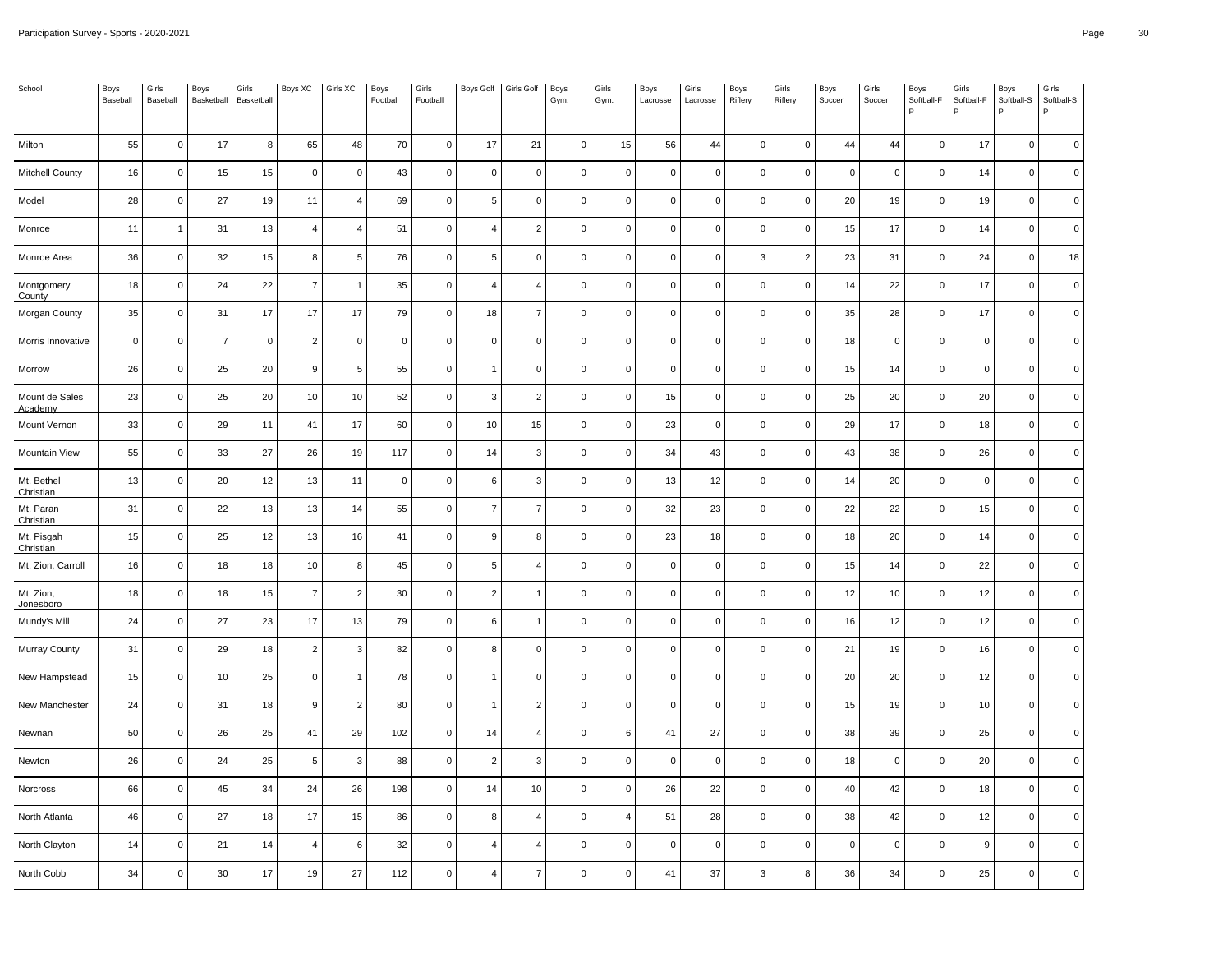| School                             | Boys<br>Baseball | Girls<br>Baseball | Boys<br>Basketball | Girls<br>Basketball | Boys XC | Girls XC       | Boys<br>Football | Girls<br>Football   | Boys Golf      | Girls Golf     | Boys<br>Gym. | Girls<br>Gym.  | Boys<br>Lacrosse | Girls<br>Lacrosse | Boys<br>Riflery | Girls<br>Riflery | Boys<br>Soccer | Girls<br>Soccer | Boys<br>Softball-F<br>P | Girls<br>Softball-F | Boys<br>Softball-S<br>P | Girls<br>Softball-S<br>P |
|------------------------------------|------------------|-------------------|--------------------|---------------------|---------|----------------|------------------|---------------------|----------------|----------------|--------------|----------------|------------------|-------------------|-----------------|------------------|----------------|-----------------|-------------------------|---------------------|-------------------------|--------------------------|
| North Cobb<br>Christian            | 30               | $\mathsf 0$       | 26                 | 12                  | 10      | 8              | 45               | $\mathbf 0$         | 8              | $\overline{4}$ | $\mathbf 0$  | $\mathsf 0$    | 16               | $\mathbf 0$       | $\mathsf 0$     | $\mathsf 0$      | 18             | 17              | $\mathbf 0$             | 15                  | $\mathsf{O}\xspace$     | $\mathbf 0$              |
| North Forsyth                      | 53               | $\mathbf 0$       | 29                 | 25                  | 18      | 12             | 125              | 0                   | 11             | $\overline{7}$ | $\mathbf 0$  | $\overline{7}$ | 41               | 41                | 5               | 3                | 44             | 35              | $\mathbf 0$             | 28                  | $\mathsf 0$             | $\mathbf 0$              |
| North Gwinnett                     | 57               | $\mathbf 0$       | 38                 | 20                  | 58      | 59             | 126              | $\mathsf{O}\xspace$ | 19             | 9              | $\mathbf 0$  | 0              | 51               | 42                | 11              | $\overline{4}$   | 38             | 33              | $\mathbf 0$             | 30                  | $\mathbf 0$             | $\mathbf 0$              |
| North Hall                         | 34               | $\mathsf 0$       | 27                 | 20                  | 12      | 14             | 63               | $\mathbf 0$         | 13             | $\overline{4}$ | $\mathsf 0$  | $\mathsf 0$    | $\mathbf 0$      | $\mathbf 0$       | $\mathsf 0$     | $\mathsf 0$      | 19             | 18              | $\mathbf 0$             | 20                  | $\mathsf 0$             | $\mathbf 0$              |
| North Murray                       | 20               | $\mathbf 0$       | 28                 | 17                  | 6       | $\overline{1}$ | 61               | 0                   | $\overline{9}$ | 3              | $\mathbf 0$  | 0              | $\pmb{0}$        | $\mathbf 0$       | $\mathsf 0$     | $\mathbf 0$      | 24             | 27              | $\mathbf 0$             | 11                  | $\mathsf 0$             | $\pmb{0}$                |
| North Oconee                       | 41               | $\mathbf 0$       | 35                 | 20                  | 33      | 32             | 97               | $\mathsf 0$         | 13             | 11             | $\mathbf 0$  | 22             | 34               | 34                | $\mathbf{0}$    | $\mathsf 0$      | 33             | 36              | $\mathbf 0$             | 29                  | $\mathsf 0$             | 19                       |
| North Paulding                     | 53               | $\mathsf 0$       | 35                 | 24                  | 29      | 46             | 131              | $\mathsf 0$         | 17             | 10             | $\mathbf 0$  | 0              | 41               | 38                | 10              | $\mathbf{3}$     | 40             | 34              | $\mathbf 0$             | 26                  | $\mathsf 0$             | $\pmb{0}$                |
| North Springs                      | 32               | $\mathbf 0$       | 45                 | 19                  | 16      | 14             | 59               | 0                   | $\overline{4}$ | 3              | $\mathbf 0$  | 0              | 15               | 16                | $\mathsf 0$     | $\mathbf 0$      | 24             | 27              | $\mathbf 0$             | 15                  | $\mathbf 0$             | $\pmb{0}$                |
| Northeast                          | 13               | $\mathbf 0$       | 20                 | 9                   | 8       | $\mathbf 0$    | 60               | $\mathsf 0$         | 3              | 3              | $\mathbf{0}$ | $\mathsf 0$    | $\mathbf 0$      | $\mathbf 0$       | $\mathbf{0}$    | $\mathbf 0$      | 14             | $\mathbf 0$     | $\mathbf 0$             | $\mathsf 0$         | $\mathbf 0$             | $\mathbf 0$              |
| Northgate                          | 53               | $\mathsf 0$       | 40                 | 17                  | 23      | 21             | 94               | $\mathsf 0$         | 12             | 6              | $\mathbf 0$  | 3              | 35               | 34                | $\mathsf 0$     | $\mathsf 0$      | 39             | 25              | $\mathbf 0$             | 27                  | $\mathsf{O}\xspace$     | $\mathbf 0$              |
| Northside,<br>Columbus             | 40               | $\mathbf 0$       | 20                 | 14                  | 12      | 10             | 90               | 0                   | 8              | 8              | $\mathbf 0$  | 0              | $\mathbf 0$      | $\mathbf 0$       | $\overline{7}$  | 4                | 33             | 18              | $\mathbf 0$             | 21                  | $\mathbf 0$             | $\mathbf 0$              |
| Northside,<br><b>Warner Robins</b> | 31               | $\mathbf 0$       | 44                 | 17                  | 25      | 8              | 193              | $\mathsf 0$         | 5              | 6              | $\mathbf 0$  | 0              | $\mathbf 0$      | $\Omega$          | $\mathbf{0}$    | $\mathsf 0$      | 48             | 25              | $\Omega$                | 24                  | $\mathbf 0$             | $\mathbf 0$              |
| Northview                          | 31               | $\mathsf 0$       | 28                 | 14                  | 36      | 25             | 43               | $\mathsf 0$         | 11             | $\overline{7}$ | $\mathsf 0$  | 0              | 20               | 25                | $\mathsf 0$     | $\mathsf 0$      | 45             | 20              | $\mathbf 0$             | 16                  | $\mathsf 0$             | $\mathbf 0$              |
| Northwest<br>Whitfield             | 26               | $\mathbf 0$       | 36                 | 22                  | 9       | 5              | 93               | 0                   | 12             | 5              | $\mathbf 0$  | 0              | $\mathbf 0$      | $\Omega$          | $\mathbf 0$     | $\mathbf 0$      | 38             | 32              | $\mathbf 0$             | 22                  | $\mathbf 0$             | $\mathbf 0$              |
| Oconee County                      | 39               | $\mathbf 0$       | 31                 | 24                  | 27      | 22             | 81               | $\mathsf 0$         | 12             | $\overline{7}$ | $\mathbf{0}$ | $\overline{7}$ | 23               | 21                | $\mathbf 0$     | $\mathbf{0}$     | 32             | 31              | $\mathbf 0$             | 23                  | $\mathsf 0$             | $12\,$                   |
| Oglethorpe<br>County               | 28               | $\mathsf 0$       | 23                 | 8                   | 15      | 8              | 45               | $\mathbf{1}$        | 5              | $\overline{4}$ | $\mathsf 0$  | $\mathbf 0$    | $\mathbf 0$      | $\mathbf 0$       | $\mathsf 0$     | $\mathsf 0$      | 30             | 27              | $\mathbf 0$             | 20                  | $\mathsf 0$             | $\mathbf 0$              |
| Ola                                | 54               | $\mathbf 0$       | 24                 | 18                  | 12      | 11             | 116              | $\mathbf{1}$        | 11             | 5              | $\mathbf 0$  | 12             | 22               | 36                | 9               | $\overline{2}$   | 32             | 39              | $\Omega$                | 31                  | $\mathbf 0$             | $\mathbf 0$              |
| Osborne                            | 15               | -1                | 25                 | 15                  | 10      | 10             | 40               | $\mathsf 0$         | 5              | $\overline{1}$ | $\mathbf 0$  | 0              | $\,$ 5 $\,$      | 2                 | $\overline{4}$  | $\mathbf{1}$     | 35             | 17              | $\mathbf 0$             | 9                   | $\mathbf 0$             | $\mathbf 0$              |
| Our Lady of<br>Mercy               | $\overline{0}$   | $\mathsf 0$       | 19                 | 12                  | 9       | 8              | 24               | $\mathsf 0$         | $\overline{1}$ | $\overline{2}$ | $\mathbf 0$  | 0              | $\mathbf 0$      | $\Omega$          | $\mathsf 0$     | $\mathsf 0$      | 29             | 18              | $\mathbf 0$             | $\mathsf 0$         | $\mathsf 0$             | $\mathbf 0$              |
| Pace Academy                       | 29               | $\mathbf 0$       | 26                 | 22                  | 28      | 32             | 45               | 0                   | 12             | 8              | $\mathbf 0$  | $\overline{7}$ | 49               | 21                | $\mathbf 0$     | $\mathbf 0$      | 35             | 30              | $\mathbf 0$             | 11                  | $\mathbf 0$             | $\mathbf 0$              |
| Paideia                            | 20               | $\mathbf 0$       | 16                 | 9                   | 15      | 16             | $\mathsf 0$      | $\mathsf 0$         | 10             | $\overline{4}$ | $\mathbf{0}$ | $\mathsf 0$    | $\mathbf 0$      | $\mathbf 0$       | $\mathbf 0$     | $\mathbf 0$      | 30             | 19              | $\mathbf 0$             | $\mathsf 0$         | $\mathbf 0$             | $\mathbf 0$              |
| Parkview                           | 54               | $\mathsf 0$       | 38                 | 27                  | 26      | 30             | 127              | $\mathbf{1}$        | 20             | 10             | $\mathbf 0$  | 0              | 38               | 33                | $\overline{4}$  | $\overline{2}$   | 35             | 33              | $\mathbf 0$             | 27                  | $\mathsf{O}\xspace$     | $\pmb{0}$                |
| Pataula Charter                    | 17               | $\mathsf 0$       | 16                 | 11                  | 5       | 2              | 28               | $\mathsf 0$         | $\mathbf 0$    | $\mathbf 0$    | $\mathbf 0$  | 0              | $\pmb{0}$        | $\Omega$          | $\mathbf 0$     | $\mathbf 0$      | $\mathsf 0$    | $\pmb{0}$       | $\pmb{0}$               | 14                  | $\mathsf{O}\xspace$     | $\Omega$                 |
| Paulding County                    | 32               | $\mathbf 0$       | 38                 | 21                  | 19      | 11             | 79               | $\mathsf 0$         | 8              | $\overline{4}$ | $\mathbf 0$  | 0              | $\mathbf 0$      | $\Omega$          | 3               | 6                | 31             | 27              | $\Omega$                | 20                  | $\mathbf 0$             | $\mathbf 0$              |
| Peach County                       | 24               | $\mathsf 0$       | 26                 | 15                  | 11      | 8              | 84               | $\mathsf 0$         | $\mathbf 0$    | $\mathbf 0$    | $\mathbf 0$  | 0              | $\mathbf 0$      | $\mathbf 0$       | $\mathsf 0$     | $\mathsf 0$      | 33             | 15              | $\mathbf 0$             | 17                  | $\mathsf{O}\xspace$     | $\pmb{0}$                |
| Peachtree Ridge                    | 51               | $\pmb{0}$         | 43                 | 23                  | 21      | 27             | 115              | $\mathsf 0$         | $\overline{7}$ | 11             | 0            | 0              | 36               | 27                | 0               | $\mathsf 0$      | 38             | 37              | $\Omega$                | 35                  | 0                       | $\pmb{0}$                |
| Pebblebrook                        | 18               | $\mathbf 0$       | 46                 | 14                  | 3       | 15             | 82               | $\mathsf 0$         | $\mathbf 0$    | $\Omega$       | $\mathbf 0$  | 0              | $\mathbf 0$      | 18                | $\mathbf 0$     | $\mathsf 0$      | 39             | 34              | $\Omega$                | 14                  | $\mathbf 0$             | $\mathbf 0$              |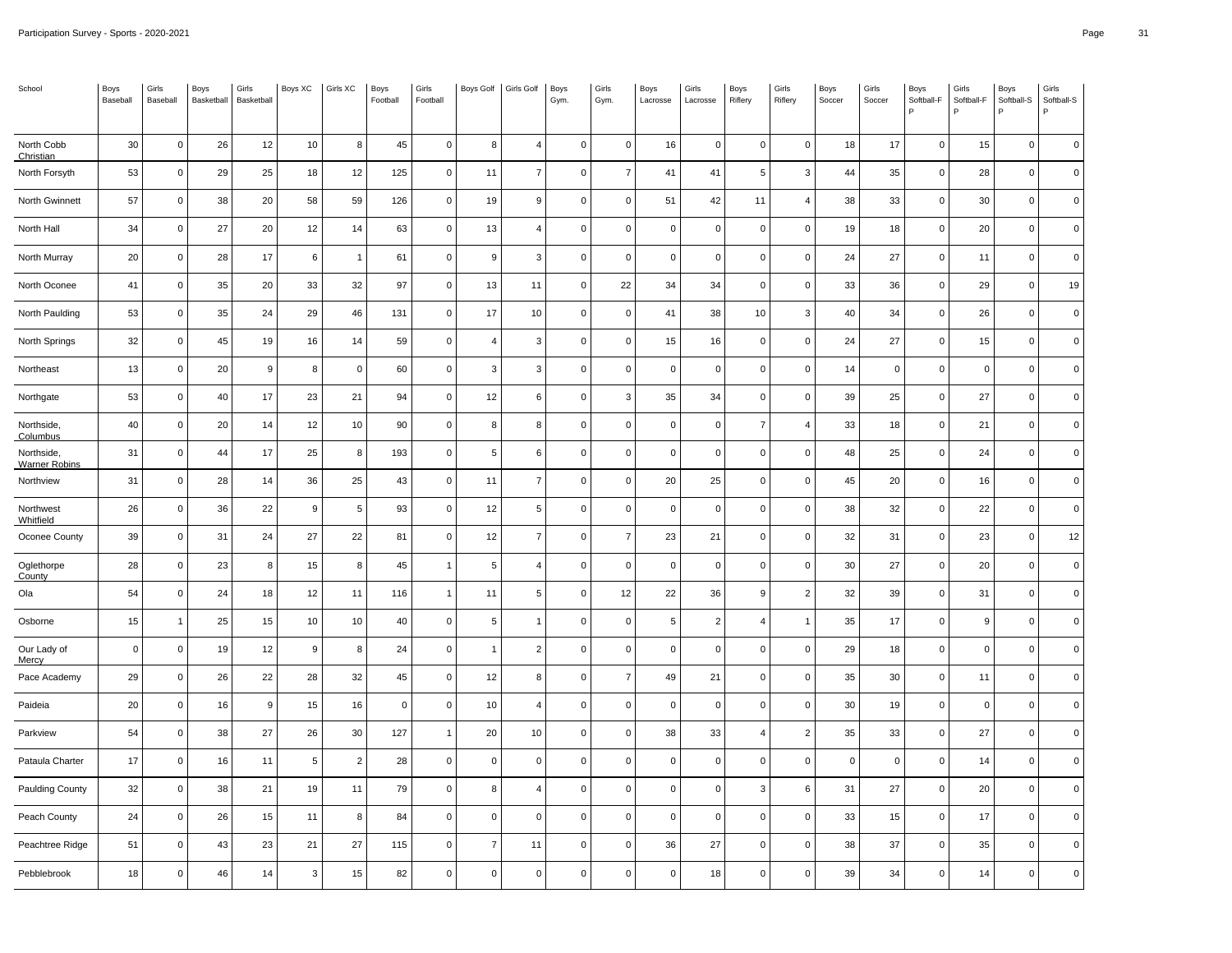| School                     | Boys<br>Baseball | Girls<br>Baseball | Boys<br>Basketball | Girls<br>Basketball | Boys XC        | Girls XC       | Boys<br>Football | Girls<br>Football | Boys Golf      | Girls Golf     | Boys<br>Gym. | Girls<br>Gym. | Boys<br>Lacrosse | Girls<br>Lacrosse | Boys<br>Riflery | Girls<br>Riflery | Boys<br>Soccer | Girls<br>Soccer | Boys<br>Softball-F<br>P | Girls<br>Softball-F | Boys<br>Softball-S<br>P | Girls<br>Softball-S<br>P |
|----------------------------|------------------|-------------------|--------------------|---------------------|----------------|----------------|------------------|-------------------|----------------|----------------|--------------|---------------|------------------|-------------------|-----------------|------------------|----------------|-----------------|-------------------------|---------------------|-------------------------|--------------------------|
| Pelham                     | 14               | $\mathsf 0$       | 16                 | 18                  | 6              | $\overline{7}$ | 48               | $\mathbf 0$       | $\overline{4}$ | $\mathbf 0$    | $\mathbf 0$  | $\mathsf 0$   | $\pmb{0}$        | $\mathbf 0$       | $\mathsf 0$     | $\mathbf 0$      | $\mathsf 0$    | $\overline{0}$  | $\mathbf 0$             | 16                  | $\mathsf{O}\xspace$     | $\mathbf 0$              |
| Pepperell                  | 27               | $\mathbf 0$       | 28                 | 11                  | 13             | $\overline{7}$ | 66               | 0                 | $\overline{4}$ | 3              | $\mathbf 0$  | 0             | $\mathbf 0$      | $\mathbf 0$       | $\mathbf 0$     | $\mathbf 0$      | 19             | 20              | $\mathbf 0$             | 17                  | $\mathsf 0$             | $\mathbf 0$              |
| Perry                      | 47               | $\mathbf 0$       | 31                 | 14                  | 16             | 12             | 120              | $\mathsf 0$       | 16             | $\mathbf 0$    | $\mathbf 0$  | 0             | $\mathbf 0$      | $\Omega$          | $\mathbf 0$     | $\mathbf{0}$     | 29             | 27              | $\mathbf 0$             | 25                  | $\mathbf 0$             | $\mathbf 0$              |
| Pickens                    | 28               | $\mathsf 0$       | 23                 | 23                  | 13             | 16             | 66               | $\mathbf 0$       | 10             | $\overline{7}$ | $\mathsf 0$  | $\mathsf 0$   | $\mathbf 0$      | $\mathbf 0$       | $\mathsf 0$     | $\mathsf 0$      | 19             | 23              | $\mathbf 0$             | 25                  | $\mathsf{O}\xspace$     | $\mathbf 0$              |
| Pierce County              | 26               | $\mathbf 0$       | 35                 | 23                  | 15             | 10             | 78               | 0                 | 8              | $\overline{4}$ | $\mathbf 0$  | 0             | $\pmb{0}$        | $\mathbf 0$       | $\mathsf 0$     | $\mathbf 0$      | 26             | 18              | $\mathbf 0$             | 25                  | $\mathsf 0$             | $\pmb{0}$                |
| Pike County                | 37               | $\mathbf 0$       | 15                 | 15                  | 17             | 11             | 80               | $\mathsf 0$       | 14             | 6              | $\mathbf 0$  | 4             | $\mathbf 0$      | $\Omega$          | $\mathbf 0$     | $\mathsf 0$      | 40             | 40              | $\mathbf 0$             | 26                  | $\mathsf 0$             | $\mathbf 0$              |
| Pinecrest<br>Academy       | 11               | $\mathsf 0$       | 15                 | 9                   | 9              | 6              | $\mathsf 0$      | $\mathsf 0$       | 5              | $\mathbf 0$    | $\mathbf 0$  | 0             | 18               | 12                | $\mathsf 0$     | $\mathsf 0$      | 23             | 24              | $\mathbf 0$             | $\mathsf 0$         | $\mathsf 0$             | $\mathbf 0$              |
| Pope                       | 46               | $\mathbf 0$       | 38                 | 17                  | 86             | 73             | 111              | 0                 | 13             | $\overline{7}$ | $\mathbf 0$  | 5             | 50               | 38                | $\mathsf 0$     | $\mathbf 0$      | 48             | 42              | $\mathbf 0$             | 29                  | $\mathbf 0$             | $\pmb{0}$                |
| Portal                     | 20               | $\mathbf 0$       | 15                 | 15                  | $\mathbf 0$    | $\mathbf 0$    | 35               | $\mathsf 0$       | 3              | 3              | $\mathbf{0}$ | $\mathsf 0$   | $\mathbf 0$      | $\mathbf 0$       | $\mathbf 0$     | $\mathbf 0$      | 19             | 18              | $\mathbf 0$             | $\mathsf 0$         | $\mathbf 0$             | $\mathbf 0$              |
| Prince Avenue<br>Christian | 22               | $\mathsf 0$       | 19                 | 18                  | 8              | 13             | 58               | $\mathbf 0$       | 6              | 5              | $\mathbf 0$  | 0             | $\pmb{0}$        | $\mathbf 0$       | $\mathsf 0$     | $\mathsf 0$      | 19             | 19              | $\mathbf 0$             | 16                  | $\mathsf{O}\xspace$     | $\mathbf 0$              |
| Providence<br>Christian    | 33               | $\mathsf 0$       | 27                 | 17                  | 10             | 9              | 32               | 0                 | 6              | $\mathbf 0$    | $\mathbf 0$  | 0             | $\pmb{0}$        | $\Omega$          | $\mathbf 0$     | $\mathbf 0$      | 27             | 21              | $\mathbf 0$             | 11                  | $\mathbf 0$             | $\mathbf 0$              |
| Putnam County              | 23               | $\mathbf 0$       | 24                 | 19                  | 10             | 8              | 59               | $\mathsf 0$       | 6              | 6              | $\mathbf 0$  | 0             | $\mathbf 0$      | $\Omega$          | $\mathbf 0$     | $\mathbf 0$      | 23             | 24              | $\Omega$                | 19                  | $\mathbf 0$             | $\mathbf 0$              |
| Quitman County             | 11               | $\mathsf 0$       | 9                  | $\overline{7}$      | $\pmb{0}$      | $\mathbf 0$    | $\mathsf 0$      | $\mathsf 0$       | $\mathbf 0$    | $\mathbf 0$    | $\mathbf 0$  | 0             | $\pmb{0}$        | $\Omega$          | $\mathsf 0$     | $\mathsf 0$      | $\mathsf 0$    | $\overline{0}$  | $\mathbf 0$             | $\mathsf 0$         | $\mathsf 0$             | $\mathbf 0$              |
| Rabun County               | 15               | $\mathbf 0$       | 22                 | 20                  | $\overline{7}$ | 10             | 60               | 0                 | 10             | $\overline{7}$ | $\mathbf 0$  | 0             | $\mathbf 0$      | $\Omega$          | $\mathbf 0$     | $\mathbf 0$      | 17             | 23              | $\mathbf 0$             | 25                  | $\mathbf 0$             | $\mathbf 0$              |
| Rainey-McCullers           | $\overline{0}$   | $\mathbf 0$       | $\mathbf 0$        | $\mathbf 0$         | $\mathbf 0$    | $\mathbf 0$    | $\mathbf 0$      | $\mathsf 0$       | $\mathbf 0$    | $\Omega$       | $\mathbf{0}$ | 0             | $\mathbf 0$      | $\Omega$          | $\mathbf 0$     | $\mathbf{0}$     | $\mathsf 0$    | $\mathbf 0$     | $\Omega$                | $\mathbf{0}$        | $\mathbf 0$             | $\mathbf 0$              |
| Randolph-Clay              | 13               | $\mathsf 0$       | 22                 | 9                   | $\pmb{0}$      | $\mathbf 0$    | 35               | $\mathbf 0$       | $\mathbf 0$    | $\mathbf 0$    | $\mathsf 0$  | $\mathbf 0$   | $\mathbf 0$      | $\mathbf 0$       | $\mathsf 0$     | $\mathsf 0$      | $\mathsf 0$    | $\overline{0}$  | $\mathbf 0$             | $\mathsf 0$         | $\mathsf 0$             | $\mathbf 0$              |
| Redan                      | 20               | $\mathbf 0$       | 11                 | 9                   | $\overline{2}$ | $\overline{2}$ | 25               | 0                 | $\mathbf 0$    | $\mathbf 0$    | $\mathbf 0$  | 0             | $\pmb{0}$        | $\Omega$          | $\mathbf 0$     | $\mathbf 0$      | $\mathsf 0$    | 14              | $\Omega$                | $\mathbf 0$         | $\mathbf 0$             | $\mathbf 0$              |
| Richmond<br>Academy        | 14               | $\mathbf 0$       | 25                 | 13                  | 18             | 15             | 55               | $\mathsf 0$       | 15             | $\mathbf 0$    | $\mathbf 0$  | 0             | $\mathbf 0$      | $\Omega$          | $\mathsf 0$     | $\mathsf 0$      | 22             | 25              | $\mathbf 0$             | 13                  | $\mathbf 0$             | $\mathbf 0$              |
| Richmond Hill              | 45               | $\mathsf 0$       | 23                 | 21                  | 33             | 21             | 121              | $\mathsf 0$       | 9              | 3              | $\mathbf 0$  | 0             | 64               | 35                | $\mathsf 0$     | $\mathsf 0$      | 35             | 40              | $\mathbf 0$             | 26                  | $\mathsf{O}\xspace$     | $\pmb{0}$                |
| Ridgeland                  | 28               | $\mathbf 0$       | 16                 | 14                  | 12             | $\overline{7}$ | 73               | 0                 | 3              | $\mathbf 0$    | $\mathbf 0$  | 0             | $\pmb{0}$        | $\Omega$          | $\,$ 5 $\,$     | 5                | 28             | 23              | $\mathbf 0$             | 14                  | $\mathbf 0$             | $\mathbf 0$              |
| Ringgold                   | 34               | $\mathbf 0$       | 20                 | 20                  | 10             | 11             | 75               | $\mathsf 0$       | 6              | $\overline{7}$ | $\mathbf{0}$ | $\mathsf 0$   | $\mathbf 0$      | $\mathbf 0$       | $\mathbf 0$     | $\mathbf 0$      | 18             | 17              | $\mathbf 0$             | 20                  | $\mathsf 0$             | $\mathbf 0$              |
| <b>River Ridge</b>         | 39               | $\mathsf 0$       | 38                 | 22                  | 23             | 18             | 91               | $\mathbf 0$       | 19             | 12             | $\mathbf 0$  | 5             | 33               | 34                | $\mathsf 0$     | $\mathsf 0$      | 37             | 32              | $\mathbf 0$             | 15                  | $\mathsf{O}\xspace$     | $\pmb{0}$                |
| Riverdale                  | 11               | $\mathsf 0$       | 28                 | $\pmb{0}$           | 5              | 6              | 78               | $\mathsf 0$       | 3              | $\overline{2}$ | $\mathbf 0$  | 0             | $\pmb{0}$        | $\Omega$          | $\mathbf 0$     | $\mathbf 0$      | 13             | 11              | $\pmb{0}$               | 11                  | $\mathsf{O}\xspace$     | $\Omega$                 |
| Riverside Military         | 21               | $\mathbf 0$       | $\mathbf 0$        | $\mathbf 0$         | $\mathbf 0$    | $\Omega$       | $\mathbf 0$      | $\mathsf 0$       | $\mathbf 0$    | $\mathbf 0$    | $\mathbf 0$  | 0             | 21               | $\Omega$          | 12              | $\mathsf 0$      | 21             | $\mathbf 0$     | $\Omega$                | $\mathbf 0$         | $\mathbf 0$             | $\mathbf 0$              |
| Riverwood                  | 42               | $\mathsf 0$       | 30                 | 23                  | 22             | 22             | 62               | $\mathsf 0$       | 12             | 12             | $\mathbf 0$  | 0             | 40               | 36                | $\mathsf 0$     | $\mathsf 0$      | 37             | 34              | $\mathbf 0$             | 24                  | $\mathsf{O}\xspace$     | $\pmb{0}$                |
| Rockdale County            | 25               | $\pmb{0}$         | 44                 | 23                  | 43             | $\overline{7}$ | 79               | 0                 | $\overline{4}$ | $\overline{4}$ | 0            | 0             | $\mathbf 0$      | 0                 | 0               | $\mathsf 0$      | 32             | 23              | $\mathbf 0$             | 16                  | 0                       | $\pmb{0}$                |
| Rockmart                   | 35               | $\mathbf 0$       | 30                 | 25                  | 20             | 18             | 77               | $\mathsf 0$       | 10             | 3              | $\mathbf 0$  | 0             | $\mathbf 0$      | $\Omega$          | $\mathbf{0}$    | $\mathsf 0$      | 31             | 28              | $\Omega$                | 23                  | $\mathbf 0$             | $\mathbf 0$              |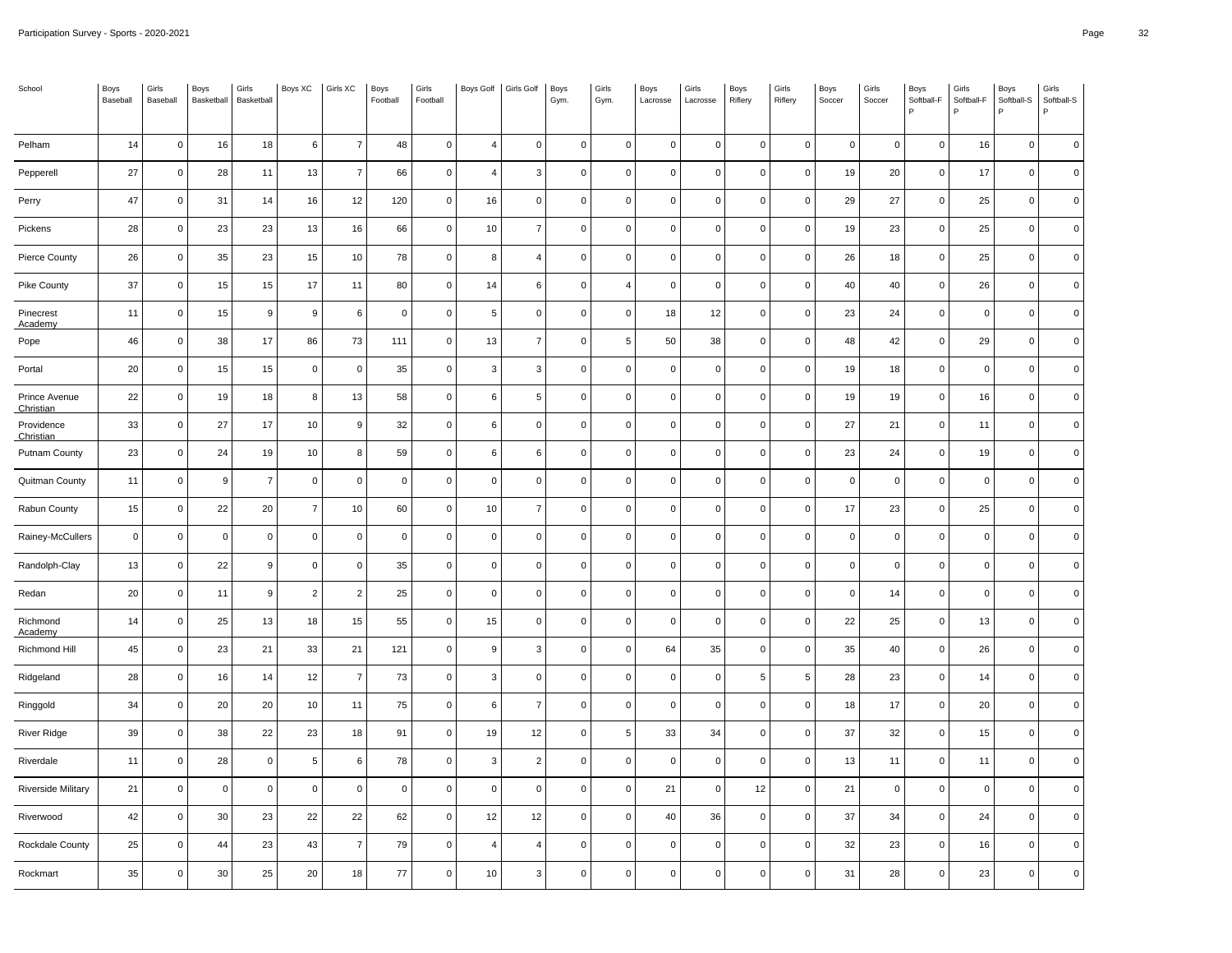| School                                             | Boys<br>Baseball        | Girls<br>Baseball | Boys<br>Basketball | Girls<br>Basketball | Boys XC        | Girls XC       | Boys<br>Football | Girls<br>Football   | Boys Golf        | Girls Golf     | Boys<br>Gym. | Girls<br>Gym.       | Boys<br>Lacrosse | Girls<br>Lacrosse       | Boys<br>Riflery     | Girls<br>Riflery    | Boys<br>Soccer      | Girls<br>Soccer | Boys<br>Softball-F<br>P | Girls<br>Softball-F<br>P | Boys<br>Softball-S<br>P | Girls<br>Softball-S<br>P |
|----------------------------------------------------|-------------------------|-------------------|--------------------|---------------------|----------------|----------------|------------------|---------------------|------------------|----------------|--------------|---------------------|------------------|-------------------------|---------------------|---------------------|---------------------|-----------------|-------------------------|--------------------------|-------------------------|--------------------------|
| Rome                                               | 28                      | $\mathsf 0$       | 28                 | 23                  | 19             | 14             | 117              | $\mathsf{O}\xspace$ | $\overline{7}$   | 5              | $\mathsf 0$  | $\mathsf 0$         | $\mathbf 0$      | $\overline{\mathbf{0}}$ | $\mathsf{O}\xspace$ | $\mathsf{O}\xspace$ | 46                  | 29              | $\mathsf 0$             | 13                       | 0                       | $\mathsf 0$              |
| Roswell                                            | 45                      | $\mathsf 0$       | 36                 | 13                  | 44             | 37             | 154              | 0                   | 8                | 6              | $\mathbf 0$  | 4                   | 54               | 43                      | $\mathbf{1}$        | 3                   | 38                  | 36              | $\mathbf 0$             | 16                       | 0                       | $\mathbf 0$              |
| Rutland                                            | 23                      | $\overline{1}$    | 24                 | 14                  | $\overline{4}$ | $\overline{2}$ | 65               | 0                   | $\overline{4}$   | $\overline{4}$ | $\mathbf 0$  | 0                   | $\mathbf 0$      | $\mathbf 0$             | $\overline{1}$      | 3                   | 18                  | 14              | $\mathbf 0$             | 18                       | 0                       | $\mathsf 0$              |
| Salem                                              | 16                      | $\mathsf 0$       | 32                 | $\mathbf 0$         | 6              | $\overline{4}$ | 56               | $\mathsf 0$         | $\overline{2}$   | $\overline{1}$ | $\mathbf{0}$ | $\mathsf 0$         | $\mathbf 0$      | $\pmb{0}$               | $\mathsf 0$         | $\mathsf 0$         | 10                  | 16              | $\overline{0}$          | 14                       | $\pmb{0}$               | $\mathsf 0$              |
| Sandy Creek                                        | 28                      | $\mathsf 0$       | 33                 | $\mathsf 0$         | 10             | 9              | 81               | 0                   | $\overline{4}$   | $\mathbf{1}$   | $\mathbf 0$  | $\mathsf 0$         | $\mathbf 0$      | $\mathbf 0$             | $\mathbf 0$         | $\mathsf 0$         | 22                  | 19              | $\mathbf 0$             | 12                       | 0                       | $\mathsf 0$              |
| Savannah                                           | 12                      | $\mathbf 0$       | 25                 | 15                  | $\overline{c}$ | 10             | 25               | 0                   | $\mathbf 0$      | $\mathbf 0$    | $\mathbf 0$  | $\mathbf 0$         | $\mathbf 0$      | $\mathbf 0$             | 3                   | 3                   | $\mathbf 0$         | 12              | $\Omega$                | $\mathbf 0$              | 0                       | $\mathbf 0$              |
| Savannah Arts<br>Academy                           | $\mathbf 0$             | $\mathbf 0$       | $\mathbf 0$        | $\mathsf 0$         | 19             | 17             | $\mathsf 0$      | $\pmb{0}$           | $\overline{2}$   | $\mathbf{3}$   | $\mathbf{0}$ | $\mathsf 0$         | $\mathsf 0$      | $\mathbf 0$             | $\mathbf 0$         | $\mathbf 0$         | 23                  | 25              | $\mathbf 0$             | $\mathbf 0$              | $\mathbf 0$             | $\mathbf 0$              |
| Savannah<br>Christian                              | 36                      | $\mathbf 0$       | 27                 | 18                  | 12             | 20             | 44               | $\mathsf 0$         | 6                | $\mathbf{1}$   | $\mathbf 0$  | $\mathbf 0$         | 28               | $\mathbf 0$             | $\mathsf 0$         | $\mathbf 0$         | 35                  | 25              | $\mathbf 0$             | 25                       | 0                       | $\mathsf 0$              |
| Savannah<br>Classical                              |                         |                   |                    |                     |                |                |                  |                     |                  |                |              |                     |                  |                         |                     |                     |                     |                 |                         |                          |                         |                          |
| <b>A</b> sademy <sub>h</sub><br><b>Country Day</b> | 16                      | $\mathbf 0$       | 26                 | 22                  | $20\,$         | 20             | 37               | $\mathsf 0$         | $10\,$           | $\overline{0}$ | $\mathbf{0}$ | $\mathsf 0$         | 26               | $\pmb{0}$               | $\mathbf 0$         | $\mathsf 0$         | 25                  | 23              | $\Omega$                | $\mathbf 0$              | $\mathbf 0$             | $\mathsf 0$              |
| Savannah Early<br>College                          | $\overline{\mathbf{0}}$ | $\mathsf 0$       | $\mathbf 0$        | $\mathsf 0$         | $\sqrt{5}$     | $\overline{4}$ | $\mathbf 0$      | 0                   | $\mathbf 0$      | $\mathbf 0$    | $\mathbf 0$  | $\mathsf 0$         | $\mathsf 0$      | $\mathbf 0$             | $\mathsf 0$         | $\mathsf 0$         | $\mathsf 0$         | $\mathbf 0$     | $\mathbf 0$             | $\mathbf 0$              | 0                       | $\mathsf 0$              |
| <b>Schley County</b>                               | 26                      | $\mathbf 0$       | 15                 | 18                  | $\overline{7}$ | 6              | 43               | 0                   | 9                | 3              | $\mathbf 0$  | $\mathsf 0$         | $\mathbf 0$      | $\mathbf 0$             | $\mathbf 0$         | $\mathbf 0$         | $\mathbf 0$         | $\mathbf 0$     | $\mathbf 0$             | 24                       | 0                       | $\mathbf 0$              |
| Screven County                                     | 20                      | $\mathbf 0$       | 17                 | 14                  | $\mathbf 0$    | $\overline{7}$ | 54               | $\mathsf 0$         | $\overline{7}$   | $\sqrt{5}$     | $\mathbf{0}$ | $\mathsf{O}$        | $\mathbf 0$      | $\pmb{0}$               | $\mathbf 0$         | $\mathsf 0$         | $\mathsf 0$         | 21              | $\mathbf 0$             | $\mathbf 0$              | 0                       | $\mathbf 0$              |
| Seminole County                                    | 22                      | $\mathsf 0$       | 15                 | 9                   | 8              | 5              | 36               | 0                   | 8                | 3              | $\mathbf 0$  | $\mathsf{O}\xspace$ | $\mathsf 0$      | $\mathbf 0$             | $\mathbf 0$         | $\mathsf 0$         | $\mathsf{O}\xspace$ | $\mathbf 0$     | $\mathbf 0$             | 16                       | 0                       | $\mathbf 0$              |
| Sequoyah                                           | 38                      | $\mathbf 0$       | 34                 | 22                  | 26             | 13             | 117              | 0                   | 10               | 11             | $\mathbf 0$  | 3                   | 40               | 39                      | $\mathsf 0$         | $\mathbf 0$         | 32                  | 35              | $\mathbf 0$             | 25                       | 0                       | 18                       |
| Shaw                                               | 26                      | $\mathbf 0$       | 32                 | 14                  | 8              | $\overline{4}$ | 63               | $\mathsf 0$         | $\mathbf 0$      | $\overline{1}$ | $\mathbf{0}$ | $\mathsf 0$         | $\mathbf 0$      | $\pmb{0}$               | 6                   | $\mathsf 0$         | 15                  | 18              | $\mathbf 0$             | 22                       | 0                       | $\mathsf 0$              |
| Shiloh                                             | 18                      | $\mathsf 0$       | 29                 | 20                  | $\mathbf{3}$   | $\mathbf 0$    | 90               | $\mathsf 0$         | $\overline{4}$   | $\overline{4}$ | $\mathbf 0$  | $\mathsf 0$         | $\mathsf 0$      | $\mathbf 0$             | $\mathbf 0$         | $\mathsf 0$         | 26                  | 17              | $\mathbf 0$             | 16                       | 0                       | $\mathsf 0$              |
| Social Circle                                      | 26                      | $\mathbf 0$       | 22                 | 11                  | 5              | 4              | 50               | 0                   | 8                | 6              | $\mathbf 0$  | $\mathbf 0$         | $\mathbf 0$      | $\mathbf 0$             | 5                   | 2                   | 24                  | 31              | $\mathbf 0$             | 24                       | 0                       | $\mathbf 0$              |
| Sonoraville                                        | 28                      | $\mathbf 0$       | 28                 | 22                  | $\overline{7}$ | 8              | 83               | $\mathsf 0$         | $\overline{7}$   | 3              | $\mathbf 0$  | $\mathsf 0$         | $\mathbf 0$      | $\pmb{0}$               | $\overline{7}$      | $\overline{7}$      | 20                  | 18              | $\Omega$                | $16$                     | 0                       | $\mathbf 0$              |
| South Atlanta                                      | $\overline{0}$          | $\mathsf 0$       | 22                 | 18                  | $\overline{2}$ | $\overline{2}$ | 60               | $\mathbf{1}$        | $\mathbf 0$      | $\mathbf 0$    | $\mathbf 0$  | $\mathbf 0$         | $\mathsf 0$      | $\mathbf 0$             | 3                   | $\overline{4}$      | 13                  | $\mathbf 0$     | $\mathsf 0$             | 13                       | 0                       | $\mathsf 0$              |
| South Cobb                                         | 19                      | $\mathbf 0$       | 32                 | 20                  | $\overline{4}$ | 5              | 65               | 0                   | $\mathbf 0$      | 3              | $\mathbf 0$  | 0                   | $\mathbf 0$      | $\mathbf 0$             | 3                   | 3                   | 29                  | 22              | $\mathbf 0$             | 15                       | 0                       | $\mathbf 0$              |
| South Effingham                                    | 45                      | $\mathbf 0$       | 31                 | 30                  | 19             | 18             | 134              | $\mathbf{1}$        | 8                | 8              | $\mathbf 0$  | $\mathsf 0$         | 16               | 25                      | $\mathbf 0$         | $\mathbf{0}$        | 40                  | 26              | $\mathbf 0$             | 32                       | 0                       | $\mathsf 0$              |
| South Forsyth                                      | 58                      | $\mathsf 0$       | 44                 | 24                  | 27             | 35             | 123              | $\mathbf 0$         | $\overline{7}$   | 5              | $\mathsf 0$  | $\overline{7}$      | 59               | 28                      | $\mathsf{O}\xspace$ | $\mathsf 0$         | 34                  | 32              | $\mathbf 0$             | 23                       | 0                       | $\mathsf 0$              |
| South Gwinnett                                     | 12                      | $\mathbf 0$       | 38                 | 12                  | 13             | 3              | 82               | 0                   | 3                | 3              | $\mathbf 0$  | $\mathsf 0$         | 15               | 16                      | $\mathbf 0$         | $\mathbf 0$         | 31                  | 14              | $\mathbf 0$             | 11                       | 0                       | $\mathbf 0$              |
| South Paulding                                     | 48                      | $\mathbf 0$       | 35                 | 20                  | 8              | 9              | 117              | $\mathbf{1}$        | $\boldsymbol{9}$ | $\overline{4}$ | $\mathbf 0$  | $\mathsf 0$         | $\mathsf 0$      | $\pmb{0}$               | 6                   | $\mathbf 0$         | 30                  | 35              | $\mathbf 0$             | 28                       | 0                       | $\mathbf 0$              |
| Southeast<br>Bulloch                               | 33                      | $\mathsf 0$       | 27                 | 12                  | 12             | 13             | 76               | 0                   | 14               | 5              | $\mathbf 0$  | $\mathsf 0$         | $\mathbf 0$      | $\mathbf 0$             | 8                   | $\mathsf 0$         | 21                  | 34              | $\mathbf 0$             | 13                       | 0                       | $\mathsf 0$              |
| Southeast<br>Whitfield                             | 23                      | $\mathbf 0$       | 30                 | 27                  | 22             | 19             | 58               | $\mathsf 0$         | 8                | $\overline{2}$ | $\mathbf 0$  | 0                   | $\mathsf 0$      | $\mathbf 0$             | $\mathsf 0$         | $\mathbf 0$         | 38                  | 18              | $\mathbf 0$             | 15                       | 0                       | $\mathbf 0$              |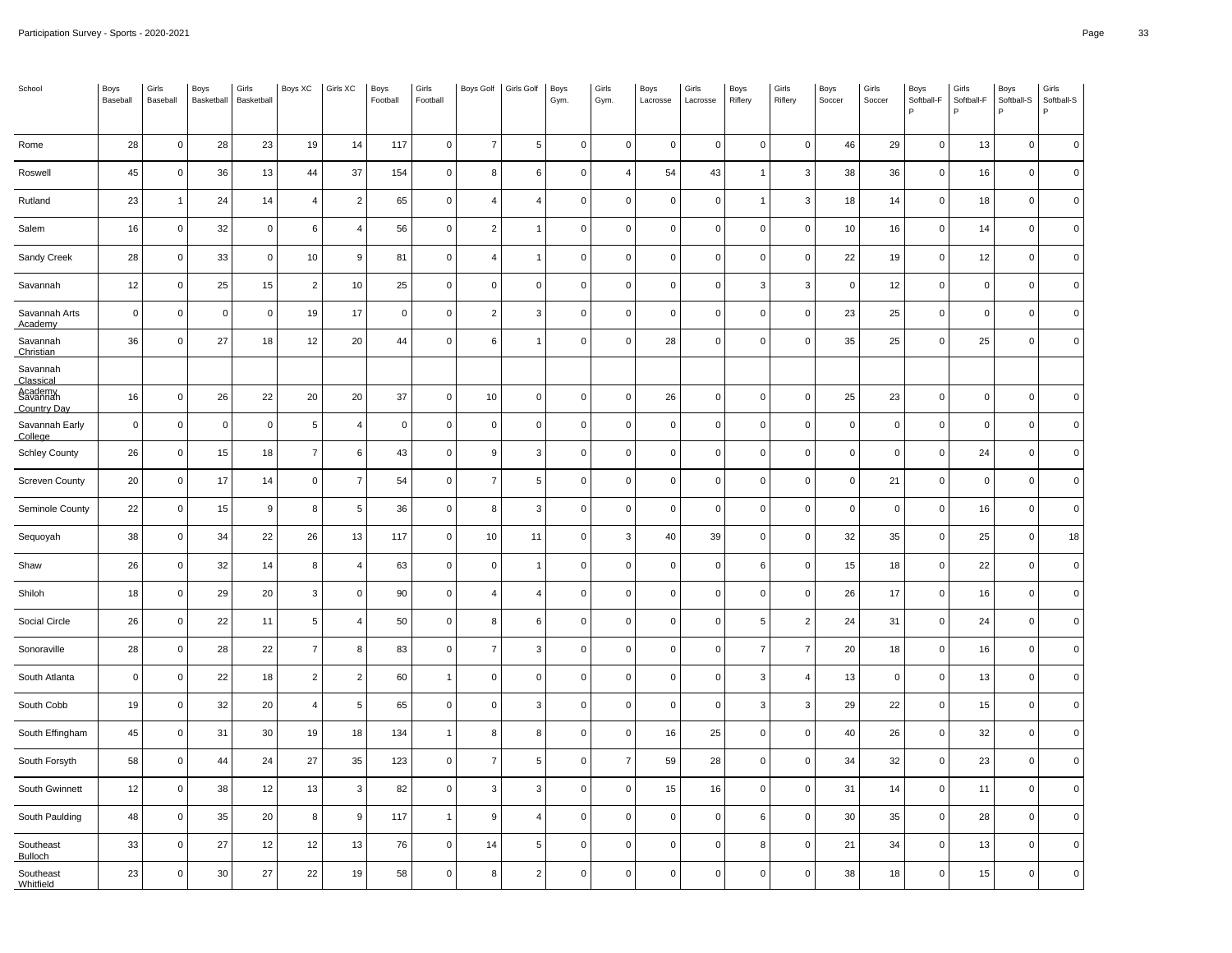| School                          | Boys<br>Baseball        | Girls<br>Baseball | Boys<br>Basketball | Girls<br>Basketball | Boys XC         | Girls XC       | Boys<br>Football | Girls<br>Football | <b>Boys Golf</b> | Girls Golf     | Boys<br>Gym. | Girls<br>Gym.       | Boys<br>Lacrosse    | Girls<br>Lacrosse | Boys<br>Riflery     | Girls<br>Riflery    | Boys<br>Soccer      | Girls<br>Soccer | Boys<br>Softball-F<br>P | Girls<br>Softball-F<br>P | Boys<br>Softball-S<br>P | Girls<br>Softball-S<br>P |
|---------------------------------|-------------------------|-------------------|--------------------|---------------------|-----------------|----------------|------------------|-------------------|------------------|----------------|--------------|---------------------|---------------------|-------------------|---------------------|---------------------|---------------------|-----------------|-------------------------|--------------------------|-------------------------|--------------------------|
| Southwest                       | 15                      | $\mathbf 0$       | 15                 | 15                  | 15              | 15             | 40               | 0                 | 0                | 0              | $\mathbf 0$  | $\mathbf 0$         | $\mathsf 0$         | $\pmb{0}$         | $\mathbf 0$         | $\mathbf 0$         | 0                   | $\mathbf 0$     | 0                       | 15                       | 0                       | $\mathsf 0$              |
| Southwest<br>Atlanta Christian  | $\overline{0}$          | $\mathbf 0$       | 8                  | 6                   | $\mathbf 0$     | $\Omega$       | $\mathbf 0$      | $\mathbf 0$       | $\mathbf 0$      | $\mathbf 0$    | $\mathbf{0}$ | $\mathsf 0$         | $\mathsf 0$         | $\mathbf 0$       | $\mathbf{0}$        | $\mathbf 0$         | $\mathbf 0$         | $\mathbf 0$     | $\Omega$                | $\mathbf 0$              | $\mathbf 0$             | $\mathbf 0$              |
| Southwest<br>DeKalb             | 24                      | $\mathbf 0$       | 35                 | 21                  | $\mathsf g$     | 9              | 102              | $\mathbf 0$       | $\overline{4}$   | $\overline{2}$ | $\mathbf 0$  | $\overline{7}$      | 16                  | 15                | $\mathbf 0$         | $\mathsf 0$         | 16                  | $\mathbf 0$     | $\mathbf 0$             | 12                       | 0                       | $\mathsf 0$              |
| Southwest<br>Georgia STEM       |                         |                   |                    |                     |                 |                |                  |                   |                  |                |              |                     |                     |                   |                     |                     |                     |                 |                         |                          |                         |                          |
| Spalding                        | 34                      | $\mathbf 0$       | 25                 | 15                  | 12              | 6              | 65               | $\mathsf 0$       | $\overline{7}$   | 3              | $\mathbf{0}$ | $\mathsf 0$         | $\mathbf 0$         | $\pmb{0}$         | $\mathbf 0$         | $\mathsf 0$         | 25                  | 26              | $\Omega$                | 13                       | 0                       | $\mathbf 0$              |
| Spencer                         | $\overline{\mathbf{0}}$ | $\mathsf 0$       | 22                 | 10                  | 9               | 1              | 45               | $\mathsf 0$       | $\mathbf{3}$     | $\,$ 5 $\,$    | $\mathbf 0$  | 0                   | $\mathbf 0$         | $\mathbf 0$       | $\mathbf{0}$        | $\mathsf 0$         | 22                  | 16              | $\mathbf 0$             | $\mathbf 0$              | 0                       | $\mathsf 0$              |
| Sprayberry                      | 39                      | $\mathbf 0$       | 34                 | 20                  | 22              | 8              | 90               | 0                 | 8                | $\overline{2}$ | $\mathbf 0$  | $\mathsf 0$         | 10                  | 14                | 6                   | $\mathbf{1}$        | 42                  | 33              | $\mathbf 0$             | 23                       | 0                       | $\mathbf 0$              |
| St. Anne-Pacelli                | 30                      | $\mathbf 0$       | 15                 | 10                  | 10              | 10             | 30               | 0                 | $\overline{7}$   | -3             | $\mathbf 0$  | 0                   | $\mathbf 0$         | $\mathbf 0$       | $\mathbf 0$         | $\mathbf 0$         | 30                  | 30              | $\Omega$                | $\mathbf 0$              | 0                       | $\mathsf 0$              |
| St. Francis                     | 21                      | $\mathsf 0$       | 14                 | 11                  | 15              | 14             | 41               | $\mathsf 0$       | 6                | -1             | $\mathbf 0$  | $\mathsf 0$         | $\mathbf 0$         | $\pmb{0}$         | $\mathsf 0$         | $\mathbf 0$         | 18                  | 18              | $\mathbf 0$             | 19                       | 0                       | $\mathsf 0$              |
| St. Pius X                      | 39                      | $\mathbf 0$       | 40                 | 28                  | 40              | 68             | 118              | 0                 | 18               | 18             | $\mathbf 0$  | $\mathbf 0$         | 54                  | 46                | $\mathbf 0$         | $\mathbf 0$         | 51                  | 46              | $\mathbf 0$             | 14                       | 0                       | $\mathsf 0$              |
| St. Vincent's<br>Academy        | $\overline{\mathbf{0}}$ | $\mathbf 0$       | $\pmb{0}$          | 27                  | $\mathbf 0$     | 23             | $\mathbf 0$      | 0                 | $\mathbf 0$      | 10             | $\mathbf 0$  | $\mathbf 0$         | $\mathbf 0$         | $\mathbf 0$       | $\mathbf 0$         | 8                   | $\mathbf 0$         | 39              | $\mathbf 0$             | 24                       | 0                       | $\mathbf 0$              |
| Starr's Mill                    | 47                      | $\mathbf 0$       | $37\,$             | 22                  | $40\,$          | 30             | 92               | $\pmb{0}$         | $10\,$           | 8              | $\mathbf{0}$ | $\mathsf 0$         | 41                  | 42                | $\mathsf 0$         | $\mathbf 0$         | 34                  | 34              | $\mathbf 0$             | 13                       | 0                       | $\mathbf 0$              |
| Statesboro                      | 32                      | $\mathsf 0$       | 30                 | 28                  | 14              | 8              | 92               | $\mathsf 0$       | 8                | $\overline{4}$ | $\mathbf 0$  | $\mathbf 0$         | $\mathsf 0$         | $\mathbf 0$       | $\overline{2}$      | $\overline{7}$      | 34                  | 27              | $\mathsf 0$             | 15                       | 0                       | $\mathsf 0$              |
| Steam Academy                   | $\overline{0}$          | $\mathbf 0$       | 15                 | 15                  | 10              | 10             | $\mathbf 0$      | 0                 | $\mathbf 0$      | $\mathbf 0$    | $\mathbf 0$  | $\mathbf 0$         | $\mathbf 0$         | $\mathbf 0$       | $\mathbf 0$         | $\mathbf 0$         | 20                  | 20              | $\mathbf 0$             | $\mathbf 0$              | 0                       | $\mathbf 0$              |
| <b>Stephens County</b>          | 33                      | $\mathbf 0$       | 23                 | 23                  | $20\,$          | 9              | ${\bf 75}$       | 0                 | 11               | 6              | $\mathbf 0$  | $\mathsf 0$         | $\mathsf{O}\xspace$ | $\pmb{0}$         | $\overline{4}$      | 6                   | 27                  | 27              | $\Omega$                | 24                       | 0                       | $\mathsf 0$              |
| Stephenson                      | 25                      | $\mathsf 0$       | 25                 | 20                  | $\mathbf 0$     | 10             | 65               | $\mathsf 0$       | $\overline{2}$   | $\overline{0}$ | $\mathbf 0$  | 4                   | $\mathbf 0$         | $\mathbf 0$       | $\mathsf 0$         | $\mathbf 0$         | 20                  | 11              | $\mathbf 0$             | $\mathbf 0$              | 0                       | $\mathsf 0$              |
| <b>Stewart County</b>           | 10                      | $\mathbf 0$       | 11                 | $\overline{7}$      | $\mathbf 0$     | $\mathbf 0$    | $\mathbf 0$      | $\mathbf 0$       | $\mathbf 0$      | $\mathbf 0$    | $\mathbf 0$  | 0                   | $\mathsf 0$         | $\mathbf 0$       | 5                   | 2                   | $\mathbf 0$         | $\mathbf 0$     | $\mathbf 0$             | $\mathbf 0$              | $\mathbf 0$             | $\mathbf 0$              |
| <b>Stilwell Arts</b>            | $\overline{0}$          | $\mathbf 0$       | $\pmb{0}$          | $\mathsf 0$         | $\mathbf 0$     | $\Omega$       | $\mathsf 0$      | $\mathsf 0$       | $\mathbf 0$      | $\mathbf 0$    | $\mathbf 0$  | $\mathsf 0$         | $\mathbf 0$         | $\pmb{0}$         | $\mathbf 0$         | $\mathsf 0$         | $\mathsf{O}\xspace$ | $\mathbf 0$     | $\Omega$                | $\mathbf 0$              | 0                       | $\mathbf 0$              |
| Stockbridge                     | 25                      | $\mathsf 0$       | 36                 | 20                  | $6\phantom{1}6$ | $\overline{2}$ | 77               | $\mathsf 0$       | $\mathbf{3}$     | $\overline{2}$ | $\mathsf 0$  | $\overline{2}$      | $\mathsf 0$         | 5                 | 5                   | $\mathbf{3}$        | 19                  | 14              | $\mathbf 0$             | 12                       | $\mathbf 0$             | $\mathsf 0$              |
| Stone Mountain                  | 12                      | $\mathbf 0$       | 15                 | 10                  | $\mathbf 0$     | $\mathbf 0$    | 38               | 0                 | $\mathbf 0$      | $\mathbf 0$    | $\mathbf 0$  | $\mathbf 0$         | $\mathsf 0$         | $\mathbf 0$       | $\mathbf 0$         | $\mathbf 0$         | 26                  | $\mathbf 0$     | $\mathbf 0$             | $\mathbf 0$              | 0                       | $\mathsf 0$              |
| Stratford<br>Academy            | 26                      | $\mathbf 0$       | 18                 | 11                  | $\overline{7}$  | 17             | 59               | $\mathbf 0$       | 11               | $\overline{7}$ | $\mathbf 0$  | $\mathbf 0$         | 19                  | 21                | $\mathbf 0$         | $\mathbf 0$         | 25                  | 23              | $\mathbf 0$             | 17                       | 0                       | $\mathsf 0$              |
| <b>Strong Rock</b><br>Christian | 24                      | $\mathbf 0$       | 21                 | 12                  | 26              | 20             | 32               | 0                 | 8                | $\overline{4}$ | $\mathbf 0$  | $\mathsf 0$         | 14                  | $\pmb{0}$         | $\mathbf 0$         | $\mathbf 0$         | 24                  | 20              | $\pmb{0}$               | 12                       | 0                       | $\mathsf 0$              |
| <b>Sumter County</b>            | 13                      | $\mathbf 0$       | 32                 | 10                  | 5               | $\overline{7}$ | 60               | 0                 | $\mathbf 0$      | $\mathbf 0$    | $\mathbf 0$  | $\mathsf{O}\xspace$ | $\mathsf 0$         | $\mathbf 0$       | $\overline{2}$      | $\mathbf 0$         | 12                  | 8               | $\mathbf 0$             | 10                       | $\mathbf 0$             | $\mathbf 0$              |
| Swainsboro                      | 20                      | $\mathbf 0$       | 15                 | 15                  | 8               | 10             | 60               | $\mathsf 0$       | $\overline{4}$   | $\overline{2}$ | $\mathbf{0}$ | $\mathsf{O}\xspace$ | $\mathsf 0$         | $\mathbf 0$       | $\mathbf 0$         | $\mathbf 0$         | 14                  | 20              | $\Omega$                | 15                       | 0                       | $\mathbf 0$              |
| <b>Taliaferro County</b>        | $\mathbf 0$             | $\mathbf 0$       | 21                 | $\mathsf{O}\xspace$ | 8               | $\mathsf 0$    | $\mathsf 0$      | $\pmb{0}$         | $\mathbf 0$      | $\mathbf 0$    | $\mathsf 0$  | $\mathsf 0$         | $\mathsf 0$         | $\pmb{0}$         | $\mathsf{O}\xspace$ | $\mathsf{O}\xspace$ | $\mathsf 0$         | $\pmb{0}$       | $\mathbf 0$             | $\mathbf 0$              | 0                       | $\mathsf 0$              |
| <b>Tallulah Falls</b>           | 18                      | $\mathsf 0$       | 20                 | 20                  | 17              | 8              | $\mathbf 0$      | 0                 | $\mathbf 0$      | 3              | $\mathbf 0$  | $\mathsf 0$         | $\mathbf 0$         | $\mathbf 0$       | 5                   | 3                   | 21                  | 24              | $\mathbf 0$             | $\mathbf 0$              | 0                       | $\mathsf 0$              |
| <b>Tattnall County</b>          | 28                      | $\mathbf 0$       | 22                 | 24                  | 10              | 18             | 61               | $\mathbf{1}$      | 8                | 9              | $\mathbf 0$  | $\mathbf 0$         | $\mathsf 0$         | $\overline{0}$    | $\mathbf 0$         | $\mathbf{0}$        | 36                  | 32              | $\Omega$                | 29                       | $\mathbf 0$             | $\mathsf 0$              |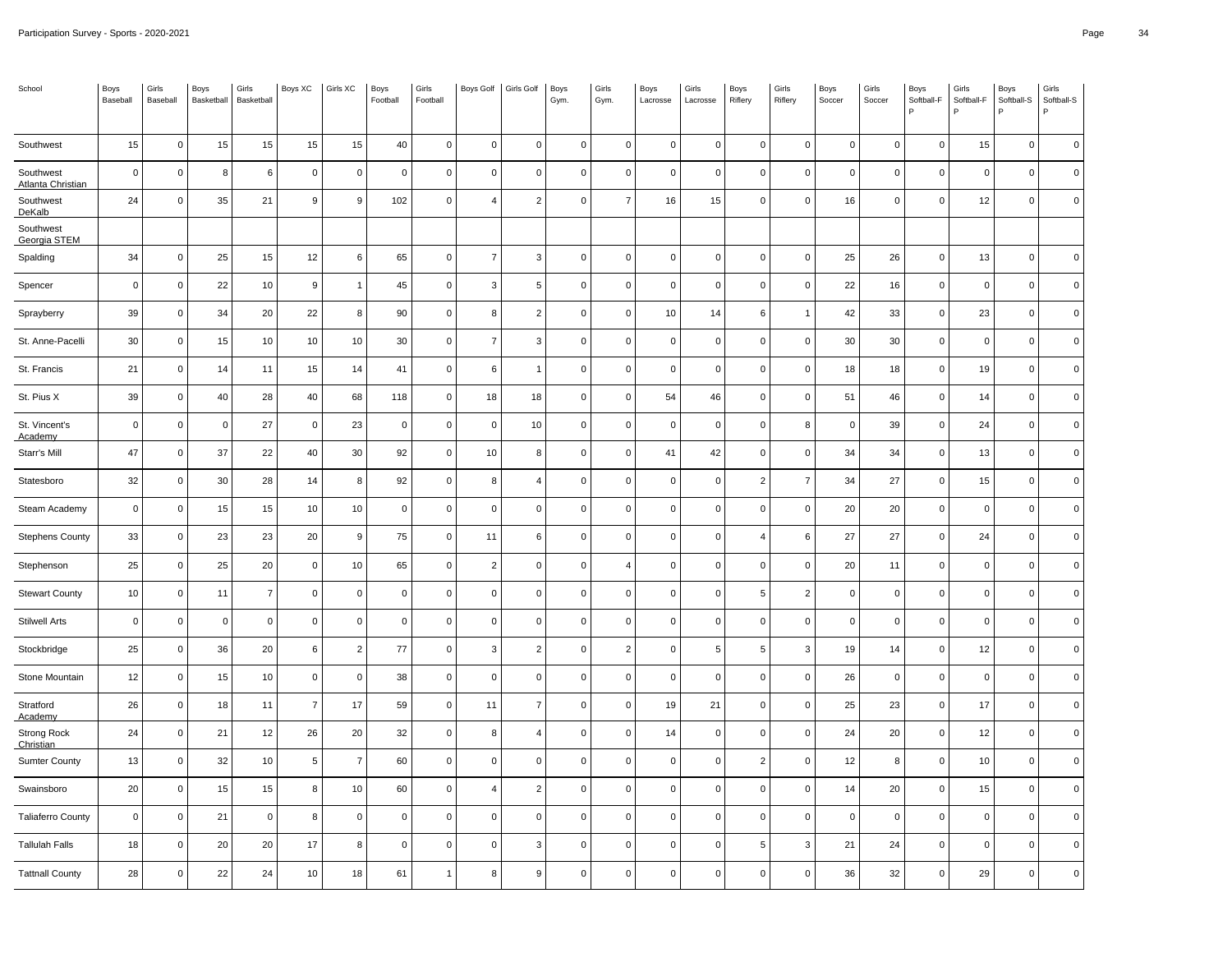| School                            | Boys<br>Baseball | Girls<br>Baseball | Boys<br>Basketball | Girls<br>Basketball | Boys XC        | Girls XC                | Boys<br>Football | Girls<br>Football | <b>Boys Golf</b> | Girls Golf              | Boys<br>Gym.        | Girls<br>Gym. | Boys<br>Lacrosse | Girls<br>Lacrosse | Boys<br>Riflery | Girls<br>Riflery | Boys<br>Soccer | Girls<br>Soccer | Boys<br>Softball-F<br>P | Girls<br>Softball-F<br>P | Boys<br>Softball-S<br>P | Girls<br>Softball-S<br>P |
|-----------------------------------|------------------|-------------------|--------------------|---------------------|----------------|-------------------------|------------------|-------------------|------------------|-------------------------|---------------------|---------------|------------------|-------------------|-----------------|------------------|----------------|-----------------|-------------------------|--------------------------|-------------------------|--------------------------|
| <b>Tattnall Square</b><br>Academy | 18               | $\pmb{0}$         | 18                 | 18                  | $\overline{7}$ | $\overline{\mathbf{4}}$ | 50               | $\mathbf 0$       | 13               | $\overline{c}$          | 0                   | $\mathbf 0$   | $\pmb{0}$        | $\mathbf 0$       | $\mathbf 0$     | $\pmb{0}$        | $16\,$         | 20              | $\mathbf 0$             | 17                       | $\mathsf{O}\xspace$     | $\mathsf 0$              |
| <b>Taylor County</b>              | 15               | $\mathsf 0$       | 27                 | 21                  | $\mathsf 0$    | 0                       | 42               | $\overline{0}$    | $\overline{7}$   | $\overline{4}$          | 0                   | $\mathsf 0$   | $\mathbf 0$      | $\mathbf 0$       | 3               | 3                | $\mathsf 0$    | $\mathbf 0$     | $\mathbf 0$             | 22                       | $\mathbf 0$             | $\mathsf 0$              |
| <b>Technical Career</b><br>Magnet | 0                | $\mathsf 0$       | $\mathbf 0$        | $\mathbf 0$         | $\overline{1}$ | 0                       | $\mathsf 0$      | $\mathbf 0$       | 3                | $\mathbf 0$             | 0                   | $\mathsf 0$   | $\mathbf 0$      | $\mathbf 0$       | $\mathsf 0$     | 0                | $\mathsf 0$    | $\mathbf 0$     | $\mathbf 0$             | $\mathbf 0$              | $\mathbf 0$             | $\mathsf 0$              |
| <b>Telfair County</b>             | 16               | $\mathsf 0$       | 21                 | 10                  | 8              | 17                      | 47               | $\overline{0}$    | 3                | $\overline{2}$          | $\mathbf 0$         | $\mathsf 0$   | $\mathbf 0$      | $\mathbf 0$       | $\mathbf 0$     | $\mathbf 0$      | $\mathsf 0$    | $\mathbf 0$     | $\mathbf 0$             | 16                       | $\mathbf 0$             | $\mathsf 0$              |
| Temple                            | 22               | $\mathsf 0$       | 20                 | $10$                | $\pmb{0}$      | $\pmb{0}$               | $73\,$           | $\overline{0}$    | 3                | $\overline{2}$          | $\mathsf{O}\xspace$ | $\mathsf 0$   | $\pmb{0}$        | $\mathbf 0$       | $\mathbf 0$     | $\pmb{0}$        | 14             | 17              | $\pmb{0}$               | 13                       | $\pmb{0}$               | $\mathbf 0$              |
| <b>Terrell County</b>             | 12               | $\mathsf 0$       | 13                 | 10                  | $\mathbf 0$    | 0                       | 40               | $\overline{0}$    | $\Omega$         | $\mathbf 0$             | 0                   | $\mathsf 0$   | $\mathbf 0$      | $\mathbf 0$       | $\mathbf 0$     | 0                | $\mathsf 0$    | $\mathbf 0$     | $\mathbf 0$             | $\mathbf 0$              | $\mathbf 0$             | $\mathsf 0$              |
| Therrell                          | 11               | $\mathsf 0$       | 21                 | 8                   | $\mathbf 0$    | $\mathbf 0$             | 34               | $\mathbf 0$       | 3                | $\mathbf 0$             | $\mathbf 0$         | $\mathsf 0$   | $\mathbf 0$      | $\mathbf 0$       | $\mathsf 0$     | $\mathbf 0$      | 15             | 18              | $\mathbf 0$             | 11                       | $\mathbf 0$             | $\mathsf 0$              |
| Thomas County<br>Central          | 45               | $\mathsf 0$       | 32                 | 20                  | 12             | 10                      | 114              | $\overline{0}$    | 9                | $\overline{2}$          | $\mathbf 0$         | $\,6\,$       | $\mathbf 0$      | $\mathbf 0$       | $\mathsf 0$     | 0                | 48             | 33              | $\mathbf 0$             | 18                       | $\mathsf 0$             | 13                       |
| Thomasville                       | 33               | $\mathsf 0$       | 23                 | 19                  | 9              | 4                       | 87               | $\overline{0}$    | $\overline{7}$   | 3                       | 0                   | $\mathsf 0$   | $\mathbf 0$      | $\mathbf 0$       | $\mathbf 0$     | 0                | 20             | 31              | $\pmb{0}$               | 18                       | $\mathbf 0$             | $\mathsf 0$              |
| Thomson                           | 17               | $\mathsf 0$       | 29                 | 22                  | 3              | $\overline{5}$          | 77               | $\mathbf 0$       | 3                | $\mathbf 0$             | 0                   | $\mathbf 0$   | $\mathbf 0$      | $\Omega$          | $\mathbf{0}$    | $\mathbf 0$      | 22             | 19              | $\mathbf 0$             | 17                       | $\mathbf 0$             | $\mathsf 0$              |
| <b>Tift County</b>                | 36               | $\mathsf 0$       | 26                 | 24                  | 16             | 14                      | 122              | $\overline{0}$    | 12               | 5                       | $\mathbf 0$         | 9             | $\mathbf 0$      | $\mathbf 0$       | $\overline{4}$  | $\overline{c}$   | 33             | 30              | $\mathbf 0$             | 22                       | $\mathbf 0$             | $\mathsf 0$              |
| <b>Toombs County</b>              | 21               | $\mathsf 0$       | 25                 | 18                  | 8              | $\overline{7}$          | 48               | $\overline{0}$    | $\overline{4}$   | $\mathbf 0$             | 0                   | $\mathsf 0$   | $\mathbf 0$      | $\mathbf 0$       | $\mathsf 0$     | 0                | 27             | 21              | $\mathbf 0$             | 17                       | $\mathbf 0$             | $\mathsf 0$              |
| Towers                            | 11               | $\mathsf 0$       | 12                 | 11                  | 10             | 9                       | 31               | $\pmb{0}$         | $\mathbf 0$      | $\mathbf 0$             | 0                   | $\mathsf 0$   | $\mathbf 0$      | $\mathbf 0$       | $\mathbf 0$     | 0                | $\mathbf 0$    | $\mathbf 0$     | $\mathbf 0$             | $\mathbf 0$              | $\mathbf 0$             | $\mathbf 0$              |
| <b>Towns County</b>               | 19               | $\mathsf 0$       | 20                 | $18\,$              | 12             | 13                      | 32               | $\overline{0}$    | $\overline{7}$   | $\overline{\mathbf{4}}$ | $\pmb{0}$           | $\mathsf 0$   | $\pmb{0}$        | $\mathbf 0$       | $\mathbf 0$     | 0                | $16\,$         | 18              | $\mathbf 0$             | 18                       | $\mathsf{O}\xspace$     | $\mathsf 0$              |
| Treutlen                          | 19               | $\mathsf 0$       | 16                 | 10                  | $\overline{7}$ | 9                       | 34               | $\overline{0}$    | $\mathbf 0$      | $\mathbf 0$             | 0                   | $\mathsf 0$   | $\mathbf 0$      | $\mathbf 0$       | $\mathsf 0$     | $\mathbf 0$      | $\mathsf 0$    | 18              | $\mathbf 0$             | 20                       | $\mathbf 0$             | $\mathsf 0$              |
| <b>Tri-Cities</b>                 | 23               | $\mathsf 0$       | 25                 | 16                  | 12             | 3                       | 65               | $\pmb{0}$         | $\overline{2}$   | 3                       | 0                   | $\mathsf 0$   | $\mathbf 0$      | $\mathbf 0$       | 5               | 5                | 35             | 26              | $\mathbf 0$             | 9                        | $\mathbf 0$             | $\pmb{0}$                |
| <b>Trinity Christian</b>          | 36               | $\mathsf 0$       | 34                 | 14                  | 18             | 8                       | 51               | $\overline{0}$    | 14               | 5                       | 0                   | $\mathsf 0$   | 29               | 19                | $\mathsf 0$     | 0                | 23             | 19              | $\mathbf 0$             | 12                       | $\mathbf 0$             | $\mathsf 0$              |
| Trion                             | 22               | $\mathsf 0$       | 14                 | 20                  | $\overline{7}$ | 14                      | $72\,$           | $\overline{0}$    | $\overline{2}$   | $\overline{4}$          | $\mathbf 0$         | $\mathsf 0$   | $\pmb{0}$        | $\mathbf 0$       | $\mathbf 0$     | 0                | 29             | 21              | $\mathbf 0$             | 20                       | $\mathbf 0$             | $\mathsf 0$              |
| <b>Troup County</b>               | 55               | $\mathsf 0$       | 40                 | 15                  | 12             | $\overline{7}$          | 103              | $\mathbf 0$       | 9                | 6                       | 0                   | $\mathsf 0$   | $\mathbf 0$      | $\Omega$          | $\mathbf 0$     | $\mathbf 0$      | 46             | 20              | $\mathbf 0$             | 28                       | $\mathbf 0$             | $\mathsf 0$              |
| Tucker                            | 18               | $\mathsf 0$       | 24                 | $\overline{7}$      | $\overline{7}$ | 9                       | 70               | $\overline{0}$    | 2                | $\overline{2}$          | 0                   | $\,$ 5 $\,$   | $\mathbf 0$      | $\mathbf 0$       | $\mathsf 0$     | $\mathbf 0$      | 43             | 22              | $\mathbf 0$             | 10                       | $\mathbf 0$             | $\mathsf 0$              |
| <b>Turner County</b>              | 15               | $\mathsf 0$       | 15                 | 12                  | $\pmb{0}$      | $\mathbf 0$             | 50               | $\overline{0}$    | 6                | $\pmb{0}$               | $\mathsf 0$         | $\mathsf 0$   | $\pmb{0}$        | $\mathbf 0$       | 5               | 6                | $\mathsf 0$    | $\pmb{0}$       | $\mathbf 0$             | 18                       | $\mathsf 0$             | $\mathsf 0$              |
| <b>Twiggs County</b>              | 30               | $\mathsf 0$       | 20                 | 20                  | 10             | 0                       | 25               | $\overline{0}$    | $\mathbf 0$      | $\mathbf 0$             | 0                   | $\mathsf 0$   | $\pmb{0}$        | $\mathsf 0$       | $\mathbf 0$     | 0                | 15             | 15              | $\mathbf 0$             | 15                       | $\mathbf 0$             | $\mathsf 0$              |
| <b>Union County</b>               | 22               | $\mathsf 0$       | 22                 | 17                  | 16             | $\overline{7}$          | 53               | $\,0\,$           | $\overline{7}$   | 5                       | $\mathsf 0$         | $\mathsf 0$   | $\mathbf 0$      | $\mathbf 0$       | $\mathsf 0$     | $\mathbf 0$      | 28             | $\mathbf 0$     | $\mathbf 0$             | 20                       | $\mathbf 0$             | $\mathsf 0$              |
| Union Grove                       | 44               | $\mathsf 0$       | 32                 | 19                  | 20             | 20                      | 89               | $\overline{0}$    | 11               | 5                       | 0                   | $\,6\,$       | 33               | 40                | $\overline{2}$  | $\overline{c}$   | 37             | 32              | $\mathbf 0$             | 15                       | $\mathbf 0$             | $\mathsf 0$              |
| Upson-Lee                         | 32               | $\mathsf 0$       | 37                 | 22                  | 10             | 5                       | 71               | $\overline{0}$    | $\overline{7}$   | $\,6\,$                 | 0                   | $\mathsf 0$   | $\mathbf 0$      | $\mathbf 0$       | $\overline{2}$  | $\overline{4}$   | 21             | 15              | $\mathbf 0$             | 21                       | $\mathbf 0$             | $\mathsf 0$              |
| Valdosta                          | 36               | $\mathsf 0$       | 40                 | 24                  | $\overline{7}$ | 4                       | 150              | $\pmb{0}$         | 11               | 3                       | 0                   | $\mathsf 0$   | $\mathbf 0$      | $\mathbf 0$       | $\mathbf 0$     | 0                | 34             | 29              | $\mathbf 0$             | 12                       | $\mathbf 0$             | $\mathbf 0$              |
| Veterans                          | 45               | $\mathsf 0$       | 33                 | 15                  | 25             | 13                      | 115              | $\pmb{0}$         | 12               | 5                       | 0                   | $\mathsf 0$   | $\pmb{0}$        | $\mathbf 0$       | $\mathsf 0$     | $\pmb{0}$        | 35             | 33              | $\mathbf 0$             | 25                       | $\mathsf 0$             | $\pmb{0}$                |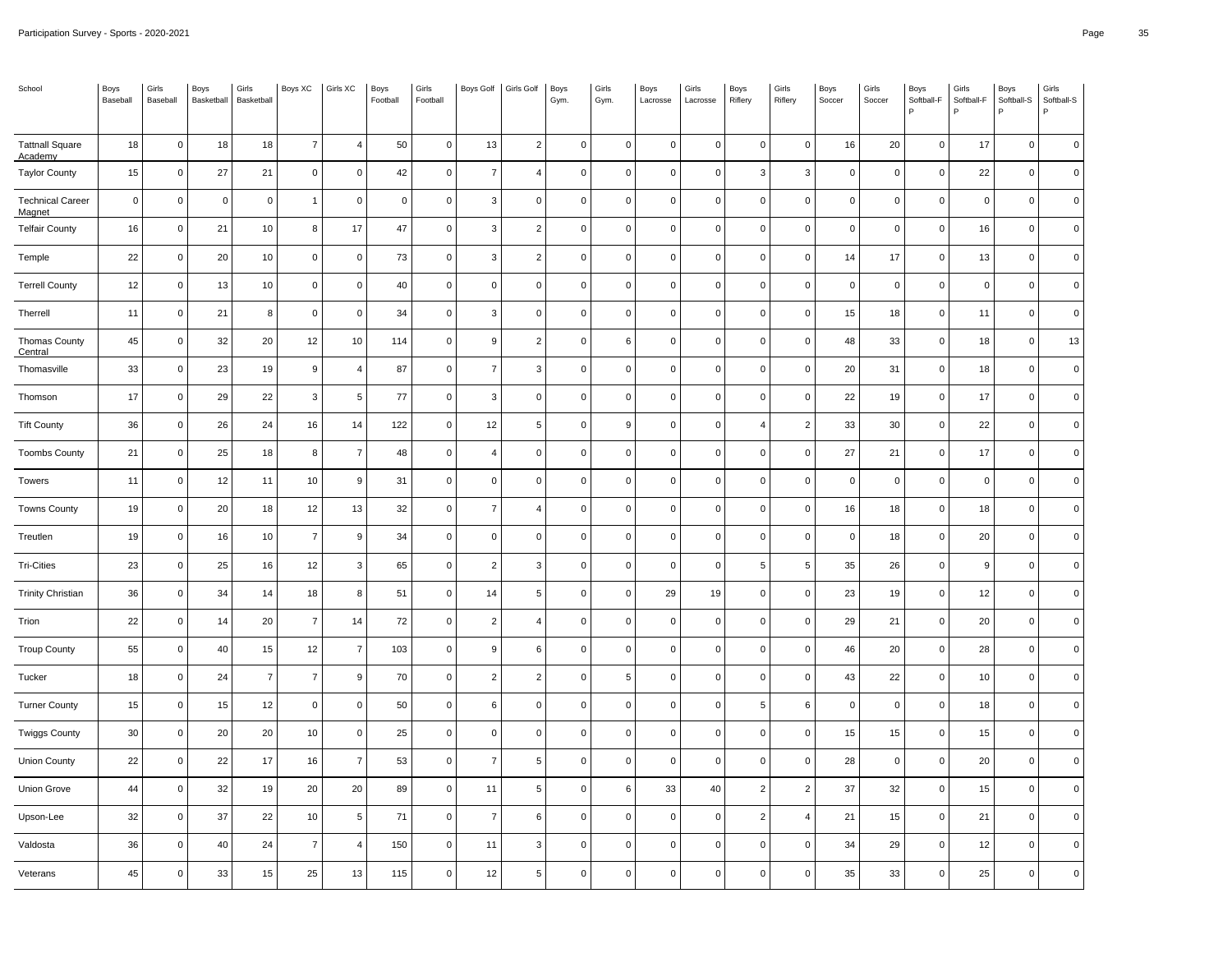| School                      | Boys<br>Baseball | Girls<br>Baseball | Boys<br>Basketball | Girls<br>Basketball | Boys XC        | Girls XC       | Boys<br>Football | Girls<br>Football | Boys Golf      | Girls Golf     | Boys<br>Gym. | Girls<br>Gym. | Boys<br>Lacrosse | Girls<br>Lacrosse | Boys<br>Riflery | Girls<br>Riflery | Boys<br>Soccer | Girls<br>Soccer | Boys<br>Softball-F<br>P | Girls<br>Softball-F | Boys<br>Softball-S<br>P | Girls<br>Softball-S<br>P |
|-----------------------------|------------------|-------------------|--------------------|---------------------|----------------|----------------|------------------|-------------------|----------------|----------------|--------------|---------------|------------------|-------------------|-----------------|------------------|----------------|-----------------|-------------------------|---------------------|-------------------------|--------------------------|
| Vidalia                     | 33               | $\mathsf 0$       | 25                 | 20                  | 9              | 13             | 65               | $\mathbf 0$       | $\overline{7}$ | 3              | $\mathbf 0$  | $\mathsf 0$   | $\mathbf 0$      | $\mathbf 0$       | $\mathsf 0$     | $\mathsf 0$      | 22             | 27              | $\mathbf 0$             | 30                  | $\mathsf{O}\xspace$     | $\mathbf 0$              |
| Villa Rica                  | 34               | $\mathbf 0$       | 40                 | 22                  | $\overline{7}$ | 9              | 80               | $\mathbf{1}$      | $\overline{4}$ | 5              | $\mathbf 0$  | 18            | $\mathbf 0$      | $\mathbf 0$       | $\mathbf 0$     | $\mathbf 0$      | 38             | 23              | $\mathbf 0$             | 23                  | $\mathbf 0$             | $\mathbf 0$              |
| W. D.<br><b>Mohammed</b>    | $\pmb{0}$        | $\mathbf 0$       | 11                 | $\mathbf 0$         | $\pmb{0}$      | $\mathbf 0$    | $\mathbf 0$      | $\mathsf 0$       | $\mathbf 0$    | $\Omega$       | $\mathbf 0$  | 0             | $\mathbf 0$      | $\Omega$          | $\mathbf{0}$    | $\mathbf{0}$     | $\mathsf 0$    | $\mathbf 0$     | $\mathbf 0$             | $\mathbf{0}$        | $\mathbf 0$             | $\mathbf 0$              |
| Walker                      | 28               | $\mathsf 0$       | 25                 | 12                  | 6              | $\overline{4}$ | 35               | $\mathbf 0$       | 9              | $\overline{4}$ | $\mathsf 0$  | $\mathsf 0$   | 16               | 22                | $\mathsf 0$     | $\mathsf 0$      | 29             | 22              | $\mathbf 0$             | 11                  | $\mathsf 0$             | $\mathbf 0$              |
| <b>Walnut Grove</b>         | 37               | $\mathbf 0$       | 26                 | 16                  | 14             | 12             | 84               | 0                 | $\overline{7}$ | 6              | $\mathbf 0$  | 0             | $\pmb{0}$        | $\mathbf 0$       | $\mathsf 0$     | $\mathbf 0$      | 28             | 32              | $\mathbf 0$             | 26                  | $\mathsf 0$             | $\pmb{0}$                |
| Walton                      | 51               | $\mathbf 0$       | 36                 | 27                  | 37             | 28             | 107              | $\mathsf 0$       | 14             | 18             | $\mathbf 0$  | 17            | 49               | 39                | 6               | $\mathbf{1}$     | 43             | 37              | $\mathbf 0$             | 25                  | $\mathsf 0$             | $\mathbf 0$              |
| <b>Ware County</b>          | 23               | $\mathsf 0$       | 23                 | 30                  | 19             | 13             | 137              | $\mathsf 0$       | 6              | $\overline{4}$ | $\mathbf 0$  | $\mathsf 0$   | $\mathbf 0$      | $\mathbf 0$       | 5               | 5                | 44             | 33              | $\mathbf 0$             | 26                  | $\mathsf 0$             | $\mathbf 0$              |
| <b>Warner Robins</b>        | 25               | $\mathbf 0$       | 36                 | 18                  | 20             | $\overline{7}$ | 86               | 0                 | $\overline{1}$ | $\overline{2}$ | $\mathbf 0$  | 0             | $\pmb{0}$        | $\mathbf 0$       | $\mathbf 0$     | $\mathbf 0$      | 24             | 21              | $\mathbf 0$             | 15                  | $\mathbf 0$             | $\pmb{0}$                |
| <b>Warren County</b>        | $\overline{0}$   | $\mathbf 0$       | 23                 | $\overline{7}$      | $\mathbf 0$    | $\mathbf 0$    | 26               | $\mathbf 0$       | $\mathbf 0$    | $\mathbf 0$    | $\mathbf{0}$ | $\mathsf 0$   | $\mathbf 0$      | $\Omega$          | $\mathbf{0}$    | $\mathbf 0$      | $\mathsf 0$    | $\mathbf 0$     | $\mathbf 0$             | $\mathsf 0$         | $\mathbf 0$             | $\mathbf 0$              |
| Washington                  | 16               | $\mathsf 0$       | 14                 | $\overline{7}$      | $\pmb{0}$      | $\mathbf 0$    | 61               | $\mathbf 0$       | 5              | $\overline{4}$ | $\mathbf 0$  | $\mathsf 0$   | $\pmb{0}$        | $\mathbf 0$       | $\mathsf 0$     | $\mathsf 0$      | 19             | 14              | $\mathbf 0$             | 16                  | $\mathbf 0$             | $\mathbf 0$              |
| Washington<br>County        | 24               | $\mathsf 0$       | 36                 | 12                  | 13             | 8              | 62               | 0                 | 11             | $\overline{c}$ | $\mathbf 0$  | 9             | $\pmb{0}$        | $\Omega$          | $\mathsf 0$     | $\mathbf 0$      | 28             | 19              | $\mathbf 0$             | 20                  | $\mathbf 0$             | $\mathbf 0$              |
| Washington-Wilk<br>es       | 24               | $\mathbf 0$       | 12                 | 10                  | 8              | 5              | 55               | $\mathsf 0$       | $\mathbf 0$    | $\mathbf 0$    | $\mathbf 0$  | 0             | $\mathbf 0$      | $\Omega$          | $\mathsf 0$     | $\mathbf 0$      | 14             | 13              | $\mathbf 0$             | 15                  | $\mathbf 0$             | $\mathbf 0$              |
| <b>Wayne County</b>         | 39               | $\mathsf 0$       | 18                 | 21                  | 11             | $\overline{7}$ | 65               | $\mathsf 0$       | 8              | $\,6\,$        | $\mathsf 0$  | 0             | $\pmb{0}$        | $\Omega$          | $\mathsf 0$     | $\mathsf 0$      | 24             | 42              | $\mathbf 0$             | 23                  | $\mathsf 0$             | $\mathbf 0$              |
| Weber School                | 20               | $\mathbf 0$       | 38                 | 12                  | 6              | 6              | $\mathsf 0$      | 0                 | 8              | $\mathbf{1}$   | $\mathbf 0$  | 0             | $\mathbf 0$      | $\Omega$          | $\mathbf 0$     | $\mathbf 0$      | 20             | 14              | $\mathbf 0$             | $\mathbf 0$         | $\mathbf 0$             | $\mathbf 0$              |
| <b>Webster County</b>       | 12               | $\mathbf 0$       | 8                  | $\mathbf 0$         | $\mathbf 0$    | $\mathbf 0$    | $\mathbf 0$      | $\mathsf 0$       | $\mathbf 0$    | $\mathbf 0$    | $\mathbf{0}$ | 0             | $\mathbf 0$      | $\mathbf 0$       | $\mathbf 0$     | $\mathbf{0}$     | $\mathsf 0$    | $\mathbf 0$     | $\mathbf 0$             | 12                  | $\mathbf 0$             | $\mathbf 0$              |
| Wesleyan                    | 31               | $\mathsf 0$       | 26                 | 21                  | 67             | 58             | 73               | $\mathbf 0$       | 15             | 13             | $\mathsf 0$  | $\mathbf 0$   | 52               | 47                | $\mathbf 0$     | $\mathsf 0$      | 34             | 22              | $\pmb{0}$               | 27                  | $\pmb{0}$               | $\mathbf 0$              |
| West Forsyth                | 61               | $\mathbf 0$       | 41                 | 22                  | 39             | 29             | 101              | 0                 | 17             | 16             | $\mathbf 0$  | 15            | $72\,$           | 35                | $\mathbf 0$     | $\mathbf 0$      | 39             | 39              | $\mathbf 0$             | 20                  | $\mathbf 0$             | $\mathbf 0$              |
| West Hall                   | 21               | $\mathbf 0$       | 22                 | 14                  | 12             | 8              | 66               | $\mathsf 0$       | 3              | $\overline{2}$ | $\mathbf 0$  | 0             | $\mathbf 0$      | $\mathbf 0$       | $\mathsf 0$     | $\mathbf 0$      | 33             | 26              | $\mathbf 0$             | 13                  | $\mathbf 0$             | $\mathbf 0$              |
| West Laurens                | 29               | $\mathsf 0$       | 25                 | 19                  | 19             | 8              | 80               | $\mathsf 0$       | 13             | $\overline{4}$ | $\mathbf 0$  | $\mathsf 0$   | $\mathbf 0$      | $\mathbf 0$       | $\mathsf 0$     | $\mathsf 0$      | 40             | 30              | $\mathbf 0$             | 23                  | $\mathsf{O}\xspace$     | 17                       |
| Westlake                    | 37               | $\mathbf 0$       | 46                 | 27                  | 10             | 11             | 150              | 0                 | 6              | 6              | 0            | 0             | 23               | $\Omega$          | $\mathbf 0$     | $\mathbf 0$      | $\mathsf 0$    | $\overline{0}$  | $\mathbf 0$             | $\mathbf 0$         | $\mathbf 0$             | 14                       |
| Westminster                 | 43               | $\mathbf 0$       | 44                 | 25                  | 57             | 93             | 108              | $\mathbf 0$       | 13             | 13             | $\mathbf 0$  | 13            | 51               | 54                | $\mathsf 0$     | $\mathbf 0$      | 42             | 38              | $\mathbf 0$             | 31                  | $\mathbf 0$             | $\mathbf 0$              |
| Westover                    | 20               | $\mathsf 0$       | 23                 | 17                  | 11             | 10             | 86               | $\mathbf 0$       | $\overline{4}$ | $\mathbf 0$    | $\mathbf 0$  | 0             | $\pmb{0}$        | $\mathbf 0$       | $\overline{4}$  | $\mathsf 0$      | $\overline{4}$ | 12              | $\mathbf 0$             | 13                  | $\mathsf{O}\xspace$     | $\pmb{0}$                |
| Westside,<br><b>Augusta</b> | 14               | $\mathsf 0$       | 28                 | 12                  | 5              | $\overline{4}$ | 36               | $\mathsf 0$       | $\overline{4}$ | $\overline{4}$ | $\pmb{0}$    | 0             | $\pmb{0}$        | $\Omega$          | $\mathbf 0$     | $\mathsf 0$      | $\mathsf g$    | 11              | $\mathbf 0$             | $\boldsymbol{9}$    | 0                       | $\mathbf 0$              |
| Westside, Macon             | 16               | $\mathbf 0$       | 17                 | 9                   | 6              | $\overline{7}$ | 62               | $\mathsf 0$       | $\mathbf 0$    | $\mathbf 0$    | $\mathbf 0$  | 0             | $\mathbf 0$      | $\Omega$          | $\mathsf 0$     | $\mathsf 0$      | $\mathsf 0$    | $\mathbf 0$     | $\Omega$                | $\mathbf 0$         | $\mathbf 0$             | $\Omega$                 |
| Wheeler                     | 22               | $\mathsf 0$       | 37                 | 11                  | 38             | 27             | 72               | $\mathsf 0$       | 8              | $\overline{4}$ | $\mathbf 0$  | 5             | 31               | 19                | $\mathsf 0$     | $\mathsf 0$      | 39             | 30              | $\mathbf 0$             | 13                  | $\mathsf{O}\xspace$     | $\pmb{0}$                |
| <b>Wheeler County</b>       | 15               | $\pmb{0}$         | 24                 | $\boldsymbol{9}$    | $\pmb{0}$      | 0              | 40               | 0                 | 0              | $\mathbf 0$    | $\pmb{0}$    | 0             | $\mathbf 0$      | 0                 | 0               | $\mathsf 0$      | $\mathsf 0$    | 18              | $\mathbf 0$             | 16                  | 0                       | $\pmb{0}$                |
| <b>White County</b>         | 33               | $\mathbf 0$       | 26                 | 23                  | 14             | 16             | 65               | $\mathsf 0$       | 11             | 8              | $\mathbf 0$  | 0             | $\mathbf 0$      | $\Omega$          | $\mathbf{0}$    | $\mathbf 0$      | 21             | 22              | $\Omega$                | 22                  | $\Omega$                | $\mathbf 0$              |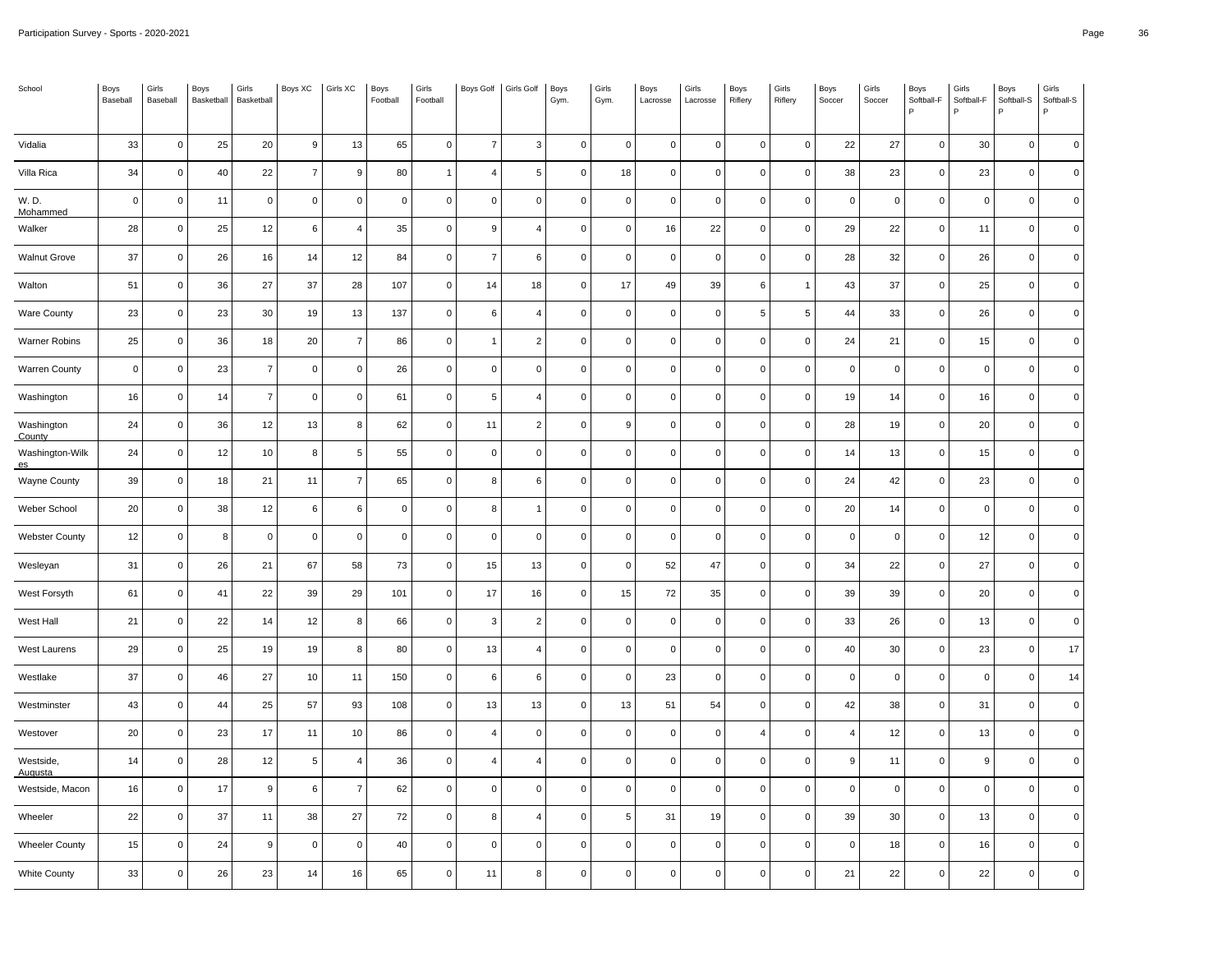| School                         | Boys<br>Baseball | Girls<br>Baseball | Boys<br>Basketball | Girls<br>Basketball | Boys XC     | Girls XC       | Boys<br>Football | Girls<br>Football | Boys Golf      | Girls Golf     | Boys<br>Gym. | Girls<br>Gym. | Boys<br>Lacrosse | Girls<br>Lacrosse | Boys<br>Riflery | Girls<br>Riflery | Boys<br>Soccer | Girls<br>Soccer | Boys<br>Softball-F<br>P | Girls<br>Softball-F | Boys<br>Softball-S<br>D | Girls<br>Softball-S<br>P. |
|--------------------------------|------------------|-------------------|--------------------|---------------------|-------------|----------------|------------------|-------------------|----------------|----------------|--------------|---------------|------------------|-------------------|-----------------|------------------|----------------|-----------------|-------------------------|---------------------|-------------------------|---------------------------|
| Whitefield<br>Academy          | 23               | $\mathbf 0$       | 22                 | 13                  | 21          | $\overline{7}$ | 47               | $\Omega$          | 9              | 8              | $\Omega$     | $\Omega$      | 23               | $\Omega$          | $\Omega$        | $\mathbf 0$      | 27             | 20              | $\Omega$                | 15                  | $\Omega$                | $\Omega$                  |
| Whitewater                     | 55               | 5                 | 45                 | 16                  | 17          | 16             | 104              | 8                 | $\overline{4}$ | 10             | $\Omega$     | $\Omega$      | 38               | 35                | $\mathbf 0$     | $\mathbf{0}$     | 36             | 30              | $\Omega$                | 30                  | $\Omega$                | $\Omega$                  |
| <b>Wilcox County</b>           | 18               | $\mathbf 0$       | 16                 | 12                  | 13          | 11             | 48               | $\Omega$          | $\overline{4}$ | 3              | $\Omega$     | $\Omega$      | $\mathbf 0$      | $\Omega$          | 5               | $\overline{2}$   | $\mathbf 0$    | $\mathbf 0$     | $\Omega$                | 14                  | $\Omega$                | $\overline{0}$            |
| <b>Wilkinson County</b>        | 19               | $\mathbf 0$       | 25                 | 10                  | $\mathbf 0$ | $\mathbf 0$    | 25               | $\mathbf 0$       | $\mathbf 0$    | $\mathbf 0$    | $\Omega$     | $\Omega$      | $\mathbf 0$      | $\mathbf 0$       | $\mathbf 0$     | $\mathbf{0}$     | $\mathbf 0$    | $\mathbf 0$     | $\Omega$                | $\mathbf 0$         | $\Omega$                | 17                        |
| Winder-Barrow                  | 40               | $\mathbf 0$       | 24                 | 17                  | 20          | 5              | 92               | $\mathbf{0}$      | 11             | $\overline{4}$ | $\Omega$     | $\Omega$      | $\mathbf 0$      | $\mathbf 0$       | 6               | 1                | 35             | 35              | $\mathbf 0$             | 29                  | $\Omega$                | $\overline{0}$            |
| <b>Windsor Forest</b>          | 12               | $\mathbf 0$       | 27                 | 10                  | 6           | $\Omega$       | 67               | $\Omega$          | $\Omega$       | $\mathbf 0$    | $\Omega$     | $\Omega$      | $\mathbf 0$      | $\mathbf 0$       | 2               |                  | 14             | 17              | $\Omega$                | 12                  |                         | $\mathbf 0$               |
| Woodland,<br>Cartersville      | 54               | $\mathbf 0$       | 25                 | 16                  | 13          | 13             | 75               | $\mathbf 0$       | 6              | $\overline{2}$ | $\Omega$     | $\Omega$      | $\mathbf 0$      | $\mathbf 0$       | $\mathbf 0$     | $\mathbf 0$      | 21             | 18              | $\mathbf 0$             | 17                  | $\Omega$                | $\Omega$                  |
| Woodland,<br>Stockbridge       | 29               | $\mathbf 0$       | 41                 | 26                  | 15          | $\overline{4}$ | 93               | $\Omega$          | 5              | $\overline{1}$ | $\Omega$     | $\mathcal{P}$ | $\mathbf 0$      | 20                | $\Omega$        | $\mathbf 0$      | 28             | 23              | $\Omega$                | 19                  |                         | $\Omega$                  |
| Woodstock                      | 31               | $\mathbf 0$       | 31                 | 22                  | 20          | 23             | 92               | $\Omega$          | 14             | 6              | $\Omega$     | 6             | 46               | 30                | $\mathbf 0$     | $\mathbf 0$      | 38             | 28              | $\Omega$                | 27                  | $\Omega$                | 16                        |
| Woodville-Tompki<br>ns         | $\mathbf 0$      | $\mathbf 0$       | 27                 | 15                  | 6           | 6              | $\Omega$         | $\Omega$          | $\mathbf{1}$   | $\mathbf 0$    | $\Omega$     | $\Omega$      | $\mathbf 0$      | $\Omega$          | $\Omega$        | $\Omega$         | 15             | 16              | $\Omega$                | $\Omega$            |                         | $\overline{0}$            |
| Woodward<br>Academy            | 33               | $\mathbf 0$       | 42                 | 21                  | 21          | 16             | 66               | $\mathbf 0$       | 12             | $\overline{7}$ | $\Omega$     | $\Omega$      | 54               | 22                | $\overline{7}$  | 3                | 37             | 41              | $\Omega$                | 16                  |                         | $\overline{0}$            |
| Woody Gap                      | $\mathbf 0$      | $\mathbf 0$       | 3                  | 5                   |             | $\overline{4}$ | $\Omega$         | $\Omega$          | $\mathbf 0$    | $\mathbf 0$    | $\Omega$     | $\Omega$      | $\mathbf 0$      | $\Omega$          | $\Omega$        | $\mathbf 0$      | $\mathbf 0$    | $\mathbf 0$     | $\Omega$                | $\mathbf 0$         |                         | $\overline{0}$            |
| Worth County                   | 23               | $\mathbf 0$       | 33                 | 15                  | 10          | 8              | 53               | $\mathbf 0$       | 10             | 5              | $\Omega$     | $\Omega$      | $\mathbf 0$      | $\mathbf 0$       |                 | Δ                | 19             | 21              | $\Omega$                | 16                  |                         | $\mathbf 0$               |
| 472 Schools<br>Listed - Totals | 12083            | 20                | 11684              | 7378                | 6525        | 5130           | 30417            | 37                | 2982           | 1713           | 10           | 540           | 4083             | 3327              | 525             | 349              | 10624          | 9313            | $\mathbf 0$             | 7103                | $\Omega$                | 472                       |
| Participating<br>Schools       | 427              | 14                | 449                | 434                 | 403         | 394            | 420              | 26                | 375            | 338            |              | 68            | 122              | 116               | 101             | 91               | 385            | 386             | $\Omega$                | 383                 |                         | 30                        |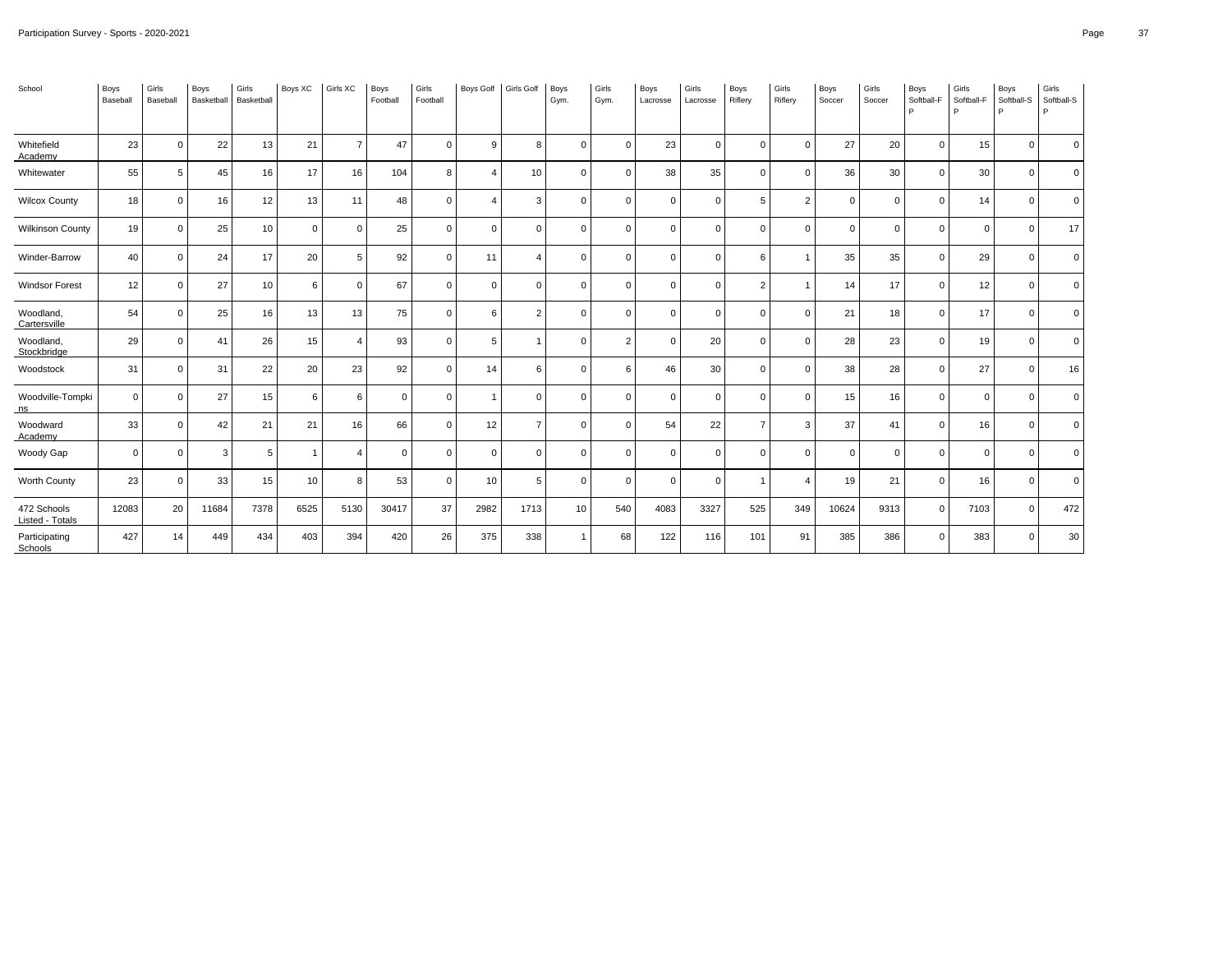| School                    | Boys<br>Swimming | Girls<br>Swimming | Boys<br>Tennis   | Girls<br>Tennis  | Boys<br>Track  | Girls<br>Track   | Boys<br>Volleyball  | Girls<br>Volleyball | Boys Wt.<br>Lifting | Girls Wt.<br>Lifting | Boys<br>Wrestling | Girls<br>Wrestling | Boys<br>Fencing | Girls<br>Fencing | Boys<br>Comp.<br>Cheerlead<br>$ing$ | Girls<br>Comp.<br>Cheerlead<br>ing | Boys Flag<br>Football | Girls Flag<br>Football |
|---------------------------|------------------|-------------------|------------------|------------------|----------------|------------------|---------------------|---------------------|---------------------|----------------------|-------------------|--------------------|-----------------|------------------|-------------------------------------|------------------------------------|-----------------------|------------------------|
| <b>ACE Charter</b>        | 5                | $\boldsymbol{9}$  | $\boldsymbol{9}$ | 10               | 15             | 17               | $\mathsf 0$         | 24                  | $\mathbf 0$         | $\mathsf 0$          | $\mathbf 0$       | $\pmb{0}$          | $\mathbf 0$     | $\mathsf 0$      | $\mathbf 0$                         | 18                                 | $\mathsf 0$           | $\pmb{0}$              |
| Adairsville               | 12               | 11                | 11               | 12               | 37             | 20               | $\mathsf{O}\xspace$ | 25                  | $\mathsf 0$         | $\mathbf 0$          | 28                | 3                  | $\pmb{0}$       | $\pmb{0}$        | $\mathbf 0$                         | 18                                 | $\mathsf 0$           | $\mathsf 0$            |
| Alcovy                    | $\pmb{0}$        | $\mathbf 0$       | $\sqrt{2}$       | $\mathbf{3}$     | 24             | 18               | $\mathsf{O}\xspace$ | 14                  | $\pmb{0}$           | $\mathbf 0$          | 5                 | $\mathsf 0$        | $\mathbf 0$     | $\mathbf 0$      | $\mathbf 0$                         | 0                                  | $\pmb{0}$             | $\pmb{0}$              |
| Alexander                 | 10               | 14                | 10               | 11               | 71             | 31               | $\mathbf 0$         | 18                  | $\mathsf 0$         | $\pmb{0}$            | 44                | 10                 | $\mathbf 0$     | 0                | $\mathbf 0$                         | 31                                 | $\mathsf 0$           | $\mathsf 0$            |
| Allatoona                 | 27               | 13                | 15               | 10               | 60             | 47               | $\mathsf{O}\xspace$ | 22                  | $\mathsf 0$         | $\pmb{0}$            | 13                | $\pmb{0}$          | $\pmb{0}$       | $\pmb{0}$        | $\mathbf 0$                         | 33                                 | $\mathsf 0$           | 15                     |
| Alpharetta                | 32               | 24                | 24               | 17               | 33             | 16               | $\mathsf 0$         | 35                  | $\mathsf 0$         | $\pmb{0}$            | 16                | $\pmb{0}$          | $\mathbf 0$     | $\mathsf 0$      | $\mathsf 0$                         | 20                                 | $\mathsf 0$           | $\mathsf 0$            |
| Apalachee                 | $\overline{5}$   | 10                | 6                | 8                | 41             | 48               | $\mathsf{O}\xspace$ | 33                  | $\mathsf{O}\xspace$ | $\pmb{0}$            | 15                | 3                  | $\pmb{0}$       | $\pmb{0}$        | $\mathbf{3}$                        | 22                                 | $\mathsf 0$           | $\mathsf 0$            |
| <b>Appling County</b>     | $\pmb{0}$        | $\pmb{0}$         | 8                | $10$             | 40             | 30               | $\mathsf 0$         | 25                  | $\mathsf 0$         | $\mathbf 0$          | 17                | $\pmb{0}$          | $\mathsf 0$     | $\mathsf 0$      | $\mathsf 0$                         | $\mathsf{O}\xspace$                | $\mathsf 0$           | $\mathbf 0$            |
| Aquinas                   | $\sqrt{5}$       | $\boldsymbol{6}$  | 8                | 12               | $\overline{7}$ | 3                | $\mathsf 0$         | 20                  | $\pmb{0}$           | $\mathbf 0$          | $\pmb{0}$         | $\pmb{0}$          | 0               | 0                | $\mathbf 0$                         | 0                                  | 0                     | $\mathsf 0$            |
| Arabia Mountain           | $\pmb{0}$        | $\mathbf 0$       | $\pmb{0}$        | $\pmb{0}$        | 17             | 16               | $\mathsf{O}\xspace$ | 12                  | $\pmb{0}$           | $\mathsf 0$          | $\overline{7}$    | 3                  | $\pmb{0}$       | $\mathbf 0$      | $\pmb{0}$                           | 0                                  | $\mathsf 0$           | $\pmb{0}$              |
| Archer                    | 20               | 33                | 12               | 16               | 91             | 79               | $\mathsf 0$         | 42                  | $\mathsf 0$         | $\mathbf 0$          | 32                | $\mathsf 0$        | $\mathsf 0$     | $\mathsf 0$      | $\mathsf 0$                         | 18                                 | $\mathsf 0$           | 19                     |
| Armuchee                  | $\mathbf 0$      | $\pmb{0}$         | 9                | $\overline{7}$   | 13             | 11               | $\mathsf 0$         | 15                  | $\mathbf 0$         | $\mathbf 0$          | 24                | $\mathsf 0$        | $\mathbf 0$     | $\mathbf 0$      | $\mathbf 0$                         | 13                                 | $\mathbf 0$           | 0                      |
| Athens Academy            | $\sqrt{5}$       | $\overline{7}$    | 19               | 14               | 31             | 17               | $\mathsf{O}\xspace$ | 17                  | $\mathsf 0$         | $\mathbf 0$          | 15                | $\mathbf{1}$       | $\mathsf 0$     | $\mathbf 0$      | $\mathbf 0$                         | 0                                  | $\mathsf 0$           | $\mathbf 0$            |
| Athens Christian          | $\mathbf 0$      | $\mathbf 0$       | 8                | $\,6\,$          | 25             | 20               | $\mathsf{O}\xspace$ | 15                  | $\mathsf 0$         | $\mathbf 0$          | 20                | $\mathsf 0$        | $\mathbf 0$     | $\pmb{0}$        | $\mathsf{O}\xspace$                 | 0                                  | $\mathsf{O}\xspace$   | $\mathsf 0$            |
| <b>Atkinson County</b>    | $\mathbf 0$      | $\mathbf 0$       | $\mathbf 0$      | $\mathbf 0$      | 14             | $\boldsymbol{9}$ | $\mathsf 0$         | $\pmb{0}$           | $\pmb{0}$           | $\pmb{0}$            | $\pmb{0}$         | $\pmb{0}$          | $\pmb{0}$       | $\mathbf 0$      | $\pmb{0}$                           | 0                                  | 0                     | $\mathsf 0$            |
| Atlanta Classical         | $\mathsf 0$      | $\pmb{0}$         | $\mathbf 0$      | $\pmb{0}$        | 15             | 10               | $\mathsf{O}\xspace$ | 15                  | $\mathsf 0$         | $\pmb{0}$            | $\pmb{0}$         | $\pmb{0}$          | $\mathbf 0$     | $\pmb{0}$        | $\mathbf 0$                         | 17                                 | $\mathsf 0$           | $\mathsf 0$            |
| Atlanta<br>International  | 8                | 10                | 11               | 10               | 12             | 12               | $\mathsf 0$         | 21                  | $\mathsf 0$         | $\pmb{0}$            | $\pmb{0}$         | $\pmb{0}$          | $\mathbf 0$     | $\mathsf 0$      | 0                                   | 0                                  | $\mathsf 0$           | $\mathsf 0$            |
| Atlanta Jewish<br>Academy | $\mathbf 0$      | $\pmb{0}$         | 10               | 10               | $\mathbf 0$    | $\pmb{0}$        | $\mathbf 0$         | 14                  | $\mathsf 0$         | $\pmb{0}$            | 8                 | $\pmb{0}$          | $\mathbf 0$     | $\pmb{0}$        | $\mathbf 0$                         | 0                                  | $\mathsf 0$           | $\mathbf 0$            |
| <b>B.E.S.T Academy</b>    | 15               | $\pmb{0}$         | $\mathbf 0$      | $\pmb{0}$        | 21             | $\pmb{0}$        | $\mathsf 0$         | $\mathbf 0$         | $\pmb{0}$           | $\mathbf 0$          | $\mathbf 0$       | $\mathsf 0$        | $\pmb{0}$       | $\mathbf 0$      | $\mathbf 0$                         | $\pmb{0}$                          | $\mathsf 0$           | $\pmb{0}$              |
| <b>Bacon County</b>       | $\pmb{0}$        | $\pmb{0}$         | $\boldsymbol{9}$ | $\boldsymbol{9}$ | 22             | $\overline{4}$   | $\mathbf 0$         | $\pmb{0}$           | $\pmb{0}$           | $\pmb{0}$            | $\overline{1}$    | $\pmb{0}$          | $\pmb{0}$       | $\mathbf 0$      | $\pmb{0}$                           | 16                                 | $\pmb{0}$             | $\mathsf 0$            |
| Baconton                  | $\pmb{0}$        | $\pmb{0}$         | $\overline{7}$   | $\overline{7}$   | 15             | 15               | $\mathsf 0$         | $\mathbf 0$         | $\pmb{0}$           | $\mathbf 0$          | $\pmb{0}$         | $\mathsf 0$        | $\mathsf 0$     | $\mathbf 0$      | $\mathsf 0$                         | $\pmb{0}$                          | $\mathsf 0$           | $\pmb{0}$              |
| Bainbridge                | 8                | 18                | 11               | 10               | 28             | 15               | $\mathsf 0$         | $\pmb{0}$           | $\mathsf 0$         | $\mathbf 0$          | 26                | $\mathbf 2$        | $\mathsf 0$     | $\mathsf 0$      | $\mathsf 0$                         | 0                                  | $\mathsf 0$           | $\pmb{0}$              |
| <b>Baker County</b>       | $\mathbf 0$      | $\mathbf 0$       | $\mathbf 0$      | $\mathbf 0$      | $\overline{7}$ | 3                | $\mathbf 0$         | 8                   | $\mathsf 0$         | $\mathbf 0$          | $\pmb{0}$         | $\mathsf 0$        | $\mathbf 0$     | 0                | $\mathbf 0$                         | 0                                  | $\mathsf{O}\xspace$   | $\mathsf 0$            |
| Baldwin                   | $\mathsf 0$      | $\pmb{0}$         | $\overline{4}$   | $\mathbf{1}$     | 16             | 15               | $\mathsf 0$         | 20                  | $\mathsf 0$         | $\mathbf 0$          | 11                | $\mathbf{1}$       | 0               | $\mathbf 0$      | $\mathbf 0$                         | $\pmb{0}$                          | $\mathsf 0$           | $\mathbf 0$            |
| <b>Banks County</b>       | $\mathbf 0$      | $\pmb{0}$         | 10               | 12               | 25             | 28               | $\mathsf 0$         | 22                  | $\pmb{0}$           | $\mathbf 0$          | 27                | $\mathbf 2$        | $\mathsf 0$     | $\pmb{0}$        | $\mathsf 0$                         | 0                                  | $\mathsf 0$           | $\pmb{0}$              |
| Banneker                  | $\mathsf 0$      | $\mathbf 0$       | $\mathbf 0$      | $\mathbf 0$      | 20             | 25               | $\mathsf 0$         | 13                  | $\mathbf 0$         | $\pmb{0}$            | $\overline{7}$    | $\pmb{0}$          | $\mathbf 0$     | $\mathsf 0$      | $\mathbf 0$                         | 0                                  | $\mathbf 0$           | $\mathsf 0$            |
| Barrow                    | $\mathbf 2$      | $\mathbf{3}$      | $\overline{7}$   | $9\,$            | $\mathbf 0$    | $\pmb{0}$        | $\mathsf{O}\xspace$ | 8                   | $\pmb{0}$           | $\pmb{0}$            | $\pmb{0}$         | $\pmb{0}$          | $\pmb{0}$       | $\mathbf 0$      | 0                                   | 4                                  | 0                     | 0                      |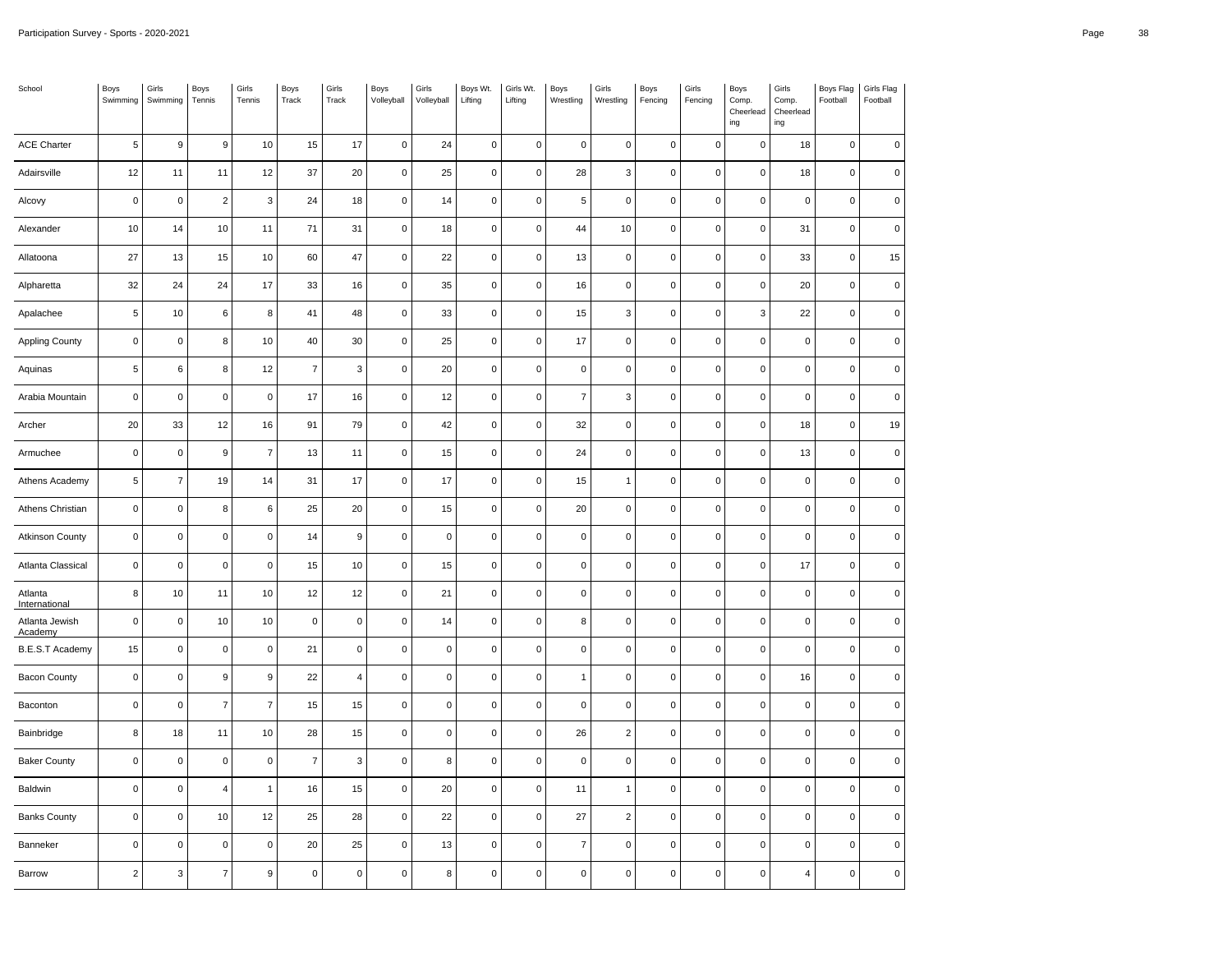| School                    | Boys<br>Swimming | Girls<br>Swimming | Boys<br>Tennis   | Girls<br>Tennis | Boys<br>Track  | Girls<br>Track          | Boys<br>Volleyball  | Girls<br>Volleyball | Boys Wt.<br>Lifting | Girls Wt.<br>Lifting | Boys<br>Wrestling | Girls<br>Wrestling | Boys<br>Fencing | Girls<br>Fencing | Boys<br>Comp.<br>Cheerlead<br>ing | Girls<br>Comp.<br>Cheerlead<br>ing | Boys Flag<br>Football | Girls Flag<br>Football |
|---------------------------|------------------|-------------------|------------------|-----------------|----------------|-------------------------|---------------------|---------------------|---------------------|----------------------|-------------------|--------------------|-----------------|------------------|-----------------------------------|------------------------------------|-----------------------|------------------------|
| Beach                     | $\mathbf 0$      | $\pmb{0}$         | $\mathbf 0$      | $\mathbf 0$     | 5              | $\,6\,$                 | $\mathsf{O}\xspace$ | $\pmb{0}$           | $\mathsf 0$         | 13                   | $\pmb{0}$         | $\pmb{0}$          | $\mathbf 0$     | 0                | $\pmb{0}$                         | 0                                  | $\mathsf{O}\xspace$   | $\mathsf 0$            |
| Ben Franklin<br>Academy   | $\mathbf 0$      | $\pmb{0}$         | $\mathbf 0$      | $\pmb{0}$       | $\mathbf 0$    | $\pmb{0}$               | $\mathsf 0$         | $\pmb{0}$           | $\mathsf{O}\xspace$ | $\pmb{0}$            | $\pmb{0}$         | $\pmb{0}$          | $\pmb{0}$       | $\pmb{0}$        | $\mathsf 0$                       | $\pmb{0}$                          | $\mathsf 0$           | $\mathsf 0$            |
| Benedictine               | 21               | $\mathbf 0$       | $\overline{7}$   | $\mathbf 0$     | 45             | $\pmb{0}$               | $\mathsf 0$         | $\pmb{0}$           | $\mathsf 0$         | $\mathbf 0$          | 30                | $\mathsf 0$        | $\mathsf 0$     | $\pmb{0}$        | $\mathsf 0$                       | $\pmb{0}$                          | $\mathsf 0$           | $\mathbf 0$            |
| Berkmar                   | 11               | 22                | $\overline{7}$   | $\overline{4}$  | 18             | 10                      | $\mathsf 0$         | 20                  | $\pmb{0}$           | $\pmb{0}$            | 10                | 3                  | $\mathbf 0$     | $\pmb{0}$        | $\mathbf 0$                       | 0                                  | $\mathsf{O}\xspace$   | 14                     |
| Berrien                   | $\mathbf 0$      | $\pmb{0}$         | 10               | 11              | 30             | 13                      | $\mathsf 0$         | $\pmb{0}$           | $\pmb{0}$           | $\mathbf 0$          | 25                | $\mathbf{1}$       | 0               | $\mathbf 0$      | $\mathsf 0$                       | 0                                  | $\mathsf 0$           | $\mathbf 0$            |
| <b>Bleckley County</b>    | $\mathsf 0$      | $\pmb{0}$         | 13               | 13              | 28             | 20                      | $\mathsf 0$         | $\pmb{0}$           | 30                  | $\mathbf 0$          | $\pmb{0}$         | $\mathsf 0$        | $\mathsf 0$     | $\mathbf 0$      | $\mathsf 0$                       | 17                                 | $\mathsf 0$           | $\pmb{0}$              |
| <b>Blessed Trinity</b>    | $30\,$           | $30\,$            | 14               | 20              | 87             | 104                     | $\mathbf 0$         | 52                  | $\mathsf 0$         | $\mathsf 0$          | 34                | $\pmb{0}$          | 0               | $\pmb{0}$        | $\mathsf 0$                       | $\pmb{0}$                          | $\mathsf{O}\xspace$   | $\pmb{0}$              |
| Bowdon                    | $\pmb{0}$        | $\pmb{0}$         | 10               | 13              | $\overline{7}$ | $\overline{\mathbf{4}}$ | $\mathsf 0$         | $\pmb{0}$           | 30                  | $\mathbf 0$          | 11                | $\mathsf 0$        | $\mathbf 0$     | $\pmb{0}$        | $\mathbf 0$                       | 16                                 | $\mathsf 0$           | $\mathbf 0$            |
| <b>Bradwell Institute</b> | $\mathsf 0$      | $\mathbf 0$       | 5                | 10              | 26             | 21                      | $\mathsf 0$         | 18                  | $\pmb{0}$           | $\mathbf 0$          | $\pmb{0}$         | $\mathbf 0$        | $\mathbf 0$     | $\mathsf 0$      | $\pmb{0}$                         | 0                                  | 0                     | $\pmb{0}$              |
| <b>Brandon Hall</b>       | $\mathbf 0$      | $\pmb{0}$         | 6                | 10              | $\mathbf 0$    | $\pmb{0}$               | $\mathsf{O}\xspace$ | $\pmb{0}$           | $\mathsf 0$         | $\pmb{0}$            | $\pmb{0}$         | $\pmb{0}$          | 0               | $\mathbf 0$      | $\pmb{0}$                         | 0                                  | $\mathsf 0$           | $\mathsf 0$            |
| <b>Brantley County</b>    | $\mathbf 0$      | $\mathbf 0$       | $15\,$           | 14              | 22             | 24                      | $\mathsf 0$         | $\mathbf 0$         | $\pmb{0}$           | $\mathbf 0$          | 29                | $\mathsf 0$        | $\pmb{0}$       | $\pmb{0}$        | $\pmb{0}$                         | $\pmb{0}$                          | $\mathsf 0$           | $\pmb{0}$              |
| Bremen                    | $\,6\,$          | 12                | 12               | 13              | 20             | 15                      | $\mathsf 0$         | 25                  | 31                  | $\mathbf 0$          | 21                | $\pmb{0}$          | $\pmb{0}$       | $\mathsf 0$      | $\mathsf 0$                       | 18                                 | 0                     | $\mathsf 0$            |
| <b>Brooks County</b>      | $\pmb{0}$        | $\mathbf 0$       | 4                | $\,$ 5 $\,$     | 15             | 15                      | $\mathsf 0$         | 18                  | $\pmb{0}$           | $\mathsf 0$          | $\overline{7}$    | $\mathsf 0$        | $\pmb{0}$       | $\mathbf 0$      | $\pmb{0}$                         | $\pmb{0}$                          | $\mathsf 0$           | $\pmb{0}$              |
| Brookstone                | 8                | 14                | 8                | 12              | 26             | 11                      | $\mathsf 0$         | 16                  | $\pmb{0}$           | $\mathbf 0$          | 8                 | $\pmb{0}$          | $\mathsf 0$     | $\pmb{0}$        | $\mathsf 0$                       | 16                                 | $\mathsf 0$           | $\pmb{0}$              |
| Brookwood                 | 39               | 40                | 18               | 17              | 130            | 90                      | $\mathsf 0$         | 35                  | $\pmb{0}$           | $\mathbf 0$          | 36                | $\mathsf 0$        | 0               | $\mathbf 0$      | $\pmb{0}$                         | 0                                  | $\mathsf 0$           | 26                     |
| <b>Brunswick</b>          | $\boldsymbol{9}$ | $\mathbf{1}$      | 8                | 15              | 35             | 23                      | $\mathsf 0$         | 25                  | $\mathsf 0$         | $\mathbf 0$          | 28                | $\mathbf{1}$       | $\mathbf 0$     | $\pmb{0}$        | $\mathsf 0$                       | 37                                 | $\mathsf 0$           | $\mathbf 0$            |
| <b>Bryan County</b>       | $\mathbf 0$      | $\pmb{0}$         | 8                | $\,6\,$         | 12             | 13                      | $\mathsf 0$         | $\pmb{0}$           | $\mathsf 0$         | $\mathbf 0$          | 15                | $\mathsf 0$        | $\pmb{0}$       | $\mathbf 0$      | $\pmb{0}$                         | 22                                 | $\mathsf{O}\xspace$   | $\mathsf 0$            |
| <b>Buford</b>             | 19               | 19                | 19               | 18              | 70             | 34                      | $\mathbf 0$         | 30                  | $\mathsf 0$         | $\mathbf 0$          | 51                | $\pmb{0}$          | $\mathbf 0$     | 0                | $\mathbf 0$                       | 20                                 | $\mathsf 0$           | $\mathbf 0$            |
| <b>Burke County</b>       | $\mathbf 0$      | $\pmb{0}$         | 12               | 13              | 22             | 24                      | $\mathsf 0$         | 22                  | $\mathsf 0$         | $\pmb{0}$            | 16                | 6                  | $\pmb{0}$       | $\pmb{0}$        | $\mathbf 0$                       | $\mathbf 0$                        | $\mathsf 0$           | $\mathsf 0$            |
| <b>Butler</b>             | $\mathbf 0$      | $\mathbf 0$       | $\mathsf 0$      | $\mathbf 0$     | 12             | 8                       | $\mathbf 0$         | $\pmb{0}$           | $\pmb{0}$           | $\pmb{0}$            | $\pmb{0}$         | $\pmb{0}$          | $\mathbf 0$     | $\mathbf 0$      | $\pmb{0}$                         | 0                                  | $\pmb{0}$             | $\mathsf 0$            |
| Cairo                     | $\mathbf 0$      | $\pmb{0}$         | 10               | 18              | 16             | 12                      | $\mathsf{O}\xspace$ | $\pmb{0}$           | $\mathsf 0$         | $\pmb{0}$            | 18                | $\pmb{0}$          | $\mathbf 0$     | $\pmb{0}$        | $\mathbf 0$                       | $\mathsf{O}\xspace$                | $\mathsf 0$           | $\mathsf 0$            |
| Calhoun                   | 40               | 40                | 15               | 15              | 40             | 40                      | $\mathsf 0$         | $40\,$              | $\mathsf 0$         | $\mathsf 0$          | $20\,$            | $\mathbf 2$        | $\mathsf 0$     | $\mathsf 0$      | $\mathsf 0$                       | 24                                 | $\mathsf 0$           | $\mathbf 0$            |
| Calhoun County            | $\mathbf 0$      | $\pmb{0}$         | $\mathbf 0$      | $\mathbf 0$     | $\overline{2}$ | $\mathbf 0$             | $\mathbf 0$         | $\pmb{0}$           | $\mathsf 0$         | $\mathbf 0$          | $\pmb{0}$         | $\pmb{0}$          | $\mathbf 0$     | $\pmb{0}$        | $\mathbf 0$                       | $\mathsf 0$                        | $\mathsf{O}\xspace$   | $\mathbf 0$            |
| Callaway                  | $\pmb{0}$        | $\overline{7}$    | $\boldsymbol{9}$ | 8               | 13             | 17                      | $\mathsf 0$         | 28                  | $\pmb{0}$           | $\mathsf 0$          | 31                | $\mathsf 0$        | $\mathbf 0$     | $\pmb{0}$        | $\mathsf 0$                       | $\pmb{0}$                          | $\pmb{0}$             | $\pmb{0}$              |
| Calvary Day<br>School     | 14               | 11                | 10               | 12              | 30             | 22                      | $\mathsf 0$         | 18                  | $\pmb{0}$           | $\mathbf 0$          | 6                 | $\mathsf 0$        | $\mathsf 0$     | $\pmb{0}$        | $\mathbf 0$                       | 17                                 | $\mathsf 0$           | 20                     |
| Cambridge                 | 17               | 35                | 22               | 22              | 63             | 41                      | $\mathsf 0$         | 26                  | $\mathbf 0$         | $\mathbf 0$          | 28                | $\mathbf{1}$       | $\mathbf 0$     | $\mathbf 0$      | $\pmb{0}$                         | 32                                 | $\mathsf 0$           | $\mathsf 0$            |
| Camden County             | 9                | 13                | 12               | 15              | 50             | 19                      | $\mathsf{O}\xspace$ | 25                  | $\pmb{0}$           | $\pmb{0}$            | 54                | $\pmb{0}$          | $\pmb{0}$       | $\mathbf 0$      | 0                                 | 25                                 | 0                     | 0                      |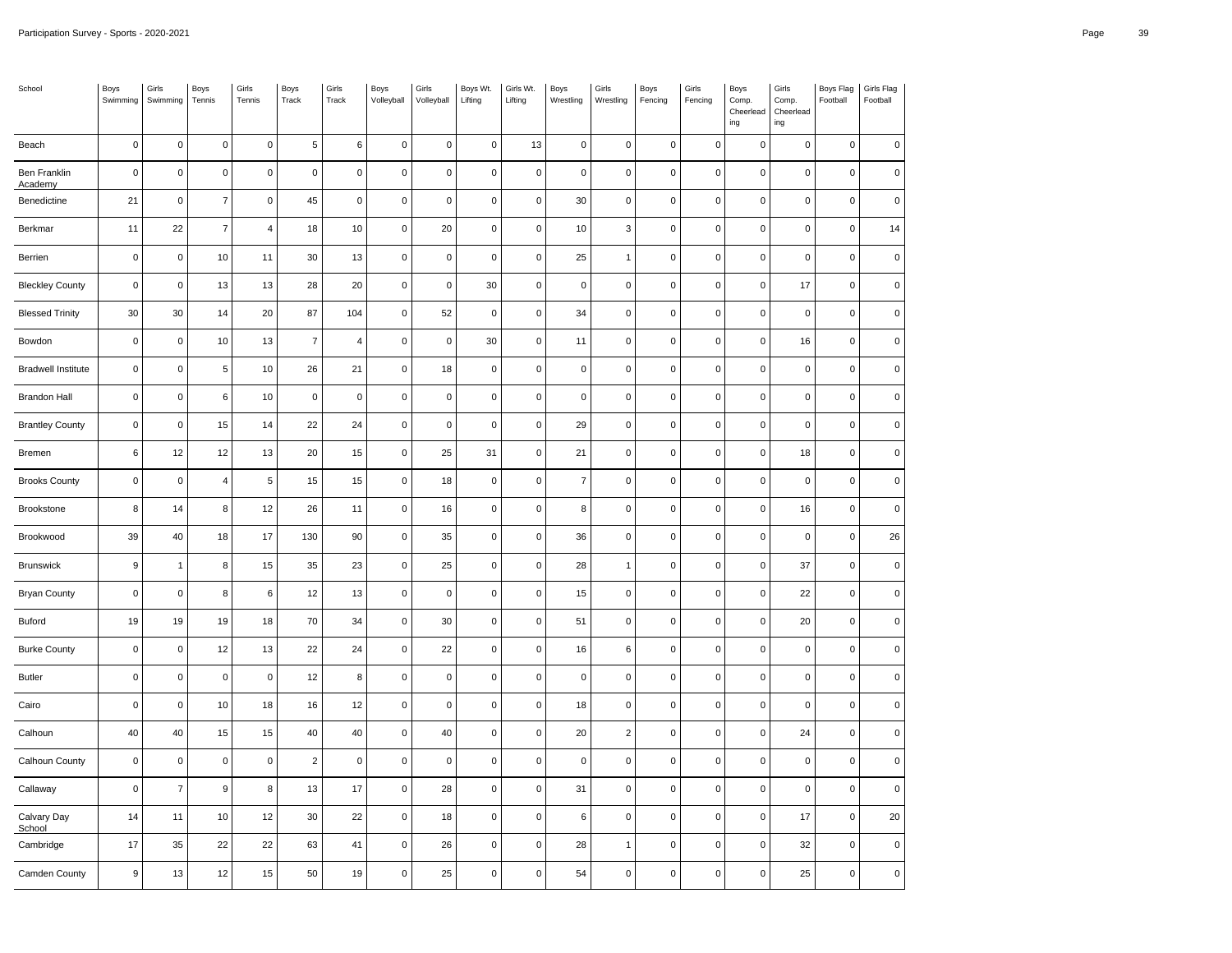| School                  | Boys<br>Swimming    | Girls<br>Swimming | Boys<br>Tennis | Girls<br>Tennis  | Boys<br>Track | Girls<br>Track   | Boys<br>Volleyball  | Girls<br>Volleyball | Boys Wt.<br>Lifting | Girls Wt.<br>Lifting | Boys<br>Wrestling | Girls<br>Wrestling | Boys<br>Fencing | Girls<br>Fencing | Boys<br>Comp.<br>Cheerlead<br>ing | Girls<br>Comp.<br>Cheerlead<br>ing | Boys Flag<br>Football | Girls Flag<br>Football |
|-------------------------|---------------------|-------------------|----------------|------------------|---------------|------------------|---------------------|---------------------|---------------------|----------------------|-------------------|--------------------|-----------------|------------------|-----------------------------------|------------------------------------|-----------------------|------------------------|
| Campbell                | 24                  | 39                | 16             | 16               | 38            | 26               | $\mathsf 0$         | 31                  | $\mathbf 0$         | $\mathbf 0$          | 18                | 8                  | $\bf 8$         | 13               | $\mathbf 0$                       | 20                                 | $\mathsf 0$           | $\pmb{0}$              |
| Carrollton              | 11                  | 13                | 14             | 20               | 66            | 37               | $\mathsf 0$         | 32                  | $\mathsf 0$         | $\mathbf 0$          | 29                | 8                  | $\mathbf 0$     | $\pmb{0}$        | $\mathbf 0$                       | 74                                 | $\mathsf 0$           | $\pmb{0}$              |
| Cartersville            | $\boldsymbol{9}$    | 22                | 15             | 13               | 42            | 29               | $\mathsf 0$         | 38                  | 262                 | 56                   | 24                | 18                 | $\mathbf 0$     | $\pmb{0}$        | $\mathsf 0$                       | 17                                 | $\mathsf 0$           | $\pmb{0}$              |
| Carver, Atlanta         | $\mathsf 0$         | $\mathbf 0$       | $\mathbf 0$    | $\mathbf 0$      | 15            | 10               | $\mathsf 0$         | 14                  | $\mathbf 0$         | $\pmb{0}$            | $\mathbf 0$       | $\pmb{0}$          | $\mathbf 0$     | $\pmb{0}$        | $\mathbf 0$                       | 0                                  | $\mathbf 0$           | $\mathsf 0$            |
| Carver,<br>Columbus     | $\mathbf 0$         | $\pmb{0}$         | $\pmb{0}$      | $\pmb{0}$        | 16            | 13               | $\mathsf 0$         | 13                  | $\mathsf 0$         | $\pmb{0}$            | $\mathbf{1}$      | $\pmb{0}$          | $\pmb{0}$       | $\pmb{0}$        | $\mathbf 0$                       | $\mathsf{O}\xspace$                | $\mathsf 0$           | 13                     |
| Cass                    | 17                  | 27                | 12             | 12               | 34            | 31               | $\mathsf 0$         | 30                  | $\pmb{0}$           | $\mathbf 0$          | 27                | 3                  | $\pmb{0}$       | $\mathbf 0$      | $\pmb{0}$                         | 17                                 | $\mathsf{O}\xspace$   | $\mathsf 0$            |
| Cedar Grove             | $\mathbf{3}$        | $\overline{2}$    | $\overline{2}$ | $\mathbf 3$      | 22            | 18               | $\mathbf 0$         | 15                  | $\mathbf 0$         | $\pmb{0}$            | 8                 | $\pmb{0}$          | 0               | $\mathbf 0$      | $\mathbf 0$                       | $\mathbf 0$                        | $\mathsf 0$           | $\mathbf 0$            |
| Cedar Shoals            | 12                  | $\overline{7}$    | $\mathbf 0$    | $\mathbf 0$      | 19            | 10               | $\mathsf 0$         | 16                  | $\mathsf 0$         | $\mathbf 0$          | $\overline{7}$    | $\pmb{0}$          | $\mathbf 0$     | $\mathbf 0$      | $\mathbf 0$                       | $\mathsf{O}\xspace$                | $\mathsf 0$           | $\mathbf 0$            |
| Cedartown               | $\pmb{0}$           | $\mathbf 0$       | 12             | 8                | 56            | 27               | $\mathsf{O}\xspace$ | 21                  | $\pmb{0}$           | $\mathbf 0$          | 18                | $\overline{1}$     | $\mathbf 0$     | $\mathbf 0$      | $\pmb{0}$                         | $16\,$                             | $\pmb{0}$             | $\pmb{0}$              |
| Centennial              | 14                  | 24                | 18             | 19               | 53            | 25               | $\mathbf 0$         | 35                  | $\mathsf 0$         | $\pmb{0}$            | 14                | $\boldsymbol{2}$   | 10              | 5                | $\mathbf 0$                       | $\mathsf{O}\xspace$                | $\mathsf 0$           | $\mathsf 0$            |
| <b>Central Gwinnett</b> | 6                   | $\,$ 5 $\,$       | 8              | 8                | 16            | 10               | $\mathsf 0$         | 27                  | $\mathsf 0$         | $\pmb{0}$            | $\boldsymbol{9}$  | $\pmb{0}$          | $\pmb{0}$       | $\pmb{0}$        | $\mathbf 0$                       | $\mathsf{O}\xspace$                | $\mathsf 0$           | 15                     |
| Central, Carroll        | $\overline{4}$      | $\overline{7}$    | 18             | 14               | 36            | 34               | $\mathsf 0$         | 22                  | $\mathsf 0$         | $\pmb{0}$            | 24                | $\pmb{0}$          | $\pmb{0}$       | $\pmb{0}$        | $\pmb{0}$                         | 20                                 | $\mathsf 0$           | $\mathsf 0$            |
| Central, Macon          | $\mathsf 0$         | $\pmb{0}$         | 3              | $\overline{4}$   | 17            | 16               | $\mathbf 0$         | 12                  | $\mathbf 0$         | $\mathbf 0$          | $\overline{7}$    | $\pmb{0}$          | $\mathbf 0$     | 0                | $\mathbf 0$                       | $\mathbf 0$                        | $\mathsf{O}\xspace$   | $\mathbf 0$            |
| Central, Talbotton      | $\mathbf 0$         | $\pmb{0}$         | $\mathbf 0$    | $\pmb{0}$        | 15            | 15               | $\mathsf 0$         | 20                  | $\pmb{0}$           | $\mathbf 0$          | $\mathbf 0$       | $\mathsf 0$        | $\pmb{0}$       | $\mathbf 0$      | $\mathbf 0$                       | $\pmb{0}$                          | $\mathsf 0$           | $\pmb{0}$              |
| Chamblee                | 35                  | 33                | 20             | 20               | 18            | 14               | $\mathsf 0$         | 33                  | $\pmb{0}$           | $\pmb{0}$            | 1                 | $\pmb{0}$          | $\mathbf 0$     | $\mathbf 0$      | 0                                 | 0                                  | $\pmb{0}$             | $\mathsf 0$            |
| Chapel Hill             | 15                  | 12                | 9              | 8                | $\mathbf 0$   | $\pmb{0}$        | $\mathsf 0$         | 19                  | $\mathsf 0$         | $\pmb{0}$            | 6                 | $\mathbf{1}$       | 0               | $\pmb{0}$        | $\mathbf{1}$                      | 17                                 | $\mathsf{O}\xspace$   | $\mathsf 0$            |
| Charlton County         | $\mathbf 0$         | $\pmb{0}$         | 12             | 12               | 18            | 10               | $\mathsf 0$         | $\mathbf 0$         | $\mathsf{O}\xspace$ | $\mathbf 0$          | $\boldsymbol{9}$  | $\mathsf 0$        | $\mathbf 0$     | $\pmb{0}$        | $\mathbf 0$                       | $\pmb{0}$                          | $\mathsf 0$           | $\mathbf 0$            |
| Chattahoochee           | 18                  | 13                | 19             | 15               | 62            | 28               | $\mathsf 0$         | 33                  | $\mathsf 0$         | $\pmb{0}$            | 36                | $\pmb{0}$          | 8               | $\overline{7}$   | $\pmb{0}$                         | 28                                 | $\mathsf 0$           | $\mathsf 0$            |
| Chattahoochee<br>County | $\mathsf{O}\xspace$ | $\pmb{0}$         | $\mathbf 0$    | $\pmb{0}$        | 16            | $\boldsymbol{9}$ | $\mathsf{O}\xspace$ | 14                  | $\mathsf{O}\xspace$ | $\pmb{0}$            | 8                 | $\pmb{0}$          | $\pmb{0}$       | $\pmb{0}$        | $\mathsf 0$                       | $\pmb{0}$                          | $\mathsf 0$           | $\mathsf 0$            |
| Chattooga               | $\mathbf 0$         | $\mathbf 0$       | 8              | $\boldsymbol{9}$ | 11            | 9                | $\mathsf 0$         | 17                  | $\mathsf 0$         | $\mathbf 0$          | 5                 | $\overline{1}$     | $\mathsf 0$     | $\mathsf 0$      | $\mathsf 0$                       | $16\,$                             | $\mathsf 0$           | $\pmb{0}$              |
| Cherokee                | 17                  | 13                | 12             | 29               | 67            | 42               | $\mathbf 0$         | 25                  | $\pmb{0}$           | $\pmb{0}$            | 23                | $\mathbf{1}$       | 0               | 0                | $\mathbf 0$                       | 35                                 | $\mathsf{O}\xspace$   | 30                     |
| Cherokee Bluff          | $\boldsymbol{9}$    | 14                | $15\,$         | 18               | 36            | 27               | $\mathsf 0$         | 35                  | $\pmb{0}$           | $\mathbf 0$          | 24                | $\mathbf 2$        | $\mathbf 0$     | $\mathbf 0$      | $\pmb{0}$                         | 15                                 | $\mathsf 0$           | $\pmb{0}$              |
| Chestatee               | $\,6\,$             | 11                | $10$           | 8                | 29            | 26               | $\mathsf 0$         | 24                  | $\mathbf 0$         | $\mathbf 0$          | 33                | 12                 | $\mathsf 0$     | $\pmb{0}$        | 3                                 | 16                                 | $\mathsf 0$           | $\pmb{0}$              |
| Christian Heritage      | $\mathsf 0$         | $\pmb{0}$         | 9              | 11               | $\mathbf 0$   | $\mathbf{1}$     | $\mathbf 0$         | 24                  | $\mathbf 0$         | $\pmb{0}$            | $\pmb{0}$         | $\pmb{0}$          | 0               | $\pmb{0}$        | $\mathbf 0$                       | $\mathsf 0$                        | $\mathbf 0$           | $\mathsf 0$            |
| Clarke Central          | 15                  | 24                | $15\,$         | 20               | 30            | 32               | $\mathsf 0$         | 35                  | $\pmb{0}$           | $\mathsf 0$          | 15                | $\mathbf 2$        | $\mathbf 0$     | $\mathbf 0$      | $\pmb{0}$                         | 0                                  | $\mathsf 0$           | $\pmb{0}$              |
| Clarkston               | $\mathbf{1}$        | $\mathbf{1}$      | $\pmb{0}$      | $\sqrt{4}$       | 10            | $\,6$            | $\mathsf 0$         | $\pmb{0}$           | $\pmb{0}$           | $\mathbf 0$          | $\mathbf 0$       | $\mathsf 0$        | $\mathsf 0$     | $\pmb{0}$        | $\mathsf 0$                       | 0                                  | $\mathsf 0$           | $\pmb{0}$              |
| Claxton                 | $\pmb{0}$           | $\mathbf 0$       | 5              | 10               | 15            | 20               | $\mathbf 0$         | $\pmb{0}$           | $\pmb{0}$           | $\pmb{0}$            | $\mathsf 0$       | $\pmb{0}$          | $\pmb{0}$       | $\pmb{0}$        | 0                                 | 0                                  | 0                     | 0                      |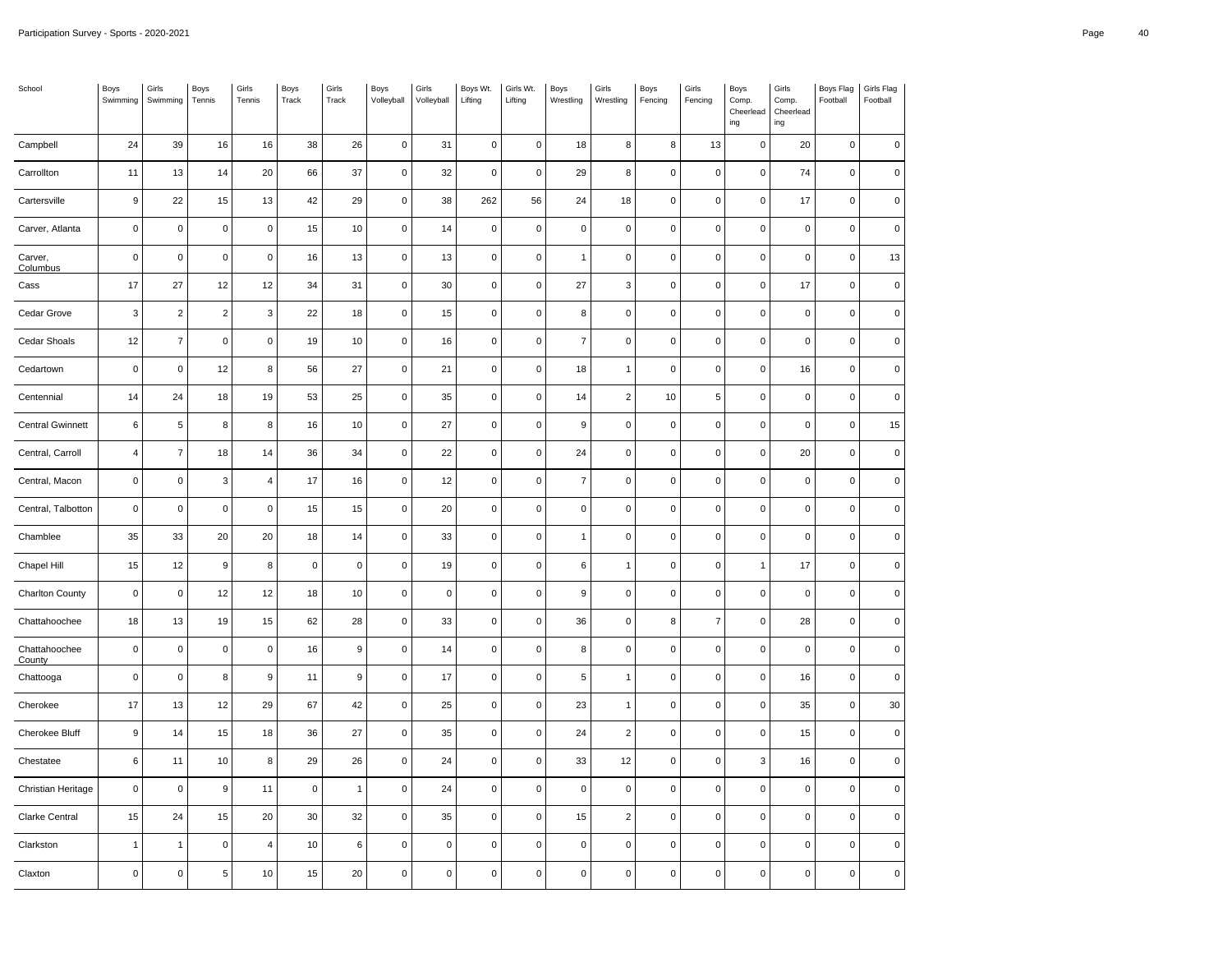| School                               | Boys<br>Swimming        | Girls<br>Swimming   | Boys<br>Tennis      | Girls<br>Tennis  | Boys<br>Track | Girls<br>Track | Boys<br>Volleyball | Girls<br>Volleyball | Boys Wt.<br>Lifting | Girls Wt.<br>Lifting | Boys<br>Wrestling | Girls<br>Wrestling | Boys<br>Fencing     | Girls<br>Fencing | Boys<br>Comp.<br>Cheerlead<br>ing | Girls<br>Comp.<br>Cheerlead<br>ing | Boys Flag<br>Football | Girls Flag<br>Football |
|--------------------------------------|-------------------------|---------------------|---------------------|------------------|---------------|----------------|--------------------|---------------------|---------------------|----------------------|-------------------|--------------------|---------------------|------------------|-----------------------------------|------------------------------------|-----------------------|------------------------|
| <b>Clinch County</b>                 | $\pmb{0}$               | $\mathsf{O}\xspace$ | $\boldsymbol{9}$    | 15               | 10            | 8              | $\mathbf 0$        | $\pmb{0}$           | $\pmb{0}$           | $\mathsf 0$          | $\mathsf 0$       | $\mathsf 0$        | $\mathsf 0$         | $\pmb{0}$        | $\mathbf 0$                       | $\pmb{0}$                          | $\pmb{0}$             | $\mathsf 0$            |
| Coahulla Creek                       | 10                      | 10                  | 20                  | 14               | 35            | 20             | $\pmb{0}$          | 27                  | $\pmb{0}$           | $\mathbf 0$          | 30                | $\mathsf 0$        | $\mathbf 0$         | $\pmb{0}$        | $\mathsf 0$                       | 16                                 | $\mathsf 0$           | $\mathsf 0$            |
| Coffee                               | 14                      | 8                   | 18                  | 19               | 42            | 18             | $\mathbf 0$        | $\mathsf 0$         | 20                  | $\overline{7}$       | 28                | $\mathbf{1}$       | $\pmb{0}$           | $\pmb{0}$        | $\mathsf 0$                       | $\pmb{0}$                          | $\pmb{0}$             | $\pmb{0}$              |
| <b>Collins Hill</b>                  | 26                      | 25                  | 13                  | 11               | 51            | 20             | $\mathbf 0$        | 35                  | $\pmb{0}$           | $\pmb{0}$            | 13                | $\mathbf 0$        | $\mathsf 0$         | $\pmb{0}$        | $\mathsf 0$                       | 10                                 | $\pmb{0}$             | 18                     |
| <b>Colquitt County</b>               | 6                       | 15                  | 14                  | 12               | 30            | 15             | $\pmb{0}$          | 29                  | $\pmb{0}$           | $\pmb{0}$            | 45                | $\overline{4}$     | $\pmb{0}$           | $\pmb{0}$        | $\mathsf 0$                       | 17                                 | $\pmb{0}$             | $\mathsf 0$            |
| Columbia                             | $\,6$                   | 8                   | $\mathsf{O}\xspace$ | $\mathbf 0$      | $\,6\,$       | $\bf8$         | $\pmb{0}$          | $\pmb{0}$           | $\mathbf 0$         | $\mathbf 0$          | $\mathbf 0$       | $\mathsf 0$        | $\mathbf 0$         | $\pmb{0}$        | $\mathbf 0$                       | $\pmb{0}$                          | $\pmb{0}$             | $\pmb{0}$              |
| Columbus                             | 21                      | 34                  | 17                  | 17               | 42            | 23             | $\mathbf 0$        | 28                  | $\pmb{0}$           | $\mathsf 0$          | 22                | 3                  | $\mathbf 0$         | $\pmb{0}$        | $\mathsf 0$                       | 18                                 | $\pmb{0}$             | 20                     |
| Commerce                             | $\overline{\mathbf{4}}$ | 8                   | 8                   | 12               | 38            | 14             | $\pmb{0}$          | 18                  | $\pmb{0}$           | $\mathbf 0$          | 24                | 6                  | $\mathbf 0$         | $\pmb{0}$        | $\mathbf 0$                       | $\pmb{0}$                          | $\mathsf 0$           | $\mathbf 0$            |
| Cook                                 | $\pmb{0}$               | $\mathsf 0$         | $16\,$              | 11               | 18            | 18             | $\mathbf 0$        | 21                  | $\mathbf 0$         | $\mathsf 0$          | 20                | $\mathbf{1}$       | $\mathbf 0$         | $\mathbf 0$      | $\mathsf 0$                       | $\pmb{0}$                          | $\pmb{0}$             | $\mathbf 0$            |
| Coosa                                | $\mathbf 0$             | 0                   | 5                   | $\overline{7}$   | 28            | 12             | $\mathbf 0$        | 19                  | $\pmb{0}$           | $\mathsf 0$          | 21                | $\overline{1}$     | $\pmb{0}$           | $\pmb{0}$        | $\mathbf 0$                       | 14                                 | $\pmb{0}$             | $\mathsf 0$            |
| Coretta Scott<br><b>King Academy</b> | $\mathbf 0$             | $\sqrt{2}$          | $\pmb{0}$           | $\pmb{0}$        | $\pmb{0}$     | $\mathbf 0$    | $\mathbf 0$        | $\overline{7}$      | $\mathbf 0$         | $\mathbf 0$          | $\mathbf 0$       | $\pmb{0}$          | $\pmb{0}$           | $\pmb{0}$        | $\mathbf 0$                       | 12                                 | $\pmb{0}$             | $\pmb{0}$              |
| <b>Crawford County</b>               | $\pmb{0}$               | $\mathsf 0$         | $\mathbf 0$         | $\pmb{0}$        | 3             | 12             | $\pmb{0}$          | $\mathsf 0$         | $\pmb{0}$           | $\mathbf 0$          | 10                | $\mathsf 0$        | $\mathbf 0$         | $\pmb{0}$        | $\mathsf 0$                       | $\pmb{0}$                          | $\pmb{0}$             | $\pmb{0}$              |
| Creekside                            | $\overline{1}$          | $\mathsf 0$         | 5                   | $\,$ 5           | 21            | 10             | $\pmb{0}$          | 10                  | $\pmb{0}$           | $\mathsf 0$          | 10                | $\overline{1}$     | $\mathbf 0$         | $\pmb{0}$        | $\mathsf 0$                       | 10                                 | $\mathsf 0$           | $\mathbf 0$            |
| Creekview                            | 32                      | 33                  | $19$                | $19$             | 61            | 82             | $\mathbf 0$        | 28                  | $\pmb{0}$           | $\pmb{0}$            | 33                | $\mathbf{1}$       | $\pmb{0}$           | $\pmb{0}$        | $\mathbf 0$                       | $30\,$                             | $\pmb{0}$             | 23                     |
| <b>Crisp County</b>                  | $\pmb{0}$               | $\mathsf 0$         | 14                  | 16               | 18            | 12             | $\pmb{0}$          | $\mathsf 0$         | $\pmb{0}$           | $\pmb{0}$            | 14                | $\mathbf 2$        | $\mathbf 0$         | $\pmb{0}$        | $\mathsf 0$                       | 21                                 | $\pmb{0}$             | $\mathbf 0$            |
| Cross Creek                          | $\pmb{0}$               | 0                   | 6                   | 6                | 15            | $\overline{7}$ | $\mathbf 0$        | 15                  | $\pmb{0}$           | $\mathsf 0$          | $\overline{7}$    | $\mathsf 0$        | $\pmb{0}$           | $\pmb{0}$        | $\mathsf 0$                       | $\pmb{0}$                          | $\mathsf 0$           | $\mathsf 0$            |
| Cross Keys                           | $\pmb{0}$               | $\pmb{0}$           | $\,0\,$             | $\pmb{0}$        | 6             | $\overline{2}$ | $\pmb{0}$          | $\pmb{0}$           | $\mathbf 0$         | $\mathbf 0$          | $\mathbf 0$       | $\mathsf 0$        | $\pmb{0}$           | $\pmb{0}$        | $\mathbf 0$                       | $\mathbf 0$                        | $\pmb{0}$             | $\mathsf 0$            |
| Dacula                               | $\overline{4}$          | 13                  | 13                  | 12               | 59            | 46             | $\pmb{0}$          | 30                  | $\pmb{0}$           | $\mathbf 0$          | 26                | $\pmb{0}$          | $\mathsf{O}\xspace$ | $\pmb{0}$        | $\mathbf 0$                       | 21                                 | $\pmb{0}$             | 14                     |
| Dade County                          | $\mathbf 0$             | $\mathsf 0$         | $\overline{7}$      | $\boldsymbol{9}$ | 17            | 9              | $\pmb{0}$          | 24                  | $\mathbf 0$         | 0                    | 17                | $\pmb{0}$          | $\mathbf 0$         | $\pmb{0}$        | $\mathbf 0$                       | 16                                 | $\mathbf 0$           | 0                      |
| Dalton                               | 23                      | 18                  | 11                  | $\mathsf g$      | 37            | 53             | $\pmb{0}$          | 22                  | $\pmb{0}$           | $\mathsf 0$          | 22                | $\mathbf 0$        | $\mathsf 0$         | $\pmb{0}$        | $\mathbf 0$                       | 22                                 | $\pmb{0}$             | $\pmb{0}$              |
| Dalton Academy                       |                         |                     |                     |                  |               |                |                    |                     |                     |                      |                   |                    |                     |                  |                                   |                                    |                       |                        |
| Darlington                           | 12                      | 9                   | $\overline{7}$      | $\bf8$           | 22            | 22             | $\pmb{0}$          | 18                  | $\pmb{0}$           | $\pmb{0}$            | 16                | $\overline{1}$     | $\pmb{0}$           | $\pmb{0}$        | $\mathbf 0$                       | $\pmb{0}$                          | $\mathsf 0$           | $\mathbf 0$            |
| Davidson Fine<br><b>Arts</b>         | 12                      | 12                  | 9                   | 18               | $\,6\,$       | 12             | $\pmb{0}$          | 28                  | $\pmb{0}$           | $\mathbf 0$          | $\mathsf 0$       | $\pmb{0}$          | $\mathbf 0$         | $\pmb{0}$        | $\mathsf{O}\xspace$               | $\pmb{0}$                          | $\pmb{0}$             | $\mathbf 0$            |
| Dawson County                        | 5                       | 9                   | 12                  | 11               | 19            | 18             | $\pmb{0}$          | 23                  | $\pmb{0}$           | $\mathbf 0$          | 17                | $\pmb{0}$          | $\mathbf 0$         | $\pmb{0}$        | $\mathsf 0$                       | 24                                 | $\pmb{0}$             | $\mathsf 0$            |
| Decatur                              | 34                      | 51                  | $20\,$              | 20               | 43            | 30             | $\mathbf 0$        | 25                  | $\pmb{0}$           | $\mathsf 0$          | $\mathsf 0$       | $\mathsf 0$        | $\mathbf 0$         | $\mathbf 0$      | $\mathbf 0$                       | $\pmb{0}$                          | $\mathbf 0$           | 21                     |
| Deerfield-Windsor                    | $\pmb{0}$               | $\,6\,$             | 8                   | $\boldsymbol{9}$ | 35            | 27             | $\pmb{0}$          | $\mathsf 0$         | $\pmb{0}$           | $\mathbf 0$          | $\,$ 5 $\,$       | $\pmb{0}$          | $\pmb{0}$           | $\pmb{0}$        | $\mathsf 0$                       | $\pmb{0}$                          | $\pmb{0}$             | $\mathbf 0$            |
| DeKalb School of<br>the Arts         | $\mathbf 0$             | $\pmb{0}$           | $\pmb{0}$           | $\pmb{0}$        | $\pmb{0}$     | $\pmb{0}$      | $\mathbf 0$        | $\mathbf 0$         | $\pmb{0}$           | 0                    | $\mathbf 0$       | $\pmb{0}$          | $\pmb{0}$           | $\pmb{0}$        | $\mathbf 0$                       | $\pmb{0}$                          | $\mathsf 0$           | $\mathsf 0$            |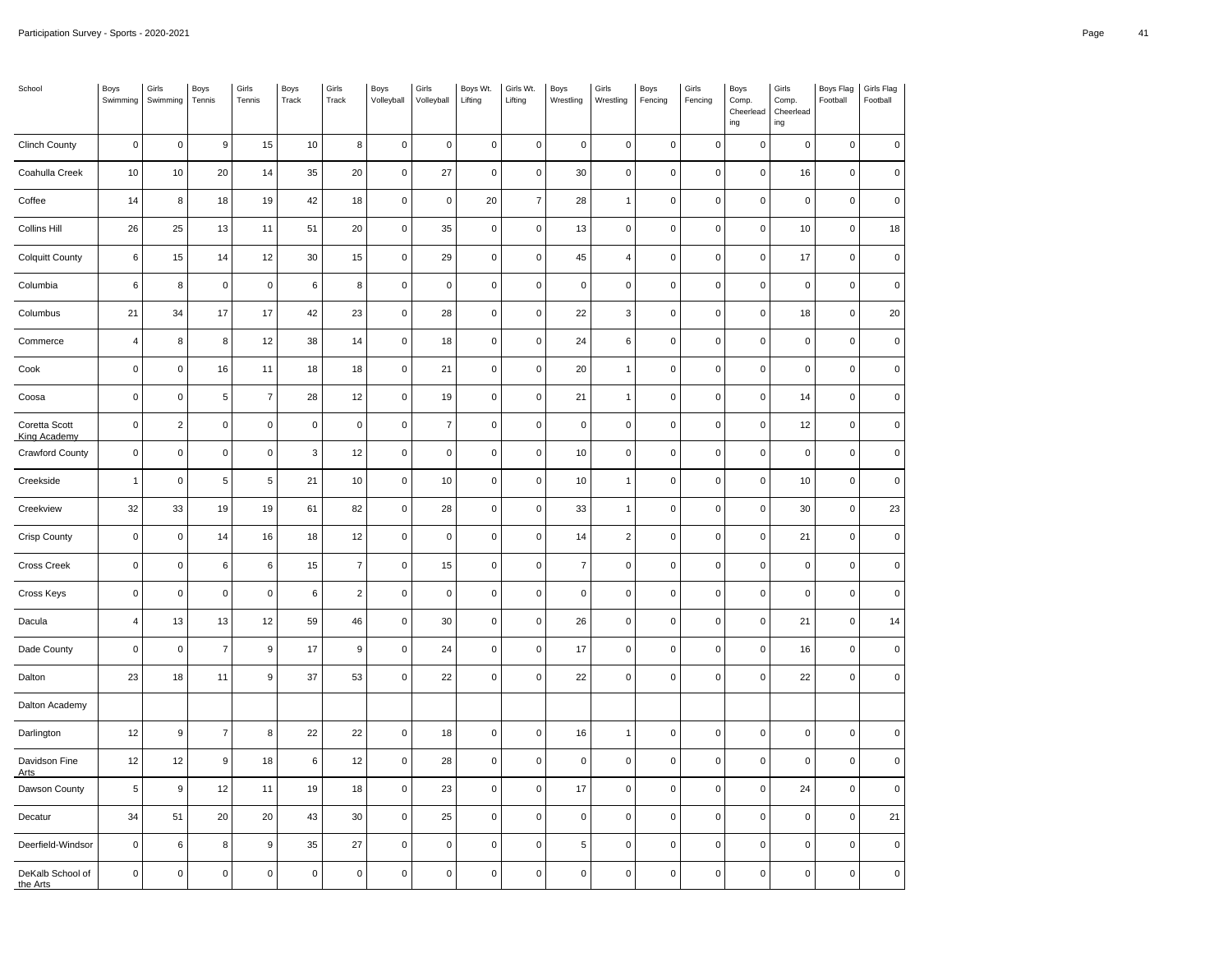| School                       | Boys<br>Swimming | Girls<br>Swimming   | Boys<br>Tennis           | Girls<br>Tennis  | Boys<br>Track    | Girls<br>Track | Boys<br>Volleyball  | Girls<br>Volleyball | Boys Wt.<br>Lifting | Girls Wt.<br>Lifting | Boys<br>Wrestling         | Girls<br>Wrestling | Boys<br>Fencing | Girls<br>Fencing | Boys<br>Comp.<br>Cheerlead<br>ing | Girls<br>Comp.<br>Cheerlead<br>ing | Boys Flag<br>Football | Girls Flag<br>Football |
|------------------------------|------------------|---------------------|--------------------------|------------------|------------------|----------------|---------------------|---------------------|---------------------|----------------------|---------------------------|--------------------|-----------------|------------------|-----------------------------------|------------------------------------|-----------------------|------------------------|
| Denmark                      | 29               | 30                  | 18                       | 19               | 88               | 40             | $\mathsf 0$         | 38                  | $\mathbf 0$         | $\pmb{0}$            | 19                        | 3                  | $\mathbf 0$     | $\mathbf 0$      | $\pmb{0}$                         | 41                                 | $\mathsf 0$           | 20                     |
| Discovery                    | $\boldsymbol{9}$ | 6                   | $\sqrt{2}$               | $\overline{4}$   | 38               | 32             | $\mathsf 0$         | 28                  | $\mathbf 0$         | $\pmb{0}$            | 20                        | $\sqrt{2}$         | $\mathsf 0$     | $\pmb{0}$        | 0                                 | $\pmb{0}$                          | $\mathsf{O}\xspace$   | 18                     |
| Dodge County                 | $\pmb{0}$        | $\mathbf 0$         | 15                       | 10               | 15               | 15             | $\mathsf 0$         | $\pmb{0}$           | $30\,$              | $\pmb{0}$            | 20                        | 5                  | $\mathbf 0$     | $\pmb{0}$        | $\mathsf{O}\xspace$               | 25                                 | $\mathsf{O}\xspace$   | $40\,$                 |
| Dooly County                 | $\pmb{0}$        | $\mathsf 0$         | $\pmb{0}$                | $\pmb{0}$        | 11               | $\mathsf g$    | $\mathsf 0$         | $\mathbf 0$         | $\mathbf 0$         | $\mathbf 0$          | $\mathbf 0$               | $\pmb{0}$          | $\mathsf 0$     | $\mathbf 0$      | $\pmb{0}$                         | $\pmb{0}$                          | $\mathsf 0$           | $\mathbf 0$            |
| Dougherty                    | $\pmb{0}$        | $\pmb{0}$           | $\,$ 5 $\,$              | 5                | 16               | 16             | $\mathsf{O}\xspace$ | $\mathbf 0$         | $\mathbf 0$         | $\pmb{0}$            | 11                        | 3                  | $\mathbf 0$     | $\pmb{0}$        | $\pmb{0}$                         | $\pmb{0}$                          | 0                     | $\mathsf 0$            |
| Douglas County               | 10               | 14                  | $\pmb{0}$                | 11               | 31               | 23             | $\mathsf 0$         | 22                  | $\mathbf 0$         | $\mathbf 0$          | 20                        | $\pmb{0}$          | $\mathbf 0$     | $\mathbf 0$      | $\mathsf{O}$                      | 16                                 | $\mathsf 0$           | 22                     |
| Douglass, Atlanta            | $\pmb{0}$        | $\mathsf 0$         | $\pmb{0}$                | $\pmb{0}$        | 15               | 6              | $\mathsf 0$         | 20                  | $\mathbf 0$         | $\pmb{0}$            | $\mathsf{O}\xspace$       | $\pmb{0}$          | $\mathbf 0$     | $\pmb{0}$        | $\mathsf 0$                       | 18                                 | 0                     | $\mathsf 0$            |
| Drew                         | $\pmb{0}$        | $\pmb{0}$           | $\mathbf{1}$             | $\mathsf 3$      | 17               | $\overline{7}$ | $\pmb{0}$           | 21                  | $\mathbf 0$         | $\pmb{0}$            | $\ensuremath{\mathsf{3}}$ | $\pmb{0}$          | $\mathbf 0$     | $\pmb{0}$        | $\pmb{0}$                         | $\mathsf 0$                        | $\mathsf 0$           | $\pmb{0}$              |
| Drew Charter<br>School       | $\pmb{0}$        | $\mathsf 0$         | $\boldsymbol{9}$         | 6                | $10$             | 8              | $\mathsf 0$         | 20                  | $\pmb{0}$           | $\pmb{0}$            | $\mathbf 0$               | $\pmb{0}$          | $\mathbf 0$     | $\pmb{0}$        | $\pmb{0}$                         | $\mathbf 0$                        | $\mathsf 0$           | $\pmb{0}$              |
| Druid Hills                  | $\pmb{0}$        | $\pmb{0}$           | 12                       | 11               | 25               | 13             | 0                   | 14                  | $\mathbf 0$         | $\pmb{0}$            | $\mathsf{O}\xspace$       | $\pmb{0}$          | $\mathbf 0$     | $\pmb{0}$        | $\pmb{0}$                         | $\pmb{0}$                          | $\mathsf{O}\xspace$   | $\mathsf 0$            |
| Dublin                       | $\pmb{0}$        | $\pmb{0}$           | 12                       | $\boldsymbol{9}$ | 21               | 15             | $\mathsf 0$         | 15                  | 75                  | $\mathbf{3}$         | 6                         | $\pmb{0}$          | $\mathbf 0$     | $\pmb{0}$        | $\mathbf{1}$                      | 12                                 | $\mathsf 0$           | $\mathbf 0$            |
| Duluth                       | 39               | 35                  | 13                       | 20               | 25               | 42             | $\mathsf 0$         | 39                  | $\pmb{0}$           | $\pmb{0}$            | 15                        | $\pmb{0}$          | $\mathbf 0$     | $\pmb{0}$        | $\pmb{0}$                         | $\mathbf 0$                        | $\mathsf 0$           | 25                     |
| Dunwoody                     | 30               | 35                  | $30\,$                   | 25               | 19               | 19             | $\mathsf 0$         | $16\,$              | $\mathbf 0$         | $\mathsf 0$          | 24                        | $\pmb{0}$          | $\mathbf 0$     | $\mathbf 0$      | $\mathbf 0$                       | $\pmb{0}$                          | $\mathbf 0$           | 28                     |
| Dutchtown                    | $\pmb{0}$        | 10                  | 13                       | 15               | 18               | 14             | $\mathsf 0$         | 24                  | $\mathbf 0$         | $\pmb{0}$            | $\mathbf 3$               | $\mathbf{1}$       | $\mathbf 0$     | $\pmb{0}$        | $\mathbf{1}$                      | 15                                 | $\mathsf 0$           | 11                     |
| Eagle's Landing              | $\pmb{0}$        | $\bf8$              | 13                       | 16               | 17               | 12             | $\mathsf{O}\xspace$ | 10                  | $\pmb{0}$           | $\pmb{0}$            | 8                         | 3                  | $\mathbf 0$     | $\pmb{0}$        | $\mathbf{1}$                      | 12                                 | $\mathsf{O}\xspace$   | 15                     |
| Eagle's Landing<br>Christian | $\pmb{0}$        | $\mathsf 0$         | $\pmb{0}$                | $\pmb{0}$        | 19               | 13             | $\mathsf 0$         | 16                  | $\mathbf 0$         | $\mathbf 0$          | $\boldsymbol{9}$          | $\pmb{0}$          | $\mathbf 0$     | $\mathbf 0$      | $\pmb{0}$                         | $\pmb{0}$                          | $\mathbf 0$           | $\mathbf 0$            |
| Early County                 | $\pmb{0}$        | $\pmb{0}$           | 10                       | 14               | 12               | $\overline{c}$ | $\mathsf 0$         | 13                  | $\mathbf 0$         | $\pmb{0}$            | $\mathsf 0$               | $\pmb{0}$          | $\mathbf 0$     | $\pmb{0}$        | $\pmb{0}$                         | $\pmb{0}$                          | $\mathsf 0$           | $\mathsf 0$            |
| East Coweta                  | $\boldsymbol{9}$ | 11                  | 10                       | 14               | 68               | 45             | 0                   | 43                  | $\mathbf 0$         | $\mathbf 0$          | 40                        | 3                  | $\pmb{0}$       | $\mathbf 0$      | $\mathbf{1}$                      | 42                                 | $\mathbf 0$           | 31                     |
| East Forsyth                 |                  |                     |                          |                  |                  |                |                     |                     |                     |                      |                           |                    |                 |                  |                                   |                                    |                       |                        |
| East Hall                    | $\pmb{0}$        | $\mathsf{O}\xspace$ | 8                        | 9                | 14               | 19             | $\mathsf{O}\xspace$ | 27                  | $\mathbf 0$         | $\pmb{0}$            | 23                        | 5                  | $\mathbf 0$     | $\pmb{0}$        | $\mathbf{1}$                      | 18                                 | $\mathsf 0$           | $\pmb{0}$              |
| East Jackson                 | $\mathbf{3}$     | 8                   | 13                       | $\mathsf g$      | 27               | 28             | 0                   | 18                  | $\mathbf 0$         | $\pmb{0}$            | 15                        | $\pmb{0}$          | $\mathsf 0$     | $\mathbf 0$      | $\pmb{0}$                         | 15                                 | 0                     | $\pmb{0}$              |
| East Laurens                 | $\pmb{0}$        | $\pmb{0}$           | $\boldsymbol{7}$         | $\boldsymbol{9}$ | $\boldsymbol{9}$ | 12             | $\pmb{0}$           | $\mathbf 0$         | 47                  | $\pmb{0}$            | 26                        | $\pmb{0}$          | $\mathbf 0$     | $\pmb{0}$        | $\pmb{0}$                         | $16$                               | 0                     | $\mathsf 0$            |
| East Paulding                | $\boldsymbol{9}$ | 42                  | $\mathbf 5$              | 10               | 63               | $30\,$         | $\mathsf 0$         | $30\,$              | $\mathbf 0$         | $\pmb{0}$            | 17                        | $\mathbf{1}$       | $\mathbf 0$     | $\mathbf 0$      | $\mathsf{O}$                      | 17                                 | $\mathsf 0$           | $\pmb{0}$              |
| Eastside                     | $10$             | 14                  | $\overline{\mathcal{I}}$ | 13               | 21               | 11             | $\mathsf 0$         | 46                  | $\mathbf 0$         | $\pmb{0}$            | 25                        | $\pmb{0}$          | $\mathbf 0$     | $\pmb{0}$        | $\mathsf 0$                       | 15                                 | 0                     | $\mathsf 0$            |
| <b>Echols County</b>         | $\pmb{0}$        | $\pmb{0}$           | $\mathbf 0$              | $\pmb{0}$        | $\pmb{0}$        | $\pmb{0}$      | $\pmb{0}$           | $\pmb{0}$           | $\mathbf 0$         | $\pmb{0}$            | $\pmb{0}$                 | $\pmb{0}$          | $\mathbf 0$     | $\pmb{0}$        | $\pmb{0}$                         | $\mathsf 0$                        | $\mathsf{O}\xspace$   | $\pmb{0}$              |
| Effingham County             | $\pmb{0}$        | $\mathsf{O}\xspace$ | 11                       | $\mathsf g$      | 14               | 21             | $\mathsf{O}\xspace$ | 27                  | $\pmb{0}$           | $\pmb{0}$            | 35                        | $\overline{c}$     | $\pmb{0}$       | $\pmb{0}$        | $\pmb{0}$                         | 17                                 | $\mathsf{O}\xspace$   | 17                     |
| <b>Elbert County</b>         | $\pmb{0}$        | $\mathbf 0$         | $\overline{7}$           | 11               | 36               | 21             | 0                   | 23                  | $\pmb{0}$           | $\pmb{0}$            | 27                        | $\pmb{0}$          | $\pmb{0}$       | $\mathbf 0$      | $\mathsf 0$                       | $\mathbf 0$                        | 0                     | 0                      |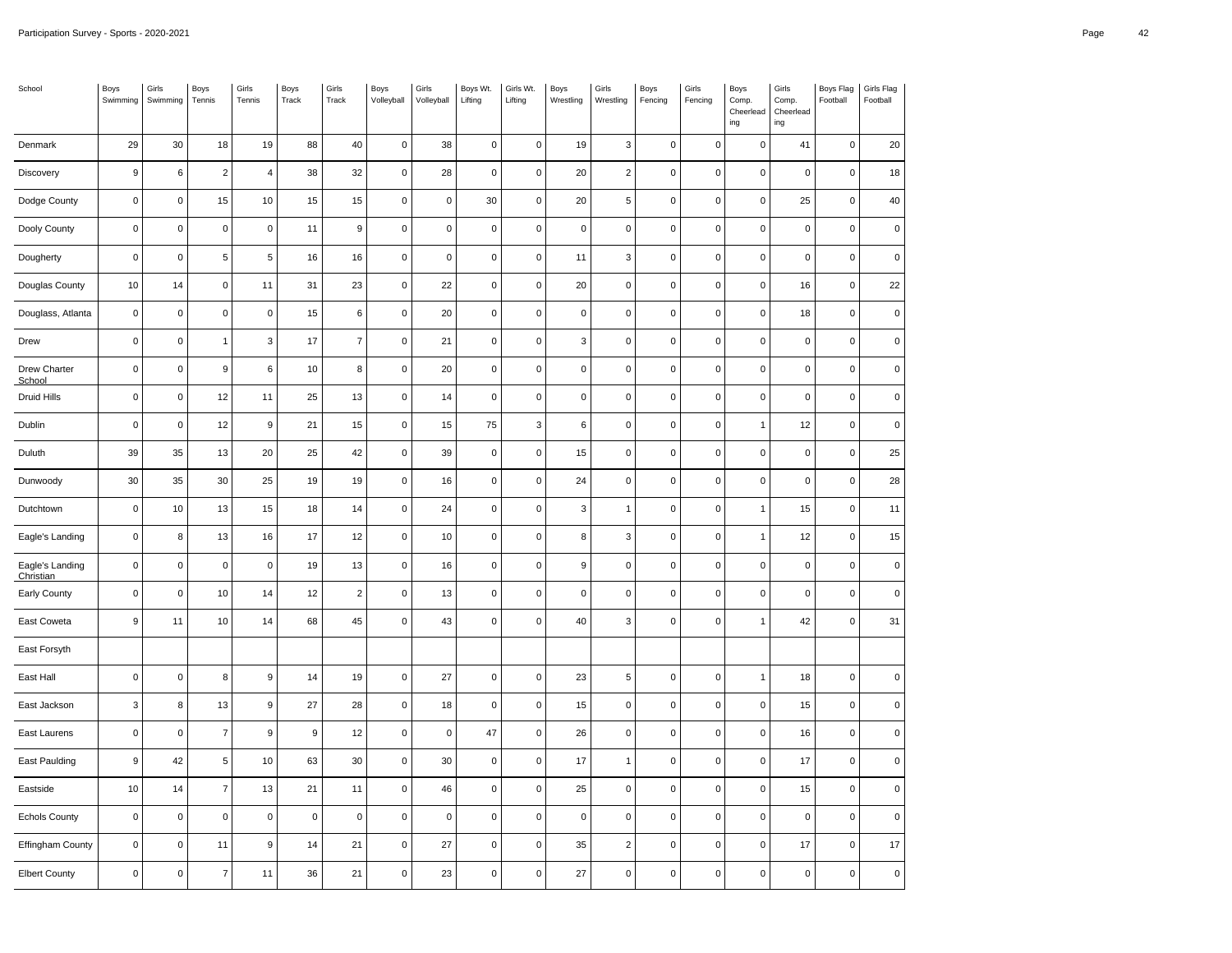| School                             | Boys<br>Swimming          | Girls<br>Swimming | Boys<br>Tennis | Girls<br>Tennis  | Boys<br>Track  | Girls<br>Track | Boys<br>Volleyball  | Girls<br>Volleyball | Boys Wt.<br>Lifting | Girls Wt.<br>Lifting | Boys<br>Wrestling | Girls<br>Wrestling | Boys<br>Fencing | Girls<br>Fencing | Boys<br>Comp.<br>Cheerlead<br>ing | Girls<br>Comp.<br>Cheerlead<br>ing | Boys Flag<br>Football | Girls Flag<br>Football |
|------------------------------------|---------------------------|-------------------|----------------|------------------|----------------|----------------|---------------------|---------------------|---------------------|----------------------|-------------------|--------------------|-----------------|------------------|-----------------------------------|------------------------------------|-----------------------|------------------------|
| Elite Scholars<br>Academy          | 8                         | $\overline{4}$    | 3              | $\overline{2}$   | 16             | 11             | $\mathbf 0$         | 23                  | $\mathsf 0$         | $\mathbf 0$          | $\pmb{0}$         | $\pmb{0}$          | $\mathsf 0$     | 0                | $\pmb{0}$                         | 0                                  | $\mathsf 0$           | $\mathsf 0$            |
| <b>Emanuel County</b><br>Institute | $\mathbf 0$               | $\pmb{0}$         | 10             | $\boldsymbol{9}$ | 15             | 10             | $\mathsf 0$         | $\pmb{0}$           | $\mathsf{O}\xspace$ | $\pmb{0}$            | $\pmb{0}$         | $\pmb{0}$          | $\mathbf 0$     | $\pmb{0}$        | $\mathbf 0$                       | $\mathsf{O}\xspace$                | $\mathsf 0$           | $\mathbf 0$            |
| Etowah                             | 20                        | 41                | 16             | 19               | 53             | 53             | $\mathsf 0$         | 36                  | $\mathsf 0$         | $\mathbf 0$          | 35                | $\overline{1}$     | $\mathsf 0$     | $\mathsf 0$      | $\mathsf 0$                       | $\pmb{0}$                          | $\mathsf 0$           | 16                     |
| Evans                              | 8                         | $\overline{7}$    | 11             | 10               | 38             | 30             | $\mathsf{O}\xspace$ | 30                  | $\pmb{0}$           | $\pmb{0}$            | 14                | $\pmb{0}$          | $\mathbf 0$     | 0                | $\mathbf 0$                       | 20                                 | $\mathsf{O}\xspace$   | 19                     |
| <b>Excel Christian</b>             | $\mathbf 0$               | $\pmb{0}$         | $\mathsf 0$    | $\mathbf 0$      | $\mathbf 0$    | $\pmb{0}$      | $\mathsf 0$         | $\pmb{0}$           | $\pmb{0}$           | $\mathbf 0$          | $\pmb{0}$         | $\pmb{0}$          | 0               | $\mathsf 0$      | $\pmb{0}$                         | 0                                  | $\mathsf 0$           | $\mathbf 0$            |
| Fannin County                      | $\mathsf 0$               | $\pmb{0}$         | $\overline{7}$ | $\boldsymbol{9}$ | 24             | $\,6$          | $\mathsf 0$         | 15                  | 27                  | $\mathbf 0$          | 33                | $\mathbf 2$        | $\mathsf 0$     | $\mathsf 0$      | $\mathsf 0$                       | 0                                  | $\mathsf 0$           | $\pmb{0}$              |
| <b>Fayette County</b>              | $\,$ 5 $\,$               | $\,$ 5 $\,$       | 3              | $\overline{4}$   | 36             | 14             | $\mathbf 0$         | 25                  | $\mathsf 0$         | $\pmb{0}$            | 6                 | $\pmb{0}$          | $\mathbf 0$     | $\mathsf 0$      | $\mathsf 0$                       | $\mathsf 0$                        | $\mathsf{O}\xspace$   | $\pmb{0}$              |
| Fellowship<br>Christian            | $\mathbf 0$               | $\pmb{0}$         | 14             | 11               | 13             | 10             | $\mathsf 0$         | 20                  | $\mathsf 0$         | $\mathbf 0$          | 12                | $\mathsf 0$        | $\mathbf 0$     | $\mathbf 0$      | $\mathbf 0$                       | 16                                 | $\mathsf 0$           | $\mathbf 0$            |
| First Presbyterian                 | $\mathbf 0$               | $\mathbf 0$       | 10             | 11               | 31             | 27             | $\mathsf 0$         | 18                  | $\pmb{0}$           | $\mathbf 0$          | 12                | $\mathbf 0$        | $\mathbf 0$     | $\mathsf 0$      | $\mathsf 0$                       | 15                                 | $\pmb{0}$             | $\mathsf 0$            |
| Fitzgerald                         | $\ensuremath{\mathsf{3}}$ | 12                | 8              | 13               | 29             | 26             | $\mathsf{O}\xspace$ | $\pmb{0}$           | 18                  | $\pmb{0}$            | 8                 | $\mathbf{1}$       | $\pmb{0}$       | $\pmb{0}$        | $\mathbf 0$                       | 17                                 | $\mathsf{O}\xspace$   | $\mathsf 0$            |
| Flowery Branch                     | 33                        | 16                | $13$           | 15               | 44             | 22             | $\mathsf 0$         | 29                  | $\pmb{0}$           | $\mathbf 0$          | 28                | $\mathsf 0$        | $\pmb{0}$       | $\mathbf 0$      | $\pmb{0}$                         | $17$                               | $\mathsf 0$           | $\pmb{0}$              |
| <b>Forest Park</b>                 | $\mathbf 0$               | $\pmb{0}$         | $\overline{7}$ | 3                | 18             | $\overline{7}$ | $\mathsf 0$         | 18                  | $\mathsf 0$         | $\pmb{0}$            | 10                | $\overline{2}$     | $\pmb{0}$       | $\mathsf 0$      | $\pmb{0}$                         | 0                                  | 0                     | $\mathsf 0$            |
| Forsyth Central                    | 21                        | 28                | $10$           | 13               | 63             | 58             | $\mathsf 0$         | 27                  | $\pmb{0}$           | $\mathsf 0$          | 28                | $\mathbf{1}$       | $\mathbf 0$     | $\mathbf 0$      | $\,$ 5 $\,$                       | 32                                 | $\mathsf 0$           | 26                     |
| <b>Franklin County</b>             | $\mathbf 0$               | $\pmb{0}$         | 12             | 18               | 26             | 11             | $\mathsf 0$         | 20                  | $\mathsf 0$         | $\mathbf 0$          | 14                | $\mathbf 2$        | $\mathsf 0$     | $\pmb{0}$        | $\mathsf 0$                       | 17                                 | $\mathsf 0$           | $\pmb{0}$              |
| Fulton Leadership<br>Academy       | $\mathbf 0$               | $\pmb{0}$         | $\mathsf 0$    | $\mathbf 0$      | $\mathsf 0$    | $\mathbf 0$    | $\mathsf 0$         | $\pmb{0}$           | $\pmb{0}$           | $\mathbf 0$          | $\mathsf 0$       | $\pmb{0}$          | 0               | $\mathsf 0$      | $\pmb{0}$                         | 0                                  | 0                     | $\pmb{0}$              |
| <b>Furlow Charter</b>              | $\mathbf 0$               | $\pmb{0}$         | $\mathbf{1}$   | $9\,$            | $\overline{7}$ | $\mathbf{1}$   | $\mathbf 0$         | $\pmb{0}$           | $\mathsf 0$         | $\mathbf 0$          | 5                 | $\mathbf{1}$       | $\mathbf 0$     | $\mathbf 0$      | $\mathsf 0$                       | $\pmb{0}$                          | $\mathsf 0$           | $\mathbf 0$            |
| Gainesville                        | 6                         | 16                | 12             | 16               | 48             | 37             | $\mathsf{O}\xspace$ | 37                  | $\mathsf 0$         | $\mathbf 0$          | 22                | 4                  | $\pmb{0}$       | $\mathbf 0$      | $\pmb{0}$                         | 14                                 | $\mathsf{O}\xspace$   | $\mathsf 0$            |
| Galloway                           | 10                        | 11                | 13             | 12               | 16             | 10             | $\mathbf 0$         | 32                  | $\mathsf 0$         | $\pmb{0}$            | $\mathbf 0$       | $\pmb{0}$          | $\mathbf 0$     | $\pmb{0}$        | $\mathbf 0$                       | $\mathbf 0$                        | $\mathsf 0$           | $\mathbf 0$            |
| George Walton<br>Academy           | 10                        | 12                | 8              | 11               | 12             | 22             | $\mathsf 0$         | 25                  | $\mathsf 0$         | $\pmb{0}$            | 14                | $\pmb{0}$          | $\pmb{0}$       | $\pmb{0}$        | $\mathbf 0$                       | 18                                 | $\mathsf 0$           | $\mathsf 0$            |
| Georgia Academy<br>for Blind       | $\mathbf 0$               | $\mathbf 0$       | $\mathsf 0$    | $\mathbf 0$      | $\mathbf 0$    | $\mathbf 0$    | $\mathbf 0$         | $\pmb{0}$           | $\pmb{0}$           | $\pmb{0}$            | $\pmb{0}$         | $\pmb{0}$          | $\pmb{0}$       | $\mathbf 0$      | $\pmb{0}$                         | 0                                  | $\pmb{0}$             | $\mathsf 0$            |
| Georgia Military<br>College        | $\mathbf 0$               | $\pmb{0}$         | 6              | 8                | 15             | $\,6\,$        | $\mathsf 0$         | $\pmb{0}$           | $\pmb{0}$           | $\pmb{0}$            | 15                | $\mathbf{1}$       | 0               | $\pmb{0}$        | $\pmb{0}$                         | 0                                  | $\mathsf 0$           | $\mathsf 0$            |
| Georgia School<br>for Deaf         |                           |                   |                |                  |                |                |                     |                     |                     |                      |                   |                    |                 |                  |                                   |                                    |                       |                        |
| Gilmer                             | 8                         | 10                | 12             | 11               | 32             | 18             | $\mathbf 0$         | 22                  | $\pmb{0}$           | $\mathbf 0$          | 42                | 9                  | $\mathbf 0$     | 0                | $\mathbf 0$                       | 13                                 | $\mathsf{O}\xspace$   | $\mathsf 0$            |
| Glascock County                    | $\mathsf{O}\xspace$       | $\mathbf 0$       | $\mathbf 0$    | $\mathbf 0$      | $\mathbf 0$    | $\pmb{0}$      | $\mathbf 0$         | $\mathbf 0$         | $40\,$              | $10$                 | $\pmb{0}$         | $\mathsf 0$        | 0               | $\mathbf 0$      | $\mathsf 0$                       | $\pmb{0}$                          | $\mathsf 0$           | $\pmb{0}$              |
| Glenn Hills                        | $\mathbf 0$               | $\pmb{0}$         | $\mathsf 0$    | $\mathbf 0$      | 12             | $\overline{7}$ | $\mathsf 0$         | $\pmb{0}$           | $\pmb{0}$           | $\mathbf 0$          | 22                | $\mathsf 0$        | $\mathsf 0$     | $\pmb{0}$        | $\mathsf 0$                       | 0                                  | 35                    | $\pmb{0}$              |
| Glynn Academy                      | $\mathbf{3}$              | $\,6\,$           | 21             | 15               | 43             | 20             | $\mathsf 0$         | 26                  | $\mathbf 0$         | $\mathbf 0$          | 34                | $\mathbf{1}$       | $\mathbf 0$     | $\mathbf 0$      | $\mathsf 3$                       | 43                                 | $\mathbf 0$           | $\mathsf 0$            |
| Gordon Central                     | $\pmb{0}$                 | $\pmb{0}$         | $\overline{7}$ | $\overline{7}$   | 48             | 39             | $\mathsf{O}\xspace$ | 27                  | $\pmb{0}$           | $\pmb{0}$            | 10                | $\pmb{0}$          | 0               | $\mathbf 0$      | 0                                 | 0                                  | $\mathsf{O}\xspace$   | 0                      |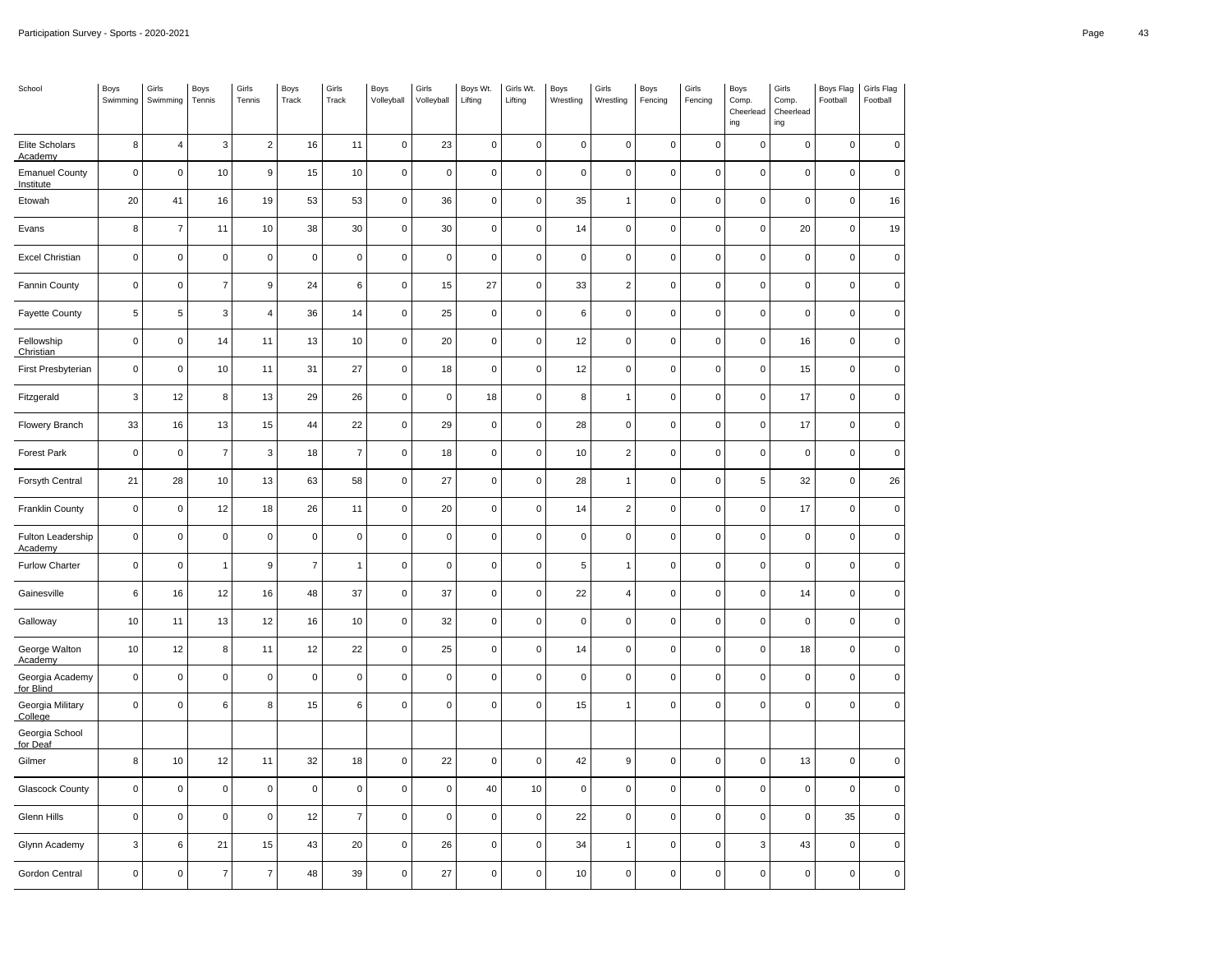| School                       | Boys<br>Swimming | Girls<br>Swimming | Boys<br>Tennis   | Girls<br>Tennis  | Boys<br>Track  | Girls<br>Track          | Boys<br>Volleyball  | Girls<br>Volleyball | Boys Wt.<br>Lifting | Girls Wt.<br>Lifting | Boys<br>Wrestling | Girls<br>Wrestling | Boys<br>Fencing | Girls<br>Fencing | Boys<br>Comp.<br>Cheerlead<br>ing | Girls<br>Comp.<br>Cheerlead<br>ing | Boys Flag<br>Football | Girls Flag<br>Football |
|------------------------------|------------------|-------------------|------------------|------------------|----------------|-------------------------|---------------------|---------------------|---------------------|----------------------|-------------------|--------------------|-----------------|------------------|-----------------------------------|------------------------------------|-----------------------|------------------------|
| Gordon Lee                   | $\mathsf 0$      | $\mathbf 0$       | $\overline{7}$   | 8                | 14             | 20                      | $\mathsf 0$         | 18                  | $\mathsf 0$         | $\pmb{0}$            | 13                | $\mathbf{1}$       | $\mathsf 0$     | 0                | $\pmb{0}$                         | 19                                 | $\mathsf 0$           | $\mathbf 0$            |
| Grayson                      | 20               | 22                | 16               | 18               | 91             | 51                      | $\mathsf{O}\xspace$ | 37                  | $\mathbf 0$         | $\pmb{0}$            | $\pmb{0}$         | 15                 | $\mathbf 0$     | $\pmb{0}$        | $\mathbf 0$                       | $\mathbf 0$                        | $\mathsf 0$           | 15                     |
| Greater Atlanta<br>Christian | 23               | 25                | 18               | 26               | 27             | 23                      | $\mathsf{O}\xspace$ | 29                  | $\mathsf 0$         | $\mathbf 0$          | 20                | $\pmb{0}$          | $\pmb{0}$       | $\pmb{0}$        | $\mathbf 0$                       | 21                                 | $\mathsf 0$           | $\pmb{0}$              |
| Greenbrier                   | 12               | 13                | 14               | 12               | 43             | 36                      | $\mathsf 0$         | 41                  | $\pmb{0}$           | $\pmb{0}$            | 38                | 11                 | $\mathbf 0$     | $\pmb{0}$        | $\mathsf 0$                       | 35                                 | $\mathsf 0$           | 19                     |
| <b>Greene County</b>         | $\mathbf 0$      | $\pmb{0}$         | $\mathbf 0$      | $\mathbf 0$      | 21             | 22                      | $\mathsf{O}\xspace$ | $\pmb{0}$           | $\mathsf 0$         | $\pmb{0}$            | $\pmb{0}$         | $\pmb{0}$          | 0               | $\pmb{0}$        | $\pmb{0}$                         | $\mathsf{O}\xspace$                | $\mathsf 0$           | $\mathbf 0$            |
| Greenforest<br>Christian     | $\mathsf 0$      | $\mathbf 0$       | $\mathbf 0$      | $\pmb{0}$        | $\overline{7}$ | $\overline{\mathbf{c}}$ | $\mathsf 0$         | $\pmb{0}$           | $\pmb{0}$           | $\mathbf 0$          | $\mathbf 0$       | $\mathsf 0$        | $\pmb{0}$       | $\pmb{0}$        | $\pmb{0}$                         | $\pmb{0}$                          | $\mathsf 0$           | $\mathbf 0$            |
| Greenville                   | $\mathsf 0$      | $\pmb{0}$         | $\mathsf 0$      | $\mathbf 0$      | 10             | 14                      | $\mathsf 0$         | 13                  | $\mathsf 0$         | $\pmb{0}$            | $\pmb{0}$         | $\pmb{0}$          | $\pmb{0}$       | $\pmb{0}$        | $\pmb{0}$                         | 0                                  | $\mathsf 0$           | $\mathsf 0$            |
| Griffin                      | $\overline{2}$   | $\sqrt{2}$        | $\mathbf{1}$     | 8                | 18             | 12                      | $\mathsf 0$         | 22                  | $\mathsf 0$         | $\pmb{0}$            | 13                | $\pmb{0}$          | $\mathbf 0$     | $\pmb{0}$        | $\mathbf 0$                       | 19                                 | $\mathsf 0$           | $\mathsf 0$            |
| Groves                       | $\pmb{0}$        | $\mathbf 0$       | $\mathbf 0$      | $\mathbf 0$      | $11$           | $\overline{4}$          | $\mathsf 0$         | 15                  | $\pmb{0}$           | $\mathsf 0$          | $\pmb{0}$         | $\pmb{0}$          | $\mathsf 0$     | $\mathsf 0$      | $\mathsf 0$                       | $\mathsf{O}\xspace$                | $\mathsf 0$           | $\mathbf 0$            |
| Grovetown                    | $\boldsymbol{9}$ | 13                | 8                | 20               | 32             | 21                      | $\mathsf 0$         | 29                  | 11                  | $\pmb{0}$            | 33                | 3                  | $\pmb{0}$       | $\mathbf 0$      | $\overline{2}$                    | 30                                 | $\mathsf 0$           | 18                     |
| GSIC                         | $\mathbf 0$      | $\pmb{0}$         | $\mathbf 0$      | $\pmb{0}$        | 8              | $\overline{4}$          | $\mathsf 0$         | $\mathbf 0$         | $\pmb{0}$           | $\mathbf 0$          | $\mathbf 0$       | $\mathsf 0$        | $\pmb{0}$       | $\mathbf 0$      | $\mathsf 0$                       | $\pmb{0}$                          | $\mathsf 0$           | $\pmb{0}$              |
| Habersham<br>Central         | 18               | 13                | 8                | 13               | 47             | 23                      | $\mathsf 0$         | 25                  | 14                  | $\pmb{0}$            | 25                | $\pmb{0}$          | $\pmb{0}$       | $\pmb{0}$        | $\mathsf 0$                       | 33                                 | $\mathsf 0$           | $\pmb{0}$              |
| Hampton                      | $\mathbf 0$      | $\overline{7}$    | $\boldsymbol{9}$ | $\boldsymbol{9}$ | 29             | 14                      | $\mathbf 0$         | 17                  | $\mathsf 0$         | $\mathbf 0$          | 26                | $\mathbf{1}$       | $\pmb{0}$       | $\pmb{0}$        | $\mathbf 0$                       | 16                                 | $\mathsf 0$           | $\mathsf 0$            |
| Hancock Central              | $\mathbf 0$      | $\mathbf 0$       | $\mathbf 0$      | $\pmb{0}$        | 16             | 15                      | $\mathsf 0$         | $\mathbf 0$         | $\pmb{0}$           | $\mathsf 0$          | $\mathbf 0$       | $\mathsf 0$        | $\pmb{0}$       | $\mathbf 0$      | $\pmb{0}$                         | $\pmb{0}$                          | $\pmb{0}$             | $\pmb{0}$              |
| Hapeville                    | $\mathbf 0$      | $\pmb{0}$         | $\mathsf 0$      | $\mathbf 0$      | $\mathsf 0$    | $\pmb{0}$               | $\mathsf 0$         | $\pmb{0}$           | $\pmb{0}$           | $\mathbf 0$          | $\pmb{0}$         | $\mathsf 0$        | $\mathsf 0$     | $\pmb{0}$        | $\mathsf 0$                       | $\pmb{0}$                          | $\mathsf 0$           | $\pmb{0}$              |
| <b>Haralson County</b>       | $\mathbf 0$      | $\mathsf 0$       | 14               | 12               | 16             | $\,6$                   | $\mathsf{O}\xspace$ | 18                  | 30                  | $\mathbf 0$          | 30                | $\pmb{0}$          | 0               | $\pmb{0}$        | $\mathbf 0$                       | 18                                 | $\mathsf{O}\xspace$   | $\mathsf 0$            |
| Hardaway                     | $\pmb{0}$        | $\sqrt{2}$        | $\mathbf{1}$     | $\overline{4}$   | 23             | 21                      | $\mathsf{O}\xspace$ | 21                  | $\pmb{0}$           | $\mathsf 0$          | 17                | $\mathsf 0$        | 0               | $\mathbf 0$      | $\overline{4}$                    | 12                                 | $\pmb{0}$             | $17\,$                 |
| Harlem                       | $\mathbf 0$      | $\pmb{0}$         | $\overline{7}$   | 8                | 27             | 12                      | $\mathsf 0$         | 25                  | $\pmb{0}$           | $\mathbf 0$          | 35                | 6                  | $\mathsf 0$     | $\pmb{0}$        | $\mathsf 0$                       | $\pmb{0}$                          | $\mathsf 0$           | $30\,$                 |
| Harris County                | 14               | 12                | 11               | 17               | 25             | 18                      | $\mathsf 0$         | 32                  | 0                   | $\mathbf 0$          | 27                | $\mathbf 2$        | $\mathbf 0$     | $\mathbf 0$      | $\pmb{0}$                         | 27                                 | $\mathsf 0$           | 21                     |
| Harrison                     | 38               | 42                | 21               | $\,6\,$          | 148            | 87                      | $\mathsf 0$         | 27                  | $\mathsf 0$         | $\mathbf 0$          | 17                | $\mathsf 0$        | $\mathsf 0$     | $\mathbf 0$      | $\mathsf 0$                       | 20                                 | $\mathsf 0$           | $\mathbf 0$            |
| <b>Hart County</b>           | $\mathbf 0$      | $\pmb{0}$         | $\boldsymbol{9}$ | 13               | 25             | 16                      | $\mathsf 0$         | 21                  | $\pmb{0}$           | $\mathbf 0$          | 18                | $\mathbf{1}$       | $\mathbf 0$     | $\pmb{0}$        | $\mathsf 0$                       | 17                                 | $\mathsf 0$           | $\mathsf 0$            |
| Hawkinsville                 | $\pmb{0}$        | $\pmb{0}$         | $\overline{7}$   | 11               | 25             | 19                      | $\mathsf 0$         | $\pmb{0}$           | 30                  | $\mathbf 0$          | $\mathbf 0$       | $\mathsf 0$        | $\mathbf 0$     | $\mathbf 0$      | $\mathbf 0$                       | 0                                  | 0                     | $\pmb{0}$              |
| <b>Heard County</b>          | $\mathbf 0$      | $\pmb{0}$         | 13               | 14               | 32             | 37                      | $\mathsf 0$         | 22                  | 174                 | 137                  | 15                | 5                  | $\mathbf 0$     | $\pmb{0}$        | $\mathbf 0$                       | $\pmb{0}$                          | $\mathsf 0$           | $\mathsf 0$            |
| Hebron Christian<br>Academy  | 11               | 22                | 11               | 24               | 28             | 37                      | $\mathsf 0$         | 28                  | $\pmb{0}$           | $\pmb{0}$            | $\pmb{0}$         | $\mathsf 0$        | 0               | $\mathbf 0$      | $\pmb{0}$                         | 29                                 | $\mathsf 0$           | $\mathsf 0$            |
| Hephzibah                    | $\mathsf 0$      | $\mathbf 0$       | $\overline{2}$   | 3                | 13             | 11                      | $\mathbf 0$         | $10$                | $\mathsf 0$         | $\mathsf 0$          | 14                | $\pmb{0}$          | $\mathbf 0$     | $\mathsf 0$      | $\mathbf 0$                       | $\mathsf 0$                        | $\mathsf{O}\xspace$   | $\pmb{0}$              |
| Heritage,<br>Catoosa         | 4                | 8                 | 6                | 12               | 45             | 25                      | $\mathsf 0$         | 21                  | $\mathsf 0$         | $\pmb{0}$            | 25                | $\pmb{0}$          | $\pmb{0}$       | $\pmb{0}$        | $\mathbf 0$                       | 17                                 | $\mathsf 0$           | $\mathsf 0$            |
| Heritage,<br>Convers         | 12               | 13                | $\mathsf 3$      | $\overline{7}$   | 35             | 20                      | $\mathbf 0$         | 28                  | $\pmb{0}$           | $\mathbf 0$          | 20                | $\mathsf 0$        | $\mathbf 0$     | $\mathbf 0$      | $\mathbf 0$                       | 0                                  | $\mathsf 0$           | 13                     |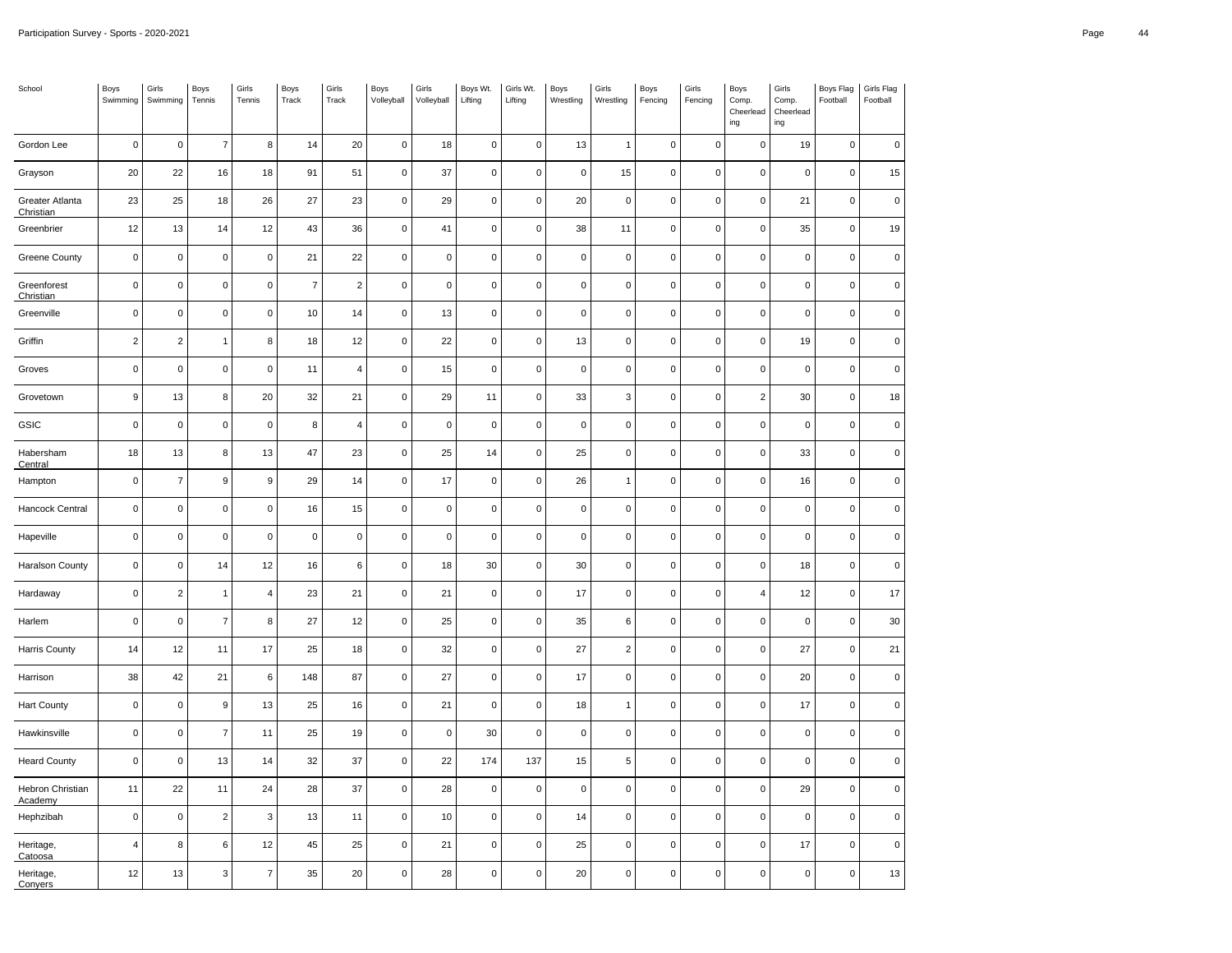| School                  | Boys<br>Swimming | Girls<br>Swimming   | Boys<br>Tennis           | Girls<br>Tennis | Boys<br>Track | Girls<br>Track   | Boys<br>Volleyball  | Girls<br>Volleyball | Boys Wt.<br>Lifting | Girls Wt.<br>Lifting | Boys<br>Wrestling   | Girls<br>Wrestling | Boys<br>Fencing | Girls<br>Fencing | Boys<br>Comp.<br>Cheerlead<br>ing | Girls<br>Comp.<br>Cheerlead<br>ing | Boys Flag<br>Football | Girls Flag<br>Football |
|-------------------------|------------------|---------------------|--------------------------|-----------------|---------------|------------------|---------------------|---------------------|---------------------|----------------------|---------------------|--------------------|-----------------|------------------|-----------------------------------|------------------------------------|-----------------------|------------------------|
| Heritage, Newnan        | $\pmb{0}$        | $\mathsf 0$         | 10                       | 13              | 14            | 10               | $\mathsf 0$         | 17                  | $\mathbf 0$         | $\pmb{0}$            | $\mathsf{O}\xspace$ | $\mathbf 0$        | $\mathbf 0$     | $\mathbf 0$      | $\pmb{0}$                         | $\pmb{0}$                          | $\mathsf 0$           | $\mathbf 0$            |
| Hillgrove               | 13               | 24                  | $\boldsymbol{9}$         | 17              | 61            | 55               | $\mathsf 0$         | 25                  | $\mathbf 0$         | $\pmb{0}$            | 16                  | $\sqrt{2}$         | $\mathbf 0$     | $\pmb{0}$        | 0                                 | 97                                 | 0                     | 25                     |
| Hiram                   | $\pmb{0}$        | 8                   | 8                        | 13              | 34            | 13               | $\mathsf{O}\xspace$ | $30\,$              | $\pmb{0}$           | $\pmb{0}$            | 18                  | 8                  | $\mathbf 0$     | $\mathbf 0$      | $\pmb{0}$                         | $\mathsf 0$                        | $\mathsf 0$           | $\pmb{0}$              |
| Holy Innocents'         | 9                | 16                  | 18                       | 20              | 35            | 26               | 0                   | 31                  | $\mathbf 0$         | $\pmb{0}$            | 18                  | $\overline{7}$     | $\mathsf 0$     | $\mathbf 0$      | $\pmb{0}$                         | $\pmb{0}$                          | $\mathsf 0$           | $\mathsf 0$            |
| <b>Houston County</b>   | $\boldsymbol{9}$ | 12                  | 14                       | 13              | 63            | 17               | $\mathsf 0$         | 31                  | $\mathbf 0$         | $\pmb{0}$            | 26                  | $\pmb{0}$          | $\pmb{0}$       | $\pmb{0}$        | $\pmb{0}$                         | 37                                 | $\pmb{0}$             | $\pmb{0}$              |
| Howard                  | $\pmb{0}$        | $\pmb{0}$           | $\overline{\mathcal{I}}$ | $\overline{7}$  | 18            | 12               | $\mathsf 0$         | 12                  | $\mathbf 0$         | $\pmb{0}$            | 5                   | $\pmb{0}$          | $\mathbf 0$     | $\mathbf 0$      | $\mathsf{o}\,$                    | $\mathbf 0$                        | $\mathsf 0$           | $\pmb{0}$              |
| Hughes                  | $\pmb{0}$        | $\mathsf 0$         | 8                        | 10              | 35            | 30               | $\mathsf 0$         | 13                  | $\pmb{0}$           | $\pmb{0}$            | 4                   | $\pmb{0}$          | $\mathbf 0$     | $\pmb{0}$        | $\pmb{0}$                         | 22                                 | $\mathsf 0$           | $\pmb{0}$              |
| Innovation<br>Academy   |                  |                     |                          |                 |               |                  |                     |                     |                     |                      |                     |                    |                 |                  |                                   |                                    |                       |                        |
| <b>Irwin County</b>     | $\pmb{0}$        | $\mathbf 0$         | 8                        | 10              | 15            | 20               | $\mathsf{O}\xspace$ | $\pmb{0}$           | $\pmb{0}$           | $\pmb{0}$            | 15                  | $\mathbf 0$        | $\mathbf 0$     | $\pmb{0}$        | $\mathsf 0$                       | 16                                 | $\mathsf 0$           | $\mathbf 0$            |
| Islands                 | $\pmb{0}$        | $\mathbf{1}$        | 14                       | $10$            | 25            | 20               | 0                   | 22                  | $\mathbf 0$         | $\mathbf 0$          | 15                  | $\pmb{0}$          | $\mathbf 0$     | $\mathbf 0$      | $\mathsf 0$                       | $\pmb{0}$                          | $\mathsf{O}\xspace$   | $\mathbf 0$            |
| Jackson                 | $\pmb{0}$        | $\pmb{0}$           | 8                        | 8               | 21            | 11               | $\mathsf 0$         | 26                  | $\mathbf 0$         | $\pmb{0}$            | 18                  | $\pmb{0}$          | $\mathbf 0$     | $\pmb{0}$        | $\pmb{0}$                         | $\mathbf 0$                        | $\mathsf 0$           | $\mathbf 0$            |
| Jackson County          | 8                | 12                  | 16                       | 22              | 39            | 24               | 0                   | 25                  | $\mathbf 0$         | $\mathbf 0$          | 20                  | $\,6\,$            | $\mathsf 0$     | $\mathbf 0$      | $\pmb{0}$                         | 9                                  | $\mathbf 0$           | $\mathsf 0$            |
| Jackson, Atlanta        | 10               | 10                  | $\overline{7}$           | $\overline{7}$  | 21            | 25               | $\mathsf 0$         | 18                  | $\mathbf 0$         | $\pmb{0}$            | 8                   | $\pmb{0}$          | $\mathbf 0$     | $\pmb{0}$        | $\mathsf 0$                       | $\pmb{0}$                          | $\mathsf{O}\xspace$   | $\mathbf 0$            |
| Jasper County           | $\pmb{0}$        | $\mathsf{O}\xspace$ | 12                       | 13              | $18\,$        | 10               | $\mathsf 0$         | $\pmb{0}$           | $\mathbf 0$         | $\pmb{0}$            | 16                  | $\pmb{0}$          | $\mathbf 0$     | $\pmb{0}$        | $\pmb{0}$                         | 12                                 | $\mathsf 0$           | $\mathbf 0$            |
| Jeff Davis              | $\overline{4}$   | $\overline{5}$      | 12                       | 10              | 22            | 22               | 0                   | $\mathbf 0$         | $\pmb{0}$           | $\pmb{0}$            | 23                  | $\pmb{0}$          | $\mathsf 0$     | $\mathbf 0$      | 20                                | $\pmb{0}$                          | $\mathbf 0$           | $\pmb{0}$              |
| Jefferson               | $\,6\,$          | 17                  | 12                       | 17              | 54            | 29               | $\pmb{0}$           | 25                  | $\mathbf 0$         | $\pmb{0}$            | 27                  | $\pmb{0}$          | $\mathbf 0$     | $\pmb{0}$        | $\pmb{0}$                         | 20                                 | $\mathsf 0$           | $\mathsf 0$            |
| Jefferson County        | $\pmb{0}$        | $\mathsf 0$         | 8                        | $\mathsf g$     | 12            | $\boldsymbol{9}$ | $\mathsf{O}\xspace$ | $\mathbf 0$         | 30                  | $\pmb{0}$            | $\mathbf 0$         | $\pmb{0}$          | $\mathbf 0$     | $\mathbf 0$      | $\pmb{0}$                         | $\boldsymbol{9}$                   | $\mathsf 0$           | $\pmb{0}$              |
| Jenkins                 | $\pmb{0}$        | $\mathsf 0$         | 3                        | $\mathbf{1}$    | 13            | $\mathbf 0$      | 0                   | 15                  | $\mathbf 0$         | $\pmb{0}$            | 3                   | $\pmb{0}$          | $\mathbf 0$     | $\mathbf 0$      | $\mathsf 0$                       | $\mathbf 0$                        | $\mathsf 0$           | $\mathsf 0$            |
| Jenkins County          | $\pmb{0}$        | $\mathsf 0$         | 8                        | 10              | 25            | 12               | $\pmb{0}$           | $\mathbf 0$         | $\mathbf 0$         | $\pmb{0}$            | $\mathsf{O}\xspace$ | $\pmb{0}$          | $\mathbf 0$     | $\pmb{0}$        | $\pmb{0}$                         | $\mathsf 0$                        | $\mathsf 0$           | $\mathbf 0$            |
| Johns Creek             | 34               | 43                  | 28                       | 28              | 90            | 37               | 15                  | 26                  | $\pmb{0}$           | $\pmb{0}$            | 19                  | $\pmb{0}$          | 20              | 15               | $\pmb{0}$                         | 21                                 | $\mathsf{O}\xspace$   | $\pmb{0}$              |
| Johnson County          | $\pmb{0}$        | $\mathbf 0$         | 10                       | $\overline{9}$  | 18            | 6                | $\mathsf 0$         | $\pmb{0}$           | $\pmb{0}$           | $\pmb{0}$            | $\pmb{0}$           | $\pmb{0}$          | $\mathbf 0$     | $\pmb{0}$        | $\mathbf 0$                       | 10                                 | $\mathbf 0$           | $\pmb{0}$              |
| Johnson, Augusta        | $\sqrt{2}$       | $\mathsf 3$         | $\sqrt{4}$               | 5               | 13            | $\pmb{4}$        | $\mathsf 0$         | 13                  | $\mathbf 0$         | $\pmb{0}$            | $\mathsf 0$         | $\pmb{0}$          | $\mathbf 0$     | $\pmb{0}$        | $\pmb{0}$                         | $\mathbf 0$                        | $\pmb{0}$             | $\mathsf 0$            |
| Johnson,<br>Gainesville | $\pmb{0}$        | $\mathsf 0$         | 12                       | 12              | 12            | $10$             | 0                   | 24                  | $\mathbf 0$         | $\pmb{0}$            | 21                  | 8                  | $\mathbf 0$     | $\pmb{0}$        | $\pmb{0}$                         | 16                                 | $\mathsf{O}\xspace$   | $\pmb{0}$              |
| Johnson,<br>Savannah    | $\pmb{0}$        | $\mathsf 0$         | $\pmb{0}$                | $\mathsf 0$     | 15            | 10               | $\mathsf 0$         | 15                  | $\mathbf 0$         | $\pmb{0}$            | $\mathsf 0$         | $\pmb{0}$          | $\mathbf 0$     | $\mathbf 0$      | $\mathsf 0$                       | $\pmb{0}$                          | $\mathsf{O}\xspace$   | $\mathbf 0$            |
| Jones County            | $\pmb{0}$        | $\mathsf 0$         | $\boldsymbol{9}$         | 11              | 31            | 22               | $\mathsf{O}\xspace$ | 26                  | $\mathbf 0$         | $\pmb{0}$            | 17                  | 3                  | $\mathbf 0$     | $\pmb{0}$        | $\pmb{0}$                         | 14                                 | $\mathsf{O}\xspace$   | $\pmb{0}$              |
| Jonesboro               | 11               | 15                  | 14                       | 15              | 16            | 18               | 0                   | 25                  | $\mathbf 0$         | $\mathbf 0$          | 3                   | $\pmb{0}$          | $\mathsf 0$     | $\mathbf 0$      | $\pmb{0}$                         | $\pmb{0}$                          | 0                     | $\mathsf 0$            |
| Jordan                  | $\mathbf{1}$     | $\mathbf 0$         | $\pmb{0}$                | $\pmb{0}$       | 17            | $\boldsymbol{9}$ | 0                   | 16                  | $\mathbf 0$         | $\mathbf 0$          | 22                  | 10                 | $\mathbf 0$     | $\mathbf 0$      | $\pmb{0}$                         | 15                                 | 0                     | 15                     |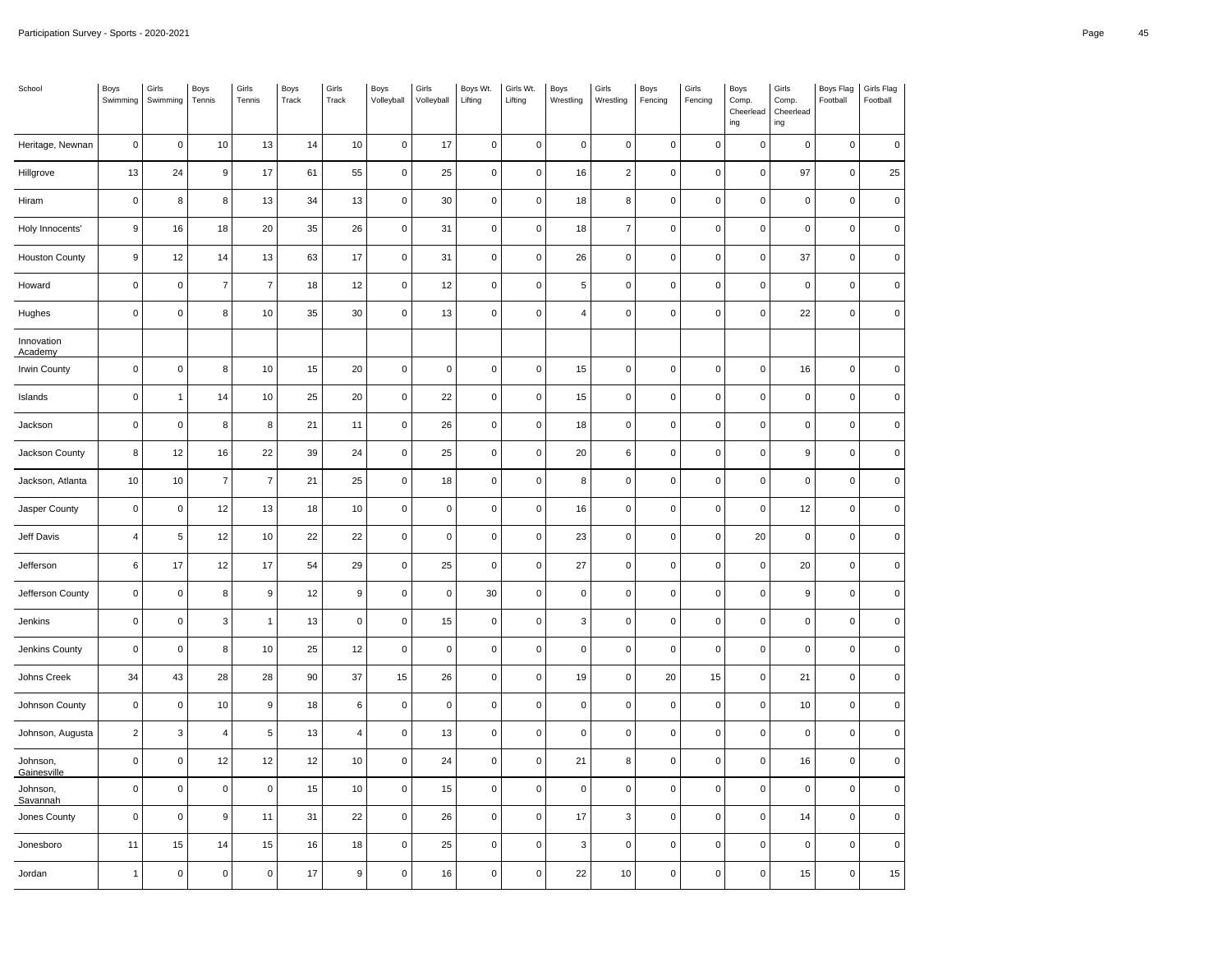$\overline{a}$  $\sim$ ÷. J.

J. ÷.  $\overline{a}$ ÷,

J.  $\overline{a}$  $\sim$ J.

Ĭ.  $\sim$ i.  $\overline{a}$ 

÷, J.  $\overline{a}$  $\overline{a}$ 

| School                            | Boys<br>Swimming | Girls<br>Swimming | Boys<br>Tennis   | Girls<br>Tennis | Boys<br>Track  | Girls<br>Track | Boys<br>Volleyball  | Girls<br>Volleyball | Boys Wt.<br>Lifting | Girls Wt.<br>Lifting | Boys<br>Wrestling | Girls<br>Wrestling      | Boys<br>Fencing | Girls<br>Fencing | Boys<br>Comp.<br>Cheerlead<br>ing | Girls<br>Comp.<br>Cheerlead<br>ing | Boys Flag<br>Football | Girls Flag<br>Football |
|-----------------------------------|------------------|-------------------|------------------|-----------------|----------------|----------------|---------------------|---------------------|---------------------|----------------------|-------------------|-------------------------|-----------------|------------------|-----------------------------------|------------------------------------|-----------------------|------------------------|
| Josey                             | $\mathsf{o}\,$   | $\mathbf 0$       | $\mathbf 0$      | $\pmb{0}$       | 15             | 15             | $\mathsf 0$         | 15                  | $\pmb{0}$           | $\pmb{0}$            | $\mathbf 0$       | $\mathsf 0$             | $\pmb{0}$       | $\mathbf 0$      | $\mathbf 0$                       | $\mathsf 0$                        | $\mathsf 0$           | $\mathbf 0$            |
| Kell                              | 12               | 13                | $\overline{7}$   | $\,6\,$         | 16             | $17$           | $\mathsf 0$         | $27\,$              | $\pmb{0}$           | $\pmb{0}$            | 20                | $\overline{\mathbf{c}}$ | $\pmb{0}$       | $\pmb{0}$        | $\pmb{0}$                         | $\mathbf 0$                        | $\mathsf 0$           | $\pmb{0}$              |
| Kendrick                          | $\pmb{0}$        | $\mathbf 0$       | $\pmb{0}$        | $\mathbf 0$     | 25             | 15             | 0                   | 20                  | $\pmb{0}$           | $\pmb{0}$            | $\overline{4}$    | $\overline{c}$          | $\pmb{0}$       | $\mathbf 0$      | $\mathbf 0$                       | $\mathbf 0$                        | $\pmb{0}$             | 20                     |
| Kennesaw<br><b>Mountain</b>       | 31               | 28                | 11               | 19              | 43             | 33             | $\mathsf 0$         | 24                  | $\pmb{0}$           | $\mathsf 0$          | 19                | $\mathbf{1}$            | $\pmb{0}$       | $\pmb{0}$        | $\pmb{0}$                         | 21                                 | $\mathsf 0$           | 22                     |
| King's Ridge                      | 13               | $\,6\,$           | 9                | 13              | 25             | 12             | $\mathsf{O}\xspace$ | 23                  | $\pmb{0}$           | $\pmb{0}$            | $\pmb{0}$         | $\mathsf 0$             | $\pmb{0}$       | $\mathsf 0$      | $\mathbf 0$                       | $\mathbf 0$                        | $\pmb{0}$             | $\mathsf 0$            |
| <b>KIPP Atlanta</b><br>Collegiate | $\overline{c}$   | 3                 | $\pmb{0}$        | $\pmb{0}$       | 17             | 19             | $\mathsf{O}\xspace$ | 27                  | $\pmb{0}$           | $\mathsf 0$          | $\pmb{0}$         | 0                       | $\pmb{0}$       | $\mathbf 0$      | $\pmb{0}$                         | 16                                 | $\mathsf 0$           | 0                      |
| LaFayette                         | $\mathbf 0$      | $\pmb{0}$         | 12               | 17              | 21             | 18             | $\mathsf 0$         | 22                  | 20                  | $\mathsf 0$          | 18                | $\mathsf 0$             | $\pmb{0}$       | $\mathbf 0$      | $\pmb{0}$                         | 18                                 | $\mathsf 0$           | $\pmb{0}$              |
| LaGrange                          | 6                | 5                 | 19               | 28              | 53             | 15             | $\mathsf{O}\xspace$ | 35                  | $\pmb{0}$           | $\pmb{0}$            | 30                | $\pmb{0}$               | $\pmb{0}$       | $\pmb{0}$        | $\pmb{0}$                         | 20                                 | $\mathsf 0$           | $\mathsf 0$            |
| Lake Oconee<br>Academy            | $\pmb{0}$        | $\mathbf 0$       | 3                | $6\phantom{1}6$ | $\mathsf 0$    | $\mathbf 0$    | $\mathsf 0$         | 17                  | $\pmb{0}$           | $\mathsf 0$          | $\mathbf 0$       | $\mathsf 0$             | $\pmb{0}$       | $\mathbf 0$      | $\mathbf 0$                       | 18                                 | $\mathsf 0$           | $\mathsf 0$            |
| Lakeside, DeKalb                  | 35               | 34                | 23               | 21              | 32             | 11             | $\pmb{0}$           | 24                  | $\pmb{0}$           | $\pmb{0}$            | $\pmb{0}$         | 0                       | $\pmb{0}$       | $\pmb{0}$        | $\pmb{0}$                         | $\mathbf 0$                        | $\mathsf{O}\xspace$   | 21                     |
| Lakeside, Evans                   | 17               | 13                | 14               | 11              | 43             | 27             | 0                   | 34                  | $\pmb{0}$           | $\mathsf 0$          | 26                | 5                       | $\pmb{0}$       | $\mathbf 0$      | $\mathbf 0$                       | 32                                 | $\mathbf 0$           | 23                     |
| Lakeview<br>Academy               | $\overline{4}$   | 4                 | 8                | 11              | 24             | 17             | $\mathsf 0$         | 24                  | $\pmb{0}$           | $\pmb{0}$            | $\pmb{0}$         | $\mathsf 0$             | $\pmb{0}$       | $\mathbf 0$      | $\pmb{0}$                         | $\mathbf 0$                        | $\mathsf 0$           | $\mathbf 0$            |
| Lakeview-Ft.<br>Oglethorpe        | $\mathbf 0$      | $\mathbf 0$       | $\boldsymbol{6}$ | 9               | 11             | $\sqrt{4}$     | $\mathsf{O}\xspace$ | 26                  | $\pmb{0}$           | $\pmb{0}$            | 10                | $\mathsf 0$             | $\pmb{0}$       | $\mathsf 0$      | $\mathbf 0$                       | 16                                 | $\pmb{0}$             | $\pmb{0}$              |
| Lamar County                      | 5                | 3                 | $\boldsymbol{9}$ | $\overline{7}$  | 24             | $\overline{4}$ | $\mathsf 0$         | 26                  | 16                  | 10                   | 36                | 19                      | $\pmb{0}$       | $\mathbf 0$      | $\pmb{0}$                         | $\mathbf 0$                        | $\mathsf 0$           | $\pmb{0}$              |
| Lambert                           | 50               | 43                | 24               | 24              | 124            | 110            | $\mathsf 0$         | 40                  | $\pmb{0}$           | $\pmb{0}$            | 52                | $\mathsf 0$             | $\,6\,$         | 10               | $\pmb{0}$                         | 38                                 | $\pmb{0}$             | 24                     |
| Landmark<br>Christian             | 10               | 8                 | 16               | $\overline{7}$  | 27             | 19             | $\mathsf 0$         | 14                  | $\pmb{0}$           | $\pmb{0}$            | 22                | $\mathsf 0$             | $\pmb{0}$       | $\pmb{0}$        | $\pmb{0}$                         | $\mathbf 0$                        | $\mathsf 0$           | $\mathbf 0$            |
| Laney                             | $\mathbf 0$      | $\pmb{0}$         | $\pmb{0}$        | $\mathbf 0$     | $\overline{4}$ | 16             | $\mathsf 0$         | 12                  | $\pmb{0}$           | $\mathsf 0$          | $\mathbf 0$       | $\mathsf 0$             | $\pmb{0}$       | $\mathbf 0$      | $\mathbf 0$                       | $\mathsf 0$                        | $\mathsf 0$           | $\mathsf 0$            |
| Lanier                            | 20               | 21                | 15               | 10              | 33             | 36             | $\mathsf 0$         | 33                  | $\pmb{0}$           | $\pmb{0}$            | 29                | $\mathbf{1}$            | $\pmb{0}$       | $\pmb{0}$        | $\pmb{0}$                         | 29                                 | $\mathsf 0$           | 11                     |
| Lanier County                     | $\mathsf 0$      | $\mathbf 0$       | 12               | 10              | 14             | 8              | 0                   | $\mathsf 0$         | $\pmb{0}$           | $\pmb{0}$            | $\mathbf 0$       | 0                       | $\mathbf 0$     | $\mathbf 0$      | $\mathbf 0$                       | $\mathsf 0$                        | $\pmb{0}$             | $\pmb{0}$              |
| Lassiter                          | 31               | 38                | 18               | 24              | 62             | 97             | $\pmb{0}$           | 27                  | $\pmb{0}$           | $\mathsf 0$          | 28                | $\mathbf{1}$            | 14              | $\overline{7}$   | $\pmb{0}$                         | 24                                 | $\mathsf 0$           | $\pmb{0}$              |
| Lee County                        | 15               | 12                | 12               | 11              | 33             | 15             | $\mathsf 0$         | 24                  | $\pmb{0}$           | $\pmb{0}$            | $\pmb{0}$         | 20                      | $\pmb{0}$       | $\mathbf 0$      | $\mathbf 0$                       | 32                                 | $\mathsf 0$           | $\mathsf 0$            |
| <b>Liberty County</b>             | $\pmb{0}$        | $\pmb{0}$         | $\,6$            | $\sqrt{5}$      | 23             | 16             | $\pmb{0}$           | 14                  | $\pmb{0}$           | $\pmb{0}$            | $\pmb{0}$         | $\mathsf 0$             | $\pmb{0}$       | $\pmb{0}$        | $\pmb{0}$                         | $\mathbf 0$                        | $\mathsf 0$           | 0                      |
| <b>Lincoln County</b>             | $\pmb{0}$        | $\mathbf 0$       | $\bf 8$          | 10              | 12             | 15             | $\mathsf 0$         | $\pmb{0}$           | $\pmb{0}$           | $\pmb{0}$            | $\pmb{0}$         | $\mathsf 0$             | $\pmb{0}$       | $\mathbf 0$      | $\mathbf 0$                       | 18                                 | $\mathbf 0$           | $\mathsf 0$            |
| Lithia Springs                    | $\overline{4}$   | 9                 | $\boldsymbol{9}$ | $\overline{7}$  | 31             | 19             | $\mathsf 0$         | 26                  | $\pmb{0}$           | $\pmb{0}$            | $\mathbf{1}$      | $\pmb{0}$               | $\pmb{0}$       | $\mathbf 0$      | $\pmb{0}$                         | 14                                 | $\mathsf 0$           | $\pmb{0}$              |
| Lithonia                          | $\overline{2}$   | $\mathbf 0$       | $\pmb{0}$        | $\mathbf 0$     | 14             | 16             | $\mathsf 0$         | $\pmb{0}$           | $\pmb{0}$           | $\pmb{0}$            | $\mathbf 0$       | 0                       | $\pmb{0}$       | $\mathbf 0$      | $\mathbf 0$                       | $\mathsf 0$                        | $\mathsf 0$           | $\mathsf 0$            |
| Locust Grove                      | $\pmb{0}$        | 18                | $\overline{7}$   | 14              | $\mathbf 0$    | $\mathbf 0$    | $\mathsf 0$         | 30                  | $\pmb{0}$           | 0                    | 22                | $\mathsf 0$             | $\pmb{0}$       | $\mathbf 0$      | $\pmb{0}$                         | 17                                 | $\mathsf 0$           | 11                     |
| Loganville                        | 22               | 30                | 21               | 33              | 65             | 46             | 0                   | 24                  | $\mathbf 0$         | $\pmb{0}$            | 47                | $\overline{2}$          | $\mathbf 0$     | $\pmb{0}$        | $\mathbf 0$                       | 22                                 | $\pmb{0}$             | 0                      |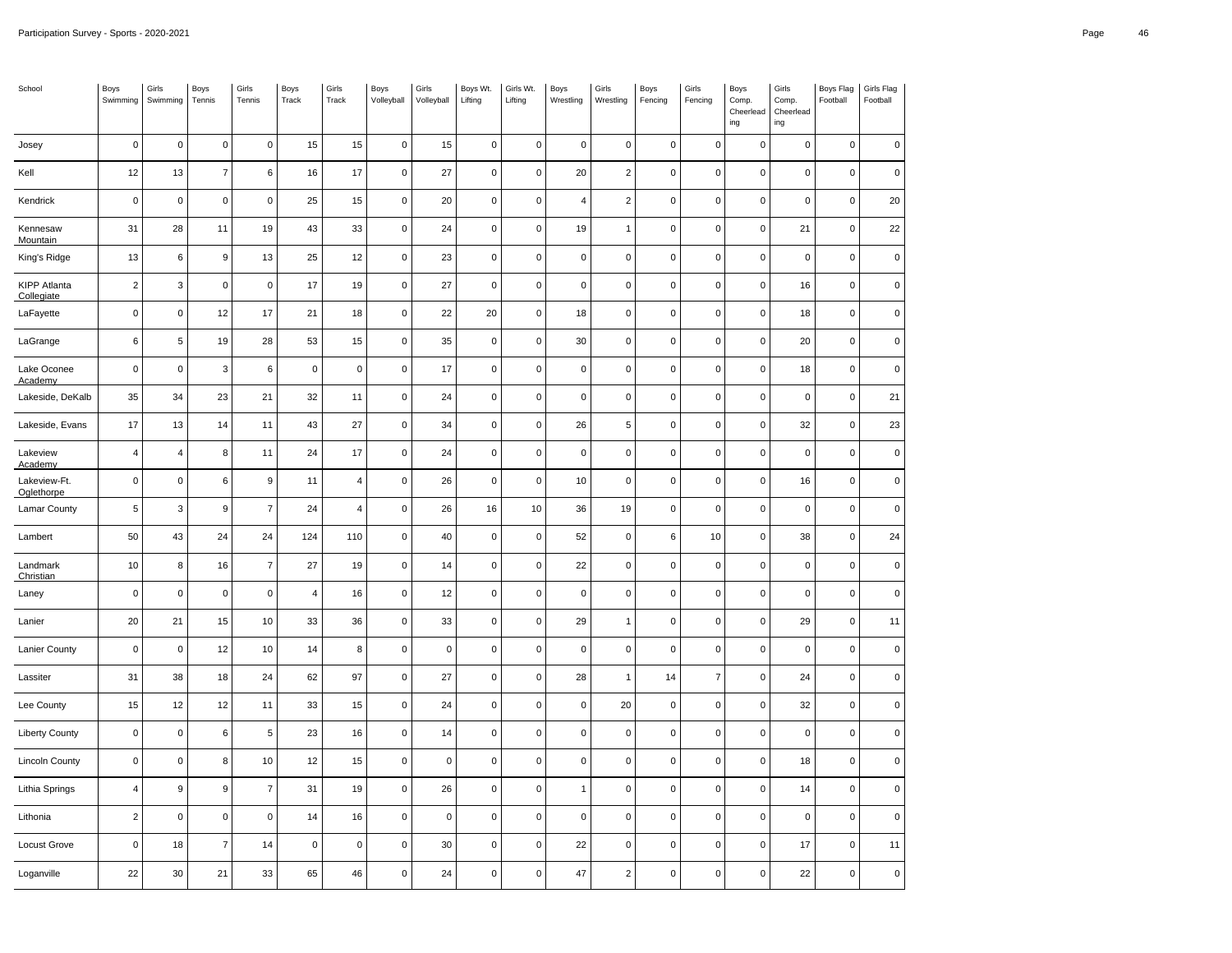| School                            | Boys<br>Swimming | Girls<br>Swimming | Boys<br>Tennis           | Girls<br>Tennis           | Boys<br>Track | Girls<br>Track   | Boys<br>Volleyball  | Girls<br>Volleyball | Boys Wt.<br>Lifting | Girls Wt.<br>Lifting | Boys<br>Wrestling   | Girls<br>Wrestling | Boys<br>Fencing | Girls<br>Fencing | Boys<br>Comp.<br>Cheerlead<br>ing | Girls<br>Comp.<br>Cheerlead<br>ing | Boys Flag<br>Football | Girls Flag<br>Football |
|-----------------------------------|------------------|-------------------|--------------------------|---------------------------|---------------|------------------|---------------------|---------------------|---------------------|----------------------|---------------------|--------------------|-----------------|------------------|-----------------------------------|------------------------------------|-----------------------|------------------------|
| Loganville<br>Christian           | 10               | 10                | $\sqrt{5}$               | 5                         | 15            | 20               | $\mathsf 0$         | 15                  | $\mathbf 0$         | $\pmb{0}$            | 3                   | $\pmb{0}$          | $\mathbf 0$     | $\mathbf 0$      | $\pmb{0}$                         | 10                                 | $\mathsf{O}\xspace$   | $\mathsf 0$            |
| Long County                       | $\pmb{0}$        | $\pmb{0}$         | $\pmb{0}$                | $\mathsf 0$               | $\mathsf 0$   | $\mathsf 0$      | $\mathsf 0$         | $\mathbf 0$         | $\mathbf 0$         | $\mathbf 0$          | $\mathsf{O}\xspace$ | $\pmb{0}$          | $\mathbf 0$     | $\pmb{0}$        | 0                                 | 18                                 | $\mathsf 0$           | $\pmb{0}$              |
| Lovejoy                           | $\,6\,$          | $\overline{4}$    | $\pmb{0}$                | $\mathsf 0$               | 17            | 16               | $\mathsf{O}\xspace$ | 25                  | $\pmb{0}$           | $\pmb{0}$            | $\overline{4}$      | $\pmb{0}$          | $\mathbf 0$     | $\pmb{0}$        | $\pmb{0}$                         | $\mathbf 0$                        | $\mathsf 0$           | $\pmb{0}$              |
| Lovett                            | 26               | 47                | 17                       | 16                        | 51            | 42               | $\mathsf{O}\xspace$ | 30                  | $\mathbf 0$         | $\pmb{0}$            | 30                  | $\pmb{0}$          | $\mathbf 0$     | $\mathbf 0$      | $\pmb{0}$                         | $\pmb{0}$                          | $\mathsf 0$           | $\mathsf 0$            |
| Lowndes                           | 14               | 18                | 11                       | 17                        | 55            | 42               | $\mathsf{O}\xspace$ | 31                  | $\mathbf 0$         | $\pmb{0}$            | 41                  | $\pmb{0}$          | $\mathbf 0$     | $\pmb{0}$        | $\mathbf 2$                       | 16                                 | 0                     | $\pmb{0}$              |
| Luella                            | $\,6\,$          | 11                | 3                        | 3                         | 11            | 11               | $\mathsf{O}\xspace$ | 33                  | $\mathbf 0$         | $\pmb{0}$            | $\mathbf 0$         | 11                 | $\pmb{0}$       | $\pmb{0}$        | $\mathsf{o}\,$                    | 10                                 | $\mathsf 0$           | $\overline{7}$         |
| Lumpkin County                    | 14               | 20                | 11                       | 14                        | 31            | 20               | $\mathsf 0$         | 21                  | $\mathbf 0$         | $\pmb{0}$            | 26                  | $\,6\,$            | $\mathbf 0$     | $\mathbf 0$      | $\mathsf 0$                       | $\boldsymbol{9}$                   | $\mathsf 0$           | $\pmb{0}$              |
| M. L. King                        | $\overline{7}$   | $\,$ 5 $\,$       | $\,$ 5 $\,$              | $\overline{7}$            | $\,$ 5 $\,$   | 6                | $\mathsf{O}\xspace$ | $\mathbf 0$         | $\mathbf 0$         | $\pmb{0}$            | $\mathsf 0$         | $\pmb{0}$          | $\mathbf 0$     | $\pmb{0}$        | $\pmb{0}$                         | $\mathbf 0$                        | $\mathsf{O}\xspace$   | $\mathbf 0$            |
| Macon County                      | $\pmb{0}$        | $\mathbf 0$       | $\pmb{0}$                | $\pmb{0}$                 | 10            | 8                | 0                   | $\mathbf 0$         | $\pmb{0}$           | $\mathbf 0$          | $\mathsf 0$         | $\mathbf 0$        | $\mathsf 0$     | $\mathbf 0$      | $\pmb{0}$                         | $\mathbf 0$                        | $\mathbf 0$           | $\mathsf 0$            |
| Madison County                    | $\pmb{0}$        | $\mathbf{1}$      | 10                       | 9                         | 21            | 16               | $\mathsf 0$         | 23                  | $\mathbf 0$         | 3                    | 25                  | $\pmb{0}$          | $\mathbf 0$     | $\pmb{0}$        | $\mathsf 0$                       | $\pmb{0}$                          | $\mathsf{O}\xspace$   | $\pmb{0}$              |
| Manchester                        | $\pmb{0}$        | $\pmb{0}$         | $\pmb{0}$                | $\pmb{0}$                 | 12            | 11               | $\mathsf 0$         | $\pmb{0}$           | $\mathbf 0$         | $\pmb{0}$            | $\pmb{0}$           | $\pmb{0}$          | $\mathbf 0$     | $\pmb{0}$        | $\pmb{0}$                         | $\mathbf 0$                        | $\mathsf 0$           | $\pmb{0}$              |
| Marietta                          | 14               | 15                | 15                       | 18                        | 49            | 40               | 0                   | 34                  | $\pmb{0}$           | $\pmb{0}$            | 20                  | $\sqrt{2}$         | $\mathbf 0$     | $\mathbf 0$      | $\pmb{0}$                         | 27                                 | $\mathsf 0$           | 23                     |
| <b>Marion County</b>              | $\pmb{0}$        | $\pmb{0}$         | $\mathbf 5$              | $\overline{7}$            | 21            | $\boldsymbol{9}$ | $\mathsf 0$         | $\pmb{0}$           | $\mathbf 0$         | $\pmb{0}$            | 4                   | $\pmb{0}$          | $\mathbf 0$     | $\pmb{0}$        | $\pmb{0}$                         | $\mathsf 0$                        | $\mathsf 0$           | $\pmb{0}$              |
| Marist                            | 27               | 44                | 22                       | 19                        | 48            | 28               | $\mathsf 0$         | 27                  | $\pmb{0}$           | $\pmb{0}$            | 28                  | $\pmb{0}$          | $\mathbf 0$     | $\pmb{0}$        | $\pmb{0}$                         | $\mathbf 0$                        | $\mathsf 0$           | $\pmb{0}$              |
| Mary Persons                      | $\pmb{0}$        | $\mathsf 0$       | $\,6$                    | 8                         | 35            | 25               | 0                   | 30                  | $\pmb{0}$           | $\pmb{0}$            | 25                  | $\pmb{0}$          | $\mathsf 0$     | $\mathbf 0$      | $\pmb{0}$                         | 25                                 | $\mathsf 0$           | 18                     |
| Mays                              | $\pmb{0}$        | $\pmb{0}$         | $\pmb{0}$                | $\mathsf 0$               | 16            | 20               | $\mathsf 0$         | 22                  | $\mathbf 0$         | $\pmb{0}$            | $\mathsf 0$         | $\pmb{0}$          | $\mathbf 0$     | $\pmb{0}$        | $\pmb{0}$                         | 16                                 | $\mathsf 0$           | $\mathbf 0$            |
| McDonough                         | $\pmb{0}$        | $\,$ 5 $\,$       | $\mathbf 2$              | $\sqrt{4}$                | 16            | 14               | 0                   | 26                  | $\mathbf 0$         | $\pmb{0}$            | $\overline{2}$      | $\mathbf 0$        | $\pmb{0}$       | $\pmb{0}$        | $\pmb{0}$                         | $\pmb{0}$                          | $\mathsf{O}\xspace$   | 12                     |
| McEachern                         | 8                | $\overline{7}$    | $\,6$                    | $\boldsymbol{9}$          | 55            | 22               | $\mathsf 0$         | 24                  | $\mathbf 0$         | $\pmb{0}$            | 20                  | $\mathbf{1}$       | $\mathbf 0$     | $\mathbf 0$      | $\mathsf 0$                       | 11                                 | $\mathsf 0$           | 16                     |
| McIntosh                          | 15               | 28                | 21                       | 11                        | 57            | 47               | $\mathsf{O}\xspace$ | 23                  | $\mathbf 0$         | $\pmb{0}$            | 23                  | $\overline{4}$     | $\mathbf 0$     | $\pmb{0}$        | $\pmb{0}$                         | 37                                 | $\mathsf 0$           | $\mathsf 0$            |
| <b>McIntosh County</b><br>Academy | $\pmb{0}$        | $\mathbf 0$       | $\pmb{0}$                | $\pmb{0}$                 | 18            | 8                | 0                   | 20                  | 17                  | 12                   | $\overline{4}$      | $\pmb{0}$          | $\mathsf 0$     | $\mathbf 0$      | $\pmb{0}$                         | $\pmb{0}$                          | 0                     | $\mathsf 0$            |
| McNair                            | $\pmb{0}$        | $\mathbf{1}$      | $\pmb{0}$                | $\pmb{0}$                 | $\mathbf 3$   | $\mathbf 0$      | $\mathsf 0$         | 10                  | $\mathbf 0$         | $\pmb{0}$            | $\mathsf 0$         | $\pmb{0}$          | $\mathbf 0$     | $\pmb{0}$        | $\mathsf 0$                       | $\pmb{0}$                          | $\mathsf{O}\xspace$   | 15                     |
| Meadowcreek                       | 12               | 10                | $\boldsymbol{2}$         | 6                         | 28            | 11               | $\mathsf 0$         | 12                  | $\mathbf 0$         | $\pmb{0}$            | 11                  | $\sqrt{2}$         | $\mathbf 0$     | $\mathbf 0$      | $\pmb{0}$                         | 13                                 | $\mathsf 0$           | $12\,$                 |
| Metter                            | $\pmb{0}$        | $\mathsf 0$       | 11                       | 8                         | 21            | 8                | 0                   | $\mathbf 0$         | $\mathbf 0$         | $\pmb{0}$            | $\overline{2}$      | $\pmb{0}$          | $\mathbf 0$     | $\mathbf 0$      | $\mathsf 0$                       | $\mathbf 0$                        | $\mathsf 0$           | $\mathbf 0$            |
| Midtown                           | 17               | 23                | 16                       | 13                        | 31            | 41               | $\pmb{0}$           | 28                  | $\mathbf 0$         | $\pmb{0}$            | 8                   | $\pmb{0}$          | $\mathsf 0$     | $\pmb{0}$        | $\mathsf 0$                       | $\mathsf 0$                        | $\mathsf 0$           | $\pmb{0}$              |
| Mill Creek                        | 31               | 30                | 20                       | 21                        | 124           | 115              | $\mathsf{O}\xspace$ | 38                  | $\pmb{0}$           | $\pmb{0}$            | 48                  | $\pmb{0}$          | $\mathsf 0$     | $\pmb{0}$        | $\mathbf 2$                       | 37                                 | $\mathsf 0$           | 19                     |
| Miller County                     | $\pmb{0}$        | $\mathbf 0$       | $\overline{\mathcal{I}}$ | $\boldsymbol{9}$          | 8             | $\overline{7}$   | 0                   | $\mathbf 0$         | $\pmb{0}$           | $\pmb{0}$            | $\mathsf{O}\xspace$ | $\pmb{0}$          | $\mathbf 0$     | $\pmb{0}$        | $\mathbf 0$                       | $\mathbf 0$                        | $\mathbf 0$           | $\pmb{0}$              |
| Miller Grove                      | $\pmb{0}$        | $\pmb{0}$         | $\pmb{0}$                | $\ensuremath{\mathsf{3}}$ | 6             | 10               | 0                   | 20                  | $\mathbf 0$         | $\mathbf 0$          | 10                  | $\pmb{0}$          | $\pmb{0}$       | $\pmb{0}$        | $\pmb{0}$                         | $\pmb{0}$                          | 0                     | 0                      |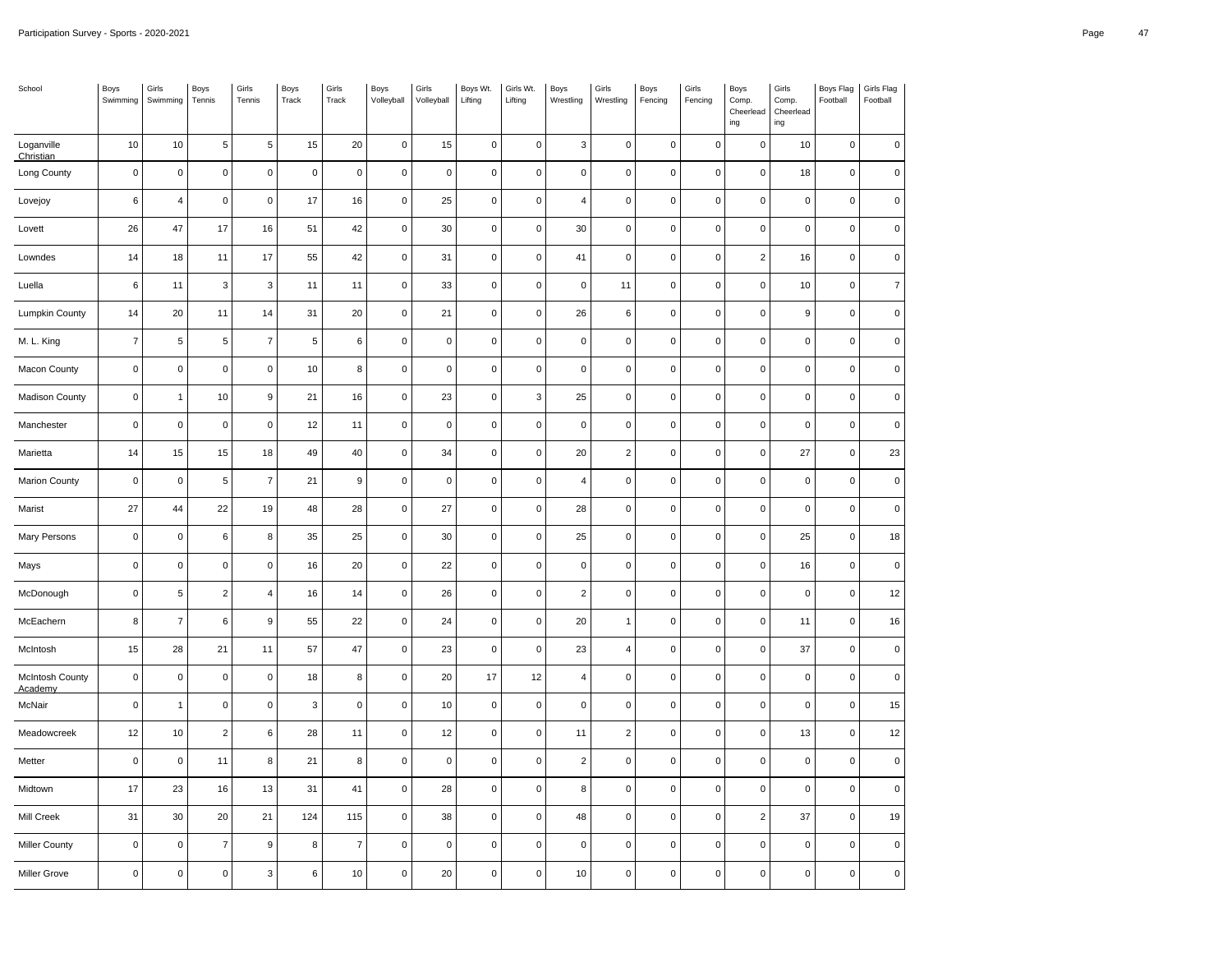| School                    | Boys<br>Swimming | Girls<br>Swimming | Boys<br>Tennis | Girls<br>Tennis | Boys<br>Track | Girls<br>Track | Boys<br>Volleyball  | Girls<br>Volleyball | Boys Wt.<br>Lifting | Girls Wt.<br>Lifting | Boys<br>Wrestling | Girls<br>Wrestling | Boys<br>Fencing     | Girls<br>Fencing | Boys<br>Comp.<br>Cheerlead<br>ing | Girls<br>Comp.<br>Cheerlead<br>ing | Boys Flag<br>Football | Girls Flag<br>Football |
|---------------------------|------------------|-------------------|----------------|-----------------|---------------|----------------|---------------------|---------------------|---------------------|----------------------|-------------------|--------------------|---------------------|------------------|-----------------------------------|------------------------------------|-----------------------|------------------------|
| Milton                    | 16               | 11                | 21             | 23              | 66            | 42             | 0                   | 13                  | $\mathsf 0$         | $\mathsf 0$          | 10                | $\mathbf 0$        | 3                   | $\overline{2}$   | $\overline{2}$                    | 30                                 | $\mathsf 0$           | $\pmb{0}$              |
| Mitchell County           | $\pmb{0}$        | $\mathsf 0$       | 8              | $\overline{7}$  | 13            | $\overline{7}$ | $\pmb{0}$           | 12                  | $\mathbf 0$         | $\mathbf 0$          | $\mathbf 0$       | $\pmb{0}$          | $\mathsf{O}\xspace$ | $\pmb{0}$        | $\mathsf 0$                       | $\pmb{0}$                          | $\mathbf 0$           | $\pmb{0}$              |
| Model                     | 8                | $\bf 7$           | 14             | 17              | 27            | 16             | $\mathsf 0$         | 22                  | $\pmb{0}$           | $\pmb{0}$            | $16\,$            | $\pmb{0}$          | $\pmb{0}$           | $\pmb{0}$        | $\mathbf 0$                       | 20                                 | $\mathsf{O}\xspace$   | $\mathbf 0$            |
| Monroe                    | $\pmb{0}$        | $\mathsf 0$       | 6              | $\overline{4}$  | 15            | 9              | $\pmb{0}$           | $\mathbf 0$         | $\mathbf 0$         | $\mathbf 0$          | $\overline{7}$    | $\mathbf 0$        | $\pmb{0}$           | $\mathbf 0$      | $\pmb{0}$                         | $\mathbf 0$                        | $\pmb{0}$             | $\pmb{0}$              |
| Monroe Area               | $\pmb{0}$        | $\pmb{0}$         | 8              | 10              | 20            | 10             | 0                   | 26                  | $\pmb{0}$           | $\pmb{0}$            | 20                | $\overline{2}$     | $\pmb{0}$           | $\pmb{0}$        | $\pmb{0}$                         | 12                                 | $\mathsf 0$           | $\pmb{0}$              |
| Montgomery<br>County      | $\pmb{0}$        | $\mathsf 0$       | $\mathbf 0$    | $\pmb{0}$       | 25            | 21             | $\mathsf{O}\xspace$ | $\mathsf 0$         | 23                  | $\mathsf 0$          | 16                | $\mathbf{1}$       | $\mathbf 0$         | $\mathbf 0$      | $\mathsf{O}\xspace$               | $\mathbf 0$                        | $\mathsf 0$           | $\pmb{0}$              |
| Morgan County             | $\boldsymbol{9}$ | 24                | 13             | 12              | 29            | 23             | 0                   | 23                  | $\mathbf 0$         | $\mathsf 0$          | 20                | $\mathbf{1}$       | $\pmb{0}$           | $\pmb{0}$        | $\mathsf 0$                       | 20                                 | $\mathsf 0$           | 15                     |
| Morris Innovative         | $\pmb{0}$        | $\mathsf 0$       | $\pmb{0}$      | $\pmb{0}$       | $\mathbf 0$   | $\pmb{0}$      | $\mathsf 0$         | $\bf8$              | $\mathbf 0$         | $\pmb{0}$            | $\pmb{0}$         | $\pmb{0}$          | $\pmb{0}$           | $\pmb{0}$        | $\pmb{0}$                         | $\pmb{0}$                          | $\mathsf{O}\xspace$   | $\pmb{0}$              |
| Morrow                    | 3                | $\overline{2}$    | $\mathbf{1}$   | 3               | 14            | $\overline{7}$ | $\pmb{0}$           | 13                  | $\mathbf 0$         | $\mathbf 0$          | $\,$ 5 $\,$       | $\pmb{0}$          | $\mathbf 0$         | $\pmb{0}$        | $\pmb{0}$                         | $\pmb{0}$                          | $\mathsf 0$           | $\pmb{0}$              |
| Mount de Sales<br>Academy | $\sqrt{5}$       | $\sqrt{5}$        | 10             | 10              | 20            | 20             | 0                   | 20                  | $\pmb{0}$           | $\mathbf 0$          | 12                | $\pmb{0}$          | $\pmb{0}$           | $\pmb{0}$        | $\pmb{0}$                         | $\mathbf 0$                        | $\mathsf 0$           | $\pmb{0}$              |
| Mount Vernon              | 14               | 17                | 13             | 14              | 37            | 12             | 0                   | 29                  | $\mathsf 0$         | $\mathbf 0$          | 16                | $\mathbf 0$        | $\pmb{0}$           | $\pmb{0}$        | $\mathbf{1}$                      | 13                                 | $\mathsf 0$           | $\pmb{0}$              |
| Mountain View             | 25               | 25                | 11             | 11              | 55            | 40             | 0                   | 33                  | $\pmb{0}$           | $\pmb{0}$            | 48                | $\mathbf{3}$       | $\pmb{0}$           | $\pmb{0}$        | $\pmb{0}$                         | 16                                 | $\mathsf 0$           | 20                     |
| Mt. Bethel<br>Christian   | $\overline{4}$   | 6                 | 12             | 11              | $\mathsf g$   | $\overline{7}$ | $\mathsf 0$         | 19                  | $\mathsf 0$         | $\mathbf 0$          | $\mathsf 0$       | $\mathbf 0$        | $\pmb{0}$           | $\mathbf 0$      | $\mathsf 0$                       | $\mathbf 0$                        | $\mathbf 0$           | $\pmb{0}$              |
| Mt. Paran<br>Christian    | $\sqrt{5}$       | 10                | 13             | 9               | 36            | 28             | $\mathsf 0$         | 26                  | $\mathbf 0$         | $\mathbf 0$          | $\overline{7}$    | $\pmb{0}$          | $\mathbf 0$         | $\pmb{0}$        | $\mathsf{O}\xspace$               | 17                                 | $\mathsf 0$           | $\pmb{0}$              |
| Mt. Pisgah<br>Christian   | $\overline{7}$   | 13                | 10             | 14              | 28            | 21             | $\mathsf 0$         | 16                  | $\pmb{0}$           | $\pmb{0}$            | 22                | $\mathbf{1}$       | $\pmb{0}$           | $\pmb{0}$        | $\pmb{0}$                         | $\pmb{0}$                          | $\pmb{0}$             | $\pmb{0}$              |
| Mt. Zion, Carroll         | $\pmb{0}$        | $\mathsf 0$       | 8              | 8               | 13            | 18             | 0                   | $\mathsf 0$         | $\mathbf 0$         | $\mathbf 0$          | 22                | $\overline{4}$     | $\pmb{0}$           | $\mathbf 0$      | $\mathsf 0$                       | 18                                 | $\mathbf 0$           | $\pmb{0}$              |
| Mt. Zion,<br>Jonesboro    | $\mathbf{1}$     | $\overline{2}$    | $\pmb{0}$      | 3               | 8             | 6              | $\mathsf 0$         | 10                  | $\mathbf 0$         | $\mathbf 0$          | 15                | 5                  | $\pmb{0}$           | $\pmb{0}$        | $\pmb{0}$                         | $\pmb{0}$                          | $\mathsf 0$           | $\pmb{0}$              |
| Mundy's Mill              | $\pmb{0}$        | $\mathsf 0$       | $\mathbf 0$    | 6               | 24            | 27             | $\mathsf 0$         | 26                  | $\mathbf 0$         | $\mathbf 0$          | 6                 | 3                  | $\pmb{0}$           | $\mathbf 0$      | $\pmb{0}$                         | $\mathbf 0$                        | $\mathsf 0$           | $\pmb{0}$              |
| Murray County             | $\pmb{0}$        | $\mathsf 0$       | 13             | 12              | 17            | 12             | 0                   | 26                  | $\mathbf 0$         | $\mathbf 0$          | 20                | $\pmb{0}$          | $\pmb{0}$           | $\pmb{0}$        | $\mathsf{O}\xspace$               | 15                                 | $\mathbf 0$           | $\pmb{0}$              |
| New Hampstead             | $\pmb{0}$        | $\mathsf 0$       | $\pmb{0}$      | $\pmb{0}$       | 15            | 12             | $\mathsf 0$         | 21                  | $\mathsf 0$         | $\mathbf 0$          | $18\,$            | 5                  | $\pmb{0}$           | $\pmb{0}$        | $\pmb{0}$                         | $\pmb{0}$                          | $\mathsf 0$           | $\pmb{0}$              |
| New Manchester            | 3                | $\mathbf{3}$      | $\overline{2}$ | $\overline{7}$  | 37            | 19             | 0                   | 15                  | $\mathbf 0$         | $\mathbf 0$          | 13                | 5                  | $\pmb{0}$           | $\mathbf 0$      | $\pmb{0}$                         | $\mathbf 0$                        | $\pmb{0}$             | $\pmb{0}$              |
| Newnan                    | 15               | 13                | 13             | 11              | 45            | 15             | 0                   | 25                  | $\mathsf 0$         | $\pmb{0}$            | 33                | $\overline{c}$     | $\pmb{0}$           | $\pmb{0}$        | $\pmb{0}$                         | 39                                 | $\mathsf 0$           | 19                     |
| Newton                    | $\pmb{0}$        | $\mathsf 0$       | $\mathbf 0$    | 11              | $30\,$        | $20\,$         | $\mathsf 0$         | $12\,$              | $\pmb{0}$           | $\mathsf 0$          | $19$              | $\mathbf{1}$       | $\mathbf 0$         | $\mathbf 0$      | $\mathsf{O}\xspace$               | 15                                 | $\mathsf 0$           | 25                     |
| Norcross                  | 32               | 28                | 20             | 20              | 104           | 76             | 0                   | 45                  | $\mathbf 0$         | $\mathbf 0$          | 22                | $\mathbf{1}$       | $\pmb{0}$           | $\pmb{0}$        | $\pmb{0}$                         | $\mathbf 0$                        | $\mathsf{O}\xspace$   | 18                     |
| North Atlanta             | 19               | 26                | 17             | 19              | 43            | 27             | $\mathsf 0$         | 31                  | $\mathbf 0$         | $\mathbf 0$          | 24                | $\pmb{0}$          | $\pmb{0}$           | $\pmb{0}$        | $\pmb{0}$                         | 14                                 | $\mathsf 0$           | $\pmb{0}$              |
| North Clayton             | 3                | $\mathbf{1}$      | $\overline{2}$ | $\overline{7}$  | 4             | $\overline{2}$ | 0                   | 19                  | $\mathsf 0$         | $\mathbf 0$          | 5                 | $\pmb{0}$          | $\mathbf 0$         | $\pmb{0}$        | $\pmb{0}$                         | $\pmb{0}$                          | $\mathsf{O}\xspace$   | $\pmb{0}$              |
| North Cobb                | 10               | 24                | $9\,$          | 14              | 41            | 32             | $\pmb{0}$           | 30                  | $\pmb{0}$           | $\mathbf 0$          | 19                | $\overline{4}$     | $\pmb{0}$           | $\pmb{0}$        | $\pmb{0}$                         | $\mathbf 0$                        | $\mathsf 0$           | $\pmb{0}$              |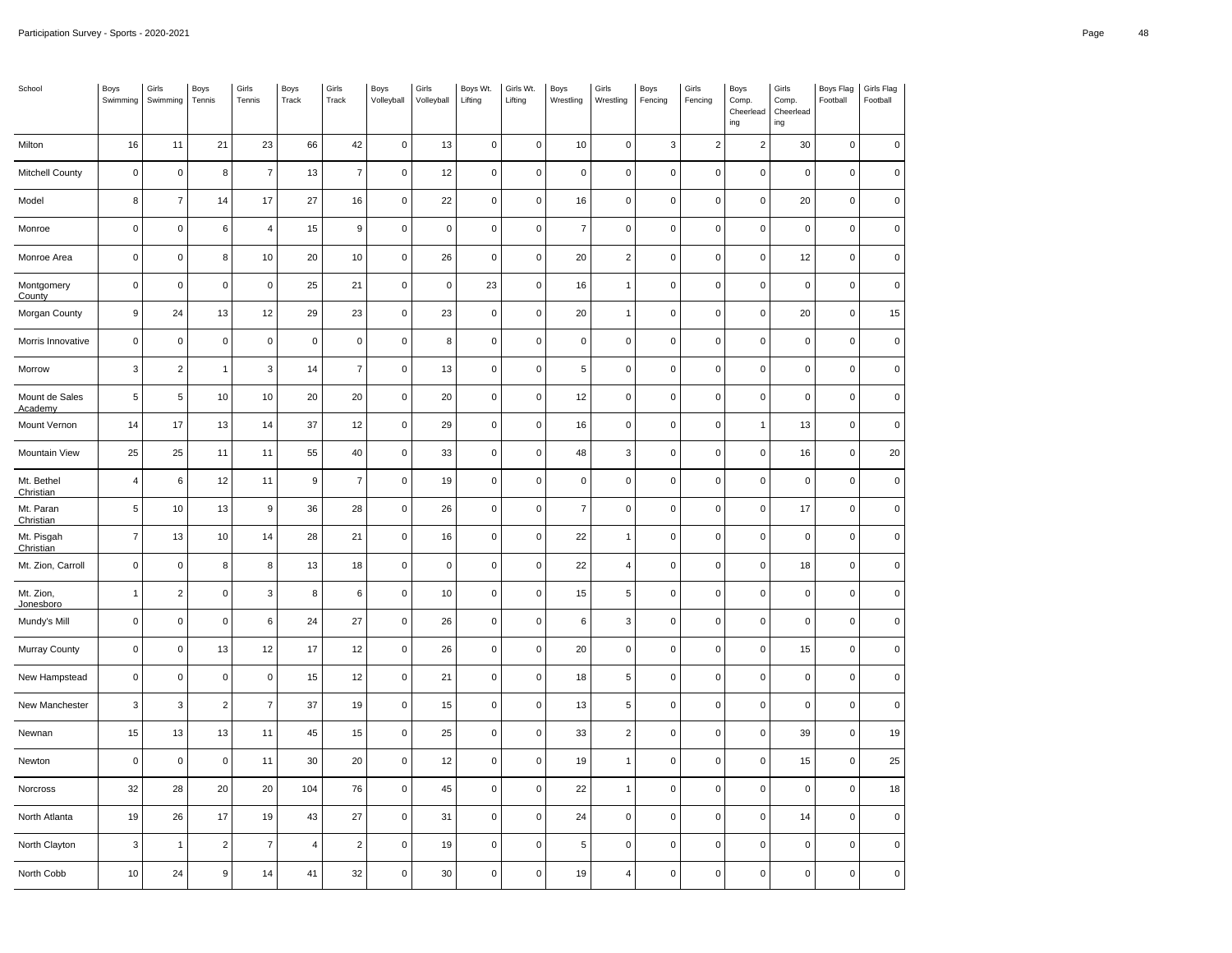| School                             | Boys<br>Swimming | Girls<br>Swimming       | Boys<br>Tennis   | Girls<br>Tennis | Boys<br>Track    | Girls<br>Track   | Boys<br>Volleyball  | Girls<br>Volleyball | Boys Wt.<br>Lifting | Girls Wt.<br>Lifting | Boys<br>Wrestling | Girls<br>Wrestling | Boys<br>Fencing | Girls<br>Fencing | Boys<br>Comp.<br>Cheerlead<br>ing | Girls<br>Comp.<br>Cheerlead<br>ing | Boys Flag<br>Football | Girls Flag<br>Football |
|------------------------------------|------------------|-------------------------|------------------|-----------------|------------------|------------------|---------------------|---------------------|---------------------|----------------------|-------------------|--------------------|-----------------|------------------|-----------------------------------|------------------------------------|-----------------------|------------------------|
| North Cobb<br>Christian            | 11               | $\overline{7}$          | 18               | 20              | 17               | 11               | $\mathsf 0$         | 23                  | $\mathbf 0$         | $\mathsf 0$          | 6                 | $\pmb{0}$          | $\mathsf 0$     | 0                | $\pmb{0}$                         | 12                                 | $\mathsf{O}\xspace$   | $\pmb{0}$              |
| North Forsyth                      | 13               | 21                      | 5                | 14              | 35               | 31               | $\mathsf 0$         | 21                  | $\mathsf 0$         | $\mathbf 0$          | 37                | $\boldsymbol{2}$   | $\pmb{0}$       | $\pmb{0}$        | $\mathbf 0$                       | 19                                 | $\mathsf 0$           | 15                     |
| North Gwinnett                     | 40               | 47                      | 24               | 19              | 86               | 70               | $\mathsf 0$         | 35                  | $\pmb{0}$           | $\mathbf 0$          | 28                | $\mathbf 2$        | $\mathbf 0$     | $\mathbf 0$      | $\sqrt{2}$                        | 30                                 | $\pmb{0}$             | 20                     |
| North Hall                         | 18               | 14                      | 13               | 17              | 38               | 20               | $\mathbf 0$         | 23                  | $\mathsf 0$         | $\pmb{0}$            | 23                | $\mathbf 2$        | 0               | 0                | $\mathbf 0$                       | 16                                 | $\mathsf{O}\xspace$   | $\mathbf 0$            |
| North Murray                       | $\mathbf 0$      | $\pmb{0}$               | 12               | 10              | 15               | $\,6\,$          | $\mathsf 0$         | 23                  | $\mathsf 0$         | $\pmb{0}$            | 28                | 5                  | $\pmb{0}$       | $\pmb{0}$        | $\mathsf 0$                       | 16                                 | $\mathsf 0$           | $\mathsf 0$            |
| North Oconee                       | 17               | 23                      | 18               | 18              | 35               | 63               | $\mathsf 0$         | 28                  | $\pmb{0}$           | $\pmb{0}$            | 39                | $\overline{1}$     | $\mathbf 0$     | $\pmb{0}$        | 0                                 | 22                                 | $\mathsf 0$           | $\mathsf 0$            |
| North Paulding                     | 8                | 19                      | 13               | 13              | 48               | 43               | 47                  | $\pmb{0}$           | $\mathsf 0$         | $\pmb{0}$            | 29                | $\pmb{0}$          | $\pmb{0}$       | $\pmb{0}$        | $\mathsf{O}\xspace$               | 65                                 | $\mathsf 0$           | $\mathsf 0$            |
| North Springs                      | 16               | 13                      | $\boldsymbol{9}$ | 11              | 36               | 17               | $\mathsf 0$         | 32                  | $\pmb{0}$           | $\mathsf 0$          | 6                 | $\pmb{0}$          | $\overline{7}$  | 3                | $\mathsf 0$                       | 0                                  | $\mathsf 0$           | $\mathbf 0$            |
| Northeast                          | $\pmb{0}$        | $\pmb{0}$               | $\overline{4}$   | $\mathbf{1}$    | 15               | 10               | $\mathsf 0$         | 10                  | $\pmb{0}$           | $\pmb{0}$            | 6                 | $\pmb{4}$          | $\pmb{0}$       | 0                | $\mathbf 0$                       | 0                                  | 0                     | $\mathsf 0$            |
| Northgate                          | 11               | 8                       | 12               | 10              | 41               | 22               | $\mathsf{O}\xspace$ | 25                  | $\mathbf 0$         | $\mathsf 0$          | 33                | $\mathbf{1}$       | $\pmb{0}$       | $\mathbf 0$      | $\sqrt{2}$                        | 29                                 | $\mathsf 0$           | 25                     |
| Northside,<br>Columbus             | $\overline{7}$   | 10                      | 10               | 10              | 25               | 24               | $\mathsf 0$         | 27                  | $\mathsf 0$         | $\mathbf 0$          | 17                | $\mathbf 2$        | $\mathsf 0$     | $\mathsf 0$      | $\mathsf 0$                       | $\pmb{0}$                          | $\mathsf 0$           | 19                     |
| Northside,<br><b>Warner Robins</b> | 13               | 10                      | 6                | 8               | 30               | 18               | 0                   | 25                  | 0                   | $\mathbf 0$          | 17                | 4                  | $\mathbf 0$     | $\mathbf 0$      | $\pmb{0}$                         | 23                                 | $\mathsf{O}\xspace$   | 0                      |
| Northview                          | 19               | 14                      | 20               | 21              | 55               | 37               | $\mathsf 0$         | 27                  | $\mathsf 0$         | $\mathbf 0$          | $\overline{1}$    | $\mathbf{1}$       | $\pmb{0}$       | $\mathbf 0$      | $\mathbf 0$                       | 16                                 | $\mathsf 0$           | $\mathbf 0$            |
| Northwest<br>Whitfield             | 8                | 13                      | $\boldsymbol{9}$ | 22              | 31               | 17               | $\mathsf{O}\xspace$ | 22                  | $\mathsf 0$         | $\mathbf 0$          | 25                | $\mathbf{1}$       | $\mathbf 0$     | $\pmb{0}$        | $\mathsf{O}\xspace$               | 15                                 | $\mathsf{O}\xspace$   | $\mathsf 0$            |
| Oconee County                      | 16               | 19                      | 17               | 32              | 49               | 35               | $\mathsf 0$         | 28                  | $\pmb{0}$           | $\pmb{0}$            | 20                | $\overline{1}$     | $\pmb{0}$       | $\mathbf 0$      | $\pmb{0}$                         | 0                                  | 0                     | $\mathsf 0$            |
| Oglethorpe<br>County               | $\mathbf 0$      | $\pmb{0}$               | $\mathbf 0$      | $\pmb{0}$       | 30               | 27               | $\mathsf 0$         | 19                  | $\mathsf 0$         | $\pmb{0}$            | 36                | 3                  | $\mathbf 0$     | $\pmb{0}$        | $\mathbf 0$                       | $\mathsf{O}\xspace$                | $\mathsf 0$           | $\mathbf 0$            |
| Ola                                | $\pmb{0}$        | 17                      | 14               | 20              | 35               | 21               | $\mathsf 0$         | 22                  | $\pmb{0}$           | $\pmb{0}$            | 33                | $\overline{1}$     | $\pmb{0}$       | $\pmb{0}$        | 0                                 | 20                                 | $\mathsf 0$           | 12                     |
| Osborne                            | $\mathbf 0$      | $\pmb{0}$               | $\mathbf{1}$     | $\sqrt{3}$      | 15               | 20               | $\mathbf 0$         | 12                  | $\mathsf 0$         | $\pmb{0}$            | 6                 | 5                  | 0               | $\pmb{0}$        | $\pmb{0}$                         | 0                                  | $\mathsf 0$           | 12                     |
| Our Lady of<br>Mercy               | 8                | $\boldsymbol{9}$        | 8                | 10              | $\boldsymbol{9}$ | $\boldsymbol{9}$ | $\mathsf 0$         | 28                  | $\pmb{0}$           | $\mathbf 0$          | $\mathbf 0$       | $\mathsf 0$        | $\pmb{0}$       | $\mathbf 0$      | $\pmb{0}$                         | $\pmb{0}$                          | $\mathsf 0$           | $\mathbf 0$            |
| Pace Academy                       | 23               | 20                      | 17               | 17              | 26               | 17               | $\mathsf 0$         | 28                  | $\pmb{0}$           | $\mathbf 0$          | 11                | $\pmb{0}$          | $\pmb{0}$       | $\mathbf 0$      | 0                                 | 0                                  | $\pmb{0}$             | 16                     |
| Paideia                            | 4                | $\sqrt{5}$              | 21               | 16              | 11               | 8                | $\mathsf 0$         | $30\,$              | $\pmb{0}$           | $\mathbf 0$          | $\mathsf 0$       | $\mathsf 0$        | $\mathsf 0$     | $\mathbf 0$      | $\mathsf 0$                       | 0                                  | $\mathsf 0$           | $\pmb{0}$              |
| Parkview                           | 28               | 34                      | 15               | 14              | 89               | 81               | $\mathsf 0$         | 47                  | $\mathsf 0$         | $\mathbf 0$          | 14                | 3                  | $\mathsf 0$     | $\mathsf 0$      | $\mathsf 0$                       | 12                                 | $\mathsf{O}\xspace$   | 11                     |
| Pataula Charter                    | $\mathbf 0$      | $\mathbf 0$             | $\mathbf 0$      | $\mathbf 0$     | $\overline{4}$   | $\overline{5}$   | $\mathbf 0$         | $\pmb{0}$           | $\mathsf 0$         | $\mathbf 0$          | $\pmb{0}$         | $\mathsf 0$        | 0               | $\pmb{0}$        | $\pmb{0}$                         | 0                                  | $\mathsf 0$           | $\mathbf 0$            |
| Paulding County                    | 5                | $\boldsymbol{9}$        | 8                | 17              | 40               | 14               | $\mathsf 0$         | 17                  | $\mathsf 0$         | $\mathbf 0$          | 16                | $\pmb{4}$          | 0               | $\mathbf 0$      | $\mathbf 0$                       | 17                                 | $\mathsf 0$           | $\mathbf 0$            |
| Peach County                       | $\pmb{0}$        | $\pmb{0}$               | $\overline{7}$   | 11              | 17               | 13               | $\mathsf 0$         | 18                  | $\pmb{0}$           | $\mathbf 0$          | $\pmb{0}$         | $\mathsf 0$        | $\mathbf 0$     | $\mathbf 0$      | $\pmb{0}$                         | 0                                  | $\pmb{0}$             | $\pmb{0}$              |
| Peachtree Ridge                    | 32               | 17                      | 29               | 18              | 37               | 38               | $\mathsf 0$         | 34                  | $\mathbf 0$         | $\pmb{0}$            | 19                | 5                  | $\mathbf 0$     | $\mathbf 0$      | $\overline{4}$                    | 23                                 | $\mathsf{O}\xspace$   | 29                     |
| Pebblebrook                        | $\pmb{4}$        | $\overline{\mathbf{4}}$ | $\overline{2}$   | $\,6\,$         | 47               | 24               | $\mathsf{O}\xspace$ | 11                  | $\pmb{0}$           | $\pmb{0}$            | $\pmb{0}$         | $\pmb{0}$          | $\pmb{0}$       | $\mathbf 0$      | $\overline{7}$                    | 14                                 | 0                     | 0                      |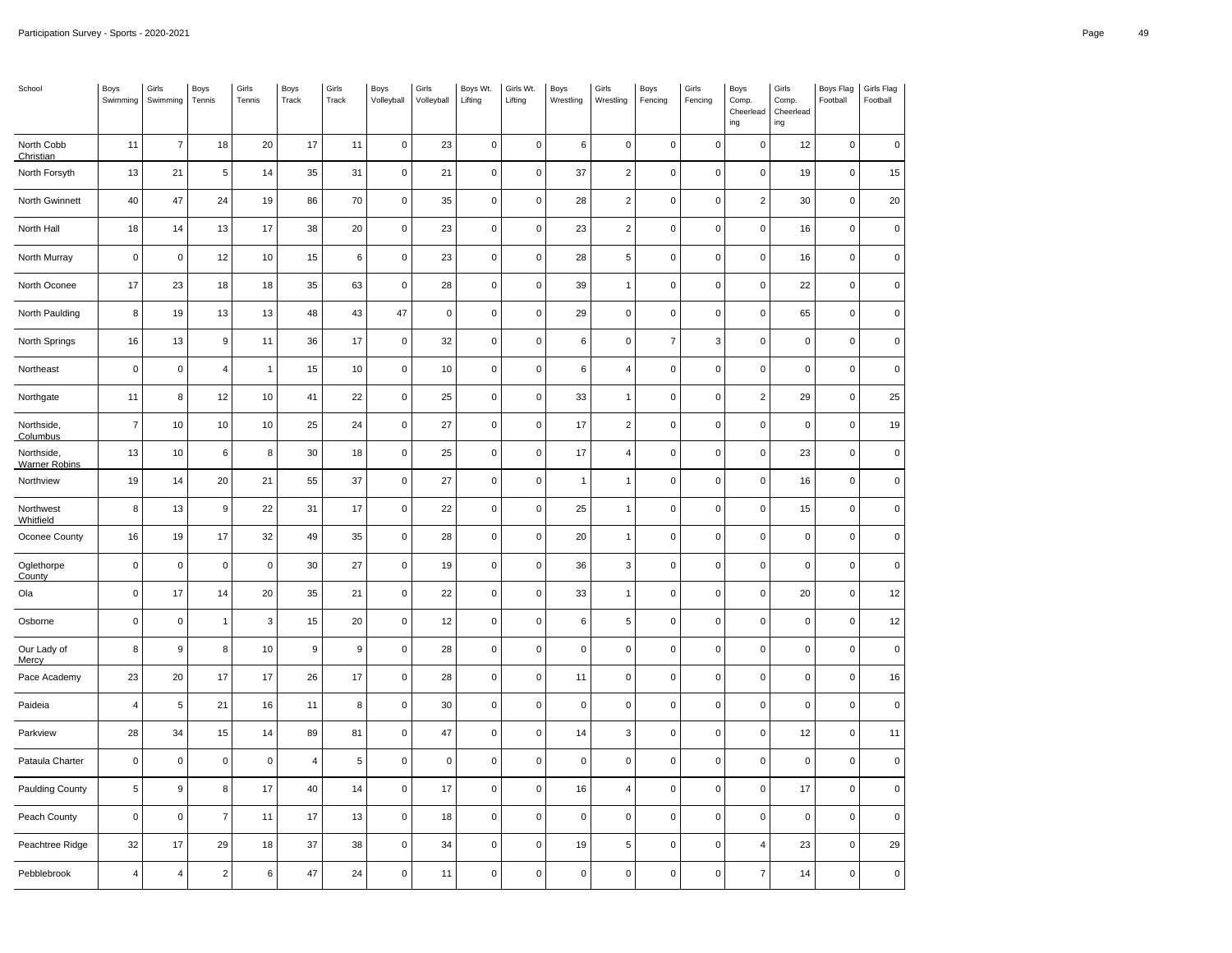| School                     | Boys<br>Swimming | Girls<br>Swimming | Boys<br>Tennis   | Girls<br>Tennis  | Boys<br>Track       | Girls<br>Track | Boys<br>Volleyball  | Girls<br>Volleyball | Boys Wt.<br>Lifting | Girls Wt.<br>Lifting | Boys<br>Wrestling | Girls<br>Wrestling | Boys<br>Fencing         | Girls<br>Fencing | Boys<br>Comp.<br>Cheerlead<br>$ing$ | Girls<br>Comp.<br>Cheerlead<br>ing | Boys Flag<br>Football | Girls Flag<br>Football |
|----------------------------|------------------|-------------------|------------------|------------------|---------------------|----------------|---------------------|---------------------|---------------------|----------------------|-------------------|--------------------|-------------------------|------------------|-------------------------------------|------------------------------------|-----------------------|------------------------|
| Pelham                     | $\mathsf 0$      | $\mathbf 0$       | 6                | $\,$ 5 $\,$      | 12                  | 9              | $\mathsf 0$         | $\pmb{0}$           | $\mathsf 0$         | $\mathsf 0$          | $\mathbf 0$       | $\pmb{0}$          | $\mathsf 0$             | 0                | $\pmb{0}$                           | 0                                  | $\mathsf{O}\xspace$   | $\pmb{0}$              |
| Pepperell                  | $\mathbf{1}$     | $\pmb{0}$         | 10               | $\boldsymbol{9}$ | 56                  | 26             | $\mathsf 0$         | 21                  | $\mathsf 0$         | $\pmb{0}$            | 21                | $\mathbf{1}$       | $\pmb{0}$               | $\pmb{0}$        | $\mathbf 0$                         | 15                                 | $\mathsf 0$           | $\mathsf 0$            |
| Perry                      | 8                | 12                | 12               | 13               | 38                  | 25             | $\mathsf 0$         | 27                  | $\pmb{0}$           | $\mathbf 0$          | 37                | 5                  | $\mathbf 0$             | $\mathbf 0$      | $\pmb{0}$                           | 21                                 | $\pmb{0}$             | $\pmb{0}$              |
| Pickens                    | $\,$ 5 $\,$      | 15                | $\boldsymbol{9}$ | 16               | 35                  | 29             | $\mathbf 0$         | 29                  | $\pmb{0}$           | $\pmb{0}$            | 24                | 3                  | $\mathbf 0$             | $\pmb{0}$        | $\mathbf 0$                         | 16                                 | $\mathsf{O}\xspace$   | $\mathsf 0$            |
| Pierce County              | $\mathbf{3}$     | $\overline{4}$    | 14               | 16               | 15                  | 21             | $\mathsf 0$         | $\pmb{0}$           | 20                  | $\pmb{0}$            | 22                | $\boldsymbol{2}$   | $\pmb{0}$               | $\pmb{0}$        | $\mathbf 0$                         | 20                                 | $\mathsf 0$           | $\mathsf 0$            |
| <b>Pike County</b>         | $\mathbf 0$      | 8                 | $\boldsymbol{9}$ | 12               | 27                  | 25             | $\mathsf 0$         | 22                  | $\pmb{0}$           | $\pmb{0}$            | $\pmb{0}$         | 40                 | $\mathbf 0$             | $\pmb{0}$        | 0                                   | 0                                  | $\mathsf 0$           | $\mathsf 0$            |
| Pinecrest<br>Academy       | 11               | 11                | 11               | $\,6\,$          | $\mathsf 0$         | $\pmb{0}$      | $\mathsf 0$         | 11                  | $\mathsf 0$         | $\pmb{0}$            | 5                 | $\pmb{0}$          | $\overline{\mathbf{c}}$ | 3                | $\mathsf 0$                         | $\pmb{0}$                          | $\mathsf 0$           | $\mathsf 0$            |
| Pope                       | 20               | 32                | 25               | 25               | 83                  | 64             | $\mathsf 0$         | 33                  | $\pmb{0}$           | $\mathsf 0$          | 32                | $\pmb{0}$          | 10                      | $\boldsymbol{9}$ | $\mathsf 0$                         | 16                                 | $\mathsf 0$           | $\pmb{0}$              |
| Portal                     | $\pmb{0}$        | $\pmb{0}$         | $\mathbf 0$      | $\mathbf 0$      | $\overline{7}$      | 14             | $\mathsf 0$         | $\pmb{0}$           | 10                  | $\pmb{0}$            | $\pmb{0}$         | $\pmb{0}$          | $\mathbf 0$             | 0                | $\mathbf 0$                         | 0                                  | 0                     | 15                     |
| Prince Avenue<br>Christian | $\,$ 5 $\,$      | $\sqrt{5}$        | $\boldsymbol{9}$ | 12               | 18                  | 10             | $\mathsf{O}\xspace$ | $17$                | $\pmb{0}$           | $\mathsf 0$          | $\pmb{0}$         | $\mathsf 0$        | $\pmb{0}$               | $\mathbf 0$      | $\pmb{0}$                           | 0                                  | $\mathsf 0$           | $\pmb{0}$              |
| Providence<br>Christian    | 6                | $\sqrt{5}$        | 16               | 14               | 28                  | 21             | $\mathsf 0$         | 21                  | $\pmb{0}$           | $\mathbf 0$          | $\pmb{0}$         | $\mathsf 0$        | $\mathsf 0$             | $\mathsf 0$      | $\mathsf 0$                         | 0                                  | $\mathsf 0$           | $\pmb{0}$              |
| Putnam County              | $\mathbf 0$      | $\pmb{0}$         | $\overline{2}$   | $\boldsymbol{6}$ | 17                  | 21             | 0                   | $\boldsymbol{9}$    | $\mathbf 0$         | $\mathbf 0$          | 23                | 5                  | $\mathbf 0$             | $\mathbf 0$      | $\pmb{0}$                           | 16                                 | $\mathbf 0$           | 0                      |
| Quitman County             | $\mathbf 0$      | $\pmb{0}$         | $\mathbf 0$      | $\pmb{0}$        | 11                  | $\overline{7}$ | $\mathsf 0$         | $\pmb{0}$           | $\mathsf 0$         | $\mathbf 0$          | $\pmb{0}$         | $\mathsf 0$        | $\mathsf 0$             | $\mathbf 0$      | $\mathbf 0$                         | 0                                  | $\mathsf 0$           | $\mathbf 0$            |
| Rabun County               | $\mathbf 0$      | $\mathbf 0$       | 8                | 12               | 19                  | 18             | $\mathsf 0$         | 19                  | $\pmb{0}$           | $\pmb{0}$            | 8                 | $\mathsf 0$        | $\mathbf 0$             | $\pmb{0}$        | $\mathsf 0$                         | 0                                  | $\mathsf 0$           | $\mathsf 0$            |
| Rainey-McCullers           | $\mathbf 0$      | $\mathbf 0$       | $\mathbf 0$      | $\mathbf 0$      | $\mathbf 0$         | $\mathbf 0$    | $\mathsf{O}\xspace$ | $\pmb{0}$           | $\pmb{0}$           | $\pmb{0}$            | $\pmb{0}$         | $\pmb{0}$          | $\pmb{0}$               | $\mathbf 0$      | $\pmb{0}$                           | 0                                  | 0                     | $\mathsf 0$            |
| Randolph-Clay              | $\mathbf 0$      | $\pmb{0}$         | $\mathbf 0$      | $\pmb{0}$        | $\mathsf{O}\xspace$ | $\pmb{0}$      | $\mathsf 0$         | $\pmb{0}$           | $\mathsf 0$         | $\pmb{0}$            | $\pmb{0}$         | $\pmb{0}$          | $\mathbf 0$             | $\pmb{0}$        | $\mathsf{O}\xspace$                 | 0                                  | $\mathsf 0$           | $\mathsf 0$            |
| Redan                      | $\pmb{0}$        | $\mathbf 0$       | 3                | $\overline{7}$   | 13                  | 15             | $\mathsf 0$         | 11                  | $\pmb{0}$           | $\pmb{0}$            | $\overline{1}$    | $\pmb{0}$          | $\pmb{0}$               | $\pmb{0}$        | 0                                   | 0                                  | $\mathsf 0$           | $\mathsf 0$            |
| Richmond<br>Academy        | $\overline{2}$   | $\mathbf{3}$      | 15               | 15               | 20                  | 18             | $\mathbf 0$         | 22                  | $\mathsf 0$         | $\pmb{0}$            | 5                 | $\mathbf{1}$       | $\mathbf 0$             | $\pmb{0}$        | $\pmb{0}$                           | 0                                  | $\mathsf 0$           | $\mathbf 0$            |
| Richmond Hill              | 21               | 20                | $\boldsymbol{9}$ | 15               | 61                  | 44             | $\mathsf{O}\xspace$ | 15                  | $\pmb{0}$           | $\mathsf 0$          | 39                | $\mathsf 0$        | $\pmb{0}$               | $\mathbf 0$      | $\mathbf 0$                         | 24                                 | $\mathsf 0$           | 21                     |
| Ridgeland                  | $\pmb{0}$        | $\pmb{0}$         | $\overline{2}$   | $\overline{4}$   | 21                  | 16             | $\mathsf 0$         | 20                  | $\pmb{0}$           | $\mathbf 0$          | 17                | $\pmb{0}$          | $\pmb{0}$               | $\pmb{0}$        | 0                                   | 10                                 | $\pmb{0}$             | $\mathsf 0$            |
| Ringgold                   | $\pmb{0}$        | $\pmb{0}$         | $\overline{7}$   | 13               | 17                  | 12             | $\mathsf{O}\xspace$ | 19                  | $\pmb{0}$           | $\mathbf 0$          | 20                | $\mathsf 0$        | $\mathsf 0$             | $\mathbf 0$      | $\pmb{0}$                           | 18                                 | $\mathsf 0$           | $\pmb{0}$              |
| <b>River Ridge</b>         | 19               | 13                | 12               | 17               | 54                  | 37             | $\mathsf 0$         | 28                  | $\pmb{0}$           | $\mathbf 0$          | 30                | $\mathbf{1}$       | $\mathsf 0$             | $\mathsf 0$      | $\mathsf 0$                         | $\pmb{0}$                          | $\mathsf 0$           | 13                     |
| Riverdale                  | $\overline{4}$   | $\mathbf{3}$      | 3                | $\overline{7}$   | 22                  | 16             | $\mathbf 0$         | 21                  | $\mathsf 0$         | $\mathbf 0$          | 10                | $\pmb{0}$          | 0                       | $\pmb{0}$        | $\pmb{0}$                           | 0                                  | $\mathsf{O}\xspace$   | $\mathbf 0$            |
| <b>Riverside Military</b>  | $\mathbf 0$      | $\pmb{0}$         | $\pmb{0}$        | $\pmb{0}$        | $\mathbf 0$         | $\pmb{0}$      | $\mathsf 0$         | $\pmb{0}$           | $\mathsf 0$         | $\mathbf 0$          | $\pmb{0}$         | $\mathsf 0$        | 0                       | $\mathbf 0$      | $\mathbf 0$                         | $\pmb{0}$                          | $\mathsf 0$           | $\mathbf 0$            |
| Riverwood                  | 22               | 22                | 11               | 12               | 28                  | 24             | $\mathsf 0$         | 30                  | $\pmb{0}$           | $\mathbf 0$          | 18                | $\mathsf 0$        | $\mathbf 0$             | $\mathbf 0$      | $\pmb{0}$                           | 0                                  | $\pmb{0}$             | $\pmb{0}$              |
| Rockdale County            | $\,$ 5 $\,$      | 11                | 10               | 13               | 70                  | 38             | $\mathsf 0$         | 38                  | $\mathbf 0$         | $\pmb{0}$            | 22                | $\pmb{0}$          | $\mathbf 0$             | $\mathsf 0$      | $\mathbf 0$                         | 0                                  | $\mathsf 0$           | 18                     |
| Rockmart                   | $\pmb{0}$        | $\pmb{0}$         | 17               | 15               | 65                  | 50             | $\mathsf 0$         | 25                  | 30                  | 6                    | 35                | $\pmb{0}$          | $\mathbf 0$             | $\mathbf 0$      | 0                                   | 20                                 | $\mathsf 0$           | 0                      |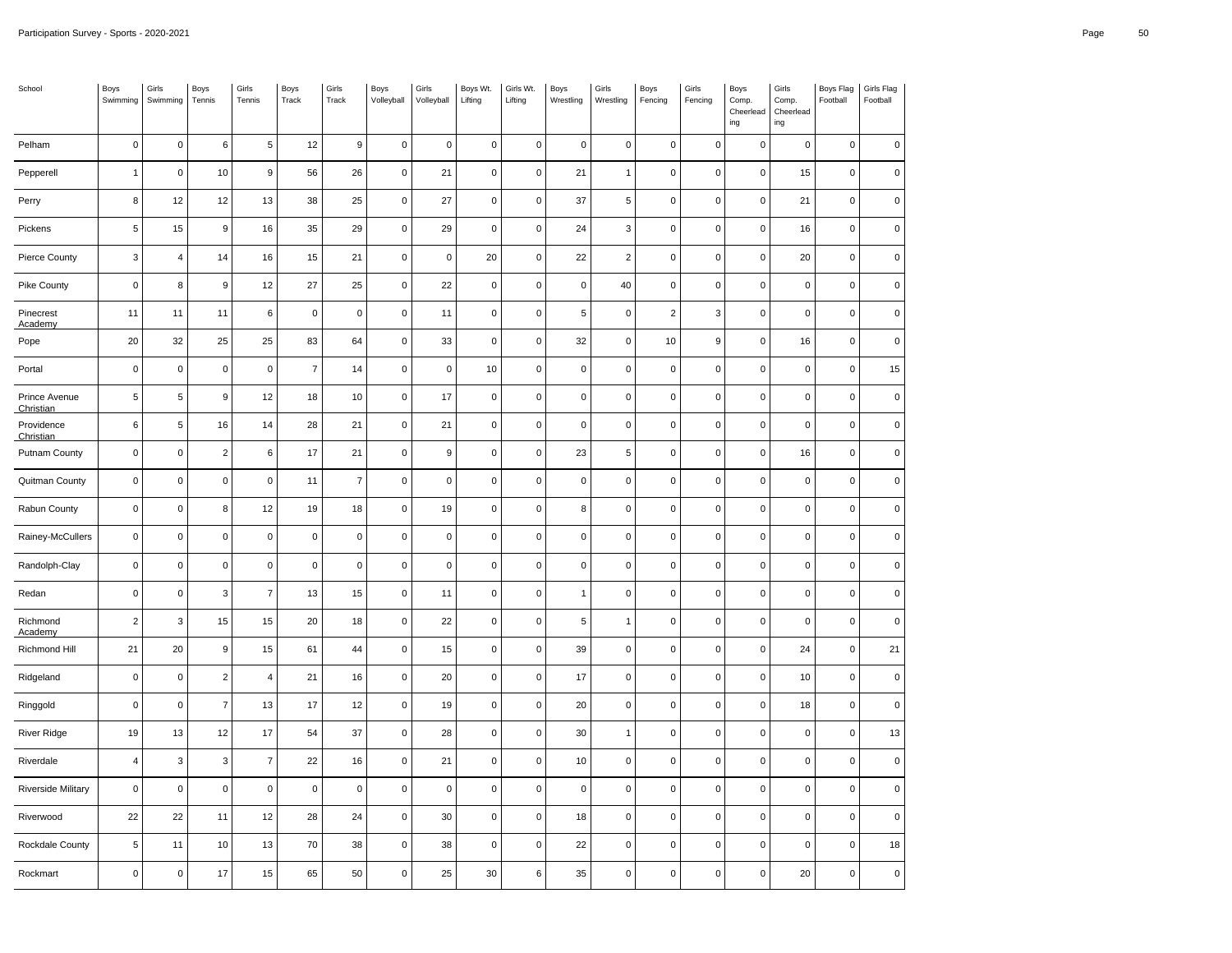| School                        | Boys<br>Swimming | Girls<br>Swimming | Boys<br>Tennis   | Girls<br>Tennis | Boys<br>Track | Girls<br>Track | Boys<br>Volleyball  | Girls<br>Volleyball | Boys Wt.<br>Lifting | Girls Wt.<br>Lifting | Boys<br>Wrestling | Girls<br>Wrestling  | Boys<br>Fencing | Girls<br>Fencing | Boys<br>Comp.<br>Cheerlead<br>ing | Girls<br>Comp.<br>Cheerlead<br>ing | Boys Flag<br>Football | Girls Flag<br>Football |
|-------------------------------|------------------|-------------------|------------------|-----------------|---------------|----------------|---------------------|---------------------|---------------------|----------------------|-------------------|---------------------|-----------------|------------------|-----------------------------------|------------------------------------|-----------------------|------------------------|
| Rome                          | 16               | $\bf8$            | 11               | 14              | 36            | 24             | $\mathsf{O}\xspace$ | 31                  | $\mathbf 0$         | $\mathbf 0$          | 15                | $\mathbf{1}$        | $\pmb{0}$       | $\pmb{0}$        | $\mathbf 0$                       | 16                                 | $\mathsf 0$           | $\mathbf 0$            |
| Roswell                       | 13               | 20                | 19               | 23              | 54            | 56             | $\mathsf{O}\xspace$ | 43                  | $\mathsf 0$         | $\mathbf 0$          | 20                | $\mathbf{1}$        | $\mathsf 0$     | $\mathbf 0$      | $\mathbf 0$                       | $\pmb{0}$                          | $\mathsf 0$           | $\pmb{0}$              |
| Rutland                       | $\mathbf 0$      | $\mathsf 0$       | 8                | 8               | 6             | 8              | $\mathsf 0$         | 16                  | $\mathbf 0$         | $\pmb{0}$            | 12                | $\overline{c}$      | $\pmb{0}$       | $\pmb{0}$        | $\mathbf 0$                       | $\pmb{0}$                          | $\mathsf 0$           | $\mathbf 0$            |
| Salem                         | $\mathbf 0$      | $\pmb{0}$         | $\mathbf 0$      | $\pmb{0}$       | 15            | $\overline{7}$ | $\mathsf 0$         | 14                  | $\pmb{0}$           | $\mathbf 0$          | $\pmb{0}$         | $\mathsf{O}\xspace$ | $\pmb{0}$       | $\pmb{0}$        | $\mathsf{O}\xspace$               | $\pmb{0}$                          | $\mathsf{O}\xspace$   | 14                     |
| Sandy Creek                   | $\boldsymbol{9}$ | 11                | $\overline{7}$   | $\overline{7}$  | 34            | 20             | $\mathsf 0$         | 27                  | $\mathbf 0$         | $\pmb{0}$            | $\,$ 5 $\,$       | $\pmb{0}$           | $\mathbf 0$     | $\pmb{0}$        | $\mathbf 0$                       | 13                                 | $\mathsf{O}\xspace$   | $\mathbf 0$            |
| Savannah                      | $\mathbf 0$      | $\pmb{0}$         | $\mathbf 0$      | $\mathbf 0$     | 10            | 14             | $\mathsf 0$         | 17                  | $\mathbf 0$         | $\pmb{0}$            | $\overline{4}$    | $\pmb{0}$           | $\pmb{0}$       | $\pmb{0}$        | $\mathbf 0$                       | $\pmb{0}$                          | $\mathsf 0$           | $\mathbf 0$            |
| Savannah Arts<br>Academy      | $\overline{2}$   | 3                 | 9                | 14              | 25            | 29             | $\mathsf 0$         | 24                  | $\mathbf 0$         | $\pmb{0}$            | $\mathbf 0$       | $\pmb{0}$           | $\pmb{0}$       | $\pmb{0}$        | $\mathsf 0$                       | $\mathsf 0$                        | $\mathsf 0$           | $\mathsf 0$            |
| Savannah<br>Christian         | $\mathbf 0$      | $\mathbf 0$       | $10$             | 11              | 14            | 27             | $\mathbf 0$         | 24                  | $\mathbf 0$         | $\mathbf 0$          | 6                 | $\pmb{0}$           | $\pmb{0}$       | $\pmb{0}$        | $\mathbf 0$                       | 18                                 | $\mathsf 0$           | $\pmb{0}$              |
| Savannah<br>Classical         |                  |                   |                  |                 |               |                |                     |                     |                     |                      |                   |                     |                 |                  |                                   |                                    |                       |                        |
| Agademy<br><b>Country Day</b> | $\boldsymbol{9}$ | 10                | 15               | 26              | 20            | 21             | $\mathsf 0$         | 24                  | $\mathbf 0$         | $\pmb{0}$            | $\mathsf 0$       | $\pmb{0}$           | $\pmb{0}$       | $\pmb{0}$        | $\mathsf 0$                       | $\pmb{0}$                          | $\mathsf 0$           | $\pmb{0}$              |
| Savannah Early<br>College     | $\mathbf 0$      | $\mathsf 0$       | $\mathbf 0$      | $\mathbf 0$     | $\mathsf 0$   | $\pmb{0}$      | $\mathsf 0$         | $\pmb{0}$           | $\mathbf 0$         | $\mathbf 0$          | $\mathbf 0$       | $\mathbf 0$         | $\pmb{0}$       | $\pmb{0}$        | $\mathbf 0$                       | $\mathsf 0$                        | $\mathsf{O}\xspace$   | 0                      |
| <b>Schley County</b>          | $\mathbf 0$      | $\pmb{0}$         | $\pmb{0}$        | $\pmb{0}$       | 22            | 17             | $\pmb{0}$           | $\pmb{0}$           | $\pmb{0}$           | $\pmb{0}$            | 28                | $\pmb{0}$           | $\pmb{0}$       | $\pmb{0}$        | $\pmb{0}$                         | 17                                 | $\mathsf 0$           | $\pmb{0}$              |
| <b>Screven County</b>         | $\mathbf 0$      | $\mathsf 0$       | 8                | 14              | 15            | 9              | $\mathsf 0$         | $\pmb{0}$           | $\mathbf 0$         | $\mathbf 0$          | 20                | $\overline{c}$      | $\mathsf 0$     | $\pmb{0}$        | $\mathsf 0$                       | 15                                 | $\mathsf 0$           | $\mathbf 0$            |
| Seminole County               | $\mathbf 0$      | $\mathsf 0$       | 10               | 11              | 15            | 13             | $\mathsf 0$         | $\pmb{0}$           | $\mathbf 0$         | $\mathbf 0$          | $\mathbf 0$       | $\pmb{0}$           | $\mathbf 0$     | $\pmb{0}$        | $\mathbf 0$                       | $\mathsf 0$                        | $\mathsf{O}\xspace$   | $\mathsf 0$            |
| Sequoyah                      | 14               | 23                | $18\,$           | 17              | 50            | 36             | $\mathsf{O}\xspace$ | 22                  | $\mathbf 0$         | $\pmb{0}$            | 48                | $\pmb{0}$           | $\mathbf 0$     | $\pmb{0}$        | $\mathbf 0$                       | 29                                 | $\mathsf 0$           | $20\,$                 |
| Shaw                          | $\overline{2}$   | $\mathsf 3$       | $\overline{7}$   | 9               | 28            | 8              | $\mathsf 0$         | 20                  | $\mathbf 0$         | $\pmb{0}$            | 13                | $\overline{c}$      | $\pmb{0}$       | $\pmb{0}$        | $\mathsf 0$                       | $\pmb{0}$                          | $\mathsf 0$           | 14                     |
| Shiloh                        | $\mathsf 3$      | 8                 | $\mathbf 0$      | $\mathbf 0$     | 35            | 11             | $\mathsf 0$         | 32                  | $\mathsf 0$         | $\mathbf 0$          | $\mathbf 0$       | $\mathbf 0$         | $\pmb{0}$       | $\pmb{0}$        | $\mathbf 0$                       | $\mathbf 0$                        | 0                     | 14                     |
| Social Circle                 | 6                | 6                 | $\boldsymbol{9}$ | 16              | 14            | $\overline{7}$ | $\mathsf 0$         | $\pmb{0}$           | $\mathbf 0$         | $\pmb{0}$            | 26                | $\pmb{0}$           | $\pmb{0}$       | $\pmb{0}$        | $\mathsf 0$                       | 13                                 | $\mathsf 0$           | $\mathsf 0$            |
| Sonoraville                   | $\mathbf 0$      | $\mathsf 0$       | $\boldsymbol{7}$ | 10              | 30            | 14             | $\mathsf 0$         | 23                  | $\mathbf 0$         | $\mathbf 0$          | 33                | $\mathbf 0$         | $\pmb{0}$       | $\pmb{0}$        | $\mathsf 0$                       | $18\,$                             | $\mathsf 0$           | $\mathbf 0$            |
| South Atlanta                 | $\mathsf 0$      | $\mathsf 0$       | $\mathbf 0$      | $\mathbf 0$     | 20            | 12             | $\mathsf{O}\xspace$ | 13                  | $\mathbf 0$         | $\mathbf 0$          | $\mathbf 0$       | $\mathbf 0$         | $\pmb{0}$       | $\pmb{0}$        | $\mathbf 0$                       | $\pmb{0}$                          | $\mathsf 0$           | $\pmb{0}$              |
| South Cobb                    | $\overline{2}$   | $\mathbf{1}$      | $\mathbf 0$      | $\,6$           | 12            | 16             | $\mathsf{O}\xspace$ | 21                  | $\mathsf 0$         | $\pmb{0}$            | 18                | $\mathbf{1}$        | $\pmb{0}$       | $\pmb{0}$        | $\mathsf 0$                       | $\pmb{0}$                          | $\mathsf 0$           | 10                     |
| South Effingham               | $\mathbf 0$      | $\pmb{0}$         | $\bf8$           | 11              | 47            | 28             | $\mathsf{O}\xspace$ | 31                  | $\mathbf 0$         | $\mathbf 0$          | 33                | $\pmb{0}$           | $\pmb{0}$       | $\pmb{0}$        | $\pmb{0}$                         | $\mathbf 2$                        | $\mathsf 0$           | $\pmb{0}$              |
| South Forsyth                 | 22               | 39                | 24               | 27              | 49            | 40             | $\mathsf{O}\xspace$ | 39                  | $\pmb{0}$           | $\mathbf 0$          | 30                | $\overline{2}$      | $\pmb{0}$       | $\pmb{0}$        | $\mathsf{O}\xspace$               | 21                                 | 0                     | 22                     |
| South Gwinnett                | 3                | 12                | 12               | 10              | $\mathbf 0$   | $\pmb{0}$      | $\mathsf 0$         | 37                  | $\mathbf 0$         | $\pmb{0}$            | 18                | $\mathbf{1}$        | $\pmb{0}$       | $\pmb{0}$        | $\mathbf 0$                       | $\pmb{0}$                          | $\mathsf 0$           | 18                     |
| South Paulding                | $\mathsf 3$      | 11                | $\bf8$           | 17              | 29            | 15             | $\mathsf{O}\xspace$ | 49                  | $\mathsf{O}\xspace$ | $\pmb{0}$            | 32                | $\overline{c}$      | $\pmb{0}$       | $\pmb{0}$        | $\sqrt{2}$                        | 28                                 | $\mathsf 0$           | $\mathbf 0$            |
| Southeast<br><b>Bulloch</b>   | $\sqrt{2}$       | 10                | 8                | 9               | 21            | 8              | $\pmb{0}$           | 23                  | $\mathbf 0$         | $\mathbf 0$          | $\mathbf 0$       | $\mathbf 0$         | $\pmb{0}$       | $\pmb{0}$        | $\pmb{0}$                         | 16                                 | 0                     | $\mathsf 0$            |
| Southeast<br>Whitfield        | $\overline{4}$   | 16                | $\overline{7}$   | $\overline{4}$  | 30            | 31             | $\mathbf 0$         | 29                  | $\mathbf 0$         | $\mathbf 0$          | 30                | $\overline{7}$      | $\pmb{0}$       | $\pmb{0}$        | $\mathbf 0$                       | $\mathsf 0$                        | $\mathsf 0$           | $\mathsf 0$            |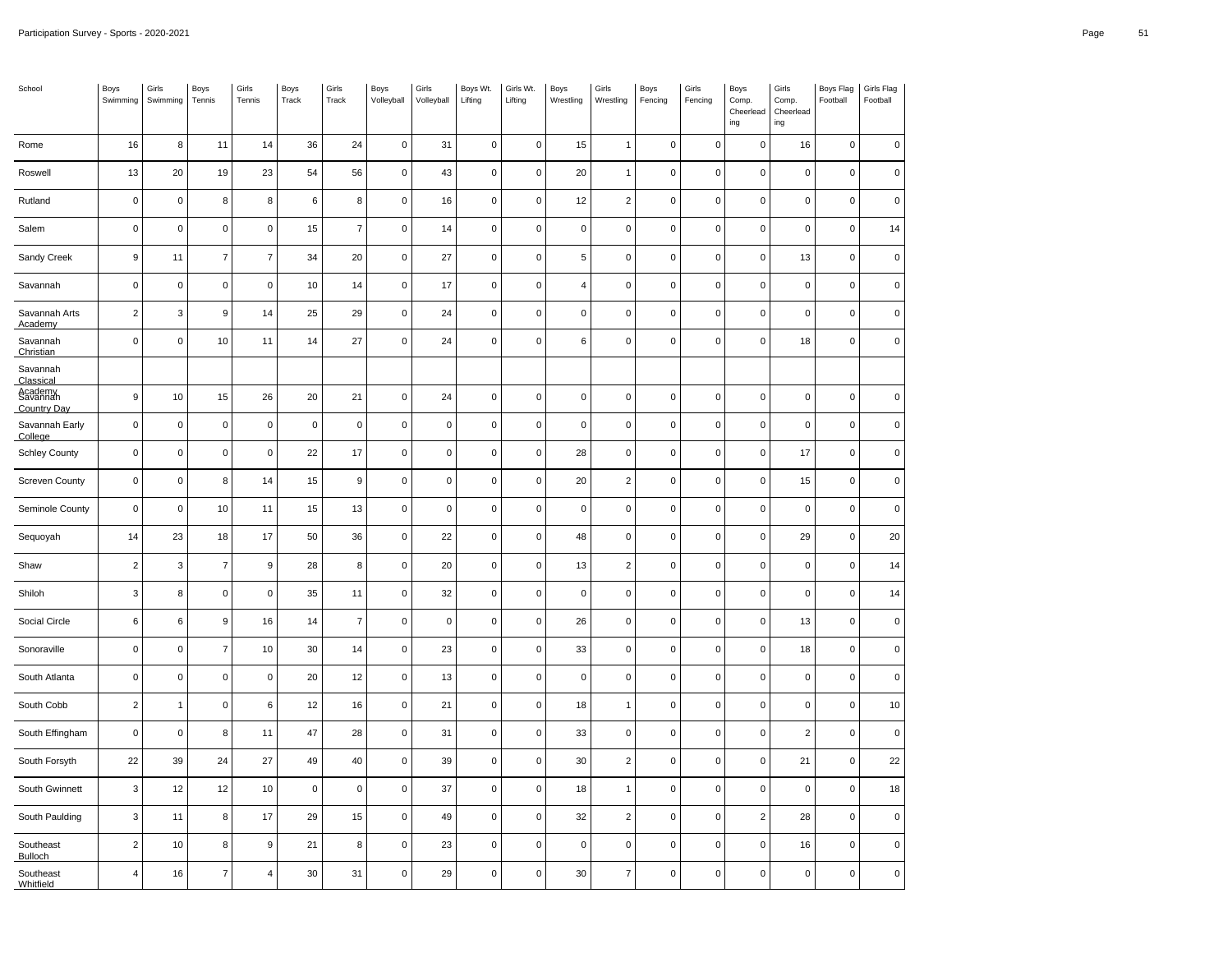| School                         | Boys<br>Swimming | Girls<br>Swimming         | Boys<br>Tennis   | Girls<br>Tennis  | Boys<br>Track       | Girls<br>Track  | Boys<br>Volleyball | Girls<br>Volleyball | Boys Wt.<br>Lifting | Girls Wt.<br>Lifting | Boys<br>Wrestling   | Girls<br>Wrestling | Boys<br>Fencing | Girls<br>Fencing | Boys<br>Comp.<br>Cheerlead<br>ing | Girls<br>Comp.<br>Cheerlead<br>ing | Boys Flag<br>Football | Girls Flag<br>Football |
|--------------------------------|------------------|---------------------------|------------------|------------------|---------------------|-----------------|--------------------|---------------------|---------------------|----------------------|---------------------|--------------------|-----------------|------------------|-----------------------------------|------------------------------------|-----------------------|------------------------|
| Southwest                      | $\mathbf 0$      | $\mathsf 0$               | $\mathbf 0$      | $\pmb{0}$        | $\boldsymbol{9}$    | 15              | $\mathsf 0$        | 15                  | $\mathbf 0$         | $\pmb{0}$            | 15                  | $\pmb{0}$          | $\pmb{0}$       | $\pmb{0}$        | $\pmb{0}$                         | $\pmb{0}$                          | $\pmb{0}$             | $\pmb{0}$              |
| Southwest<br>Atlanta Christian | $\mathsf 0$      | $\mathbf 0$               | $\mathbf 0$      | $\mathbf 0$      | $\overline{4}$      | $\overline{4}$  | $\mathsf 0$        | $\overline{7}$      | $\mathbf 0$         | $\pmb{0}$            | $\mathsf{O}\xspace$ | $\mathsf 0$        | $\mathbf 0$     | $\mathbf 0$      | $\mathsf 0$                       | $\pmb{0}$                          | $\mathsf 0$           | $\mathbf 0$            |
| Southwest<br>DeKalb            | $\mathbf 0$      | $\mathsf 0$               | 12               | $\overline{7}$   | 26                  | 13              | $\pmb{0}$          | 24                  | $\pmb{0}$           | $\pmb{0}$            | 18                  | $\pmb{0}$          | $\mathsf 0$     | $\pmb{0}$        | $\mathsf 0$                       | $\pmb{0}$                          | $\pmb{0}$             | $\pmb{0}$              |
| Southwest<br>Georgia STEM      |                  |                           |                  |                  |                     |                 |                    |                     |                     |                      |                     |                    |                 |                  |                                   |                                    |                       |                        |
| Spalding                       | 6                | $\,6\,$                   | $\mathsf 3$      | 10               | 21                  | 21              | $\mathsf 0$        | 20                  | $\,0\,$             | $\pmb{0}$            | 11                  | $\overline{2}$     | $\mathbf 0$     | $\pmb{0}$        | $\mathbf 0$                       | $\pmb{0}$                          | $\mathbf 0$           | $\pmb{0}$              |
| Spencer                        | $\mathbf{1}$     | $\overline{1}$            | $\mathbf{1}$     | $\sqrt{5}$       | 30                  | 13              | $\pmb{0}$          | 16                  | $\mathbf 0$         | $\pmb{0}$            | 20                  | $\sqrt{2}$         | $\mathsf 0$     | $\pmb{0}$        | $\mathsf 0$                       | $\pmb{0}$                          | $\pmb{0}$             | $13$                   |
| Sprayberry                     | 8                | 10                        | $\overline{7}$   | 10               | 12                  | 10              | $\mathsf 0$        | 23                  | $\mathbf 0$         | $\pmb{0}$            | 6                   | $\mathbf{3}$       | $\mathbf 0$     | $\mathbf 0$      | 3                                 | 15                                 | $\mathsf 0$           | $\pmb{0}$              |
| St. Anne-Pacelli               | $\mathbf 0$      | $\mathbf 0$               | $10$             | 10               | 20                  | 20              | $\mathsf 0$        | 15                  | $\mathbf 0$         | $\pmb{0}$            | 20                  | $\mathbf 0$        | $\mathsf 0$     | $\mathbf 0$      | $\mathbf 0$                       | $\pmb{0}$                          | $\pmb{0}$             | 20                     |
| St. Francis                    | $11$             | $10\,$                    | $\boldsymbol{9}$ | $10$             | 20                  | 15              | $\mathbf 0$        | 13                  | $\mathbf 0$         | $\pmb{0}$            | $\overline{4}$      | $\mathbf 0$        | $\mathbf 0$     | $\pmb{0}$        | $\mathbf 0$                       | $\mathbf 0$                        | $\mathsf 0$           | $\mathbf 0$            |
| St. Pius X                     | 20               | 41                        | 19               | 16               | 61                  | 94              | $\mathsf 0$        | 48                  | $\pmb{0}$           | $\pmb{0}$            | 38                  | $\mathbf 0$        | $\mathsf 0$     | $\pmb{0}$        | $\mathsf 0$                       | 19                                 | $\pmb{0}$             | $\pmb{0}$              |
| St. Vincent's<br>Academy       | $\mathbf 0$      | 15                        | $\mathbf 0$      | 16               | $\mathsf{O}\xspace$ | 24              | $\pmb{0}$          | 27                  | $\mathbf 0$         | $\pmb{0}$            | $\pmb{0}$           | $\mathbf 0$        | $\mathbf 0$     | $\mathbf 0$      | $\mathbf 0$                       | $\pmb{0}$                          | $\mathsf 0$           | $\pmb{0}$              |
| Starr's Mill                   | $20\,$           | 22                        | 11               | 12               | $70\,$              | 38              | $\mathbf 0$        | 38                  | $\pmb{0}$           | $\pmb{0}$            | 17                  | $\pmb{0}$          | $\pmb{0}$       | $\pmb{0}$        | $\pmb{0}$                         | $30\,$                             | $\pmb{0}$             | $\pmb{0}$              |
| Statesboro                     | $\overline{7}$   | 11                        | 13               | $\boldsymbol{9}$ | 28                  | 12              | $\mathsf 0$        | 24                  | 25                  | $\pmb{0}$            | 20                  | $\mathbf 0$        | $\mathsf 0$     | $\mathbf 0$      | $\mathsf{O}\xspace$               | 20                                 | $\mathsf 0$           | $\pmb{0}$              |
| Steam Academy                  | $\mathbf 0$      | $\mathbf 0$               | $\mathbf 0$      | $\mathbf 0$      | $\mathsf{O}\xspace$ | $\pmb{0}$       | $\pmb{0}$          | $\pmb{0}$           | $\mathbf 0$         | $\pmb{0}$            | $\pmb{0}$           | $\mathbf 0$        | $\mathbf 0$     | $\mathbf 0$      | $\mathbf 0$                       | $\pmb{0}$                          | $\mathsf 0$           | $\pmb{0}$              |
| <b>Stephens County</b>         | $\mathbf 0$      | $\pmb{0}$                 | $\boldsymbol{9}$ | 9                | 26                  | 23              | $\mathsf 0$        | 27                  | $\pmb{0}$           | $\pmb{0}$            | 16                  | $\mathbf{3}$       | $\mathbf 0$     | $\pmb{0}$        | $\mathbf 0$                       | 19                                 | $\mathbf 0$           | $\pmb{0}$              |
| Stephenson                     | $\mathbf{1}$     | $\mathsf 0$               | $\mathbf 0$      | $\overline{4}$   | 28                  | 16              | $\mathsf 0$        | 25                  | $\pmb{0}$           | $\pmb{0}$            | $\overline{7}$      | $\mathbf 0$        | $\mathsf 0$     | $\mathbf 0$      | $\mathsf 0$                       | $\pmb{0}$                          | $\pmb{0}$             | $\pmb{0}$              |
| <b>Stewart County</b>          | $\mathsf 0$      | $\mathbf 0$               | $\mathbf 0$      | $\mathbf 0$      | 10                  | $\overline{7}$  | $\mathsf 0$        | $\pmb{0}$           | $\pmb{0}$           | $\pmb{0}$            | $\pmb{0}$           | $\mathbf 0$        | $\mathbf 0$     | $\mathbf 0$      | $\mathbf 0$                       | $\mathbf 0$                        | $\mathsf 0$           | $\pmb{0}$              |
| <b>Stilwell Arts</b>           | $\mathbf 0$      | $\pmb{0}$                 | $\mathbf 0$      | $\mathbf 0$      | $\mathsf{O}\xspace$ | $\pmb{0}$       | $\pmb{0}$          | $\pmb{0}$           | $\mathbf 0$         | $\pmb{0}$            | $\mathbf 0$         | $\pmb{0}$          | $\mathbf 0$     | $\pmb{0}$        | $\mathbf 0$                       | $\pmb{0}$                          | $\mathsf 0$           | $\pmb{0}$              |
| Stockbridge                    | $\mathbf 0$      | $\ensuremath{\mathsf{3}}$ | $\,6\,$          | $\,6\,$          | 29                  | 23              | $\mathsf 0$        | 21                  | $\mathbf 0$         | $\pmb{0}$            | $\overline{7}$      | $\mathbf 0$        | $\mathsf 0$     | $\mathbf 0$      | $\mathsf{O}\xspace$               | 36                                 | $\mathsf 0$           | 12                     |
| Stone Mountain                 | $\mathsf 0$      | $\mathbf 0$               | $\mathbf 0$      | $\mathbf 0$      | $\overline{7}$      | $\overline{7}$  | $\mathsf 0$        | 9                   | $\mathbf 0$         | $\pmb{0}$            | 12                  | $\mathbf{1}$       | $\mathsf 0$     | $\mathbf 0$      | $\mathsf 0$                       | $\pmb{0}$                          | $\pmb{0}$             | $\mathsf 0$            |
| Stratford<br>Academy           | $\overline{5}$   | 10                        | 8                | $10$             | 37                  | 28              | $\mathsf 0$        | 19                  | $\mathbf 0$         | $\pmb{0}$            | $\overline{7}$      | $\pmb{0}$          | $\mathbf 0$     | $\pmb{0}$        | $\mathsf{O}\xspace$               | $\pmb{0}$                          | $\mathsf{O}\xspace$   | $\pmb{0}$              |
| Strong Rock<br>Christian       | $\,6\,$          | $16\,$                    | $\mathbf 0$      | 12               | 18                  | 16              | $\pmb{0}$          | 18                  | $\pmb{0}$           | $\pmb{0}$            | 15                  | $\mathbf{1}$       | $\pmb{0}$       | $\pmb{0}$        | $\pmb{0}$                         | $\pmb{0}$                          | $\pmb{0}$             | $\pmb{0}$              |
| <b>Sumter County</b>           | $\overline{2}$   | 3                         | 15               | 13               | $\overline{7}$      | $6\phantom{1}6$ | $\pmb{0}$          | 12                  | $\pmb{0}$           | $\pmb{0}$            | 5                   | $\mathbf 0$        | $\mathbf 0$     | $\mathbf 0$      | $\mathsf 0$                       | 10                                 | $\pmb{0}$             | $\pmb{0}$              |
| Swainsboro                     | $\mathbf 0$      | $\pmb{0}$                 | 12               | 12               | 20                  | 16              | $\pmb{0}$          | $\pmb{0}$           | $\,0\,$             | $\pmb{0}$            | 18                  | $\mathbf 0$        | $\mathbf 0$     | $\mathbf 0$      | $\mathbf 0$                       | 16                                 | $\mathsf 0$           | $\pmb{0}$              |
| <b>Taliaferro County</b>       | $\mathbf 0$      | $\pmb{0}$                 | $\mathbf 0$      | $\pmb{0}$        | 8                   | $\pmb{0}$       | $\mathsf 0$        | $\pmb{0}$           | $\mathbf 0$         | $\pmb{0}$            | $\mathsf 0$         | $\pmb{0}$          | $\pmb{0}$       | $\pmb{0}$        | $\pmb{0}$                         | $\pmb{0}$                          | $\pmb{0}$             | $\pmb{0}$              |
| <b>Tallulah Falls</b>          | 10               | 21                        | $\mathbf 0$      | $\mathbf 0$      | 22                  | 17              | $\pmb{0}$          | 28                  | $\mathbf 0$         | $\pmb{0}$            | $\mathsf 0$         | $\mathbf 0$        | $\mathbf 0$     | $\mathbf 0$      | $\mathsf 0$                       | $\pmb{0}$                          | $\mathsf 0$           | $\pmb{0}$              |
| <b>Tattnall County</b>         | $\mathsf 0$      | $\mathbf 0$               | 16               | 15               | 27                  | 20              | $\mathsf 0$        | 22                  | $\mathbf 0$         | $\pmb{0}$            | 0                   | $\mathbf 0$        | $\mathbf 0$     | $\mathbf 0$      | $\mathbf 0$                       | $\pmb{0}$                          | $\mathbf 0$           | $\pmb{0}$              |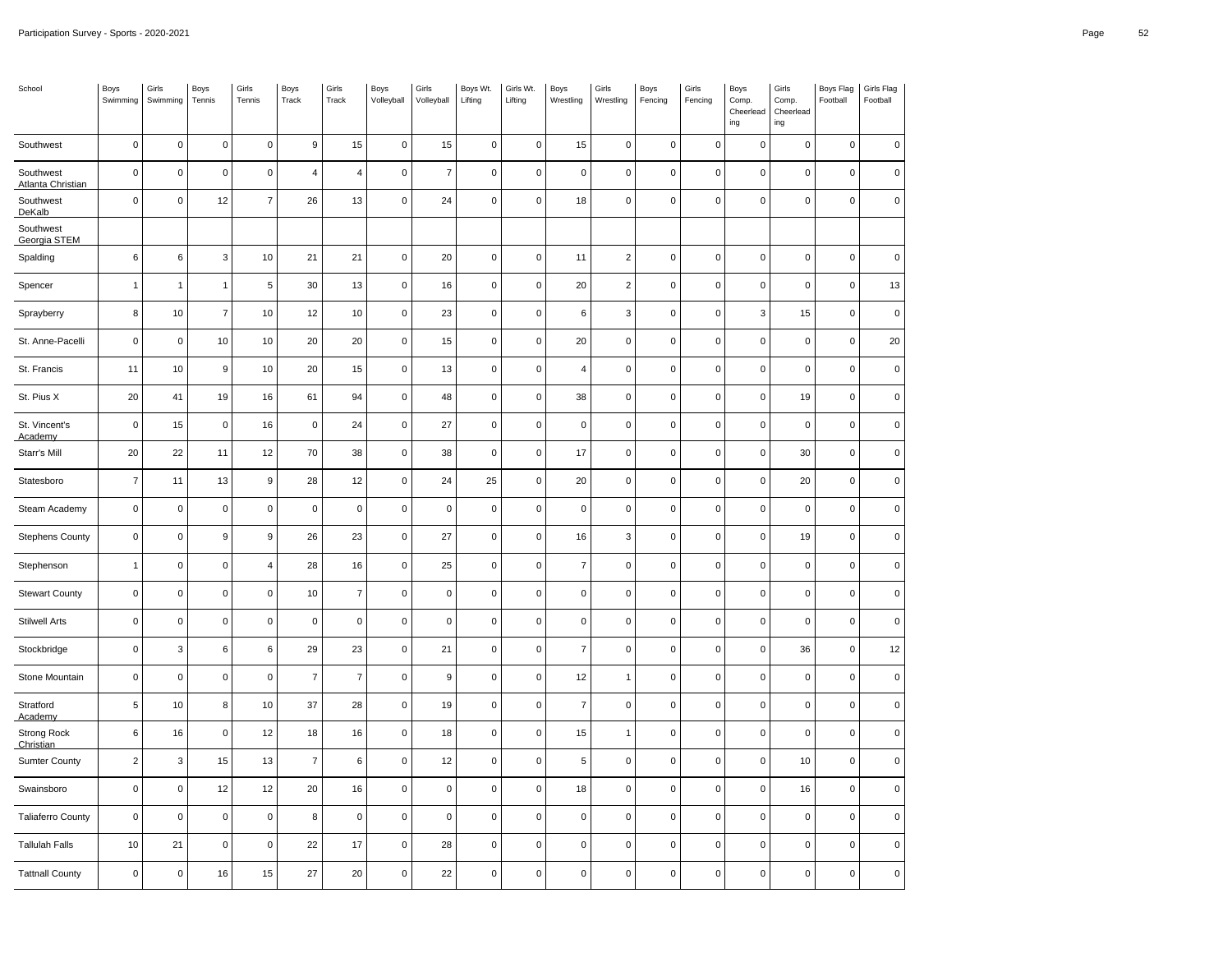| School                            | Boys<br>Swimming        | Girls<br>Swimming | Boys<br>Tennis   | Girls<br>Tennis | Boys<br>Track  | Girls<br>Track      | Boys<br>Volleyball | Girls<br>Volleyball | Boys Wt.<br>Lifting | Girls Wt.<br>Lifting | Boys<br>Wrestling | Girls<br>Wrestling  | Boys<br>Fencing | Girls<br>Fencing | Boys<br>Comp.<br>Cheerlead<br>ing | Girls<br>Comp.<br>Cheerlead<br>ing | Boys Flag<br>Football | Girls Flag<br>Football |
|-----------------------------------|-------------------------|-------------------|------------------|-----------------|----------------|---------------------|--------------------|---------------------|---------------------|----------------------|-------------------|---------------------|-----------------|------------------|-----------------------------------|------------------------------------|-----------------------|------------------------|
| <b>Tattnall Square</b><br>Academy | $\,$ 5 $\,$             | $\boldsymbol{9}$  | $\boldsymbol{6}$ | 16              | 12             | $\boldsymbol{9}$    | $\pmb{0}$          | 17                  | $\mathbf 0$         | $\pmb{0}$            | $\overline{1}$    | $\mathsf 0$         | $\pmb{0}$       | $\pmb{0}$        | $\pmb{0}$                         | $\mathbf 0$                        | $\mathsf 0$           | $\pmb{0}$              |
| <b>Taylor County</b>              | $\pmb{0}$               | $\mathsf 0$       | 12               | 12              | 15             | 20                  | $\pmb{0}$          | 27                  | $\pmb{0}$           | $\mathbf 0$          | $\mathbf 0$       | $\mathsf{O}\xspace$ | $\mathbf 0$     | $\pmb{0}$        | $\mathbf 0$                       | $\pmb{0}$                          | $\mathsf 0$           | 0                      |
| <b>Technical Career</b><br>Magnet | $\pmb{0}$               | $\mathbf 0$       | $\pmb{0}$        | $\pmb{0}$       | 8              | 4                   | $\pmb{0}$          | 12                  | $\pmb{0}$           | $\pmb{0}$            | $\pmb{0}$         | $\pmb{0}$           | $\pmb{0}$       | $\pmb{0}$        | $\mathbf 0$                       | $\pmb{0}$                          | $\pmb{0}$             | 0                      |
| <b>Telfair County</b>             | $\mathbf 0$             | $\pmb{0}$         | 10               | 12              | $\overline{7}$ | 8                   | $\pmb{0}$          | $\pmb{0}$           | $\pmb{0}$           | $\mathbf 0$          | $\mathbf{1}$      | $\pmb{0}$           | $\mathbf 0$     | $\mathbf 0$      | $\mathsf 0$                       | $\mathbf 0$                        | $\mathsf 0$           | $\pmb{0}$              |
| Temple                            | $\pmb{0}$               | $\mathsf 0$       | $\overline{7}$   | $\overline{7}$  | 18             | 8                   | $\pmb{0}$          | 21                  | 14                  | $\mathsf{O}\xspace$  | 23                | 8                   | $\pmb{0}$       | $\pmb{0}$        | $\pmb{0}$                         | $\pmb{0}$                          | $\pmb{0}$             | $\pmb{0}$              |
| <b>Terrell County</b>             | $\pmb{0}$               | $\pmb{0}$         | $\pmb{0}$        | $\mathbf 0$     | 18             | 11                  | $\pmb{0}$          | $\pmb{0}$           | $\pmb{0}$           | $\mathbf 0$          | $\pmb{0}$         | $\pmb{0}$           | $\pmb{0}$       | $\pmb{0}$        | $\pmb{0}$                         | $\mathbf 0$                        | $\pmb{0}$             | 0                      |
| Therrell                          | $\overline{4}$          | $\sqrt{2}$        | $\,6\,$          | $\overline{4}$  | 16             | 8                   | $\pmb{0}$          | 12                  | $\pmb{0}$           | $\mathsf{O}\xspace$  | $\pmb{0}$         | $\mathsf 0$         | $\pmb{0}$       | $\mathbf 0$      | $\mathbf 0$                       | $\mathbf 0$                        | $\mathsf 0$           | $\pmb{0}$              |
| Thomas County<br>Central          | 17                      | 12                | 11               | 15              | 28             | 35                  | $\mathbf 0$        | 25                  | $\mathbf 0$         | $\mathsf{O}\xspace$  | 45                | $\mathsf 0$         | $\pmb{0}$       | $\pmb{0}$        | $\mathbf 0$                       | 16                                 | $\pmb{0}$             | $\pmb{0}$              |
| Thomasville                       | $\overline{\mathbf{7}}$ | 17                | 18               | $12\,$          | 27             | 14                  | $\pmb{0}$          | 31                  | $\mathbf 0$         | $\mathbf 0$          | $\mathbf 0$       | $\mathsf 0$         | $\mathbf 0$     | $\pmb{0}$        | $\mathsf 0$                       | $\mathsf{O}\xspace$                | 0                     | 0                      |
| Thomson                           | $\pmb{0}$               | $\mathbf 0$       | $\,6\,$          | $\overline{7}$  | 39             | 14                  | $\pmb{0}$          | $\mathbf 0$         | $\pmb{0}$           | $\pmb{0}$            | $\pmb{0}$         | $\mathsf{O}\xspace$ | $\pmb{0}$       | $\pmb{0}$        | $\mathbf 0$                       | $\mathsf{O}\xspace$                | $\mathsf 0$           | $\pmb{0}$              |
| <b>Tift County</b>                | 14                      | 25                | 18               | 13              | 35             | 25                  | $\pmb{0}$          | 26                  | 196                 | 117                  | 35                | $\sqrt{2}$          | $\pmb{0}$       | $\pmb{0}$        | $\mathbf 0$                       | 17                                 | $\mathbf 0$           | $\pmb{0}$              |
| <b>Toombs County</b>              | $\pmb{0}$               | $\mathsf 0$       | 8                | 12              | 18             | 16                  | $\pmb{0}$          | 23                  | $\pmb{0}$           | $\mathsf{O}\xspace$  | 17                | $\,$ 5 $\,$         | $\mathbf 0$     | $\mathbf 0$      | $\mathbf 0$                       | 17                                 | $\mathsf 0$           | 0                      |
| Towers                            | $\pmb{0}$               | $\pmb{0}$         | $\pmb{0}$        | $\mathbf 0$     | 11             | 12                  | $\pmb{0}$          | $\mathbf 0$         | $\mathbf 0$         | $\mathsf{O}\xspace$  | $\pmb{0}$         | $\mathsf 0$         | $\pmb{0}$       | $\pmb{0}$        | $\mathbf 0$                       | 11                                 | $\mathsf 0$           | $\mathsf 0$            |
| <b>Towns County</b>               | $\pmb{0}$               | $\mathbf 0$       | $\mathbf 0$      | $\pmb{0}$       | $\pmb{0}$      | $\mathsf{O}\xspace$ | $\pmb{0}$          | $\pmb{0}$           | $\mathbf 0$         | $\pmb{0}$            | 14                | $\sqrt{5}$          | $\mathbf 0$     | $\pmb{0}$        | $\mathbf 0$                       | $\pmb{0}$                          | $\pmb{0}$             | 0                      |
| Treutlen                          | $\pmb{0}$               | $\mathsf 0$       | $\pmb{0}$        | $\mathsf 0$     | 14             | 12                  | $\pmb{0}$          | $\pmb{0}$           | $\pmb{0}$           | $\mathsf{O}\xspace$  | 11                | $\mathsf 0$         | $\pmb{0}$       | $\mathbf 0$      | $\mathbf 0$                       | $\pmb{0}$                          | $\mathsf 0$           | $\mathsf 0$            |
| <b>Tri-Cities</b>                 | $\mathbf{1}$            | $\mathbf{1}$      | $\sqrt{2}$       | $\,$ 5 $\,$     | 20             | 15                  | $\pmb{0}$          | 15                  | $\pmb{0}$           | $\mathbf 0$          | $\overline{4}$    | $\mathbf{1}$        | $\pmb{0}$       | $\pmb{0}$        | $\mathbf 0$                       | 12                                 | $\mathsf 0$           | $\mathbf 0$            |
| <b>Trinity Christian</b>          | $\overline{7}$          | $9\,$             | $\pmb{0}$        | $\pmb{0}$       | 24             | 20                  | $\pmb{0}$          | 20                  | $\pmb{0}$           | $\pmb{0}$            | $\mathbf 0$       | $\mathsf{O}\xspace$ | $\mathbf 0$     | $\pmb{0}$        | $\mathbf 0$                       | $\pmb{0}$                          | $\pmb{0}$             | 0                      |
| Trion                             | $\pmb{0}$               | $\pmb{0}$         | 16               | 18              | $\pmb{0}$      | $\mathbf 0$         | $\pmb{0}$          | $\mathbf 0$         | $\pmb{0}$           | $\mathsf{O}\xspace$  | 44                | $\mathsf 0$         | $\pmb{0}$       | $\mathbf 0$      | $\mathbf 0$                       | 22                                 | $\mathsf 0$           | $\mathsf 0$            |
| <b>Troup County</b>               | $\overline{4}$          | $\overline{7}$    | 18               | 11              | 25             | 19                  | $\pmb{0}$          | 27                  | $\pmb{0}$           | $\mathbf 0$          | 30                | $\,6\,$             | $\mathbf 0$     | $\pmb{0}$        | $\mathbf 0$                       | 16                                 | 0                     | 0                      |
| Tucker                            | 12                      | 10                | 10               | 10              | 10             | 15                  | $\pmb{0}$          | 17                  | $\pmb{0}$           | $\pmb{0}$            | $\mathbf 0$       | $\pmb{0}$           | $\mathbf 0$     | $\pmb{0}$        | $\mathbf 0$                       | $\pmb{0}$                          | $\pmb{0}$             | 0                      |
| <b>Turner County</b>              | $\mathbf 0$             | $\pmb{0}$         | $\,$ 5 $\,$      | $\,6\,$         | $\,6\,$        | 8                   | $\pmb{0}$          | $\pmb{0}$           | 40                  | $\mathbf 0$          | $\,6\,$           | $\pmb{0}$           | $\mathbf 0$     | $\pmb{0}$        | $\mathsf 0$                       | $\mathbf 0$                        | $\mathsf 0$           | $\pmb{0}$              |
| <b>Twiggs County</b>              | $\pmb{0}$               | $\mathsf 0$       | $\pmb{0}$        | $\mathsf 0$     | 18             | 15                  | $\pmb{0}$          | $\pmb{0}$           | $\pmb{0}$           | $\mathbf 0$          | $\pmb{0}$         | $\mathsf 0$         | $\pmb{0}$       | $\pmb{0}$        | $\pmb{0}$                         | $\pmb{0}$                          | $\pmb{0}$             | 0                      |
| <b>Union County</b>               | $\overline{7}$          | $\mathsf 3$       | $\pmb{0}$        | $\mathbf 0$     | 21             | 17                  | $\pmb{0}$          | 20                  | $\pmb{0}$           | $\mathbf 0$          | 22                | $\sqrt{2}$          | $\pmb{0}$       | $\pmb{0}$        | $\mathbf 0$                       | $\pmb{0}$                          | $\mathsf 0$           | 0                      |
| Union Grove                       | $\sqrt{4}$              | 11                | 14               | 18              | 38             | 32                  | $\pmb{0}$          | 22                  | $\pmb{0}$           | $\pmb{0}$            | 31                | $\mathsf 0$         | $\pmb{0}$       | $\mathbf 0$      | $\mathbf 0$                       | 20                                 | $\mathsf 0$           | $10\,$                 |
| Upson-Lee                         | $\pmb{0}$               | $\pmb{0}$         | $\overline{7}$   | 11              | 13             | 12                  | $\pmb{0}$          | 18                  | 108                 | 32                   | 37                | $\mathbf{1}$        | $\pmb{0}$       | $\pmb{0}$        | $\mathbf 0$                       | 17                                 | $\pmb{0}$             | $\mathbf 0$            |
| Valdosta                          | 15                      | 8                 | 12               | 11              | 40             | 29                  | $\pmb{0}$          | 32                  | $\pmb{0}$           | $\mathsf 0$          | 35                | $\mathsf 0$         | $\mathbf 0$     | $\pmb{0}$        | $\mathbf{1}$                      | 16                                 | 0                     | $\pmb{0}$              |
| Veterans                          | 13                      | 11                | 11               | 13              | 36             | 23                  | $\pmb{0}$          | 27                  | $\pmb{0}$           | $\mathsf{O}\xspace$  | 28                | 14                  | $\pmb{0}$       | $\pmb{0}$        | $\pmb{0}$                         | 18                                 | 0                     | 0                      |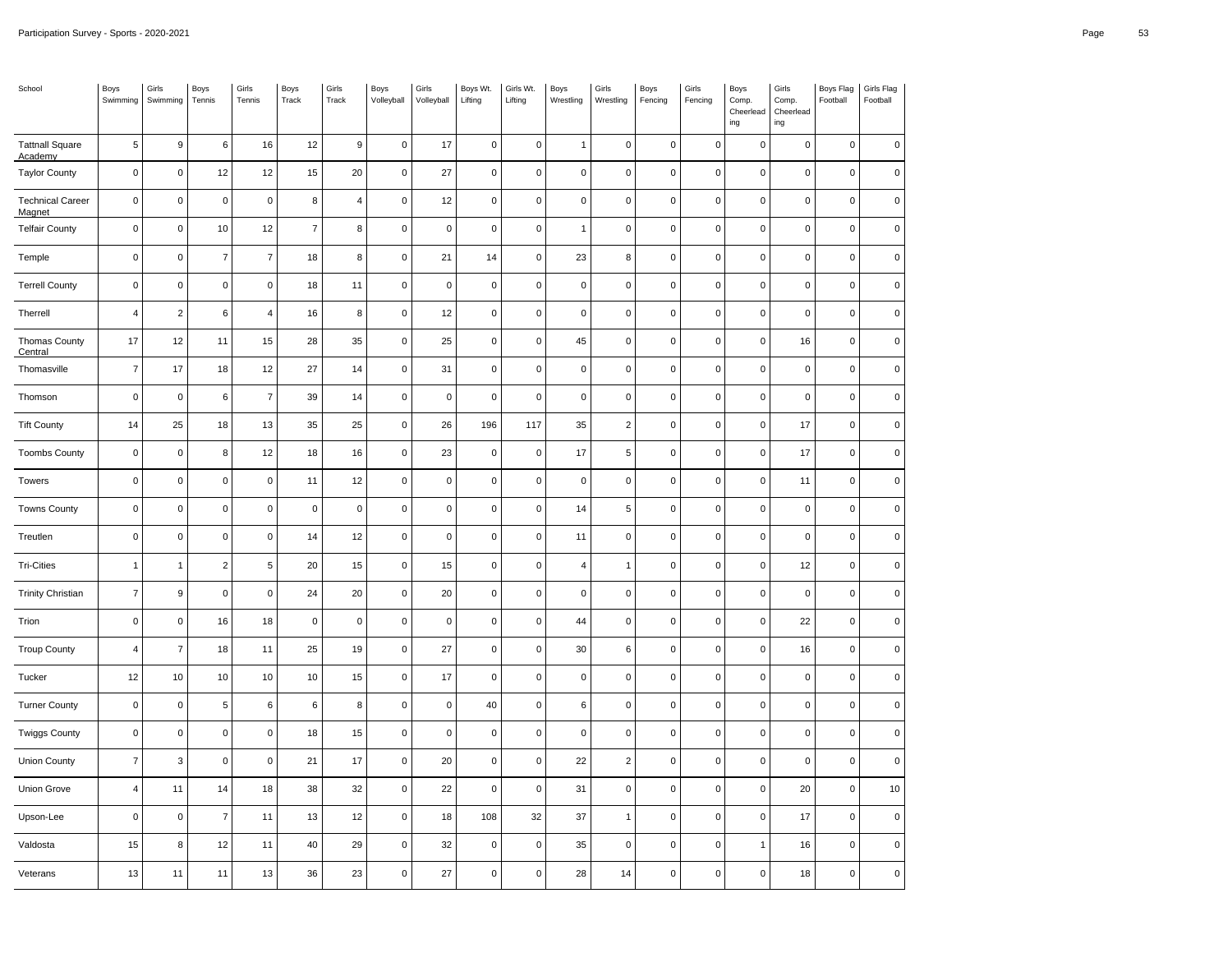| School                      | Boys<br>Swimming | Girls<br>Swimming | Boys<br>Tennis   | Girls<br>Tennis  | Boys<br>Track | Girls<br>Track | Boys<br>Volleyball  | Girls<br>Volleyball | Boys Wt.<br>Lifting | Girls Wt.<br>Lifting | Boys<br>Wrestling | Girls<br>Wrestling | Boys<br>Fencing | Girls<br>Fencing | Boys<br>Comp.<br>Cheerlead<br>$ing$ | Girls<br>Comp.<br>Cheerlead<br>ing | Boys Flag<br>Football | Girls Flag<br>Football |
|-----------------------------|------------------|-------------------|------------------|------------------|---------------|----------------|---------------------|---------------------|---------------------|----------------------|-------------------|--------------------|-----------------|------------------|-------------------------------------|------------------------------------|-----------------------|------------------------|
| Vidalia                     | 3                | 3                 | 12               | 16               | 40            | 23             | $\mathsf 0$         | 24                  | $\mathbf 0$         | $\mathbf 0$          | 28                | $\mathbf 0$        | $\mathbf 0$     | $\mathbf 0$      | $\mathsf 0$                         | 19                                 | $\mathsf{O}\xspace$   | $\mathbf 0$            |
| Villa Rica                  | $\pmb{0}$        | $\pmb{0}$         | $\boldsymbol{9}$ | 8                | 32            | 15             | $\mathsf 0$         | 18                  | 21                  | $\pmb{0}$            | 22                | $\pmb{0}$          | $\mathbf 0$     | $\pmb{0}$        | $\pmb{0}$                           | 34                                 | $\mathsf 0$           | $\mathsf 0$            |
| W. D.<br>Mohammed           | $\pmb{0}$        | $\pmb{0}$         | $\pmb{0}$        | $\pmb{0}$        | $\pmb{0}$     | $\mathbf 0$    | 0                   | $\pmb{0}$           | $\pmb{0}$           | $\pmb{0}$            | $\pmb{0}$         | $\pmb{0}$          | $\pmb{0}$       | $\pmb{0}$        | $\mathbf 0$                         | $\mathbf 0$                        | $\mathbf 0$           | $\mathbf 0$            |
| Walker                      | $\sqrt{5}$       | $\overline{7}$    | $\,6$            | $\boldsymbol{9}$ | $\mathbf 0$   | 5              | $\mathsf 0$         | 24                  | $\mathbf 0$         | $\mathbf 0$          | 11                | $\pmb{0}$          | $\mathbf 0$     | $\mathbf 0$      | $\mathsf 0$                         | $\pmb{0}$                          | $\mathsf{O}\xspace$   | $\mathsf 0$            |
| <b>Walnut Grove</b>         | 12               | 13                | 14               | 14               | 36            | 21             | $\mathsf{O}\xspace$ | 32                  | $\mathbf 0$         | $\pmb{0}$            | 41                | $\pmb{0}$          | $\mathbf 0$     | $\pmb{0}$        | $\pmb{0}$                           | 18                                 | $\mathsf{O}\xspace$   | 18                     |
| Walton                      | 36               | 59                | 24               | 26               | 84            | 73             | 0                   | 39                  | $\mathbf 0$         | $\pmb{0}$            | 22                | $\mathbf{1}$       | $\mathsf 0$     | $\mathbf 0$      | $\mathsf 0$                         | 18                                 | $\mathbf 0$           | $\pmb{0}$              |
| <b>Ware County</b>          | $\sqrt{5}$       | 10                | 20               | 11               | 23            | 33             | $\mathsf 0$         | 42                  | $\mathbf 0$         | $\mathbf 0$          | 37                | 9                  | $\mathbf 0$     | $\pmb{0}$        | $\pmb{0}$                           | 17                                 | $\mathsf{O}\xspace$   | $\mathsf 0$            |
| Warner Robins               | 8                | $\overline{7}$    | $\boldsymbol{7}$ | $\mathsf g$      | 35            | $20\,$         | $\mathsf 0$         | 22                  | $\pmb{0}$           | $\pmb{0}$            | 12                | 5                  | $\mathsf 0$     | $\mathbf 0$      | $\pmb{0}$                           | 11                                 | $\mathsf 0$           | $\mathbf 0$            |
| <b>Warren County</b>        | $\pmb{0}$        | $\mathsf 0$       | $\pmb{0}$        | $\pmb{0}$        | 20            | 15             | 0                   | $\mathbf 0$         | $\mathbf 0$         | $\pmb{0}$            | $\mathsf 0$       | $\pmb{0}$          | $\mathbf 0$     | $\mathbf 0$      | $\pmb{0}$                           | $\pmb{0}$                          | 0                     | 0                      |
| Washington                  | $\sqrt{2}$       | $\sqrt{4}$        | 15               | 8                | 13            | 10             | $\mathsf 0$         | 15                  | $\pmb{0}$           | $\pmb{0}$            | $\boldsymbol{7}$  | $\mathbf{1}$       | $\mathsf 0$     | $\pmb{0}$        | $\pmb{0}$                           | 11                                 | 0                     | $\pmb{0}$              |
| Washington<br>County        | $\pmb{0}$        | $\pmb{0}$         | $\overline{4}$   | 6                | 34            | 24             | $\mathsf 0$         | $\mathbf 0$         | 51                  | $\pmb{0}$            | 16                | $\pmb{0}$          | $\mathsf 0$     | $\mathbf 0$      | $\mathsf 0$                         | 15                                 | $\mathsf 0$           | $\pmb{0}$              |
| Washington-Wilk<br>es       | $\pmb{0}$        | $\mathbf 0$       | $\pmb{0}$        | 11               | 20            | 18             | $\mathsf 0$         | 13                  | 14                  | $\pmb{0}$            | 18                | $\sqrt{2}$         | $\mathbf 0$     | $\pmb{0}$        | $\mathbf 0$                         | 9                                  | $\mathbf 0$           | 0                      |
| <b>Wayne County</b>         | $\,6\,$          | 3                 | 13               | 10               | 31            | 17             | $\mathsf{O}\xspace$ | 16                  | 30                  | $\pmb{0}$            | 21                | $\overline{c}$     | $\mathbf 0$     | $\pmb{0}$        | $\mathsf 0$                         | 18                                 | $\mathsf 0$           | $\mathbf 0$            |
| Weber School                | $\overline{c}$   | $\overline{7}$    | 13               | 15               | 11            | 6              | $\mathsf{O}\xspace$ | 22                  | $\mathbf 0$         | $\pmb{0}$            | 10                | $\pmb{0}$          | $\pmb{0}$       | $\pmb{0}$        | $\pmb{0}$                           | 12                                 | $\mathsf{O}\xspace$   | 18                     |
| <b>Webster County</b>       | $\pmb{0}$        | $\mathbf 0$       | $\pmb{0}$        | $\pmb{0}$        | 12            | 5              | 0                   | $\mathbf 0$         | $\mathbf 0$         | $\mathbf 0$          | $\mathbf 0$       | $\pmb{0}$          | $\mathbf 0$     | $\mathbf 0$      | $\pmb{0}$                           | $\pmb{0}$                          | $\pmb{0}$             | $\mathsf 0$            |
| Wesleyan                    | 14               | 22                | 15               | 16               | 40            | 52             | $\mathsf{O}\xspace$ | 29                  | $\mathbf 0$         | $\pmb{0}$            | 19                | $\pmb{0}$          | $\mathbf 0$     | $\pmb{0}$        | $\pmb{0}$                           | $\pmb{0}$                          | $\mathsf{O}\xspace$   | $\mathsf 0$            |
| West Forsyth                | 21               | 22                | $\boldsymbol{9}$ | 28               | 78            | 80             | 0                   | 44                  | $\mathbf 0$         | $\mathbf 0$          | 65                | $\pmb{0}$          | $\mathsf 0$     | $\mathbf 0$      | $\pmb{0}$                           | 18                                 | 0                     | 43                     |
| West Hall                   | 8                | 8                 | 8                | 8                | 23            | 15             | $\mathsf{O}\xspace$ | 34                  | $\mathbf 0$         | $\pmb{0}$            | 17                | 6                  | $\mathbf 0$     | $\pmb{0}$        | $\mathsf 0$                         | 15                                 | $\mathsf 0$           | $\mathbf 0$            |
| West Laurens                | $\pmb{0}$        | $\pmb{0}$         | $10$             | 23               | 34            | $20\,$         | $\mathsf 0$         | 27                  | 25                  | $\pmb{0}$            | 31                | $\pmb{0}$          | $\mathbf 0$     | $\pmb{0}$        | $\pmb{0}$                           | $20\,$                             | $\mathsf{O}\xspace$   | $\mathbf 0$            |
| Westlake                    | $\pmb{0}$        | $\mathbf 0$       | $\pmb{0}$        | $\pmb{0}$        | $\mathbf 0$   | $\pmb{0}$      | 0                   | $\mathbf 0$         | $\mathbf 0$         | $\pmb{0}$            | $\mathbf 0$       | $\pmb{0}$          | $\mathbf 0$     | $\mathbf 0$      | $\pmb{0}$                           | 19                                 | 0                     | 19                     |
| Westminster                 | 28               | 47                | 21               | 21               | 80            | 85             | $\mathsf 0$         | 28                  | $\pmb{0}$           | $\pmb{0}$            | 31                | $\pmb{0}$          | $\pmb{0}$       | $\pmb{0}$        | $\pmb{0}$                           | $\mathbf 0$                        | $\mathsf 0$           | $\pmb{0}$              |
| Westover                    | $\pmb{0}$        | $\pmb{0}$         | $\sqrt{4}$       | $\mathsf g$      | 18            | 21             | 0                   | $\pmb{0}$           | $\mathbf 0$         | $\pmb{0}$            | $\overline{2}$    | $\pmb{0}$          | $\mathsf 0$     | $\mathbf 0$      | $\pmb{0}$                           | $\mathbf 0$                        | 0                     | $\pmb{0}$              |
| Westside,<br><b>Augusta</b> | $\overline{2}$   | $\mathbf{1}$      | $\mathbf{1}$     | 6                | 12            | 8              | 0                   | 15                  | $\mathbf 0$         | $\pmb{0}$            | $\overline{7}$    | $\mathbf{1}$       | $\mathbf 0$     | $\mathbf 0$      | $\mathsf 0$                         | $\pmb{0}$                          | $\mathsf{O}\xspace$   | $\mathsf 0$            |
| Westside, Macon             | $\pmb{0}$        | $\pmb{0}$         | 10               | $\overline{7}$   | $\pmb{0}$     | $\mathbf 0$    | $\mathsf 0$         | $\overline{7}$      | $\mathbf 0$         | $\pmb{0}$            | 5                 | $\pmb{0}$          | $\mathbf 0$     | $\pmb{0}$        | $\mathsf 0$                         | $\mathbf 0$                        | $\mathsf 0$           | $\mathbf 0$            |
| Wheeler                     | 18               | 27                | 24               | 11               | 31            | 30             | $\mathsf 0$         | 27                  | $\mathbf 0$         | $\pmb{0}$            | 8                 | 3                  | $\pmb{0}$       | $\pmb{0}$        | $\mathbf 2$                         | 12                                 | $\mathsf 0$           | 15                     |
| <b>Wheeler County</b>       | $\mathbf 0$      | $\mathbf 0$       | $\pmb{0}$        | $\mathbf 0$      | 15            | 15             | 0                   | $\mathbf 0$         | $\mathbf 0$         | $\mathbf 0$          | $\mathbf 0$       | $\mathbf 0$        | $\mathbf 0$     | $\mathbf 0$      | $\mathbf 0$                         | $\pmb{0}$                          | $\mathbf 0$           | $\mathsf 0$            |
| <b>White County</b>         | $\pmb{0}$        | $\pmb{0}$         | $\boldsymbol{9}$ | $\boldsymbol{9}$ | 43            | 51             | 0                   | 27                  | $\mathbf 0$         | $\pmb{0}$            | 19                | $\mathbf{1}$       | $\pmb{0}$       | $\pmb{0}$        | $\pmb{0}$                           | $\pmb{0}$                          | 0                     | 0                      |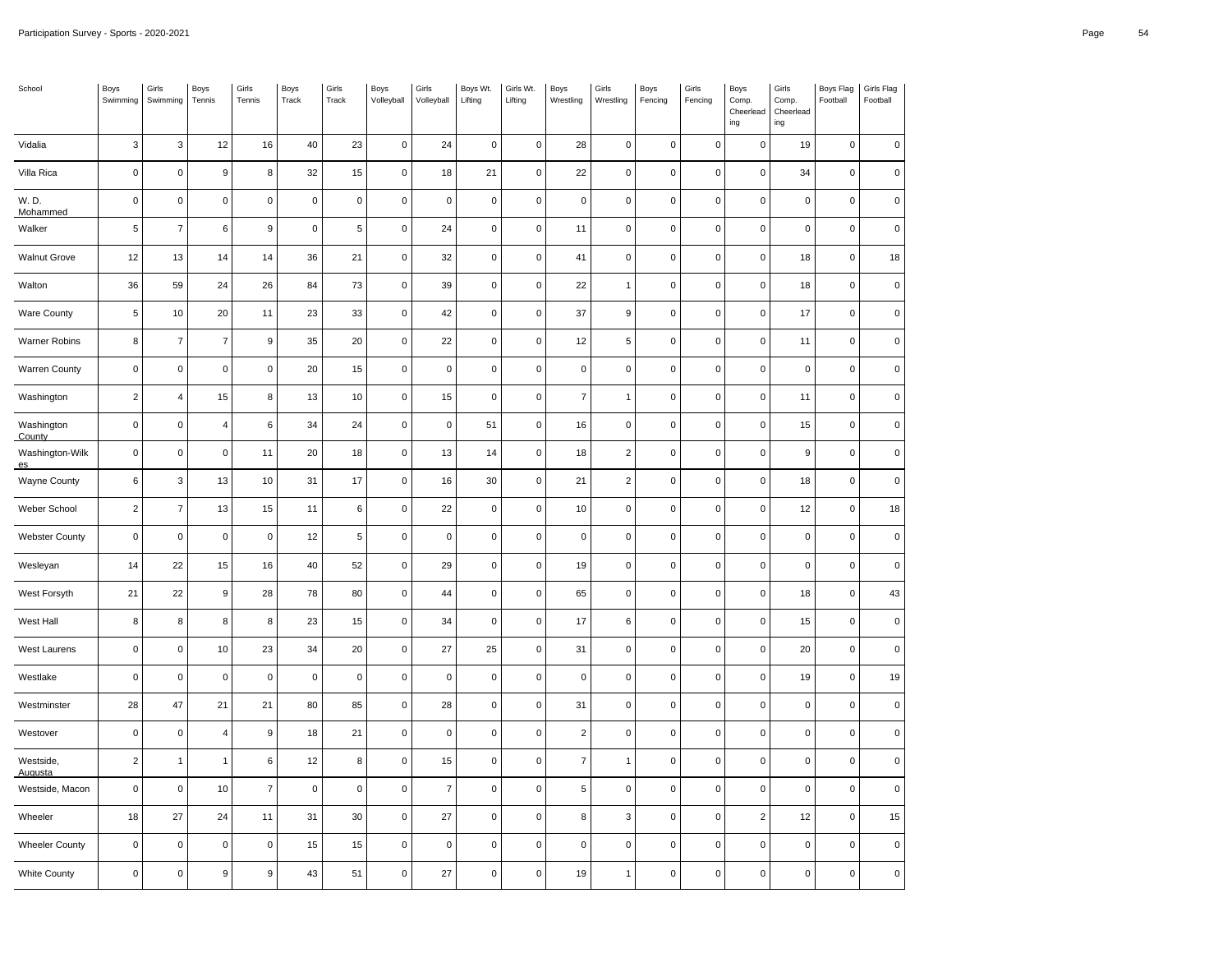| School                         | Boys<br>Swimming | Girls<br>Swimming | Boys<br>Tennis | Girls<br>Tennis | Boys<br>Track  | Girls<br>Track | Boys<br>Volleyball | Girls<br>Volleyball | Boys Wt.<br>Lifting | Girls Wt.<br>Lifting | Boys<br>Wrestling | Girls<br>Wrestling | Boys<br>Fencing | Girls<br>Fencing | Boys<br>Comp.<br>Cheerlead<br>ing | Girls<br>Comp.<br>Cheerlead<br>ing | Boys Flag<br>Football | Girls Flag<br>Football |
|--------------------------------|------------------|-------------------|----------------|-----------------|----------------|----------------|--------------------|---------------------|---------------------|----------------------|-------------------|--------------------|-----------------|------------------|-----------------------------------|------------------------------------|-----------------------|------------------------|
| Whitefield<br>Academy          | $\overline{4}$   | 10                | 15             | 13              | 29             | 11             | $\mathsf 0$        | 24                  | $\mathbf 0$         | $\mathbf 0$          | 11                | $\overline{2}$     | $\mathbf 0$     | $\Omega$         | $\pmb{0}$                         | $\mathbf{0}$                       | $\mathsf{O}\xspace$   | $\mathbf 0$            |
| Whitewater                     | 12               | 17                | 16             | 17              | 42             | 22             | $\mathbf 0$        | 24                  | $\mathbf 0$         | $\mathbf 0$          | 25                | $\mathbf{1}$       | $\mathbf 0$     | $\Omega$         | $\pmb{0}$                         | 24                                 | $\mathbf 0$           | $\mathbf 0$            |
| <b>Wilcox County</b>           | $\mathbf 0$      | $\mathbf 0$       | $\mathbf 0$    | $\mathbf 0$     | 17             | 13             | $\mathsf 0$        | $\mathbf 0$         | $\mathbf 0$         | $\mathbf{0}$         | $\mathbf 0$       | $\mathbf 0$        | $\mathbf 0$     | $\mathbf 0$      | $\mathbf 0$                       | $\mathbf 0$                        | $\mathsf 0$           | $\mathbf 0$            |
| <b>Wilkinson County</b>        | $\mathbf 0$      | $\mathbf 0$       | $\mathbf 0$    | $\mathbf 0$     | $\mathbf 0$    | $\mathbf 0$    | $\mathbf 0$        | $\mathbf 0$         | $\mathbf 0$         | $\mathbf 0$          | $\mathbf 0$       | $\mathbf 0$        | $\mathbf 0$     | $\Omega$         | $\mathbf 0$                       | $\mathbf 0$                        | $\mathbf 0$           | $\mathbf 0$            |
| Winder-Barrow                  | 5                | 9                 | 10             | 17              | 41             | 19             | $\mathsf 0$        | 33                  | $\mathbf 0$         | $\mathbf{0}$         | 25                | $\mathbf{1}$       | $\mathbf 0$     | $\mathbf 0$      | $\overline{2}$                    | 11                                 | $\mathsf 0$           | 15                     |
| <b>Windsor Forest</b>          | $\mathbf 0$      | $\mathsf 0$       | $\mathbf 0$    | $\mathbf 0$     | $\overline{4}$ | 6              | $\mathbf 0$        | 16                  | $\mathbf 0$         | 0                    | $\mathbf{1}$      | 6                  | $\mathbf 0$     | $\Omega$         | $\pmb{0}$                         | $\mathbf 0$                        | $\mathsf 0$           | $\mathbf 0$            |
| Woodland,<br>Cartersville      | 6                | 17                | 8              | 14              | 49             | 31             | $\mathsf 0$        | 17                  | $\mathbf 0$         | 0                    | 25                | $\mathbf{1}$       | $\mathbf 0$     | $\mathbf 0$      | $\overline{2}$                    | 14                                 | $\mathsf 0$           | $\mathbf 0$            |
| Woodland,<br>Stockbridge       | $\mathbf 0$      | 11                | 10             | 9               | 23             | 33             | $\mathbf 0$        | 21                  | $\mathbf 0$         | $\Omega$             | 13                | $\Omega$           | $\Omega$        | $\Omega$         | $\mathbf 0$                       | $\Omega$                           | $\mathbf 0$           | 13                     |
| Woodstock                      | 15               | 26                | 19             | 15              | 35             | 44             | $\mathbf 0$        | 28                  | $\mathbf 0$         | $\mathbf{0}$         | 32                | $\mathbf 0$        | $\mathbf 0$     | $\Omega$         | $\pmb{0}$                         | 41                                 | $\mathsf 0$           | 22                     |
| Woodville-Tompki<br>ns         | $\mathsf 0$      | $\mathbf 0$       | $\mathbf 0$    | $\mathbf 0$     | 9              | 13             | $\mathsf 0$        | 12                  | $\mathbf 0$         | $\mathbf{0}$         | $\mathbf 0$       | $\mathbf 0$        | $\mathbf 0$     | $\mathbf 0$      | $\pmb{0}$                         | $\mathbf 0$                        | $\mathsf 0$           | $\mathbf 0$            |
| Woodward<br>Academy            | 19               | 21                | 22             | 22              | 46             | 40             | $\mathbf 0$        | 29                  | $\mathbf 0$         | $\mathbf 0$          | 30                | $\overline{4}$     | 0               | $\mathbf 0$      | $\mathbf 0$                       | 36                                 | $\mathbf 0$           | $\mathbf 0$            |
| Woody Gap                      | $\mathbf 0$      | $\mathbf 0$       | $\mathbf{1}$   | 5               | $\mathbf 0$    | $\mathbf 0$    | $\mathsf 0$        | $\mathbf 0$         | $\mathbf 0$         | $\mathbf{0}$         | $\mathbf 0$       | $\mathbf 0$        | $\mathbf 0$     | $\mathbf 0$      | $\mathbf 0$                       | $\mathbf{0}$                       | $\mathbf 0$           | $\mathbf 0$            |
| Worth County                   | $\mathsf 0$      | $\mathbf 0$       | $\overline{4}$ | 11              | 21             | 13             | $\mathbf 0$        | $\mathbf 0$         | $\mathbf 0$         | $\mathbf 0$          | $\mathbf 0$       | $\Omega$           | $\mathbf 0$     | $\Omega$         | $\mathbf 0$                       | 16                                 | $\mathsf 0$           | $\mathbf 0$            |
| 472 Schools<br>Listed - Totals | 3002             | 3778              | 3963           | 4504            | 12536          | 9311           | 62                 | 8466                | 1559                | 406                  | 6524              | 606                | 88              | 74               | 80                                | 4367                               | 35                    | 1616                   |
| Participating<br>Schools       | 243              | 254               | 364            | 374             | 431            | 428            | $\overline{2}$     | 360                 | 34                  | 12                   | 336               | 169                | 10              | 10               | 27                                | 217                                | $\mathbf{1}$          | 87                     |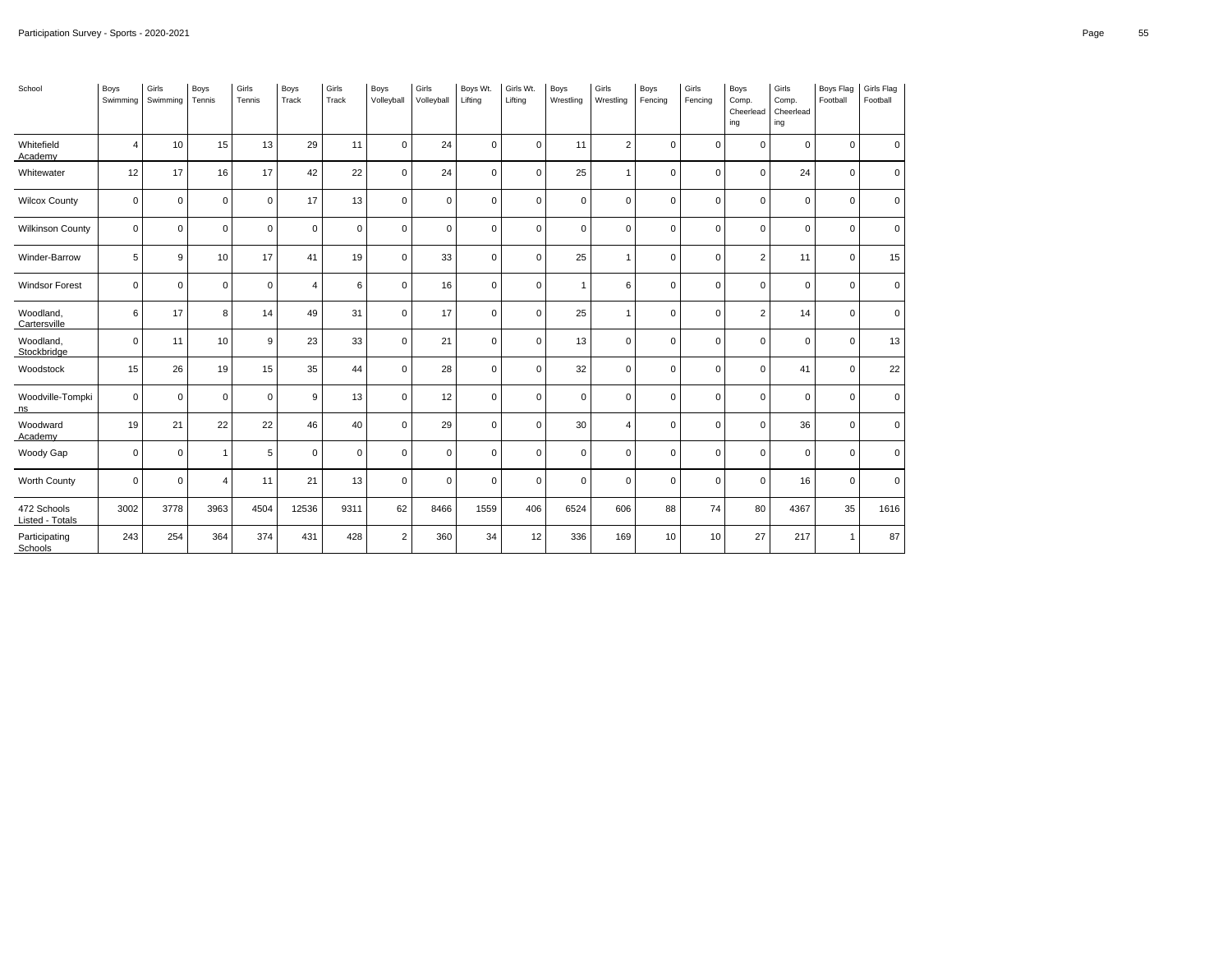| School                    | Boys<br>Adapted<br>Basketball | Girls<br>Adapted<br>Basketball | Boys<br>Adapted<br>Football | Girls<br>Adapted<br>Football | Boys<br>Adapted<br>Handball | Girls<br>Adapted<br>Handball | Boys<br>Adapted<br>Track | Girls<br>Adapted<br>Track | Total<br>Boys | <b>Total Girls</b> | Total<br>Participan<br>t s |
|---------------------------|-------------------------------|--------------------------------|-----------------------------|------------------------------|-----------------------------|------------------------------|--------------------------|---------------------------|---------------|--------------------|----------------------------|
| <b>ACE Charter</b>        | $\mathbf 0$                   | $\mathbf 0$                    | $\mathbf 0$                 | 0                            | 0                           | $\mathbf 0$                  | $\mathbf 0$              | 0                         | 174           | 158                | 332                        |
| Adairsville               | $\mathbf 0$                   | $\mathbf 0$                    | $\mathbf 0$                 | $\mathbf 0$                  | 0                           | $\mathbf 0$                  | $\mathbf 0$              | $\mathbf 0$               | 262           | 149                | 411                        |
| Alcovy                    | $\pmb{0}$                     | 0                              | $\pmb{0}$                   | $\mathbf 0$                  | 0                           | $\mathbf 0$                  | $\mathbf 0$              | $\pmb{0}$                 | 177           | 69                 | 246                        |
| Alexander                 | $\pmb{0}$                     | $\mathbf 0$                    | 0                           | 0                            | 0                           | $\pmb{0}$                    | $\pmb{0}$                | 0                         | 423           | 223                | 646                        |
| Allatoona                 | $\mathbf 0$                   | $\mathbf 0$                    | $\mathbf 0$                 | $\mathbf 0$                  | $\mathbf 0$                 | $\mathbf 0$                  | $\mathbf 0$              | $\pmb{0}$                 | 428           | 295                | 723                        |
| Alpharetta                | $\pmb{0}$                     | $\overline{0}$                 | $\mathbf 0$                 | $\pmb{0}$                    | $\mathbf 0$                 | $\mathbf 0$                  | $\mathbf 0$              | $\pmb{0}$                 | 384           | 263                | 647                        |
| Apalachee                 | $\mathbf 0$                   | $\mathbf 0$                    | $\mathbf 0$                 | $\mathbf 0$                  | $\mathbf 0$                 | $\mathbf 0$                  | $\mathbf 0$              | $\mathbf 0$               | 303           | 256                | 559                        |
| <b>Appling County</b>     | $\pmb{0}$                     | $\mathbf 0$                    | $\mathbf 0$                 | $\pmb{0}$                    | $\mathbf 0$                 | $\pmb{0}$                    | $\mathbf 0$              | $\pmb{0}$                 | 244           | 136                | 380                        |
| Aquinas                   | 0                             | $\mathbf 0$                    | 0                           | $\pmb{0}$                    | 0                           | $\pmb{0}$                    | $\pmb{0}$                | $\pmb{0}$                 | 162           | 86                 | 248                        |
| Arabia Mountain           | $\mathbf 0$                   | $\mathbf 0$                    | $\mathbf 0$                 | $\mathbf 0$                  | 0                           | $\mathbf 0$                  | $\mathbf 0$              | $\pmb{0}$                 | 152           | 78                 | 230                        |
| Archer                    | $\mathbf{1}$                  | $\mathbf 0$                    | $\mathbf{1}$                | $\pmb{0}$                    | 1                           | $\pmb{0}$                    | $\mathbf 0$              | $\pmb{0}$                 | 494           | 352                | 846                        |
| Armuchee                  | 0                             | $\mathbf 0$                    | $\mathbf 0$                 | $\mathbf 0$                  | $\mathbf 0$                 | $\mathbf 0$                  | $\mathbf 0$              | $\mathbf 0$               | 173           | 116                | 289                        |
| Athens Academy            | $\mathbf 0$                   | $\mathbf 0$                    | $\mathbf 0$                 | $\mathbf 0$                  | 0                           | $\mathbf 0$                  | $\mathbf 0$              | $\pmb{0}$                 | 253           | 126                | 379                        |
| Athens Christian          | $\pmb{0}$                     | $\mathbf 0$                    | $\pmb{0}$                   | $\pmb{0}$                    | $\mathbf 0$                 | $\pmb{0}$                    | $\mathbf 0$              | $\pmb{0}$                 | 163           | 83                 | 246                        |
| <b>Atkinson County</b>    | $\mathbf 0$                   | $\mathbf 0$                    | $\mathbf 0$                 | $\mathbf 0$                  | $\mathbf 0$                 | $\mathbf 0$                  | $\mathbf 0$              | $\mathbf 0$               | 146           | 77                 | 223                        |
| Atlanta Classical         | $\mathbf 0$                   | $\mathbf 0$                    | $\pmb{0}$                   | $\pmb{0}$                    | 0                           | $\pmb{0}$                    | $\mathbf 0$              | $\mathbf 0$               | 63            | 90                 | 153                        |
| Atlanta<br>International  | $\mathbf 0$                   | $\mathbf 0$                    | $\mathbf 0$                 | $\mathbf 0$                  | $\mathbf 0$                 | $\mathbf 0$                  | $\mathbf 0$              | $\mathbf 0$               | 111           | 92                 | 203                        |
| Atlanta Jewish<br>Academy | 0                             | $\mathbf 0$                    | $\mathbf 0$                 | $\mathbf 0$                  | $\mathbf 0$                 | $\mathbf 0$                  | $\mathbf 0$              | 0                         | 57            | 45                 | 102                        |
| B.E.S.T Academy           | $\mathbf 0$                   | $\mathbf 0$                    | $\mathbf 0$                 | $\mathbf 0$                  | 0                           | $\mathbf 0$                  | $\mathbf 0$              | $\mathbf 0$               | 109           | 0                  | 109                        |
| <b>Bacon County</b>       | $\pmb{0}$                     | $\mathbf 0$                    | $\mathbf 0$                 | $\mathbf 0$                  | $\mathbf 0$                 | $\mathbf 0$                  | $\mathbf 0$              | $\pmb{0}$                 | 171           | 85                 | 256                        |
| Baconton                  | 0                             | $\mathbf 0$                    | 0                           | $\pmb{0}$                    | 0                           | $\mathbf 0$                  | $\mathbf 0$              | 0                         | 86            | 45                 | 131                        |
| Bainbridge                | $\mathbf 0$                   | $\mathbf 0$                    | $\mathbf 0$                 | $\mathbf 0$                  | $\mathbf 0$                 | $\mathbf 0$                  | $\mathbf 0$              | $\pmb{0}$                 | 298           | 159                | 457                        |
| <b>Baker County</b>       | $\pmb{0}$                     | $\mathbf 0$                    | $\mathbf 0$                 | $\pmb{0}$                    | $\pmb{0}$                   | $\pmb{0}$                    | $\mathbf 0$              | $\pmb{0}$                 | 42            | 35                 | 77                         |
| Baldwin                   | $\mathbf 0$                   | $\mathbf 0$                    | $\mathbf 0$                 | $\mathbf 0$                  | $\mathbf 0$                 | $\mathbf 0$                  | $\mathbf 0$              | $\mathbf 0$               | 158           | 94                 | 252                        |
| <b>Banks County</b>       | $\pmb{0}$                     | 0                              | $\mathbf 0$                 | $\pmb{0}$                    | $\mathbf 0$                 | $\pmb{0}$                    | $\mathbf 0$              | $\pmb{0}$                 | 221           | 140                | 361                        |
| Banneker                  | 0                             | $\mathbf 0$                    | 0                           | 0                            | 0                           | $\pmb{0}$                    | $\pmb{0}$                | $\pmb{0}$                 | 192           | 58                 | 250                        |
| Barrow                    | 0                             | $\mathbf 0$                    | $\mathbf 0$                 | $\mathbf 0$                  | 0                           | $\mathbf 0$                  | $\mathbf 0$              | $\mathbf 0$               | 43            | 45                 | 88                         |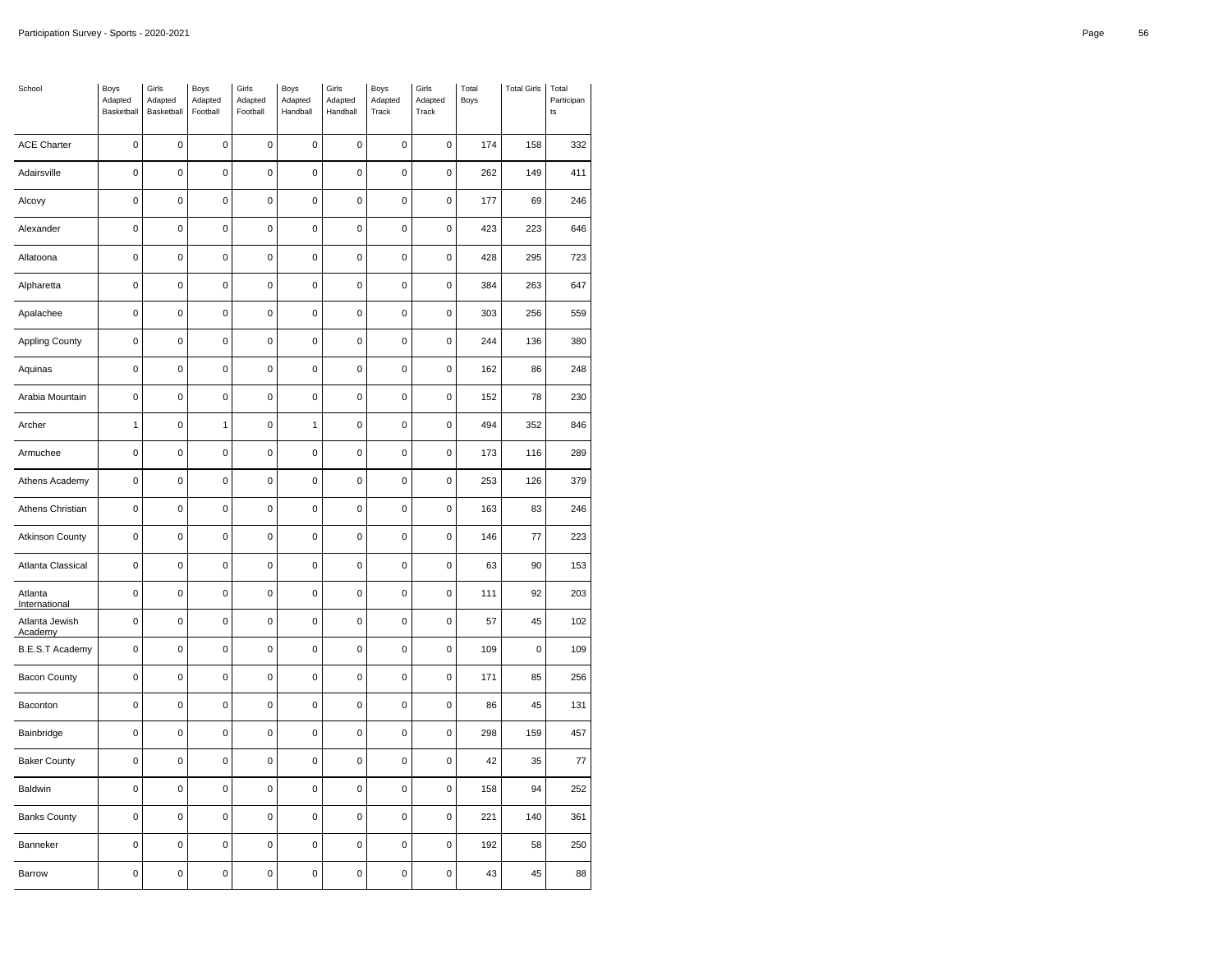| School                         | Boys<br>Adapted<br>Basketball | Girls<br>Adapted<br>Basketball | Boys<br>Adapted<br>Football | Girls<br>Adapted<br>Football | Boys<br>Adapted<br>Handball | Girls<br>Adapted<br>Handball | Boys<br>Adapted<br>Track | Girls<br>Adapted<br>Track | Total<br>Boys | <b>Total Girls</b> | Total<br>Participan<br>t s |
|--------------------------------|-------------------------------|--------------------------------|-----------------------------|------------------------------|-----------------------------|------------------------------|--------------------------|---------------------------|---------------|--------------------|----------------------------|
| Beach                          | $\pmb{0}$                     | $\mathbf 0$                    | 0                           | 0                            | $\mathbf 0$                 | $\mathbf 0$                  | $\mathbf 0$              | 0                         | 62            | 53                 | 115                        |
| <b>Ben Franklin</b><br>Academy | $\mathbf 0$                   | $\mathbf 0$                    | $\mathbf 0$                 | $\mathbf 0$                  | 0                           | $\mathbf 0$                  | $\mathbf 0$              | $\mathbf 0$               | $\mathbf 0$   | $\mathbf 0$        | $\pmb{0}$                  |
| Benedictine                    | $\pmb{0}$                     | 0                              | $\mathbf 0$                 | $\pmb{0}$                    | 0                           | $\pmb{0}$                    | $\pmb{0}$                | $\pmb{0}$                 | 434           | 0                  | 434                        |
| Berkmar                        | $\pmb{0}$                     | $\mathbf 0$                    | 0                           | 0                            | 0                           | $\pmb{0}$                    | $\pmb{0}$                | 0                         | 184           | 122                | 306                        |
| Berrien                        | $\mathbf 0$                   | $\mathbf 0$                    | $\mathbf 0$                 | $\mathbf 0$                  | $\mathbf 0$                 | $\mathbf 0$                  | $\mathbf 0$              | $\pmb{0}$                 | 200           | 99                 | 299                        |
| <b>Bleckley County</b>         | $\pmb{0}$                     | 0                              | $\mathbf 0$                 | $\pmb{0}$                    | $\mathbf 0$                 | $\pmb{0}$                    | $\mathbf 0$              | $\pmb{0}$                 | 243           | 130                | 373                        |
| <b>Blessed Trinity</b>         | $\mathbf 0$                   | $\mathbf 0$                    | $\mathbf 0$                 | $\mathbf 0$                  | $\mathbf 0$                 | $\mathbf 0$                  | $\mathbf 0$              | $\mathbf 0$               | 571           | 412                | 983                        |
| Bowdon                         | $\pmb{0}$                     | $\mathbf 0$                    | $\pmb{0}$                   | $\pmb{0}$                    | $\mathbf 0$                 | $\pmb{0}$                    | $\mathbf 0$              | $\pmb{0}$                 | 191           | 91                 | 282                        |
| <b>Bradwell Institute</b>      | 0                             | $\mathbf 0$                    | 0                           | 0                            | 0                           | $\pmb{0}$                    | $\pmb{0}$                | 0                         | 232           | 128                | 360                        |
| <b>Brandon Hall</b>            | $\mathbf 0$                   | $\mathbf 0$                    | $\mathbf 0$                 | $\mathbf 0$                  | 0                           | $\mathbf 0$                  | $\mathbf 0$              | $\pmb{0}$                 | 30            | 23                 | 53                         |
| <b>Brantley County</b>         | $\pmb{0}$                     | $\mathbf 0$                    | $\mathbf 0$                 | $\pmb{0}$                    | $\pmb{0}$                   | $\pmb{0}$                    | $\mathbf 0$              | 0                         | 224           | 127                | 351                        |
| Bremen                         | 0                             | $\mathbf 0$                    | $\mathbf 0$                 | $\mathbf 0$                  | $\mathbf 0$                 | $\mathbf 0$                  | $\mathbf 0$              | $\mathbf 0$               | 302           | 216                | 518                        |
| <b>Brooks County</b>           | $\mathbf 0$                   | $\mathbf 0$                    | $\mathbf 0$                 | $\mathbf 0$                  | 0                           | $\mathbf 0$                  | $\mathbf 0$              | $\pmb{0}$                 | 150           | 98                 | 248                        |
| Brookstone                     | $\pmb{0}$                     | $\mathbf 0$                    | $\mathbf 0$                 | $\pmb{0}$                    | $\mathbf 0$                 | $\pmb{0}$                    | $\mathbf 0$              | $\pmb{0}$                 | 225           | 167                | 392                        |
| Brookwood                      | $\mathbf 0$                   | $\mathbf 0$                    | $\mathbf 0$                 | $\mathbf 0$                  | $\mathbf 0$                 | $\mathbf 0$                  | $\mathbf 0$              | $\mathbf 0$               | 606           | 361                | 967                        |
| Brunswick                      | $\pmb{0}$                     | $\mathbf 0$                    | $\mathbf 0$                 | $\pmb{0}$                    | $\pmb{0}$                   | $\pmb{0}$                    | $\mathbf 0$              | $\mathbf 0$               | 295           | 189                | 484                        |
| <b>Bryan County</b>            | $\mathbf 0$                   | $\mathbf 0$                    | $\mathbf 0$                 | $\pmb{0}$                    | $\mathbf 0$                 | $\mathbf 0$                  | $\mathbf 0$              | $\pmb{0}$                 | 154           | 92                 | 246                        |
| <b>Buford</b>                  | 0                             | $\mathbf 0$                    | 0                           | $\mathbf 0$                  | $\mathbf 0$                 | $\mathbf 0$                  | $\mathbf 0$              | 0                         | 577           | 293                | 870                        |
| <b>Burke County</b>            | $\mathbf 0$                   | $\mathbf 0$                    | $\mathbf 0$                 | $\mathbf 0$                  | 0                           | $\mathbf 0$                  | $\mathbf 0$              | $\pmb{0}$                 | 192           | 118                | 310                        |
| <b>Butler</b>                  | $\pmb{0}$                     | $\mathbf 0$                    | $\mathbf 0$                 | $\pmb{0}$                    | 0                           | $\pmb{0}$                    | $\mathbf 0$              | $\pmb{0}$                 | 109           | 31                 | 140                        |
| Cairo                          | $\pmb{0}$                     | $\mathbf 0$                    | 0                           | 0                            | 0                           | $\pmb{0}$                    | $\pmb{0}$                | 0                         | 224           | 118                | 342                        |
| Calhoun                        | $\mathbf 0$                   | $\mathbf 0$                    | $\mathbf 0$                 | $\mathbf 0$                  | $\mathbf 0$                 | $\mathbf 0$                  | $\mathbf 0$              | $\pmb{0}$                 | 330           | 271                | 601                        |
| Calhoun County                 | $\pmb{0}$                     | 0                              | $\mathbf 0$                 | $\pmb{0}$                    | $\mathbf 0$                 | $\pmb{0}$                    | $\mathbf 0$              | $\pmb{0}$                 | 30            | 23                 | 53                         |
| Callaway                       | $\mathbf 0$                   | $\mathbf 0$                    | $\mathbf 0$                 | $\mathbf 0$                  | $\mathbf 0$                 | $\mathbf 0$                  | $\mathbf 0$              | $\mathbf 0$               | 250           | 117                | 367                        |
| Calvary Day<br>School          | $\pmb{0}$                     | $\mathbf 0$                    | $\pmb{0}$                   | $\pmb{0}$                    | $\mathbf 0$                 | $\pmb{0}$                    | $\mathbf 0$              | $\pmb{0}$                 | 239           | 166                | 405                        |
| Cambridge                      | 0                             | 0                              | 0                           | 0                            | 0                           | $\pmb{0}$                    | $\pmb{0}$                | 0                         | 454           | 338                | 792                        |
| Camden County                  | 0                             | $\mathbf 0$                    | $\mathbf 0$                 | $\mathbf 0$                  | 0                           | $\mathbf 0$                  | $\mathbf 0$              | $\mathbf 0$               | 380           | 183                | 563                        |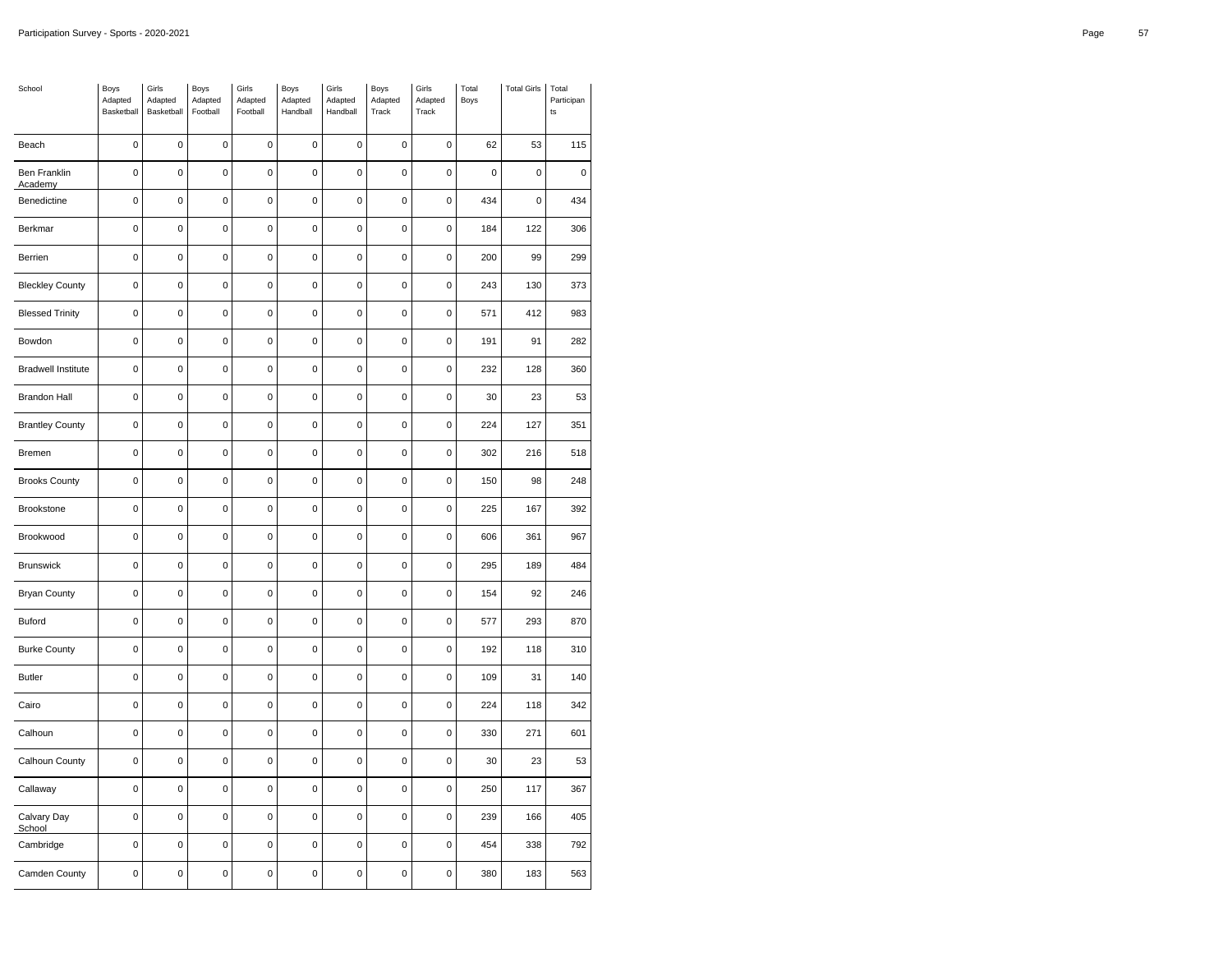| School                  | Boys<br>Adapted<br>Basketball | Girls<br>Adapted<br>Basketball | Boys<br>Adapted<br>Football | Girls<br>Adapted<br>Football | Boys<br>Adapted<br>Handball | Girls<br>Adapted<br>Handball | Boys<br>Adapted<br>Track | Girls<br>Adapted<br>Track | Total<br>Boys | <b>Total Girls</b> | Total<br>Participan<br>t s |
|-------------------------|-------------------------------|--------------------------------|-----------------------------|------------------------------|-----------------------------|------------------------------|--------------------------|---------------------------|---------------|--------------------|----------------------------|
| Campbell                | $\mathbf 0$                   | $\mathbf 0$                    | $\mathbf 0$                 | $\mathbf 0$                  | $\mathbf 0$                 | $\mathbf 0$                  | $\mathbf 0$              | 0                         | 365           | 309                | 674                        |
| Carrollton              | $\mathbf 0$                   | $\mathbf 0$                    | 0                           | 0                            | 0                           | $\mathbf 0$                  | $\mathbf 0$              | 0                         | 423           | 352                | 775                        |
| Cartersville            | $\mathbf 0$                   | $\pmb{0}$                      | $\pmb{0}$                   | $\mathbf 0$                  | 0                           | $\mathbf 0$                  | $\mathbf 0$              | $\mathbf 0$               | 635           | 277                | 912                        |
| Carver, Atlanta         | $\overline{2}$                | $\mathbf 0$                    | $\pmb{0}$                   | $\mathbf 0$                  | 0                           | $\mathbf 0$                  | 11                       | 6                         | 135           | 46                 | 181                        |
| Carver,<br>Columbus     | $\mathbf 0$                   | $\mathbf 0$                    | $\mathbf 0$                 | $\pmb{0}$                    | $\mathbf 0$                 | $\mathbf 0$                  | $\mathbf 0$              | $\pmb{0}$                 | 107           | 79                 | 186                        |
| Cass                    | $\mathbf 0$                   | 0                              | $\pmb{0}$                   | $\mathbf 0$                  | $\mathbf 0$                 | $\mathbf 0$                  | $\mathbf 0$              | $\mathbf 0$               | 272           | 194                | 466                        |
| Cedar Grove             | 0                             | $\mathbf 0$                    | 0                           | 0                            | 0                           | $\mathbf 0$                  | $\mathbf 0$              | 0                         | 176           | 91                 | 267                        |
| Cedar Shoals            | $\pmb{0}$                     | $\mathbf 0$                    | $\pmb{0}$                   | $\pmb{0}$                    | $\pmb{0}$                   | $\pmb{0}$                    | $\mathbf 0$              | $\pmb{0}$                 | 240           | 100                | 340                        |
| Cedartown               | 0                             | $\mathbf 0$                    | $\pmb{0}$                   | $\mathbf 0$                  | 0                           | $\mathbf 0$                  | $\mathbf 0$              | $\mathbf 0$               | 245           | 139                | 384                        |
| Centennial              | 0                             | $\mathbf 0$                    | 0                           | $\mathbf 0$                  | 0                           | $\mathbf 0$                  | $\mathbf 0$              | 0                         | 364           | 227                | 591                        |
| <b>Central Gwinnett</b> | $\mathbf 0$                   | $\mathbf 0$                    | $\pmb{0}$                   | $\pmb{0}$                    | $\mathbf 0$                 | $\mathbf 0$                  | $\pmb{0}$                | $\mathbf 0$               | 214           | 130                | 344                        |
| Central, Carroll        | $\mathbf 0$                   | $\mathbf 0$                    | $\pmb{0}$                   | $\pmb{0}$                    | $\mathbf 0$                 | $\mathbf 0$                  | $\mathbf 0$              | $\pmb{0}$                 | 289           | 198                | 487                        |
| Central, Macon          | 0                             | $\mathbf 0$                    | 0                           | 0                            | $\mathbf 0$                 | $\mathbf 0$                  | $\mathbf 0$              | 0                         | 111           | 71                 | 182                        |
| Central, Talbotton      | $\mathbf 0$                   | $\mathbf 0$                    | $\mathbf 0$                 | $\mathbf 0$                  | 0                           | $\mathbf 0$                  | $\mathbf 0$              | $\mathbf 0$               | 85            | 60                 | 145                        |
| Chamblee                | $\mathbf 0$                   | 0                              | $\pmb{0}$                   | $\mathbf 0$                  | $\mathbf 0$                 | $\mathbf 0$                  | $\mathbf 0$              | $\mathbf 0$               | 266           | 250                | 516                        |
| Chapel Hill             | 0                             | 0                              | 0                           | $\mathbf 0$                  | 0                           | $\mathbf 0$                  | $\mathbf 0$              | 0                         | 218           | 115                | 333                        |
| Charlton County         | $\mathbf 0$                   | $\mathbf 0$                    | $\mathbf 0$                 | $\mathbf 0$                  | $\mathbf 0$                 | $\mathbf 0$                  | $\mathbf 0$              | $\pmb{0}$                 | 134           | 76                 | 210                        |
| Chattahoochee           | $\mathbf 0$                   | 0                              | $\mathbf 0$                 | $\mathbf 0$                  | $\mathbf 0$                 | $\mathbf 0$                  | $\mathbf 0$              | $\pmb{0}$                 | 400           | 251                | 651                        |
| Chattahoochee<br>County | 0                             | 0                              | 0                           | 0                            | 0                           | $\mathbf 0$                  | $\mathbf 0$              | 0                         | 123           | 66                 | 189                        |
| Chattooga               | $\mathbf 0$                   | $\mathbf 0$                    | $\mathbf 0$                 | $\mathbf 0$                  | $\mathbf 0$                 | $\mathbf 0$                  | $\mathbf 0$              | $\pmb{0}$                 | 118           | 111                | 229                        |
| Cherokee                | 0                             | 0                              | $\mathbf 0$                 | $\pmb{0}$                    | 0                           | $\mathbf 0$                  | $\mathbf 0$              | $\pmb{0}$                 | 435           | 375                | 810                        |
| Cherokee Bluff          | 0                             | $\mathbf 0$                    | 0                           | $\pmb{0}$                    | $\mathbf 0$                 | $\mathbf 0$                  | $\mathbf 0$              | 0                         | 280           | 193                | 473                        |
| Chestatee               | $\mathbf 0$                   | $\mathbf 0$                    | $\pmb{0}$                   | $\pmb{0}$                    | $\mathbf 0$                 | $\mathbf 0$                  | $\mathbf 0$              | $\pmb{0}$                 | 261           | 153                | 414                        |
| Christian Heritage      | $\pmb{0}$                     | $\mathbf 0$                    | $\mathbf 0$                 | $\pmb{0}$                    | 0                           | $\mathbf 0$                  | $\mathbf 0$              | $\pmb{0}$                 | 119           | 92                 | 211                        |
| Clarke Central          | 0                             | $\mathbf 0$                    | 0                           | 0                            | $\mathbf 0$                 | $\mathbf 0$                  | $\mathbf 0$              | $\mathbf 0$               | 326           | 223                | 549                        |
| Clarkston               | $\pmb{0}$                     | $\mathbf 0$                    | $\mathbf 0$                 | $\pmb{0}$                    | $\mathbf 0$                 | $\pmb{0}$                    | $\mathbf 0$              | $\pmb{0}$                 | 54            | 38                 | 92                         |
| Claxton                 | 0                             | 0                              | $\pmb{0}$                   | $\mathbf 0$                  | $\mathbf 0$                 | $\mathbf 0$                  | $\mathbf 0$              | $\mathbf 0$               | 139           | 86                 | 225                        |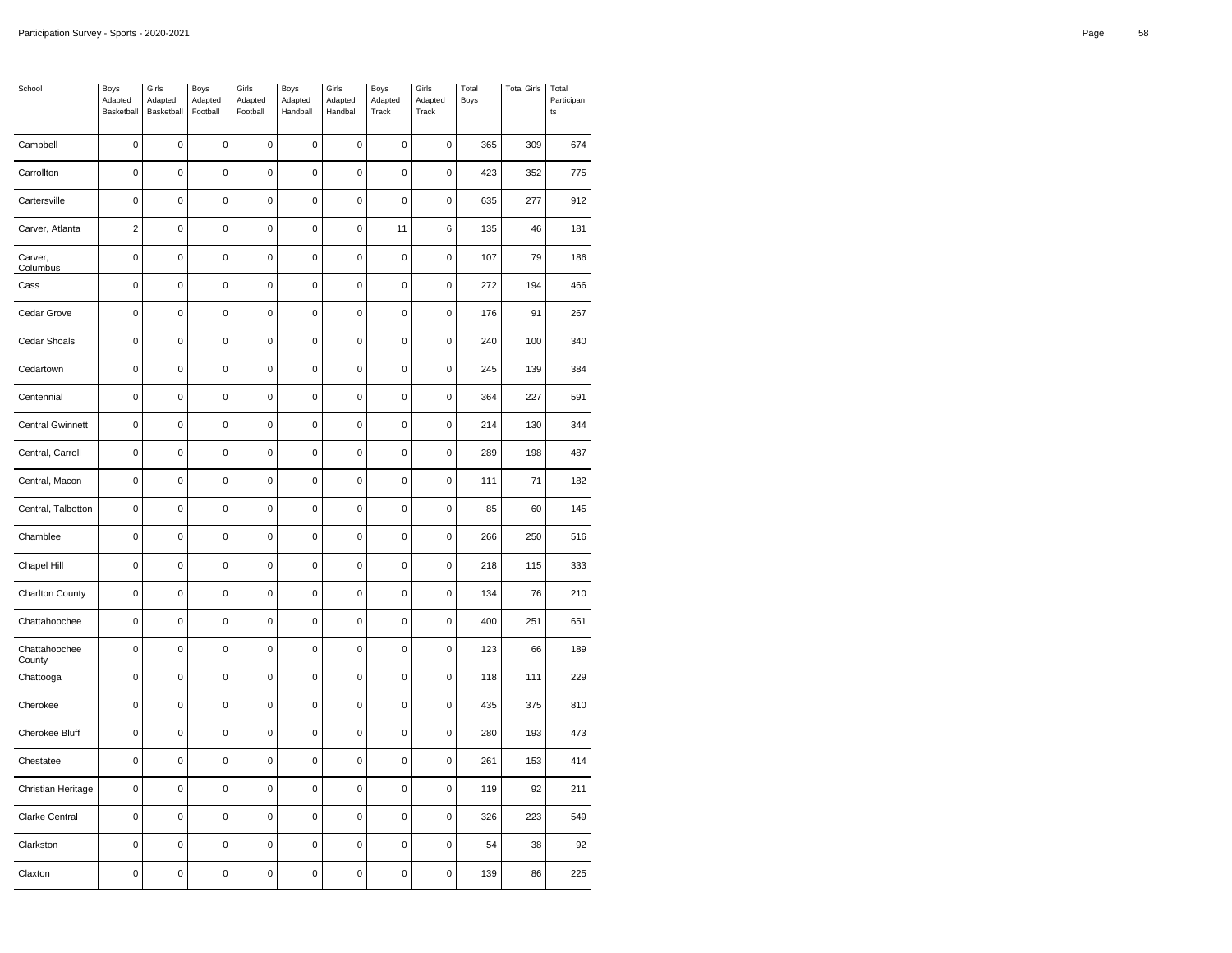| School                               | Boys<br>Adapted<br>Basketball | Girls<br>Adapted<br>Basketball | Boys<br>Adapted<br>Football | Girls<br>Adapted<br>Football | Boys<br>Adapted<br>Handball | Girls<br>Adapted<br>Handball | Boys<br>Adapted<br>Track | Girls<br>Adapted<br>Track | Total<br>Boys | <b>Total Girls</b> | Total<br>Participan<br>t s |
|--------------------------------------|-------------------------------|--------------------------------|-----------------------------|------------------------------|-----------------------------|------------------------------|--------------------------|---------------------------|---------------|--------------------|----------------------------|
| <b>Clinch County</b>                 | $\mathbf 0$                   | $\mathbf 0$                    | $\mathbf 0$                 | $\mathbf 0$                  | 0                           | $\mathbf 0$                  | $\mathbf 0$              | 0                         | 102           | 62                 | 164                        |
| Coahulla Creek                       | 0                             | $\mathbf 0$                    | $\mathbf 0$                 | $\mathbf 0$                  | 0                           | $\mathbf 0$                  | $\mathbf 0$              | $\mathbf 0$               | 261           | 152                | 413                        |
| Coffee                               | $\pmb{0}$                     | 0                              | $\pmb{0}$                   | $\pmb{0}$                    | $\pmb{0}$                   | $\pmb{0}$                    | $\mathbf 0$              | $\pmb{0}$                 | 395           | 151                | 546                        |
| <b>Collins Hill</b>                  | 0                             | $\mathbf 0$                    | $\pmb{0}$                   | $\mathbf 0$                  | 0                           | $\mathbf 0$                  | $\mathbf 0$              | $\mathbf 0$               | 343           | 232                | 575                        |
| <b>Colquitt County</b>               | 16                            | $\overline{4}$                 | $\mathbf 0$                 | $\mathbf 0$                  | 0                           | $\mathbf 0$                  | 3                        | $\mathbf 2$               | 439           | 203                | 642                        |
| Columbia                             | $\pmb{0}$                     | 0                              | $\mathbf 0$                 | $\pmb{0}$                    | $\pmb{0}$                   | $\pmb{0}$                    | $\mathbf 0$              | $\pmb{0}$                 | 97            | 31                 | 128                        |
| Columbus                             | 0                             | $\mathbf 0$                    | $\mathbf 0$                 | $\mathbf 0$                  | $\mathbf 0$                 | $\mathbf 0$                  | $\mathbf 0$              | $\mathbf 0$               | 330           | 261                | 591                        |
| Commerce                             | 0                             | $\mathbf 0$                    | $\mathbf 0$                 | $\mathbf 0$                  | 0                           | $\mathbf 0$                  | $\mathbf 0$              | $\mathbf 0$               | 223           | 131                | 354                        |
| Cook                                 | $\pmb{0}$                     | 0                              | $\pmb{0}$                   | $\pmb{0}$                    | $\mathbf 0$                 | $\pmb{0}$                    | $\mathbf 0$              | $\pmb{0}$                 | 240           | 106                | 346                        |
| Coosa                                | $\mathbf 0$                   | $\mathbf 0$                    | $\pmb{0}$                   | $\pmb{0}$                    | $\pmb{0}$                   | $\pmb{0}$                    | $\mathbf 0$              | $\pmb{0}$                 | 177           | 111                | 288                        |
| Coretta Scott<br><b>King Academy</b> | 0                             | 0                              | $\pmb{0}$                   | $\pmb{0}$                    | 0                           | $\mathbf 0$                  | $\pmb{0}$                | $\pmb{0}$                 | $\pmb{0}$     | 45                 | 45                         |
| Crawford County                      | $\mathbf 0$                   | 0                              | $\mathbf 0$                 | $\mathbf 0$                  | 0                           | $\mathbf 0$                  | $\mathbf 0$              | $\pmb{0}$                 | 115           | 75                 | 190                        |
| Creekside                            | $\pmb{0}$                     | $\mathbf 0$                    | $\pmb{0}$                   | $\pmb{0}$                    | $\pmb{0}$                   | $\pmb{0}$                    | $\mathbf 0$              | 0                         | 182           | 57                 | 239                        |
| Creekview                            | 0                             | $\mathbf 0$                    | $\mathbf 0$                 | $\mathbf 0$                  | 0                           | $\mathbf 0$                  | $\mathbf 0$              | $\mathbf 0$               | 481           | 392                | 873                        |
| Crisp County                         | $\pmb{0}$                     | $\mathbf 0$                    | $\mathbf 0$                 | $\mathbf 0$                  | $\mathbf 0$                 | $\pmb{0}$                    | $\mathbf 0$              | $\pmb{0}$                 | 264           | 149                | 413                        |
| Cross Creek                          | $\mathbf 0$                   | 0                              | $\mathbf 0$                 | $\pmb{0}$                    | $\mathbf 0$                 | $\pmb{0}$                    | $\mathbf 0$              | $\pmb{0}$                 | 129           | 60                 | 189                        |
| Cross Keys                           | $\mathbf 0$                   | $\mathbf 0$                    | $\mathbf 0$                 | $\mathbf 0$                  | 0                           | $\mathbf 0$                  | $\mathbf 0$              | $\mathbf 0$               | 73            | 35                 | 108                        |
| Dacula                               | $\mathbf 0$                   | $\mathbf 0$                    | $\pmb{0}$                   | $\pmb{0}$                    | 0                           | $\mathbf 0$                  | $\mathbf 0$              | $\pmb{0}$                 | 411           | 269                | 680                        |
| Dade County                          | $\mathbf 0$                   | 0                              | $\pmb{0}$                   | $\pmb{0}$                    | $\mathbf 0$                 | $\mathbf 0$                  | $\mathbf 0$              | $\pmb{0}$                 | 148           | 120                | 268                        |
| Dalton                               | $\mathbf 0$                   | $\mathbf 0$                    | 0                           | 0                            | $\mathbf 0$                 | $\mathbf 0$                  | $\mathbf 0$              | $\mathbf 0$               | 354           | 252                | 606                        |
| Dalton Academy                       |                               |                                |                             |                              |                             |                              |                          |                           | $\pmb{0}$     | $\mathbf 0$        | $\pmb{0}$                  |
| Darlington                           | $\pmb{0}$                     | $\mathbf 0$                    | $\pmb{0}$                   | $\mathbf 0$                  | 0                           | $\mathbf 0$                  | $\mathbf 0$              | $\pmb{0}$                 | 229           | 148                | 377                        |
| Davidson Fine<br><u>Arts</u>         | 0                             | 0                              | $\pmb{0}$                   | $\mathbf 0$                  | 0                           | $\mathbf 0$                  | $\mathbf 0$              | 0                         | 33            | 70                 | 103                        |
| Dawson County                        | $\mathbf 0$                   | $\mathbf 0$                    | $\mathbf 0$                 | $\mathbf 0$                  | $\mathbf 0$                 | $\mathbf 0$                  | $\mathbf 0$              | $\pmb{0}$                 | 272           | 181                | 453                        |
| Decatur                              | $\mathbf 0$                   | $\mathbf 0$                    | $\mathbf 0$                 | $\mathbf 0$                  | 0                           | $\mathbf 0$                  | $\pmb{0}$                | $\pmb{0}$                 | 366           | 318                | 684                        |
| Deerfield-Windsor                    | 0                             | 0                              | 0                           | 0                            | 0                           | $\mathbf 0$                  | $\mathbf 0$              | 0                         | 168           | 109                | 277                        |
| DeKalb School of<br>the Arts         | $\pmb{0}$                     | $\mathbf 0$                    | $\mathbf 0$                 | $\mathbf 0$                  | $\pmb{0}$                   | $\pmb{0}$                    | $\mathbf 0$              | $\pmb{0}$                 | $\pmb{0}$     | $\mathbf 0$        | 0                          |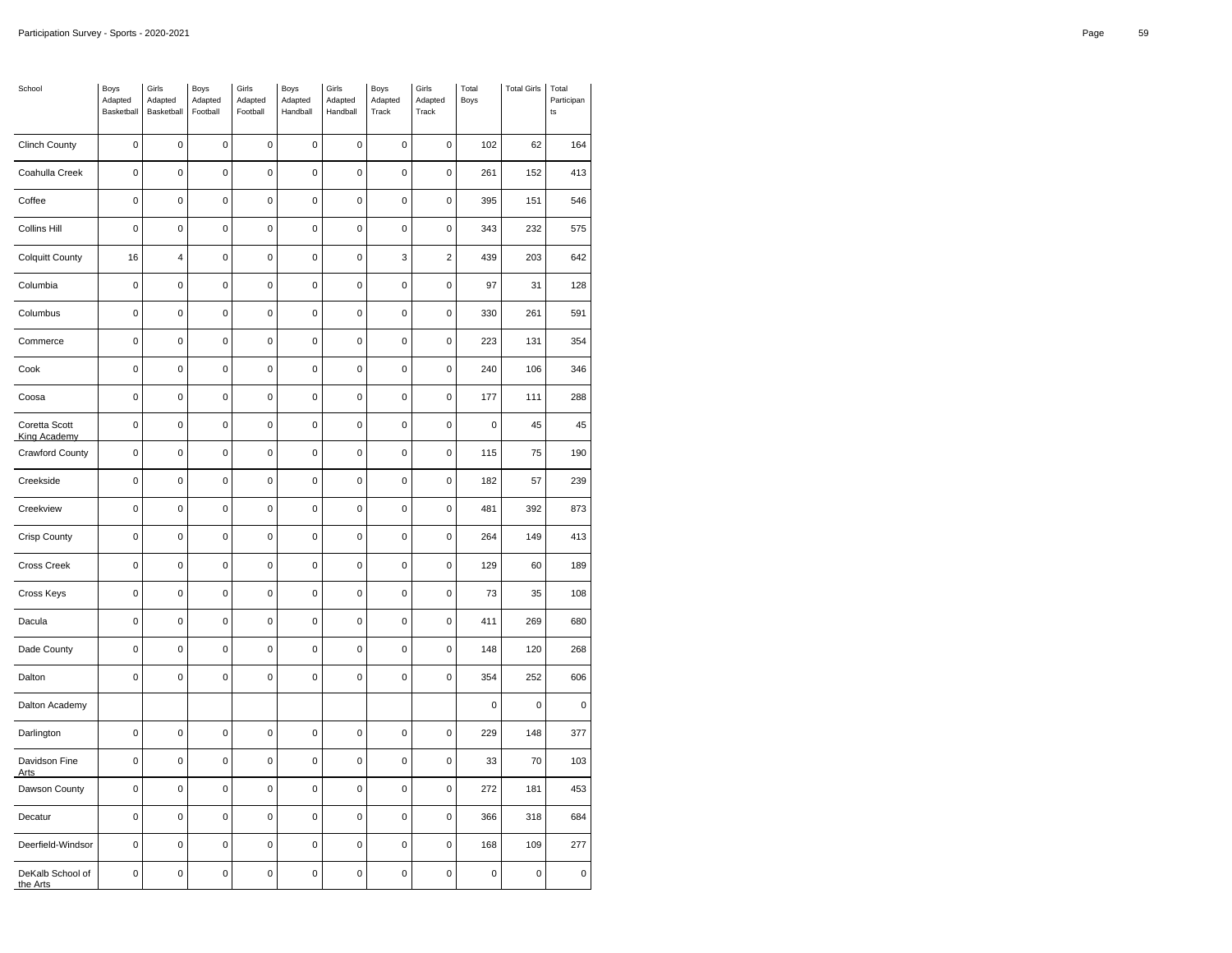| School                              | Boys<br>Adapted<br>Basketball | Girls<br>Adapted<br>Basketball | Boys<br>Adapted<br>Football | Girls<br>Adapted<br>Football | Boys<br>Adapted<br>Handball | Girls<br>Adapted<br>Handball | Boys<br>Adapted<br>Track | Girls<br>Adapted<br>Track | Total<br>Boys | <b>Total Girls</b> | Total<br>Participan<br>t s |
|-------------------------------------|-------------------------------|--------------------------------|-----------------------------|------------------------------|-----------------------------|------------------------------|--------------------------|---------------------------|---------------|--------------------|----------------------------|
| Denmark                             | $\mathbf 0$                   | $\mathbf 0$                    | $\mathbf 0$                 | 0                            | 0                           | $\mathbf 0$                  | $\mathbf 0$              | 0                         | 453           | 335                | 788                        |
| Discovery                           | $\mathbf 0$                   | $\mathbf 0$                    | $\mathbf 0$                 | $\mathbf 0$                  | 0                           | $\mathbf 0$                  | $\mathbf 0$              | $\mathbf 0$               | 248           | 159                | 407                        |
| Dodge County                        | $\pmb{0}$                     | 0                              | $\mathbf 0$                 | $\pmb{0}$                    | 0                           | $\pmb{0}$                    | $\mathbf 0$              | $\pmb{0}$                 | 253           | 203                | 456                        |
| Dooly County                        | $\pmb{0}$                     | 0                              | 0                           | 0                            | 0                           | $\pmb{0}$                    | $\pmb{0}$                | 0                         | 94            | 59                 | 153                        |
| Dougherty                           | $\mathbf 0$                   | $\mathbf 0$                    | $\mathbf 0$                 | $\mathbf 0$                  | $\mathbf 0$                 | $\mathbf 0$                  | $\mathbf 0$              | $\mathbf 0$               | 176           | 69                 | 245                        |
| Douglas County                      | $\pmb{0}$                     | 0                              | $\mathbf 0$                 | $\pmb{0}$                    | $\mathbf 0$                 | $\pmb{0}$                    | $\mathbf 0$              | $\pmb{0}$                 | 276           | 177                | 453                        |
| Douglass, Atlanta                   | $\mathbf 0$                   | $\mathbf 0$                    | $\mathbf 0$                 | $\mathbf 0$                  | 0                           | $\mathbf 0$                  | $\mathbf 0$              | $\mathbf 0$               | 92            | 84                 | 176                        |
| Drew                                | $\pmb{0}$                     | $\mathbf 0$                    | $\pmb{0}$                   | $\pmb{0}$                    | $\pmb{0}$                   | $\pmb{0}$                    | $\mathbf 0$              | $\pmb{0}$                 | 143           | 68                 | 211                        |
| Drew Charter<br>School              | 0                             | $\mathbf 0$                    | 0                           | 0                            | 0                           | $\pmb{0}$                    | $\pmb{0}$                | $\pmb{0}$                 | 78            | 79                 | 157                        |
| Druid Hills                         | $\mathbf 0$                   | 0                              | $\pmb{0}$                   | $\mathbf 0$                  | 0                           | $\mathbf 0$                  | $\mathbf 0$              | $\pmb{0}$                 | 187           | 104                | 291                        |
| Dublin                              | $\pmb{0}$                     | $\mathbf 0$                    | $\mathbf 0$                 | $\pmb{0}$                    | $\pmb{0}$                   | $\pmb{0}$                    | $\mathbf 0$              | $\pmb{0}$                 | 243           | 95                 | 338                        |
| Duluth                              | 0                             | $\mathbf 0$                    | $\mathbf 0$                 | $\mathbf 0$                  | $\mathbf 0$                 | $\mathbf 0$                  | $\mathbf 0$              | $\mathbf 0$               | 327           | 281                | 608                        |
| Dunwoody                            | $\mathbf 0$                   | $\mathbf 0$                    | $\pmb{0}$                   | $\mathbf 0$                  | 0                           | $\mathbf 0$                  | $\mathbf 0$              | $\pmb{0}$                 | 399           | 258                | 657                        |
| Dutchtown                           | $\pmb{0}$                     | $\mathbf 0$                    | $\mathbf 0$                 | $\pmb{0}$                    | $\mathbf 0$                 | $\pmb{0}$                    | $\mathbf 0$              | $\pmb{0}$                 | 235           | 148                | 383                        |
| Eagle's Landing                     | $\mathbf 0$                   | $\mathbf 0$                    | $\mathbf 0$                 | $\mathbf 0$                  | $\mathbf 0$                 | $\mathbf 0$                  | $\mathbf 0$              | $\mathbf 0$               | 153           | 112                | 265                        |
| Eagle's Landing<br><b>Christian</b> | $\pmb{0}$                     | $\mathbf 0$                    | $\mathbf 0$                 | $\pmb{0}$                    | $\mathbf 0$                 | $\pmb{0}$                    | $\mathbf 0$              | $\mathbf 0$               | 195           | 78                 | 273                        |
| Early County                        | $\mathbf 0$                   | $\mathbf 0$                    | $\mathbf 0$                 | $\pmb{0}$                    | $\mathbf 0$                 | $\mathbf 0$                  | $\mathbf 0$              | $\pmb{0}$                 | 194           | 79                 | 273                        |
| East Coweta                         | 0                             | $\mathbf 0$                    | 0                           | $\mathbf 0$                  | $\mathbf 0$                 | $\mathbf 0$                  | $\mathbf 0$              | 0                         | 544           | 385                | 929                        |
| East Forsyth                        |                               |                                |                             |                              |                             |                              |                          |                           | $\mathbf 0$   | 0                  | $\pmb{0}$                  |
| East Hall                           | $\pmb{0}$                     | $\mathbf 0$                    | $\mathbf 0$                 | $\pmb{0}$                    | $\pmb{0}$                   | $\pmb{0}$                    | $\mathbf 0$              | $\pmb{0}$                 | 203           | 149                | 352                        |
| East Jackson                        | 0                             | $\mathbf 0$                    | $\mathbf 0$                 | $\pmb{0}$                    | 0                           | $\pmb{0}$                    | $\pmb{0}$                | 0                         | 204           | 146                | 350                        |
| East Laurens                        | $\mathbf 0$                   | $\mathbf 0$                    | $\mathbf 0$                 | $\mathbf 0$                  | $\mathbf 0$                 | $\mathbf 0$                  | $\mathbf 0$              | $\mathbf 0$               | 231           | 102                | 333                        |
| East Paulding                       | $\pmb{0}$                     | 0                              | $\mathbf 0$                 | $\pmb{0}$                    | $\mathbf 0$                 | $\pmb{0}$                    | $\mathbf 0$              | $\pmb{0}$                 | 379           | 264                | 643                        |
| Eastside                            | $\mathbf 0$                   | $\mathbf 0$                    | $\mathbf 0$                 | $\mathbf 0$                  | $\mathbf 0$                 | $\mathbf 0$                  | $\mathbf 0$              | $\mathbf 0$               | 267           | 191                | 458                        |
| <b>Echols County</b>                | $\pmb{0}$                     | $\mathbf 0$                    | $\pmb{0}$                   | $\pmb{0}$                    | $\mathbf 0$                 | $\pmb{0}$                    | $\mathbf 0$              | $\pmb{0}$                 | 68            | 51                 | 119                        |
| <b>Effingham County</b>             | 0                             | $\mathbf 0$                    | 0                           | 0                            | 0                           | $\pmb{0}$                    | $\pmb{0}$                | 0                         | 312           | 181                | 493                        |
| <b>Elbert County</b>                | 0                             | $\mathbf 0$                    | $\mathbf 0$                 | $\mathbf 0$                  | 0                           | $\mathbf 0$                  | $\mathbf 0$              | $\mathbf 0$               | 236           | 135                | 371                        |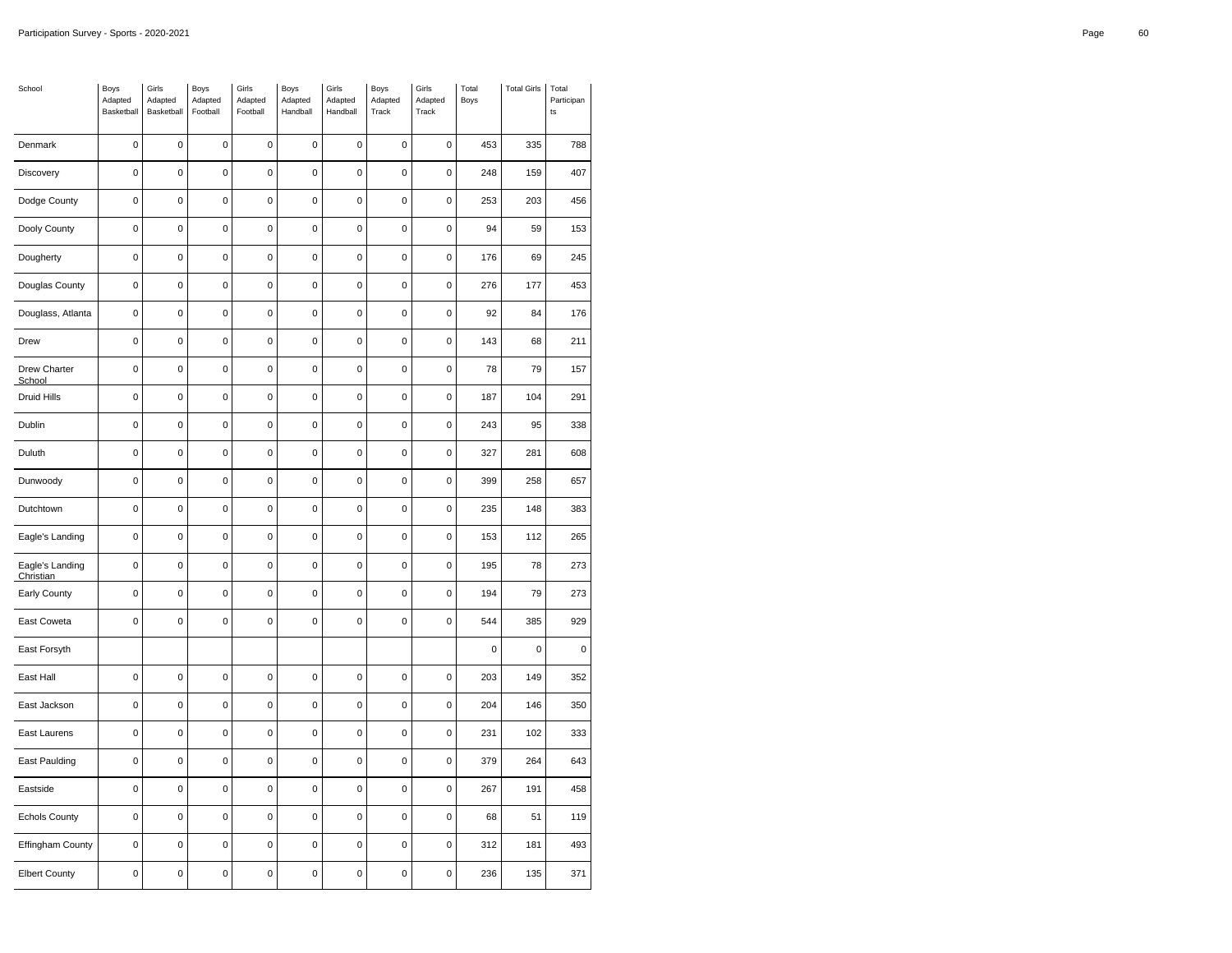| School                             | Boys<br>Adapted<br>Basketball | Girls<br>Adapted<br>Basketball | Boys<br>Adapted<br>Football | Girls<br>Adapted<br>Football | Boys<br>Adapted<br>Handball | Girls<br>Adapted<br>Handball | Boys<br>Adapted<br>Track | Girls<br>Adapted<br>Track | Total<br>Boys  | <b>Total Girls</b> | Total<br>Participan<br>t s |
|------------------------------------|-------------------------------|--------------------------------|-----------------------------|------------------------------|-----------------------------|------------------------------|--------------------------|---------------------------|----------------|--------------------|----------------------------|
| Elite Scholars<br>Academy          | $\mathbf 0$                   | $\mathbf 0$                    | $\mathbf 0$                 | 0                            | 0                           | $\mathbf 0$                  | $\mathbf 0$              | 0                         | 57             | 62                 | 119                        |
| <b>Emanuel County</b><br>Institute | $\mathbf 0$                   | $\mathbf 0$                    | $\mathbf 0$                 | $\mathbf 0$                  | $\mathbf 0$                 | $\mathbf 0$                  | $\mathbf 0$              | $\mathbf 0$               | 116            | 48                 | 164                        |
| Etowah                             | $\mathbf 0$                   | 0                              | $\mathbf 0$                 | $\mathbf 0$                  | $\mathbf 0$                 | $\mathbf 0$                  | $\mathbf 0$              | $\pmb{0}$                 | 426            | 338                | 764                        |
| Evans                              | 0                             | $\mathbf 0$                    | $\mathbf 0$                 | $\mathbf 0$                  | 0                           | $\mathbf 0$                  | $\mathbf 0$              | 0                         | 340            | 243                | 583                        |
| <b>Excel Christian</b>             | $\mathbf 0$                   | $\mathbf 0$                    | $\mathbf 0$                 | $\mathbf 0$                  | $\mathbf 0$                 | $\mathbf 0$                  | $\mathbf 0$              | $\mathbf 0$               | $\overline{7}$ | $\mathbf 0$        | $\overline{7}$             |
| Fannin County                      | $\mathbf 0$                   | $\overline{0}$                 | $\mathbf 0$                 | $\pmb{0}$                    | $\overline{0}$              | $\mathbf 0$                  | $\mathbf 0$              | $\pmb{0}$                 | 252            | 108                | 360                        |
| Fayette County                     | 0                             | $\mathbf 0$                    | $\mathbf 0$                 | $\mathbf 0$                  | $\mathbf 0$                 | $\mathbf 0$                  | $\mathbf 0$              | $\mathbf 0$               | 235            | 118                | 353                        |
| Fellowship<br>Christian            | $\pmb{0}$                     | $\mathbf 0$                    | $\mathbf 0$                 | $\mathbf 0$                  | $\mathbf 0$                 | $\mathbf 0$                  | $\mathbf 0$              | $\pmb{0}$                 | 253            | 137                | 390                        |
| First Presbyterian                 | 0                             | $\mathbf 0$                    | $\pmb{0}$                   | $\pmb{0}$                    | 0                           | $\pmb{0}$                    | $\pmb{0}$                | $\pmb{0}$                 | 198            | 145                | 343                        |
| Fitzgerald                         | $\mathbf 0$                   | $\mathbf 0$                    | $\mathbf 0$                 | $\mathbf 0$                  | 0                           | $\mathbf 0$                  | $\mathbf 0$              | $\pmb{0}$                 | 248            | 131                | 379                        |
| Flowery Branch                     | $\pmb{0}$                     | 0                              | $\pmb{0}$                   | $\pmb{0}$                    | $\mathbf 0$                 | $\pmb{0}$                    | $\mathbf 0$              | $\pmb{0}$                 | 341            | 185                | 526                        |
| <b>Forest Park</b>                 | 0                             | $\mathbf 0$                    | $\mathbf 0$                 | $\mathbf 0$                  | $\mathbf 0$                 | $\mathbf 0$                  | $\mathbf 0$              | $\mathbf 0$               | 135            | 83                 | 218                        |
| Forsyth Central                    | $\mathbf 0$                   | $\mathbf 0$                    | $\mathbf 0$                 | $\mathbf 0$                  | 0                           | $\mathbf 0$                  | $\mathbf 0$              | $\mathbf 0$               | 440            | 349                | 789                        |
| Franklin County                    | $\pmb{0}$                     | $\mathbf 0$                    | $\pmb{0}$                   | $\pmb{0}$                    | $\mathbf 0$                 | $\pmb{0}$                    | $\mathbf 0$              | $\pmb{0}$                 | 228            | 163                | 391                        |
| Fulton Leadership<br>Academy       | 0                             | $\mathbf 0$                    | $\mathbf 0$                 | $\mathbf 0$                  | $\mathbf 0$                 | $\mathbf 0$                  | $\mathbf 0$              | $\mathbf 0$               | 25             | $\mathbf 0$        | 25                         |
| Furlow Charter                     | $\mathbf 0$                   | $\mathbf 0$                    | $\pmb{0}$                   | $\mathbf 0$                  | 0                           | $\mathbf 0$                  | $\mathbf 0$              | $\mathbf 0$               | 23             | 20                 | 43                         |
| Gainesville                        | $\mathbf 0$                   | $\mathbf 0$                    | $\mathbf 0$                 | $\mathbf 0$                  | $\mathbf 0$                 | $\mathbf 0$                  | $\mathbf 0$              | $\mathbf 0$               | 334            | 249                | 583                        |
| Galloway                           | 0                             | $\mathbf 0$                    | $\mathbf 0$                 | $\mathbf 0$                  | $\mathbf 0$                 | $\mathbf 0$                  | $\mathbf 0$              | 0                         | 134            | 121                | 255                        |
| George Walton<br>Academy           | $\mathbf 0$                   | $\mathbf 0$                    | $\mathbf 0$                 | $\mathbf 0$                  | $\mathbf 0$                 | $\mathbf 0$                  | $\mathbf 0$              | $\mathbf 0$               | 186            | 167                | 353                        |
| Georgia Academy<br>for Blind       | $\mathbf 0$                   | 0                              | $\pmb{0}$                   | $\mathbf 0$                  | $\mathbf 0$                 | $\mathbf 0$                  | $\mathbf 0$              | $\mathbf 0$               | $\mathbf 0$    | 0                  | $\pmb{0}$                  |
| Georgia Military<br>College        | $\mathbf 0$                   | $\mathbf 0$                    | $\mathbf 0$                 | $\pmb{0}$                    | 0                           | $\mathbf 0$                  | $\mathbf 0$              | 0                         | 151            | 98                 | 249                        |
| Georgia School<br>for Deaf         |                               |                                |                             |                              |                             |                              |                          |                           | $\mathbf 0$    | $\mathbf 0$        | $\pmb{0}$                  |
| Gilmer                             | $\pmb{0}$                     | $\mathbf 0$                    | $\mathbf 0$                 | $\pmb{0}$                    | 0                           | $\pmb{0}$                    | $\mathbf 0$              | $\pmb{0}$                 | 269            | 160                | 429                        |
| Glascock County                    | 0                             | $\mathbf 0$                    | $\mathbf 0$                 | $\mathbf 0$                  | $\mathbf 0$                 | $\mathbf 0$                  | $\mathbf 0$              | $\mathbf 0$               | 111            | 35                 | 146                        |
| Glenn Hills                        | $\pmb{0}$                     | $\mathbf 0$                    | $\mathbf 0$                 | $\mathbf 0$                  | $\mathbf 0$                 | $\mathbf 0$                  | $\mathbf 0$              | $\pmb{0}$                 | 136            | 9                  | 145                        |
| Glynn Academy                      | 0                             | $\mathbf 0$                    | 0                           | $\pmb{0}$                    | 0                           | $\pmb{0}$                    | $\pmb{0}$                | $\pmb{0}$                 | 376            | 215                | 591                        |
| Gordon Central                     | 0                             | $\mathbf 0$                    | $\mathbf 0$                 | $\mathbf 0$                  | $\mathbf 0$                 | $\mathbf 0$                  | $\mathbf 0$              | $\mathbf 0$               | 206            | 135                | 341                        |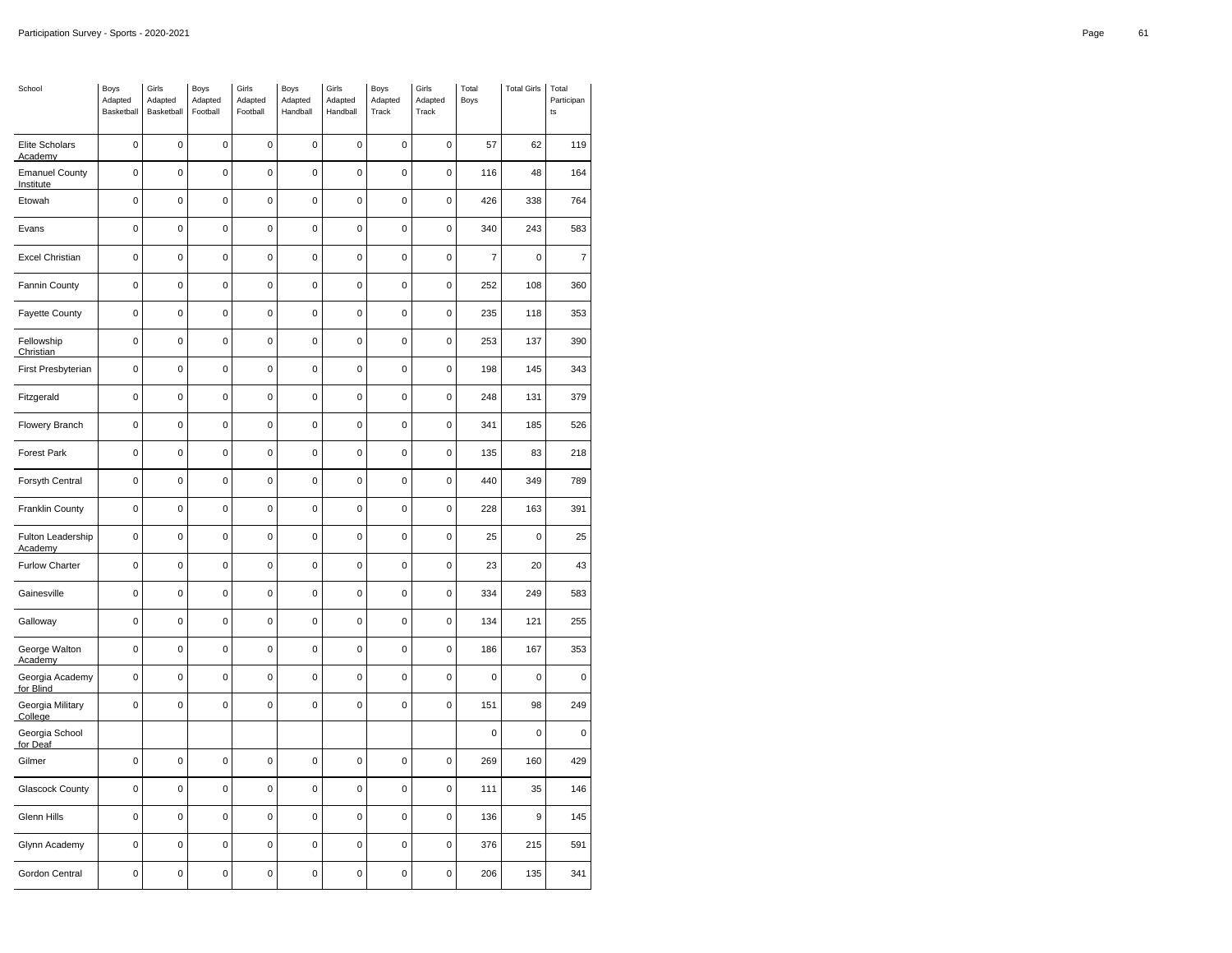| School                       | Boys<br>Adapted<br>Basketball | Girls<br>Adapted<br>Basketball | Boys<br>Adapted<br>Football | Girls<br>Adapted<br>Football | Boys<br>Adapted<br>Handball | Girls<br>Adapted<br>Handball | Boys<br>Adapted<br>Track | Girls<br>Adapted<br>Track | Total<br>Boys | <b>Total Girls</b> | Total<br>Participan<br>t s |
|------------------------------|-------------------------------|--------------------------------|-----------------------------|------------------------------|-----------------------------|------------------------------|--------------------------|---------------------------|---------------|--------------------|----------------------------|
| Gordon Lee                   | $\mathbf 0$                   | $\mathbf 0$                    | $\mathbf 0$                 | $\mathbf 0$                  | 0                           | $\mathbf 0$                  | $\mathbf 0$              | 0                         | 150           | 103                | 253                        |
| Grayson                      | 0                             | $\mathbf 0$                    | $\mathbf 0$                 | $\mathbf 0$                  | 0                           | $\mathbf 0$                  | $\mathbf 0$              | $\mathbf 0$               | 464           | 302                | 766                        |
| Greater Atlanta<br>Christian | $\pmb{0}$                     | 0                              | $\pmb{0}$                   | $\pmb{0}$                    | $\pmb{0}$                   | $\pmb{0}$                    | $\mathbf 0$              | $\pmb{0}$                 | 329           | 223                | 552                        |
| Greenbrier                   | 0                             | $\mathbf 0$                    | $\mathbf 0$                 | $\mathbf 0$                  | 0                           | $\mathbf 0$                  | $\mathbf 0$              | $\mathbf 0$               | 384           | 292                | 676                        |
| <b>Greene County</b>         | $\mathbf 0$                   | $\mathbf 0$                    | $\mathbf 0$                 | $\mathbf 0$                  | 0                           | $\mathbf 0$                  | $\mathbf 0$              | $\mathbf 0$               | 90            | 53                 | 143                        |
| Greenforest<br>Christian     | $\pmb{0}$                     | $\mathbf 0$                    | $\mathbf 0$                 | $\pmb{0}$                    | $\pmb{0}$                   | $\pmb{0}$                    | $\mathbf 0$              | $\pmb{0}$                 | 22            | 9                  | 31                         |
| Greenville                   | 0                             | $\mathbf 0$                    | $\mathbf 0$                 | $\mathbf 0$                  | $\mathbf 0$                 | $\mathbf 0$                  | $\mathbf 0$              | $\mathbf 0$               | 73            | 52                 | 125                        |
| Griffin                      | 0                             | $\mathbf 0$                    | $\mathbf 0$                 | $\mathbf 0$                  | 0                           | $\mathbf 0$                  | $\mathbf 0$              | $\mathbf 0$               | 171           | 117                | 288                        |
| Groves                       | $\pmb{0}$                     | 0                              | $\pmb{0}$                   | $\pmb{0}$                    | $\mathbf 0$                 | $\pmb{0}$                    | $\mathbf 0$              | $\pmb{0}$                 | 94            | 41                 | 135                        |
| Grovetown                    | $\pmb{0}$                     | $\mathbf 0$                    | $\pmb{0}$                   | $\pmb{0}$                    | $\pmb{0}$                   | $\pmb{0}$                    | $\mathbf 0$              | $\mathbf 0$               | 335           | 231                | 566                        |
| GSIC                         | 0                             | $\mathbf 0$                    | $\pmb{0}$                   | $\pmb{0}$                    | 0                           | $\mathbf 0$                  | $\pmb{0}$                | $\pmb{0}$                 | 46            | 14                 | 60                         |
| Habersham<br>Central         | $\mathbf 0$                   | 0                              | $\mathbf 0$                 | $\mathbf 0$                  | 0                           | $\mathbf 0$                  | $\mathbf 0$              | $\pmb{0}$                 | 361           | 180                | 541                        |
| Hampton                      | $\mathbf 0$                   | $\mathbf 0$                    | $\pmb{0}$                   | $\pmb{0}$                    | $\pmb{0}$                   | $\pmb{0}$                    | $\mathbf 0$              | 0                         | 202           | 125                | 327                        |
| Hancock Central              | 0                             | $\mathbf 0$                    | $\mathbf 0$                 | $\mathbf 0$                  | 0                           | $\mathbf 0$                  | $\mathbf 0$              | $\mathbf 0$               | 54            | 23                 | 77                         |
| Hapeville                    | $\pmb{0}$                     | $\mathbf 0$                    | $\mathbf 0$                 | $\mathbf 0$                  | $\mathbf 0$                 | $\pmb{0}$                    | $\mathbf 0$              | $\pmb{0}$                 | 136           | 28                 | 164                        |
| Haralson County              | 3                             | $\overline{c}$                 | 3                           | $\pmb{0}$                    | 0                           | $\pmb{0}$                    | $\mathbf 0$              | 3                         | 233           | 134                | 367                        |
| Hardaway                     | $\mathbf 0$                   | $\mathbf 0$                    | $\mathbf 0$                 | $\mathbf 0$                  | 0                           | $\mathbf 0$                  | $\mathbf 0$              | $\mathbf 0$               | 189           | 146                | 335                        |
| Harlem                       | $\mathbf 0$                   | $\mathbf 0$                    | $\mathbf 0$                 | $\mathbf 0$                  | 0                           | $\mathbf 0$                  | $\mathbf 0$              | $\pmb{0}$                 | 257           | 158                | 415                        |
| <b>Harris County</b>         | $\mathbf 0$                   | $\mathbf 0$                    | $\pmb{0}$                   | $\pmb{0}$                    | $\mathbf 0$                 | $\mathbf 0$                  | 1                        | $\pmb{0}$                 | 355           | 232                | 587                        |
| Harrison                     | $\mathbf 0$                   | $\mathbf 0$                    | 0                           | 0                            | 0                           | $\mathbf 0$                  | $\mathbf 0$              | 0                         | 617           | 379                | 996                        |
| Hart County                  | $\mathbf 0$                   | $\mathbf 0$                    | $\mathbf 0$                 | $\mathbf 0$                  | 0                           | $\mathbf 0$                  | $\mathbf 0$              | $\pmb{0}$                 | 250           | 179                | 429                        |
| Hawkinsville                 | $\mathbf 0$                   | $\mathbf 0$                    | $\mathbf 0$                 | $\mathbf 0$                  | 0                           | $\mathbf 0$                  | $\mathbf 0$              | $\pmb{0}$                 | 144           | 67                 | 211                        |
| <b>Heard County</b>          | 0                             | 0                              | $\pmb{0}$                   | $\mathbf 0$                  | 0                           | $\mathbf 0$                  | $\mathbf 0$              | 0                         | 385           | 279                | 664                        |
| Hebron Christian<br>Academy  | $\mathbf 0$                   | $\mathbf 0$                    | $\mathbf 0$                 | $\mathbf 0$                  | $\mathbf 0$                 | $\mathbf 0$                  | $\mathbf 0$              | $\mathbf 0$               | 191           | 224                | 415                        |
| Hephzibah                    | $\mathbf 0$                   | $\mathbf 0$                    | $\mathbf 0$                 | $\mathbf 0$                  | $\mathbf 0$                 | $\mathbf 0$                  | $\mathbf 0$              | $\pmb{0}$                 | 163           | 77                 | 240                        |
| Heritage,<br>Catoosa         | 0                             | $\mathbf 0$                    | 0                           | 0                            | 0                           | $\mathbf 0$                  | $\mathbf 0$              | 0                         | 260           | 145                | 405                        |
| Heritage,<br>Conyers         | $\pmb{0}$                     | $\mathbf 0$                    | $\mathbf 0$                 | $\mathbf 0$                  | $\pmb{0}$                   | $\pmb{0}$                    | $\mathbf 0$              | $\pmb{0}$                 | 222           | 146                | 368                        |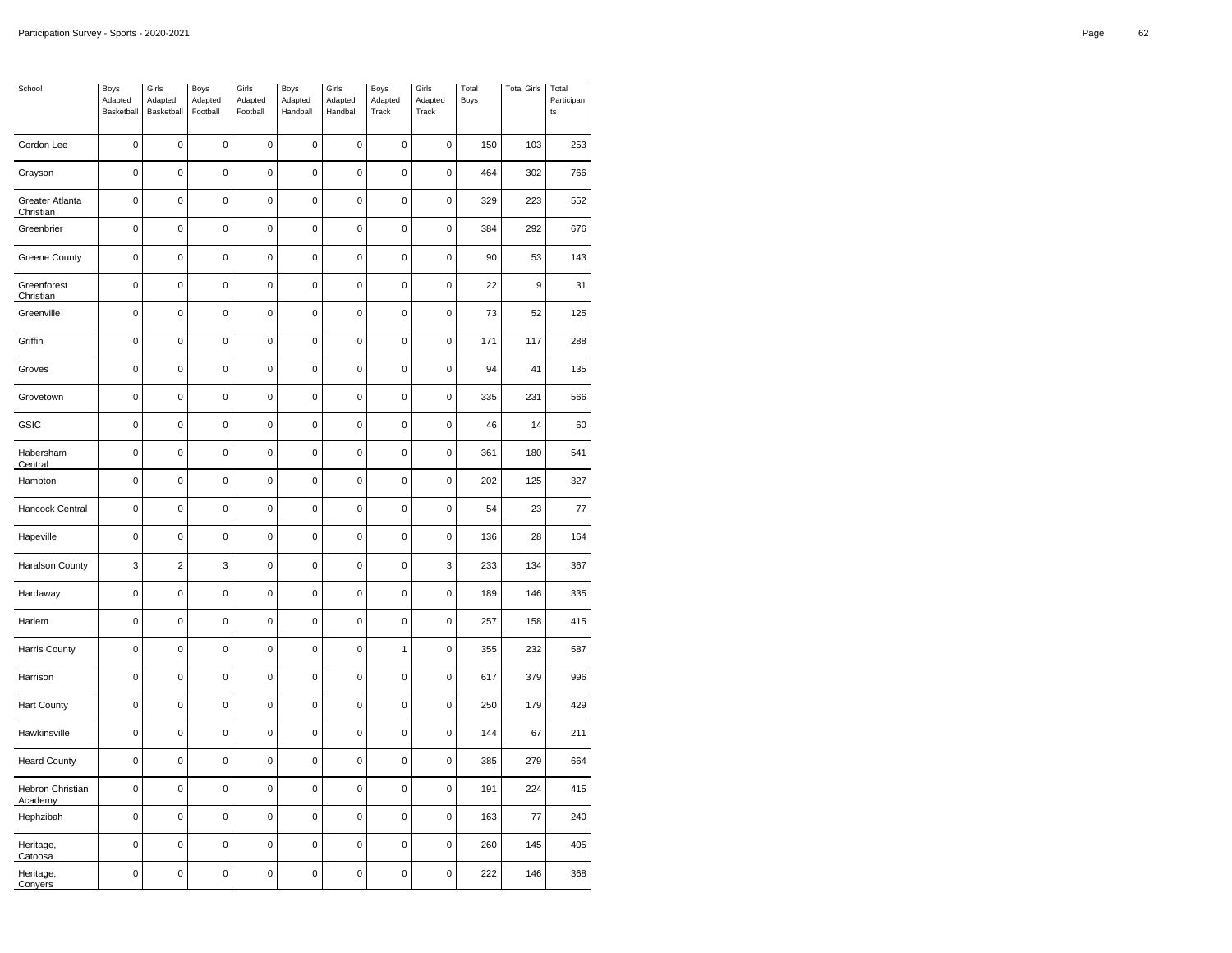| School                  | Boys<br>Adapted<br>Basketball | Girls<br>Adapted<br>Basketball | Boys<br>Adapted<br>Football | Girls<br>Adapted<br>Football | Boys<br>Adapted<br>Handball | Girls<br>Adapted<br>Handball | Boys<br>Adapted<br>Track | Girls<br>Adapted<br>Track | Total<br>Boys | <b>Total Girls</b> | Total<br>Participan<br>$\sf{ts}$ |
|-------------------------|-------------------------------|--------------------------------|-----------------------------|------------------------------|-----------------------------|------------------------------|--------------------------|---------------------------|---------------|--------------------|----------------------------------|
| Heritage, Newnan        | $\mathbf 0$                   | $\mathbf 0$                    | 0                           | 0                            | $\mathbf 0$                 | 0                            | $\mathbf 0$              | 0                         | 114           | 88                 | 202                              |
| Hillgrove               | $\mathbf 0$                   | $\mathbf 0$                    | $\mathbf 0$                 | $\mathbf 0$                  | $\mathbf 0$                 | 0                            | $\mathbf 0$              | $\mathbf 0$               | 407           | 391                | 798                              |
| Hiram                   | $\mathbf 0$                   | $\mathbf 0$                    | $\mathbf 0$                 | $\mathbf 0$                  | $\mathbf 0$                 | 0                            | $\mathbf 0$              | $\mathbf 0$               | 228           | 150                | 378                              |
| Holy Innocents'         | 0                             | $\mathbf 0$                    | 0                           | 0                            | $\mathbf 0$                 | $\mathbf 0$                  | 0                        | 0                         | 356           | 278                | 634                              |
| <b>Houston County</b>   | $\mathbf{1}$                  | $\mathbf{1}$                   | $\mathbf 0$                 | $\mathbf 0$                  | $\mathbf 0$                 | $\mathbf 0$                  | $\pmb{0}$                | $\pmb{0}$                 | 364           | 200                | 564                              |
| Howard                  | $\overline{0}$                | $\mathbf 0$                    | $\pmb{0}$                   | $\pmb{0}$                    | $\overline{0}$              | $\mathsf 0$                  | 0                        | 0                         | 146           | 73                 | 219                              |
| Hughes                  | $\mathbf 0$                   | $\mathbf 0$                    | $\mathbf 0$                 | $\mathbf 0$                  | $\mathbf 0$                 | 0                            | $\mathbf 0$              | $\mathbf 0$               | 276           | 159                | 435                              |
| Innovation<br>Academy   |                               |                                |                             |                              |                             |                              |                          |                           | 0             | 0                  | $\pmb{0}$                        |
| Irwin County            | 0                             | $\mathbf 0$                    | $\pmb{0}$                   | $\mathbf 0$                  | $\pmb{0}$                   | $\pmb{0}$                    | $\mathbf 0$              | $\mathbf 0$               | 158           | 95                 | 253                              |
| Islands                 | $\mathbf 0$                   | $\mathbf 0$                    | $\mathbf 0$                 | $\mathbf 0$                  | $\mathbf 0$                 | 0                            | 0                        | $\pmb{0}$                 | 204           | 112                | 316                              |
| Jackson                 | $\pmb{0}$                     | $\mathbf 0$                    | $\pmb{0}$                   | $\pmb{0}$                    | $\pmb{0}$                   | 0                            | $\mathbf 0$              | $\pmb{0}$                 | 223           | 121                | 344                              |
| Jackson County          | $\mathbf 0$                   | $\mathbf 0$                    | $\mathbf 0$                 | $\mathbf 0$                  | $\mathbf 0$                 | $\mathbf 0$                  | $\mathbf 0$              | 0                         | 282           | 192                | 474                              |
| Jackson, Atlanta        | $\mathbf 0$                   | $\pmb{0}$                      | $\mathbf 0$                 | $\mathbf 0$                  | $\mathbf 0$                 | 0                            | $\mathbf 0$              | 0                         | 211           | 158                | 369                              |
| Jasper County           | $\mathbf 0$                   | $\mathbf 0$                    | $\pmb{0}$                   | $\pmb{0}$                    | $\pmb{0}$                   | 0                            | 0                        | $\mathbf 0$               | 149           | 99                 | 248                              |
| Jeff Davis              | $\mathbf 0$                   | $\mathbf 0$                    | $\mathbf 0$                 | $\mathbf 0$                  | $\mathbf 0$                 | 0                            | 0                        | $\mathbf 0$               | 231           | 125                | 356                              |
| Jefferson               | $\mathbf 0$                   | $\mathbf 0$                    | $\pmb{0}$                   | $\mathbf 0$                  | $\pmb{0}$                   | 0                            | $\mathbf 0$              | $\mathbf 0$               | 363           | 235                | 598                              |
| Jefferson County        | $\mathbf 0$                   | $\mathbf 0$                    | $\mathbf 0$                 | $\mathbf 0$                  | $\mathbf 0$                 | 0                            | $\mathbf 0$              | $\pmb{0}$                 | 223           | 88                 | 311                              |
| Jenkins                 | $\mathbf 0$                   | $\mathbf 0$                    | 0                           | $\mathbf 0$                  | $\mathbf 0$                 | 0                            | $\mathbf 0$              | 0                         | 125           | 39                 | 164                              |
| Jenkins County          | $\mathbf 0$                   | $\mathbf 0$                    | $\mathbf 0$                 | $\mathbf 0$                  | $\mathbf 0$                 | 0                            | $\mathbf 0$              | $\mathbf 0$               | 127           | 53                 | 180                              |
| Johns Creek             | 5                             | 3                              | $\mathbf 0$                 | $\mathbf 0$                  | $\mathbf 0$                 | 0                            | 6                        | 4                         | 565           | 333                | 898                              |
| Johnson County          | 0                             | $\mathbf 0$                    | 0                           | 0                            | $\pmb{0}$                   | $\mathbf 0$                  | 0                        | 0                         | 118           | 82                 | 200                              |
| Johnson, Augusta        | $\mathbf 0$                   | $\mathbf 0$                    | $\mathbf 0$                 | $\mathbf 0$                  | $\mathbf 0$                 | $\mathbf 0$                  | $\mathbf 0$              | $\pmb{0}$                 | 46            | 44                 | 90                               |
| Johnson,<br>Gainesville | $\pmb{0}$                     | $\mathbf 0$                    | $\pmb{0}$                   | $\pmb{0}$                    | $\mathbf 0$                 | 0                            | 0                        | $\mathbf 0$               | 177           | 130                | 307                              |
| Johnson,<br>Savannah    | $\mathbf 0$                   | $\mathbf 0$                    | $\mathbf 0$                 | $\mathbf 0$                  | $\mathbf 0$                 | 0                            | $\mathbf 0$              | $\mathbf 0$               | 131           | 54                 | 185                              |
| Jones County            | $\mathbf 0$                   | $\mathbf 0$                    | $\mathbf 0$                 | $\pmb{0}$                    | $\mathbf 0$                 | 0                            | $\mathbf 0$              | $\mathbf 0$               | 343           | 193                | 536                              |
| Jonesboro               | 0                             | $\mathbf 0$                    | 0                           | 0                            | $\mathbf 0$                 | 0                            | 0                        | 0                         | 197           | 129                | 326                              |
| Jordan                  | $\mathbf 0$                   | $\mathbf 0$                    | $\mathbf 0$                 | $\mathbf 0$                  | $\mathbf 0$                 | 0                            | $\mathbf 0$              | 0                         | 187           | 119                | 306                              |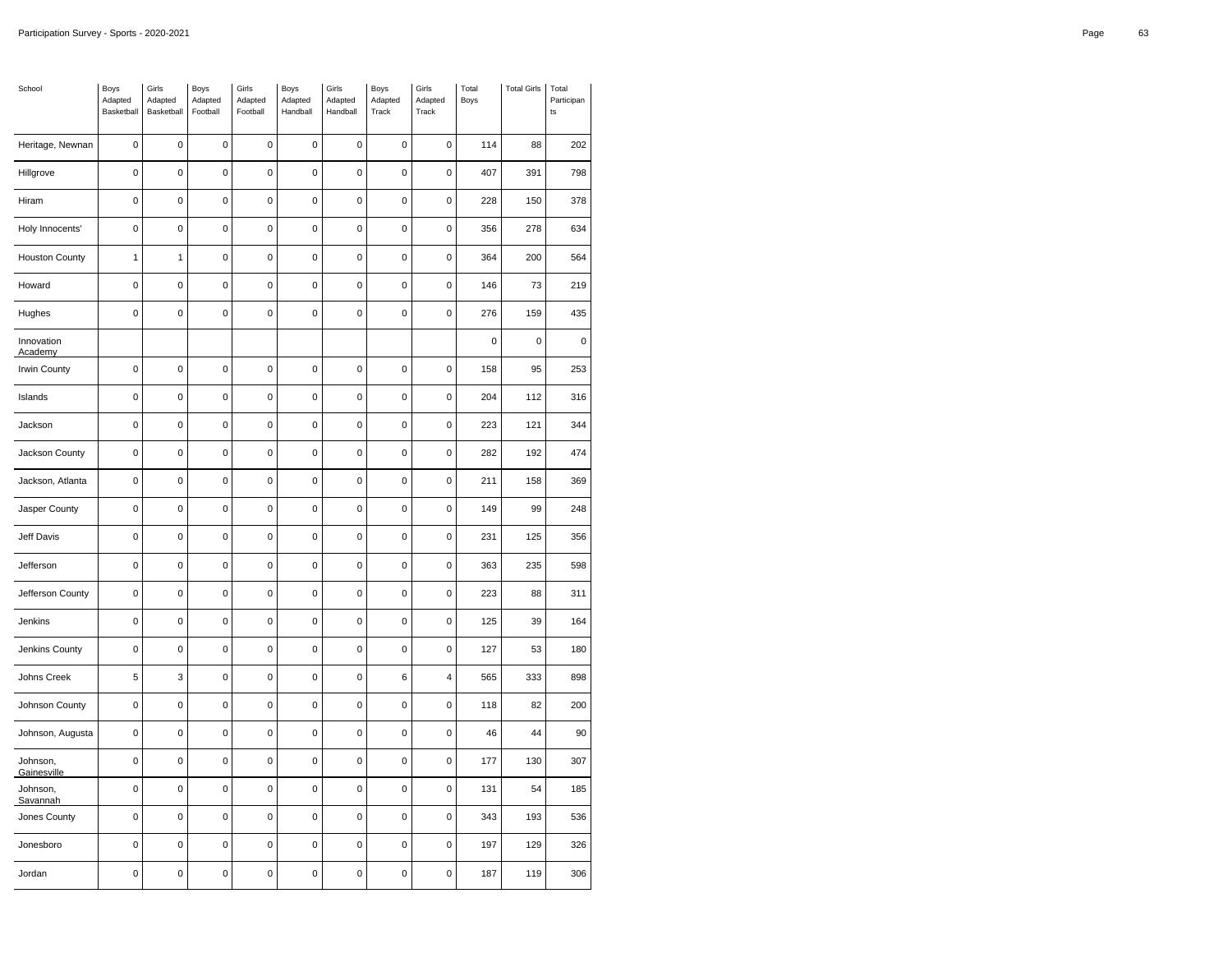| School                            | Boys<br>Adapted<br>Basketball | Girls<br>Adapted<br>Basketball | Boys<br>Adapted<br>Football | Girls<br>Adapted<br>Football | Boys<br>Adapted<br>Handball | Girls<br>Adapted<br>Handball | Boys<br>Adapted<br>Track | Girls<br>Adapted<br>Track | Total<br>Boys | <b>Total Girls</b> | Total<br>Participan<br>t s |
|-----------------------------------|-------------------------------|--------------------------------|-----------------------------|------------------------------|-----------------------------|------------------------------|--------------------------|---------------------------|---------------|--------------------|----------------------------|
| Josey                             | $\mathbf 0$                   | $\mathbf 0$                    | $\mathbf 0$                 | $\mathbf 0$                  | $\mathbf 0$                 | $\mathbf 0$                  | $\mathbf 0$              | 0                         | 143           | 60                 | 203                        |
| Kell                              | $\mathbf 0$                   | $\mathbf 0$                    | 0                           | $\pmb{0}$                    | 0                           | $\mathbf 0$                  | $\pmb{0}$                | 0                         | 266           | 162                | 428                        |
| Kendrick                          | $\mathbf 0$                   | $\mathbf 0$                    | $\pmb{0}$                   | $\mathbf 0$                  | 0                           | $\mathbf 0$                  | $\mathbf 0$              | $\pmb{0}$                 | 143           | 112                | 255                        |
| Kennesaw<br>Mountain              | 0                             | $\mathbf 0$                    | $\mathbf 0$                 | $\mathbf 0$                  | 0                           | $\mathbf 0$                  | $\mathbf 0$              | 0                         | 364           | 275                | 639                        |
| King's Ridge                      | $\mathbf 0$                   | $\mathbf 0$                    | $\mathbf 0$                 | $\pmb{0}$                    | $\mathbf 0$                 | $\mathbf 0$                  | $\mathbf 0$              | $\pmb{0}$                 | 180           | 95                 | 275                        |
| <b>KIPP Atlanta</b><br>Collegiate | $\mathbf 0$                   | $\mathbf 0$                    | $\pmb{0}$                   | $\mathbf 0$                  | $\mathbf 0$                 | $\mathbf 0$                  | $\mathbf 0$              | $\mathbf 0$               | 129           | 90                 | 219                        |
| LaFayette                         | 0                             | $\mathbf 0$                    | 0                           | $\mathbf 0$                  | 0                           | $\mathbf 0$                  | $\mathbf 0$              | 0                         | 229           | 150                | 379                        |
| LaGrange                          | $\pmb{0}$                     | $\mathbf{1}$                   | $\pmb{0}$                   | $\mathbf{1}$                 | $\mathbf 0$                 | $\pmb{0}$                    | $\mathbf 0$              | $\pmb{0}$                 | 334           | 199                | 533                        |
| Lake Oconee<br>Academy            | $\mathbf 0$                   | 0                              | $\pmb{0}$                   | $\pmb{0}$                    | 0                           | $\mathbf 0$                  | $\mathbf 0$              | $\mathbf 0$               | 71            | 96                 | 167                        |
| Lakeside, DeKalb                  | 0                             | $\mathbf 0$                    | $\mathbf 0$                 | $\mathbf 0$                  | $\mathbf 0$                 | $\mathbf 0$                  | $\mathbf 0$              | $\mathbf 0$               | 298           | 257                | 555                        |
| Lakeside, Evans                   | $\mathbf 0$                   | $\mathbf 0$                    | $\mathbf 0$                 | $\mathbf 0$                  | $\mathbf 0$                 | $\mathbf 0$                  | $\mathbf 0$              | $\mathbf 0$               | 390           | 266                | 656                        |
| Lakeview<br>Academy               | $\mathbf 0$                   | $\mathbf 0$                    | $\mathbf 0$                 | $\pmb{0}$                    | $\mathbf 0$                 | $\mathbf 0$                  | $\mathbf 0$              | $\mathbf 0$               | 146           | 98                 | 244                        |
| Lakeview-Ft.<br>Oglethorpe        | 0                             | $\mathbf 0$                    | 0                           | 0                            | $\mathbf 0$                 | $\mathbf 0$                  | $\mathbf 0$              | 0                         | 226           | 130                | 356                        |
| Lamar County                      | $\mathbf 0$                   | $\mathbf 0$                    | $\mathbf 0$                 | $\mathbf 0$                  | 0                           | $\mathbf 0$                  | $\mathbf 0$              | $\pmb{0}$                 | 236           | 136                | 372                        |
| Lambert                           | $\pmb{0}$                     | $\mathbf 0$                    | $\mathbf 0$                 | $\pmb{0}$                    | $\mathbf 0$                 | $\mathbf 0$                  | $\mathbf 0$              | $\mathbf 0$               | 702           | 524                | 1226                       |
| Landmark<br>Christian             | 0                             | 0                              | $\mathbf 0$                 | $\mathbf 0$                  | 0                           | $\mathbf 0$                  | $\mathbf 0$              | 0                         | 221           | 115                | 336                        |
| Laney                             | $\mathbf 0$                   | $\mathbf 0$                    | $\mathbf 0$                 | $\mathbf 0$                  | $\mathbf 0$                 | $\mathbf 0$                  | $\mathbf 0$              | $\pmb{0}$                 | 98            | 73                 | 171                        |
| Lanier                            | $\pmb{0}$                     | $\mathbf 0$                    | $\mathbf 0$                 | $\pmb{0}$                    | $\mathbf 0$                 | $\mathbf 0$                  | $\mathbf 0$              | $\mathbf 0$               | 390           | 248                | 638                        |
| Lanier County                     | 0                             | 0                              | 0                           | 0                            | 0                           | $\mathbf 0$                  | $\mathbf 0$              | 0                         | 105           | 74                 | 179                        |
| Lassiter                          | $\pmb{0}$                     | $\mathbf 0$                    | $\mathbf 0$                 | $\mathbf 0$                  | $\mathbf 0$                 | $\mathbf 0$                  | $\mathbf 0$              | $\pmb{0}$                 | 447           | 385                | 832                        |
| Lee County                        | $\mathbf 0$                   | 0                              | $\pmb{0}$                   | $\pmb{0}$                    | 0                           | $\pmb{0}$                    | $\mathbf 0$              | $\mathbf 0$               | 394           | 217                | 611                        |
| <b>Liberty County</b>             | 0                             | $\mathbf 0$                    | 0                           | $\pmb{0}$                    | $\mathbf 0$                 | $\mathbf 0$                  | $\mathbf 0$              | 0                         | 174           | 97                 | 271                        |
| Lincoln County                    | $\mathbf 0$                   | $\mathbf 0$                    | $\pmb{0}$                   | $\mathbf 0$                  | $\mathbf 0$                 | $\mathbf 0$                  | $\mathbf 0$              | $\pmb{0}$                 | 109           | 101                | 210                        |
| Lithia Springs                    | $\pmb{0}$                     | $\mathbf 0$                    | $\pmb{0}$                   | $\pmb{0}$                    | $\mathbf 0$                 | $\mathbf 0$                  | $\mathbf 0$              | $\pmb{0}$                 | 199           | 141                | 340                        |
| Lithonia                          | 0                             | $\mathbf 0$                    | 0                           | 0                            | $\mathbf 0$                 | $\mathbf 0$                  | $\mathbf 0$              | $\mathbf 0$               | 98            | 47                 | 145                        |
| Locust Grove                      | $\pmb{0}$                     | $\mathbf 0$                    | $\pmb{0}$                   | $\pmb{0}$                    | $\mathbf 0$                 | $\pmb{0}$                    | $\mathbf 0$              | $\pmb{0}$                 | 241           | 216                | 457                        |
| Loganville                        | $\mathbf 0$                   | 0                              | $\mathbf 0$                 | $\mathbf 0$                  | $\mathbf 0$                 | $\mathbf 0$                  | $\mathbf 0$              | $\mathbf 0$               | 427           | 288                | 715                        |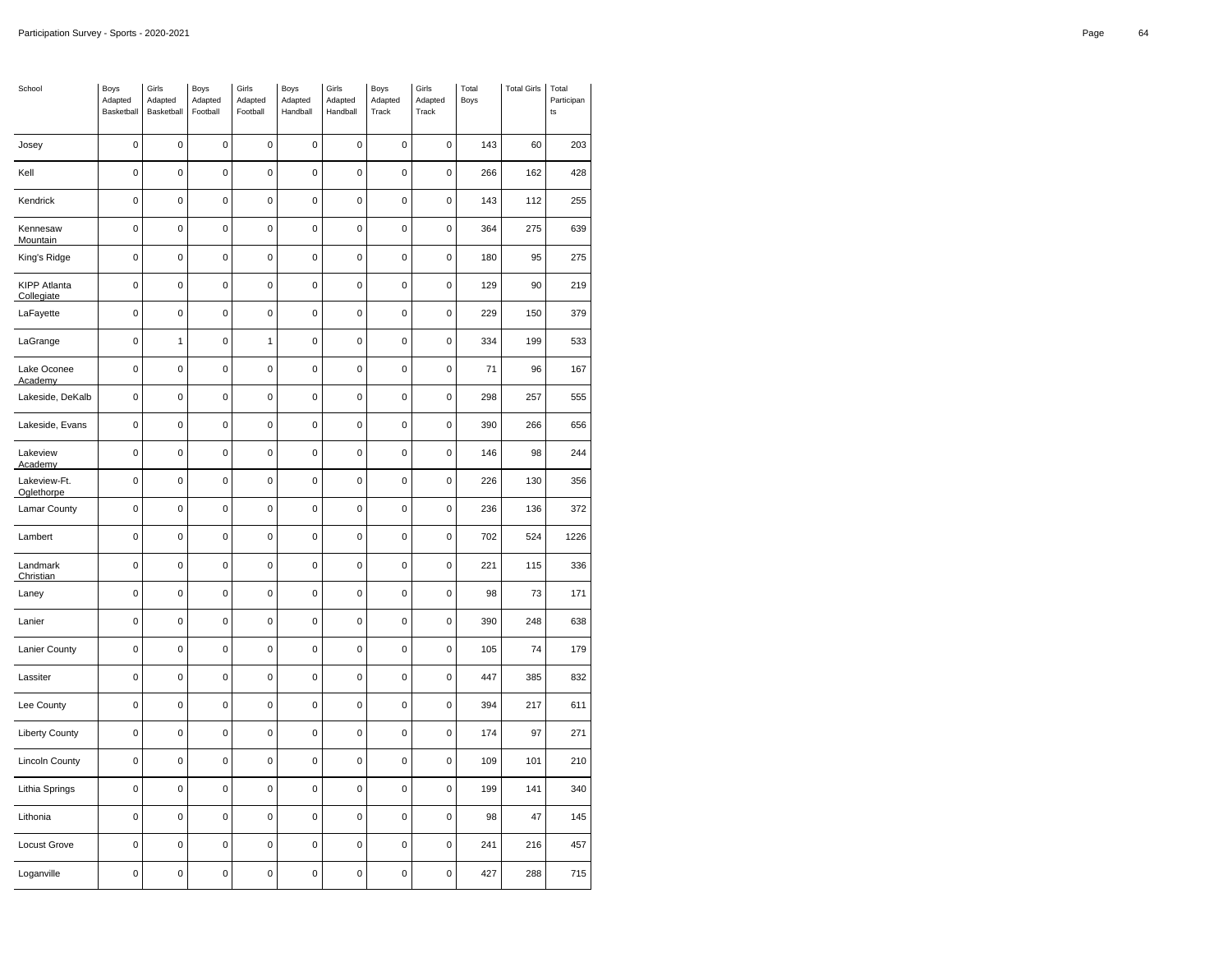| School                            | Boys<br>Adapted<br>Basketball | Girls<br>Adapted<br>Basketball | Boys<br>Adapted<br>Football | Girls<br>Adapted<br>Football | Boys<br>Adapted<br>Handball | Girls<br>Adapted<br>Handball | Boys<br>Adapted<br>Track | Girls<br>Adapted<br>Track | Total<br>Boys | <b>Total Girls</b> | Total<br>Participan<br>t s |
|-----------------------------------|-------------------------------|--------------------------------|-----------------------------|------------------------------|-----------------------------|------------------------------|--------------------------|---------------------------|---------------|--------------------|----------------------------|
| Loganville<br>Christian           | $\mathbf 0$                   | $\mathbf 0$                    | $\mathbf 0$                 | 0                            | $\mathbf 0$                 | $\mathbf 0$                  | $\mathbf 0$              | 0                         | 138           | 114                | 252                        |
| Long County                       | $\mathbf 0$                   | $\mathbf 0$                    | $\mathbf 0$                 | $\mathbf 0$                  | 0                           | $\mathbf 0$                  | $\mathbf 0$              | $\mathbf 0$               | 142           | 96                 | 238                        |
| Lovejoy                           | $\pmb{0}$                     | 0                              | $\mathbf 0$                 | $\pmb{0}$                    | 0                           | $\mathbf 0$                  | $\mathbf 0$              | $\pmb{0}$                 | 199           | 87                 | 286                        |
| Lovett                            | $\pmb{0}$                     | $\mathbf 0$                    | $\mathbf 0$                 | $\pmb{0}$                    | 0                           | $\pmb{0}$                    | $\pmb{0}$                | 0                         | 407           | 303                | 710                        |
| Lowndes                           | $\mathbf 0$                   | $\mathbf 0$                    | $\mathbf 0$                 | $\mathbf 0$                  | $\mathbf 0$                 | $\mathbf 0$                  | $\mathbf 0$              | $\pmb{0}$                 | 465           | 263                | 728                        |
| Luella                            | $\mathbf 0$                   | $\overline{0}$                 | $\mathbf 0$                 | $\pmb{0}$                    | $\mathbf 0$                 | $\mathbf 0$                  | $\mathbf 0$              | $\pmb{0}$                 | 178           | 166                | 344                        |
| Lumpkin County                    | $\mathbf 0$                   | $\mathbf 0$                    | $\mathbf 0$                 | $\mathbf 0$                  | $\mathbf 0$                 | $\mathbf 0$                  | $\mathbf 0$              | $\mathbf 0$               | 254           | 179                | 433                        |
| M. L. King                        | $\pmb{0}$                     | $\mathbf 0$                    | $\pmb{0}$                   | $\pmb{0}$                    | $\mathbf 0$                 | $\pmb{0}$                    | $\mathbf 0$              | $\pmb{0}$                 | 99            | 40                 | 139                        |
| <b>Macon County</b>               | 0                             | $\mathbf 0$                    | 0                           | $\pmb{0}$                    | 0                           | $\pmb{0}$                    | $\pmb{0}$                | $\pmb{0}$                 | 79            | 25                 | 104                        |
| Madison County                    | 15                            | 6                              | $\mathbf 0$                 | $\mathbf 0$                  | 0                           | $\mathbf 0$                  | 15                       | 6                         | 278           | 147                | 425                        |
| Manchester                        | $\pmb{0}$                     | $\mathbf 0$                    | $\pmb{0}$                   | $\pmb{0}$                    | $\pmb{0}$                   | $\pmb{0}$                    | $\mathbf 0$              | $\pmb{0}$                 | 98            | 53                 | 151                        |
| Marietta                          | 0                             | $\mathbf 0$                    | $\mathbf 0$                 | $\mathbf 0$                  | $\mathbf 0$                 | $\mathbf 0$                  | $\mathbf 0$              | $\mathbf 0$               | 363           | 293                | 656                        |
| <b>Marion County</b>              | $\mathbf 0$                   | $\mathbf 0$                    | $\mathbf 0$                 | $\mathbf 0$                  | 0                           | $\mathbf 0$                  | $\mathbf 0$              | $\pmb{0}$                 | 99            | 42                 | 141                        |
| Marist                            | $\pmb{0}$                     | $\mathbf 0$                    | $\pmb{0}$                   | $\pmb{0}$                    | $\mathbf 0$                 | $\pmb{0}$                    | $\mathbf 0$              | $\pmb{0}$                 | 481           | 310                | 791                        |
| Mary Persons                      | $\mathbf 0$                   | $\mathbf 0$                    | $\mathbf 0$                 | $\mathbf 0$                  | $\mathbf 0$                 | $\mathbf 0$                  | $\mathbf 0$              | $\mathbf 0$               | 315           | 219                | 534                        |
| Mays                              | $\pmb{0}$                     | $\mathbf 0$                    | $\mathbf 0$                 | $\pmb{0}$                    | $\mathbf 0$                 | $\pmb{0}$                    | $\mathbf 0$              | $\mathbf 0$               | 109           | 108                | 217                        |
| McDonough                         | $\mathbf 0$                   | $\mathbf 0$                    | $\mathbf 0$                 | $\pmb{0}$                    | $\mathbf 0$                 | $\mathbf 0$                  | $\mathbf 0$              | $\pmb{0}$                 | 138           | 132                | 270                        |
| McEachern                         | 0                             | $\mathbf 0$                    | $\mathbf 0$                 | $\mathbf 0$                  | $\mathbf 0$                 | $\mathbf 0$                  | $\mathbf 0$              | 0                         | 389           | 193                | 582                        |
| McIntosh                          | $\mathbf 0$                   | $\mathbf 0$                    | $\mathbf 0$                 | $\mathbf 0$                  | 0                           | $\mathbf 0$                  | $\mathbf 0$              | $\pmb{0}$                 | 405           | 326                | 731                        |
| <b>McIntosh County</b><br>Academy | $\pmb{0}$                     | $\mathbf 0$                    | $\mathbf 0$                 | $\pmb{0}$                    | $\mathbf 0$                 | $\pmb{0}$                    | $\mathbf 0$              | $\pmb{0}$                 | 148           | 90                 | 238                        |
| McNair                            | $\pmb{0}$                     | $\mathbf 0$                    | $\pmb{0}$                   | $\pmb{0}$                    | 0                           | $\pmb{0}$                    | $\pmb{0}$                | 0                         | 45            | 44                 | 89                         |
| Meadowcreek                       | $\mathbf 0$                   | $\mathbf 0$                    | $\mathbf 0$                 | $\mathbf 0$                  | $\mathbf 0$                 | $\mathbf 0$                  | $\mathbf 0$              | $\pmb{0}$                 | 225           | 140                | 365                        |
| Metter                            | $\pmb{0}$                     | $\mathbf 0$                    | $\mathbf 0$                 | $\pmb{0}$                    | $\pmb{0}$                   | $\pmb{0}$                    | $\mathbf 0$              | $\pmb{0}$                 | 154           | 68                 | 222                        |
| Midtown                           | $\mathbf 0$                   | $\mathbf 0$                    | $\mathbf 0$                 | $\mathbf 0$                  | $\mathbf 0$                 | $\mathbf 0$                  | $\mathbf 0$              | $\mathbf 0$               | 279           | 230                | 509                        |
| Mill Creek                        | $\mathbf{1}$                  | $\mathbf 0$                    | $\pmb{0}$                   | $\pmb{0}$                    | $\mathbf 0$                 | $\pmb{0}$                    | $\mathbf 0$              | $\pmb{0}$                 | 659           | 455                | 1114                       |
| <b>Miller County</b>              | 0                             | $\mathbf 0$                    | 0                           | 0                            | 0                           | $\pmb{0}$                    | $\pmb{0}$                | $\pmb{0}$                 | 89            | 46                 | 135                        |
| <b>Miller Grove</b>               | 0                             | $\mathbf 0$                    | $\mathbf 0$                 | $\mathbf 0$                  | 0                           | $\mathbf 0$                  | $\mathbf 0$              | $\mathbf 0$               | 115           | 43                 | 158                        |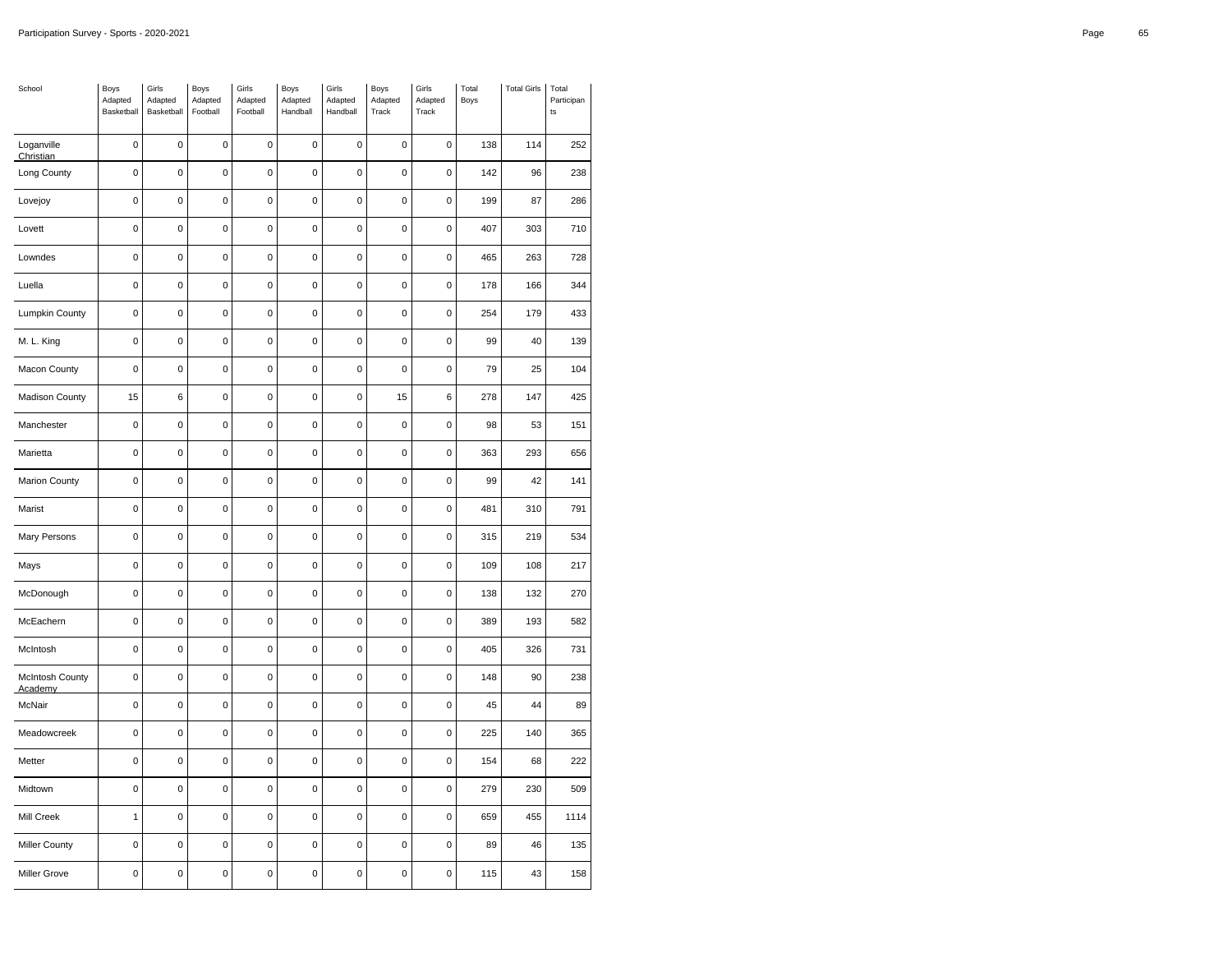| School                    | Boys<br>Adapted<br>Basketball | Girls<br>Adapted<br>Basketball | Boys<br>Adapted<br>Football | Girls<br>Adapted<br>Football | Boys<br>Adapted<br>Handball | Girls<br>Adapted<br>Handball | Boys<br>Adapted<br>Track | Girls<br>Adapted<br>Track | Total<br>Boys | <b>Total Girls</b> | Total<br>Participan<br>t s |
|---------------------------|-------------------------------|--------------------------------|-----------------------------|------------------------------|-----------------------------|------------------------------|--------------------------|---------------------------|---------------|--------------------|----------------------------|
| Milton                    | 15                            | 8                              | 0                           | 0                            | $\mathbf 0$                 | $\mathbf 0$                  | 15                       | 8                         | 472           | 334                | 806                        |
| Mitchell County           | $\mathbf 0$                   | $\mathbf 0$                    | $\mathbf 0$                 | $\mathbf 0$                  | $\mathbf 0$                 | $\mathbf 0$                  | $\mathbf 0$              | $\mathbf 0$               | 95            | 55                 | 150                        |
| Model                     | $\pmb{0}$                     | 0                              | $\pmb{0}$                   | $\mathbf 0$                  | 0                           | $\mathbf 0$                  | $\pmb{0}$                | $\pmb{0}$                 | 225           | 143                | 368                        |
| Monroe                    | 0                             | $\mathbf 0$                    | 0                           | 0                            | 0                           | $\pmb{0}$                    | $\pmb{0}$                | 0                         | 144           | 64                 | 208                        |
| Monroe Area               | $\mathbf 0$                   | $\mathbf 0$                    | $\mathbf 0$                 | $\mathbf 0$                  | $\mathbf 0$                 | $\mathbf 0$                  | $\mathbf 0$              | $\pmb{0}$                 | 231           | 155                | 386                        |
| Montgomery<br>County      | $\pmb{0}$                     | $\overline{0}$                 | $\mathbf 0$                 | $\pmb{0}$                    | $\mathbf 0$                 | $\pmb{0}$                    | $\mathbf 0$              | $\pmb{0}$                 | 166           | 88                 | 254                        |
| Morgan County             | $\mathbf 0$                   | $\mathbf 0$                    | $\mathbf 0$                 | $\mathbf 0$                  | $\mathbf 0$                 | $\mathbf 0$                  | $\mathbf 0$              | $\mathbf 0$               | 286           | 204                | 490                        |
| Morris Innovative         | $\pmb{0}$                     | $\mathbf 0$                    | $\mathbf 0$                 | $\pmb{0}$                    | $\mathbf 0$                 | $\pmb{0}$                    | $\mathbf 0$              | $\pmb{0}$                 | 27            | 8                  | 35                         |
| Morrow                    | 0                             | $\mathbf 0$                    | 0                           | 0                            | 0                           | $\pmb{0}$                    | $\pmb{0}$                | 0                         | 154           | 64                 | 218                        |
| Mount de Sales<br>Academy | $\mathbf 0$                   | $\mathbf 0$                    | $\mathbf 0$                 | $\mathbf 0$                  | 0                           | $\mathbf 0$                  | $\mathbf 0$              | $\mathbf 0$               | 200           | 127                | 327                        |
| Mount Vernon              | $\pmb{0}$                     | $\mathbf 0$                    | $\pmb{0}$                   | $\pmb{0}$                    | $\mathbf 0$                 | $\pmb{0}$                    | $\mathbf 0$              | $\pmb{0}$                 | 306           | 163                | 469                        |
| Mountain View             | 0                             | $\mathbf 0$                    | $\mathbf 0$                 | $\mathbf 0$                  | $\mathbf 0$                 | $\mathbf 0$                  | $\mathbf 0$              | $\mathbf 0$               | 461           | 304                | 765                        |
| Mt. Bethel<br>Christian   | $\mathbf 0$                   | $\mathbf 0$                    | $\mathbf 0$                 | $\mathbf 0$                  | 0                           | $\mathbf 0$                  | $\mathbf 0$              | $\mathbf 0$               | 104           | 101                | 205                        |
| Mt. Paran<br>Christian    | $\pmb{0}$                     | $\mathbf 0$                    | $\pmb{0}$                   | $\pmb{0}$                    | $\mathbf 0$                 | $\pmb{0}$                    | $\mathbf 0$              | $\pmb{0}$                 | 243           | 184                | 427                        |
| Mt. Pisgah<br>Christian   | 0                             | $\mathbf 0$                    | $\mathbf 0$                 | $\mathbf 0$                  | $\mathbf 0$                 | $\mathbf 0$                  | $\mathbf 0$              | 0                         | 211           | 153                | 364                        |
| Mt. Zion, Carroll         | $\mathbf 0$                   | $\mathbf 0$                    | $\pmb{0}$                   | $\pmb{0}$                    | 0                           | $\pmb{0}$                    | $\mathbf 0$              | $\pmb{0}$                 | 152           | 114                | 266                        |
| Mt. Zion,<br>Jonesboro    | $\mathbf 0$                   | $\mathbf 0$                    | $\mathbf 0$                 | $\pmb{0}$                    | $\mathbf 0$                 | $\mathbf 0$                  | $\mathbf 0$              | $\pmb{0}$                 | 111           | 66                 | 177                        |
| Mundy's Mill              | 0                             | $\mathbf 0$                    | 0                           | $\mathbf 0$                  | $\mathbf 0$                 | $\mathbf 0$                  | $\mathbf 0$              | 0                         | 199           | 123                | 322                        |
| Murray County             | $\mathbf 0$                   | $\mathbf 0$                    | $\mathbf 0$                 | $\mathbf 0$                  | $\mathbf 0$                 | $\mathbf 0$                  | $\mathbf 0$              | $\mathbf 0$               | 223           | 121                | 344                        |
| New Hampstead             | $\pmb{0}$                     | 0                              | $\mathbf 0$                 | $\mathbf 0$                  | 0                           | $\mathbf 0$                  | $\mathbf 0$              | $\pmb{0}$                 | 157           | 96                 | 253                        |
| New Manchester            | 0                             | $\mathbf 0$                    | 0                           | 0                            | 0                           | $\mathbf 0$                  | $\mathbf 0$              | 0                         | 215           | 100                | 315                        |
| Newnan                    | $\mathbf 0$                   | $\mathbf 0$                    | $\mathbf 0$                 | $\mathbf 0$                  | $\mathbf 0$                 | $\mathbf 0$                  | $\mathbf 0$              | $\pmb{0}$                 | 418           | 279                | 697                        |
| Newton                    | $\pmb{0}$                     | $\mathbf 0$                    | $\mathbf 0$                 | $\pmb{0}$                    | $\mathbf 0$                 | $\pmb{0}$                    | $\mathbf 0$              | $\pmb{0}$                 | 212           | 135                | 347                        |
| Norcross                  | $\mathbf 0$                   | $\mathbf 0$                    | $\mathbf 0$                 | $\mathbf 0$                  | $\mathbf 0$                 | $\mathbf 0$                  | $\mathbf 0$              | $\mathbf 0$               | 591           | 340                | 931                        |
| North Atlanta             | $\pmb{0}$                     | $\mathbf 0$                    | $\mathbf 0$                 | $\pmb{0}$                    | $\mathbf 0$                 | $\pmb{0}$                    | $\mathbf 0$              | $\pmb{0}$                 | 376           | 240                | 616                        |
| North Clayton             | 0                             | $\mathbf 0$                    | 0                           | 0                            | 0                           | $\mathbf 0$                  | $\pmb{0}$                | 0                         | 89            | 62                 | 151                        |
| North Cobb                | 0                             | $\mathbf 0$                    | $\mathbf 0$                 | $\mathbf 0$                  | $\mathbf 0$                 | $\mathbf 0$                  | $\mathbf 0$              | $\mathbf 0$               | 358           | 259                | 617                        |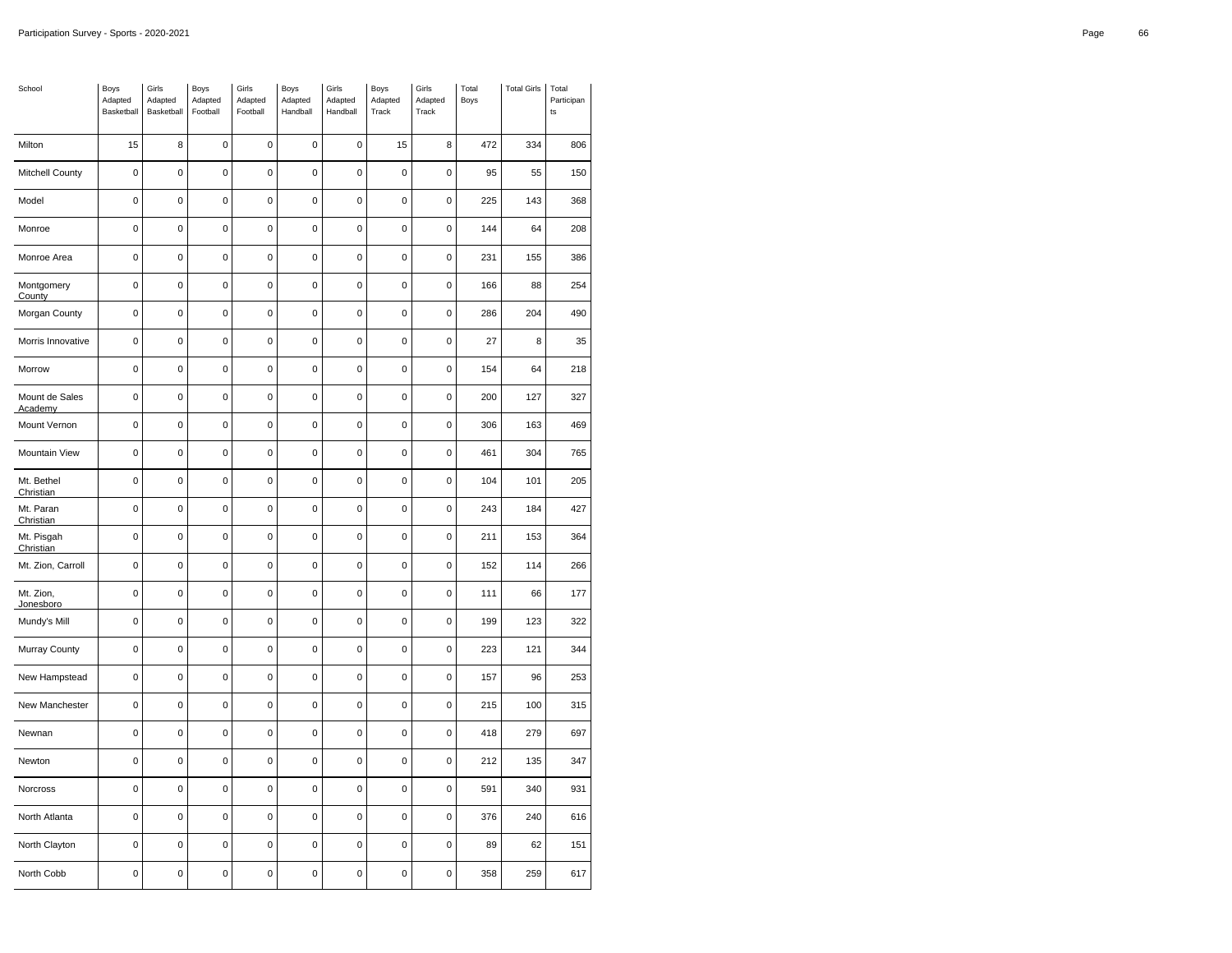| School                             | Boys<br>Adapted<br>Basketball | Girls<br>Adapted<br>Basketball | Boys<br>Adapted<br>Football | Girls<br>Adapted<br>Football | Boys<br>Adapted<br>Handball | Girls<br>Adapted<br>Handball | Boys<br>Adapted<br>Track | Girls<br>Adapted<br>Track | Total<br>Boys | <b>Total Girls</b> | Total<br>Participan<br>t s |
|------------------------------------|-------------------------------|--------------------------------|-----------------------------|------------------------------|-----------------------------|------------------------------|--------------------------|---------------------------|---------------|--------------------|----------------------------|
| North Cobb<br>Christian            | $\pmb{0}$                     | $\mathbf 0$                    | $\pmb{0}$                   | $\pmb{0}$                    | $\mathbf 0$                 | $\mathbf 0$                  | $\mathbf 0$              | 0                         | 205           | 129                | 334                        |
| North Forsyth                      | 0                             | $\mathbf 0$                    | $\mathbf 0$                 | $\mathbf 0$                  | $\mathbf 0$                 | $\mathbf 0$                  | $\mathbf 0$              | $\mathbf 0$               | 416           | 281                | 697                        |
| North Gwinnett                     | $\pmb{0}$                     | 0                              | $\pmb{0}$                   | $\pmb{0}$                    | $\mathbf 0$                 | $\pmb{0}$                    | $\pmb{0}$                | $\pmb{0}$                 | 578           | 420                | 998                        |
| North Hall                         | 0                             | $\mathbf 0$                    | $\mathbf 0$                 | $\mathbf 0$                  | $\mathbf 0$                 | $\mathbf 0$                  | $\mathbf 0$              | $\mathbf 0$               | 260           | 168                | 428                        |
| North Murray                       | $\mathbf 0$                   | $\mathbf 0$                    | $\mathbf 0$                 | $\mathbf 0$                  | 0                           | $\mathbf 0$                  | $\mathbf 0$              | $\mathbf 0$               | 203           | 119                | 322                        |
| North Oconee                       | $\mathbf 0$                   | $\mathbf 0$                    | $\mathbf 0$                 | $\mathbf 0$                  | $\mathbf 0$                 | $\mathbf 0$                  | $\mathbf 0$              | $\mathbf 0$               | 395           | 358                | 753                        |
| North Paulding                     | 0                             | $\mathbf 0$                    | 0                           | 0                            | 0                           | $\mathbf 0$                  | $\mathbf 0$              | 0                         | 501           | 321                | 822                        |
| North Springs                      | $\pmb{0}$                     | $\mathbf 0$                    | 0                           | $\pmb{0}$                    | $\mathbf 0$                 | $\pmb{0}$                    | $\pmb{0}$                | 0                         | 269           | 170                | 439                        |
| Northeast                          | $\mathbf 0$                   | 0                              | $\mathbf 0$                 | $\pmb{0}$                    | $\mathbf 0$                 | $\mathbf 0$                  | $\mathbf 0$              | $\mathbf 0$               | 143           | 37                 | 180                        |
| Northgate                          | $\pmb{0}$                     | $\mathbf 0$                    | 0                           | $\mathbf 0$                  | $\mathbf 0$                 | $\mathbf 0$                  | $\mathbf 0$              | 0                         | 395           | 253                | 648                        |
| Northside,<br>Columbus             | $\mathbf 0$                   | $\mathbf 0$                    | $\mathbf 0$                 | $\mathbf 0$                  | $\mathbf 0$                 | $\mathbf 0$                  | $\mathbf 0$              | $\pmb{0}$                 | 269           | 167                | 436                        |
| Northside,<br><b>Warner Robins</b> | $\mathbf{1}$                  | $\mathbf{1}$                   | $\mathbf{1}$                | $\mathbf{1}$                 | $\mathbf{1}$                | 1                            | $\mathbf 0$              | $\pmb{0}$                 | 415           | 171                | 586                        |
| Northview                          | $\mathbf 0$                   | $\mathbf 0$                    | $\mathbf 0$                 | $\mathbf 0$                  | $\mathbf 0$                 | $\mathbf 0$                  | $\mathbf 0$              | $\mathbf 0$               | 309           | 223                | 532                        |
| Northwest<br>Whitfield             | $\pmb{0}$                     | $\mathbf 0$                    | $\pmb{0}$                   | $\pmb{0}$                    | $\mathbf 0$                 | $\mathbf 0$                  | $\mathbf 0$              | $\pmb{0}$                 | 287           | 176                | 463                        |
| Oconee County                      | 0                             | $\mathbf 0$                    | $\mathbf 0$                 | $\mathbf 0$                  | $\mathbf 0$                 | $\mathbf 0$                  | $\mathbf 0$              | $\mathbf 0$               | 347           | 262                | 609                        |
| Oglethorpe<br>County               | $\mathbf 0$                   | $\mathbf 0$                    | $\pmb{0}$                   | $\mathbf 0$                  | 0                           | $\mathbf 0$                  | $\mathbf 0$              | $\mathbf 0$               | 212           | 117                | 329                        |
| Ola                                | $\pmb{0}$                     | $\mathbf 0$                    | $\pmb{0}$                   | $\pmb{0}$                    | $\mathbf 0$                 | $\mathbf 0$                  | $\mathbf 0$              | $\pmb{0}$                 | 362           | 268                | 630                        |
| Osborne                            | 0                             | $\mathbf 0$                    | $\mathbf 0$                 | $\mathbf 0$                  | $\mathbf 0$                 | $\mathbf 0$                  | $\mathbf 0$              | 0                         | 161           | 108                | 269                        |
| Our Lady of<br>Mercy               | 0                             | $\mathbf 0$                    | $\mathbf 0$                 | $\mathbf 0$                  | $\mathbf 0$                 | $\mathbf 0$                  | $\mathbf 0$              | $\pmb{0}$                 | 107           | 96                 | 203                        |
| Pace Academy                       | $\mathbf 0$                   | $\mathbf 0$                    | $\mathbf 0$                 | $\mathbf 0$                  | $\mathbf 0$                 | $\mathbf 0$                  | $\mathbf 0$              | $\mathbf 0$               | 301           | 229                | 530                        |
| Paideia                            | 0                             | $\mathbf 0$                    | $\mathbf 0$                 | $\mathbf 0$                  | 0                           | $\mathbf 0$                  | $\mathbf 0$              | 0                         | 127           | 107                | 234                        |
| Parkview                           | $\mathbf 0$                   | $\mathbf 0$                    | $\mathbf 0$                 | $\mathbf 0$                  | $\mathbf 0$                 | $\mathbf 0$                  | $\mathbf 0$              | $\mathbf 0$               | 488           | 365                | 853                        |
| Pataula Charter                    | $\pmb{0}$                     | $\mathbf 0$                    | $\mathbf 0$                 | $\pmb{0}$                    | $\mathbf 0$                 | $\pmb{0}$                    | $\mathbf 0$              | $\pmb{0}$                 | 70            | 32                 | 102                        |
| Paulding County                    | $\mathbf 0$                   | 0                              | $\pmb{0}$                   | $\pmb{0}$                    | $\mathbf 0$                 | $\mathbf 0$                  | $\mathbf 0$              | $\pmb{0}$                 | 279           | 167                | 446                        |
| Peach County                       | $\pmb{0}$                     | $\mathbf 0$                    | $\mathbf 0$                 | $\mathbf 0$                  | $\mathbf 0$                 | $\mathbf 0$                  | $\mathbf 0$              | $\pmb{0}$                 | 202           | 97                 | 299                        |
| Peachtree Ridge                    | 0                             | $\mathbf 0$                    | 0                           | 0                            | 0                           | $\mathbf 0$                  | $\pmb{0}$                | $\mathbf 0$               | 432           | 324                | 756                        |
| Pebblebrook                        | 0                             | $\mathbf 0$                    | $\mathbf 0$                 | $\mathbf 0$                  | $\mathbf 0$                 | $\mathbf 0$                  | $\mathbf 0$              | $\mathbf 0$               | 248           | 154                | 402                        |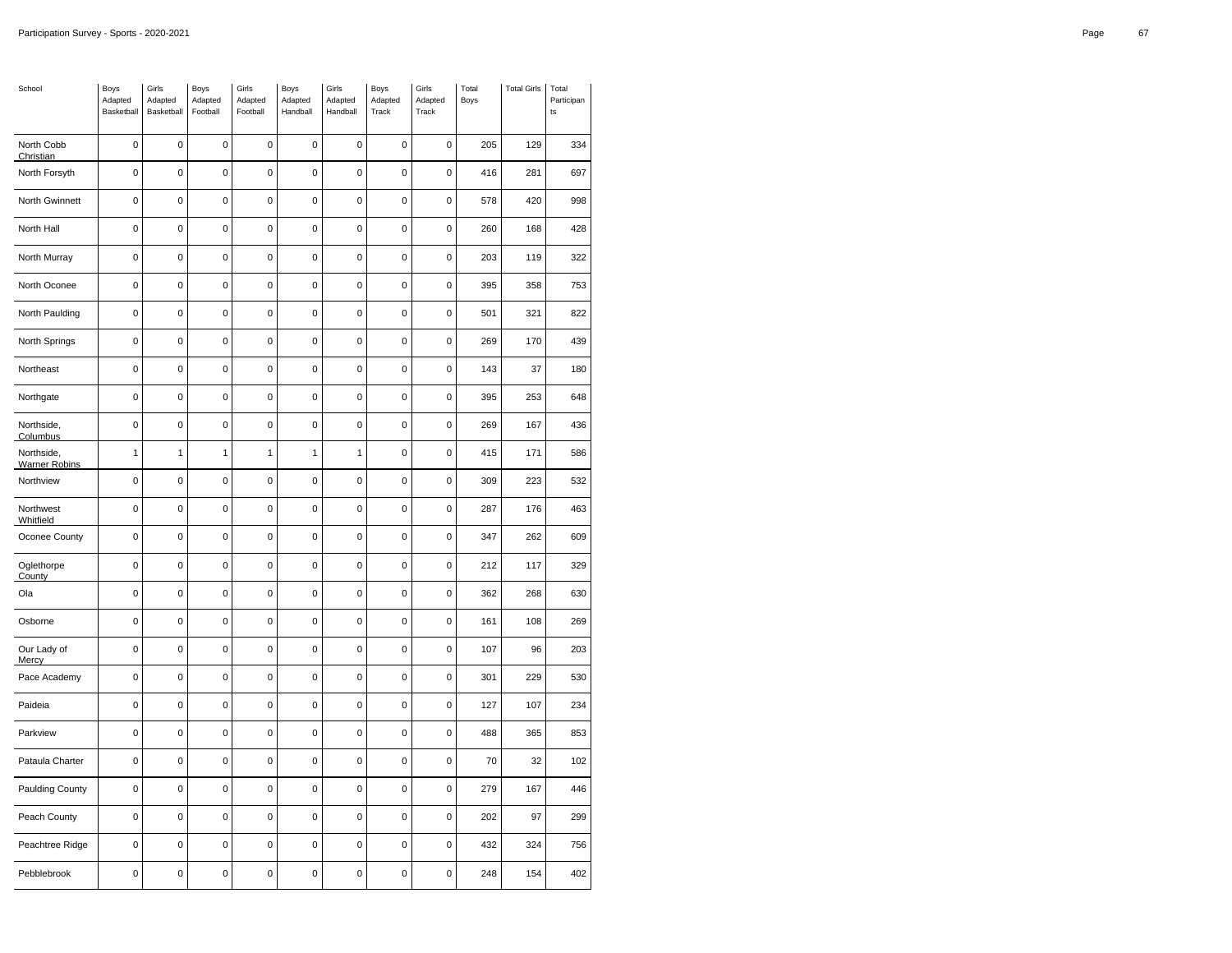| School                     | Boys<br>Adapted<br>Basketball | Girls<br>Adapted<br>Basketball | Boys<br>Adapted<br>Football | Girls<br>Adapted<br>Football | Boys<br>Adapted<br>Handball | Girls<br>Adapted<br>Handball | Boys<br>Adapted<br>Track | Girls<br>Adapted<br>Track | Total<br>Boys | <b>Total Girls</b> | Total<br>Participan<br>t s |
|----------------------------|-------------------------------|--------------------------------|-----------------------------|------------------------------|-----------------------------|------------------------------|--------------------------|---------------------------|---------------|--------------------|----------------------------|
| Pelham                     | $\mathbf 0$                   | $\mathbf 0$                    | $\mathbf 0$                 | 0                            | $\mathbf 0$                 | $\mathbf 0$                  | $\mathbf 0$              | 0                         | 106           | 55                 | 161                        |
| Pepperell                  | $\mathbf 0$                   | $\mathbf 0$                    | $\mathbf 0$                 | $\mathbf 0$                  | 0                           | $\mathbf 0$                  | 1                        | $\mathbf 0$               | 246           | 130                | 376                        |
| Perry                      | $\pmb{0}$                     | 0                              | $\mathbf 0$                 | $\mathbf 0$                  | 0                           | $\mathbf 0$                  | $\mathbf 0$              | $\pmb{0}$                 | 354           | 181                | 535                        |
| Pickens                    | $\pmb{0}$                     | $\mathbf 0$                    | 0                           | 0                            | 0                           | $\pmb{0}$                    | $\pmb{0}$                | 0                         | 232           | 202                | 434                        |
| Pierce County              | $\mathbf 0$                   | $\mathbf 0$                    | $\mathbf 0$                 | $\mathbf 0$                  | $\mathbf 0$                 | $\mathbf 0$                  | $\mathbf 0$              | $\pmb{0}$                 | 262           | 143                | 405                        |
| Pike County                | $\pmb{0}$                     | $\overline{0}$                 | $\mathbf 0$                 | $\pmb{0}$                    | $\mathbf 0$                 | $\mathbf 0$                  | $\mathbf 0$              | $\pmb{0}$                 | 239           | 209                | 448                        |
| Pinecrest<br>Academy       | $\mathbf 0$                   | $\mathbf 0$                    | $\mathbf 0$                 | $\mathbf 0$                  | $\mathbf 0$                 | $\mathbf 0$                  | $\mathbf 0$              | $\mathbf 0$               | 110           | 82                 | 192                        |
| Pope                       | $\pmb{0}$                     | $\mathbf 0$                    | $\pmb{0}$                   | $\pmb{0}$                    | $\mathbf 0$                 | $\pmb{0}$                    | $\mathbf 0$              | $\pmb{0}$                 | 562           | 390                | 952                        |
| Portal                     | $\pmb{0}$                     | $\mathbf 0$                    | 0                           | $\pmb{0}$                    | 0                           | $\pmb{0}$                    | $\pmb{0}$                | $\pmb{0}$                 | 109           | 65                 | 174                        |
| Prince Avenue<br>Christian | $\mathbf 0$                   | $\mathbf 0$                    | $\mathbf 0$                 | $\mathbf 0$                  | 0                           | $\mathbf 0$                  | $\mathbf 0$              | $\pmb{0}$                 | 164           | 115                | 279                        |
| Providence<br>Christian    | $\pmb{0}$                     | $\mathbf 0$                    | $\pmb{0}$                   | $\pmb{0}$                    | $\pmb{0}$                   | $\pmb{0}$                    | $\mathbf 0$              | $\pmb{0}$                 | 185           | 119                | 304                        |
| <b>Putnam County</b>       | 0                             | $\mathbf 0$                    | $\mathbf 0$                 | $\mathbf 0$                  | $\mathbf 0$                 | $\mathbf 0$                  | $\mathbf 0$              | $\mathbf 0$               | 187           | 133                | 320                        |
| Quitman County             | $\mathbf 0$                   | $\mathbf 0$                    | $\mathbf 0$                 | $\mathbf 0$                  | 0                           | $\mathbf 0$                  | $\mathbf 0$              | $\mathbf 0$               | 31            | 14                 | 45                         |
| Rabun County               | $\pmb{0}$                     | $\mathbf 0$                    | $\pmb{0}$                   | $\pmb{0}$                    | $\mathbf 0$                 | $\pmb{0}$                    | $\mathbf 0$              | $\pmb{0}$                 | 166           | 134                | 300                        |
| Rainey-McCullers           | $\mathbf{1}$                  | $\mathbf 0$                    | $\mathbf{1}$                | $\mathbf 0$                  | 1                           | $\mathbf 0$                  | $\mathbf 0$              | $\mathbf 0$               | 3             | $\mathbf 0$        | 3                          |
| Randolph-Clay              | $\pmb{0}$                     | $\mathbf 0$                    | $\pmb{0}$                   | $\pmb{0}$                    | 0                           | $\pmb{0}$                    | $\mathbf 0$              | $\mathbf 0$               | 70            | 9                  | 79                         |
| Redan                      | $\mathbf 0$                   | $\mathbf 0$                    | $\mathbf 0$                 | $\pmb{0}$                    | $\mathbf 0$                 | $\mathbf 0$                  | $\mathbf 0$              | $\mathbf 0$               | 75            | 58                 | 133                        |
| Richmond<br>Academy        | 0                             | $\mathbf 0$                    | $\mathbf 0$                 | $\mathbf 0$                  | $\mathbf 0$                 | $\mathbf 0$                  | $\mathbf 0$              | 0                         | 191           | 125                | 316                        |
| Richmond Hill              | $\mathbf 0$                   | $\mathbf 0$                    | $\mathbf 0$                 | $\mathbf 0$                  | 0                           | $\mathbf 0$                  | $\mathbf 0$              | $\mathbf 0$               | 460           | 285                | 745                        |
| Ridgeland                  | $\pmb{0}$                     | $\mathbf 0$                    | $\mathbf 0$                 | $\mathbf 0$                  | $\mathbf 0$                 | $\mathbf 0$                  | $\mathbf 0$              | $\pmb{0}$                 | 205           | 113                | 318                        |
| Ringgold                   | 0                             | $\mathbf 0$                    | 0                           | $\pmb{0}$                    | 0                           | $\mathbf 0$                  | $\mathbf 0$              | 0                         | 207           | 137                | 344                        |
| <b>River Ridge</b>         | $\mathbf 0$                   | $\mathbf 0$                    | $\mathbf 0$                 | $\mathbf 0$                  | $\mathbf 0$                 | $\mathbf 0$                  | $\mathbf 0$              | $\pmb{0}$                 | 395           | 247                | 642                        |
| Riverdale                  | $\pmb{0}$                     | $\mathbf 0$                    | $\mathbf 0$                 | $\pmb{0}$                    | $\mathbf 0$                 | $\pmb{0}$                    | $\mathbf 0$              | $\pmb{0}$                 | 177           | 77                 | 254                        |
| <b>Riverside Military</b>  | $\mathbf 0$                   | $\mathbf 0$                    | $\mathbf 0$                 | $\mathbf 0$                  | $\mathbf 0$                 | $\mathbf 0$                  | $\mathbf 0$              | $\mathbf 0$               | 75            | $\overline{0}$     | 75                         |
| Riverwood                  | $\pmb{0}$                     | $\mathbf 0$                    | $\pmb{0}$                   | $\pmb{0}$                    | $\mathbf 0$                 | $\pmb{0}$                    | $\mathbf 0$              | $\pmb{0}$                 | 324           | 239                | 563                        |
| Rockdale County            | 0                             | $\mathbf 0$                    | 0                           | 0                            | 0                           | $\pmb{0}$                    | $\pmb{0}$                | $\pmb{0}$                 | 334           | 191                | 525                        |
| Rockmart                   | 0                             | $\mathbf 0$                    | $\mathbf 0$                 | $\mathbf 0$                  | 0                           | $\mathbf 0$                  | $\mathbf 0$              | $\mathbf 0$               | 350           | 213                | 563                        |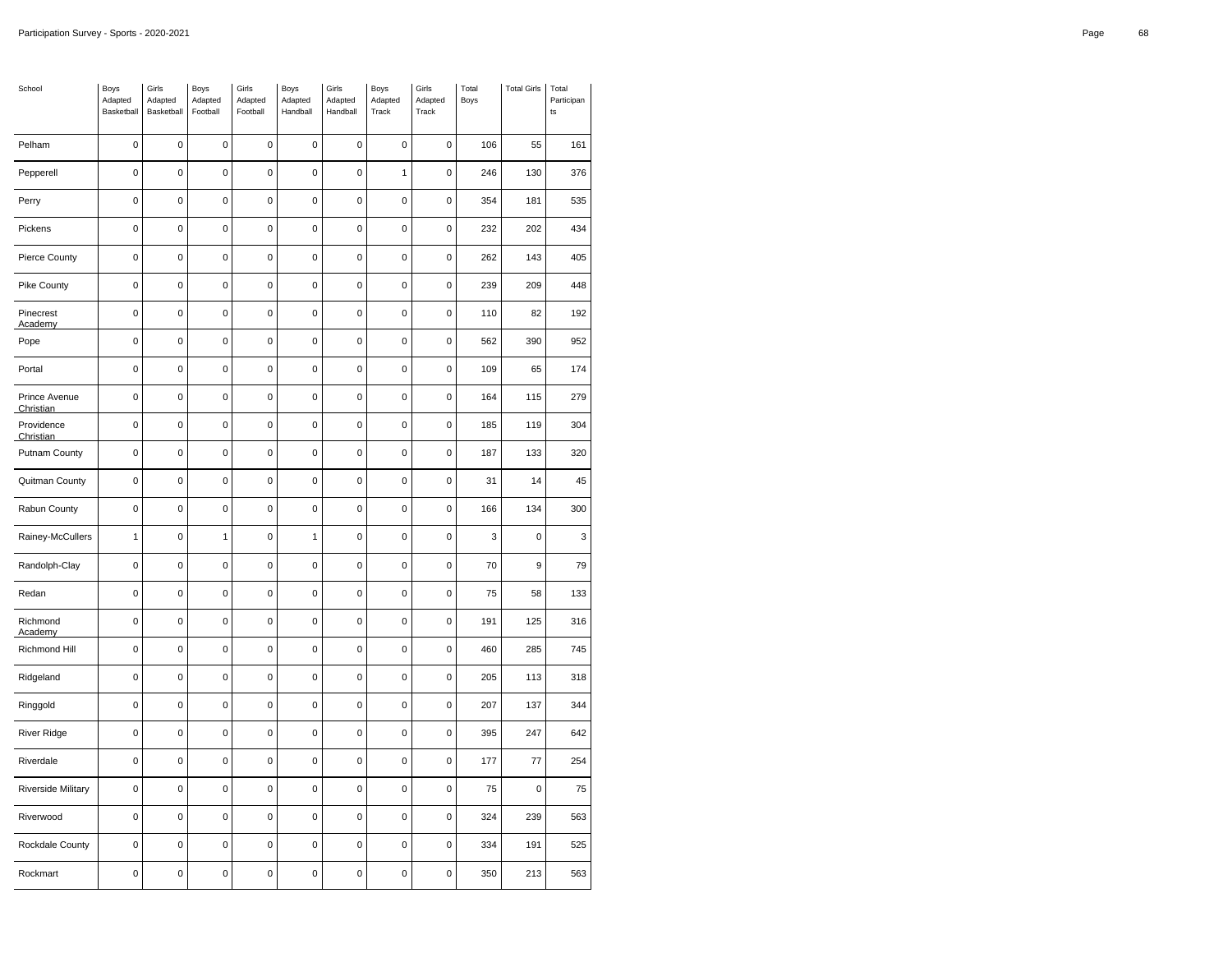| School                               | Boys<br>Adapted<br>Basketball | Girls<br>Adapted<br>Basketball | Boys<br>Adapted<br>Football | Girls<br>Adapted<br>Football | Boys<br>Adapted<br>Handball | Girls<br>Adapted<br>Handball | Boys<br>Adapted<br>Track | Girls<br>Adapted<br>Track | Total<br>Boys | <b>Total Girls</b> | Total<br>Participan<br>ts |
|--------------------------------------|-------------------------------|--------------------------------|-----------------------------|------------------------------|-----------------------------|------------------------------|--------------------------|---------------------------|---------------|--------------------|---------------------------|
| Rome                                 | $\mathbf 0$                   | $\mathbf 0$                    | $\mathbf 0$                 | 0                            | $\mathbf 0$                 | 0                            | $\mathbf 0$              | $\mathbf 0$               | 323           | 178                | 501                       |
| Roswell                              | $\mathbf 0$                   | $\mathbf 0$                    | $\mathbf 0$                 | $\pmb{0}$                    | $\pmb{0}$                   | 0                            | $\pmb{0}$                | 0                         | 486           | 301                | 787                       |
| Rutland                              | $\mathbf 0$                   | $\mathbf 0$                    | $\mathbf 0$                 | $\mathbf 0$                  | $\mathbf 0$                 | 0                            | $\pmb{0}$                | $\pmb{0}$                 | 165           | 90                 | 255                       |
| Salem                                | 0                             | $\pmb{0}$                      | $\mathbf 0$                 | $\mathbf 0$                  | $\pmb{0}$                   | 0                            | $\mathbf 0$              | $\mathbf 0$               | 137           | 70                 | 207                       |
| Sandy Creek                          | $\mathbf 0$                   | $\mathbf 0$                    | $\mathbf 0$                 | $\mathbf 0$                  | $\mathbf 0$                 | $\mathbf 0$                  | $\mathbf 0$              | $\pmb{0}$                 | 233           | 119                | 352                       |
| Savannah                             | $\mathbf 0$                   | $\mathbf 0$                    | $\mathbf 0$                 | $\mathbf 0$                  | $\mathbf 0$                 | 0                            | $\mathbf 0$              | $\pmb{0}$                 | 81            | 71                 | 152                       |
| Savannah Arts<br>Academy             | 0                             | $\mathbf 0$                    | 0                           | 0                            | $\mathbf 0$                 | 0                            | $\mathbf 0$              | 0                         | 80            | 115                | 195                       |
| Savannah<br>Christian                | $\mathbf 0$                   | $\mathbf 0$                    | $\mathbf 0$                 | $\pmb{0}$                    | $\pmb{0}$                   | $\pmb{0}$                    | $\mathbf 0$              | $\pmb{0}$                 | 218           | 169                | 387                       |
| Savannah<br>Classical                |                               |                                |                             |                              |                             |                              |                          |                           | 0             | 0                  | 0                         |
| <b>Agademy</b><br><b>Country Day</b> | $\mathbf 0$                   | $\mathbf 0$                    | $\mathbf 0$                 | $\mathbf 0$                  | $\mathbf 0$                 | 0                            | $\mathbf 0$              | $\mathbf 0$               | 204           | 146                | 350                       |
| Savannah Early<br>College            | $\mathbf 0$                   | $\mathbf 0$                    | $\mathbf 0$                 | $\pmb{0}$                    | $\mathbf 0$                 | 0                            | $\mathbf 0$              | $\pmb{0}$                 | 5             | 4                  | 9                         |
| Schley County                        | $\mathbf 0$                   | $\mathbf 0$                    | $\mathbf 0$                 | $\mathbf 0$                  | $\mathbf 0$                 | 0                            | $\mathbf 0$              | $\pmb{0}$                 | 150           | 85                 | 235                       |
| Screven County                       | $\mathbf 0$                   | $\mathbf 0$                    | 0                           | 0                            | $\mathbf 0$                 | 0                            | $\mathbf 0$              | 0                         | 141           | 87                 | 228                       |
| Seminole County                      | $\mathbf 0$                   | $\mathbf 0$                    | $\mathbf 0$                 | $\mathbf 0$                  | $\mathbf 0$                 | 0                            | $\mathbf 0$              | $\pmb{0}$                 | 114           | 57                 | 171                       |
| Sequoyah                             | $\mathbf 0$                   | $\mathbf 0$                    | $\mathbf 0$                 | $\mathbf 0$                  | $\mathbf 0$                 | 0                            | $\mathbf 0$              | $\pmb{0}$                 | 427           | 313                | 740                       |
| Shaw                                 | 0                             | $\mathbf 0$                    | 0                           | 0                            | $\pmb{0}$                   | 0                            | $\mathbf 0$              | $\mathbf 0$               | 200           | 115                | 315                       |
| Shiloh                               | $\mathbf 0$                   | $\mathbf 0$                    | $\mathbf 0$                 | $\mathbf 0$                  | $\mathbf 0$                 | $\mathbf 0$                  | $\mathbf 0$              | $\pmb{0}$                 | 208           | 122                | 330                       |
| Social Circle                        | $\mathbf 0$                   | $\mathbf 0$                    | $\mathbf 0$                 | $\mathbf 0$                  | $\mathbf 0$                 | 0                            | $\mathbf 0$              | $\pmb{0}$                 | 195           | 120                | 315                       |
| Sonoraville                          | 0                             | $\mathbf 0$                    | 0                           | 0                            | $\mathbf 0$                 | 0                            | $\mathbf 0$              | 0                         | 250           | 139                | 389                       |
| South Atlanta                        | $\mathbf 0$                   | $\mathbf 0$                    | $\mathbf 0$                 | $\mathbf 0$                  | $\mathbf 0$                 | 0                            | $\mathbf 0$              | $\mathbf 0$               | 120           | 63                 | 183                       |
| South Cobb                           | 0                             | $\mathbf 0$                    | $\mathbf 0$                 | $\mathbf 0$                  | $\mathbf 0$                 | 0                            | $\mathbf 0$              | $\pmb{0}$                 | 184           | 123                | 307                       |
| South Effingham                      | 0                             | $\mathbf 0$                    | 0                           | $\mathbf 0$                  | $\mathbf 0$                 | $\mathbf 0$                  | $\mathbf 0$              | $\mathbf 0$               | 381           | 212                | 593                       |
| South Forsyth                        | $\mathbf 0$                   | $\mathbf 0$                    | $\mathbf 0$                 | $\pmb{0}$                    | $\mathbf 0$                 | 0                            | $\mathbf 0$              | $\pmb{0}$                 | 477           | 344                | 821                       |
| South Gwinnett                       | $\mathbf 0$                   | $\mathbf 0$                    | $\mathbf 0$                 | $\mathbf 0$                  | $\mathbf 0$                 | 0                            | $\mathbf 0$              | $\mathbf 0$               | 227           | 137                | 364                       |
| South Paulding                       | $\mathbf 0$                   | $\mathbf 0$                    | $\mathbf 0$                 | 0                            | $\mathbf 0$                 | $\mathbf 0$                  | $\mathbf 0$              | 0                         | 327           | 219                | 546                       |
| Southeast<br><b>Bulloch</b>          | $\mathbf 0$                   | $\mathbf 0$                    | $\mathbf 0$                 | $\pmb{0}$                    | $\pmb{0}$                   | 0                            | $\mathbf 0$              | $\pmb{0}$                 | 222           | 143                | 365                       |
| Southeast<br>Whitfield               | $\mathbf 0$                   | $\mathbf 0$                    | $\mathbf 0$                 | $\mathbf 0$                  | $\mathbf 0$                 | 0                            | $\pmb{0}$                | $\mathbf 0$               | 250           | 168                | 418                       |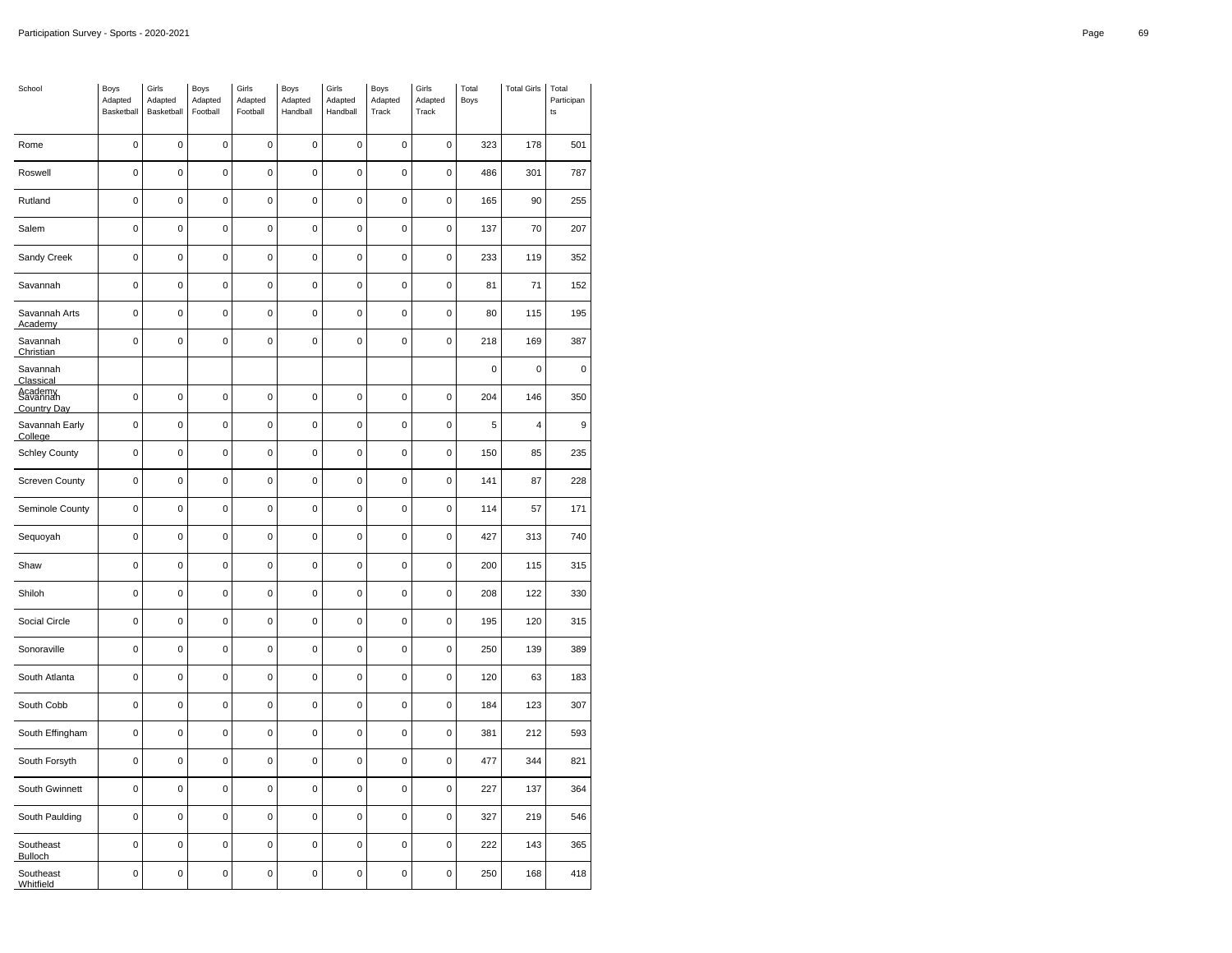| School                          | Boys<br>Adapted<br>Basketball | Girls<br>Adapted<br>Basketball | Boys<br>Adapted<br>Football | Girls<br>Adapted<br>Football | Boys<br>Adapted<br>Handball | Girls<br>Adapted<br>Handball | Boys<br>Adapted<br>Track | Girls<br>Adapted<br>Track | Total<br>Boys | <b>Total Girls</b> | Total<br>Participan<br>$t\mathbf{s}$ |
|---------------------------------|-------------------------------|--------------------------------|-----------------------------|------------------------------|-----------------------------|------------------------------|--------------------------|---------------------------|---------------|--------------------|--------------------------------------|
| Southwest                       | $\pmb{0}$                     | $\mathbf 0$                    | $\pmb{0}$                   | $\pmb{0}$                    | $\mathbf 0$                 | $\pmb{0}$                    | $\mathbf 0$              | $\pmb{0}$                 | 109           | 75                 | 184                                  |
| Southwest<br>Atlanta Christian  | $\mathbf 0$                   | $\mathbf 0$                    | $\mathbf 0$                 | $\mathbf 0$                  | $\mathbf 0$                 | $\mathbf 0$                  | $\mathbf 0$              | $\mathbf 0$               | 12            | 17                 | 29                                   |
| Southwest<br>DeKalb             | $\mathbf 0$                   | $\mathbf 0$                    | $\mathbf 0$                 | $\mathbf 0$                  | 0                           | $\mathbf 0$                  | $\mathbf 0$              | $\mathbf 0$               | 262           | 110                | 372                                  |
| Southwest<br>Georgia STEM       |                               |                                |                             |                              |                             |                              |                          |                           | 0             | 0                  | 0                                    |
| Spalding                        | $\mathbf 0$                   | $\mathbf 0$                    | $\mathbf 0$                 | $\mathbf 0$                  | 0                           | $\mathbf 0$                  | $\mathbf 0$              | $\mathbf 0$               | 209           | 122                | 331                                  |
| Spencer                         | $\pmb{0}$                     | $\mathbf 0$                    | $\pmb{0}$                   | $\pmb{0}$                    | 0                           | $\pmb{0}$                    | $\mathbf 0$              | $\pmb{0}$                 | 153           | 82                 | 235                                  |
| Sprayberry                      | $\pmb{0}$                     | $\mathbf 0$                    | $\pmb{0}$                   | $\pmb{0}$                    | $\mathbf 0$                 | $\mathbf 0$                  | $\mathbf 0$              | $\mathbf 0$               | 287           | 172                | 459                                  |
| St. Anne-Pacelli                | $\mathbf 0$                   | $\mathbf 0$                    | $\mathbf 0$                 | $\mathbf 0$                  | 0                           | $\mathbf 0$                  | $\mathbf 0$              | $\mathbf 0$               | 172           | 118                | 290                                  |
| St. Francis                     | $\pmb{0}$                     | 0                              | $\pmb{0}$                   | $\pmb{0}$                    | $\mathbf 0$                 | $\pmb{0}$                    | $\mathbf 0$              | $\pmb{0}$                 | 159           | 111                | 270                                  |
| St. Pius X                      | $\mathbf 0$                   | $\mathbf 0$                    | $\mathbf 0$                 | $\mathbf 0$                  | 0                           | $\mathbf 0$                  | $\mathbf 0$              | $\mathbf 0$               | 498           | 438                | 936                                  |
| St. Vincent's<br>Academy        | $\mathbf 0$                   | 0                              | $\mathbf 0$                 | $\mathbf 0$                  | 0                           | $\mathbf 0$                  | $\mathbf 0$              | $\mathbf 0$               | $\pmb{0}$     | 213                | 213                                  |
| Starr's Mill                    | $\pmb{0}$                     | $\mathbf 0$                    | $\pmb{0}$                   | $\pmb{0}$                    | $\pmb{0}$                   | $\pmb{0}$                    | $\mathbf 0$              | $\pmb{0}$                 | 419           | 289                | 708                                  |
| Statesboro                      | 0                             | $\mathbf 0$                    | $\mathbf 0$                 | $\mathbf 0$                  | 0                           | $\mathbf 0$                  | $\mathbf 0$              | $\mathbf 0$               | 305           | 165                | 470                                  |
| Steam Academy                   | $\mathbf 0$                   | $\mathbf 0$                    | $\mathbf 0$                 | $\mathbf 0$                  | 0                           | $\mathbf 0$                  | $\mathbf 0$              | $\mathbf 0$               | 45            | 45                 | 90                                   |
| <b>Stephens County</b>          | $\mathbf 0$                   | $\mathbf 0$                    | $\mathbf 0$                 | $\mathbf 0$                  | $\mathbf 0$                 | $\mathbf 0$                  | $\mathbf 0$              | $\mathbf 0$               | 244           | 176                | 420                                  |
| Stephenson                      | 0                             | $\mathbf 0$                    | $\mathbf 0$                 | $\mathbf 0$                  | 0                           | $\mathbf 0$                  | $\mathbf 0$              | $\mathbf 0$               | 173           | 90                 | 263                                  |
| <b>Stewart County</b>           | $\mathbf 0$                   | $\mathbf 0$                    | $\mathbf 0$                 | $\mathbf 0$                  | $\mathbf 0$                 | $\mathbf 0$                  | $\mathbf 0$              | $\mathbf 0$               | 36            | 16                 | 52                                   |
| <b>Stilwell Arts</b>            | $\mathbf 0$                   | $\mathbf 0$                    | $\mathbf 0$                 | $\mathbf 0$                  | $\mathbf 0$                 | $\mathbf 0$                  | $\mathbf 0$              | $\mathbf 0$               | $\mathbf 0$   | 0                  | $\pmb{0}$                            |
| Stockbridge                     | 0                             | $\mathbf 0$                    | $\mathbf 0$                 | $\mathbf 0$                  | $\mathbf 0$                 | $\mathbf 0$                  | $\mathbf 0$              | 0                         | 213           | 161                | 374                                  |
| Stone Mountain                  | $\pmb{0}$                     | $\mathbf 0$                    | $\mathbf 0$                 | $\mathbf 0$                  | $\pmb{0}$                   | $\pmb{0}$                    | $\mathbf 0$              | $\pmb{0}$                 | 110           | 27                 | 137                                  |
| Stratford<br>Academy            | $\mathbf 0$                   | $\mathbf 0$                    | $\mathbf 0$                 | $\mathbf 0$                  | 0                           | $\mathbf 0$                  | $\mathbf 0$              | $\mathbf 0$               | 222           | 163                | 385                                  |
| <b>Strong Rock</b><br>Christian | 0                             | $\mathbf 0$                    | $\mathbf 0$                 | $\mathbf 0$                  | 0                           | $\mathbf 0$                  | $\mathbf 0$              | $\mathbf 0$               | 188           | 131                | 319                                  |
| <b>Sumter County</b>            | $\mathbf 0$                   | $\mathbf 0$                    | $\mathbf 0$                 | $\mathbf 0$                  | 0                           | $\mathbf 0$                  | $\mathbf 0$              | $\mathbf 0$               | 153           | 79                 | 232                                  |
| Swainsboro                      | $\mathbf 0$                   | $\mathbf 0$                    | $\mathbf 0$                 | $\mathbf 0$                  | 0                           | $\mathbf 0$                  | $\mathbf 0$              | $\pmb{0}$                 | 171           | 106                | 277                                  |
| <b>Taliaferro County</b>        | $\mathbf 0$                   | $\mathbf 0$                    | $\mathbf 0$                 | 0                            | $\mathbf 0$                 | $\mathbf 0$                  | $\mathbf 0$              | 0                         | 37            | 0                  | 37                                   |
| <b>Tallulah Falls</b>           | $\mathbf 0$                   | $\mathbf 0$                    | $\mathbf 0$                 | $\mathbf 0$                  | 0                           | $\mathbf 0$                  | $\mathbf 0$              | $\pmb{0}$                 | 113           | 124                | 237                                  |
| <b>Tattnall County</b>          | 0                             | 0                              | $\pmb{0}$                   | $\mathbf 0$                  | $\mathbf 0$                 | $\mathbf 0$                  | $\mathbf 0$              | $\mathbf 0$               | 208           | 170                | 378                                  |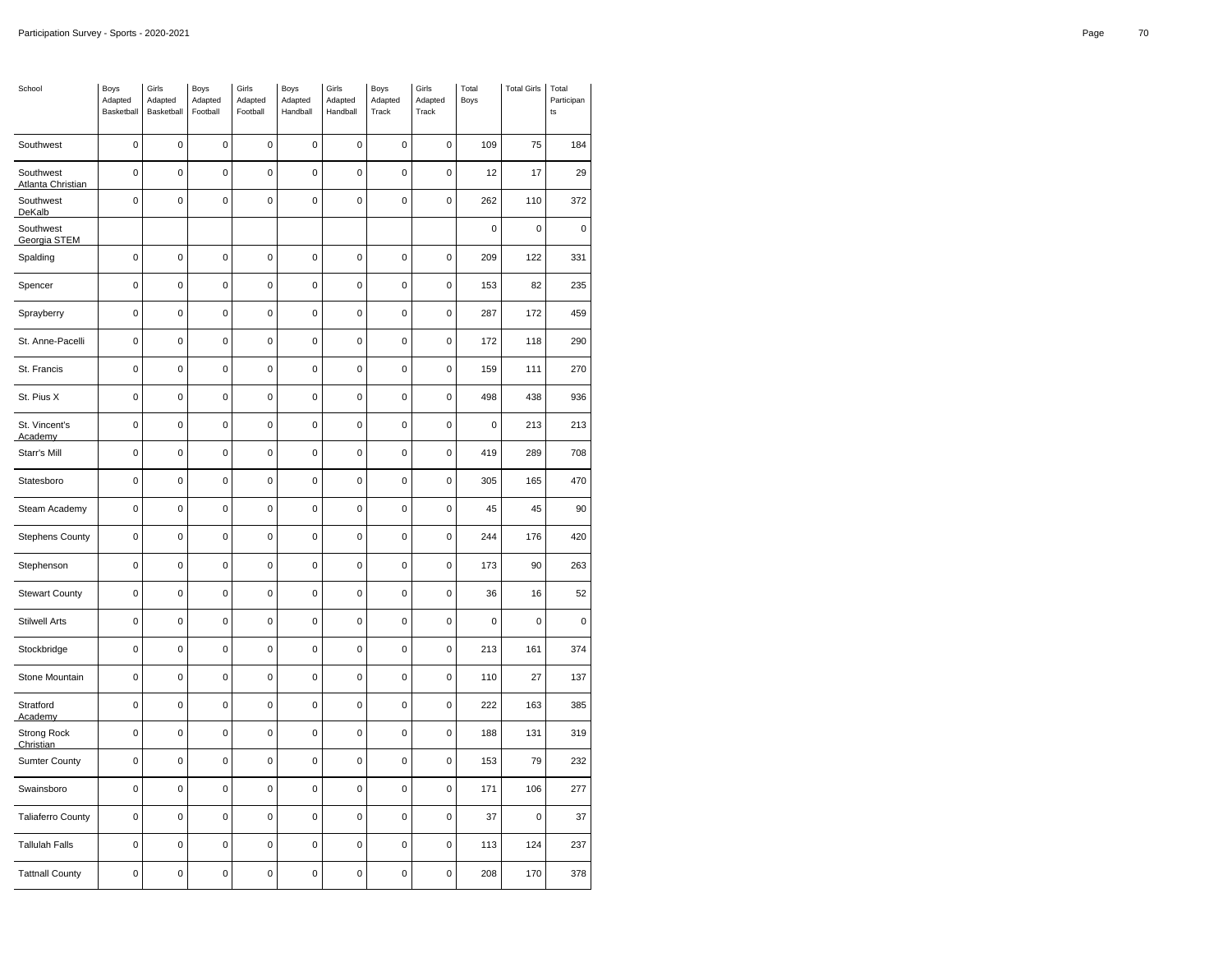| School                                   | Boys<br>Adapted<br>Basketball | Girls<br>Adapted<br>Basketball | Boys<br>Adapted<br>Football | Girls<br>Adapted<br>Football | Boys<br>Adapted<br>Handball | Girls<br>Adapted<br>Handball | Boys<br>Adapted<br>Track | Girls<br>Adapted<br>Track | Total<br>Boys | <b>Total Girls</b> | Total<br>Participan<br>$\sf{ts}$ |
|------------------------------------------|-------------------------------|--------------------------------|-----------------------------|------------------------------|-----------------------------|------------------------------|--------------------------|---------------------------|---------------|--------------------|----------------------------------|
| <b>Tattnall Square</b><br><b>Academy</b> | $\mathbf 0$                   | $\mathbf 0$                    | $\mathbf 0$                 | 0                            | $\mathbf 0$                 | 0                            | $\mathbf 0$              | $\mathbf 0$               | 146           | 112                | 258                              |
| <b>Taylor County</b>                     | $\mathbf 0$                   | $\mathbf 0$                    | $\mathbf 0$                 | $\pmb{0}$                    | $\mathbf 0$                 | 0                            | $\mathbf 0$              | $\pmb{0}$                 | 121           | 109                | 230                              |
| <b>Technical Career</b><br>Magnet        | $\mathbf 0$                   | $\mathbf 0$                    | $\mathbf 0$                 | $\mathbf 0$                  | $\mathbf 0$                 | 0                            | $\mathbf 0$              | $\mathbf 0$               | 12            | 16                 | 28                               |
| <b>Telfair County</b>                    | 0                             | $\mathbf 0$                    | 0                           | $\mathbf 0$                  | $\mathbf 0$                 | $\mathbf 0$                  | $\mathbf 0$              | $\mathbf 0$               | 113           | 65                 | 178                              |
| Temple                                   | $\mathbf 0$                   | $\mathbf 0$                    | $\mathbf 0$                 | $\mathbf 0$                  | $\mathbf 0$                 | 0                            | $\pmb{0}$                | $\pmb{0}$                 | 194           | 86                 | 280                              |
| <b>Terrell County</b>                    | $\mathbf 0$                   | $\mathsf{O}\xspace$            | $\pmb{0}$                   | $\pmb{0}$                    | $\mathbf 0$                 | $\mathsf 0$                  | $\mathbf 0$              | $\mathbf 0$               | 83            | 21                 | 104                              |
| Therrell                                 | $\mathbf 0$                   | $\mathbf 0$                    | $\mathbf 0$                 | $\mathbf 0$                  | $\mathbf 0$                 | 0                            | $\mathbf 0$              | $\pmb{0}$                 | 110           | 63                 | 173                              |
| <b>Thomas County</b><br>Central          | $\pmb{0}$                     | $\mathbf 0$                    | $\mathbf 0$                 | $\pmb{0}$                    | $\pmb{0}$                   | 0                            | $\mathbf 0$              | $\pmb{0}$                 | 361           | 205                | 566                              |
| Thomasville                              | 0                             | $\mathbf 0$                    | 0                           | $\pmb{0}$                    | $\pmb{0}$                   | $\pmb{0}$                    | 0                        | $\mathbf 0$               | 231           | 149                | 380                              |
| Thomson                                  | $\mathbf 0$                   | $\pmb{0}$                      | $\mathbf 0$                 | $\pmb{0}$                    | $\mathbf 0$                 | 0                            | $\pmb{0}$                | $\pmb{0}$                 | 196           | 84                 | 280                              |
| <b>Tift County</b>                       | $\pmb{0}$                     | $\mathbf 0$                    | $\pmb{0}$                   | $\pmb{0}$                    | $\pmb{0}$                   | 0                            | $\mathbf 0$              | $\pmb{0}$                 | 547           | 331                | 878                              |
| <b>Toombs County</b>                     | $\mathbf 0$                   | $\mathbf 0$                    | $\mathbf 0$                 | $\mathbf 0$                  | $\mathbf 0$                 | $\mathbf 0$                  | $\mathbf 0$              | $\mathbf 0$               | 176           | 136                | 312                              |
| Towers                                   | 0                             | $\pmb{0}$                      | $\mathbf 0$                 | $\mathbf 0$                  | $\mathbf 0$                 | 0                            | $\pmb{0}$                | $\pmb{0}$                 | 75            | 43                 | 118                              |
| <b>Towns County</b>                      | $\pmb{0}$                     | $\mathbf 0$                    | $\pmb{0}$                   | $\mathbf 0$                  | $\pmb{0}$                   | 0                            | $\mathbf 0$              | $\mathbf 0$               | 120           | 76                 | 196                              |
| Treutlen                                 | $\mathbf 0$                   | $\mathbf 0$                    | $\mathbf 0$                 | $\mathbf 0$                  | $\mathbf 0$                 | $\mathbf 0$                  | $\pmb{0}$                | $\mathbf 0$               | 101           | 69                 | 170                              |
| <b>Tri-Cities</b>                        | 0                             | $\mathbf 0$                    | $\pmb{0}$                   | $\mathbf 0$                  | $\mathbf 0$                 | 0                            | $\mathbf 0$              | $\mathbf 0$               | 194           | 111                | 305                              |
| <b>Trinity Christian</b>                 | $\mathbf 0$                   | $\mathbf 0$                    | $\mathbf 0$                 | $\mathbf 0$                  | $\mathbf 0$                 | 0                            | $\mathbf 0$              | $\pmb{0}$                 | 236           | 126                | 362                              |
| Trion                                    | $\mathbf 0$                   | $\mathbf 0$                    | $\mathbf 0$                 | $\mathbf 0$                  | $\mathbf 0$                 | 0                            | $\mathbf 0$              | 0                         | 206           | 119                | 325                              |
| <b>Troup County</b>                      | $\mathbf 0$                   | $\mathbf 0$                    | $\mathbf 0$                 | $\pmb{0}$                    | $\mathbf 0$                 | 0                            | $\mathbf 0$              | $\pmb{0}$                 | 342           | 162                | 504                              |
| Tucker                                   | $\mathbf 0$                   | $\mathbf 0$                    | $\mathbf 0$                 | $\pmb{0}$                    | $\mathbf 0$                 | 0                            | $\mathbf 0$              | $\pmb{0}$                 | 196           | 107                | 303                              |
| <b>Turner County</b>                     | 0                             | $\mathbf 0$                    | 0                           | $\mathbf 0$                  | $\pmb{0}$                   | $\mathbf 0$                  | 0                        | 0                         | 148           | 50                 | 198                              |
| <b>Twiggs County</b>                     | $\mathbf 0$                   | $\mathbf 0$                    | $\mathbf 0$                 | $\mathbf 0$                  | $\mathbf 0$                 | 0                            | $\mathbf 0$              | $\pmb{0}$                 | 118           | 65                 | 183                              |
| <b>Union County</b>                      | $\pmb{0}$                     | $\mathbf 0$                    | $\pmb{0}$                   | $\pmb{0}$                    | $\mathbf 0$                 | 0                            | $\mathbf 0$              | $\mathbf 0$               | 198           | 91                 | 289                              |
| Union Grove                              | $\mathbf 0$                   | $\mathbf 0$                    | $\mathbf 0$                 | $\mathbf 0$                  | $\mathbf 0$                 | 0                            | $\mathbf 0$              | $\mathbf 0$               | 355           | 252                | 607                              |
| Upson-Lee                                | $\pmb{0}$                     | $\mathbf 0$                    | $\mathbf 0$                 | $\pmb{0}$                    | $\pmb{0}$                   | 0                            | $\pmb{0}$                | $\pmb{0}$                 | 345           | 164                | 509                              |
| Valdosta                                 | 0                             | $\mathbf 0$                    | 0                           | $\pmb{0}$                    | $\mathbf 0$                 | $\pmb{0}$                    | $\mathbf 0$              | $\pmb{0}$                 | 381           | 168                | 549                              |
| Veterans                                 | $\mathbf 0$                   | $\pmb{0}$                      | $\mathbf 0$                 | $\mathbf 0$                  | $\mathbf 0$                 | 0                            | 0                        | 0                         | 353           | 197                | 550                              |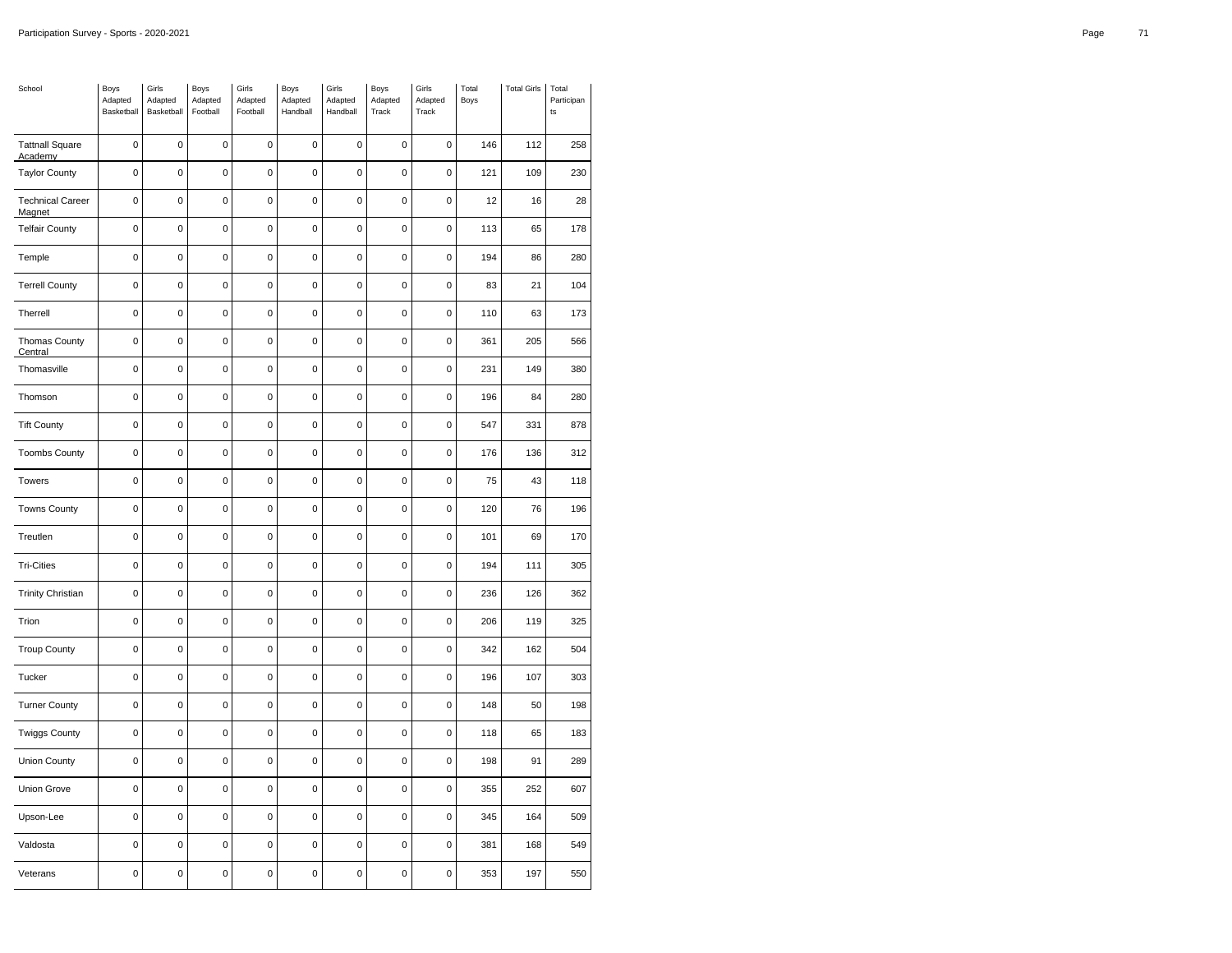| School                | Boys<br>Adapted<br>Basketball | Girls<br>Adapted<br>Basketball | Boys<br>Adapted<br>Football | Girls<br>Adapted<br>Football | Boys<br>Adapted<br>Handball | Girls<br>Adapted<br>Handball | Boys<br>Adapted<br>Track | Girls<br>Adapted<br>Track | Total<br>Boys | <b>Total Girls</b> | Total<br>Participan<br>ts |
|-----------------------|-------------------------------|--------------------------------|-----------------------------|------------------------------|-----------------------------|------------------------------|--------------------------|---------------------------|---------------|--------------------|---------------------------|
| Vidalia               | $\mathbf 0$                   | $\mathbf 0$                    | 0                           | 0                            | $\mathbf 0$                 | 0                            | $\mathbf 0$              | $\mathbf 0$               | 244           | 178                | 422                       |
| Villa Rica            | $\mathbf 0$                   | $\mathbf 0$                    | $\mathbf 0$                 | 0                            | $\pmb{0}$                   | 0                            | $\pmb{0}$                | $\mathbf 0$               | 287           | 176                | 463                       |
| W. D.<br>Mohammed     | $\mathbf 0$                   | $\mathbf 0$                    | $\mathbf 0$                 | $\mathbf 0$                  | $\mathbf 0$                 | 0                            | $\pmb{0}$                | $\pmb{0}$                 | 11            | 0                  | 11                        |
| Walker                | 0                             | $\pmb{0}$                      | $\mathbf 0$                 | $\mathbf 0$                  | $\pmb{0}$                   | 0                            | $\mathbf 0$              | $\mathbf 0$               | 170           | 120                | 290                       |
| <b>Walnut Grove</b>   | $\mathbf 0$                   | $\mathbf 0$                    | $\mathbf 0$                 | $\pmb{0}$                    | $\pmb{0}$                   | $\pmb{0}$                    | $\mathbf 0$              | $\pmb{0}$                 | 299           | 208                | 507                       |
| Walton                | $\mathbf 0$                   | $\mathbf 0$                    | $\mathbf 0$                 | $\mathbf 0$                  | $\mathbf 0$                 | 0                            | $\mathbf 0$              | $\pmb{0}$                 | 509           | 408                | 917                       |
| <b>Ware County</b>    | 0                             | $\mathbf 0$                    | 0                           | 0                            | $\mathbf 0$                 | 0                            | $\mathbf 0$              | 0                         | 342           | 233                | 575                       |
| Warner Robins         | $\pmb{0}$                     | $\mathbf 0$                    | $\mathbf 0$                 | $\pmb{0}$                    | $\pmb{0}$                   | $\pmb{0}$                    | $\mathbf 0$              | $\pmb{0}$                 | 254           | 137                | 391                       |
| <b>Warren County</b>  | 0                             | $\pmb{0}$                      | $\mathbf 0$                 | $\mathbf 0$                  | $\mathbf 0$                 | 0                            | $\pmb{0}$                | $\pmb{0}$                 | 69            | 22                 | 91                        |
| Washington            | $\mathbf 0$                   | $\pmb{0}$                      | 0                           | $\mathbf 0$                  | $\mathbf 0$                 | 0                            | 0                        | $\mathbf 0$               | 152           | 90                 | 242                       |
| Washington<br>County  | $\mathbf 0$                   | $\mathbf 0$                    | $\mathbf 0$                 | $\mathbf 0$                  | $\mathbf 0$                 | 0                            | $\pmb{0}$                | $\pmb{0}$                 | 279           | 115                | 394                       |
| Washington-Wilk<br>es | $\mathbf 0$                   | $\mathbf 0$                    | $\mathbf 0$                 | $\mathbf 0$                  | $\mathbf 0$                 | 0                            | $\mathbf 0$              | $\pmb{0}$                 | 165           | 96                 | 261                       |
| <b>Wayne County</b>   | $\mathbf 0$                   | $\mathbf 0$                    | 0                           | 0                            | $\mathbf 0$                 | 0                            | $\mathbf 0$              | 0                         | 266           | 165                | 431                       |
| Weber School          | $\mathbf 0$                   | $\mathbf 0$                    | $\mathbf 0$                 | $\mathbf 0$                  | $\mathbf 0$                 | 0                            | $\mathbf 0$              | $\mathbf 0$               | 128           | 113                | 241                       |
| <b>Webster County</b> | $\mathbf 0$                   | $\mathbf 0$                    | $\mathbf 0$                 | $\mathbf 0$                  | $\mathbf 0$                 | 0                            | $\mathbf 0$              | $\pmb{0}$                 | 32            | 17                 | 49                        |
| Wesleyan              | 0                             | $\mathbf 0$                    | 0                           | 0                            | $\pmb{0}$                   | 0                            | 0                        | 0                         | 386           | 307                | 693                       |
| West Forsyth          | $\mathbf 0$                   | $\mathbf 0$                    | $\mathbf 0$                 | $\mathbf 0$                  | $\mathbf 0$                 | $\mathbf 0$                  | $\pmb{0}$                | $\pmb{0}$                 | 543           | 411                | 954                       |
| West Hall             | $\mathbf 0$                   | $\mathbf 0$                    | $\pmb{0}$                   | $\pmb{0}$                    | $\mathbf 0$                 | 0                            | $\mathbf 0$              | $\pmb{0}$                 | 213           | 149                | 362                       |
| <b>West Laurens</b>   | 0                             | $\mathbf 0$                    | 0                           | 0                            | $\mathbf 0$                 | 0                            | $\mathbf 0$              | 0                         | 306           | 191                | 497                       |
| Westlake              | $\mathbf 0$                   | $\mathbf 0$                    | $\mathbf 0$                 | $\mathbf 0$                  | $\mathbf 0$                 | 0                            | $\mathbf 0$              | $\pmb{0}$                 | 272           | 96                 | 368                       |
| Westminster           | 0                             | $\mathbf 0$                    | $\mathbf 0$                 | $\pmb{0}$                    | $\mathbf 0$                 | 0                            | $\mathbf 0$              | $\pmb{0}$                 | 518           | 448                | 966                       |
| Westover              | 0                             | $\mathbf 0$                    | 0                           | $\mathbf 0$                  | $\mathbf 0$                 | $\mathbf 0$                  | 0                        | $\mathbf 0$               | 176           | 82                 | 258                       |
| Westside,<br>Augusta  | $\mathbf 0$                   | $\mathbf 0$                    | $\mathbf 0$                 | $\pmb{0}$                    | $\mathbf 0$                 | 0                            | $\pmb{0}$                | $\pmb{0}$                 | 118           | 71                 | 189                       |
| Westside, Macon       | $\pmb{0}$                     | $\mathbf 0$                    | $\mathbf 0$                 | $\pmb{0}$                    | $\mathbf 0$                 | 0                            | $\pmb{0}$                | $\mathbf 0$               | 116           | 30                 | 146                       |
| Wheeler               | $\mathbf 0$                   | $\mathbf 0$                    | $\mathbf 0$                 | 0                            | $\mathbf 0$                 | $\mathbf 0$                  | $\mathbf 0$              | 0                         | 330           | 234                | 564                       |
| Wheeler County        | $\mathbf 0$                   | $\mathbf 0$                    | $\mathbf 0$                 | $\pmb{0}$                    | $\pmb{0}$                   | $\mathbf 0$                  | $\mathbf 0$              | $\pmb{0}$                 | 94            | 58                 | 152                       |
| <b>White County</b>   | $\mathbf 0$                   | $\mathbf 0$                    | $\mathbf 0$                 | $\mathbf 0$                  | $\mathbf 0$                 | 0                            | $\pmb{0}$                | $\mathbf 0$               | 241           | 179                | 420                       |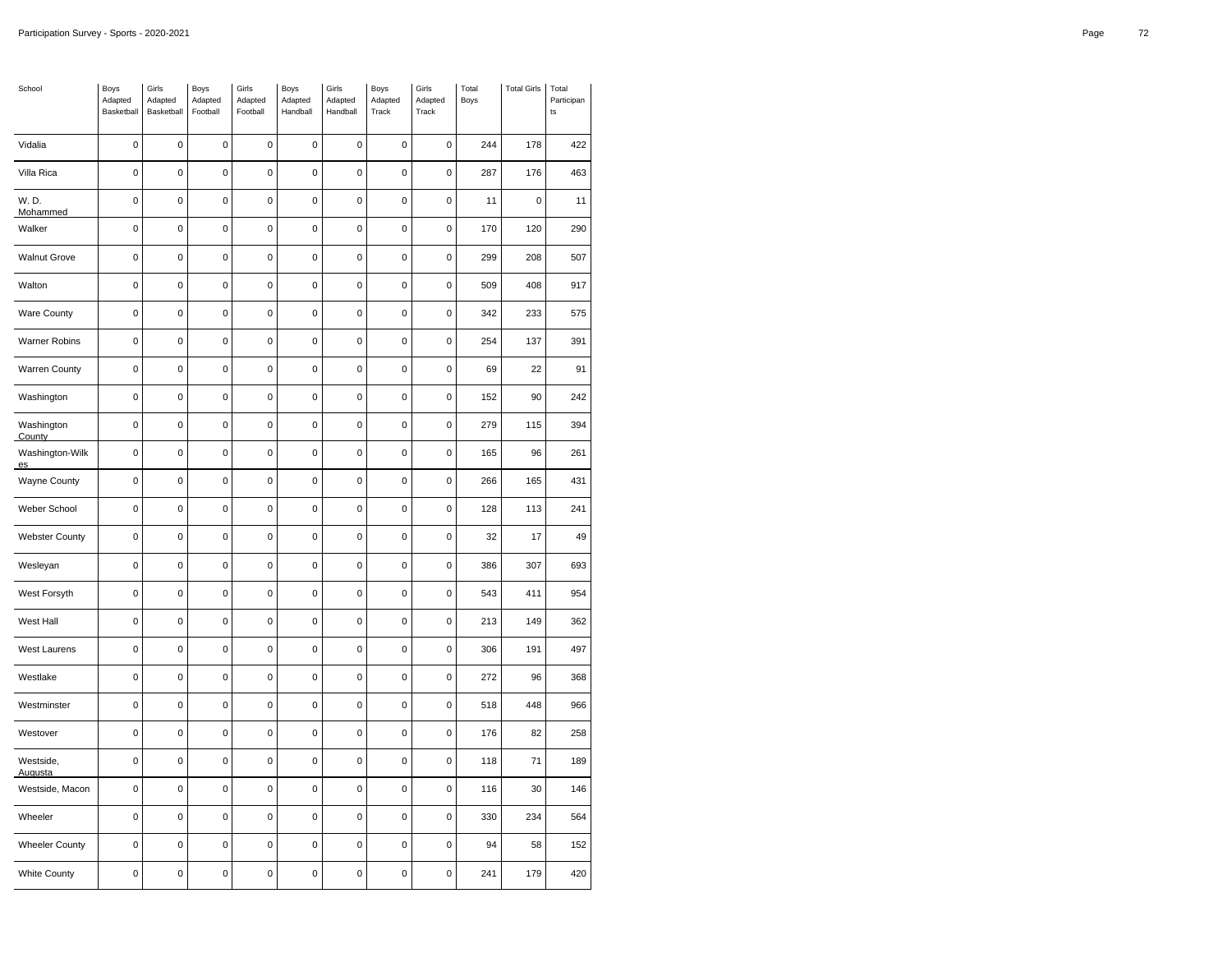| School                         | Boys<br>Adapted<br>Basketball | Girls<br>Adapted<br>Basketball | Boys<br>Adapted<br>Football | Girls<br>Adapted<br>Football | Boys<br>Adapted<br>Handball | Girls<br>Adapted<br>Handball | Boys<br>Adapted<br>Track | Girls<br>Adapted<br>Track | Total<br><b>Boys</b> | <b>Total Girls</b> | Total<br>Participan<br>ts |
|--------------------------------|-------------------------------|--------------------------------|-----------------------------|------------------------------|-----------------------------|------------------------------|--------------------------|---------------------------|----------------------|--------------------|---------------------------|
| Whitefield<br>Academy          | 0                             | $\mathbf 0$                    | 0                           | 0                            | 0                           | $\mathbf 0$                  | $\mathbf 0$              | 0                         | 231                  | 123                | 354                       |
| Whitewater                     | 0                             | $\mathbf 0$                    | $\mathbf 0$                 | 0                            | 0                           | $\Omega$                     | $\mathbf 0$              | $\mathbf 0$               | 394                  | 255                | 649                       |
| <b>Wilcox County</b>           | 0                             | $\mathbf 0$                    | $\mathbf 0$                 | $\mathbf 0$                  | $\mathbf 0$                 | $\mathbf 0$                  | $\mathbf 0$              | $\mathbf 0$               | 121                  | 55                 | 176                       |
| <b>Wilkinson County</b>        | 0                             | $\mathbf 0$                    | $\mathbf 0$                 | $\mathbf 0$                  | 0                           | $\mathbf 0$                  | $\mathbf 0$              | $\mathbf 0$               | 69                   | 27                 | 96                        |
| Winder-Barrow                  | 0                             | $\mathbf 0$                    | $\mathbf 0$                 | $\mathbf 0$                  | 0                           | $\mathbf 0$                  | $\mathbf 0$              | $\mathbf 0$               | 311                  | 196                | 507                       |
| <b>Windsor Forest</b>          | 0                             | $\mathbf 0$                    | 0                           | 0                            | 0                           | $\mathbf 0$                  | 0                        | 0                         | 133                  | 68                 | 201                       |
| Woodland.<br>Cartersville      | 0                             | $\mathbf 0$                    | $\mathbf 0$                 | $\mathbf 0$                  | 0                           | $\Omega$                     | $\mathbf 0$              | $\mathbf 0$               | 284                  | 160                | 444                       |
| Woodland.<br>Stockbridge       | 0                             | $\mathbf 0$                    | $\Omega$                    | $\Omega$                     | $\Omega$                    | $\Omega$                     | $\mathbf 0$              | $\mathbf 0$               | 257                  | 182                | 439                       |
| Woodstock                      | 0                             | $\mathbf 0$                    | $\mathbf 0$                 | $\mathbf 0$                  | 0                           | $\mathbf 0$                  | $\mathbf 0$              | $\mathbf 0$               | 373                  | 334                | 707                       |
| Woodville-Tompki<br>ns         | 0                             | $\mathbf 0$                    | $\mathbf 0$                 | $\mathbf 0$                  | $\mathbf 0$                 | $\mathbf 0$                  | $\mathbf 0$              | $\mathbf 0$               | 58                   | 62                 | 120                       |
| Woodward<br>Academy            | 0                             | $\mathbf 0$                    | 0                           | $\mathbf 0$                  | 0                           | $\mathbf 0$                  | $\mathbf 0$              | 0                         | 389                  | 278                | 667                       |
| Woody Gap                      | 0                             | $\mathbf 0$                    | $\mathbf 0$                 | 0                            | 0                           | $\mathbf 0$                  | $\mathbf 0$              | $\mathbf 0$               | 5                    | 14                 | 19                        |
| Worth County                   | 0                             | $\mathbf 0$                    | $\mathbf 0$                 | $\mathbf 0$                  | 0                           | $\mathbf 0$                  | $\mathbf 0$              | $\mathbf 0$               | 174                  | 109                | 283                       |
| 472 Schools<br>Listed - Totals | 61                            | 26                             | 6                           | $\overline{2}$               | 3                           | 1                            | 52                       | 29                        | 106904               | 68568              | 175472                    |
| Participating<br>Schools       | 11                            | 8                              | 4                           | $\overline{2}$               | 3                           | 1                            | $\overline{7}$           | 6                         |                      |                    |                           |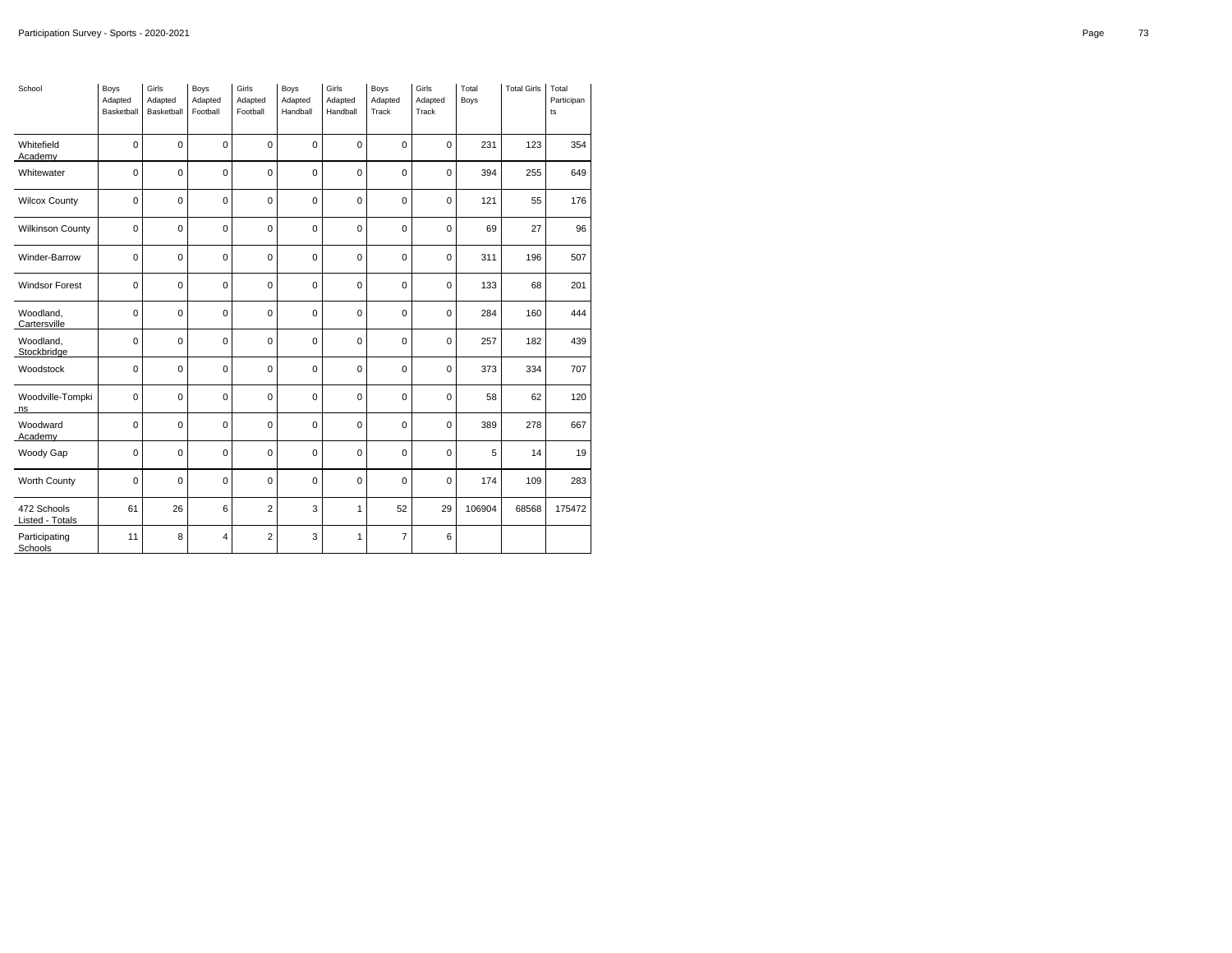| School                    | Boys<br>Orchestra | Girls<br>Orchestra  | Boys<br>Vocal       | Girls<br>Vocal | Boys<br>Band   | Girls<br>Band  | Boys<br>Dance<br>Team | Girls<br>Dance<br>Team | <b>Boys Drill</b><br>Team | Girls Drill<br>Team | Boys<br>Debate:P<br>olicy | Girls<br>Debate:P<br>olicy | Boys<br>Debate:Li<br>ncoln-Dou<br>glas | Girls<br>Debate:Li<br>ncoln-Dou<br>glas | Boys<br>Dramatics | Girls<br>Dramatics  | Boys<br>Individual<br>Events | Girls<br>Individual<br>Events | Boys<br>Non-Com<br>p. Cheer | Girls<br>Non-Com<br>p. Cheer |
|---------------------------|-------------------|---------------------|---------------------|----------------|----------------|----------------|-----------------------|------------------------|---------------------------|---------------------|---------------------------|----------------------------|----------------------------------------|-----------------------------------------|-------------------|---------------------|------------------------------|-------------------------------|-----------------------------|------------------------------|
| <b>ACE Charter</b>        | $10$              | 13                  | 27                  | 61             | 47             | 14             | $\mathsf{O}\xspace$   | $\mathsf{O}\xspace$    | $\mathbf 0$               | $\pmb{0}$           | $\pmb{0}$                 | $\mathsf 0$                | $\pmb{0}$                              | $\mathbf 0$                             | $\mathbf{3}$      | 11                  | $\mathsf 0$                  | $\mathbf 0$                   | $\mathbf 0$                 | 26                           |
| Adairsville               | $\mathbf 0$       | $\mathsf{O}\xspace$ | $\mathbf{3}$        | 11             | 22             | 51             | $\mathsf 0$           | $\mathbf 0$            | $\mathbf 0$               | $\pmb{0}$           | $\mathbf 0$               | $\mathsf{O}\xspace$        | $\mathsf 0$                            | $\mathsf 0$                             | $\overline{7}$    | 20                  | 11                           | 14                            | $\mathbf 0$                 | 23                           |
| Alcovy                    | $\mathbf 0$       | $\mathsf{O}\xspace$ | 12                  | 18             | 21             | 29             | $\mathsf{O}\xspace$   | 8                      | $\mathbf 0$               | $\mathbf 0$         | $\mathbf 0$               | 0                          | $\mathbf 0$                            | 0                                       | 9                 | 12                  | $\mathbf 0$                  | $\mathbf 0$                   | $\Omega$                    | 25                           |
| Alexander                 | $\mathbf 0$       | $\mathsf 0$         | 38                  | 62             | 95             | 58             | $\mathsf 0$           | 11                     | $\mathbf 0$               | $\pmb{0}$           | $\mathbf 0$               | $\mathsf 0$                | $\mathsf 0$                            | $\mathbf 0$                             | 3                 | 18                  | $\overline{7}$               | $\overline{2}$                | $\overline{1}$              | 66                           |
| Allatoona                 | 71                | 122                 | 12                  | 62             | 75             | 74             | $\mathsf 0$           | 12                     | $\overline{7}$            | $\overline{4}$      | $\mathbf{3}$              | 0                          | $\mathbf{1}$                           | $\overline{2}$                          | $\overline{4}$    | 15                  | 8                            | 6                             | $\mathbf 0$                 | 25                           |
| Alpharetta                | $\mathbf 0$       | $\pmb{0}$           | 13                  | 82             | 62             | 44             | $\mathsf{O}\xspace$   | $\mathbf{0}$           | $\mathbf 0$               | $\mathbf 0$         | 21                        | 11                         | $\mathsf 0$                            | $\mathbf 0$                             | 9                 | 15                  | 6                            | $\overline{4}$                | $\mathbf 0$                 | 50                           |
| Apalachee                 | $\pmb{0}$         | $\mathsf 0$         | 17                  | 73             | 53             | 61             | $\mathsf 0$           | 5                      | $\pmb{0}$                 | $\pmb{0}$           | $\pmb{0}$                 | $\mathsf 0$                | $\mathbf 0$                            | $\mathsf 0$                             | 6                 | 15                  | 8                            | 17                            | $\pmb{0}$                   | 57                           |
| <b>Appling County</b>     | $\pmb{0}$         | $\mathsf{O}\xspace$ | 18                  | 22             | 41             | 82             | $\mathsf 0$           | $\mathsf{O}\xspace$    | $\pmb{0}$                 | $\pmb{0}$           | $\pmb{0}$                 | $\pmb{0}$                  | $\pmb{0}$                              | $\mathbf 0$                             | $\overline{7}$    | 13                  | 6                            | $\,6$                         | $\Omega$                    | 38                           |
| Aquinas                   | $\mathbf 0$       | $\mathsf 0$         | $\mathbf 0$         | $\mathbf 0$    | $\mathbf 0$    | $\pmb{0}$      | $\mathsf 0$           | $\mathsf 0$            | $\mathbf 0$               | $\mathbf 0$         | $\mathbf 0$               | 0                          | $\mathsf 0$                            | $\mathbf 0$                             | $\overline{7}$    | 15                  | $\mathsf 0$                  | $\mathbf 0$                   | $\mathbf 0$                 | 19                           |
| Arabia Mountain           | $\pmb{0}$         | $\mathsf 0$         | $\mathbf 0$         | $\pmb{0}$      | 61             | 62             | $\mathsf 0$           | $\mathbf 0$            | $\pmb{0}$                 | $\pmb{0}$           | $\pmb{0}$                 | $\pmb{0}$                  | $\mathsf{O}\xspace$                    | $\pmb{0}$                               | $\pmb{0}$         | $\pmb{0}$           | $\mathsf 0$                  | $\mathsf{O}\xspace$           | $\pmb{0}$                   | 30                           |
| Archer                    | 56                | 127                 | 19                  | 121            | 93             | 72             | $\mathsf{O}\xspace$   | $\mathbf 0$            | $\mathbf 0$               | $\mathbf 0$         | $\mathbf 0$               | 0                          | 6                                      | 5                                       | 37                | 88                  | 3                            | 8                             | $\mathbf 0$                 | 76                           |
| Armuchee                  | $\pmb{0}$         | $\pmb{0}$           | $\mathbf 0$         | $\mathbf 0$    | 34             | 39             | $\mathsf{O}\xspace$   | $\mathbf 0$            | $\pmb{0}$                 | $\pmb{0}$           | $\pmb{0}$                 | $\mathsf 0$                | $\mathbf 0$                            | $\mathsf 0$                             | $\pmb{0}$         | $\pmb{0}$           | $\mathbf{3}$                 | $\overline{4}$                | $\mathbf 0$                 | 16                           |
| Athens Academy            | 25                | 15                  | $\mathbf 0$         | $\mathbf 0$    | 11             | $\overline{1}$ | $\mathsf{O}\xspace$   | $\mathsf 0$            | $\mathbf 0$               | $\mathbf 0$         | $\mathbf 0$               | $\pmb{0}$                  | $\mathsf 0$                            | $\mathsf 0$                             | 8                 | 15                  | 5                            | 3                             | $\mathsf 0$                 | 48                           |
| Athens Christian          | $\mathbf 0$       | $\mathsf{O}\xspace$ | $\mathbf 0$         | $\mathbf 0$    | 15             | 12             | $\mathsf 0$           | $\mathsf 0$            | $\mathbf 0$               | $\mathbf 0$         | $\mathbf 0$               | 0                          | $\mathbf 0$                            | $\mathsf 0$                             | 15                | 10                  | $\mathsf 0$                  | $\pmb{0}$                     | $\mathbf 0$                 | 20                           |
| <b>Atkinson County</b>    | $\mathbf 0$       | $\mathsf 0$         | $\mathbf 0$         | $\mathbf 0$    | $\mathbf 0$    | $\pmb{0}$      | $\mathsf 0$           | $\mathsf 0$            | $\mathbf 0$               | $\overline{7}$      | $\mathbf 0$               | $\mathsf 0$                | $\mathbf 0$                            | $\mathbf 0$                             | 8                 | $\boldsymbol{9}$    | $\mathsf 0$                  | $\mathbf 0$                   | $\mathbf 0$                 | 18                           |
| Atlanta Classical         | $\mathbf 0$       | $\mathsf{O}\xspace$ | $\mathbf 0$         | $\mathbf 0$    | $\mathbf 0$    | $\pmb{0}$      | $\mathsf 0$           | $\mathbf 0$            | $\mathbf 0$               | $\pmb{0}$           | $\mathbf 0$               | 0                          | $\mathsf 0$                            | $\mathsf 0$                             | $\mathbf 0$       | $\pmb{0}$           | $\mathsf 0$                  | $\mathsf 0$                   | $\mathbf 0$                 | $\pmb{0}$                    |
| Atlanta<br>International  | $\mathbf 0$       | $\mathsf 0$         | $\mathbf 0$         | $\mathbf 0$    | $\mathbf 0$    | $\pmb{0}$      | $\mathsf 0$           | $\mathbf 0$            | $\mathbf 0$               | $\overline{0}$      | $\mathbf 0$               | 0                          | $\mathsf 0$                            | $\mathbf 0$                             | 15                | 25                  | $\mathsf 0$                  | $\mathbf 0$                   | $\Omega$                    | $\mathbf 0$                  |
| Atlanta Jewish<br>Academy | $\mathbf 0$       | $\mathsf 0$         | $\mathbf 0$         | $\mathbf 0$    | $\mathbf 0$    | $\pmb{0}$      | $\mathsf 0$           | $\mathsf 0$            | $\mathbf 0$               | $\pmb{0}$           | $\mathbf 0$               | 0                          | $\mathsf 0$                            | $\mathbf 0$                             | $\mathbf 0$       | $\pmb{0}$           | $\mathsf 0$                  | $\mathbf 0$                   | $\mathbf 0$                 | $\pmb{0}$                    |
| <b>B.E.S.T Academy</b>    | $\pmb{0}$         | $\mathsf{O}\xspace$ | $\mathbf 0$         | $\mathbf 0$    | $\Omega$       | $\pmb{0}$      | $\mathsf{O}\xspace$   | $\mathbf 0$            | $\mathbf 0$               | $\pmb{0}$           | $\pmb{0}$                 | 0                          | $\mathbf 0$                            | $\mathsf 0$                             | $\pmb{0}$         | $\pmb{0}$           | $\mathsf 0$                  | $\mathbf 0$                   | $\Omega$                    | $\pmb{0}$                    |
| <b>Bacon County</b>       | 31                | 45                  | $\mathbf 0$         | $\mathbf 0$    | 31             | 45             | $\mathsf 0$           | $\mathsf 0$            | $\mathbf 0$               | $\mathbf 0$         | $\mathbf 0$               | 0                          | $\mathbf 0$                            | $\mathbf 0$                             | $\mathbf 0$       | $\mathbf 0$         | $\mathsf 0$                  | $\mathbf 0$                   | $\Omega$                    | 39                           |
| Baconton                  | $\pmb{0}$         | $\mathsf 0$         | $\mathbf 0$         | $\mathbf 0$    | $\mathbf 0$    | $\pmb{0}$      | $\mathsf 0$           | $\mathbf 0$            | $\pmb{0}$                 | $\pmb{0}$           | $\pmb{0}$                 | 0                          | $\mathbf 0$                            | $\mathsf 0$                             | $\pmb{0}$         | $\mathsf 0$         | 3                            | $\overline{4}$                | $\mathbf 0$                 | 17                           |
| Bainbridge                | $\mathbf 0$       | $\mathsf{O}\xspace$ | $\sqrt{5}$          | 18             | 76             | 122            | $\mathsf 0$           | $\mathbf 0$            | $\mathbf 0$               | $\mathbf 0$         | $\mathbf 0$               | 0                          | $\mathsf 0$                            | $\pmb{0}$                               | $\overline{7}$    | 18                  | 9                            | 10                            | $\mathbf 0$                 | 44                           |
| <b>Baker County</b>       | $\mathbf 0$       | $\mathsf 0$         | $\mathbf 0$         | $\mathbf 0$    | $\mathbf{1}$   | 8              | $\mathsf 0$           | $\mathsf 0$            | $\mathbf 0$               | $\pmb{0}$           | $\mathbf 0$               | $\mathsf{O}\xspace$        | $\mathsf 0$                            | $\mathbf 0$                             | $\mathbf 0$       | $\mathsf{O}\xspace$ | $\mathsf 0$                  | $\mathbf 0$                   | $\Omega$                    | $\,6\,$                      |
| Baldwin                   | $\mathbf 0$       | $\mathsf 0$         | $\mathbf 0$         | $\mathbf 0$    | 12             | 19             | $\mathsf 0$           | $\mathsf 0$            | $\mathbf 0$               | 15                  | $\mathbf 0$               | $\mathsf 0$                | $\mathsf 0$                            | $\mathsf 0$                             | $\mathbf 0$       | $\mathsf{O}\xspace$ | 1                            | $\overline{4}$                | $\mathbf{1}$                | 39                           |
| <b>Banks County</b>       | $\mathbf 0$       | $\mathsf 0$         | $\pmb{0}$           | $\mathbf 0$    | 26             | 53             | $\mathsf 0$           | $\mathsf 0$            | $\mathbf 0$               | $\mathbf 0$         | $\mathbf 0$               | 0                          | $\mathbf 0$                            | $\mathbf 0$                             | $\mathbf 0$       | $\mathbf 0$         | $\mathsf 0$                  | $\mathbf 0$                   | $\mathbf 0$                 | 58                           |
| Banneker                  | $\pmb{0}$         | $\mathsf 0$         | 16                  | ${\bf 75}$     | 21             | 19             | $\mathsf 0$           | 12                     | $\mathbf 0$               | 15                  | $\pmb{0}$                 | 0                          | $\mathsf 0$                            | $\mathbf 0$                             | $\pmb{0}$         | $\pmb{0}$           | $\mathsf 0$                  | $\mathbf 0$                   | $\mathbf 0$                 | 39                           |
| Barrow                    | $\mathbf 0$       | $\mathsf{O}\xspace$ | $\mathsf{O}\xspace$ | $\mathbf 0$    | $\overline{0}$ | $\mathbf 0$    | $\mathsf 0$           | 6                      | $\mathbf 0$               | $\mathbf 0$         | $\mathbf 0$               | 0                          | $\mathsf 0$                            | $\pmb{0}$                               | $\mathbf 0$       | $\pmb{0}$           | $\mathsf{O}\xspace$          | $\mathbf 0$                   | $\mathbf 0$                 | $\pmb{0}$                    |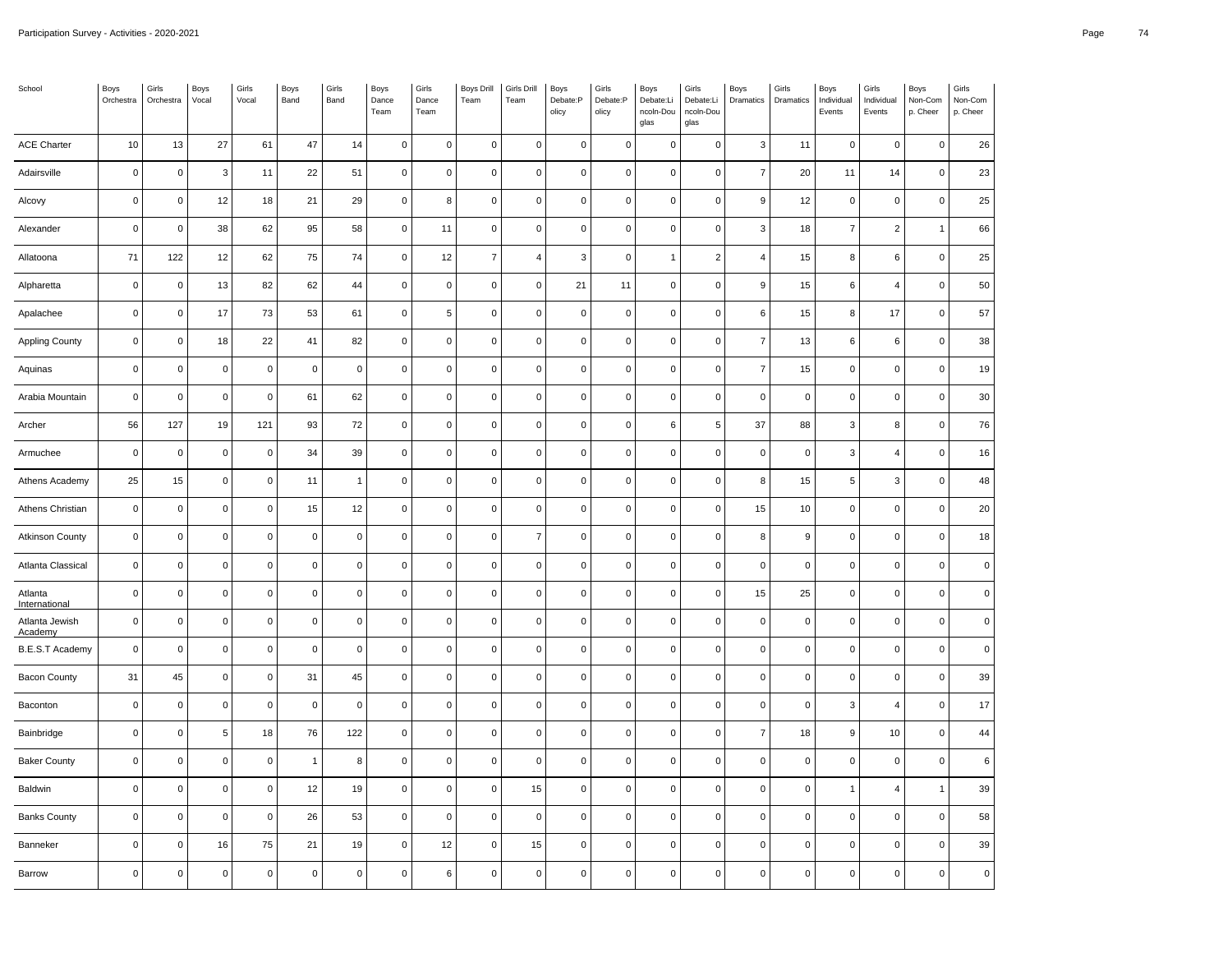| School                    | Boys<br>Orchestra | Girls<br>Orchestra  | Boys<br>Vocal  | Girls<br>Vocal | Boys<br>Band   | Girls<br>Band | Boys<br>Dance<br>Team | Girls<br>Dance<br>Team | Boys Drill<br>Team | Girls Drill<br>Team | Boys<br>Debate:P<br>olicy | Girls<br>Debate:P<br>olicy | Boys<br>Debate:Li<br>ncoln-Dou<br>glas | Girls<br>Debate:Li<br>ncoln-Dou<br>glas | Boys<br>Dramatics | Girls<br>Dramatics        | Boys<br>Individual<br>Events | Girls<br>Individual<br>Events | Boys<br>Non-Com<br>p. Cheer | Girls<br>Non-Com<br>p. Cheer |
|---------------------------|-------------------|---------------------|----------------|----------------|----------------|---------------|-----------------------|------------------------|--------------------|---------------------|---------------------------|----------------------------|----------------------------------------|-----------------------------------------|-------------------|---------------------------|------------------------------|-------------------------------|-----------------------------|------------------------------|
| Beach                     | $\mathbf 0$       | $\mathsf{O}\xspace$ | $\mathsf 0$    | $\mathbf 0$    | $\mathbf 0$    | $\pmb{0}$     | $\mathsf 0$           | $\mathbf 0$            | $\pmb{0}$          | $\pmb{0}$           | $\pmb{0}$                 | $\pmb{0}$                  | $\mathsf 0$                            | $\pmb{0}$                               | $\mathbf 0$       | $\pmb{0}$                 | 0                            | $\mathbf 0$                   | $\mathbf 0$                 | 13                           |
| Ben Franklin<br>Academy   | $\mathbf 0$       | $\mathsf 0$         | $\mathsf 0$    | $\mathsf 0$    | $\mathbf 0$    | $\pmb{0}$     | $\mathsf 0$           | $\mathbf 0$            | $\mathbf 0$        | $\mathbf 0$         | $\mathbf 0$               | $\mathsf 0$                | $\mathbf 0$                            | $\mathbf 0$                             | $\mathbf 0$       | $\mathbf 0$               | $\mathsf 0$                  | $\mathbf 0$                   | $\mathsf 0$                 | $\mathbf 0$                  |
| Benedictine               | $\mathbf 0$       | $\mathsf 0$         | $\mathbf 0$    | $\mathbf 0$    | $\Omega$       | $\mathbf 0$   | $\mathsf{O}\xspace$   | $\mathbf 0$            | 13                 | $\mathbf 0$         | $\mathbf 0$               | 0                          | $\mathbf 0$                            | $\mathbf 0$                             | $\mathbf 0$       | $\mathbf 0$               | $\pmb{0}$                    | $\mathbf 0$                   | 0                           | $\mathsf 0$                  |
| Berkmar                   | 68                | 134                 | $\mathbf 0$    | $\mathsf 0$    | 80             | 46            | $\mathsf{O}\xspace$   | $\mathbf 0$            | $\mathbf 0$        | $\mathbf 0$         | $\pmb{0}$                 | $\pmb{0}$                  | $\mathsf 0$                            | $\mathbf 0$                             | $\mathbf 0$       | $\mathbf 0$               | $\mathsf 0$                  | $\mathbf 0$                   | $\overline{1}$              | 10                           |
| Berrien                   | $\mathbf 0$       | $\mathsf{O}\xspace$ | $\mathbf 0$    | $\mathbf 0$    | 13             | 18            | $\mathsf{O}\xspace$   | $\mathbf 0$            | $\pmb{0}$          | 22                  | $\pmb{0}$                 | 0                          | $\mathbf 0$                            | $\pmb{0}$                               | $\mathbf 0$       | $\pmb{0}$                 | 3                            | $\mathbf{1}$                  | $\mathsf 0$                 | 20                           |
| <b>Bleckley County</b>    | $\mathbf 0$       | $\pmb{0}$           | $\mathsf 0$    | $\mathbf 0$    | 13             | 17            | $\mathsf 0$           | $\mathbf 0$            | $\mathbf 0$        | $18\,$              | $\mathbf 0$               | 0                          | $\mathbf 0$                            | $\mathbf 0$                             | 24                | 35                        | $\,$ 5 $\,$                  | 8                             | $\mathbf 0$                 | 16                           |
| <b>Blessed Trinity</b>    | $\pmb{0}$         | $\mathsf 0$         | $\mathbf 0$    | $\mathsf 0$    | 6              | 8             | $\mathsf 0$           | 17                     | $\pmb{0}$          | $\mathbf 0$         | $\pmb{0}$                 | 0                          | $\mathbf 0$                            | $\pmb{0}$                               | $\pmb{0}$         | $\pmb{0}$                 | $\mathsf 0$                  | $\mathbf 0$                   | $\mathsf 0$                 | 70                           |
| Bowdon                    | $\mathbf 0$       | $\mathsf{O}\xspace$ | $\pmb{0}$      | $\mathbf 0$    | 15             | 25            | $\mathsf{O}\xspace$   | 8                      | $\pmb{0}$          | $\mathbf 0$         | $\pmb{0}$                 | $\pmb{0}$                  | $\mathbf 0$                            | $\pmb{0}$                               | $\mathbf 0$       | $\pmb{0}$                 | $\mathsf 0$                  | $\pmb{0}$                     | $\pmb{0}$                   | 12                           |
| <b>Bradwell Institute</b> | $\mathbf 0$       | $\mathsf 0$         | $\mathsf 0$    | $\mathsf 0$    | 17             | 63            | $\mathsf 0$           | $\overline{7}$         | 20                 | 10                  | $\mathbf 0$               | 0                          | $\mathbf 0$                            | $\mathbf 0$                             | $\overline{7}$    | $\mathsf g$               | 5                            | 5                             | $\mathsf 0$                 | 32                           |
| <b>Brandon Hall</b>       | $\pmb{0}$         | $\mathsf 0$         | $\mathsf 0$    | $\mathsf 0$    | $\pmb{0}$      | $\pmb{0}$     | $\mathsf 0$           | $\mathbf 0$            | $\pmb{0}$          | $\mathbf 0$         | $\pmb{0}$                 | $\pmb{0}$                  | $\mathbf 0$                            | $\pmb{0}$                               | $\pmb{0}$         | $\pmb{0}$                 | $\mathsf 0$                  | $\mathbf 0$                   | $\pmb{0}$                   | $\mathbf 0$                  |
| <b>Brantley County</b>    | $\mathbf 0$       | $\mathsf 0$         | $\mathsf 0$    | $\mathsf 0$    | 24             | 21            | $\mathsf 0$           | $\mathsf 0$            | $\mathbf 0$        | $\mathbf 0$         | $\mathbf 0$               | $\mathsf 0$                | $\mathbf 0$                            | $\mathbf 0$                             | $\mathbf 0$       | $\mathbf 0$               | 0                            | $\mathbf 0$                   | $\mathsf 0$                 | 16                           |
| Bremen                    | $\pmb{0}$         | $\pmb{0}$           | $\overline{4}$ | $\mathbf{3}$   | 39             | 70            | $\pmb{0}$             | $\mathbf 0$            | $\pmb{0}$          | $\mathbf 0$         | $\pmb{0}$                 | 0                          | $\mathbf 0$                            | $\pmb{0}$                               | 9                 | 21                        | $\,$ 5 $\,$                  | $\overline{7}$                | $\mathsf 0$                 | 34                           |
| <b>Brooks County</b>      | $\mathbf 0$       | $\mathsf 0$         | $\pmb{0}$      | $\mathbf 0$    | $10$           | 15            | $\mathsf{O}\xspace$   | 10                     | $\mathsf 0$        | $\mathbf 0$         | $\mathbf 0$               | $\pmb{0}$                  | $\mathsf 0$                            | $\mathsf 0$                             | 8                 | 16                        | $\mathsf 0$                  | $\mathbf 0$                   | $\mathsf 0$                 | 20                           |
| Brookstone                | $\mathbf 0$       | $\mathsf 0$         | $\mathbf 0$    | $\mathbf 0$    | $\pmb{0}$      | $\mathbf 0$   | $\mathsf 0$           | $\mathbf 0$            | $\mathbf 0$        | $\mathsf 0$         | $\mathbf 0$               | 0                          | $\mathsf 0$                            | $\mathbf 0$                             | $\overline{7}$    | 11                        | 5                            | 9                             | $\mathsf 0$                 | $\boldsymbol{9}$             |
| Brookwood                 | $\mathbf 0$       | $\mathsf 0$         | $\mathbf 0$    | $\mathbf 0$    | 211            | 166           | $\mathsf 0$           | 16                     | $\mathbf 0$        | $\mathbf 0$         | $\pmb{0}$                 | 0                          | $\mathbf 0$                            | $\mathbf 0$                             | $\overline{c}$    | 12                        | 0                            | $\mathbf 0$                   | $\mathsf 0$                 | 85                           |
| <b>Brunswick</b>          | 12                | 35                  | $\mathsf 0$    | $\mathsf 0$    | 64             | 78            | $\mathsf 0$           | $\mathbf 0$            | $\mathbf 0$        | $\mathbf{0}$        | $\mathbf 0$               | 0                          | $\mathbf 0$                            | $\mathsf 0$                             | 10                | 17                        | 10                           | 20                            | $\mathsf 0$                 | $\mathbf 0$                  |
| <b>Bryan County</b>       | $\mathbf 0$       | 0                   | $\mathsf 0$    | $\mathbf 0$    | 13             | 19            | $\mathsf 0$           | $\mathbf 0$            | $\mathbf 0$        | $\mathbf 0$         | $\pmb{0}$                 | 0                          | $\mathbf 0$                            | $\mathbf 0$                             | $\mathbf 0$       | $\overline{4}$            | $\mathbf{1}$                 | $\overline{7}$                | $\mathbf 0$                 | $\mathbf 0$                  |
| Buford                    | $\mathbf 0$       | $\mathsf 0$         | $\mathbf 0$    | $\mathbf 0$    | 19             | 47            | $\mathsf 0$           | 12                     | $\mathbf 0$        | $\pmb{0}$           | $\pmb{0}$                 | $\pmb{0}$                  | $\mathsf 0$                            | $\mathbf 0$                             | 12                | 20                        | 9                            | 6                             | $\mathsf 0$                 | 35                           |
| <b>Burke County</b>       | $\pmb{0}$         | $\mathsf{O}\xspace$ | 6              | 16             | 32             | 36            | $\mathsf{O}\xspace$   | $\pmb{0}$              | $\pmb{0}$          | 14                  | $\pmb{0}$                 | 0                          | $\mathbf 0$                            | $\mathbf 0$                             | $\overline{c}$    | $\overline{4}$            | 10                           | 14                            | $\mathsf 0$                 | 30                           |
| <b>Butler</b>             | $\overline{0}$    | $\mathsf 0$         | $\mathbf 0$    | $\mathbf 0$    | 14             | 10            | $\mathsf 0$           | 10                     | $\mathbf 0$        | $\mathbf 0$         | $\mathbf 0$               | 0                          | $\mathsf 0$                            | $\mathbf 0$                             | $\mathbf 0$       | $\mathbf 0$               | 0                            | $\mathbf 0$                   | $\mathbf 0$                 | 17                           |
| Cairo                     | 98                | 65                  | 21             | 24             | 105            | 115           | $\mathsf 0$           | 16                     | $\pmb{0}$          | $\mathbf 0$         | 6                         | 8                          | 5                                      | 8                                       | 12                | 14                        | 8                            | 8                             | $\mathsf 0$                 | 28                           |
| Calhoun                   | $\mathbf 0$       | $\pmb{0}$           | $\mathbf 0$    | $\mathsf 0$    | 120            | 120           | $\mathsf 0$           | 8                      | $\mathsf 0$        | $\mathbf 0$         | 10                        | 10                         | 10                                     | 10                                      | 40                | 40                        | 20                           | 20                            | $\mathsf 0$                 | 35                           |
| Calhoun County            | $\mathbf 0$       | $\pmb{0}$           | $\mathbf 0$    | $\mathsf 0$    | $\mathbf 0$    | $\mathbf 0$   | $\mathsf 0$           | $\mathbf 0$            | $\mathbf 0$        | $\mathbf 0$         | $\mathbf 0$               | 0                          | $\mathbf 0$                            | $\mathbf 0$                             | $\mathbf 0$       | $\mathbf 0$               | $\mathsf{O}\xspace$          | $\mathbf 0$                   | $\mathsf 0$                 | $\overline{4}$               |
| Callaway                  | 13                | $11$                | $\mathsf 3$    | 11             | 13             | 17            | $\mathsf 0$           | $\mathbf 0$            | $\mathsf 0$        | $\bf8$              | $\mathbf 0$               | $\mathsf 0$                | $\mathsf 0$                            | $\mathsf 0$                             | $\mathbf 0$       | $\ensuremath{\mathsf{3}}$ | $\pmb{4}$                    | 6                             | $\mathbf{1}$                | 27                           |
| Calvary Day<br>School     | $\mathbf 0$       | $\mathsf 0$         | $\overline{4}$ | 5              | $\overline{7}$ | 8             | $\mathsf 0$           | $\mathbf 0$            | $\mathbf 0$        | $\mathbf 0$         | $\mathbf 0$               | 0                          | $\mathbf 0$                            | $\mathbf 0$                             | $\overline{7}$    | 8                         | 8                            | 9                             | $\mathsf 0$                 | 26                           |
| Cambridge                 | 52                | 52                  | 17             | 61             | 81             | 89            | $\mathsf 0$           | $\mathbf 0$            | $\mathbf 0$        | $\mathbf 0$         | $\,6\,$                   | $10\,$                     | $\mathbf 0$                            | $\mathbf 0$                             | 5                 | $\,6\,$                   | 0                            | $\mathbf 0$                   | 0                           | 51                           |
| Camden County             | $\mathbf 0$       | $\mathsf 0$         | 15             | 68             | 58             | 85            | $\mathsf 0$           | 12                     | $\mathbf 0$        | $\mathbf 0$         | $\mathbf 0$               | 0                          | $\mathsf 0$                            | $\mathbf 0$                             | 5                 | 8                         | 5                            | $\boldsymbol{9}$              | $\mathbf 0$                 | 57                           |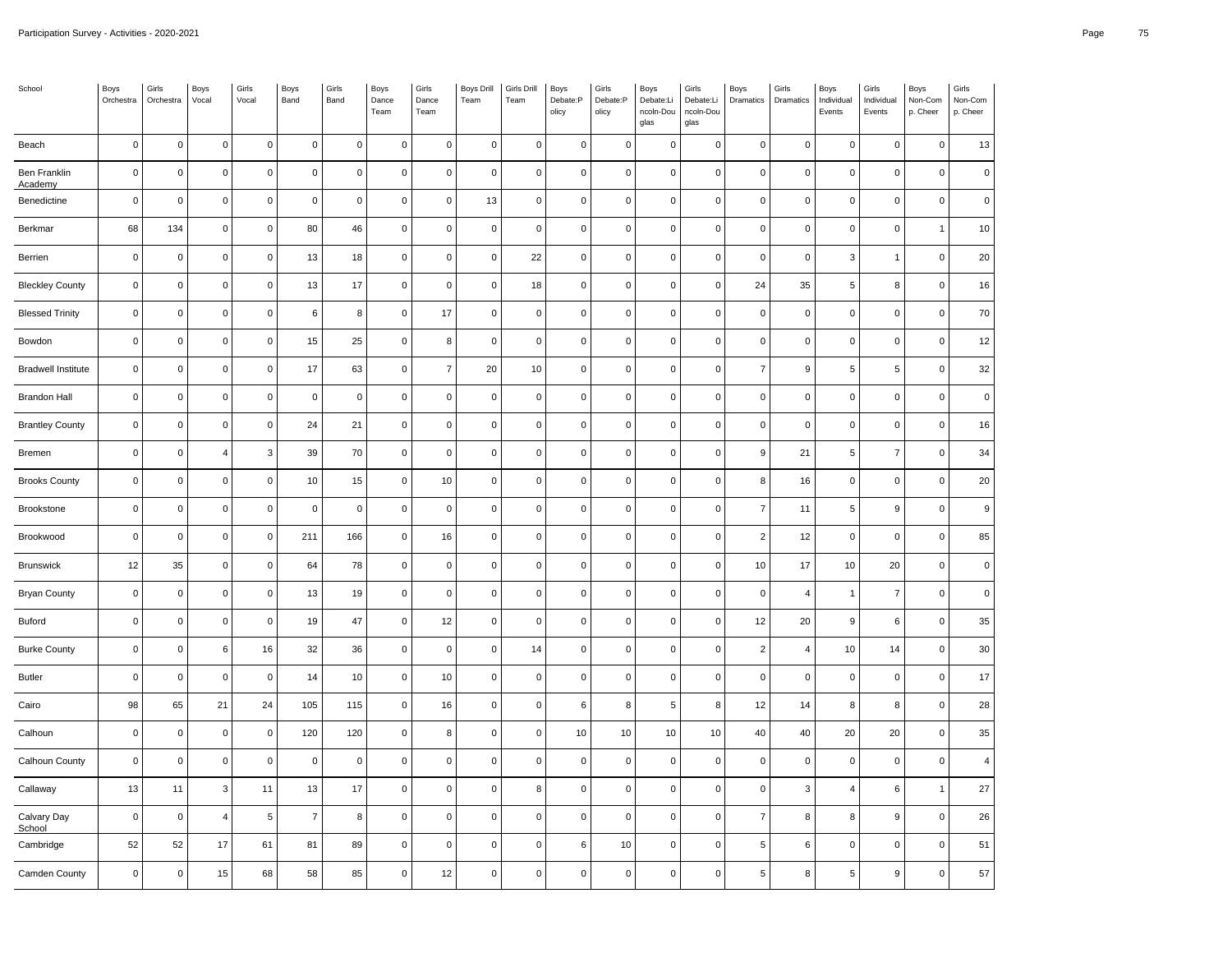| School                         | Boys<br>Orchestra | Girls<br>Orchestra  | Boys<br>Vocal  | Girls<br>Vocal | Boys<br>Band | Girls<br>Band  | Boys<br>Dance<br>Team | Girls<br>Dance<br>Team | <b>Boys Drill</b><br>Team | Girls Drill<br>Team | Boys<br>Debate:P<br>olicy | Girls<br>Debate:P<br>olicy | Boys<br>Debate:Li<br>ncoln-Dou<br>glas | Girls<br>Debate:Li<br>ncoln-Dou<br>glas | Boys<br>Dramatics | Girls<br>Dramatics  | Boys<br>Individual<br>Events | Girls<br>Individual<br>Events | Boys<br>Non-Com<br>p. Cheer | Girls<br>Non-Com<br>p. Cheer |
|--------------------------------|-------------------|---------------------|----------------|----------------|--------------|----------------|-----------------------|------------------------|---------------------------|---------------------|---------------------------|----------------------------|----------------------------------------|-----------------------------------------|-------------------|---------------------|------------------------------|-------------------------------|-----------------------------|------------------------------|
| Campbell                       | 21                | 84                  | 20             | 85             | $27\,$       | 54             | $\mathsf 0$           | $\mathsf 0$            | $\mathbf 0$               | $\mathbf 0$         | $\mathbf 0$               | 0                          | $\mathbf 0$                            | $\mathbf 0$                             | 23                | 86                  | $\mathsf 0$                  | $\mathbf 0$                   | $\mathbf 0$                 | 36                           |
| Carrollton                     | $\mathbf 0$       | $\mathsf 0$         | $\mathbf 0$    | $\mathbf 0$    | $\mathbf 0$  | $\pmb{0}$      | $\mathsf 0$           | $\mathbf 0$            | $\pmb{0}$                 | $\pmb{0}$           | $\mathbf 0$               | $\mathsf{O}\xspace$        | 15                                     | 12                                      | $10$              | 29                  | 26                           | 27                            | $\mathbf 0$                 | $\pmb{0}$                    |
| Cartersville                   | $\mathbf 0$       | $\mathsf{O}\xspace$ | 30             | 63             | 53           | 39             | $\mathsf 0$           | $\mathsf 0$            | $\mathbf 0$               | $\pmb{0}$           | $\pmb{0}$                 | 0                          | $\pmb{0}$                              | $\mathbf 0$                             | $\overline{7}$    | 8                   | 8                            | 10                            | $\Omega$                    | 36                           |
| Carver, Atlanta                | $\mathbf 0$       | $\mathsf 0$         | $\mathbf 0$    | $\mathbf 0$    | $\mathbf 0$  | $\pmb{0}$      | $\mathsf{O}\xspace$   | $\mathsf 0$            | $\mathbf 0$               | $\mathbf 0$         | $\mathbf 0$               | 0                          | $\mathsf 0$                            | $\mathbf 0$                             | $\mathbf 0$       | $\mathbf 0$         | $\mathsf 0$                  | $\mathbf 0$                   | $\mathbf 0$                 | 22                           |
| Carver,<br>Columbus            | $\mathbf 0$       | $\mathsf 0$         | $\mathbf 0$    | $\mathbf 0$    | $\mathbf 0$  | $\pmb{0}$      | $\mathsf 0$           | $\mathbf 0$            | $\pmb{0}$                 | $\pmb{0}$           | $\pmb{0}$                 | $\mathsf 0$                | $\mathbf 0$                            | $\mathsf 0$                             | $\pmb{0}$         | $\mathsf 0$         | $\mathsf 0$                  | $\mathsf 0$                   | $\mathbf 0$                 | $\pmb{0}$                    |
| Cass                           | $\mathbf 0$       | $\mathsf 0$         | 11             | 54             | 51           | 66             | $\mathsf 0$           | $\mathsf 0$            | $\mathbf 0$               | $\mathbf 0$         | $\mathbf 0$               | 0                          | $\mathsf{O}\xspace$                    | $\mathsf 0$                             | $\overline{7}$    | 11                  | 6                            | $\overline{9}$                | $\mathbf 0$                 | 30                           |
| Cedar Grove                    | $\mathbf 0$       | $\pmb{0}$           | $\mathbf 0$    | $\mathbf 0$    | 32           | 27             | $\mathsf 0$           | 15                     | 8                         | 12                  | $\pmb{0}$                 | $\mathsf 0$                | $\mathbf 0$                            | $\mathsf 0$                             | $\pmb{0}$         | $\pmb{0}$           | $\mathsf 0$                  | $\mathbf 0$                   | $\mathbf 0$                 | 21                           |
| Cedar Shoals                   | $\mathbf 0$       | $\mathsf 0$         | $\mathbf 0$    | $\mathbf 0$    | 18           | 14             | $\mathsf 0$           | $\mathbf 0$            | $\mathsf 0$               | $\mathbf 0$         | $\mathbf 0$               | $\mathsf{O}$               | $\mathsf 0$                            | $\mathsf 0$                             | $\mathbf 0$       | $\mathsf{O}\xspace$ | $\mathsf 0$                  | $\mathbf 0$                   | 1                           | 38                           |
| Cedartown                      | $\mathbf 0$       | $\mathsf{O}\xspace$ | $\mathbf 0$    | $\mathbf 0$    | 26           | 26             | $\mathsf 0$           | $\mathsf 0$            | $\mathbf 0$               | $\mathbf 0$         | $\mathbf 0$               | 0                          | $\mathsf 0$                            | $\mathsf 0$                             | 8                 | 14                  | 3                            | 8                             | $\mathbf 0$                 | 34                           |
| Centennial                     | 17                | 78                  | 13             | 69             | $\pmb{0}$    | $\pmb{0}$      | $\mathsf{O}\xspace$   | $\mathsf{O}\xspace$    | $\pmb{0}$                 | $\pmb{0}$           | $\pmb{0}$                 | $\mathsf 0$                | $\mathbf 0$                            | $\mathbf 0$                             | 6                 | $12$                | $\mathsf 0$                  | $\mathbf 0$                   | $\mathbf 0$                 | 55                           |
| <b>Central Gwinnett</b>        | 20                | 61                  | 16             | 54             | 76           | 52             | $\mathsf 0$           | $\mathbf 0$            | $\mathbf 0$               | $\mathbf 0$         | $\mathbf 0$               | 0                          | $\mathsf{O}\xspace$                    | $\mathsf 0$                             | $\mathbf{1}$      | 4                   | $\mathsf 0$                  | $\mathsf 0$                   | $\mathbf 0$                 | 26                           |
| Central, Carroll               | $\mathbf 0$       | $\mathsf 0$         | $\mathbf 0$    | $\mathbf 0$    | 61           | 92             | $\mathsf 0$           | $\mathbf 0$            | $\mathbf 0$               | $\pmb{0}$           | $\pmb{0}$                 | $\pmb{0}$                  | $\mathbf 0$                            | $\mathbf 0$                             | $\mathbf 0$       | $\pmb{0}$           | 6                            | 8                             | $\Omega$                    | $\pmb{0}$                    |
| Central, Macon                 | 15                | 31                  | 25             | 72             | 76           | 72             | $\mathsf 0$           | $\mathbf 0$            | $\mathbf 0$               | $\pmb{0}$           | $\mathbf 0$               | 0                          | $\mathsf 0$                            | $\mathbf 0$                             | $\mathbf 0$       | $\pmb{0}$           | $\mathsf 0$                  | $\mathbf 0$                   | $\mathbf 0$                 | 17                           |
| Central, Talbotton             | $\pmb{0}$         | $\mathsf{O}\xspace$ | $\mathbf 0$    | $\mathbf 0$    | 20           | 20             | $\mathsf 0$           | $\mathbf 0$            | $\pmb{0}$                 | $\mathbf 0$         | $\pmb{0}$                 | 0                          | $\mathbf 0$                            | $\mathsf 0$                             | $\pmb{0}$         | $\pmb{0}$           | $\mathsf 0$                  | $\mathbf 0$                   | $\mathbf 0$                 | $\pmb{0}$                    |
| Chamblee                       | 46                | 53                  | 8              | 26             | 38           | 31             | $\mathsf{O}\xspace$   | $\mathsf 0$            | $\mathbf 0$               | $\mathbf 0$         | $\mathbf 0$               | 0                          | $\mathbf 0$                            | $\mathbf 0$                             | $\mathbf 0$       | $\mathbf 0$         | $\mathsf 0$                  | $\mathbf 0$                   | 1                           | 17                           |
| Chapel Hill                    | $\mathbf 0$       | $\mathsf{O}\xspace$ | $\mathbf 0$    | $\mathbf 0$    | 21           | 22             | $\mathsf{O}\xspace$   | $\mathbf 0$            | $\pmb{0}$                 | $\pmb{0}$           | $\mathbf 0$               | 0                          | $\mathbf 0$                            | $\mathsf 0$                             | $\mathbf{3}$      | 12                  | 3                            | 9                             | $\mathbf 0$                 | 48                           |
| <b>Charlton County</b>         | $\mathbf 0$       | $\mathsf 0$         | $\mathbf 0$    | $\mathbf 0$    | 24           | 96             | $\mathsf 0$           | $\mathbf 0$            | $\mathbf 0$               | $\mathbf 0$         | $\mathbf 0$               | 0                          | $\mathbf 0$                            | $\mathbf 0$                             | 3                 | 12                  | $\overline{7}$               | 11                            | $\mathbf 0$                 | 18                           |
| Chattahoochee                  | 59                | 91                  | 20             | 80             | 90           | 110            | $\mathsf{O}\xspace$   | $\mathbf 0$            | $\mathbf 0$               | $\pmb{0}$           | 8                         | 11                         | $\mathsf 0$                            | $\mathbf 0$                             | $\mathbf 0$       | $\mathsf{O}\xspace$ | $\mathsf 0$                  | $\mathbf 0$                   | $\mathbf 0$                 | 12                           |
| Chattahoochee<br><b>County</b> | $\pmb{0}$         | $\mathsf 0$         | $\mathbf 0$    | $\pmb{0}$      | $\,6\,$      | $\overline{7}$ | $\mathsf{O}\xspace$   | $\,6\,$                | $\bf 8$                   | 9                   | $\pmb{0}$                 | $\mathsf 0$                | $\mathsf{O}\xspace$                    | $\pmb{0}$                               | $\pmb{0}$         | $\pmb{0}$           | $\mathsf 0$                  | $\mathbf 0$                   | $\pmb{0}$                   | $11$                         |
| Chattooga                      | $\mathbf 0$       | $\mathsf 0$         | 10             | 17             | 29           | 35             | $\mathsf 0$           | $\mathsf 0$            | $\mathbf 0$               | $\mathbf 0$         | $\mathbf 0$               | 0                          | $\mathbf 0$                            | $\pmb{0}$                               | $\mathbf 0$       | $\mathbf 0$         | $\mathsf 0$                  | $\overline{4}$                | $\mathbf 0$                 | 22                           |
| Cherokee                       | $\mathbf 0$       | $\mathsf 0$         | 16             | 68             | 87           | 122            | $\mathsf{O}\xspace$   | $\mathbf 0$            | $\mathbf 0$               | $\pmb{0}$           | $\mathbf 0$               | $\pmb{0}$                  | $\mathbf{1}$                           | $\overline{2}$                          | $\bf 8$           | $20\,$              | 11                           | 13                            | $\mathbf 0$                 | 75                           |
| Cherokee Bluff                 | $\mathbf 0$       | $\mathsf{O}\xspace$ | 12             | 43             | 46           | 32             | $\mathsf 0$           | $\mathbf 0$            | $\mathsf 0$               | $\mathbf 0$         | $\mathbf 0$               | $\pmb{0}$                  | $\mathsf 0$                            | $\mathsf 0$                             | 10                | 17                  | 13                           | 9                             | $\mathsf 0$                 | 59                           |
| Chestatee                      | $\mathbf 0$       | $\mathsf{O}\xspace$ | 14             | 49             | 62           | 49             | $\mathsf 0$           | $\mathbf 0$            | $\mathbf 0$               | $\mathbf 0$         | $\mathbf 0$               | 0                          | $\mathsf 0$                            | $\mathsf 0$                             | 11                | 17                  | 10                           | 19                            | 0                           | 28                           |
| Christian Heritage             | $\mathbf 0$       | $\mathsf{O}\xspace$ | $\mathbf 0$    | $\mathbf 0$    | $\mathbf 0$  | $\pmb{0}$      | $\mathsf{O}\xspace$   | $\mathbf 0$            | $\mathbf 0$               | $\pmb{0}$           | $\mathbf 0$               | $\mathsf 0$                | $\mathbf 0$                            | $\mathbf 0$                             | $\,$ 5            | 11                  | $\mathsf 0$                  | $\mathbf 0$                   | $\mathbf 0$                 | 25                           |
| Clarke Central                 | 21                | 33                  | 10             | 32             | 18           | 32             | $\mathsf{O}\xspace$   | 12                     | $\pmb{0}$                 | 12                  | $\mathbf 0$               | 0                          | $\mathbf 0$                            | $\mathsf 0$                             | $\mathbf 0$       | $\mathsf{O}\xspace$ | $\mathsf 0$                  | $\mathbf 0$                   | $\mathbf 0$                 | 55                           |
| Clarkston                      | $\mathbf 0$       | $\mathsf 0$         | $\mathbf 0$    | $\mathbf 0$    | $\mathbf 0$  | $\mathbf 0$    | $\mathsf 0$           | $\mathsf 0$            | $\mathbf 0$               | $\mathbf 0$         | $\mathbf 0$               | 0                          | $\mathsf 0$                            | $\mathbf 0$                             | $\overline{0}$    | $\mathsf 0$         | $\mathsf 0$                  | $\mathbf 0$                   | $\mathbf 0$                 | $\mathbf 0$                  |
| Claxton                        | $\mathbf 0$       | $\mathsf 0$         | $\overline{2}$ | 3              | 17           | 24             | $\mathsf 0$           | $\mathsf 0$            | $\mathbf 0$               | $\mathbf 0$         | $\mathbf 0$               | $\mathbf{1}$               | $\mathbf{1}$                           | $\mathbf 0$                             | $\overline{2}$    | $\mathbf{1}$        | 4                            | 6                             | $\Omega$                    | 18                           |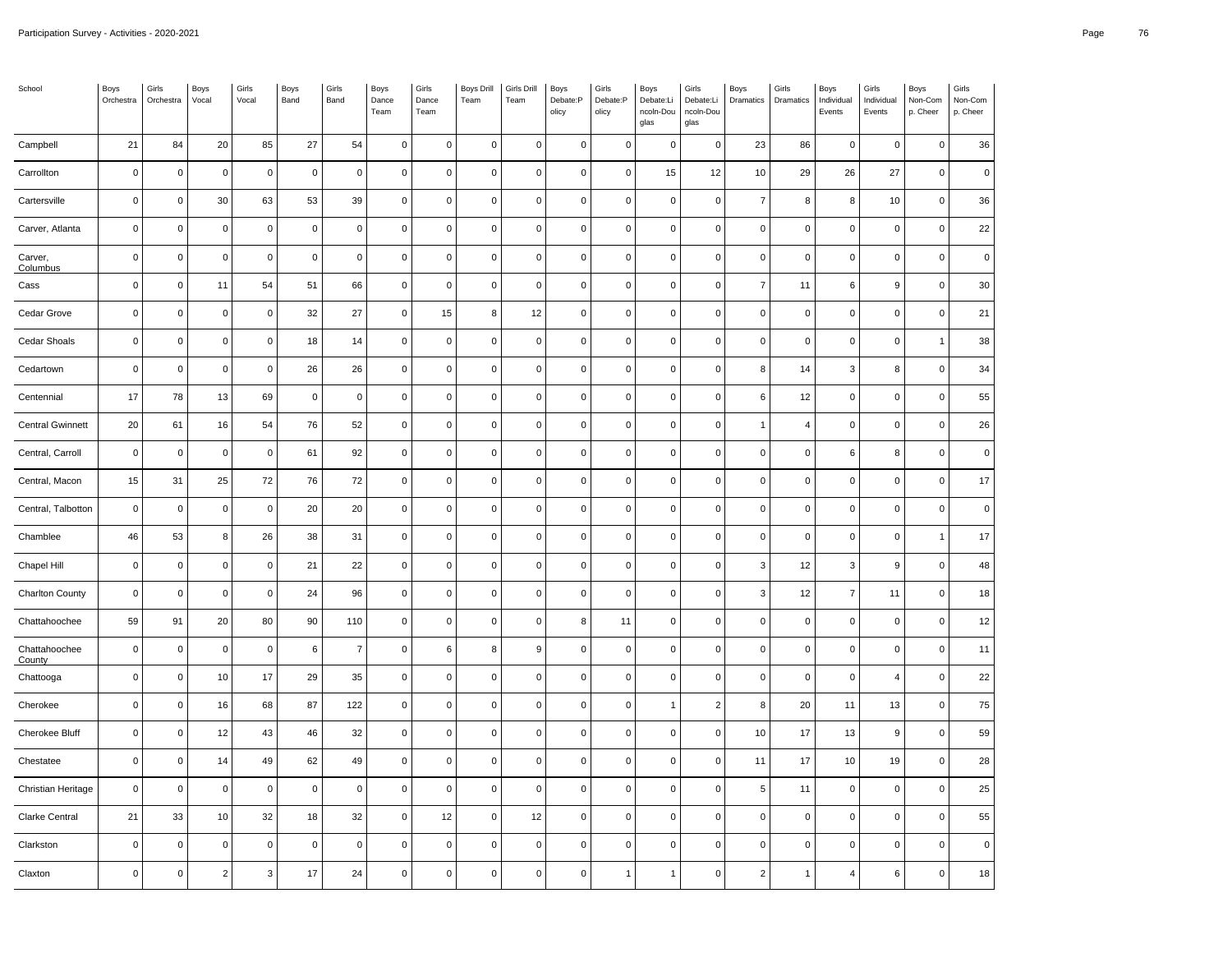| School                               | Boys<br>Orchestra | Girls<br>Orchestra  | Boys<br>Vocal    | Girls<br>Vocal | Boys<br>Band   | Girls<br>Band | Boys<br>Dance<br>Team | Girls<br>Dance<br>Team | Boys Drill<br>Team | Girls Drill<br>Team | Boys<br>Debate:P<br>olicy | Girls<br>Debate:P<br>olicy | Boys<br>Debate:Li<br>ncoln-Dou<br>glas | Girls<br>Debate:Li<br>ncoln-Dou<br>glas | Boys<br>Dramatics | Girls<br>Dramatics  | Boys<br>Individual<br>Events | Girls<br>Individual<br>Events | Boys<br>Non-Com<br>p. Cheer | Girls<br>Non-Com<br>p. Cheer |
|--------------------------------------|-------------------|---------------------|------------------|----------------|----------------|---------------|-----------------------|------------------------|--------------------|---------------------|---------------------------|----------------------------|----------------------------------------|-----------------------------------------|-------------------|---------------------|------------------------------|-------------------------------|-----------------------------|------------------------------|
| <b>Clinch County</b>                 | $\mathbf 0$       | $\pmb{0}$           | $\mathbf 0$      | 3              | 18             | 21            | $\mathsf 0$           | $\sqrt{5}$             | $\mathbf 0$        | 6                   | $\mathbf 0$               | $\mathsf 0$                | $\mathsf 0$                            | $\mathsf 0$                             | $\pmb{0}$         | $\mathsf 0$         | $\overline{2}$               | $\overline{4}$                | 1                           | 15                           |
| Coahulla Creek                       | $\pmb{0}$         | $\mathsf 0$         | $\mathbf 0$      | $\pmb{0}$      | 29             | 34            | $\mathsf 0$           | $\mathbf 0$            | $\pmb{0}$          | $\pmb{0}$           | $\pmb{0}$                 | $\pmb{0}$                  | $\mathsf 0$                            | $\pmb{0}$                               | $\sqrt{5}$        | $11$                | $\mathsf 0$                  | $\pmb{0}$                     | $\pmb{0}$                   | 8                            |
| Coffee                               | 19                | 26                  | 32               | 48             | 33             | 77            | $\mathsf 0$           | $\mathsf 0$            | $\mathbf 0$        | $\mathbf 0$         | $\mathbf 0$               | 0                          | $\mathsf 0$                            | $\pmb{0}$                               | 6                 | 14                  | $\mathsf 0$                  | $\pmb{0}$                     | $\mathbf 0$                 | 56                           |
| <b>Collins Hill</b>                  | 62                | 123                 | 33               | 112            | 101            | 57            | $\mathsf{O}\xspace$   | 8                      | $\mathbf 0$        | $\pmb{0}$           | $\mathbf 0$               | $\mathsf{O}\xspace$        | $\mathbf 0$                            | $\mathsf 0$                             | 8                 | 10                  | $\mathsf 0$                  | $\mathsf 0$                   | $\mathbf 0$                 | 50                           |
| <b>Colquitt County</b>               | $\pmb{0}$         | $\mathsf 0$         | 51               | 113            | 72             | 63            | $\mathsf{O}\xspace$   | $\mathbf 0$            | $16\,$             | $\overline{7}$      | $\pmb{0}$                 | $\mathsf 0$                | $\mathsf 0$                            | $\pmb{0}$                               | $\,6$             | 14                  | $\,6\,$                      | 12                            | $\pmb{0}$                   | 33                           |
| Columbia                             | $\mathbf 0$       | $\mathsf 0$         | $\mathbf 0$      | $\mathbf 0$    | 12             | 14            | $\mathsf 0$           | $\mathbf 0$            | $\mathbf 0$        | $\mathbf 0$         | $\mathbf 0$               | 0                          | $\mathsf 0$                            | $\mathsf 0$                             | $\mathbf 0$       | $\mathsf 0$         | $\mathsf 0$                  | $\mathbf 0$                   | $\mathbf 0$                 | 8                            |
| Columbus                             | 24                | 43                  | 33               | 49             | 15             | 21            | $\mathsf{O}\xspace$   | $\mathbf 0$            | $\pmb{0}$          | $\pmb{0}$           | $\pmb{0}$                 | $\pmb{0}$                  | $\mathbf 0$                            | $\mathsf 0$                             | $\pmb{0}$         | $\mathsf{O}\xspace$ | $\mathsf 0$                  | $\mathbf 0$                   | $\mathbf 0$                 | 41                           |
| Commerce                             | 15                | 31                  | $\overline{7}$   | 6              | 28             | 33            | $\mathsf{O}\xspace$   | $\mathbf 0$            | $\pmb{0}$          | $\mathbf 0$         | $\pmb{0}$                 | $\mathsf{O}\xspace$        | $\mathsf 0$                            | $\pmb{0}$                               | $\,6$             | 8                   | $\overline{7}$               | $\boldsymbol{6}$              | $\pmb{0}$                   | $\pmb{0}$                    |
| Cook                                 | $\mathbf 0$       | $\mathsf{O}\xspace$ | $\sqrt{4}$       | 6              | 22             | 43            | $\mathsf 0$           | $\mathsf 0$            | $\mathbf 0$        | 15                  | $\mathbf 0$               | 0                          | $\mathbf 0$                            | $\mathsf 0$                             | $\overline{4}$    | 11                  | $\overline{7}$               | 16                            | $\mathbf 0$                 | 49                           |
| Coosa                                | $\mathbf 0$       | $\mathsf 0$         | $\boldsymbol{9}$ | 49             | 18             | 43            | $\mathsf 0$           | $\mathbf 0$            | $\mathbf 0$        | $\pmb{0}$           | $\mathbf 0$               | 0                          | $\mathbf 0$                            | $\mathsf 0$                             | $\mathbf{3}$      | $\boldsymbol{7}$    | 8                            | 9                             | $\overline{0}$              | 14                           |
| Coretta Scott<br><b>King Academy</b> | $\pmb{0}$         | $\mathsf{O}\xspace$ | $\mathbf 0$      | $\pmb{0}$      | $\mathbf 0$    | 15            | $\mathsf 0$           | $\mathbf 0$            | $\pmb{0}$          | $\pmb{0}$           | $\pmb{0}$                 | $\mathsf{O}\xspace$        | $\mathsf 0$                            | $\pmb{0}$                               | $\pmb{0}$         | $\pmb{0}$           | $\mathsf 0$                  | $\mathsf 0$                   | $\pmb{0}$                   | $10$                         |
| <b>Crawford County</b>               | $\mathbf 0$       | $\mathsf 0$         | $\mathbf 0$      | $\mathbf 0$    | $\overline{0}$ | $\pmb{0}$     | $\mathsf 0$           | $\mathbf 0$            | $\mathbf 0$        | $\mathbf 0$         | $\mathbf 0$               | 0                          | $\mathbf 0$                            | $\pmb{0}$                               | 3                 | $\,6\,$             | 3                            | 9                             | $\mathbf 0$                 | $\pmb{0}$                    |
| Creekside                            | $\mathbf 0$       | $\mathsf{O}\xspace$ | 40               | 109            | 86             | 65            | $\mathsf{O}\xspace$   | 9                      | $\mathbf 0$        | $\pmb{0}$           | $\mathbf 0$               | 0                          | $\mathsf 0$                            | $\mathsf 0$                             | $\mathbf 0$       | $\mathsf{O}\xspace$ | $\mathsf 0$                  | $\mathbf 0$                   | 1                           | 24                           |
| Creekview                            | $\pmb{0}$         | $\pmb{0}$           | 21               | 69             | 60             | 41            | $\mathsf{O}\xspace$   | $\mathbf 0$            | 15                 | 14                  | $\pmb{0}$                 | 0                          | $\mathbf 0$                            | $\mathsf 0$                             | 3                 | 8                   | $\overline{7}$               | $\overline{7}$                | $\pmb{0}$                   | 103                          |
| <b>Crisp County</b>                  | $\mathbf 0$       | $\mathsf 0$         | 31               | 77             | 44             | 71            | $\mathsf 0$           | $\mathsf 0$            | $\mathbf 0$        | $\mathbf 0$         | $\mathbf 0$               | 0                          | $\mathsf 0$                            | $\pmb{0}$                               | $\mathbf 0$       | $\mathbf 0$         | $\overline{7}$               | 10                            | $\mathbf 0$                 | 22                           |
| Cross Creek                          | $\mathbf 0$       | $\mathsf{O}\xspace$ | $\mathbf 0$      | $\mathbf 0$    | $\mathbf 0$    | $\pmb{0}$     | $\mathsf{O}\xspace$   | $\mathsf 0$            | $\mathbf 0$        | $\mathbf 0$         | $\mathbf 0$               | 0                          | $\mathsf 0$                            | $\mathsf 0$                             | $\mathbf 0$       | $\mathsf{O}\xspace$ | $\mathsf 0$                  | $\mathsf 0$                   | 1                           | $16$                         |
| Cross Keys                           | $\pmb{0}$         | $\mathsf{O}\xspace$ | $\mathbf 0$      | $\mathbf 0$    | $\pmb{0}$      | $\pmb{0}$     | $\mathsf{O}\xspace$   | $\mathbf 0$            | $\pmb{0}$          | $\pmb{0}$           | $\pmb{0}$                 | 0                          | $\mathbf 0$                            | $\mathsf 0$                             | $\pmb{0}$         | $\mathsf 0$         | $\mathsf 0$                  | $\mathsf 0$                   | $\overline{1}$              | 20                           |
| Dacula                               | 35                | 111                 | 34               | 98             | 17             | 40            | $\mathsf 0$           | $\mathbf 0$            | $\mathbf 0$        | $\mathbf 0$         | $\mathbf 0$               | 0                          | $\mathsf 0$                            | $\mathsf 0$                             | $\overline{4}$    | 6                   | $\mathsf 0$                  | $\mathbf 0$                   | $\mathbf 0$                 | 64                           |
| Dade County                          | $\mathbf 0$       | $\mathsf 0$         | 14               | 39             | 30             | 28            | $\mathsf 0$           | $\mathbf 0$            | $\mathbf 0$        | $\mathbf 0$         | $\mathbf 0$               | 0                          | $\mathsf 0$                            | $\mathsf 0$                             | 9                 | 29                  | 10                           | 18                            | $\mathbf 0$                 | 12                           |
| Dalton                               | $\mathbf 0$       | $\mathsf 0$         | $\mathbf 0$      | $\mathbf 0$    | 61             | 72            | $\mathsf 0$           | $\mathbf 0$            | $\overline{1}$     | 21                  | $\mathbf 0$               | 0                          | $\mathsf 0$                            | $\mathsf 0$                             | $\overline{7}$    | 12                  | 8                            | 10                            | 1                           | 11                           |
| Dalton Academy                       |                   |                     |                  |                |                |               |                       |                        |                    |                     |                           |                            |                                        |                                         |                   |                     |                              |                               |                             |                              |
| Darlington                           | $\mathbf 0$       | $\mathsf{O}\xspace$ | $\mathbf 0$      | $\mathbf 0$    | 12             | 10            | $\mathsf{O}\xspace$   | $\mathsf 0$            | $\mathbf 0$        | $\mathbf 0$         | $\mathbf 0$               | 0                          | $\mathsf 0$                            | $\mathbf 0$                             | $\mathbf 0$       | $\mathbf 0$         | $\mathsf 0$                  | $\mathsf 0$                   | $\mathbf 0$                 | 23                           |
| Davidson Fine<br><b>Arts</b>         | 28                | 88                  | 53               | 141            | 27             | 13            | $\mathsf 0$           | $\mathbf 0$            | $\pmb{0}$          | $\pmb{0}$           | $\pmb{0}$                 | $\mathsf 0$                | $\mathsf 0$                            | $\mathsf 0$                             | $\pmb{0}$         | $\mathsf 0$         | $\mathsf 0$                  | $\mathsf 0$                   | $\mathbf 0$                 | $\pmb{0}$                    |
| Dawson County                        | $\pmb{0}$         | $\mathsf 0$         | $\mathbf 0$      | $\pmb{0}$      | $\pmb{0}$      | $\pmb{0}$     | $\mathsf 0$           | $\mathsf 0$            | $\pmb{0}$          | $\pmb{0}$           | $\pmb{0}$                 | 0                          | $\pmb{0}$                              | $\pmb{0}$                               | $\overline{4}$    | 8                   | $\overline{7}$               | $\,6$                         | $\mathbf 0$                 | 28                           |
| Decatur                              | 30                | 30                  | 50               | 100            | 65             | 80            | $\mathsf{O}\xspace$   | $\mathbf 0$            | $\mathbf 0$        | $\mathbf 0$         | $\mathbf 0$               | 0                          | $\mathsf 0$                            | $\mathbf 0$                             | $\overline{0}$    | $\mathbf 0$         | $\overline{2}$               | 21                            | 1                           | 24                           |
| Deerfield-Windsor                    | $\pmb{0}$         | $\pmb{0}$           | $\mathbf 0$      | $\mathbf 0$    | $\mathbf 0$    | $\pmb{0}$     | $\mathsf 0$           | 15                     | $\pmb{0}$          | $\pmb{0}$           | $\pmb{0}$                 | 0                          | $\mathbf 0$                            | $\mathsf 0$                             | 5                 | 6                   | $\mathsf 0$                  | $\mathbf 0$                   | $\pmb{0}$                   | $30\,$                       |
| DeKalb School of<br>the Arts         | $\pmb{0}$         | $\mathsf 0$         | $\pmb{0}$        | $\Omega$       | $\Omega$       | $\pmb{0}$     | $\mathsf 0$           | $\pmb{0}$              | $\mathbf 0$        | $\mathbf 0$         | $\mathbf 0$               | 0                          | $\pmb{0}$                              | $\mathbf 0$                             | $\overline{c}$    | $\overline{7}$      | 0                            | $\pmb{0}$                     | C                           | $\pmb{0}$                    |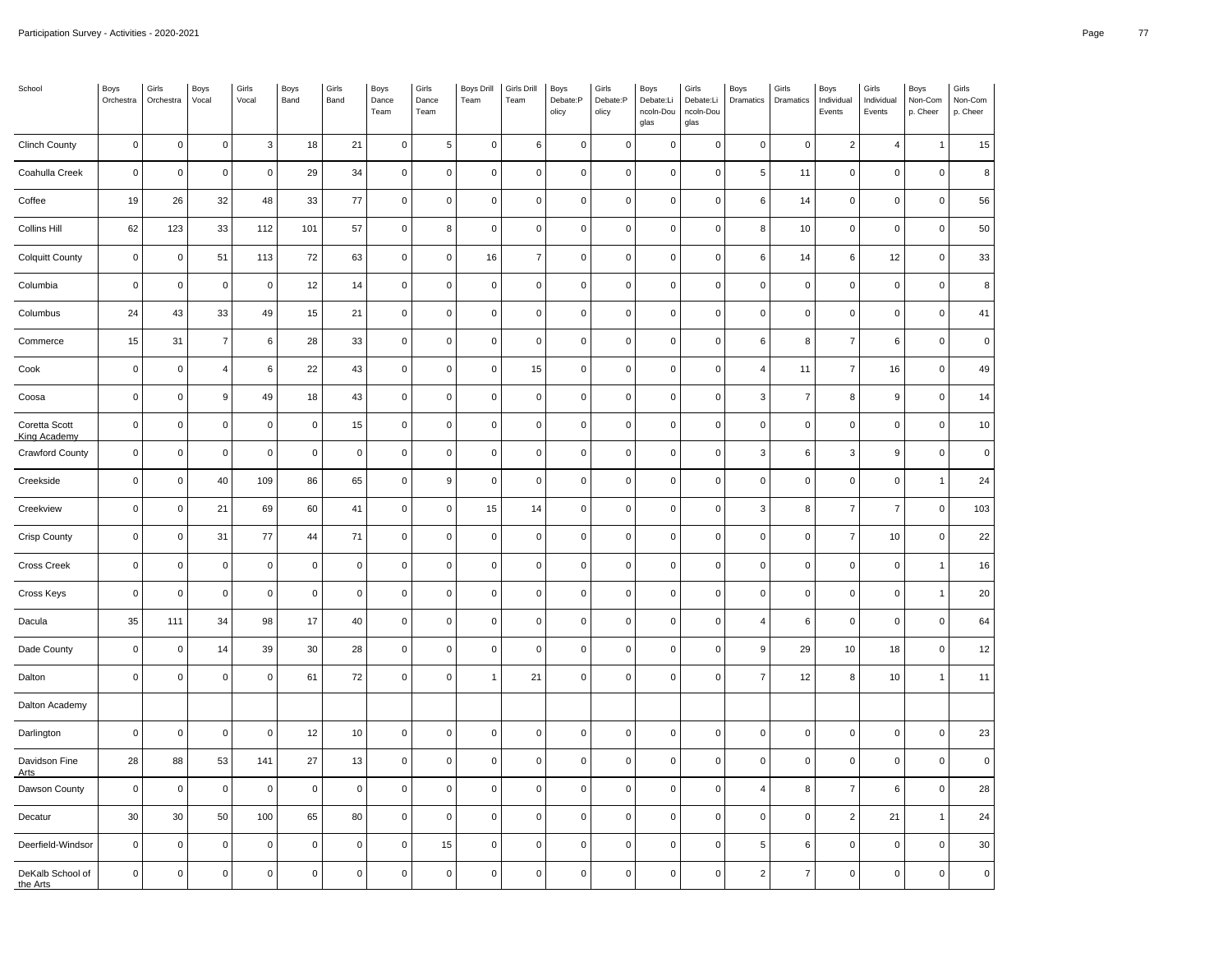| School                       | Boys<br>Orchestra | Girls<br>Orchestra  | Boys<br>Vocal    | Girls<br>Vocal | Boys<br>Band | Girls<br>Band | Boys<br>Dance<br>Team | Girls<br>Dance<br>Team | <b>Boys Drill</b><br>Team | Girls Drill<br>Team | Boys<br>Debate:P<br>olicy | Girls<br>Debate:P<br>olicy | Boys<br>Debate:Li<br>ncoln-Dou<br>glas | Girls<br>Debate:Li<br>ncoln-Dou<br>glas | Boys<br>Dramatics | Girls<br>Dramatics | Boys<br>Individual<br>Events | Girls<br>Individual<br>Events | Boys<br>Non-Com<br>p. Cheer | Girls<br>Non-Com<br>p. Cheer |
|------------------------------|-------------------|---------------------|------------------|----------------|--------------|---------------|-----------------------|------------------------|---------------------------|---------------------|---------------------------|----------------------------|----------------------------------------|-----------------------------------------|-------------------|--------------------|------------------------------|-------------------------------|-----------------------------|------------------------------|
| Denmark                      | 15                | 17                  | $\mathsf 0$      | $\mathsf 0$    | 45           | 15            | $\mathsf 0$           | 11                     | $\mathbf 0$               | $\mathbf 0$         | 5                         | 8                          | $\mathbf 0$                            | $\mathbf 0$                             | 9                 | 27                 | $\overline{7}$               | 9                             | $\mathsf 0$                 | $10$                         |
| Discovery                    | 25                | 50                  | 25               | 40             | 25           | 35            | $\mathsf{O}\xspace$   | $\mathbf 0$            | $\overline{7}$            | $\,$ 5 $\,$         | $\pmb{0}$                 | 0                          | $\mathbf 0$                            | $\pmb{0}$                               | $\overline{4}$    | $\mathbf{3}$       | $\pmb{4}$                    | 4                             | 3                           | 42                           |
| Dodge County                 | $\mathbf 0$       | $\mathsf 0$         | $\mathbf 0$      | $\pmb{0}$      | 35           | 25            | $\mathsf 0$           | $\mathbf 0$            | $\mathbf 0$               | 15                  | 5                         | 5                          | $\,$ 5 $\,$                            | $\sqrt{5}$                              | 10                | 10                 | 10                           | 10                            | $\mathsf 0$                 | $25\,$                       |
| Dooly County                 | $\pmb{0}$         | $\pmb{0}$           | $\mathbf 0$      | $\mathsf 0$    | 6            | $16$          | $\mathsf{O}\xspace$   | $\mathsf 0$            | $\mathbf 0$               | $\mathbf 0$         | $\pmb{0}$                 | 0                          | $\mathbf 0$                            | $\mathbf 0$                             | $\pmb{0}$         | $\pmb{0}$          | $\overline{c}$               | $\overline{2}$                | $\mathsf 0$                 | $11$                         |
| Dougherty                    | $\mathbf 0$       | $\mathsf{O}\xspace$ | $\mathsf 0$      | $\mathsf 0$    | $\mathsf 0$  | $\pmb{0}$     | $\mathsf 0$           | $\mathsf{O}\xspace$    | $\mathsf 0$               | $\mathbf 0$         | $\mathbf 0$               | $\mathsf 0$                | $\mathbf 0$                            | $\mathsf 0$                             | $\mathbf 0$       | $\mathbf 0$        | $\mathsf 0$                  | $\mathbf 0$                   | $\mathsf 0$                 | 22                           |
| Douglas County               | $\mathbf 0$       | $\pmb{0}$           | $\mathbf 0$      | $\mathsf 0$    | 64           | 49            | $\mathsf 0$           | $\boldsymbol{9}$       | $\mathbf 0$               | $\mathsf 0$         | $\pmb{0}$                 | 0                          | $\mathbf 0$                            | $\mathbf 0$                             |                   | $\mathbf{1}$       | 0                            | $\overline{4}$                | $\mathsf 0$                 | 12                           |
| Douglass, Atlanta            | $\mathbf 0$       | $\mathsf 0$         | $\mathbf 0$      | $\mathsf 0$    | $\mathsf 0$  | $\pmb{0}$     | $\mathsf 0$           | $\mathbf 0$            | $\pmb{0}$                 | $\mathbf 0$         | $\pmb{0}$                 | $\mathsf 0$                | $\mathbf 0$                            | $\mathbf 0$                             | $\mathbf 0$       | $\pmb{0}$          | $\mathsf{O}\xspace$          | $\mathbf 0$                   | $\overline{1}$              | $\mathsf{O}\xspace$          |
| Drew                         | 10                | 25                  | 12               | 35             | 61           | 52            | $\mathsf 0$           | $\pmb{0}$              | $\pmb{0}$                 | $\pmb{0}$           | $\pmb{0}$                 | $\mathsf 0$                | $\mathbf 0$                            | $\pmb{0}$                               | $\pmb{0}$         | $\pmb{0}$          | 0                            | $\mathbf 0$                   | $\mathsf 0$                 | 17                           |
| Drew Charter<br>School       | $\mathbf 0$       | $\mathsf{O}\xspace$ | $\mathbf 0$      | $\mathsf 0$    | $\mathbf 0$  | $\mathbf 0$   | $\mathsf 0$           | $\mathbf 0$            | $\mathbf 0$               | $\mathsf 0$         | $\mathbf 0$               | 0                          | $\mathbf 0$                            | $\mathbf 0$                             | $\mathbf 0$       | $\mathbf 0$        | $\mathsf{O}$                 | $\mathbf 0$                   | $\overline{1}$              | 15                           |
| Druid Hills                  | $\sqrt{5}$        | $\boldsymbol{7}$    | $\,$ 5 $\,$      | 5              | $\mathsf 0$  | $\pmb{0}$     | $\mathsf{O}\xspace$   | $\mathbf 0$            | $\pmb{0}$                 | $\mathbf 0$         | $\pmb{0}$                 | 0                          | $\mathbf 0$                            | $\pmb{0}$                               | $\mathbf 0$       | $\pmb{0}$          | $\mathsf 0$                  | $\mathbf 0$                   | $\overline{1}$              | $\sqrt{5}$                   |
| Dublin                       | $\mathbf 0$       | $\mathsf 0$         | $\mathsf 0$      | $\mathbf 0$    | 19           | 25            | $\mathsf 0$           | $\mathsf 0$            | $\mathsf 0$               | $\mathbf 0$         | $\mathbf 0$               | $\mathsf 0$                | $\mathsf 0$                            | $\mathbf 0$                             | 5                 | $\mathbf{1}$       | $\overline{4}$               | 5                             | 1                           | 25                           |
| Duluth                       | 98                | 204                 | 23               | 84             | 101          | 67            | $\mathsf 0$           | $\mathbf 0$            | 17                        | 15                  | $\pmb{0}$                 | 0                          | $\mathbf 0$                            | $\mathsf 0$                             | $\overline{2}$    | $\overline{7}$     | $\mathsf 0$                  | $\mathsf{O}\xspace$           | $\mathsf 0$                 | 41                           |
| Dunwoody                     | 25                | 60                  | 21               | 64             | 17           | 14            | $\mathsf{O}\xspace$   | $\mathbf 0$            | $\mathsf 0$               | $\mathbf{0}$        | $\mathbf 0$               | $\mathsf 0$                | $\mathbf 0$                            | $\mathsf 0$                             | 10                | 15                 | $\mathsf 0$                  | $\mathbf 0$                   | $\mathsf 0$                 | 67                           |
| Dutchtown                    | $\mathbf 0$       | $\mathsf{O}\xspace$ | $\mathbf 0$      | $\mathbf 0$    | $\mathbf 0$  | $\pmb{0}$     | $\mathsf 0$           | 22                     | $\mathbf 0$               | $\mathbf 0$         | $\pmb{0}$                 | 0                          | $\mathbf 0$                            | $\mathbf 0$                             | $\mathbf 0$       | $\mathbf 0$        | 0                            | $\overline{2}$                | $\overline{2}$              | 31                           |
| Eagle's Landing              | 17                | 14                  | 5                | $\mathbf{3}$   | 23           | 25            | $\mathsf{O}\xspace$   | $\overline{7}$         | $\mathsf 0$               | $\mathsf 0$         | $\pmb{0}$                 | $\pmb{0}$                  | $\mathbf 0$                            | $\mathbf 0$                             | $\mathbf 0$       | $\pmb{0}$          | $\mathsf 0$                  | $\overline{4}$                | $\overline{1}$              | 18                           |
| Eagle's Landing<br>Christian | $\pmb{0}$         | $\mathsf{O}\xspace$ | $\overline{4}$   | 17             | 16           | 16            | $\mathsf{O}\xspace$   | $\mathbf 0$            | $\pmb{0}$                 | $\mathbf 0$         | $\pmb{0}$                 | 0                          | $\mathbf 0$                            | $\pmb{0}$                               | $\mathbf 0$       | $\pmb{0}$          | $\mathsf{O}\xspace$          | $\mathbf 0$                   | $\mathsf 0$                 | 22                           |
| Early County                 | $\mathbf 0$       | $\mathsf{O}\xspace$ | $\mathsf 0$      | $\mathsf 0$    | 19           | 14            | $\mathsf 0$           | $\mathbf 0$            | $\mathbf 0$               | $10$                | $\pmb{0}$                 | 0                          | $\mathbf 0$                            | $\mathbf 0$                             | $\overline{7}$    | 11                 | $\overline{c}$               | 8                             | $\mathbf 0$                 | 21                           |
| East Coweta                  | $\mathbf 0$       | $\mathsf{O}\xspace$ | $\mathbf 0$      | $\mathsf 0$    | 70           | 73            | $\mathsf{O}\xspace$   | $\mathbf 0$            | $\pmb{0}$                 | $\mathbf 0$         | $\pmb{0}$                 | 0                          | $\mathsf 0$                            | $\pmb{0}$                               | $\pmb{0}$         | $\pmb{0}$          | 0                            | $\mathbf 0$                   | $\overline{1}$              | 32                           |
| East Forsyth                 |                   |                     |                  |                |              |               |                       |                        |                           |                     |                           |                            |                                        |                                         |                   |                    |                              |                               |                             |                              |
| East Hall                    | $\pmb{0}$         | $\pmb{0}$           | 15               | 62             | 90           | 119           | $\mathsf 0$           | $\mathbf 0$            | $\pmb{0}$                 | $\mathbf 0$         | $\pmb{0}$                 | 0                          | $\mathbf 0$                            | $\pmb{0}$                               | 5                 | $\sqrt{5}$         | $\mathsf 0$                  | $\overline{4}$                | $\mathsf 0$                 | 20                           |
| East Jackson                 | $\mathbf 0$       | $\mathsf 0$         | 29               | 37             | 32           | 44            | $\mathsf{O}\xspace$   | $10$                   | $\mathsf 0$               | 16                  | $\mathbf 0$               | $\mathsf 0$                | $\mathsf 0$                            | $\mathsf 0$                             | 5                 | $\overline{7}$     | 5                            | 12                            | $\mathsf 0$                 | 35                           |
| East Laurens                 | $\mathbf 0$       | $\pmb{0}$           | $\mathbf{3}$     | 24             | 35           | 47            | $\mathsf 0$           | $\mathbf 0$            | $\pmb{0}$                 | $\pmb{0}$           | $\pmb{0}$                 | 0                          | $\mathbf 0$                            | $\pmb{0}$                               | 5                 | $\,6\,$            | 4                            | 5                             | $\mathsf 0$                 | $17\,$                       |
| East Paulding                | $\mathbf 0$       | $\mathsf 0$         | 6                | 6              | 49           | 65            | $\mathsf 0$           | $\mathbf 0$            | $\mathbf 0$               | $\pmb{0}$           | $\pmb{0}$                 | $\pmb{0}$                  | $\mathbf 0$                            | $\mathbf 0$                             | 6                 | $\overline{4}$     | 5                            | 5                             | $\mathsf 0$                 | 47                           |
| Eastside                     | $\pmb{0}$         | $\mathsf{O}\xspace$ | 14               | 82             | 73           | 61            | $\mathsf{O}\xspace$   | $\pmb{0}$              | $\pmb{0}$                 | 22                  | $\pmb{0}$                 | 0                          | $\mathbf 0$                            | $\pmb{0}$                               | $\overline{4}$    | $\,6\,$            | $\mathsf{O}\xspace$          | 3                             | $\mathsf 0$                 | 31                           |
| <b>Echols County</b>         | $\mathbf 0$       | $\mathsf{O}\xspace$ | $\mathbf 0$      | $\mathbf 0$    | $\pmb{0}$    | $\mathbf 0$   | $\mathsf 0$           | $\mathsf 0$            | $\mathbf 0$               | $\mathbf 0$         | $\mathbf 0$               | 0                          | $\mathsf 0$                            | $\mathbf 0$                             | 11                | 17                 | 6                            | 10                            | $\mathbf 0$                 | $\boldsymbol{9}$             |
| Effingham County             | $\pmb{0}$         | $\mathsf{O}\xspace$ | 13               | 61             | 116          | 128           | $\mathsf 0$           | $\mathbf 0$            | $\pmb{0}$                 | $\mathbf 0$         | $\pmb{0}$                 | 0                          | $\mathbf 0$                            | $\pmb{0}$                               | $\overline{4}$    | $10$               | $\mathsf 0$                  | $\mathbf 0$                   | $\mathsf 0$                 | 38                           |
| <b>Elbert County</b>         | $\mathbf 0$       | $\mathsf{O}\xspace$ | $\boldsymbol{9}$ | 61             | 20           | 47            | $\mathsf 0$           | 0                      | 33                        | 17                  | $\mathbf 0$               | $\pmb{0}$                  | $\mathsf 0$                            | $\mathbf 0$                             | 3                 | 12                 | 3                            | 11                            | $\mathbf 0$                 | 51                           |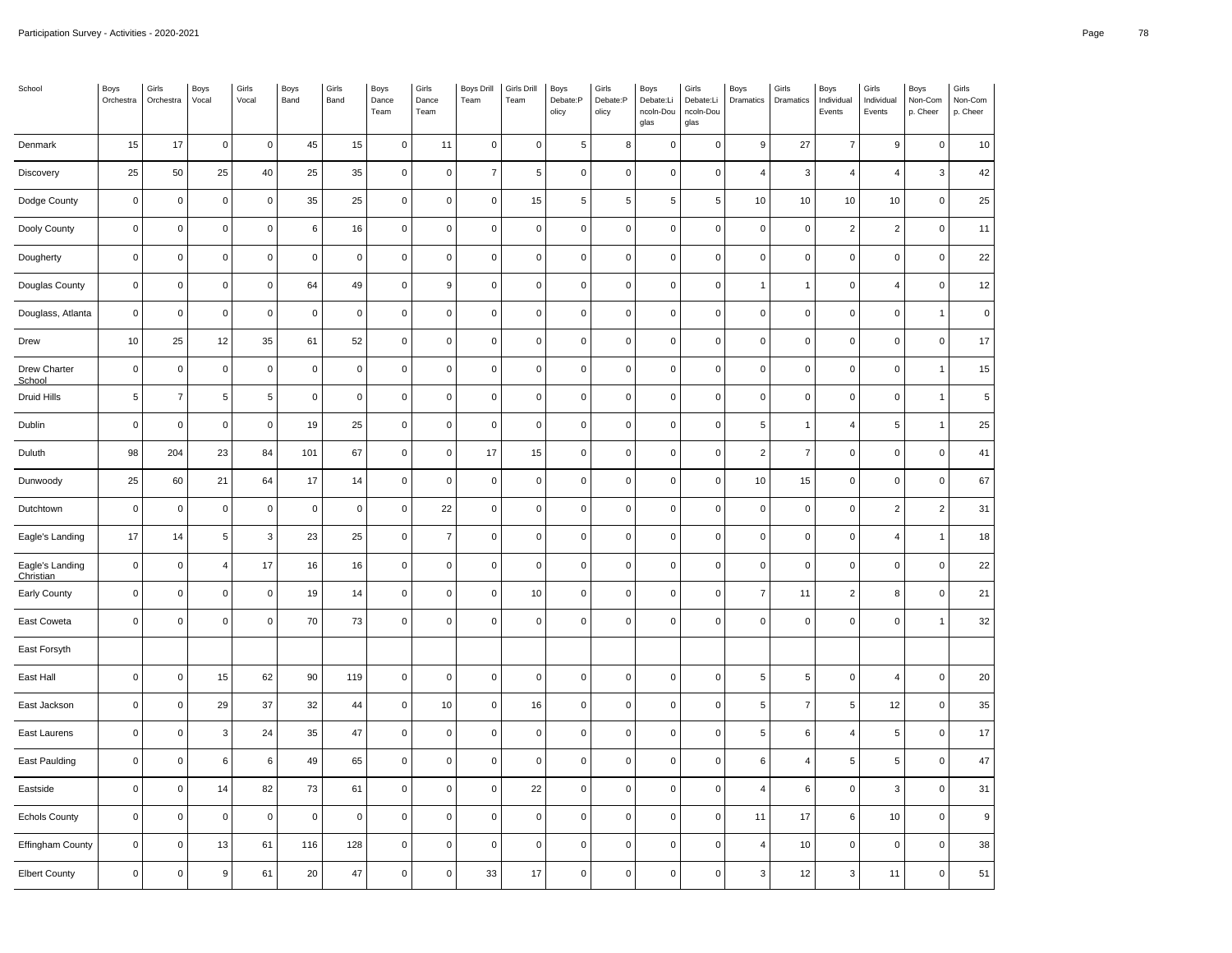| School                                    | Boys<br>Orchestra | Girls<br>Orchestra  | Boys<br>Vocal       | Girls<br>Vocal | Boys<br>Band | Girls<br>Band  | <b>Boys</b><br>Dance<br>Team | Girls<br>Dance<br>Team | Boys Drill<br>Team | Girls Drill<br>Team | Boys<br>Debate:P<br>olicy | Girls<br>Debate:P<br>olicy | Boys<br>Debate:Li<br>ncoln-Dou<br>glas | Girls<br>Debate:Li<br>ncoln-Dou<br>glas | Boys<br>Dramatics | Girls<br>Dramatics | Boys<br>Individual<br>Events | Girls<br>Individual<br>Events | Boys<br>Non-Com<br>p. Cheer | Girls<br>Non-Com<br>p. Cheer |
|-------------------------------------------|-------------------|---------------------|---------------------|----------------|--------------|----------------|------------------------------|------------------------|--------------------|---------------------|---------------------------|----------------------------|----------------------------------------|-----------------------------------------|-------------------|--------------------|------------------------------|-------------------------------|-----------------------------|------------------------------|
| Elite Scholars<br>Academy                 | $\pmb{0}$         | $\mathsf{O}\xspace$ | $\mathbf 0$         | $\pmb{0}$      | $\pmb{0}$    | $\pmb{0}$      | 0                            | $\mathbf 0$            | $\mathbf 0$        | $\pmb{0}$           | $\mathbf 0$               | $\mathsf 0$                | $\mathbf 0$                            | $\Omega$                                | $\pmb{0}$         | $\pmb{0}$          | $\mathsf 0$                  | $\pmb{0}$                     | $\pmb{0}$                   | $\overline{7}$               |
| <b>Emanuel County</b><br><b>Institute</b> | $\mathbf 0$       | $\mathsf 0$         | $\pmb{0}$           | $\mathbf 0$    | 8            | $\bf 8$        | $\mathsf{O}\xspace$          | 12                     | $\mathsf 0$        | $\pmb{0}$           | $\pmb{0}$                 | $\mathsf 0$                | $\mathbf 0$                            | $\mathbf 0$                             | $\pmb{0}$         | $\pmb{0}$          | $\mathsf 0$                  | $\mathbf 0$                   | $\pmb{0}$                   | 16                           |
| Etowah                                    | 9                 | $\mathsf g$         | 20                  | 73             | 65           | 68             | 0                            | 20                     | 0                  | $\mathbf 0$         | $\mathbf 0$               | $\mathsf{O}\xspace$        | $\mathbf 0$                            | $\Omega$                                | $\overline{5}$    | 10                 | $\mathsf 0$                  | $\mathbf 0$                   | $\mathbf 0$                 | 92                           |
| Evans                                     | $\mathbf 0$       | $\mathsf 0$         | $\mathbf 0$         | $\mathbf 0$    | 84           | 101            | 0                            | $\mathbf 0$            | 16                 | 10                  | $\pmb{0}$                 | $\mathsf 0$                | $\mathsf 0$                            | $\mathbf 0$                             | 9                 | 10                 | $\mathsf 0$                  | $\mathbf 0$                   | $\mathbf 0$                 | 16                           |
| <b>Excel Christian</b>                    | $\pmb{0}$         | $\mathsf 0$         | $\mathbf 0$         | $\pmb{0}$      | $\mathbf{1}$ | $\mathbf{3}$   | 0                            | $\mathbf 0$            | $\pmb{0}$          | $\pmb{0}$           | $\pmb{0}$                 | $\mathsf{O}\xspace$        | $\pmb{0}$                              | $\mathbf 0$                             | $\pmb{0}$         | $\pmb{0}$          | $\mathsf 0$                  | $\pmb{0}$                     | $\overline{0}$              | $\pmb{0}$                    |
| Fannin County                             | $\mathbf 0$       | $\mathsf 0$         | $\mathbf 0$         | $\mathbf 0$    | 40           | 60             | 0                            | $\mathbf 0$            | $\mathbf 0$        | $\mathbf 0$         | $\pmb{0}$                 | $\mathsf 0$                | $\mathbf 0$                            | $\mathbf 0$                             | 6                 | 19                 | $\mathsf 0$                  | $\overline{7}$                | $\mathbf 0$                 | 20                           |
| <b>Fayette County</b>                     | 12                | 42                  | 18                  | 40             | 39           | 63             | $\mathbf{1}$                 | 18                     | $\overline{2}$     | $\overline{4}$      | $\sqrt{2}$                | $\overline{7}$             | $\mathbf 0$                            | $\pmb{0}$                               | 5                 | 14                 | $\,$ 5 $\,$                  | 19                            | $\pmb{0}$                   | 31                           |
| Fellowship<br>Christian                   | $\pmb{0}$         | $\mathsf{O}\xspace$ | $\pmb{0}$           | $\pmb{0}$      | $\mathbf 0$  | $\pmb{0}$      | $\mathsf 0$                  | $\pmb{0}$              | $\pmb{0}$          | $\pmb{0}$           | $\pmb{0}$                 | $\pmb{0}$                  | $\pmb{0}$                              | $\Omega$                                | $\pmb{0}$         | $\pmb{0}$          | $\overline{7}$               | $\boldsymbol{9}$              | $\pmb{0}$                   | 26                           |
| First Presbyterian                        | $\mathbf 0$       | $\mathsf 0$         | $\mathbf 0$         | $\mathbf 0$    | 8            | $\mathsf g$    | 0                            | $\mathbf 0$            | $\mathsf 0$        | $\mathbf 0$         | $\pmb{0}$                 | $\mathsf 0$                | $\mathsf 0$                            | $\mathbf 0$                             | $\mathbf 0$       | $\mathbf 0$        | $\mathsf 0$                  | $\mathbf 0$                   | $\overline{0}$              | 48                           |
| Fitzgerald                                | $\pmb{0}$         | $\mathsf 0$         | $\mathbf 0$         | $\pmb{0}$      | 16           | 41             | $\mathsf{O}\xspace$          | $\mathbf 0$            | $\pmb{0}$          | $\pmb{0}$           | $\pmb{0}$                 | $\mathsf 0$                | $\mathsf 0$                            | $\pmb{0}$                               | $\pmb{0}$         | $\pmb{0}$          | $\mathbf{3}$                 | 8                             | $\pmb{0}$                   | 26                           |
| Flowery Branch                            | $\mathbf 0$       | $\mathsf 0$         | 22                  | 97             | 54           | 37             | 0                            | $\mathbf 0$            | $\pmb{0}$          | $\mathbf 0$         | $\pmb{0}$                 | $\mathsf{O}\xspace$        | $\mathbf 0$                            | $\mathbf 0$                             | 6                 | 23                 | $\overline{4}$               | 3                             | $\overline{0}$              | 61                           |
| <b>Forest Park</b>                        | 28                | 36                  | 20                  | 27             | 95           | 85             | $\mathsf{O}\xspace$          | $\mathbf 0$            | $\mathsf 0$        | $\pmb{0}$           | $\pmb{0}$                 | $\mathsf 0$                | $\mathsf 0$                            | $\mathbf 0$                             | $\pmb{0}$         | $\mathsf 0$        | $\mathsf{O}\xspace$          | $\mathbf 0$                   | $\pmb{0}$                   | $\bf8$                       |
| Forsyth Central                           | 5                 | 13                  | 10                  | 40             | 92           | 77             | $\mathsf{O}\xspace$          | 8                      | $\mathsf 0$        | 13                  | $\pmb{0}$                 | $\mathsf 0$                | $\mathbf 0$                            | $\mathbf 0$                             | 8                 | $\overline{7}$     | 8                            | $\overline{7}$                | $\mathbf 0$                 | 42                           |
| Franklin County                           | $\mathbf 0$       | $\mathsf{O}\xspace$ | $\mathbf 0$         | $\mathbf 0$    | 18           | 13             | 0                            | $\overline{7}$         | $\mathsf 0$        | 10                  | $\pmb{0}$                 | $\mathsf 0$                | $\mathbf 0$                            | $\mathbf 0$                             | 11                | 13                 | $\mathbf 0$                  | $\mathbf 0$                   | $\mathbf 0$                 | 54                           |
| Fulton Leadership<br>Academy              | $\mathbf 0$       | $\mathsf 0$         | $\mathbf 0$         | $\mathbf 0$    | $\mathbf 0$  | $\mathbf 0$    | 0                            | $\mathbf 0$            | $\mathbf 0$        | $\pmb{0}$           | $\pmb{0}$                 | $\mathsf 0$                | $\mathbf 0$                            | $\mathbf 0$                             | $\mathbf 0$       | $\mathsf 0$        | $\mathsf{O}\xspace$          | $\mathbf 0$                   | $\mathbf 0$                 | $\mathbf 0$                  |
| <b>Furlow Charter</b>                     | $\mathbf 0$       | $\mathsf 0$         | $\mathbf 0$         | $\mathbf 0$    | $\mathbf 0$  | $\pmb{0}$      | $\mathsf{O}\xspace$          | $\mathbf 0$            | $\mathsf 0$        | $\pmb{0}$           | $\pmb{0}$                 | $\mathsf 0$                | $\mathsf 0$                            | $\mathbf 0$                             | $\overline{2}$    | 8                  | $\overline{4}$               | $\overline{4}$                | $\overline{0}$              | $\pmb{0}$                    |
| Gainesville                               | $\pmb{0}$         | $\mathsf 0$         | $\mathbf 0$         | $\mathbf 0$    | $\mathbf 0$  | $\pmb{0}$      | $\mathsf{O}\xspace$          | $\mathbf 0$            | $\mathbf 0$        | $\pmb{0}$           | $\pmb{0}$                 | $\mathsf 0$                | $\mathbf 0$                            | $\mathbf 0$                             | $\pmb{0}$         | $\pmb{0}$          | $\mathsf 0$                  | $\mathbf 0$                   | $\overline{0}$              | 75                           |
| Galloway                                  | 6                 | $\overline{7}$      | $\boldsymbol{9}$    | 11             | 17           | $\overline{7}$ | 0                            | $\mathbf 0$            | $\mathsf 0$        | $\pmb{0}$           | $\pmb{0}$                 | $\mathsf 0$                | $\mathbf 0$                            | $\mathbf 0$                             | $\mathbf 0$       | $\pmb{0}$          | $\mathsf 0$                  | $\mathbf 0$                   | $\overline{0}$              | $\pmb{0}$                    |
| George Walton<br>Academy                  | 22                | 12                  | 6                   | 8              | 30           | 25             | 0                            | $\mathbf 0$            | $\mathsf 0$        | $\mathbf 0$         | $\pmb{0}$                 | $\pmb{0}$                  | $\pmb{0}$                              | $\mathbf 0$                             | 6                 | 12                 | 8                            | 11                            | $\pmb{0}$                   | 12                           |
| Georgia Academy<br>for Blind              | $\mathbf 0$       | $\mathsf{O}\xspace$ | $\mathbf 0$         | $\mathbf 0$    | $\mathbf 0$  | $\mathbf 0$    | $\pmb{0}$                    | $\mathbf 0$            | $\mathbf 0$        | $\mathbf 0$         | $\pmb{0}$                 | $\mathsf 0$                | $\mathbf 0$                            | $\Omega$                                | $\mathbf 0$       | $\mathbf 0$        | $\mathsf 0$                  | $\mathbf 0$                   | $\overline{0}$              | $\mathbf 0$                  |
| Georgia Military<br>College               | $\mathbf 0$       | $\mathsf{O}\xspace$ | $\mathbf 0$         | $\mathbf 0$    | 20           | 21             | 0                            | $\mathbf 0$            | 3                  | $\overline{4}$      | $\pmb{0}$                 | $\mathsf 0$                | $\mathbf 0$                            | $\mathbf 0$                             | 18                | 33                 | 6                            | $\boldsymbol{9}$              | $\overline{0}$              | 12                           |
| Georgia School<br>for Deaf                |                   |                     |                     |                |              |                |                              |                        |                    |                     |                           |                            |                                        |                                         |                   |                    |                              |                               |                             |                              |
| Gilmer                                    | $\mathbf 0$       | $\mathsf 0$         | 8                   | 88             | 42           | 67             | $\mathsf 0$                  | $\mathbf 0$            | $\mathsf 0$        | $\pmb{0}$           | $\pmb{0}$                 | $\mathsf 0$                | $\mathbf 0$                            | $\mathbf 0$                             | $\pmb{0}$         | $\mathbf 0$        | $\mathbf{1}$                 | $\boldsymbol{9}$              | $\overline{0}$              | 20                           |
| <b>Glascock County</b>                    | $\mathbf 0$       | $\mathsf 0$         | $\mathbf 0$         | $\mathbf 0$    | $\mathbf 0$  | $\mathbf 0$    | $\mathsf 0$                  | $\mathbf 0$            | $\mathsf 0$        | $\mathbf 0$         | $\pmb{0}$                 | $\mathbf 0$                | $\mathbf 0$                            | $\mathsf 0$                             | $\mathbf 0$       | $\mathsf 0$        | $\mathsf 0$                  | $\mathbf 0$                   | $\mathbf 0$                 | 25                           |
| Glenn Hills                               | $\mathbf 0$       | $\mathsf 0$         | $\mathbf 0$         | $\mathbf 0$    | 15           | 15             | $\pmb{0}$                    | $\mathbf 0$            | $\pmb{0}$          | $\pmb{0}$           | $\pmb{0}$                 | $\mathsf 0$                | $\mathbf 0$                            | $\mathbf 0$                             | $\mathbf 0$       | $\mathbf 0$        | $\mathsf 0$                  | $\mathbf 0$                   |                             | 15                           |
| Glynn Academy                             | 13                | $\bf 45$            | $\mathbf 0$         | $\mathbf 0$    | 65           | 68             | 0                            | $\mathbf 0$            | $\mathbf 0$        | $\pmb{0}$           | $\pmb{0}$                 | $\mathsf 0$                | $\mathbf 0$                            | $\mathbf 0$                             | 9                 | $\boldsymbol{9}$   | 6                            | $\overline{7}$                | $\mathbf 0$                 | $\mathbf 0$                  |
| Gordon Central                            | $\mathbf 0$       | $\mathsf 0$         | $\mathsf{O}\xspace$ | $\mathbf 0$    | 27           | 25             | $\mathsf 0$                  | $\pmb{0}$              | $\pmb{0}$          | $\mathbf 0$         | $\pmb{0}$                 | $\mathsf{O}\xspace$        | $\mathbf 0$                            | $\overline{0}$                          | 16                | 26                 | 15                           | 22                            | $\overline{0}$              | 16                           |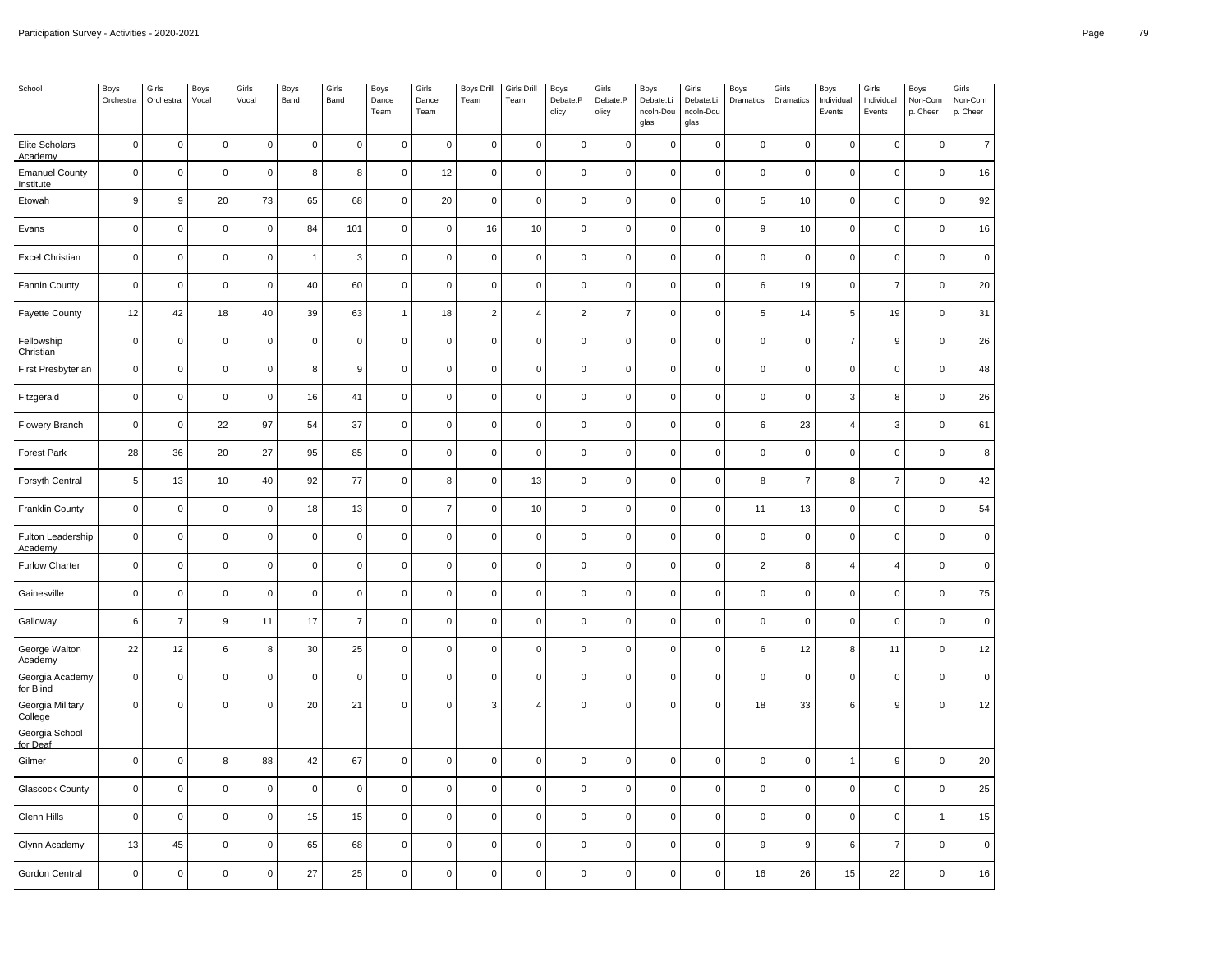| School                       | Boys<br>Orchestra | Girls<br>Orchestra  | Boys<br>Vocal   | Girls<br>Vocal | Boys<br>Band   | Girls<br>Band  | Boys<br>Dance<br>Team | Girls<br>Dance<br>Team | Boys Drill<br>Team | Girls Drill<br>Team | Boys<br>Debate:P<br>olicy | Girls<br>Debate:P<br>olicy | Boys<br>Debate:Li<br>ncoln-Dou<br>glas | Girls<br>Debate:Li<br>ncoln-Dou<br>glas | Boys<br>Dramatics | Girls<br>Dramatics | Boys<br>Individual<br>Events | Girls<br>Individual<br>Events | Boys<br>Non-Com<br>p. Cheer | Girls<br>Non-Com<br>p. Cheer |
|------------------------------|-------------------|---------------------|-----------------|----------------|----------------|----------------|-----------------------|------------------------|--------------------|---------------------|---------------------------|----------------------------|----------------------------------------|-----------------------------------------|-------------------|--------------------|------------------------------|-------------------------------|-----------------------------|------------------------------|
| Gordon Lee                   | $\mathbf 0$       | $\mathsf 0$         | $\mathbf 0$     | $\mathbf 0$    | 30             | 40             | $\mathsf 0$           | $\mathbf 0$            | $\mathsf 0$        | $\pmb{0}$           | $\mathbf 0$               | 0                          | $\mathbf 0$                            | 0                                       | $\pmb{0}$         | $\pmb{0}$          | $\mathsf 0$                  | $\mathbf 0$                   | $\mathbf 0$                 | $\,6\,$                      |
| Grayson                      | 45                | 70                  | 38              | 61             | 57             | 68             | $\mathsf 0$           | $\mathbf 0$            | $\pmb{0}$          | $\pmb{0}$           | $\sqrt{2}$                | 8                          | $\overline{2}$                         | 6                                       | $\,$ 5            | 14                 | $\overline{4}$               | $\overline{7}$                | $\mathbf 0$                 | 55                           |
| Greater Atlanta<br>Christian | $\,6\,$           | 28                  | 10              | 26             | 22             | 18             | $\mathsf 0$           | 8                      | $\mathbf 0$        | $\pmb{0}$           | $\mathbf 0$               | 0                          | $\mathsf 0$                            | $\mathsf 0$                             | $\pmb{0}$         | $\pmb{0}$          | 5                            | 9                             | $\mathbf 0$                 | 31                           |
| Greenbrier                   | $\mathbf 0$       | $\mathsf 0$         | $\mathbf 0$     | $\mathbf 0$    | 85             | 93             | $\mathbf 0$           | $\mathbf 0$            | $\mathbf 0$        | $\pmb{0}$           | $\mathbf 0$               | 0                          | $\mathsf 0$                            | $\mathbf 0$                             | $\mathbf{3}$      | 10                 | 5                            | $\overline{7}$                | $\Omega$                    | 40                           |
| Greene County                | $\mathbf 0$       | $\mathsf 0$         | $\mathbf 0$     | $\mathbf 0$    | $\overline{7}$ | 16             | $\mathsf 0$           | 12                     | $\mathbf 0$        | $\pmb{0}$           | $\mathbf 0$               | $\mathsf 0$                | $\mathbf 0$                            | $\mathbf 0$                             | $\mathbf 0$       | $\pmb{0}$          | $\mathsf 0$                  | $\mathsf 0$                   | $\mathbf 0$                 | 37                           |
| Greenforest<br>Christian     | $\mathbf 0$       | $\mathsf 0$         | $\mathbf 0$     | $\mathbf 0$    | $\mathbf 0$    | $\pmb{0}$      | $\mathsf 0$           | $\mathbf 0$            | $\pmb{0}$          | $\pmb{0}$           | $\mathbf 0$               | 0                          | $\mathsf 0$                            | $\mathsf 0$                             | $\mathbf 0$       | $\pmb{0}$          | $\mathsf 0$                  | $\mathsf 0$                   | $\mathbf 0$                 | $\pmb{0}$                    |
| Greenville                   | $\mathbf 0$       | $\mathsf 0$         | $\mathbf{1}$    | 9              | 3              | 18             | $\mathsf 0$           | 6                      | $\mathbf 0$        | $\pmb{0}$           | $\pmb{0}$                 | 0                          | $\mathsf 0$                            | $\mathbf 0$                             | $\mathbf 0$       | $\pmb{0}$          | $\mathsf 0$                  | $\mathbf 0$                   | $\mathbf 0$                 | 12                           |
| Griffin                      | $\mathbf 0$       | $\mathsf 0$         | $\mathbf 0$     | $\mathbf 0$    | 11             | 21             | $\mathsf 0$           | $\mathsf 0$            | $\mathbf 0$        | $\pmb{0}$           | $\mathbf 0$               | $\mathsf 0$                | $\mathsf 0$                            | $\mathbf 0$                             | $\mathbf 0$       | $\pmb{0}$          | $\mathsf 0$                  | $\mathbf 0$                   | $\mathbf 0$                 | 17                           |
| Groves                       | $\pmb{0}$         | $\mathsf 0$         | $\mathbf 0$     | $\mathbf 0$    | $\mathbf 0$    | $\pmb{0}$      | $\mathsf{O}\xspace$   | $\mathbf 0$            | $\pmb{0}$          | $\pmb{0}$           | $\pmb{0}$                 | 0                          | $\mathsf 0$                            | $\mathsf 0$                             | $\pmb{0}$         | $\pmb{0}$          | $\mathsf 0$                  | $\mathbf 0$                   | $\mathbf{1}$                | 13                           |
| Grovetown                    | $\mathbf 0$       | $\mathsf 0$         | $\mathbf 0$     | $\mathbf 0$    | 63             | 72             | $\mathsf 0$           | $\mathbf 0$            | $\pmb{0}$          | $\pmb{0}$           | $\mathbf 0$               | 0                          | $\mathbf 0$                            | $\mathbf 0$                             | $\overline{7}$    | $\boldsymbol{7}$   | $\mathsf 3$                  | $\overline{7}$                | $\Omega$                    | 25                           |
| GSIC                         | $\mathbf 0$       | $\mathsf 0$         | $\mathbf 0$     | $\mathbf 0$    | $\mathbf 0$    | $\pmb{0}$      | $\mathsf 0$           | $\mathsf 0$            | $\mathbf 0$        | $\pmb{0}$           | $\mathbf 0$               | 0                          | $\mathsf 0$                            | $\mathsf 0$                             | $\mathbf 0$       | $\pmb{0}$          | $\mathsf 0$                  | $\mathsf 0$                   | $\mathbf 0$                 | $\pmb{0}$                    |
| Habersham<br>Central         | $\mathbf 0$       | $\mathsf{O}\xspace$ | 13              | 50             | 60             | 74             | $\mathsf{O}\xspace$   | $\mathbf 0$            | $\pmb{0}$          | $\pmb{0}$           | $\pmb{0}$                 | 0                          | $\mathbf 0$                            | $\pmb{0}$                               | $\pmb{0}$         | $\pmb{0}$          | $\mathsf 0$                  | $\mathbf 0$                   | $\mathbf 0$                 | 42                           |
| Hampton                      | $\mathbf 0$       | $\mathsf 0$         | $\mathbf 0$     | $\mathbf 0$    | 13             | 13             | $\mathsf 0$           | 12                     | $\mathbf 0$        | $\mathbf 0$         | $\mathbf 0$               | 0                          | $\mathbf 0$                            | $\mathbf 0$                             | $\mathbf 0$       | $\mathsf 0$        | $\overline{2}$               | $\overline{7}$                | $\Omega$                    | 21                           |
| Hancock Central              | $\pmb{0}$         | $\mathsf 0$         | $\mathbf 0$     | $\mathbf 0$    | $\mathbf 0$    | $\pmb{0}$      | $\mathsf 0$           | $\mathbf 0$            | $\pmb{0}$          | $\pmb{0}$           | $\pmb{0}$                 | $\mathsf 0$                | $\mathbf 0$                            | $\mathsf 0$                             | $\pmb{0}$         | $\mathsf 0$        | $\mathsf 0$                  | $\mathsf 0$                   | $\mathbf 0$                 | $\pmb{0}$                    |
| Hapeville                    | $\mathbf 0$       | $\mathsf{O}\xspace$ | $\mathbf 0$     | $\mathbf 0$    | $\mathbf 0$    | $\pmb{0}$      | $\mathsf{O}\xspace$   | $\mathbf 0$            | $\pmb{0}$          | $\mathbf 0$         | $\pmb{0}$                 | 0                          | $\pmb{0}$                              | $\mathsf 0$                             | $\mathbf 0$       | $\mathsf 0$        | $\pmb{0}$                    | $\mathbf 0$                   | $\overline{0}$              | 30                           |
| Haralson County              | $\mathbf 0$       | $\mathsf 0$         | 8               | 40             | 45             | 70             | $\mathsf 0$           | $\mathsf 0$            | 12                 | $\overline{7}$      | $\mathbf 0$               | 0                          | $\mathsf 0$                            | $\mathbf 0$                             | $10$              | 20                 | 13                           | 16                            | $\mathbf 0$                 | 36                           |
| Hardaway                     | $\mathbf 0$       | $\mathsf 0$         | $\mathbf 0$     | $\mathbf 0$    | 15             | 12             | $\mathsf 0$           | 8                      | $\,$ 5 $\,$        | 3                   | $\pmb{0}$                 | 0                          | $\mathbf 0$                            | $\mathsf 0$                             | $\pmb{0}$         | $\mathsf 0$        | $\mathsf 0$                  | $\mathbf 0$                   | 1                           | 17                           |
| Harlem                       | $\mathbf 0$       | $\mathsf{O}\xspace$ | $5\phantom{.0}$ | 15             | 40             | 35             | $\mathsf{O}\xspace$   | $\mathbf 0$            | $\pmb{0}$          | $\mathbf 0$         | $\pmb{0}$                 | 0                          | $\mathbf 0$                            | $\mathsf 0$                             | $\mathsf g$       | 13                 | 9                            | $\,6\,$                       | $\Omega$                    | 32                           |
| Harris County                | $\mathbf 0$       | $\pmb{0}$           | $\sqrt{5}$      | 22             | 41             | 71             | $\mathsf 0$           | $\mathbf 0$            | $\mathbf 0$        | $\mathbf 0$         | $\mathbf 0$               | 0                          | $\mathsf 0$                            | $\mathbf 0$                             | $\mathbf 0$       | $\pmb{0}$          | 8                            | 10                            | $\Omega$                    | 20                           |
| Harrison                     | 51                | 80                  | 30              | 86             | 84             | 93             | $\mathsf{O}\xspace$   | $\mathbf 0$            | $\mathbf 0$        | $\pmb{0}$           | $\mathbf 0$               | $\mathsf 0$                | $\mathbf 0$                            | $\mathsf 0$                             | 12                | 20                 | $\overline{4}$               | 9                             | $\mathbf 0$                 | 69                           |
| <b>Hart County</b>           | $\pmb{0}$         | $\mathsf 0$         | $\pmb{0}$       | $\mathbf 0$    | 37             | 68             | $\mathsf 0$           | $\mathsf 0$            | $\mathbf 0$        | $\pmb{0}$           | $\pmb{0}$                 | 0                          | $\pmb{0}$                              | $\mathsf 0$                             | $\pmb{0}$         | $\pmb{0}$          | $\mathsf 0$                  | $\mathbf 0$                   | $\mathbf{1}$                | 52                           |
| Hawkinsville                 | 5                 | 13                  | $\mathbf 0$     | $\mathbf 0$    | 16             | 28             | $\mathsf{O}\xspace$   | $\mathsf 0$            | $\mathbf 0$        | 14                  | $\mathbf 0$               | 0                          | $\mathbf 0$                            | $\mathbf 0$                             | $\mathbf 0$       | $\mathbf 0$        | $\mathsf 0$                  | $\mathbf 0$                   | $\Omega$                    | 14                           |
| <b>Heard County</b>          | $\mathbf 0$       | $\mathsf 0$         | 11              | 12             | 32             | 37             | $\mathsf 0$           | $\mathbf 0$            | $\pmb{0}$          | $\pmb{0}$           | $\mathbf 0$               | 0                          | $\mathsf 0$                            | $\mathsf 0$                             | $\overline{7}$    | $\sqrt{5}$         | 8                            | 9                             | $\mathbf 0$                 | 26                           |
| Hebron Christian<br>Academy  | $\pmb{0}$         | $\mathsf 0$         | $\overline{7}$  | 14             | 22             | 12             | $\mathsf 0$           | $\mathsf 0$            | $\mathbf 0$        | $\pmb{0}$           | $\pmb{0}$                 | 0                          | $\pmb{0}$                              | $\pmb{0}$                               | $\pmb{0}$         | $\pmb{0}$          | $\mathsf 0$                  | $\mathbf 0$                   | $\Omega$                    | 37                           |
| Hephzibah                    | $\mathbf 0$       | $\mathsf 0$         | $\mathbf 0$     | $\mathbf 0$    | 15             | 13             | $\overline{4}$        | 8                      | $\mathbf 0$        | $\mathbf 0$         | $\mathbf 0$               | 0                          | $\mathsf 0$                            | $\mathbf 0$                             | $\overline{0}$    | $\mathbf 0$        | $\mathsf 0$                  | $\mathbf 0$                   | $\mathbf 0$                 | 25                           |
| Heritage,<br>Catoosa         | $\mathsf g$       | 28                  | 6               | 25             | 86             | 88             | $\mathsf{O}\xspace$   | 20                     | $\pmb{0}$          | $\pmb{0}$           | $\pmb{0}$                 | 0                          | $\mathbf 0$                            | $\mathsf 0$                             | $\overline{1}$    | 3                  | 8                            | 8                             | $\pmb{0}$                   | 27                           |
| Heritage,<br>Convers         | $\pmb{0}$         | $\mathsf 0$         | $\mathbf 0$     | $\mathbf 0$    | 17             | $\overline{4}$ | $\mathsf 0$           | $\pmb{0}$              | $\mathbf 0$        | $\mathbf 0$         | $\pmb{0}$                 | 0                          | $\pmb{0}$                              | $\mathbf 0$                             | $\pmb{0}$         | $\pmb{0}$          | 6                            | $\,6$                         | 1                           | 39                           |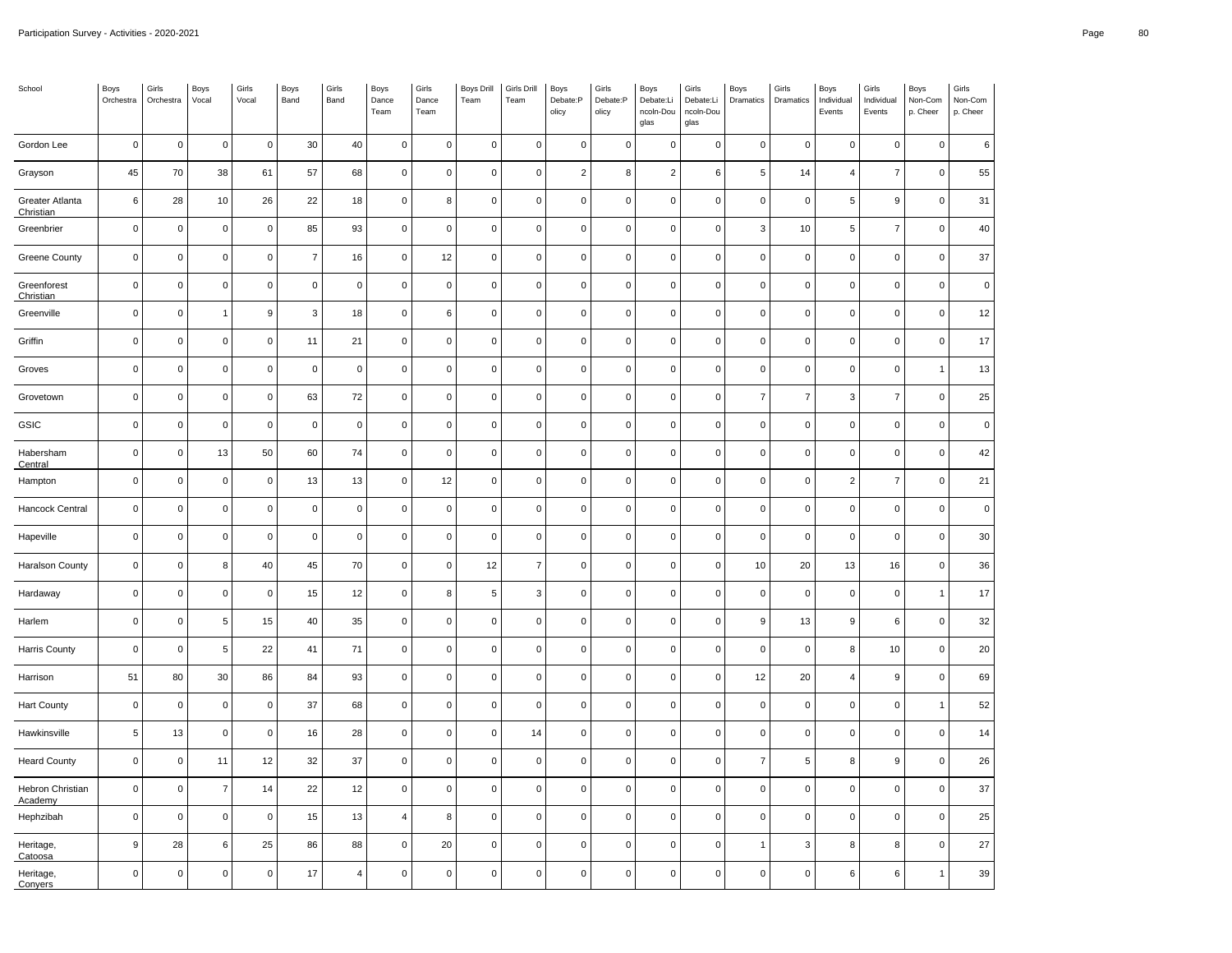| School                  | Boys<br>Orchestra | Girls<br>Orchestra  | Boys<br>Vocal       | Girls<br>Vocal      | Boys<br>Band   | Girls<br>Band  | Boys<br>Dance<br>Team | Girls<br>Dance<br>Team | <b>Boys Drill</b><br>Team | Girls Drill<br>Team | Boys<br>Debate:P<br>olicy | Girls<br>Debate:P<br>olicy | Boys<br>Debate:Li<br>ncoln-Dou<br>glas | Girls<br>Debate:Li<br>ncoln-Dou<br>glas | Boys<br>Dramatics | Girls<br>Dramatics | Boys<br>Individual<br>Events | Girls<br>Individual<br>Events | Boys<br>Non-Com<br>p. Cheer | Girls<br>Non-Com<br>p. Cheer |
|-------------------------|-------------------|---------------------|---------------------|---------------------|----------------|----------------|-----------------------|------------------------|---------------------------|---------------------|---------------------------|----------------------------|----------------------------------------|-----------------------------------------|-------------------|--------------------|------------------------------|-------------------------------|-----------------------------|------------------------------|
| Heritage, Newnan        | $\mathbf 0$       | $\mathsf{O}\xspace$ | $\mathsf{O}\xspace$ | $\mathbf 0$         | $\mathsf 0$    | $\mathbf 0$    | $\mathsf 0$           | $\mathsf 0$            | $\mathbf 0$               | $\mathbf 0$         | $\mathbf 0$               | 0                          | $\mathbf 0$                            | $\mathbf 0$                             | $\overline{4}$    | $\overline{4}$     | 5                            | 3                             | $\mathbf 0$                 | $10$                         |
| Hillgrove               | $\pmb{0}$         | $\mathsf 0$         | $\mathbf 0$         | $\mathsf 0$         | $\mathsf 0$    | $\pmb{0}$      | $\mathsf 0$           | $\overline{7}$         | $\pmb{0}$                 | $\mathbf 0$         | $\pmb{0}$                 | 0                          | $\mathbf 0$                            | $\pmb{0}$                               | $\pmb{0}$         | $\pmb{0}$          | $\mathsf 0$                  | $\mathbf 0$                   | $\mathsf 0$                 | $\mathbf 0$                  |
| Hiram                   | $\pmb{0}$         | $\mathsf{O}\xspace$ | 14                  | 65                  | 42             | 47             | $\mathsf{O}\xspace$   | $\mathbf 0$            | 8                         | 17                  | $\pmb{0}$                 | $\pmb{0}$                  | $\mathbf 0$                            | $\pmb{0}$                               | $\overline{7}$    | 16                 | 4                            | 6                             | $\mathbf 0$                 | $30\,$                       |
| Holy Innocents'         | 22                | 20                  | $\overline{2}$      | 8                   | 14             | $\overline{7}$ | $\mathsf 0$           | $\mathsf 0$            | $\mathbf 0$               | $\mathbf 0$         | $\mathbf 0$               | 0                          | $\mathsf 0$                            | $\mathbf 0$                             | 10                | 10                 | 0                            | $\mathbf 0$                   | $\mathsf 0$                 | 38                           |
| <b>Houston County</b>   | $\pmb{0}$         | $\pmb{0}$           | $\mathbf 0$         | $\mathsf 0$         | 86             | 112            | $\mathsf 0$           | $\mathbf 0$            | $\pmb{0}$                 | $\mathbf 0$         | $\overline{7}$            | 11                         | $\mathbf 0$                            | $\pmb{0}$                               | 9                 | 19                 | $\overline{7}$               | $\boldsymbol{9}$              | $\mathsf 0$                 | 16                           |
| Howard                  | $\mathbf 0$       | $\mathsf{O}\xspace$ | $\mathbf 0$         | $\mathbf 0$         | 35             | 31             | $\mathsf 0$           | $\mathsf 0$            | $\mathbf 0$               | $\mathbf 0$         | $\mathbf 0$               | $\mathsf 0$                | $\mathbf 0$                            | $\mathbf 0$                             | $\mathbf 0$       | $\mathbf 0$        | $\overline{4}$               | 8                             | $\mathsf 0$                 | 12                           |
| Hughes                  | 19                | 17                  | 11                  | 21                  | 27             | 33             | $\mathsf 0$           | $\mathbf 0$            | $\pmb{0}$                 | $\mathbf 0$         | $\pmb{0}$                 | 0                          | $\mathbf 0$                            | $\pmb{0}$                               | $\mathbf 0$       | $\pmb{0}$          | $\mathsf 0$                  | $\mathbf 0$                   | $\mathsf 0$                 | 78                           |
| Innovation<br>Academy   |                   |                     |                     |                     |                |                |                       |                        |                           |                     |                           |                            |                                        |                                         |                   |                    |                              |                               |                             |                              |
| Irwin County            | $\mathbf 0$       | $\mathsf 0$         | $\mathbf 0$         | $\mathbf 0$         | 18             | 42             | $\mathsf 0$           | $\mathsf 0$            | $\mathbf 0$               | $\mathbf 0$         | $\pmb{0}$                 | 0                          | $\mathbf 0$                            | $\mathbf 0$                             | $\overline{4}$    | 17                 | 6                            | 6                             | $\mathsf 0$                 | 14                           |
| Islands                 | $\pmb{0}$         | $\mathsf 0$         | 17                  | 62                  | $19$           | 13             | $\mathsf{O}\xspace$   | $\mathbf 0$            | $\pmb{0}$                 | $\mathbf{0}$        | $\pmb{0}$                 | $\pmb{0}$                  | $\mathbf 0$                            | $\pmb{0}$                               | $\pmb{0}$         | $\pmb{0}$          | $\mathbf{1}$                 | $\boldsymbol{9}$              | $\mathbf 0$                 | 16                           |
| Jackson                 | $\mathbf 0$       | $\mathsf 0$         | $\pmb{0}$           | $\mathbf 0$         | 31             | 67             | $\mathsf 0$           | $\mathbf 0$            | $\mathbf 0$               | $\mathbf{0}$        | $\pmb{0}$                 | $\pmb{0}$                  | $\mathbf{1}$                           | $\overline{1}$                          | $\overline{4}$    | $\sqrt{5}$         | $\mathbf{1}$                 | $10$                          | $\mathsf 0$                 | 20                           |
| Jackson County          | $\pmb{0}$         | $\mathsf 0$         | 11                  | 65                  | 100            | 80             | $\mathsf 0$           | $\mathbf 0$            | $\mathbf 0$               | $\mathbf 0$         | $\pmb{0}$                 | $\pmb{0}$                  | $\mathbf 0$                            | $\mathbf 0$                             | 5                 | $\boldsymbol{9}$   | 6                            | 10                            | $\overline{1}$              | 66                           |
| Jackson, Atlanta        | $\mathbf 0$       | $\mathsf{O}\xspace$ | $\mathbf 0$         | $\mathbf 0$         | $\mathbf 0$    | $\pmb{0}$      | $\mathsf{O}\xspace$   | $\mathbf 0$            | $\mathbf 0$               | $\mathbf 0$         | $\pmb{0}$                 | $\pmb{0}$                  | $\mathsf 0$                            | $\mathbf 0$                             | $\mathbf 0$       | $\mathbf 0$        | $\mathsf 0$                  | $\mathbf 0$                   | $\mathsf 0$                 | 18                           |
| Jasper County           | $\pmb{0}$         | $\mathsf{O}\xspace$ | 6                   | $\,6\,$             | 30             | 30             | $\mathsf{O}\xspace$   | $\pmb{0}$              | $\pmb{0}$                 | $\pmb{0}$           | $\pmb{0}$                 | 0                          | $\mathbf 0$                            | $\pmb{0}$                               | $\pmb{0}$         | $\pmb{0}$          | $\overline{2}$               | $\overline{4}$                | $\mathsf 0$                 | 16                           |
| Jeff Davis              | $\overline{0}$    | $\mathsf 0$         | $\mathbf 0$         | $\mathbf 0$         | $\overline{0}$ | $\mathbf 0$    | $\mathsf 0$           | $\mathsf 0$            | $\mathbf 0$               | $\mathbf 0$         | $\mathbf 0$               | 0                          | $\mathsf 0$                            | $\mathbf 0$                             | 10                | 9                  | 5                            | $\overline{7}$                | $\mathbf 0$                 | 24                           |
| Jefferson               | $\mathbf 0$       | $\mathsf 0$         | $\overline{7}$      | 85                  | $37\,$         | 47             | $\mathsf 0$           | $\mathbf 0$            | $\pmb{0}$                 | $\mathbf{0}$        | $\pmb{0}$                 | 0                          | $\mathbf 0$                            | $\pmb{0}$                               | 5                 | 15                 | 6                            | 17                            | $\mathsf 0$                 | 53                           |
| Jefferson County        | $\mathbf 0$       | $\mathsf 0$         | 15                  | 60                  | $20\,$         | 12             | $\mathsf 0$           | $\mathsf 0$            | $\mathsf 0$               | $\mathbf 0$         | $\mathbf 0$               | $\mathsf 0$                | $\mathbf 0$                            | $\mathbf 0$                             | 11                | 5                  | $\overline{7}$               | $\,6\,$                       | $\overline{1}$              | 23                           |
| Jenkins                 | $\mathbf 0$       | $\pmb{0}$           | $\mathbf 0$         | $\mathbf 0$         | $\pmb{0}$      | $\pmb{0}$      | $\mathsf 0$           | $\mathbf 0$            | $\mathbf 0$               | $\mathbf 0$         | $\mathbf 0$               | 0                          | $\mathbf 0$                            | $\mathbf 0$                             | $\mathbf 0$       | $\mathbf 0$        | $\mathsf 0$                  | $\mathbf 0$                   | $\mathsf 0$                 | 15                           |
| Jenkins County          | $\pmb{0}$         | $\mathsf 0$         | $\pmb{0}$           | $\mathsf{O}\xspace$ | 15             | 17             | $\mathsf{O}\xspace$   | $\mathbf 0$            | $\pmb{0}$                 | $\mathbf 0$         | $\pmb{0}$                 | $\pmb{0}$                  | $\mathbf 0$                            | $\pmb{0}$                               | $\pmb{0}$         | $\pmb{0}$          | $\pmb{0}$                    | $\mathbf{1}$                  | $\pmb{0}$                   | 15                           |
| Johns Creek             | 28                | 21                  | 21                  | 31                  | 23             | 25             | $\mathsf 0$           | $\pmb{0}$              | $\mathbf 0$               | $\mathbf 0$         | $\mathbf 0$               | 0                          | 16                                     | 21                                      | 5                 | $6\phantom{1}6$    | $\pmb{0}$                    | $\mathbf 0$                   | $\mathsf 0$                 | 80                           |
| Johnson County          | $\pmb{0}$         | $\mathsf 0$         | $\mathsf{O}\xspace$ | $\mathbf 0$         | $10$           | 12             | $\mathsf 0$           | $\mathbf 0$            | $\pmb{0}$                 | $\pmb{0}$           | $\pmb{0}$                 | $\pmb{0}$                  | $\mathbf 0$                            | $\mathbf 0$                             | $\mathbf 0$       | $\pmb{0}$          | $10\,$                       | $10$                          | $\mathsf 0$                 | 43                           |
| Johnson, Augusta        | $\mathbf 0$       | $\mathsf 0$         | $\overline{2}$      | 5                   | $\pmb{0}$      | $\pmb{0}$      | $\mathsf 0$           | $\mathbf 0$            | $\mathsf 0$               | $\mathsf 0$         | $\mathbf 0$               | 0                          | $\mathbf 0$                            | $\mathsf 0$                             | $\mathbf 0$       | $\pmb{0}$          | $\mathsf{O}\xspace$          | $\mathbf 0$                   | $\mathsf 0$                 | $\mathbf 0$                  |
| Johnson,<br>Gainesville | $\mathbf 0$       | $\mathsf 0$         | $\overline{2}$      | 5                   | 41             | 54             | $\mathsf 0$           | $\mathbf 0$            | $\mathbf 0$               | $\mathsf 0$         | $\pmb{0}$                 | 0                          | $\mathbf 0$                            | $\mathbf 0$                             | $\mathbf 0$       | $\mathbf 0$        | 0                            | $\overline{2}$                | $\mathsf 0$                 | 36                           |
| Johnson,<br>Savannah    | $\mathbf 0$       | $\mathsf 0$         | $\mathbf 0$         | $\mathbf 0$         | $\mathsf 0$    | $\pmb{0}$      | $\mathsf{O}\xspace$   | $\mathbf 0$            | $\mathbf 0$               | $\mathbf 0$         | $\pmb{0}$                 | $\pmb{0}$                  | $\mathbf 0$                            | $\mathbf 0$                             | $\mathbf 0$       | $\pmb{0}$          | $\mathsf 0$                  | $\mathbf 0$                   | $\mathsf 0$                 | $15\,$                       |
| Jones County            | $\mathbf 0$       | $\mathsf{O}\xspace$ | 17                  | 50                  | 30             | 54             | $\mathsf{O}\xspace$   | $\pmb{0}$              | $\mathbf 0$               | 20                  | $\pmb{0}$                 | $\pmb{0}$                  | $\mathbf 0$                            | $\mathbf 0$                             | $\mathbf 0$       | $\pmb{0}$          | $\overline{7}$               | 13                            | $\mathsf 0$                 | $40\,$                       |
| Jonesboro               | $\mathbf 0$       | $\mathsf 0$         | $\mathbf 0$         | $\mathbf 0$         | 43             | 38             | $\mathsf 0$           | 8                      | $\mathbf 0$               | $\mathbf 0$         | $\mathbf 0$               | 0                          | $\mathsf 0$                            | $\mathbf 0$                             | $\mathbf 0$       | $\mathbf 0$        | $\mathsf{O}$                 | $\mathbf 0$                   | $\mathbf 0$                 | 25                           |
| Jordan                  | 10                | 5                   | 6                   | 12                  | 8              | $\overline{7}$ | $\mathsf{O}\xspace$   | 5                      | $\mathbf 0$               | 6                   | $\pmb{0}$                 | $\pmb{0}$                  | $\mathbf 0$                            | $\mathbf 0$                             | $\mathbf 0$       | $\mathbf 0$        | $\pmb{0}$                    | $\pmb{0}$                     | $\mathbf 0$                 | 18                           |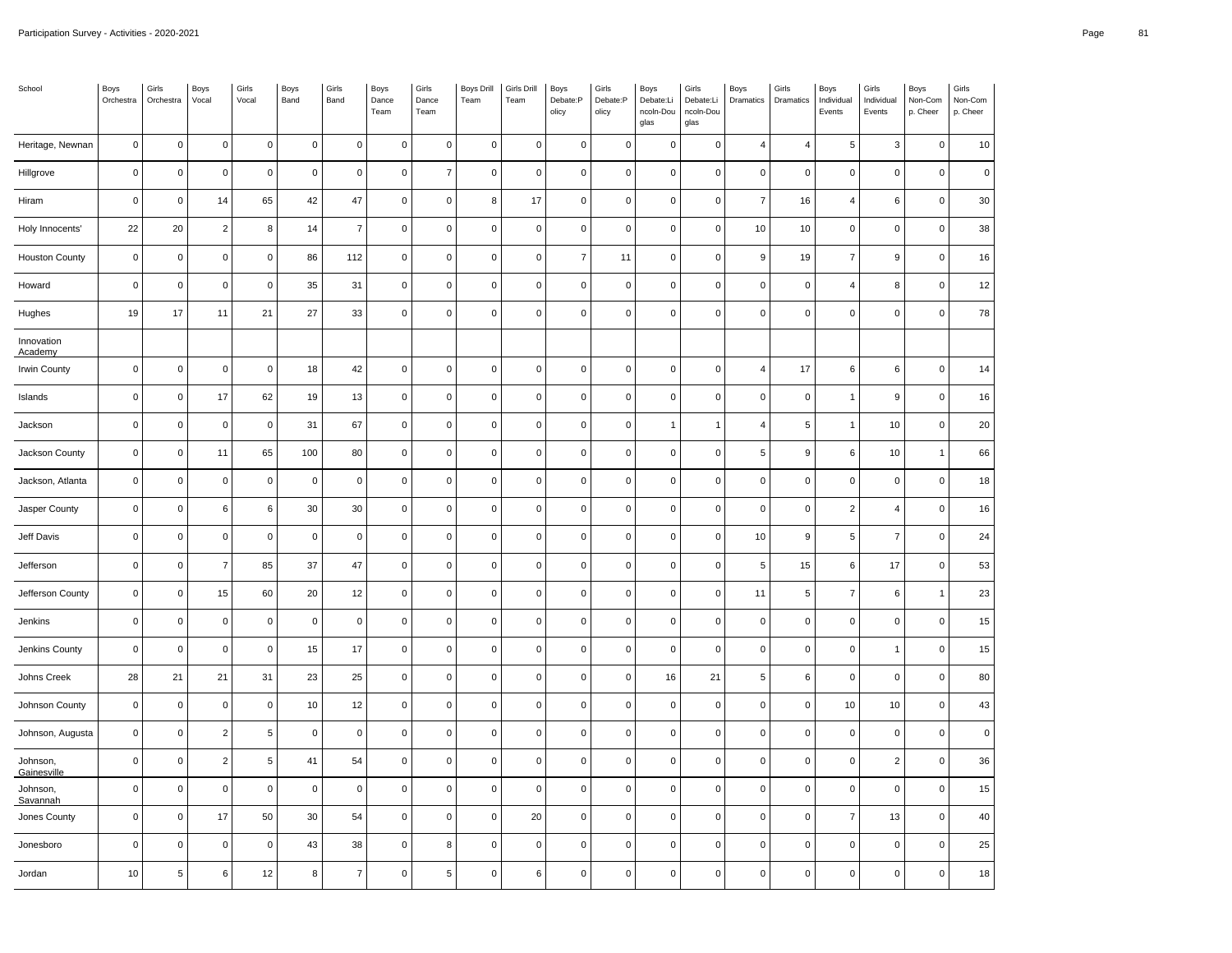| School                            | Boys<br>Orchestra | Girls<br>Orchestra | Boys<br>Vocal  | Girls<br>Vocal | Boys<br>Band        | Girls<br>Band | Boys<br>Dance<br>Team | Girls<br>Dance<br>Team | Boys Drill<br>Team | Girls Drill<br>Team | Boys<br>Debate:P<br>olicy | Girls<br>Debate:P<br>olicy | Boys<br>Debate:Li<br>ncoln-Dou<br>glas | Girls<br>Debate:Li<br>ncoln-Dou<br>glas | Boys<br>Dramatics | Girls<br>Dramatics        | Boys<br>Individual<br>Events | Girls<br>Individual<br>Events | Boys<br>Non-Com<br>p. Cheer | Girls<br>Non-Com<br>p. Cheer |
|-----------------------------------|-------------------|--------------------|----------------|----------------|---------------------|---------------|-----------------------|------------------------|--------------------|---------------------|---------------------------|----------------------------|----------------------------------------|-----------------------------------------|-------------------|---------------------------|------------------------------|-------------------------------|-----------------------------|------------------------------|
| Josey                             | $\mathbf 0$       | $\pmb{0}$          | $\pmb{0}$      | $\pmb{0}$      | 15                  | $20\,$        | $\pmb{0}$             | $\mathbf 0$            | $\pmb{0}$          | $\pmb{0}$           | $\pmb{0}$                 | $\mathsf 0$                | $\pmb{0}$                              | $\mathbf 0$                             | $\pmb{0}$         | $\pmb{0}$                 | $\mathsf 0$                  | $\mathbf 0$                   | $\mathbf 0$                 | 30                           |
| Kell                              | 24                | 62                 | 18             | 49             | 30                  | 91            | $\mathsf 0$           | $\mathsf 0$            | $\pmb{0}$          | $\pmb{0}$           | $\mathbf 0$               | $\mathsf{O}\xspace$        | $\mathsf 0$                            | $\mathbf 0$                             | $\mathbf 0$       | $\pmb{0}$                 | $\mathsf 0$                  | $\mathbf 0$                   | $\mathsf 0$                 | 28                           |
| Kendrick                          | $\overline{5}$    | 12                 | 42             | 108            | 45                  | 25            | $\pmb{0}$             | 5                      | 13                 | 18                  | 5                         | $\sqrt{5}$                 | $\mathbf 0$                            | $\Omega$                                | $\overline{1}$    | 24                        | $\overline{4}$               | 6                             | 0                           | $30\,$                       |
| Kennesaw<br>Mountain              | 42                | 69                 | 28             | 103            | 168                 | 138           | $\mathsf 0$           | $\mathbf 0$            | $\overline{0}$     | $\pmb{0}$           | $\pmb{0}$                 | $\mathsf{O}\xspace$        | $\mathsf 0$                            | $\mathbf 0$                             | $\overline{7}$    | 16                        | 8                            | 10                            | $\mathsf 0$                 | 37                           |
| King's Ridge                      | $\mathbf 0$       | $\pmb{0}$          | $\mathbf 0$    | $\pmb{0}$      | $\mathsf 0$         | $\mathbf 0$   | $\mathsf 0$           | 14                     | $\pmb{0}$          | $\pmb{0}$           | 0                         | $\mathsf 0$                | $\pmb{0}$                              | $\mathbf 0$                             | 13                | $\boldsymbol{9}$          | 8                            | $\overline{7}$                | $\pmb{0}$                   | 21                           |
| <b>KIPP Atlanta</b><br>Collegiate | $\mathsf 0$       | $\mathbf 0$        | $\mathbf 0$    | $\mathbf 0$    | 41                  | 29            | $\mathsf 0$           | 9                      | $\mathbf 0$        | $\mathbf 0$         | $\mathsf 0$               | $\mathsf 0$                | $\mathbf 0$                            | $\mathbf 0$                             | $\mathbf 0$       | $\mathsf 0$               | $\mathsf 0$                  | $\mathbf{0}$                  | $\overline{1}$              | 16                           |
| LaFayette                         | $\mathbf 0$       | $\pmb{0}$          | 15             | 39             | 32                  | 41            | $\mathsf 0$           | $\mathsf 0$            | $\,6$              | $\overline{7}$      | $\mathbf 0$               | $\mathsf 0$                | $\pmb{0}$                              | $\mathbf 0$                             | $\pmb{0}$         | $\mathsf 0$               | 8                            | 8                             | $\mathsf 0$                 | $\mathbf{3}$                 |
| LaGrange                          | $\pmb{0}$         | $\pmb{0}$          | 32             | 132            | 68                  | 74            | $\pmb{0}$             | $\pmb{0}$              | $\pmb{0}$          | $\pmb{0}$           | $\pmb{0}$                 | $\mathsf 0$                | $\pmb{0}$                              | $\Omega$                                | $\pmb{0}$         | $\pmb{0}$                 | 10                           | 11                            | $\mathbf 0$                 | 54                           |
| Lake Oconee<br>Academy            | 8                 | 12                 | 6              | 8              | 8                   | 12            | $\mathsf 0$           | $\mathbf 0$            | $\mathbf 0$        | $\mathbf 0$         | $\mathbf 0$               | $\mathsf 0$                | $\mathbf 0$                            | $\mathbf 0$                             | $\overline{2}$    | 11                        | 10                           | 12                            | $\mathbf 0$                 | $\boldsymbol{9}$             |
| Lakeside, DeKalb                  | 44                | 61                 | 40             | 105            | 101                 | 45            | $\mathsf{O}\xspace$   | $\pmb{0}$              | $\pmb{0}$          | $\pmb{0}$           | $\pmb{0}$                 | $\mathsf{O}\xspace$        | $\pmb{0}$                              | $\mathbf 0$                             | 12                | 17                        | $\mathsf 0$                  | $\mathsf{O}\xspace$           | $\mathsf 0$                 | 34                           |
| Lakeside, Evans                   | $\mathsf 0$       | $\mathsf 0$        | 40             | 70             | 137                 | 95            | $\mathsf 0$           | $\mathsf 0$            | 9                  | 13                  | $\mathsf 0$               | $\mathsf 0$                | $\mathsf 0$                            | $\mathbf 0$                             | 10                | 11                        | $\overline{7}$               | $\overline{7}$                | $\mathsf 0$                 | 32                           |
| Lakeview<br>Academy               | $\mathbf 0$       | $\pmb{0}$          | 6              | $\sqrt{5}$     | $\pmb{0}$           | $\mathbf 0$   | $\mathsf 0$           | $\mathsf 0$            | $\,0\,$            | $\pmb{0}$           | $\mathbf 0$               | $\mathsf{O}\xspace$        | $\pmb{0}$                              | $\mathbf 0$                             | 14                | 16                        | 12                           | 10                            | $\mathsf 0$                 | $30\,$                       |
| Lakeview-Ft.<br>Oglethorpe        | $\mathbf 0$       | $\mathsf 0$        | $\mathbf 0$    | $\mathbf 0$    | 38                  | 49            | $\mathbf{1}$          | 12                     | $\mathbf 0$        | $\mathbf 0$         | $\mathsf 0$               | $\mathsf{O}\xspace$        | $\mathsf 0$                            | $\mathbf 0$                             | $\mathbf 0$       | $\pmb{0}$                 | $\mathsf 0$                  | $\mathbf 0$                   | $\mathsf 0$                 | 22                           |
| Lamar County                      | $\mathsf 0$       | $\mathsf 0$        | 20             | 60             | 8                   | 8             | $\mathsf 0$           | $\mathsf 0$            | 20                 | 20                  | $\pmb{0}$                 | $\mathsf 0$                | $\mathsf 0$                            | $\mathbf 0$                             | $\mathbf 0$       | $\mathbf{1}$              | 5                            | 18                            | $\mathbf{1}$                | 16                           |
| Lambert                           | 30                | 51                 | $\,6$          | 42             | 108                 | 120           | $\mathsf 0$           | 22                     | $\mathbf 0$        | $\mathbf 0$         | 20                        | $10$                       | $\overline{1}$                         | $\sqrt{2}$                              | 30                | 45                        | $\,$ 5 $\,$                  | 11                            | $\mathbf 0$                 | 60                           |
| Landmark<br>Christian             | $\mathbf 0$       | $\pmb{0}$          | 20             | 25             | 10                  | 8             | $\mathsf 0$           | $\mathsf 0$            | $\pmb{0}$          | $\pmb{0}$           | $\mathsf 0$               | $\mathsf{O}\xspace$        | $\mathsf 0$                            | $\mathbf 0$                             | 9                 | 12                        | $\mathsf 0$                  | $\mathbf 0$                   | $\mathsf 0$                 | 19                           |
| Laney                             | $\mathbf{1}$      | $\sqrt{2}$         | $\pmb{0}$      | $\pmb{0}$      | 20                  | 20            | $\mathsf{O}\xspace$   | $\mathbf 0$            | $\pmb{0}$          | $\pmb{0}$           | $\pmb{0}$                 | $\mathsf{O}\xspace$        | $\mathbf 0$                            | $\mathbf 0$                             | $\pmb{0}$         | $\pmb{0}$                 | $\mathsf 0$                  | $\mathbf 0$                   | $\mathbf 0$                 | 24                           |
| Lanier                            | 77                | 98                 | 25             | 84             | 50                  | 55            | $\mathsf 0$           | $\mathsf 0$            | $\pmb{0}$          | $\pmb{0}$           | 0                         | $\mathsf{O}\xspace$        | $\mathbf 0$                            | $\mathbf 0$                             | $\mathbf{3}$      | 22                        | 5                            | $\overline{4}$                | $\mathsf 0$                 | 78                           |
| <b>Lanier County</b>              | $\mathbf 0$       | $\pmb{0}$          | $\mathbf 0$    | $\pmb{0}$      | 32                  | 26            | $\mathsf 0$           | $\mathsf 0$            | $\pmb{0}$          | 15                  | 0                         | $\mathsf 0$                | $\mathbf 0$                            | $\mathbf 0$                             | $\pmb{0}$         | $\pmb{0}$                 | $\mathsf 0$                  | $\mathbf 0$                   | $\mathsf 0$                 | 18                           |
| Lassiter                          | 61                | 120                | 23             | 142            | 74                  | 32            | $\mathsf 0$           | $\mathbf 0$            | 24                 | 14                  | 6                         | $\overline{4}$             | $\mathbf 0$                            | $\Omega$                                | 9                 | 45                        | $\mathsf 0$                  | $\mathbf 0$                   | $\overline{1}$              | 52                           |
| Lee County                        | $\mathbf 0$       | $\pmb{0}$          | $\mathbf 0$    | $\pmb{0}$      | 44                  | 50            | $\mathsf 0$           | 13                     | $\overline{0}$     | $\pmb{0}$           | 0                         | $\mathsf 0$                | $\pmb{0}$                              | $\mathbf 0$                             | 9                 | 11                        | 13                           | 15                            | $\mathsf 0$                 | 24                           |
| <b>Liberty County</b>             | $\mathsf 0$       | $\mathsf 0$        | $\mathbf 0$    | $\mathbf 0$    | 23                  | 25            | $\mathsf 0$           | $\pmb{0}$              | $\mathbf 0$        | $\mathbf 0$         | $\mathsf 0$               | $\mathsf 0$                | $\mathsf 0$                            | $\mathbf 0$                             | $\mathbf 0$       | $\mathsf{O}\xspace$       | $\mathsf 0$                  | $\mathbf 0$                   | $\pmb{0}$                   | 23                           |
| <b>Lincoln County</b>             | $\mathbf 0$       | $\mathsf 0$        | 15             | 15             | 14                  | 16            | $\mathbf 0$           | 12                     | $\mathbf 0$        | $\pmb{0}$           | $\mathbf 0$               | $\mathsf 0$                | $\mathbf 0$                            | $\mathbf 0$                             | $\mathbf 0$       | $\mathsf{O}\xspace$       | $\mathsf 0$                  | $\mathbf{0}$                  | $\mathbf 0$                 | 18                           |
| Lithia Springs                    | $\mathbf 0$       | $\mathsf 0$        | $\overline{7}$ | 17             | 29                  | 29            | $\overline{1}$        | 5                      | $\overline{1}$     | $\overline{4}$      | $\mathsf 0$               | $\pmb{0}$                  | $\mathsf 0$                            | $\mathbf 0$                             | 5                 | $\ensuremath{\mathsf{3}}$ | $\mathsf 0$                  | $\mathbf 0$                   | $\mathsf 0$                 | 25                           |
| Lithonia                          | $\pmb{0}$         | $\mathsf 0$        | $\mathbf 0$    | $\mathbf 0$    | $\mathsf{O}\xspace$ | $\mathbf 0$   | $\mathsf 0$           | $\pmb{0}$              | $\mathbf 0$        | $\mathbf 0$         | $\pmb{0}$                 | $\mathsf{O}\xspace$        | $\mathbf 0$                            | $\mathbf 0$                             | $\mathbf 0$       | $\mathsf{O}\xspace$       | $\mathsf 0$                  | $\mathbf 0$                   | $\pmb{0}$                   | 19                           |
| Locust Grove                      | $\mathbf 0$       | $\mathsf 0$        | $\mathbf 0$    | $\pmb{0}$      | 43                  | 36            | $\mathsf{O}\xspace$   | $\mathbf 0$            | $\pmb{0}$          | $\pmb{0}$           | $\pmb{0}$                 | $\mathsf{O}\xspace$        | $\pmb{0}$                              | $\mathbf 0$                             | $\pmb{0}$         | $\pmb{0}$                 | $\mathsf 0$                  | $\mathbf 0$                   | $\mathbf 0$                 | 52                           |
| Loganville                        | $\mathbf 0$       | $\mathsf 0$        | $\mathbf 0$    | $\mathbf 0$    | 45                  | 50            | $\mathsf 0$           | $\pmb{0}$              | $\mathbf 0$        | $\mathbf 0$         | $\mathsf 0$               | $\mathsf{O}\xspace$        | $\mathbf 0$                            | $\overline{0}$                          | $\overline{4}$    | 8                         | 8                            | $\overline{7}$                | $\mathbf 0$                 | 70                           |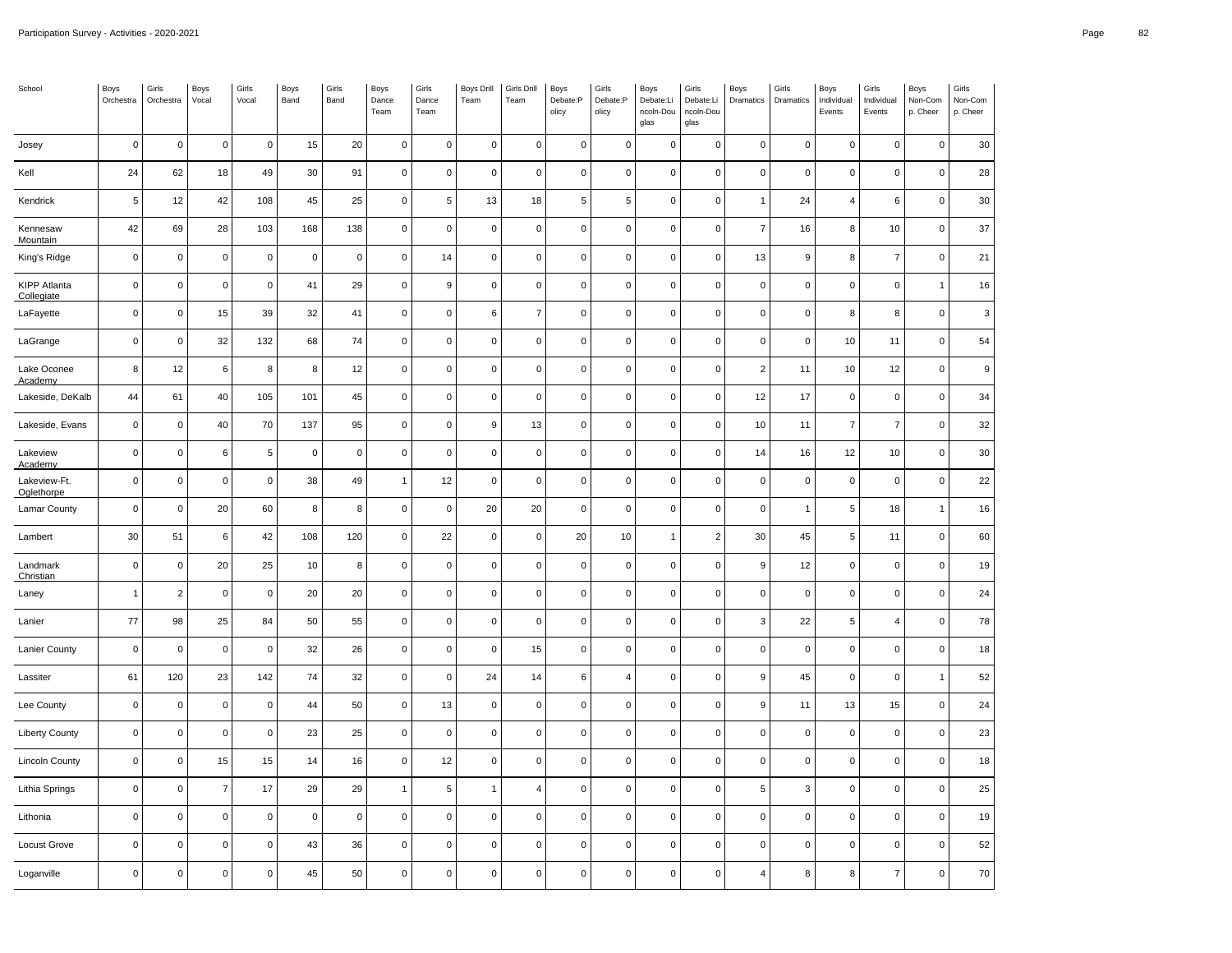| School                     | Boys<br>Orchestra | Girls<br>Orchestra  | Boys<br>Vocal           | Girls<br>Vocal | Boys<br>Band   | Girls<br>Band | Boys<br>Dance<br>Team | Girls<br>Dance<br>Team | Boys Drill<br>Team  | Girls Drill<br>Team | Boys<br>Debate:P<br>olicy | Girls<br>Debate:P<br>olicy | Boys<br>Debate:Li<br>ncoln-Dou<br>glas | Girls<br>Debate:Li<br>ncoln-Dou<br>glas | Boys<br>Dramatics | Girls<br>Dramatics  | Boys<br>Individual<br>Events | Girls<br>Individual<br>Events | Boys<br>Non-Com<br>p. Cheer | Girls<br>Non-Com<br>p. Cheer |
|----------------------------|-------------------|---------------------|-------------------------|----------------|----------------|---------------|-----------------------|------------------------|---------------------|---------------------|---------------------------|----------------------------|----------------------------------------|-----------------------------------------|-------------------|---------------------|------------------------------|-------------------------------|-----------------------------|------------------------------|
| Loganville<br>Christian    | $\pmb{0}$         | $\mathsf 0$         | $\overline{2}$          | 6              | $\overline{4}$ | 10            | $\mathbf 0$           | $\mathbf 0$            | $\mathsf{O}\xspace$ | $\mathsf 0$         | $\mathbf 0$               | $\mathsf 0$                | $\pmb{0}$                              | $\mathbf 0$                             | 5                 | 10                  | $\mathbf 0$                  | $\mathsf 0$                   | $\mathbf 0$                 | 12                           |
| Long County                | $\pmb{0}$         | $\mathsf{O}\xspace$ | $\pmb{0}$               | $\mathbf 0$    | 26             | 38            | $\pmb{0}$             | $\pmb{0}$              | $\pmb{0}$           | $\mathsf 0$         | $\pmb{0}$                 | $\pmb{0}$                  | $\pmb{0}$                              | $\pmb{0}$                               | 6                 | 11                  | 6                            | 8                             | $\mathbf 0$                 | 18                           |
| Lovejoy                    | $\pmb{0}$         | $\mathsf 0$         | $\mathbf 0$             | $\mathbf 0$    | 28             | 32            | $\mathbf 0$           | $\overline{7}$         | $\pmb{0}$           | $\pmb{0}$           | $\mathbf 0$               | $\mathsf 0$                | $\pmb{0}$                              | $\mathbf 0$                             | $\mathbf 0$       | $\mathbf 0$         | $\mathbf 0$                  | 0                             | $\overline{4}$              | 23                           |
| Lovett                     | $\pmb{0}$         | $\mathsf 0$         | $\mathbf 0$             | $\pmb{0}$      | $\mathsf 0$    | $\pmb{0}$     | $\pmb{0}$             | $\pmb{0}$              | $\pmb{0}$           | $\mathsf 0$         | 4                         | 6                          | $\pmb{0}$                              | $\pmb{0}$                               | 0                 | $\mathsf 0$         | $\overline{c}$               | 3                             | $\mathbf 0$                 | 79                           |
| Lowndes                    | $\mathbf 0$       | $\mathsf 0$         | 20                      | 70             | 210            | 180           | $\mathbf 0$           | $\pmb{0}$              | $\pmb{0}$           | 48                  | $\pmb{0}$                 | $\mathsf 0$                | $\pmb{0}$                              | $\mathbf 0$                             | 8                 | 31                  | 9                            | 10                            | $\mathbf 0$                 | 46                           |
| Luella                     | $\pmb{0}$         | $\mathsf{O}\xspace$ | 12                      | 35             | 29             | $30\,$        | $\pmb{0}$             | $\pmb{0}$              | $\overline{7}$      | $\mathbf{3}$        | $\pmb{0}$                 | $\mathsf 0$                | $\pmb{0}$                              | $\pmb{0}$                               | 0                 | $\mathbf 0$         | $\mathsf{O}\xspace$          | $\mathsf 0$                   | $\mathbf 0$                 | $\pmb{0}$                    |
| Lumpkin County             | $\pmb{0}$         | $\mathsf{O}\xspace$ | 16                      | 36             | 56             | 47            | $\pmb{0}$             | $\pmb{0}$              | $\mathsf{O}\xspace$ | $\mathbf 0$         | $\pmb{0}$                 | $\pmb{0}$                  | $\pmb{0}$                              | $\pmb{0}$                               | 6                 | 13                  | 13                           | $\boldsymbol{9}$              | $\mathbf 0$                 | 42                           |
| M. L. King                 | $\pmb{0}$         | $\mathsf 0$         | $\pmb{0}$               | $\mathbf 0$    | 25             | 20            | $\pmb{0}$             | $\pmb{0}$              | $\pmb{0}$           | $\mathbf 0$         | $\mathsf 0$               | $\pmb{0}$                  | $\pmb{0}$                              | $\pmb{0}$                               | $\pmb{0}$         | $\mathbf 0$         | $\pmb{0}$                    | $\pmb{0}$                     | $\pmb{0}$                   | 20                           |
| Macon County               | $\mathbf 0$       | $\mathsf 0$         | $\mathbf 0$             | $\mathbf 0$    | $\mathbf 0$    | $\mathsf 0$   | $\mathsf 0$           | $\pmb{0}$              | $\mathsf 0$         | $\mathsf 0$         | $\pmb{0}$                 | $\mathsf 0$                | $\pmb{0}$                              | $\mathbf 0$                             | $\mathsf 0$       | $\mathbf 0$         | $\pmb{0}$                    | $\mathsf 0$                   | $\mathbf 0$                 | 20                           |
| Madison County             | $\pmb{0}$         | $\mathsf{O}\xspace$ | $\overline{\mathbf{A}}$ | 15             | 56             | 54            | $\pmb{0}$             | $\pmb{0}$              | $\mathbf{1}$        | 12                  | $\mathsf 0$               | $\pmb{0}$                  | $\pmb{0}$                              | $\pmb{0}$                               | 18                | 15                  | 8                            | 4                             | $\mathbf 0$                 | 34                           |
| Manchester                 | $\pmb{0}$         | $\mathsf 0$         | $\mathbf 0$             | $\mathbf 0$    | 22             | 36            | $\mathbf 0$           | $\pmb{0}$              | $\mathbf 0$         | $\mathsf 0$         | $\pmb{0}$                 | $\pmb{0}$                  | $\pmb{0}$                              | $\mathbf 0$                             | $\pmb{0}$         | $\pmb{0}$           | $\mathsf 0$                  | $\mathsf 0$                   | $\mathbf 0$                 | 20                           |
| Marietta                   | 13                | 26                  | 32                      | 110            | 102            | $77 \,$       | $\pmb{0}$             | $\pmb{0}$              | $\mathbf 0$         | 13                  | $\pmb{0}$                 | $\pmb{0}$                  | $\pmb{0}$                              | $\pmb{0}$                               | 60                | 169                 | $\mathsf 0$                  | 0                             | $\mathbf 0$                 | 44                           |
| <b>Marion County</b>       | $\pmb{0}$         | $\mathsf{O}\xspace$ | $\mathsf 0$             | $\mathsf 0$    | 18             | 24            | $\mathbf 0$           | $\pmb{0}$              | $\pmb{0}$           | $\mathbf 0$         | $\pmb{0}$                 | $\mathsf 0$                | $\pmb{0}$                              | $\mathbf 0$                             | $\mathsf 0$       | $\pmb{0}$           | 3                            | $\overline{4}$                | $\mathbf 0$                 | 15                           |
| Marist                     | $\pmb{0}$         | $\mathsf{O}\xspace$ | 45                      | 65             | 125            | 75            | $\pmb{0}$             | $\pmb{0}$              | $\pmb{0}$           | $\mathsf{O}\xspace$ | 5                         | $\overline{4}$             | $\sqrt{3}$                             | $\mathbf{1}$                            | 0                 | $\pmb{0}$           | $\mathbf{1}$                 | 3                             | $\mathbf 0$                 | 58                           |
| Mary Persons               | $\pmb{0}$         | $\mathsf 0$         | $\pmb{0}$               | $\mathbf 0$    | $38\,$         | 72            | $\pmb{0}$             | $\pmb{0}$              | $\mathbf 0$         | $\mathbf 0$         | $\pmb{0}$                 | $\mathsf 0$                | $\pmb{0}$                              | $\pmb{0}$                               | 17                | 5                   | 12                           | 11                            | $\mathbf 0$                 | 25                           |
| Mays                       | 14                | 18                  | 17                      | 28             | 35             | 30            | $_{\rm 3}$            | 14                     | $\mathbf 0$         | 16                  | $\pmb{0}$                 | $\pmb{0}$                  | $\pmb{0}$                              | $\pmb{0}$                               | 0                 | $\pmb{0}$           | $\pmb{0}$                    | $\mathsf 0$                   | $\mathbf 0$                 | 18                           |
| McDonough                  | $\pmb{0}$         | $\mathsf 0$         | $\mathbf 0$             | $\mathbf 0$    | 18             | 24            | $\mathbf 0$           | 12                     | $\mathsf{O}\xspace$ | $\mathbf 0$         | $\pmb{0}$                 | $\mathsf 0$                | $\pmb{0}$                              | $\mathbf 0$                             | $\pmb{0}$         | $\mathbf 0$         | $\mathsf 0$                  | $\mathbf 0$                   | $\mathbf 0$                 | 17                           |
| McEachern                  | 23                | 66                  | 33                      | 80             | 95             | 89            | $\pmb{0}$             | $\pmb{0}$              | $\mathsf{O}\xspace$ | $\mathsf 0$         | $\pmb{0}$                 | $\mathsf 0$                | $\pmb{0}$                              | $\pmb{0}$                               | 3                 | 6                   | $\pmb{0}$                    | $\mathsf 0$                   | $\mathbf 0$                 | 82                           |
| McIntosh                   | 29                | 33                  | 29                      | 61             | 50             | 35            | $\pmb{0}$             | 24                     | $\pmb{0}$           | $\mathsf 0$         | $\mathsf 0$               | $\pmb{0}$                  | $\pmb{0}$                              | $\mathbf 0$                             | 5                 | 23                  | $9\,$                        | $\boldsymbol{9}$              | $\mathbf 0$                 | 28                           |
| McIntosh County<br>Academy | $\pmb{0}$         | $\mathsf{O}\xspace$ | $\pmb{0}$               | $\mathbf 0$    | 8              | 18            | $\pmb{0}$             | $\pmb{0}$              | $\pmb{0}$           | $\mathsf 0$         | $\pmb{0}$                 | $\pmb{0}$                  | $\pmb{0}$                              | $\pmb{0}$                               | $\overline{7}$    | 4                   | $\pmb{0}$                    | 0                             | $\mathbf 0$                 | 15                           |
| McNair                     | $\pmb{0}$         | $\mathsf{O}\xspace$ | $\mathbf 0$             | $\mathbf 0$    | $\mathsf 0$    | $\mathbf 0$   | $\pmb{0}$             | $\pmb{0}$              | $\mathsf{O}\xspace$ | $\mathsf 0$         | $\mathsf 0$               | $\mathsf 0$                | $\pmb{0}$                              | $\pmb{0}$                               | $\pmb{0}$         | $\mathsf{O}\xspace$ | $\mathsf 0$                  | $\mathsf 0$                   | $\mathbf 0$                 | $\overline{7}$               |
| Meadowcreek                | $\pmb{0}$         | $\mathsf 0$         | $\pmb{0}$               | $\mathbf 0$    | 28             | 34            | $\pmb{0}$             | $\pmb{0}$              | $\pmb{0}$           | $\mathsf 0$         | $\mathsf 0$               | $\mathsf 0$                | $\pmb{0}$                              | $\pmb{0}$                               | 0                 | $\mathsf{O}\xspace$ | $\mathsf 0$                  | $\mathbf 0$                   | $\mathbf 0$                 | 20                           |
| Metter                     | $\mathbf 0$       | $\mathsf 0$         | 5                       | $\overline{4}$ | $32\,$         | 24            | $\mathbf 0$           | $\pmb{0}$              | $\mathbf 0$         | 12                  | $\pmb{0}$                 | $\mathsf 0$                | $\pmb{0}$                              | $\mathbf 0$                             | 6                 | 3                   | $\overline{2}$               | 6                             | $\mathbf 0$                 | 22                           |
| Midtown                    | $\pmb{0}$         | $\mathsf 0$         | $\pmb{0}$               | $\pmb{0}$      | $\mathsf 0$    | $\pmb{0}$     | $\pmb{0}$             | $\pmb{0}$              | $\mathbf 0$         | $\mathbf 0$         | $\mathsf 0$               | $\pmb{0}$                  | $\pmb{0}$                              | $\pmb{0}$                               | 0                 | $\pmb{0}$           | $\pmb{0}$                    | $\pmb{0}$                     | $\pmb{0}$                   | 24                           |
| Mill Creek                 | 25                | 34                  | 12                      | 31             | 92             | 113           | $\overline{2}$        | 19                     | $\pmb{0}$           | $\mathbf 0$         | $\pmb{0}$                 | $\mathsf 0$                | $\pmb{0}$                              | $\mathbf 0$                             | 14                | 22                  | 10                           | 11                            | $\mathbf 0$                 | 61                           |
| <b>Miller County</b>       | $\pmb{0}$         | $\mathsf 0$         | $\pmb{0}$               | $\mathbf 0$    | 24             | 35            | $\pmb{0}$             | $\mathbf 0$            | $\pmb{0}$           | $\mathsf 0$         | $\pmb{0}$                 | $\pmb{0}$                  | $\pmb{0}$                              | $\pmb{0}$                               | 5                 | $\overline{7}$      | 4                            | 12                            | $\mathbf 0$                 | 16                           |
| <b>Miller Grove</b>        | $\overline{5}$    | $\sqrt{5}$          | 0                       | $\mathbf 0$    | 50             | 50            | $\mathbf 0$           | $\sqrt{5}$             | 0                   | 5                   | $\pmb{0}$                 | $\Omega$                   | $\overline{0}$                         | $\mathbf 0$                             | $\pmb{0}$         | $\mathbf 0$         | $\mathbf 0$                  | $\pmb{0}$                     | $\Omega$                    | $15\,$                       |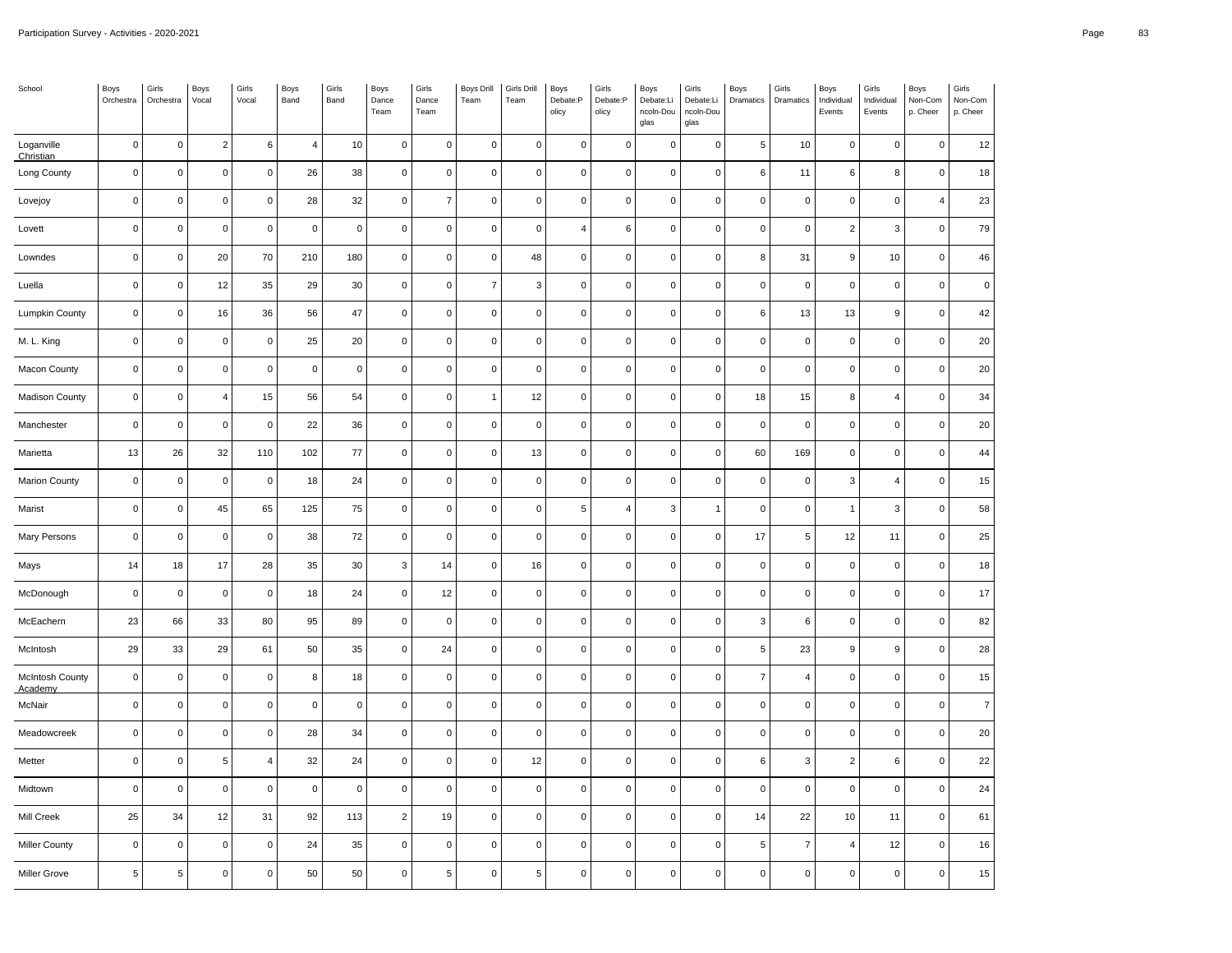| School                    | Boys<br>Orchestra | Girls<br>Orchestra  | Boys<br>Vocal  | Girls<br>Vocal | Boys<br>Band   | Girls<br>Band  | Boys<br>Dance<br>Team | Girls<br>Dance<br>Team | Boys Drill<br>Team | Girls Drill<br>Team | Boys<br>Debate:P<br>olicy | Girls<br>Debate:P<br>olicy | Boys<br>Debate:Li<br>ncoln-Dou<br>glas | Girls<br>Debate:Li<br>ncoln-Dou<br>glas | Boys<br>Dramatics | Girls<br>Dramatics  | Boys<br>Individual<br>Events | Girls<br>Individual<br>Events | Boys<br>Non-Com<br>p. Cheer | Girls<br>Non-Com<br>p. Cheer |
|---------------------------|-------------------|---------------------|----------------|----------------|----------------|----------------|-----------------------|------------------------|--------------------|---------------------|---------------------------|----------------------------|----------------------------------------|-----------------------------------------|-------------------|---------------------|------------------------------|-------------------------------|-----------------------------|------------------------------|
| Milton                    | $\mathbf 0$       | $\mathsf 0$         | 33             | 99             | 92             | 111            | $\mathsf 0$           | $\overline{7}$         | $\mathbf 0$        | $\pmb{0}$           | $\pmb{0}$                 | $\mathsf 0$                | $\pmb{0}$                              | $\mathbf 0$                             | 20                | 24                  | $\mathsf 0$                  | $\mathbf 0$                   | $\mathbf 0$                 | 62                           |
| <b>Mitchell County</b>    | $\mathbf 0$       | $\mathsf 0$         | $\mathbf 0$    | $\mathbf 0$    | $\mathbf 0$    | $\pmb{0}$      | $\mathsf 0$           | $\mathbf 0$            | $\mathbf 0$        | $\pmb{0}$           | $\mathbf 0$               | $\mathsf 0$                | $\mathsf 0$                            | $\mathsf 0$                             | $\pmb{0}$         | $\pmb{0}$           | $\mathsf 0$                  | $\mathbf 0$                   | $\mathbf 0$                 | $\pmb{0}$                    |
| Model                     | $\mathbf 0$       | $\mathsf 0$         | $\pmb{0}$      | $\mathbf 0$    | 20             | 28             | $\mathsf{O}\xspace$   | 9                      | $\mathbf 0$        | $\mathbf 0$         | $\mathbf 0$               | 0                          | $\mathbf 0$                            | 0                                       | 8                 | 8                   | 5                            | 9                             | $\Omega$                    | 47                           |
| Monroe                    | $\mathbf 0$       | $\mathsf 0$         | 12             | 17             | 42             | 33             | $\mathsf 0$           | $\mathsf 0$            | $\mathbf 0$        | $\mathbf 0$         | $\mathbf 0$               | $\mathsf 0$                | $\mathsf 0$                            | $\mathsf 0$                             | 6                 | 6                   | 3                            | $\overline{2}$                | $\mathbf 0$                 | 25                           |
| Monroe Area               | $\mathbf 0$       | $\mathsf 0$         | $\overline{7}$ | 40             | 23             | 34             | $\mathsf 0$           | $\mathbf 0$            | $\pmb{0}$          | 14                  | $\pmb{0}$                 | 0                          | $\mathbf 0$                            | $\pmb{0}$                               | 3                 | 11                  | 4                            | $\overline{7}$                | $\overline{0}$              | 52                           |
| Montgomery<br>County      | $\mathbf 0$       | $\mathsf 0$         | $\mathbf 0$    | $\mathbf 0$    | 14             | 14             | $\mathsf 0$           | $\mathbf{0}$           | $\mathbf 0$        | $\mathbf 0$         | $\mathbf 0$               | 0                          | $\mathbf 0$                            | $\mathbf 0$                             | $\overline{0}$    | $\mathbf 0$         | $\overline{7}$               | 9                             | $\Omega$                    | 30                           |
| Morgan County             | $\pmb{0}$         | $\mathsf 0$         | 8              | 11             | 38             | 43             | $\mathsf 0$           | $\mathbf 0$            | $\pmb{0}$          | 14                  | $\pmb{0}$                 | $\mathsf 0$                | $\mathbf 0$                            | $\mathsf 0$                             | $\overline{7}$    | 11                  | 8                            | 6                             | $\pmb{0}$                   | 38                           |
| Morris Innovative         | $\pmb{0}$         | $\mathsf{O}\xspace$ | $\pmb{0}$      | $\mathbf 0$    | $\mathbf 0$    | $\pmb{0}$      | $\mathsf 0$           | $\mathsf 0$            | $\pmb{0}$          | $\pmb{0}$           | $\pmb{0}$                 | $\pmb{0}$                  | $\pmb{0}$                              | $\mathbf 0$                             | $\pmb{0}$         | $\pmb{0}$           | $\mathsf{O}\xspace$          | $\mathbf 0$                   | $\Omega$                    | $\pmb{0}$                    |
| Morrow                    | 20                | 22                  | 6              | 30             | 31             | 50             | $\mathsf{O}\xspace$   | 10                     | $\mathbf 0$        | $\mathbf 0$         | $\mathbf{1}$              | 16                         | $\mathsf 0$                            | $\mathbf 0$                             | $\mathbf 0$       | $\mathbf 0$         | $\mathsf 0$                  | $\mathbf 0$                   | $\mathbf 0$                 | 35                           |
| Mount de Sales<br>Academy | $\pmb{0}$         | $\mathsf{O}\xspace$ | $\mathbf 0$    | $\pmb{0}$      | $10$           | 10             | $\mathsf{O}\xspace$   | $\mathbf 0$            | $\pmb{0}$          | $\pmb{0}$           | $\pmb{0}$                 | $\mathsf{O}\xspace$        | $\mathsf 0$                            | $\pmb{0}$                               | 8                 | 8                   | $\mathsf 0$                  | $\mathsf 0$                   | $\pmb{0}$                   | 25                           |
| Mount Vernon              | $\mathbf 0$       | $\mathsf 0$         | $\mathbf 0$    | $\mathbf 0$    | $\overline{0}$ | $\mathbf 0$    | $\mathsf 0$           | $\mathbf 0$            | $\mathbf 0$        | $\mathbf 0$         | $\mathbf 0$               | 0                          | $\mathsf 0$                            | $\pmb{0}$                               | $\mathbf 0$       | $\mathsf 0$         | $\mathsf{O}\xspace$          | $\mathbf 0$                   | $\Omega$                    | $\pmb{0}$                    |
| Mountain View             | 57                | 71                  | $\mathbf 0$    | 85             | 36             | 96             | $\mathsf 0$           | 8                      | $\pmb{0}$          | 10                  | $\mathbf{3}$              | 4                          | $\mathbf 0$                            | $\mathsf 0$                             | $\pmb{0}$         | 13                  | $\mathsf 0$                  | $\mathbf 0$                   | $\mathbf 0$                 | 44                           |
| Mt. Bethel<br>Christian   | $\mathbf 0$       | $\mathsf 0$         | $\mathbf 0$    | $\mathbf 0$    | 8              | $\overline{7}$ | $\mathsf 0$           | $\mathsf 0$            | $\mathsf 0$        | $\pmb{0}$           | $\mathbf 0$               | $\pmb{0}$                  | $\mathsf 0$                            | $\mathsf 0$                             | $\mathbf 0$       | $\pmb{0}$           | $\mathsf 0$                  | $\mathbf 0$                   | $\mathsf 0$                 | 12                           |
| Mt. Paran<br>Christian    | $\overline{4}$    | 8                   | $\mathbf 0$    | $\mathbf 0$    | 8              | 14             | $\mathsf 0$           | $\mathsf 0$            | $\mathbf 0$        | $\mathbf 0$         | $\mathbf 0$               | 0                          | $\mathbf 0$                            | $\mathsf 0$                             | $\mathbf 0$       | $\mathsf{O}\xspace$ | $\mathsf 0$                  | $\pmb{0}$                     | $\mathbf 0$                 | 17                           |
| Mt. Pisgah<br>Christian   | $\overline{2}$    | $\boldsymbol{7}$    | $\overline{4}$ | 11             | 11             | 10             | $\mathsf 0$           | $\mathsf 0$            | $\mathbf 0$        | $\pmb{0}$           | $\mathbf 0$               | $\mathsf 0$                | $\mathbf 0$                            | $\mathbf 0$                             | $\mathbf 0$       | $\mathsf{O}\xspace$ | $\mathsf 0$                  | $\mathbf 0$                   | $\mathbf 0$                 | 24                           |
| Mt. Zion, Carroll         | $\mathbf 0$       | $\mathsf{O}\xspace$ | $\mathbf 0$    | $\mathbf 0$    | 22             | 40             | $\mathsf 0$           | $\mathbf 0$            | $\mathbf 0$        | $\pmb{0}$           | $\mathbf 0$               | 0                          | $\mathsf 0$                            | $\mathsf 0$                             | $\mathbf 0$       | $\pmb{0}$           | $\mathsf 0$                  | $\mathsf 0$                   | $\pmb{0}$                   | 18                           |
| Mt. Zion,<br>Jonesboro    | $\mathbf 0$       | 0                   | 75             | 75             | 50             | 50             | $\mathsf{O}\xspace$   | 6                      | $\mathbf 0$        | $\pmb{0}$           | $\pmb{0}$                 | 0                          | $\mathsf 0$                            | $\mathbf 0$                             | $\mathbf 0$       | $\pmb{0}$           | $\mathsf 0$                  | $\mathbf 0$                   | $\Omega$                    | 15                           |
| Mundy's Mill              | $\mathbf 0$       | $\mathsf 0$         | $\mathbf 0$    | $\mathbf 0$    | $\mathbf 0$    | $\pmb{0}$      | $\mathsf 0$           | $\mathsf 0$            | $\mathbf 0$        | $\pmb{0}$           | $\mathbf 0$               | $\mathsf{O}\xspace$        | $\mathsf 0$                            | $\mathbf 0$                             | $\mathbf 0$       | $\pmb{0}$           | $\mathsf 0$                  | $\mathbf 0$                   | $\mathbf 0$                 | 24                           |
| <b>Murray County</b>      | $\pmb{0}$         | $\mathsf{O}\xspace$ | $\pmb{0}$      | $\mathbf 0$    | 29             | 43             | $\mathsf{O}\xspace$   | 18                     | $\mathbf 0$        | $\pmb{0}$           | $\pmb{0}$                 | 0                          | $\pmb{0}$                              | $\mathsf 0$                             | $\sqrt{5}$        | 11                  | 3                            | 9                             | $\Omega$                    | 9                            |
| New Hampstead             | $\mathbf 0$       | $\mathsf{O}\xspace$ | $\mathbf 0$    | $\mathbf 0$    | 29             | 25             | $\mathsf{O}\xspace$   | $\mathsf 0$            | $\mathbf 0$        | $\mathbf 0$         | $\mathbf 0$               | 0                          | $\mathbf 0$                            | $\mathbf 0$                             | $\mathbf 0$       | $\mathbf 0$         | $\mathsf 0$                  | $\mathbf 0$                   | $\Omega$                    | 15                           |
| New Manchester            | $\mathbf 0$       | $\mathsf 0$         | $\mathbf 0$    | $\mathbf 0$    | 47             | 37             | $\mathsf 0$           | $\mathbf 0$            | $\pmb{0}$          | $\pmb{0}$           | $\pmb{0}$                 | 0                          | $\mathbf 0$                            | $\mathsf 0$                             | $\pmb{0}$         | $\mathsf 0$         | $\mathsf 0$                  | $\mathsf 0$                   | $\mathbf 0$                 | 39                           |
| Newnan                    | $\mathbf 0$       | $\mathsf 0$         | 22             | 76             | 60             | 70             | $\mathsf 0$           | $\mathbf 0$            | $\overline{1}$     | 15                  | $\mathbf 0$               | 0                          | $\mathsf 0$                            | $\mathbf 0$                             | $\mathbf 0$       | $\mathsf 0$         | $\mathsf 0$                  | $\mathbf 0$                   | $\mathbf 0$                 | 21                           |
| Newton                    | $\mathbf 0$       | $\mathsf 0$         | $\mathbf 0$    | $\mathbf 0$    | 21             | 27             | $\mathsf 0$           | 14                     | $\mathbf 0$        | $\pmb{0}$           | $\mathbf 0$               | $\mathsf 0$                | $\mathsf 0$                            | $\mathbf 0$                             | $\mathbf 0$       | $\mathsf 0$         | $\mathsf 0$                  | $\mathbf 0$                   | 1                           | 45                           |
| Norcross                  | 38                | 132                 | 16             | 58             | 147            | 138            | $\mathsf 0$           | $\mathsf 0$            | 3                  | 27                  | $\mathbf 0$               | $\mathsf 0$                | $\mathsf 0$                            | $\mathsf 0$                             | 25                | 97                  | $\mathsf 0$                  | $\mathbf 0$                   | $\mathsf 0$                 | $70\,$                       |
| North Atlanta             | $\mathbf 0$       | $\mathsf{O}\xspace$ | $\pmb{0}$      | $\mathbf 0$    | $\mathbf 0$    | $\mathbf 0$    | $\mathsf{O}\xspace$   | 15                     | $\mathbf 0$        | $\mathbf 0$         | $\mathbf 0$               | 0                          | $\mathbf 0$                            | $\pmb{0}$                               | $\mathbf 0$       | $\mathbf 0$         | $\mathsf{O}\xspace$          | $\mathbf 0$                   | 1                           | 45                           |
| North Clayton             | $\pmb{0}$         | $\mathsf 0$         | $\mathbf 0$    | $\mathbf 0$    | $\mathbf 0$    | $\pmb{0}$      | $\mathsf 0$           | $\,6\,$                | $\mathbf 0$        | $\pmb{0}$           | $\pmb{0}$                 | 0                          | $\mathsf 0$                            | $\mathbf 0$                             | $\pmb{0}$         | $\pmb{0}$           | $\mathbf 0$                  | $\mathbf 0$                   | $\mathbf 0$                 | 16                           |
| North Cobb                | $\mathbf 0$       | $\mathsf{O}\xspace$ | $\mathbf 0$    | $\mathbf 0$    | $\overline{0}$ | $\mathbf 0$    | $\mathsf 0$           | $\mathsf 0$            | $\mathbf 0$        | $\mathbf 0$         | $\mathbf 0$               | 0                          | $\mathsf 0$                            | $\pmb{0}$                               | $\mathbf 0$       | $\pmb{0}$           | $\mathsf{O}\xspace$          | $\mathbf 0$                   | $\mathbf 0$                 | 79                           |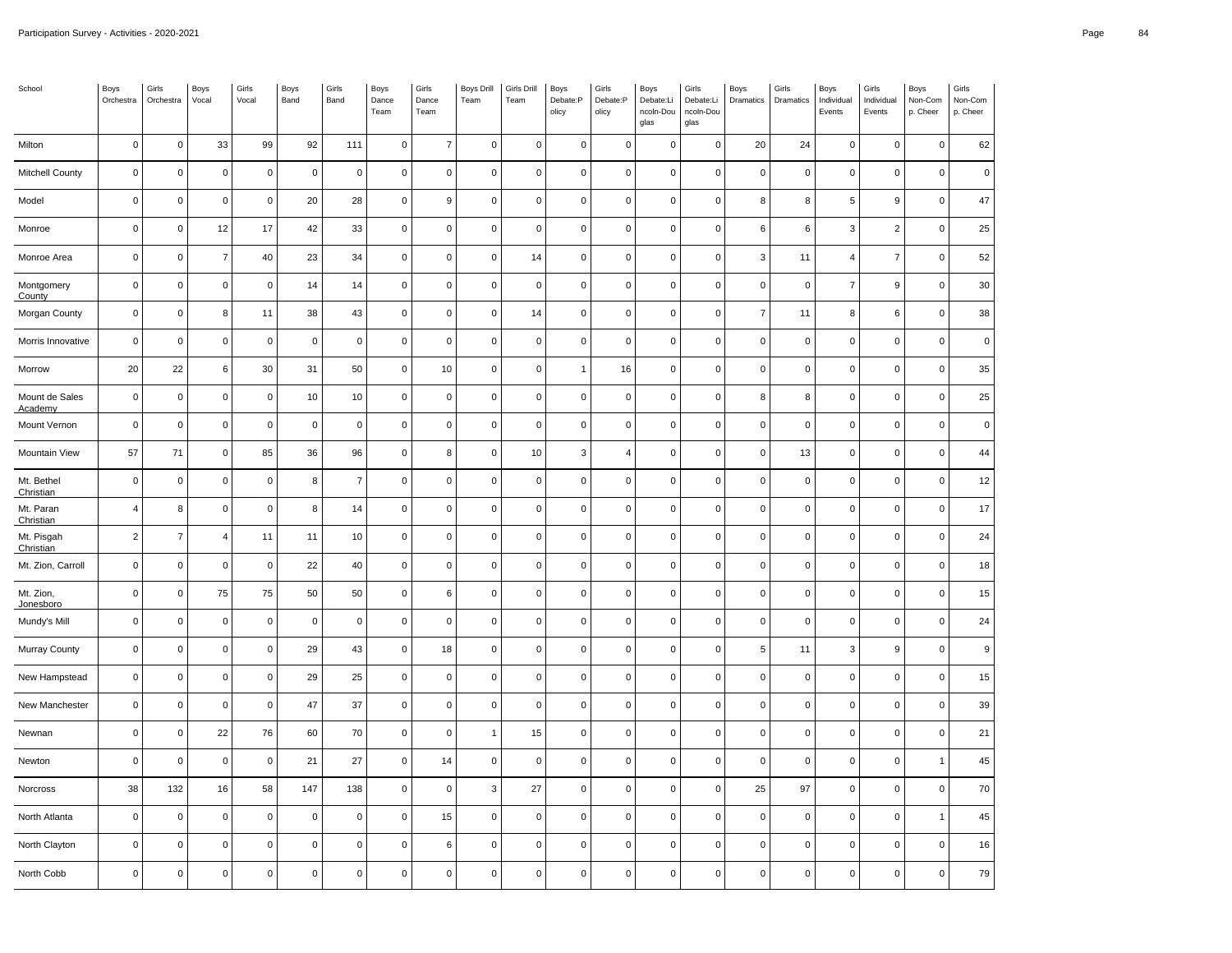| School                             | Boys<br>Orchestra | Girls<br>Orchestra  | Boys<br>Vocal  | Girls<br>Vocal | Boys<br>Band | Girls<br>Band  | Boys<br>Dance<br>Team | Girls<br>Dance<br>Team | <b>Boys Drill</b><br>Team | Girls Drill<br>Team | Boys<br>Debate:P<br>olicy | Girls<br>Debate:P<br>olicy | Boys<br>Debate:Li<br>ncoln-Dou<br>glas | Girls<br>Debate:Li<br>ncoln-Dou<br>glas | Boys<br>Dramatics | Girls<br>Dramatics  | Boys<br>Individual<br>Events | Girls<br>Individual<br>Events | Boys<br>Non-Com<br>p. Cheer | Girls<br>Non-Com<br>p. Cheer |
|------------------------------------|-------------------|---------------------|----------------|----------------|--------------|----------------|-----------------------|------------------------|---------------------------|---------------------|---------------------------|----------------------------|----------------------------------------|-----------------------------------------|-------------------|---------------------|------------------------------|-------------------------------|-----------------------------|------------------------------|
| North Cobb<br>Christian            | 8                 | 15                  | 13             | 37             | 14           | $\overline{4}$ | $\mathsf{O}\xspace$   | $\mathbf{0}$           | $\mathbf 0$               | $\mathbf 0$         | $\mathbf 0$               | 0                          | $\mathbf 0$                            | $\mathbf 0$                             | 5                 | 8                   | 3                            | 11                            | $\mathbf 0$                 | 16                           |
| North Forsyth                      | $\pmb{0}$         | $\mathsf 0$         | $\mathbf 0$    | $\pmb{0}$      | 84           | 96             | $\mathsf 0$           | $\overline{4}$         | $\pmb{0}$                 | $\pmb{0}$           | $\mathbf 0$               | $\mathsf 0$                | $\mathsf 0$                            | $\mathsf 0$                             | $\,6\,$           | $\overline{7}$      | 22                           | 121                           | $\pmb{0}$                   | 56                           |
| North Gwinnett                     | 94                | 92                  | 17             | 64             | 152          | 109            | $\mathsf 0$           | 10                     | $\mathbf 0$               | $\pmb{0}$           | $\pmb{0}$                 | 0                          | $\pmb{0}$                              | $\mathbf 0$                             | 10                | 23                  | $\mathsf 0$                  | $\mathbf 0$                   | $\Omega$                    | 85                           |
| North Hall                         | $\mathbf 0$       | $\mathsf 0$         | $\overline{4}$ | 28             | 51           | 61             | $\mathsf{O}\xspace$   | $\mathsf 0$            | $\mathbf 0$               | $\mathbf 0$         | $\mathbf 0$               | 0                          | $\mathsf 0$                            | $\mathbf 0$                             | $\mathbf 0$       | $\mathbf 0$         | $\mathsf 0$                  | $\mathbf 0$                   | $\mathbf 0$                 | 23                           |
| North Murray                       | $\pmb{0}$         | $\mathsf 0$         | $\mathbf 0$    | $\mathbf 0$    | 26           | 42             | $\mathsf 0$           | 19                     | $\pmb{0}$                 | $\pmb{0}$           | $\pmb{0}$                 | $\mathsf 0$                | $\mathbf 0$                            | $\mathsf 0$                             | 3                 | 11                  | $\overline{7}$               | 8                             | $\pmb{0}$                   | 31                           |
| North Oconee                       | $\mathbf 0$       | $\mathsf 0$         | 23             | 48             | 67           | 74             | $\mathsf 0$           | 19                     | $\mathbf 0$               | $\mathbf 0$         | $\mathbf 0$               | 0                          | $\mathsf 0$                            | $\mathsf 0$                             | 6                 | 33                  | $\overline{7}$               | 8                             | $\mathbf 0$                 | 53                           |
| North Paulding                     | $\mathbf 0$       | $\pmb{0}$           | 13             | 55             | 85           | 74             | $\mathsf{O}\xspace$   | $\mathbf 0$            | $\mathbf 0$               | $\pmb{0}$           | $\pmb{0}$                 | $\pmb{0}$                  | $\mathbf 0$                            | $\mathsf 0$                             | 25                | 58                  | $\mathsf 0$                  | $\mathbf 0$                   | $\mathbf 0$                 | $\mathbf 0$                  |
| North Springs                      | 16                | $12\,$              | $\pmb{0}$      | $\mathbf 0$    | 22           | 24             | $\mathsf 0$           | $\mathsf 0$            | $\mathsf 0$               | $\mathbf 0$         | $\mathbf 0$               | 0                          | $\mathsf 0$                            | $\mathsf 0$                             | $\mathbf 0$       | $\mathsf 0$         | $\mathsf 0$                  | $\mathbf 0$                   | $\mathsf 0$                 | $30\,$                       |
| Northeast                          | $\mathbf 0$       | $\mathsf{O}\xspace$ | 15             | 18             | 17           | 15             | $\mathsf 0$           | 13                     | $\overline{7}$            | 5                   | $\mathbf 0$               | 0                          | $\mathbf 0$                            | $\mathsf 0$                             | $\mathbf 0$       | $\mathbf 0$         | $\mathsf 0$                  | $\mathbf 0$                   | 1                           | 18                           |
| Northgate                          | $\pmb{0}$         | $\mathsf 0$         | $\overline{1}$ | $\mathbf 3$    | 41           | 61             | $\mathsf{O}\xspace$   | $\mathsf 0$            | $\pmb{0}$                 | $\pmb{0}$           | $\pmb{0}$                 | $\pmb{0}$                  | $\mathbf 0$                            | $\mathbf 0$                             | $\sqrt{5}$        | 31                  | $\mathsf 0$                  | $\mathbf 0$                   | $\mathbf 0$                 | $\pmb{0}$                    |
| Northside,<br>Columbus             | 13                | 21                  | 20             | 95             | 80           | 44             | $\mathsf 0$           | $\mathbf 0$            | $\mathbf 0$               | $\pmb{0}$           | $\mathbf 0$               | 0                          | $\mathsf 0$                            | $\mathsf 0$                             | $\mathbf 0$       | $\pmb{0}$           | $\mathsf 0$                  | $\mathsf 0$                   | 3                           | 23                           |
| Northside,<br><b>Warner Robins</b> | $\mathbf 0$       | $\mathsf 0$         | 15             | 17             | 56           | 80             | $\mathbf{1}$          | 12                     | $\mathbf 0$               | $\pmb{0}$           | $\pmb{0}$                 | 0                          | $\mathbf 0$                            | $\mathbf 0$                             | 19                | 27                  | 8                            | 8                             | $\Omega$                    | 19                           |
| Northview                          | 76                | 73                  | 12             | 47             | 114          | 58             | $\mathsf{O}\xspace$   | $\mathsf 0$            | $\mathbf 0$               | $\pmb{0}$           | $\mathbf 0$               | $\mathsf 0$                | $\mathsf 0$                            | $\mathsf 0$                             | $\mathbf 0$       | $\pmb{0}$           | $\mathsf 0$                  | $\mathbf 0$                   | $\mathbf 0$                 | 25                           |
| Northwest<br>Whitfield             | $\pmb{0}$         | $\mathsf{O}\xspace$ | $\overline{7}$ | 32             | 50           | 69             | $\mathsf{O}\xspace$   | $\mathbf 0$            | $\pmb{0}$                 | $\mathbf 0$         | $\pmb{0}$                 | 0                          | $\pmb{0}$                              | $\mathsf 0$                             | $\overline{7}$    | 13                  | 8                            | 16                            | $\mathbf{1}$                | 17                           |
| Oconee County                      | $\mathbf 0$       | $\mathsf 0$         | 21             | 158            | 75           | 91             | 14                    | $\mathsf 0$            | $\mathbf 0$               | $\mathbf 0$         | $\mathbf 0$               | 0                          | $\mathbf 0$                            | $\mathbf 0$                             | $\overline{7}$    | $\boldsymbol{9}$    | 5                            | 9                             | $\Omega$                    | $\mathbf 0$                  |
| Oglethorpe<br>County               | $\mathbf 0$       | $\mathsf{O}\xspace$ | $\mathbf 0$    | 17             | 27           | 23             | $\mathsf{O}\xspace$   | $\mathbf 0$            | $\pmb{0}$                 | $\pmb{0}$           | $\pmb{0}$                 | 0                          | $\mathsf 0$                            | $\mathsf 0$                             | $\mathbf 0$       | $\mathsf{O}\xspace$ | $\overline{2}$               | $\overline{2}$                | $\mathbf 0$                 | 35                           |
| Ola                                | 39                | 16                  | 28             | 112            | 73           | 81             | $\mathsf 0$           | $\mathsf 0$            | $\mathbf 0$               | $\mathbf 0$         | $\mathbf 0$               | 0                          | $\mathsf 0$                            | $\pmb{0}$                               | 3                 | $\overline{7}$      | 1                            | $\overline{2}$                | $\mathbf 0$                 | 65                           |
| Osborne                            | 5                 | $\,$ 5 $\,$         | $\mathbf 0$    | $\mathbf 0$    | 30           | 30             | $\mathsf{O}\xspace$   | $\mathbf 0$            | $\overline{7}$            | 8                   | $\mathbf 0$               | 0                          | $\mathsf 0$                            | $\mathbf 0$                             | $\mathbf 0$       | $\mathsf{O}\xspace$ | $\mathbf{1}$                 | $\overline{2}$                | $\mathbf 0$                 | 10                           |
| Our Lady of<br>Mercy               | $\pmb{0}$         | $\mathsf 0$         | $\mathbf 0$    | $\pmb{0}$      | $\mathbf 0$  | $\pmb{0}$      | $\mathsf{O}\xspace$   | $\mathbf 0$            | $\pmb{0}$                 | $\pmb{0}$           | $\pmb{0}$                 | $\pmb{0}$                  | $\mathsf 0$                            | $\pmb{0}$                               | $\,6$             | $10$                | $\mathsf 0$                  | $\mathbf 0$                   | $\pmb{0}$                   | 18                           |
| Pace Academy                       | 12                | 23                  | 9              | 17             | 31           | 13             | $\mathsf{O}\xspace$   | $\mathsf 0$            | $\mathbf 0$               | $\mathbf 0$         | 10                        | 11                         | $\mathbf{1}$                           | $\pmb{0}$                               | $\mathbf 0$       | $\mathbf 0$         | 8                            | $\boldsymbol{9}$              | $\mathbf 0$                 | 33                           |
| Paideia                            | 13                | 15                  | 41             | 43             | 22           | 18             | $\mathsf 0$           | $\mathsf 0$            | $\mathbf 0$               | $\pmb{0}$           | $\pmb{0}$                 | $\mathsf 0$                | $\mathsf 0$                            | $\mathsf 0$                             | $\pmb{0}$         | $\pmb{0}$           | $\mathsf 0$                  | $\mathbf 0$                   | $\mathbf 0$                 | $\pmb{0}$                    |
| Parkview                           | 64                | 115                 | 19             | 89             | 97           | 81             | $\mathsf 0$           | 12                     | $\mathbf 0$               | $\mathbf 0$         | $\mathbf 0$               | 0                          | $\mathsf 0$                            | $\mathsf 0$                             | 3                 | $\overline{4}$      | 11                           | 14                            | 1                           | 41                           |
| Pataula Charter                    | $\mathbf 0$       | $\mathsf 0$         | $\mathbf 0$    | $\mathbf 0$    | $\mathbf 0$  | $\pmb{0}$      | $\mathsf{O}\xspace$   | $\mathbf 0$            | $\mathbf 0$               | $\mathbf 0$         | $\mathbf 0$               | 0                          | $\mathsf 0$                            | $\mathsf 0$                             | $\mathbf 0$       | $\mathsf 0$         | $\overline{1}$               | $\overline{7}$                | $\mathbf 0$                 | 8                            |
| Paulding County                    | $\mathbf 0$       | $\mathsf 0$         | 27             | 47             | 28           | 65             | $\mathsf 0$           | $\mathbf 0$            | 10                        | 14                  | $\pmb{0}$                 | $\mathsf 0$                | $\mathbf 0$                            | $\mathsf 0$                             | $\overline{4}$    | 12                  | $\mathbf{1}$                 | 10                            | $\mathbf 0$                 | 21                           |
| Peach County                       | $\mathbf 0$       | $\mathsf 0$         | $\mathbf 0$    | $\mathbf 0$    | $\mathbf 0$  | $\pmb{0}$      | $\mathsf 0$           | $\mathsf 0$            | $\mathbf 0$               | $\pmb{0}$           | $\mathbf 0$               | 0                          | $\mathbf 0$                            | $\mathsf 0$                             | $\overline{4}$    | $\overline{7}$      | $\overline{2}$               | 5                             | $\mathbf 0$                 | 15                           |
| Peachtree Ridge                    | 159               | 256                 | 27             | 110            | 46           | 58             | $\overline{4}$        | 15                     | 18                        | 18                  | $\mathbf 0$               | 0                          | $\mathsf 0$                            | $\mathbf 0$                             | $\overline{4}$    | 11                  | $\mathsf 0$                  | $\mathbf 0$                   | $\mathbf 0$                 | 33                           |
| Pebblebrook                        | 45                | 95                  | 36             | 117            | 81           | 85             | $\mathsf 0$           | $\mathsf 0$            | $\mathbf 0$               | $\mathbf 0$         | $\mathbf 0$               | 0                          | $\mathbf 0$                            | $\mathbf 0$                             | $\mathbf 0$       | $\mathsf 0$         | $\mathsf{O}\xspace$          | $\mathbf 0$                   | $\overline{7}$              | 14                           |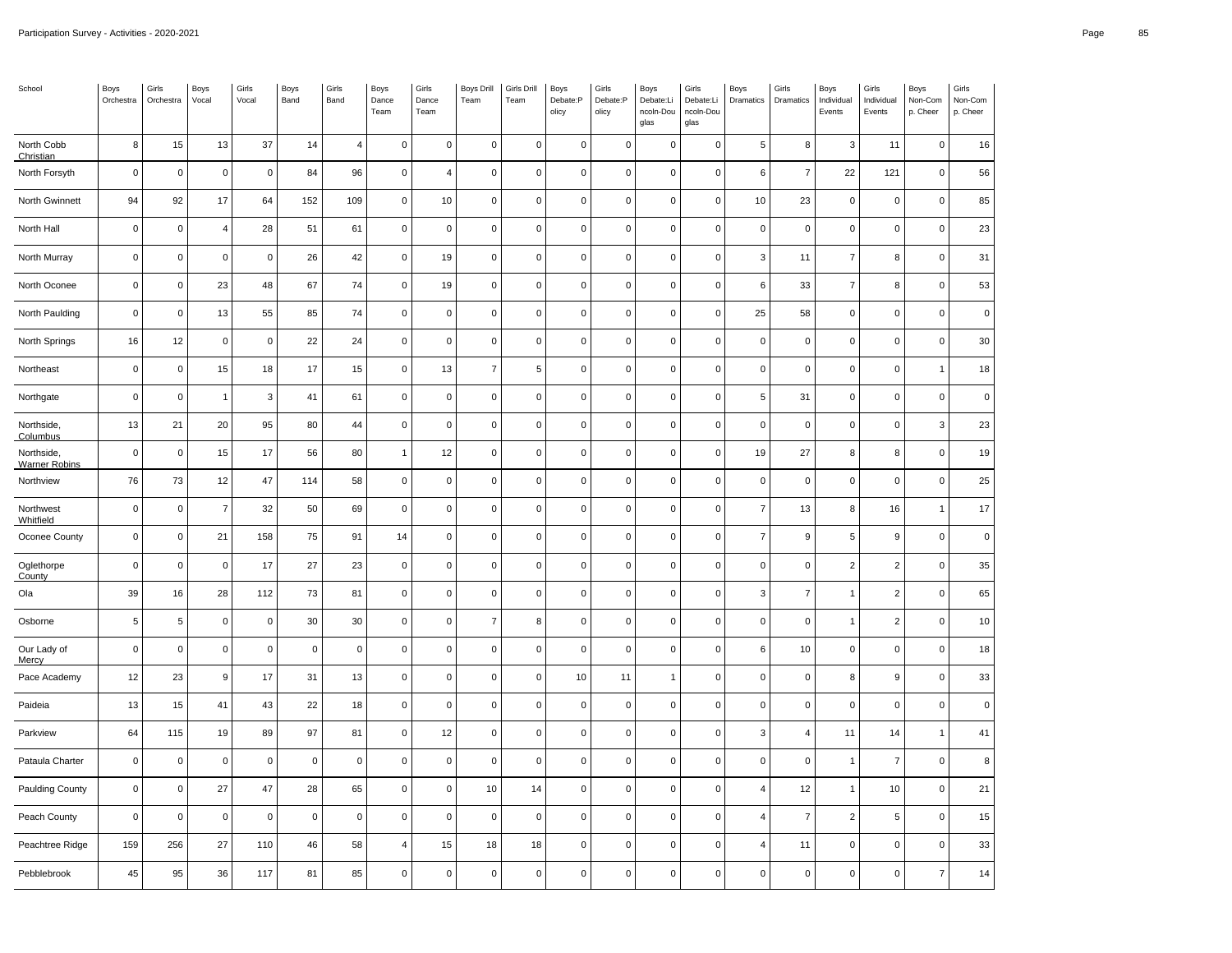| School                     | Boys<br>Orchestra | Girls<br>Orchestra  | Boys<br>Vocal  | Girls<br>Vocal | Boys<br>Band | Girls<br>Band  | Boys<br>Dance<br>Team | Girls<br>Dance<br>Team | <b>Boys Drill</b><br>Team | Girls Drill<br>Team | Boys<br>Debate:P<br>olicy | Girls<br>Debate:P<br>olicy | Boys<br>Debate:Li<br>ncoln-Dou<br>glas | Girls<br>Debate:Li<br>ncoln-Dou<br>glas | Boys<br>Dramatics | Girls<br>Dramatics | Boys<br>Individual<br>Events | Girls<br>Individual<br>Events | Boys<br>Non-Com<br>p. Cheer | Girls<br>Non-Com<br>p. Cheer |
|----------------------------|-------------------|---------------------|----------------|----------------|--------------|----------------|-----------------------|------------------------|---------------------------|---------------------|---------------------------|----------------------------|----------------------------------------|-----------------------------------------|-------------------|--------------------|------------------------------|-------------------------------|-----------------------------|------------------------------|
| Pelham                     | $\mathbf 0$       | $\mathsf 0$         | $\mathsf 0$    | $\mathbf 0$    | 21           | 26             | $\mathsf 0$           | $\mathsf 0$            | $\mathbf 0$               | $\mathbf 0$         | $\mathbf 0$               | 0                          | $\mathsf 0$                            | $\mathbf 0$                             | $\mathbf 0$       | $\mathbf 0$        | $\pmb{0}$                    | $\mathbf 0$                   | $\mathbf 0$                 | $\mathsf 0$                  |
| Pepperell                  | $\pmb{0}$         | $\mathsf{O}\xspace$ | 17             | 67             | 21           | 37             | $\mathsf{O}\xspace$   | $\mathbf 0$            | $\pmb{0}$                 | $\mathbf 0$         | $\pmb{0}$                 | 0                          | $\mathbf 0$                            | $\pmb{0}$                               | $\overline{7}$    | 17                 | $\overline{7}$               | 15                            | $\mathsf 0$                 | 42                           |
| Perry                      | $\pmb{0}$         | $\mathsf{O}\xspace$ | 5              | 16             | 55           | 76             | $\mathsf{O}\xspace$   | $\mathbf 0$            | 13                        | 12                  | $\pmb{0}$                 | $\pmb{0}$                  | $\mathsf 0$                            | $\mathbf 0$                             | 17                | 21                 | 13                           | 10                            | 1                           | 52                           |
| Pickens                    | $\mathbf 0$       | $\mathsf{O}\xspace$ | $\mathbf 0$    | $\mathbf 0$    | 45           | 61             | $\mathsf 0$           | 10                     | $\mathbf 0$               | $\mathbf 0$         | $\mathbf 0$               | 0                          | $\mathsf 0$                            | $\mathbf 0$                             | 6                 | $\overline{7}$     | 12                           | 14                            | $\mathsf 0$                 | 34                           |
| Pierce County              | $\pmb{0}$         | $\mathsf{O}\xspace$ | $\mathbf 0$    | $\mathbf 0$    | 34           | 63             | $\mathsf{O}\xspace$   | $\mathbf 0$            | $\pmb{0}$                 | $\mathbf 0$         | $\pmb{0}$                 | 0                          | $\mathbf 0$                            | $\pmb{0}$                               | 3                 | 8                  | 9                            | 12                            | $\mathsf 0$                 | 16                           |
| Pike County                | $\mathbf 0$       | $\mathsf 0$         | 5              | 28             | 40           | 31             | $\mathsf 0$           | 10                     | $\mathbf 0$               | $\mathbf 0$         | $\mathbf 0$               | 0                          | $\mathbf 0$                            | $\mathbf 0$                             | 13                | 19                 | 11                           | 8                             | $\mathsf 0$                 | 23                           |
| Pinecrest<br>Academy       | $\mathbf 0$       | $\pmb{0}$           | $\mathbf 0$    | $\mathbf 0$    | $\mathbf 0$  | $\pmb{0}$      | $\mathsf{O}\xspace$   | $\mathbf 0$            | $\pmb{0}$                 | $\mathbf 0$         | $\pmb{0}$                 | 0                          | $\mathbf 0$                            | $\mathbf 0$                             | $\pmb{0}$         | $\pmb{0}$          | $\mathsf 0$                  | $\mathbf 0$                   | $\mathsf 0$                 | 11                           |
| Pope                       | 44                | $\bf 45$            | 21             | 61             | 100          | 88             | $\mathsf 0$           | $\mathbf 0$            | $\mathsf 0$               | $\mathbf 0$         | $\mathbf 0$               | 0                          | $\mathbf 0$                            | $\mathsf 0$                             | $\,6$             | 21                 | 0                            | $\mathbf 0$                   | $\mathsf 0$                 | 25                           |
| Portal                     | $\mathbf 0$       | $\mathsf 0$         | $\mathbf 0$    | $\mathbf 0$    | 9            | 13             | $\mathsf 0$           | $\mathbf 0$            | $\mathbf 0$               | $\mathbf 0$         | $\mathbf 0$               | 0                          | $\mathsf 0$                            | $\mathbf 0$                             | $\mathbf 0$       | $\mathbf 0$        | 0                            | $\mathbf 0$                   | 0                           | 22                           |
| Prince Avenue<br>Christian | 10                | $12\,$              | $\sqrt{4}$     | $\,6\,$        | 20           | 15             | $\mathsf{O}\xspace$   | $\mathbf 0$            | $\pmb{0}$                 | $\pmb{0}$           | $\pmb{0}$                 | $\pmb{0}$                  | $\mathsf 0$                            | $\pmb{0}$                               | $\pmb{0}$         | $\pmb{0}$          | 8                            | 6                             | $\mathbf 0$                 | 19                           |
| Providence<br>Christian    | $\mathbf 0$       | $\mathsf{O}\xspace$ | $\mathbf{3}$   | 15             | 32           | 19             | $\mathsf{O}\xspace$   | $\mathbf 0$            | $\mathbf 0$               | $\pmb{0}$           | $\pmb{0}$                 | $\pmb{0}$                  | $\mathbf 0$                            | $\mathbf 0$                             | $\mathbf 0$       | $\mathbf 0$        | 0                            | $\mathbf 0$                   | $\mathsf 0$                 | 18                           |
| <b>Putnam County</b>       | $\pmb{0}$         | 0                   | 6              | 27             | 15           | $\overline{1}$ | $\mathsf{O}\xspace$   | $\mathbf 0$            | $\mathbf 0$               | $\pmb{0}$           | $\pmb{0}$                 | $\pmb{0}$                  | $\mathbf 0$                            | $\mathbf 0$                             | $\mathbf 0$       | $\pmb{0}$          | 6                            | 10                            | $\mathbf 0$                 | 48                           |
| Quitman County             | $\mathbf 0$       | $\mathsf{O}\xspace$ | $\mathbf 0$    | $\mathbf 0$    | $\mathbf 0$  | $\pmb{0}$      | $\mathsf{O}\xspace$   | $\mathbf 0$            | $\mathbf 0$               | $\mathbf 0$         | $\pmb{0}$                 | $\pmb{0}$                  | $\mathsf 0$                            | $\mathbf 0$                             | $\mathbf 0$       | $\mathbf 0$        | $\mathsf 0$                  | $\mathbf 0$                   | $\mathsf 0$                 | 13                           |
| Rabun County               | $\pmb{0}$         | $\mathsf{O}\xspace$ | $\mathbf 0$    | $\pmb{0}$      | 22           | 35             | $\mathsf{O}\xspace$   | $\pmb{0}$              | $\pmb{0}$                 | $\pmb{0}$           | $\pmb{0}$                 | 0                          | $\mathbf 0$                            | $\pmb{0}$                               | $\overline{2}$    | 10                 | $\mathbf{1}$                 | $\overline{7}$                | $\mathsf 0$                 | 12                           |
| Rainey-McCullers           | $\mathbf 0$       | $\mathsf 0$         | 5              | 12             | $\Omega$     | $\mathbf 0$    | $\mathsf 0$           | $\mathsf 0$            | $\mathbf 0$               | $\mathbf 0$         | $\mathbf 0$               | 0                          | $\mathsf 0$                            | $\mathbf 0$                             | 8                 | 12                 | $\overline{c}$               | $\overline{2}$                | $\mathbf 0$                 | $\mathsf{O}\xspace$          |
| Randolph-Clay              | $\pmb{0}$         | $\mathsf 0$         | $\mathsf 0$    | $\mathsf 0$    | 10           | 15             | $\mathsf 0$           | $\mathbf 0$            | $\pmb{0}$                 | $\mathbf{0}$        | $\pmb{0}$                 | 0                          | $\mathbf 0$                            | $\pmb{0}$                               | $\mathbf 0$       | $\pmb{0}$          | 0                            | $\mathbf 0$                   | $\mathsf 0$                 | $\bf8$                       |
| Redan                      | $\mathbf 0$       | $\mathsf{O}\xspace$ | $\mathbf 0$    | $\mathbf 0$    | 15           | 14             | $\mathsf 0$           | 5                      | $\mathbf 0$               | $\mathbf 0$         | $\mathbf 0$               | 0                          | $\mathsf 0$                            | $\mathbf 0$                             | $\mathbf 0$       | $\mathbf 0$        | $\pmb{0}$                    | $\mathsf 0$                   | $\pmb{0}$                   | $17$                         |
| Richmond<br>Academy        | $\overline{0}$    | $\pmb{0}$           | 10             | 11             | 21           | 14             | $\mathsf{O}\xspace$   | $\mathbf 0$            | $\mathbf 0$               | $\mathbf 0$         | $\mathbf 0$               | 0                          | $\mathbf 0$                            | $\mathbf 0$                             | 5                 | $\sqrt{5}$         | $\,$ 5 $\,$                  | 5                             | $\overline{1}$              | 24                           |
| Richmond Hill              | 19                | $18\,$              | 21             | 96             | 75           | 106            | $\mathsf{O}\xspace$   | 11                     | $\bf 8$                   | $11$                | $\pmb{0}$                 | $\pmb{0}$                  | $\mathbf 0$                            | $\pmb{0}$                               | $\overline{4}$    | $\,6\,$            | 8                            | 11                            | $\pmb{0}$                   | 16                           |
| Ridgeland                  | $\mathbf 0$       | $\mathsf{O}\xspace$ | 9              | 44             | 48           | 38             | $\mathsf 0$           | $\mathbf 0$            | 5                         | 5                   | $\mathbf 0$               | $\pmb{0}$                  | $\mathsf 0$                            | $\mathbf 0$                             | $\mathbf 0$       | $\mathbf 0$        | $\mathbf{1}$                 | $\overline{4}$                | $\pmb{0}$                   | 19                           |
| Ringgold                   | $\mathbf 0$       | $\mathsf 0$         | $\mathsf 0$    | $\mathbf 0$    | 60           | 70             | $\mathsf 0$           | 10                     | $\mathsf 0$               | $\pmb{0}$           | $\pmb{0}$                 | $\pmb{0}$                  | $\mathbf 0$                            | $\mathbf 0$                             | 15                | 24                 | 0                            | $\mathbf 0$                   | $\mathsf 0$                 | $\mathbf 0$                  |
| <b>River Ridge</b>         | 25                | 34                  | $\overline{0}$ | $\mathbf 0$    | 41           | 53             | $\mathsf 0$           | $\mathbf 0$            | $\mathsf 0$               | $\mathsf 0$         | $\mathbf 0$               | 0                          | $\mathbf 0$                            | $\mathsf 0$                             | 5                 | 19                 | $\mathsf{O}\xspace$          | $\mathbf 0$                   | $\mathsf 0$                 | 42                           |
| Riverdale                  | 5                 | 6                   | $\overline{2}$ | 8              | 14           | 17             | $\mathsf{O}\xspace$   | $\mathbf 0$            | $\mathbf 0$               | $\mathbf 0$         | $\mathbf 0$               | 0                          | $\mathbf 0$                            | $\mathbf 0$                             | $\mathbf 0$       | $\mathbf 0$        | 0                            | $\mathbf 0$                   | $\mathsf 0$                 | 22                           |
| <b>Riverside Military</b>  | $\mathbf 0$       | $\mathsf{O}\xspace$ | $\mathbf 0$    | $\mathbf 0$    | $\mathsf 0$  | $\pmb{0}$      | $\mathsf 0$           | $\mathbf 0$            | $\mathbf 0$               | $\mathbf 0$         | $\pmb{0}$                 | 0                          | $\mathbf 0$                            | $\mathbf 0$                             | $\mathbf 0$       | $\pmb{0}$          | $\mathsf{O}\xspace$          | $\mathbf 0$                   | $\mathsf 0$                 | $\mathbf 0$                  |
| Riverwood                  | 24                | 49                  | 15             | 60             | 57           | 53             | $\mathsf{O}\xspace$   | $\pmb{0}$              | $\mathbf 0$               | $\pmb{0}$           | 8                         | 9                          | $\mathbf 0$                            | $\mathbf 0$                             | $\mathbf 0$       | $\pmb{0}$          | 0                            | $\mathbf 0$                   | $\mathsf 0$                 | 78                           |
| Rockdale County            | $\mathbf 0$       | $\mathsf 0$         | $\mathbf 0$    | $\mathbf 0$    | $73\,$       | 67             | $\mathsf 0$           | $\mathbf 0$            | $\mathbf 0$               | $\mathbf 0$         | $\overline{1}$            | $\mathbf{1}$               | $\mathsf 0$                            | $\mathbf 0$                             | -1                | $\overline{7}$     | 3                            | $\overline{7}$                | $\mathbf 0$                 | 52                           |
| Rockmart                   | $\mathbf 0$       | $\mathsf{O}\xspace$ | 20             | 18             | 43           | 83             | $\mathsf 0$           | $\mathsf 0$            | $\mathbf 0$               | $\mathbf 0$         | $\pmb{0}$                 | $\pmb{0}$                  | $\mathsf 0$                            | $\mathbf 0$                             | 10                | 15                 | 10                           | 13                            | $\mathbf 0$                 | 35                           |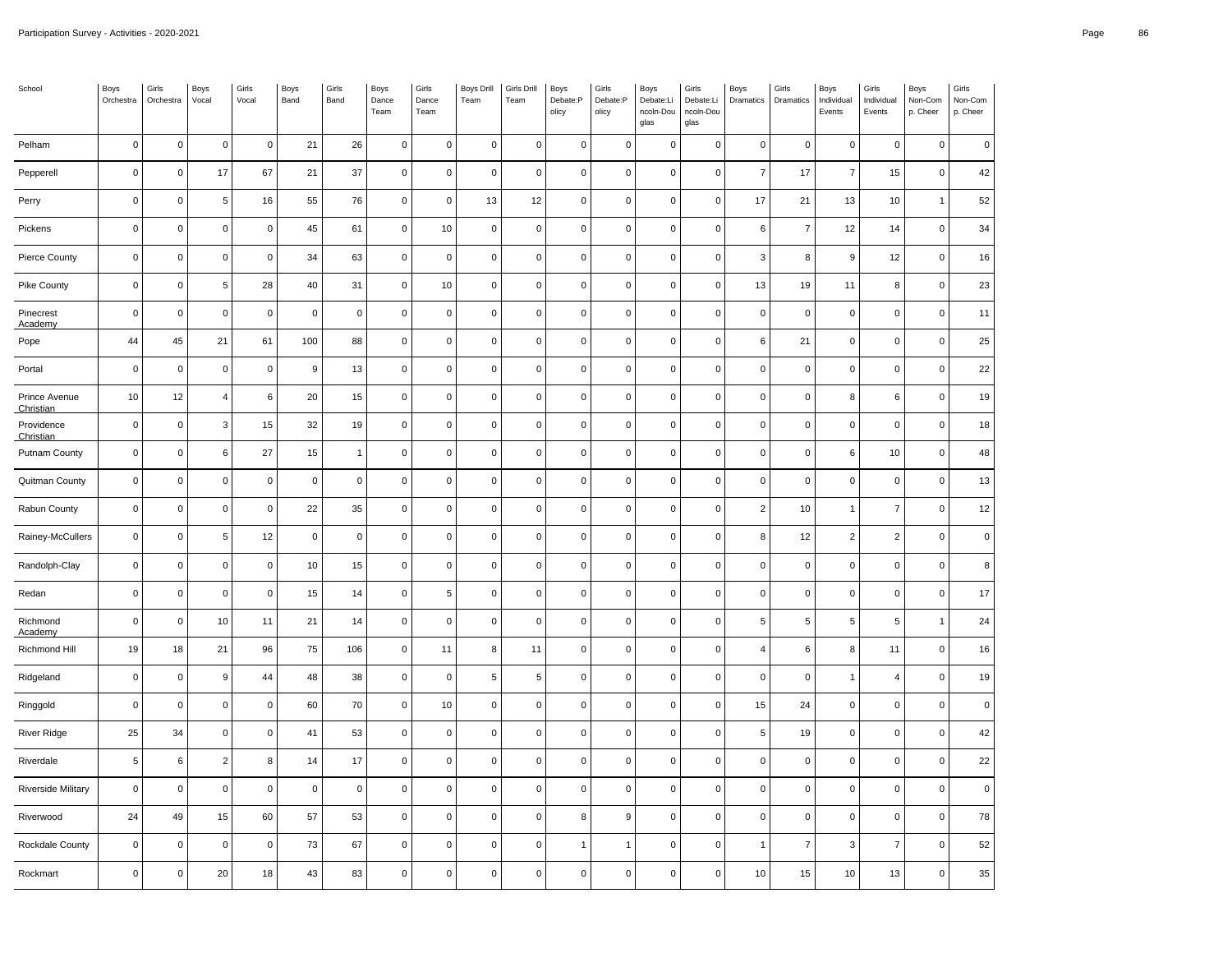| School                               | Boys<br>Orchestra | Girls<br>Orchestra  | Boys<br>Vocal  | Girls<br>Vocal | Boys<br>Band   | Girls<br>Band  | <b>Boys</b><br>Dance<br>Team | Girls<br>Dance<br>Team | Boys Drill<br>Team | Girls Drill<br>Team | Boys<br>Debate:P<br>olicy | Girls<br>Debate:P<br>olicy | Boys<br>Debate:Li<br>ncoln-Dou<br>glas | Girls<br>Debate:Li<br>ncoln-Dou<br>glas | Boys<br>Dramatics | Girls<br>Dramatics  | Boys<br>Individual<br>Events | Girls<br>Individual<br>Events | Boys<br>Non-Com<br>p. Cheer | Girls<br>Non-Com<br>p. Cheer |
|--------------------------------------|-------------------|---------------------|----------------|----------------|----------------|----------------|------------------------------|------------------------|--------------------|---------------------|---------------------------|----------------------------|----------------------------------------|-----------------------------------------|-------------------|---------------------|------------------------------|-------------------------------|-----------------------------|------------------------------|
| Rome                                 | $\mathbf 0$       | $\mathsf{O}\xspace$ | 30             | 79             | 92             | 109            | $\mathsf 0$                  | $\mathbf 0$            | $\mathsf 0$        | $\pmb{0}$           | $\pmb{0}$                 | $\mathbf{0}$               | $\mathbf 0$                            | $\overline{0}$                          | 5                 | $\,$ 5 $\,$         | 6                            | 6                             | $\overline{1}$              | 41                           |
| Roswell                              | 43                | 101                 | 16             | 62             | 46             | 42             | $\mathsf 0$                  | $\mathbf 0$            | $\pmb{0}$          | $\pmb{0}$           | $\pmb{0}$                 | $\mathsf 0$                | $\pmb{0}$                              | $\pmb{0}$                               | $\pmb{0}$         | $\pmb{0}$           | $\overline{2}$               | 12                            | $\pmb{0}$                   | 41                           |
| Rutland                              | $\mathbf 0$       | $\mathsf 0$         | $\mathbf 0$    | $\mathbf 0$    | 12             | 18             | $\pmb{0}$                    | $\mathbf 0$            | $\pmb{0}$          | $\mathbf 0$         | $\pmb{0}$                 | $\mathsf 0$                | $\mathbf 0$                            | $\mathbf 0$                             | $\mathbf 0$       | $\mathbf 0$         | $\mathsf 0$                  | $\mathbf 0$                   | $\overline{0}$              | 16                           |
| Salem                                | 15                | 10                  | 16             | 20             | 37             | 32             | 0                            | $\overline{7}$         | $\mathsf 0$        | $\pmb{0}$           | $\pmb{0}$                 | $\mathsf 0$                | $\mathbf 0$                            | $\mathbf 0$                             | $\mathbf{3}$      | $\,$ 5 $\,$         | $\overline{2}$               | $\overline{4}$                | $\overline{0}$              | $\boldsymbol{9}$             |
| Sandy Creek                          | 15                | 35                  | $\,6\,$        | 41             | 42             | 13             | $\mathsf{O}\xspace$          | $\overline{7}$         | $\pmb{0}$          | $\pmb{0}$           | $\pmb{0}$                 | $\mathsf 0$                | $\mathsf 0$                            | $\pmb{0}$                               | $\overline{5}$    | $\,6\,$             | $\bf8$                       | 11                            | $\pmb{0}$                   | 26                           |
| Savannah                             | $\mathbf 0$       | $\mathsf 0$         | $\mathbf 0$    | $\mathbf 0$    | $\mathbf 0$    | $\mathbf 0$    | 0                            | $\mathbf 0$            | $\pmb{0}$          | $\mathbf 0$         | $\pmb{0}$                 | $\mathsf 0$                | $\mathbf 0$                            | $\mathbf 0$                             | $\mathbf 0$       | $\mathsf 0$         | $\mathsf 0$                  | $\mathbf 0$                   | $\overline{0}$              | 12                           |
| Savannah Arts<br>Academy             | 26                | 44                  | 17             | 72             | 59             | 61             | 0                            | $\mathbf 0$            | $\mathsf 0$        | $\pmb{0}$           | $\pmb{0}$                 | $\mathsf 0$                | $\mathsf 0$                            | $\mathbf 0$                             | $\pmb{0}$         | $\overline{7}$      | $\mathsf{O}\xspace$          | $\mathbf 0$                   | $\overline{0}$              | $\pmb{0}$                    |
| Savannah<br>Christian                | $\pmb{0}$         | $\mathsf{O}\xspace$ | $\pmb{0}$      | $\pmb{0}$      | 10             | 10             | $\mathsf{O}\xspace$          | $\boldsymbol{9}$       | $\mathsf 0$        | 5                   | $\pmb{0}$                 | $\mathsf 0$                | $\mathbf 0$                            | $\pmb{0}$                               | 9                 | 20                  | $\,$ 5 $\,$                  | 13                            | $\pmb{0}$                   | 41                           |
| Savannah<br>Classical                |                   |                     |                |                |                |                |                              |                        |                    |                     |                           |                            |                                        |                                         |                   |                     |                              |                               |                             |                              |
| <b>Agademy</b><br><b>Country Day</b> | $\mathbf 0$       | $\mathsf 0$         | $\mathbf 0$    | $\mathbf 0$    | $\mathbf 0$    | $\mathbf 0$    | 0                            | $\mathbf 0$            | $\mathsf 0$        | $\pmb{0}$           | $\pmb{0}$                 | $\mathsf 0$                | $\mathbf 0$                            | $\overline{0}$                          | 9                 | $\overline{7}$      | $\mathsf 0$                  | $\pmb{0}$                     | $\overline{0}$              | 30                           |
| Savannah Early<br>College            | $\pmb{0}$         | $\mathsf 0$         | $\mathbf 0$    | $\mathbf 0$    | $\pmb{0}$      | $\pmb{0}$      | $\mathsf{O}\xspace$          | $\mathbf 0$            | $\pmb{0}$          | $\pmb{0}$           | $\pmb{0}$                 | $\mathsf 0$                | $\mathsf 0$                            | $\mathbf 0$                             | $\pmb{0}$         | $\pmb{0}$           | $\mathsf 0$                  | $\pmb{0}$                     | $\mathbf 0$                 | $\pmb{0}$                    |
| <b>Schley County</b>                 | $\mathbf 0$       | $\mathsf{O}\xspace$ | $\overline{4}$ | 9              | 34             | 47             | $\pmb{0}$                    | $\mathbf 0$            | $\pmb{0}$          | $\mathbf 0$         | $\pmb{0}$                 | $\mathsf{O}\xspace$        | $\mathbf 0$                            | $\mathbf 0$                             | 5                 | 9                   | 6                            | 10                            | $\overline{0}$              | 24                           |
| <b>Screven County</b>                | $\mathbf 0$       | $\mathsf{O}\xspace$ | $\mathbf 0$    | $\mathbf 0$    | 13             | 13             | 0                            | $\mathbf 0$            | $\mathbf 0$        | $\overline{4}$      | $\pmb{0}$                 | $\mathsf 0$                | $\mathbf 0$                            | $\mathbf 0$                             | $\mathbf 0$       | $\mathbf 0$         | $\mathsf 0$                  | $\mathbf 0$                   | $\overline{0}$              | $\mathbf 0$                  |
| Seminole County                      | $\mathbf 0$       | $\mathsf 0$         | $\mathbf 0$    | $\pmb{0}$      | 10             | 23             | $\mathsf 0$                  | $\mathbf 0$            | $\mathsf 0$        | $\pmb{0}$           | $\pmb{0}$                 | $\mathsf 0$                | $\pmb{0}$                              | $\pmb{0}$                               | 11                | 18                  | 9                            | $\mathbf 3$                   | $\pmb{0}$                   | 21                           |
| Sequoyah                             | 13                | 21                  | $\mathbf 0$    | $\mathbf 0$    | 73             | 75             | $\pmb{0}$                    | $\mathbf 0$            | $\pmb{0}$          | $\mathbf 0$         | $\pmb{0}$                 | $\mathsf 0$                | 16                                     | 11                                      | 14                | 26                  | 10                           | 10                            | $\overline{0}$              | 59                           |
| Shaw                                 | $\overline{4}$    | $\mathsf 0$         | $\mathbf 0$    | $\mathbf 0$    | 10             | 16             | 0                            | $\mathbf 0$            | $\mathsf 0$        | $\mathbf 0$         | $\pmb{0}$                 | $\mathsf 0$                | $\mathsf 0$                            | $\mathbf 0$                             | $\mathbf 0$       | $\mathbf 0$         | $\mathsf 0$                  | $\mathbf 0$                   | $\overline{1}$              | 10                           |
| Shiloh                               | 33                | 57                  | 22             | 31             | $\pmb{0}$      | $\pmb{0}$      | $\mathsf 0$                  | $\mathbf 0$            | $\mathsf 0$        | $\pmb{0}$           | $\pmb{0}$                 | $\mathsf 0$                | $\pmb{0}$                              | $\pmb{0}$                               | $\overline{1}$    | 5                   | $\mathsf 0$                  | $\pmb{0}$                     | $\pmb{0}$                   | 22                           |
| Social Circle                        | 12                | 13                  | $\mathbf{1}$   | 3              | 17             | 22             | 0                            | $\mathsf 0$            | $\mathsf 0$        | $\mathbf 0$         | $\pmb{0}$                 | $\mathsf{O}\xspace$        | $\mathbf 0$                            | $\mathbf 0$                             | $\mathbf 0$       | $\mathsf 0$         | $\mathsf 0$                  | 3                             | $\mathbf 0$                 | 22                           |
| Sonoraville                          | $\mathbf 0$       | $\mathsf 0$         | 12             | 40             | 30             | 53             | 0                            | $\mathbf 0$            | $\mathsf 0$        | $\pmb{0}$           | $\pmb{0}$                 | $\mathsf 0$                | $\mathsf 0$                            | $\mathbf 0$                             | 11                | 12                  | $\overline{7}$               | 11                            | $\overline{0}$              | 30                           |
| South Atlanta                        | $\pmb{0}$         | $\mathsf{O}\xspace$ | $\mathbf 0$    | $\mathbf 0$    | $\overline{c}$ | $\overline{4}$ | 0                            | $\mathbf 0$            | $\mathsf 0$        | $\mathbf 0$         | $\pmb{0}$                 | $\overline{0}$             | $\mathbf 0$                            | $\mathbf 0$                             | $\pmb{0}$         | $\pmb{0}$           | $\mathsf 0$                  | $\pmb{0}$                     | $\overline{2}$              | 16                           |
| South Cobb                           | 39                | 119                 | 22             | 124            | 194            | 144            | $\pmb{0}$                    | $\mathsf 0$            | 4                  | $\overline{4}$      | $\mathbf 0$               | $\mathsf 0$                | $\mathbf 0$                            | $\mathbf 0$                             | $\mathbf 0$       | $\mathsf 0$         | $\mathsf 0$                  | $\mathbf 0$                   | $\overline{0}$              | 24                           |
| South Effingham                      | $\mathbf 0$       | $\mathsf{O}\xspace$ | 13             | 58             | 43             | 51             | $\pmb{0}$                    | $\mathbf 0$            | $\mathbf 0$        | $\mathbf 0$         | $\mathbf 0$               | $\mathsf 0$                | $\mathbf 0$                            | $\Omega$                                | $\overline{1}$    | 9                   | $\overline{2}$               | 8                             | $\mathbf{1}$                | 49                           |
| South Forsyth                        | $\mathbf{3}$      | 4                   | $\mathbf 0$    | $\pmb{0}$      | 82             | 62             | $\mathsf 0$                  | 16                     | $\mathsf 0$        | 19                  | 11                        | 3                          | $\mathsf 0$                            | $\pmb{0}$                               | 12                | 16                  | 8                            | 16                            | $\pmb{0}$                   | 24                           |
| South Gwinnett                       | 36                | 110                 | 67             | 155            | 78             | 79             | $\pmb{0}$                    | $\pmb{0}$              | $\pmb{0}$          | $\pmb{0}$           | $\pmb{0}$                 | $\mathsf{O}\xspace$        | $\pmb{0}$                              | $\mathbf 0$                             | $\pmb{0}$         | $\mathsf{O}\xspace$ | $\mathsf 0$                  | $\pmb{0}$                     | $\overline{2}$              | 43                           |
| South Paulding                       | $\mathbf 0$       | $\mathsf 0$         | $\overline{1}$ | 31             | 67             | 88             | 0                            | $\mathbf 0$            | 15                 | 12                  | $\mathbf 0$               | $\mathsf 0$                | $\mathbf 0$                            | $\mathbf 0$                             | 5                 | 18                  | 6                            | 13                            | $\overline{1}$              | 53                           |
| Southeast<br>Bulloch                 | $\pmb{0}$         | $\mathsf 0$         | 22             | 56             | 27             | 31             | $\mathsf 0$                  | $\mathbf 0$            | $\overline{7}$     | $\overline{7}$      | $\pmb{0}$                 | $\mathsf 0$                | $\pmb{0}$                              | $\mathbf 0$                             | 9                 | 15                  | 13                           | 11                            | $\pmb{0}$                   | 17                           |
| Southeast<br>Whitfield               | $\pmb{0}$         | $\pmb{0}$           | $\pmb{0}$      | $\mathbf 0$    | 57             | 93             | $\pmb{0}$                    | $\pmb{0}$              | $\mathbf 0$        | $\pmb{0}$           | $\pmb{0}$                 | $\overline{0}$             | $\pmb{0}$                              | C                                       | $\,6\,$           | $\overline{7}$      | $\mathsf 3$                  | 8                             | $\mathbf 0$                 | 21                           |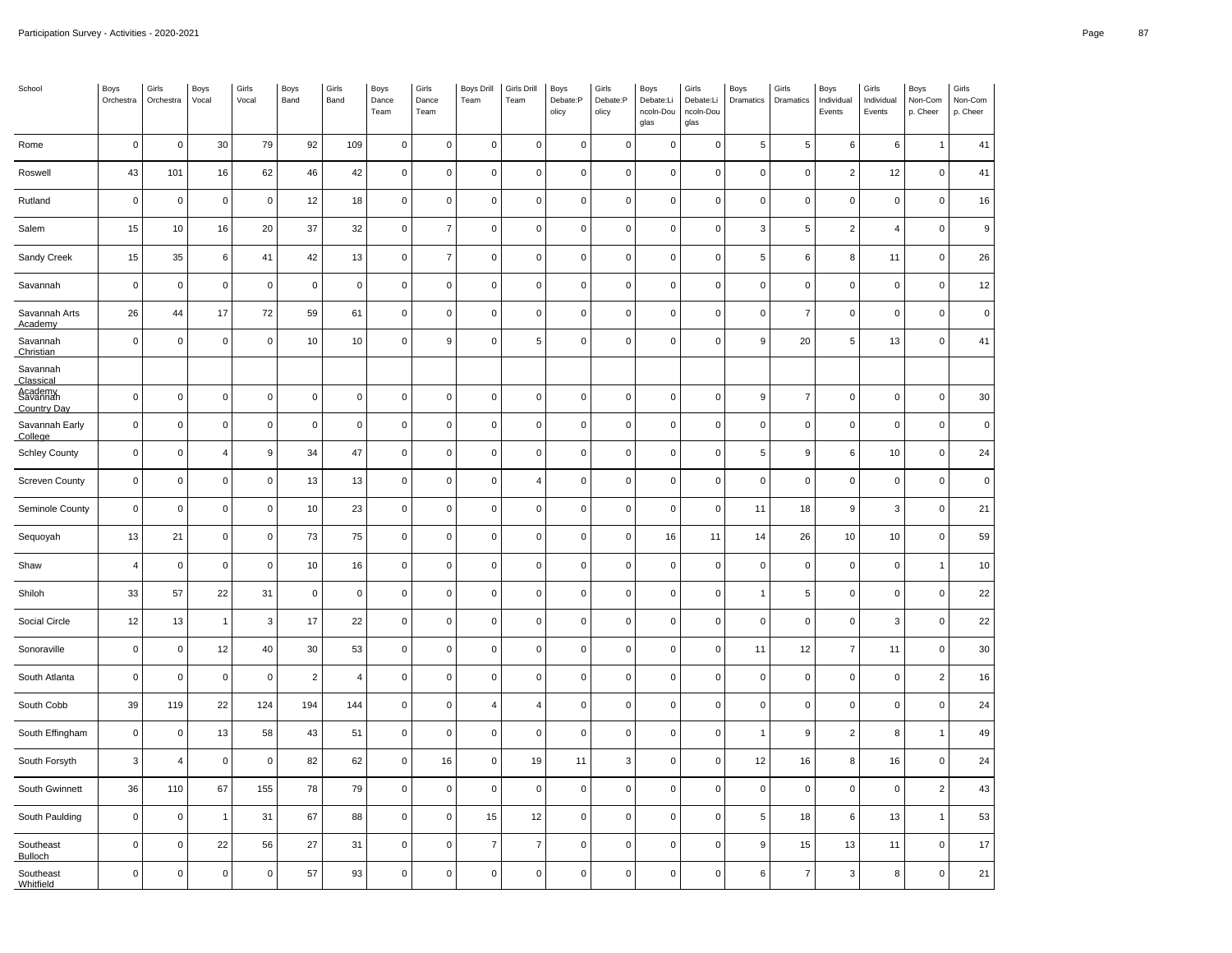| School                          | Boys<br>Orchestra   | Girls<br>Orchestra | Boys<br>Vocal  | Girls<br>Vocal | Boys<br>Band | Girls<br>Band | Boys<br>Dance<br>Team | Girls<br>Dance<br>Team | <b>Boys Drill</b><br>Team | Girls Drill<br>Team | Boys<br>Debate:P<br>olicy | Girls<br>Debate:P<br>olicy | Boys<br>Debate:Li<br>ncoln-Dou<br>glas | Girls<br>Debate:Li<br>ncoln-Dou<br>glas | Boys<br>Dramatics   | Girls<br>Dramatics        | Boys<br>Individual<br>Events | Girls<br>Individual<br>Events | Boys<br>Non-Com<br>p. Cheer | Girls<br>Non-Com<br>p. Cheer |
|---------------------------------|---------------------|--------------------|----------------|----------------|--------------|---------------|-----------------------|------------------------|---------------------------|---------------------|---------------------------|----------------------------|----------------------------------------|-----------------------------------------|---------------------|---------------------------|------------------------------|-------------------------------|-----------------------------|------------------------------|
| Southwest                       | $\mathsf 0$         | $\mathsf 0$        | $\mathbf 0$    | $\mathbf 0$    | $\pmb{0}$    | $\mathsf 0$   | $\mathbf 0$           | 15                     | $\mathbf 0$               | 15                  | 0                         | $\mathbf 0$                | $\pmb{0}$                              | $\mathbf 0$                             | $\mathbf 0$         | $\mathbf 0$               | $\mathsf 0$                  | $\mathsf 0$                   | $\mathbf 0$                 | 8                            |
| Southwest<br>Atlanta Christian  | $\mathsf 0$         | $\pmb{0}$          | $\mathbf 0$    | $\pmb{0}$      | $\pmb{0}$    | $\mathsf 0$   | $\mathsf 0$           | $\mathbf 0$            | $\pmb{0}$                 | $\pmb{0}$           | $\mathsf 0$               | $\mathsf 0$                | $\mathbf 0$                            | $\pmb{0}$                               | $\sqrt{5}$          | $\overline{5}$            | $\,$ 5 $\,$                  | 5                             | $\mathbf 0$                 | $\,6\,$                      |
| Southwest<br>DeKalb             | $\mathsf{O}\xspace$ | $\pmb{0}$          | 50             | 63             | 59           | 68            | $\mathbf 0$           | $\pmb{0}$              | $\pmb{0}$                 | 15                  | $\pmb{0}$                 | $\mathsf{O}\xspace$        | $\pmb{0}$                              | $\pmb{0}$                               | $\pmb{0}$           | $\pmb{0}$                 | $\mathsf 0$                  | $\mathbf 0$                   | $\pmb{0}$                   | 17                           |
| Southwest<br>Georgia STEM       |                     |                    |                |                |              |               |                       |                        |                           |                     |                           |                            |                                        |                                         |                     |                           |                              |                               |                             |                              |
| Spalding                        | $\mathsf{O}\xspace$ | $\pmb{0}$          | 76             | 11             | 27           | 15            | $\mathsf 0$           | $\pmb{0}$              | $\pmb{0}$                 | $\pmb{0}$           | $\mathbf 0$               | $\mathsf 0$                | $\pmb{0}$                              | $\pmb{0}$                               | $\,6\,$             | 6                         | $\mathsf 0$                  | $\mathsf 0$                   | $\pmb{0}$                   | 39                           |
| Spencer                         | $10$                | 14                 | 23             | 46             | 35           | 18            | $\mathsf 0$           | $\boldsymbol{9}$       | $\mathbf 0$               | $\pmb{0}$           | $\mathsf 0$               | $\mathsf 0$                | $\mathbf 0$                            | $\mathbf 0$                             | $\mathsf 0$         | $\mathsf{O}\xspace$       | $\mathsf 0$                  | $\mathsf 0$                   | $\mathbf 0$                 | 15                           |
| Sprayberry                      | 10                  | 40                 | 15             | 75             | 35           | 45            | $\mathsf 0$           | $\mathbf 0$            | $\pmb{0}$                 | $\mathsf 0$         | $\mathbf 0$               | $\mathsf{O}\xspace$        | $\mathbf 0$                            | $\pmb{0}$                               | $\mathsf 0$         | 0                         | $\mathsf 0$                  | $\mathbf 0$                   | $\overline{2}$              | 38                           |
| St. Anne-Pacelli                | $\mathsf{O}\xspace$ | $\pmb{0}$          | $\pmb{0}$      | $\pmb{0}$      | $\mathsf 0$  | $\mathbf 0$   | $\mathbf 0$           | $\mathbf 0$            | $\pmb{0}$                 | $\pmb{0}$           | $\mathbf 0$               | $\mathbf 0$                | $\mathbf 0$                            | $\pmb{0}$                               | $\pmb{0}$           | $\mathbf 0$               | $\mathsf 0$                  | $\mathbf 0$                   | $\pmb{0}$                   | 12                           |
| St. Francis                     | $\mathbf 0$         | $\pmb{0}$          | $\mathbf 0$    | $\pmb{0}$      | $\pmb{0}$    | $\mathbf 0$   | $\mathsf 0$           | 8                      | $\pmb{0}$                 | $\pmb{0}$           | 0                         | $\mathsf 0$                | $\mathbf 0$                            | $\pmb{0}$                               | $\pmb{0}$           | $\pmb{0}$                 | $\mathsf 0$                  | $\mathsf 0$                   | $\pmb{0}$                   | 16                           |
| St. Pius X                      | $\mathsf{O}\xspace$ | $\mathbf 0$        | $\overline{4}$ | 12             | 36           | 26            | $\mathsf 0$           | 16                     | $\mathbf 0$               | $\mathsf{O}\xspace$ | $\mathsf 0$               | $\mathbf 0$                | $\mathbf 0$                            | $\mathbf 0$                             | 14                  | 25                        | $\pmb{0}$                    | $\mathbf 0$                   | $\mathbf 0$                 | 92                           |
| St. Vincent's<br>Academy        | $\mathbf 0$         | $\pmb{0}$          | $\mathbf 0$    | $\pmb{0}$      | $\pmb{0}$    | $\mathbf 0$   | $\mathsf 0$           | $\mathbf 0$            | $\pmb{0}$                 | $\pmb{0}$           | $\mathsf 0$               | $\mathsf{O}\xspace$        | $\mathsf 0$                            | $\mathbf 0$                             | $\mathsf 0$         | 8                         | $\mathsf 0$                  | $\mathbf 0$                   | $\mathbf 0$                 | $\pmb{0}$                    |
| Starr's Mill                    | 22                  | 17                 | 21             | 71             | 59           | 52            | $\mathsf 0$           | 14                     | $\pmb{0}$                 | $\pmb{0}$           | 0                         | $\mathbf 0$                | $\pmb{0}$                              | $\pmb{0}$                               | $\,$ 5 $\,$         | 15                        | $\overline{2}$               | 5                             | $\pmb{0}$                   | 43                           |
| Statesboro                      | 32                  | 36                 | $\mathbf 0$    | $\mathbf 0$    | 32           | 36            | $\mathbf 0$           | $\mathbf 0$            | 15                        | $10$                | $\mathbf 0$               | $\mathbf 0$                | $\mathbf 0$                            | $\mathbf 0$                             | $\mathsf 0$         | $\mathsf{O}\xspace$       | $\mathsf 0$                  | $\mathbf 0$                   | $\overline{0}$              | 32                           |
| Steam Academy                   | $\mathsf 0$         | $\pmb{0}$          | $\mathbf 0$    | $\pmb{0}$      | $\pmb{0}$    | $\mathsf 0$   | $\mathsf 0$           | $\mathbf 0$            | $\pmb{0}$                 | $\mathsf 0$         | $\mathbf 0$               | $\mathsf 0$                | $\mathbf 0$                            | $\pmb{0}$                               | $\mathsf 0$         | $\mathbf 0$               | $\mathsf 0$                  | $\mathsf 0$                   | $\pmb{0}$                   | $\pmb{0}$                    |
| <b>Stephens County</b>          | $\mathbf 0$         | $\pmb{0}$          | 3              | 8              | 31           | 61            | $\mathsf 0$           | 11                     | $\overline{7}$            | 12                  | $\pmb{0}$                 | $\pmb{0}$                  | $\pmb{0}$                              | $\pmb{0}$                               | $\overline{7}$      | 17                        | $\mathsf 0$                  | $\overline{7}$                | $\overline{1}$              | 55                           |
| Stephenson                      | $\mathbf 0$         | $\mathsf 0$        | $\mathbf 0$    | $\mathbf 0$    | 99           | 74            | $\mathsf 0$           | $\mathbf 0$            | $\mathbf 0$               | $\pmb{0}$           | $\mathsf 0$               | $\mathsf 0$                | $\mathbf 0$                            | $\mathbf 0$                             | $\mathsf{O}\xspace$ | $\mathsf 0$               | $\mathsf 0$                  | $\mathbf 0$                   | $\mathbf 0$                 | 30                           |
| <b>Stewart County</b>           | $\mathsf 0$         | $\pmb{0}$          | $\mathbf 0$    | $\pmb{0}$      | $\pmb{0}$    | $\mathsf 0$   | $\mathsf 0$           | $\mathbf 0$            | 6                         | 19                  | $\mathbf 0$               | $\mathsf 0$                | $\mathsf 0$                            | $\pmb{0}$                               | $\mathsf{O}\xspace$ | $\mathsf{O}\xspace$       | $\mathsf 0$                  | $\mathsf 0$                   | $\pmb{0}$                   | $10$                         |
| <b>Stilwell Arts</b>            | 25                  | 32                 | 22             | 46             | 18           | 32            | $\overline{2}$        | $\overline{7}$         | $\mathbf 0$               | $\mathbf 0$         | $\mathbf 0$               | $\mathsf 0$                | $\pmb{0}$                              | $\mathbf 0$                             | 3                   | 6                         | 5                            | $\overline{7}$                | $\mathbf 0$                 | $\mathbf 0$                  |
| Stockbridge                     | $\mathsf 0$         | $\pmb{0}$          | $\mathbf 0$    | $\pmb{0}$      | 45           | 26            | $\mathsf 0$           | $\mathbf 0$            | 14                        | 16                  | $\mathsf 0$               | $\mathsf 0$                | $\mathbf 0$                            | $\pmb{0}$                               | $\mathsf{O}\xspace$ | $\mathsf{O}\xspace$       | $\mathsf 0$                  | $\mathsf 0$                   | $\pmb{0}$                   | 36                           |
| Stone Mountain                  | $\mathsf{O}\xspace$ | $\pmb{0}$          | $\mathbf 0$    | $\pmb{0}$      | 18           | 18            | $\pmb{0}$             | $\pmb{0}$              | $\pmb{0}$                 | $\pmb{0}$           | $\pmb{0}$                 | $\mathsf 0$                | $\mathbf 0$                            | $\pmb{0}$                               | $\pmb{0}$           | $\mathbf 0$               | $\mathsf 0$                  | $\mathbf 0$                   | $\pmb{0}$                   | $\overline{7}$               |
| Stratford<br>Academy            | $\mathsf 0$         | $\mathsf 0$        | $\mathbf 0$    | $\mathbf 0$    | 14           | 16            | $\mathsf 0$           | $\mathbf 0$            | $\mathbf 0$               | $\mathbf 0$         | $\pmb{0}$                 | $\mathbf 0$                | $\mathsf 0$                            | $\mathbf 0$                             | $\mathsf 0$         | 0                         | $\mathsf 0$                  | $\pmb{0}$                     | $\mathbf 0$                 | 38                           |
| <b>Strong Rock</b><br>Christian | $\mathsf 0$         | $\pmb{0}$          | $\mathbf 0$    | $\pmb{0}$      | 18           | 11            | $\mathsf 0$           | $\mathbf 0$            | $\pmb{0}$                 | $\pmb{0}$           | $\mathbf 0$               | $\mathsf 0$                | $\pmb{0}$                              | $\pmb{0}$                               | $\mathbf{1}$        | $\ensuremath{\mathsf{3}}$ | $\pmb{0}$                    | 0                             | $\pmb{0}$                   | 20                           |
| <b>Sumter County</b>            | $\mathsf 0$         | $\mathsf 0$        | $\overline{7}$ | 51             | 28           | 27            | $\mathsf 0$           | $\mathsf 0$            | $\mathbf 0$               | $\mathsf{O}\xspace$ | $\mathsf 0$               | $\mathsf 0$                | $\mathbf 0$                            | $\mathbf 0$                             | $\overline{1}$      | $\sqrt{2}$                | $\mathsf 0$                  | $\mathsf 0$                   | $\mathbf 0$                 | 21                           |
| Swainsboro                      | $\mathsf 0$         | $\mathsf 0$        | $\mathbf 0$    | $\pmb{0}$      | 30           | 36            | $\mathsf 0$           | $\mathbf 0$            | $\pmb{0}$                 | $\mathsf 0$         | $\mathsf 0$               | $\mathsf{O}\xspace$        | $\pmb{0}$                              | $\mathbf 0$                             | $\mathsf 0$         | 0                         | $\mathsf 0$                  | $\mathbf 0$                   | $\mathbf 0$                 | 32                           |
| <b>Taliaferro County</b>        | $\mathsf{O}\xspace$ | $\pmb{0}$          | $\pmb{0}$      | $\pmb{0}$      | $10$         | 10            | $\mathbf 0$           | $\mathbf 0$            | $\pmb{0}$                 | $\pmb{0}$           | $\mathbf 0$               | $\mathbf 0$                | $\mathbf 0$                            | $\pmb{0}$                               | $\pmb{0}$           | $\mathbf 0$               | $\mathsf 0$                  | $\mathbf 0$                   | $\overline{0}$              | $\overline{7}$               |
| <b>Tallulah Falls</b>           | $\mathbf 0$         | $\mathsf 0$        | $\pmb{0}$      | $\pmb{0}$      | $\pmb{0}$    | $\mathbf 0$   | $\mathsf 0$           | $\mathbf 0$            | $\pmb{0}$                 | $\pmb{0}$           | 0                         | $\mathbf 0$                | $\mathbf 0$                            | $\pmb{0}$                               | $\mathsf 0$         | 0                         | $\mathsf 0$                  | $\mathsf 0$                   | $\pmb{0}$                   | 12                           |
| <b>Tattnall County</b>          | 0                   | $\mathbf 0$        | 8              | 16             | 23           | 38            | $\mathbf 0$           | $\Omega$               | $\mathbf 0$               | $\mathbf 0$         | $\Omega$                  | $\mathbf 0$                | $\mathbf 0$                            | $\Omega$                                | $\sqrt{2}$          | 6                         | $\overline{2}$               | $\overline{7}$                | $\Omega$                    | 23                           |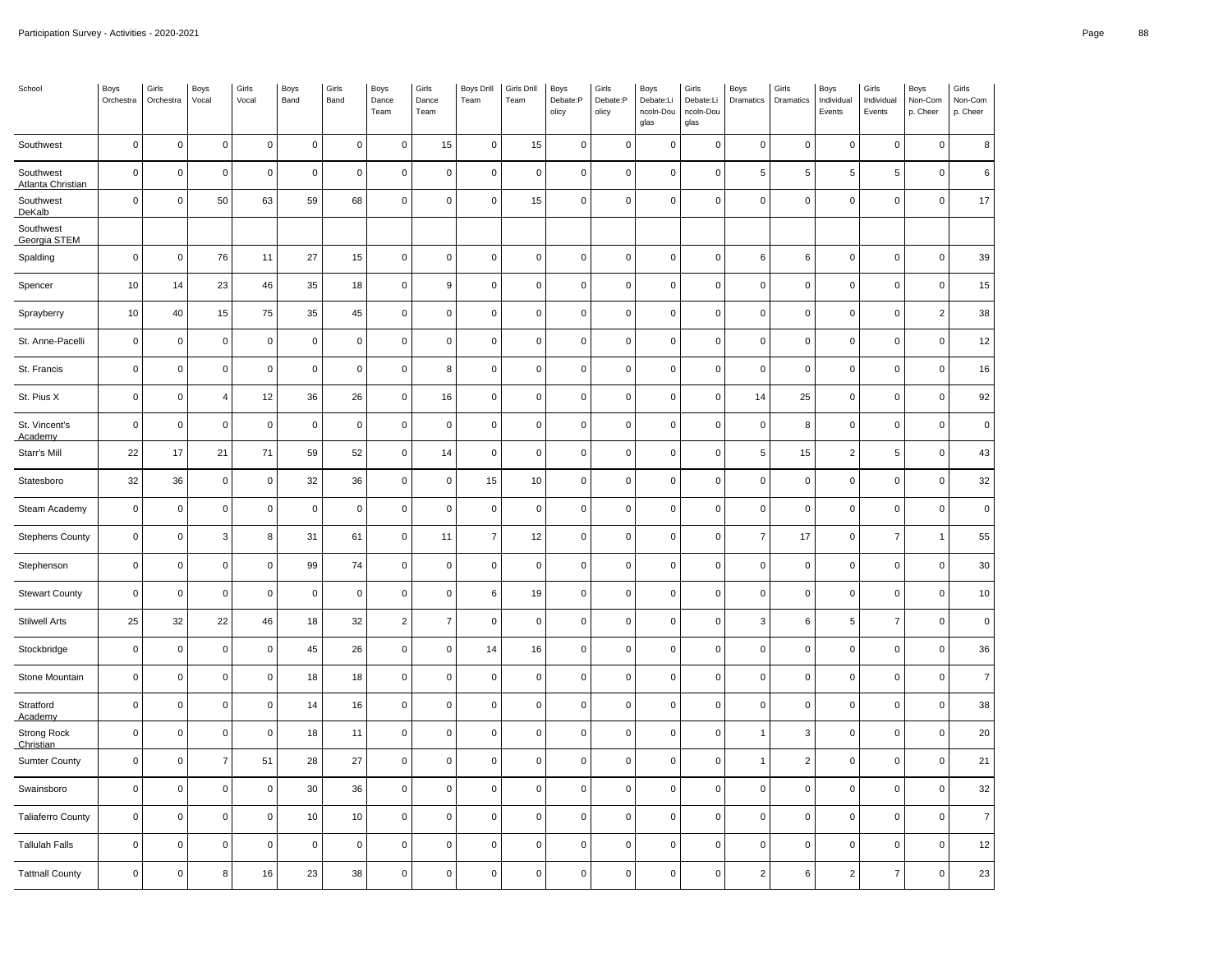| School                            | Boys<br>Orchestra         | Girls<br>Orchestra | Boys<br>Vocal       | Girls<br>Vocal | Boys<br>Band   | Girls<br>Band  | Boys<br>Dance<br>Team | Girls<br>Dance<br>Team | <b>Boys Drill</b><br>Team | Girls Drill<br>Team     | Boys<br>Debate:P<br>olicy | Girls<br>Debate:P<br>olicy | Boys<br>Debate:Li<br>ncoln-Dou<br>glas | Girls<br>Debate:Li<br>ncoln-Dou<br>glas | Boys<br>Dramatics        | Girls<br>Dramatics | Boys<br>Individual<br>Events | Girls<br>Individual<br>Events | Boys<br>Non-Com<br>p. Cheer | Girls<br>Non-Com<br>p. Cheer |
|-----------------------------------|---------------------------|--------------------|---------------------|----------------|----------------|----------------|-----------------------|------------------------|---------------------------|-------------------------|---------------------------|----------------------------|----------------------------------------|-----------------------------------------|--------------------------|--------------------|------------------------------|-------------------------------|-----------------------------|------------------------------|
| <b>Tattnall Square</b><br>Academy | $\overline{4}$            | $\pmb{0}$          | $\pmb{0}$           | $\mathbf 0$    | $\overline{4}$ | $\mathbf{1}$   | $\mathbf 0$           | $\mathsf 3$            | $\mathbf 0$               | $\mathbf 0$             | $\mathsf 0$               | $\mathbf 0$                | $\pmb{0}$                              | $\mathbf 0$                             | $\mathsf 3$              | 11                 | $\mathsf 0$                  | $\mathsf 0$                   | $\mathbf 0$                 | 18                           |
| <b>Taylor County</b>              | $\pmb{0}$                 | $\pmb{0}$          | $\mathbf{1}$        | 10             | $10$           | 27             | $\pmb{0}$             | $\pmb{0}$              | 6                         | 12                      | $\mathbf 0$               | $\mathsf{O}\xspace$        | $\pmb{0}$                              | $\pmb{0}$                               | $\overline{c}$           | 9                  | 3                            | 8                             | $\overline{2}$              | 24                           |
| <b>Technical Career</b><br>Magnet | $\pmb{0}$                 | $\pmb{0}$          | 0                   | $\mathsf 0$    | $\pmb{0}$      | $\pmb{0}$      | $\mathbf 0$           | $\pmb{0}$              | $\pmb{0}$                 | $\mathbf 0$             | 0                         | $\mathbf 0$                | $\overline{0}$                         | $\pmb{0}$                               | $\pmb{0}$                | $\pmb{0}$          | $\boldsymbol{0}$             | $\mathbf 0$                   | $\Omega$                    | $\pmb{0}$                    |
| <b>Telfair County</b>             | $\pmb{0}$                 | $\pmb{0}$          | $\pmb{0}$           | $\mathbf 0$    | 29             | 82             | $\pmb{0}$             | $\pmb{0}$              | $\mathbf 0$               | $\mathsf{O}\xspace$     | $\mathbf 0$               | $\mathsf{O}\xspace$        | $\pmb{0}$                              | $\pmb{0}$                               | $\overline{\mathbf{4}}$  | 11                 | $\,$ 5 $\,$                  | $\overline{7}$                | $\mathbf{1}$                | 22                           |
| Temple                            | $\pmb{0}$                 | $\pmb{0}$          | 4                   | 26             | 41             | 70             | $\pmb{0}$             | $\pmb{0}$              | $\mathsf 0$               | $\mathsf 0$             | $\mathsf 0$               | $\mathsf{O}\xspace$        | $\overline{0}$                         | $\pmb{0}$                               | $\pmb{0}$                | $\mathbf 0$        | 3                            | 8                             | $\mathbf 0$                 | 18                           |
| <b>Terrell County</b>             | $\mathbf 0$               | $\pmb{0}$          | 0                   | $\mathbf 0$    | 35             | 25             | $\mathbf 0$           | $\mathbf 0$            | $\mathsf 0$               | $\mathsf{O}\xspace$     | $\mathsf 0$               | $\mathsf 0$                | $\mathbf 0$                            | $\mathbf 0$                             | $\pmb{0}$                | $\mathsf 0$        | $\mathsf 0$                  | $\mathsf 0$                   | $\mathbf 0$                 | 10                           |
| Therrell                          | $\mathbf 0$               | $\pmb{0}$          | $\pmb{0}$           | $\mathsf 0$    | $\pmb{0}$      | $\mathsf 0$    | $\pmb{0}$             | $\pmb{0}$              | $\mathsf 0$               | $\mathbf 0$             | $\mathbf 0$               | $\mathsf{O}\xspace$        | $\pmb{0}$                              | $\pmb{0}$                               | $\pmb{0}$                | $\mathsf 0$        | $\mathsf 0$                  | $\mathbf 0$                   | $\mathbf 0$                 | 15                           |
| Thomas County<br>Central          | $\ensuremath{\mathsf{3}}$ | $\,$ 5 $\,$        | 11                  | 35             | 36             | 56             | $\mathbf 0$           | $\pmb{0}$              | $\mathbf 0$               | 10                      | $\mathbf 0$               | $\mathsf 0$                | $\pmb{0}$                              | $\mathbf 0$                             | $10$                     | $30\,$             | 10                           | 13                            | $\mathbf 0$                 | 47                           |
| Thomasville                       | 11                        | 13                 | 0                   | $\mathbf 0$    | 18             | 22             | $\pmb{0}$             | 12                     | $\mathsf 0$               | $\mathsf{O}\xspace$     | $\mathbf 0$               | $\mathsf{O}\xspace$        | $\mathbf 0$                            | $\pmb{0}$                               | 5                        | 8                  | 8                            | 10                            | $\mathbf 0$                 | 29                           |
| Thomson                           | $\pmb{0}$                 | $\mathbf 0$        | $\pmb{0}$           | $\pmb{0}$      | 16             | 25             | $\pmb{0}$             | $\pmb{0}$              | $\mathbf 0$               | $\mathsf 0$             | $\mathsf 0$               | $\mathbf 0$                | $\overline{0}$                         | $\pmb{0}$                               | $\mathbf 0$              | $\mathbf 0$        | $\pmb{0}$                    | $\mathsf 0$                   | $\mathbf 0$                 | 42                           |
| <b>Tift County</b>                | $\mathbf 0$               | $\pmb{0}$          | $30\,$              | 80             | 43             | 74             | $\pmb{0}$             | $\pmb{0}$              | $\mathbf 0$               | $\mathsf{O}\xspace$     | $\mathbf 0$               | $\mathsf{O}\xspace$        | $\pmb{0}$                              | $\pmb{0}$                               | 10                       | $\overline{4}$     | 8                            | 5                             | $\mathbf 0$                 | 59                           |
| <b>Toombs County</b>              | $\pmb{0}$                 | $\pmb{0}$          | $\mathbf{1}$        | $\overline{7}$ | 17             | 40             | $\pmb{0}$             | $\pmb{0}$              | $\pmb{0}$                 | $\mathbf 0$             | $\mathbf 0$               | $\mathbf 0$                | $\overline{0}$                         | $\pmb{0}$                               | $\boldsymbol{7}$         | 12                 | $\overline{7}$               | 12                            | $\Omega$                    | 32                           |
| Towers                            | $\mathbf 0$               | $\pmb{0}$          | $\mathsf{O}\xspace$ | $\mathbf 0$    | $\pmb{0}$      | $\pmb{0}$      | $\mathbf 0$           | $\pmb{0}$              | $\pmb{0}$                 | $\mathsf{O}\xspace$     | $\mathbf 0$               | $\mathsf{O}\xspace$        | $\pmb{0}$                              | $\pmb{0}$                               | $\pmb{0}$                | $\mathbf 0$        | $\mathsf 0$                  | $\mathsf 0$                   | $\mathbf 0$                 | $\pmb{0}$                    |
| <b>Towns County</b>               | $\pmb{0}$                 | $\mathsf 0$        | 0                   | $\mathsf 0$    | 10             | 12             | $\mathbf 0$           | $\pmb{0}$              | $\mathbf 0$               | $\mathbf 0$             | $\pmb{0}$                 | $\mathsf{O}\xspace$        | $\pmb{0}$                              | $\pmb{0}$                               | $\pmb{0}$                | $\mathbf 0$        | $\mathsf 0$                  | 0                             | $\mathbf 0$                 | 16                           |
| Treutlen                          | $\mathbf 0$               | $\mathsf 0$        | $\pmb{0}$           | $\mathbf 0$    | 3              | $\overline{7}$ | $\mathbf 0$           | $\pmb{0}$              | $\mathsf 0$               | $\mathsf{O}\xspace$     | $\mathbf 0$               | $\mathsf{O}\xspace$        | $\mathbf 0$                            | $\mathbf 0$                             | $\pmb{0}$                | $\mathsf 0$        | 6                            | 8                             | $\mathbf 0$                 | 24                           |
| <b>Tri-Cities</b>                 | 15                        | 15                 | 20                  | 50             | 40             | 60             | $\pmb{0}$             | 8                      | $\mathbf 0$               | 10                      | $\mathsf 0$               | $\mathsf{O}\xspace$        | $\pmb{0}$                              | $\pmb{0}$                               | $10$                     | 10                 | 10                           | 10                            | $\overline{1}$              | 21                           |
| <b>Trinity Christian</b>          | $\mathbf 0$               | $\mathsf 0$        | 0                   | $\mathsf 0$    | $\pmb{0}$      | $\mathsf 0$    | $\mathbf 0$           | $\mathbf 0$            | $\mathsf 0$               | $\mathbf 0$             | 0                         | $\mathsf 0$                | $\overline{0}$                         | $\mathbf 0$                             | $\boldsymbol{7}$         | 16                 | $\mathsf 0$                  | $\mathbf 0$                   | 1                           | 26                           |
| Trion                             | $\mathbf 0$               | $\pmb{0}$          | $\mathsf{O}\xspace$ | $\mathbf 0$    | 16             | 25             | $\mathbf 0$           | $\pmb{0}$              | $\mathbf 0$               | $\mathbf 0$             | $\mathsf 0$               | $\mathsf{O}\xspace$        | $\pmb{0}$                              | $\mathbf 0$                             | $\pmb{0}$                | $\mathsf 0$        | 3                            | 9                             | $\mathbf 0$                 | 14                           |
| <b>Troup County</b>               | $\pmb{0}$                 | $\pmb{0}$          | $\pmb{0}$           | $\mathsf 0$    | 25             | 55             | $\pmb{0}$             | 12                     | $\overline{\mathbf{7}}$   | $\overline{\mathbf{4}}$ | $\mathbf 0$               | $\mathsf{O}\xspace$        | $\pmb{0}$                              | $\pmb{0}$                               | $\pmb{0}$                | $\mathbf 0$        | 8                            | 12                            | $\mathbf 0$                 | 12                           |
| Tucker                            | $\mathbf 0$               | $\mathbf 0$        | 0                   | $\mathsf 0$    | $\pmb{0}$      | $\mathsf 0$    | $\mathbf 0$           | $\pmb{0}$              | $\pmb{0}$                 | $\mathsf{O}\xspace$     | $\mathbf 0$               | $\mathsf 0$                | $\overline{0}$                         | $\mathbf 0$                             | $\mathsf 0$              | $\pmb{0}$          | $\mathbf 0$                  | $\mathbf 0$                   | $\mathbf 0$                 | 15                           |
| <b>Turner County</b>              | $\pmb{0}$                 | $\mathbf 0$        | 25                  | 36             | 14             | 26             | $\pmb{0}$             | $\pmb{0}$              | 13                        | 17                      | $\mathbf 0$               | $\mathsf{O}\xspace$        | $\pmb{0}$                              | $\pmb{0}$                               | $\mathsf 0$              | $\mathbf 0$        | $\pmb{0}$                    | $\pmb{0}$                     | $\mathbf{1}$                | 15                           |
| <b>Twiggs County</b>              | $\mathbf 0$               | $\pmb{0}$          | $\pmb{0}$           | $\mathbf 0$    | 20             | 15             | $\mathbf 0$           | $\pmb{0}$              | $\mathbf 0$               | $\mathbf 0$             | $\mathbf 0$               | $\mathsf 0$                | $\pmb{0}$                              | $\mathbf 0$                             | $\pmb{0}$                | $\mathbf 0$        | $\mathsf 0$                  | $\mathsf 0$                   | $\mathbf 0$                 | 10                           |
| <b>Union County</b>               | $\pmb{0}$                 | $\pmb{0}$          | 18                  | 37             | 36             | 35             | $\pmb{0}$             | $\pmb{0}$              | $\mathsf 0$               | $\mathsf{O}\xspace$     | $\mathbf 0$               | $\mathsf{O}\xspace$        | $\pmb{0}$                              | $\pmb{0}$                               | $\pmb{0}$                | $\mathsf 0$        | $\mathsf 0$                  | $\mathsf 0$                   | $\overline{1}$              | 19                           |
| Union Grove                       | 39                        | 50                 | 30                  | 38             | 17             | 68             | $\pmb{0}$             | $\pmb{0}$              | $\mathbf 0$               | $\mathsf{O}\xspace$     | $\mathbf 0$               | $\mathsf{O}\xspace$        | $\pmb{0}$                              | $\pmb{0}$                               | $\overline{\mathcal{I}}$ | $\overline{7}$     | 5                            | 12                            | $\overline{1}$              | 24                           |
| Upson-Lee                         | 26                        | 39                 | $\mathbf 2$         | 45             | 26             | 39             | $\pmb{0}$             | $\pmb{0}$              | $\pmb{0}$                 | $\mathsf{O}\xspace$     | $\mathbf 0$               | $\mathsf 0$                | $\pmb{0}$                              | $\mathbf 0$                             | $\pmb{0}$                | 12                 | $\mathbf{1}$                 | 13                            | $\mathbf 0$                 | 17                           |
| Valdosta                          | $\mathbf 0$               | $\mathsf 0$        | 21                  | 37             | 63             | $\bf 72$       | $\mathbf 0$           | 48                     | $\mathbf 0$               | $\mathsf 0$             | $\overline{c}$            | $\overline{2}$             | $\overline{4}$                         | $\overline{4}$                          | $\sqrt{2}$               | $\mathsf 0$        | $\pmb{0}$                    | $\mathsf 0$                   | $\mathbf 0$                 | 28                           |
| Veterans                          | $\mathbf 0$               | $\pmb{0}$          | 30                  | 55             | 80             | 84             | $\mathbf 0$           | $\mathbf 0$            | $\pmb{0}$                 | $\pmb{0}$               | $\mathbf 0$               | $\mathbf 0$                | $\overline{0}$                         | $\mathbf 0$                             | 9                        | 20                 | 6                            | 10                            | $\Omega$                    | 44                           |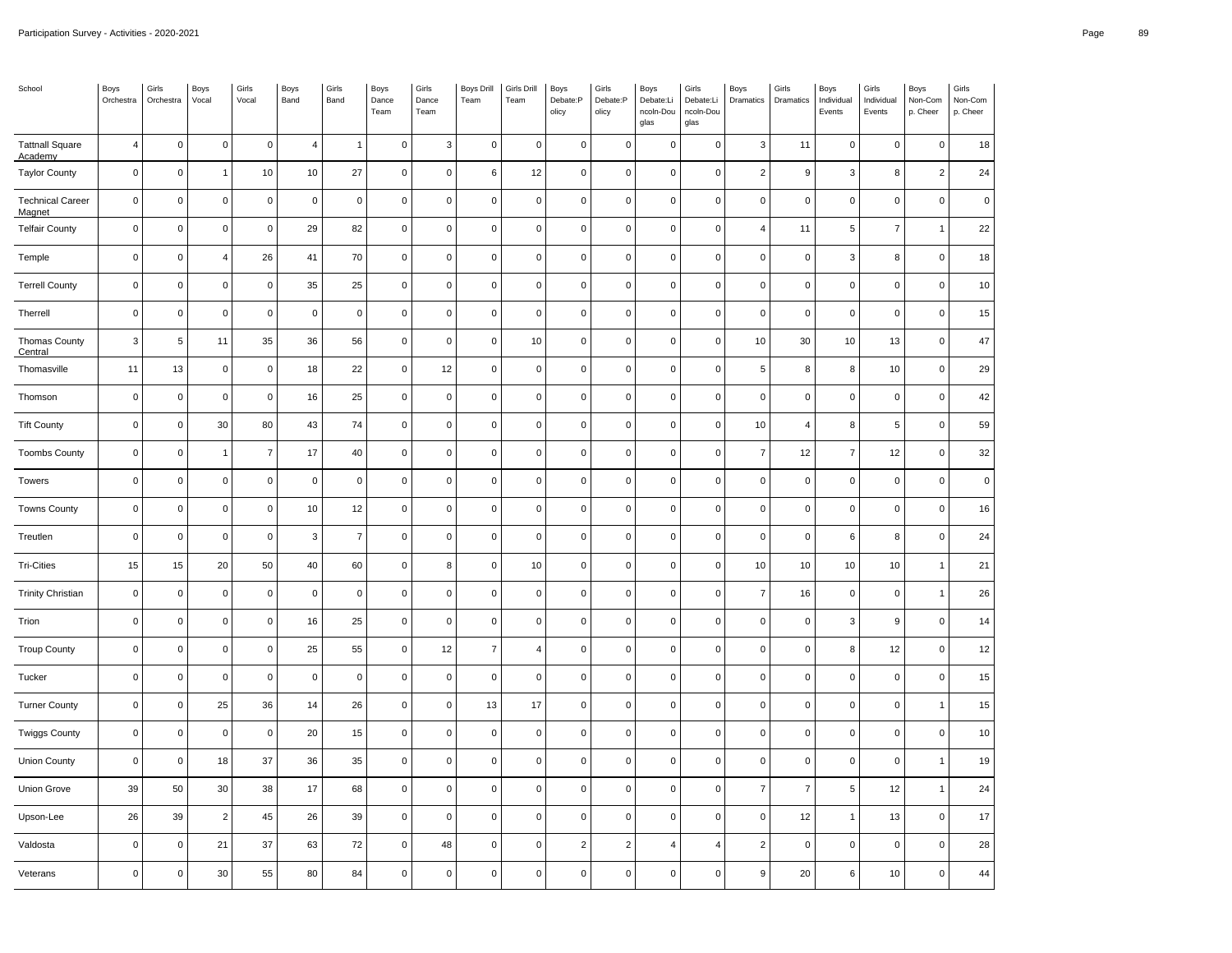| School                | Boys<br>Orchestra | Girls<br>Orchestra  | Boys<br>Vocal  | Girls<br>Vocal | Boys<br>Band | Girls<br>Band | Boys<br>Dance<br>Team | Girls<br>Dance<br>Team | <b>Boys Drill</b><br>Team | Girls Drill<br>Team | Boys<br>Debate:P<br>olicy | Girls<br>Debate:P<br>olicy | Boys<br>Debate:Li<br>ncoln-Dou<br>glas | Girls<br>Debate:Li<br>ncoln-Dou<br>glas | Boys<br>Dramatics | Girls<br>Dramatics | Boys<br>Individual<br>Events | Girls<br>Individual<br>Events | Boys<br>Non-Com<br>p. Cheer | Girls<br>Non-Com<br>p. Cheer |
|-----------------------|-------------------|---------------------|----------------|----------------|--------------|---------------|-----------------------|------------------------|---------------------------|---------------------|---------------------------|----------------------------|----------------------------------------|-----------------------------------------|-------------------|--------------------|------------------------------|-------------------------------|-----------------------------|------------------------------|
| Vidalia               | $\mathbf 0$       | $\mathsf 0$         | 8              | 22             | $18\,$       | 23            | $\mathsf 0$           | 10                     | $\mathbf 0$               | $\mathbf 0$         | $\mathbf 0$               | 0                          | $\mathsf 0$                            | $\mathbf 0$                             | 8                 | 23                 | 8                            | 10                            | $\mathbf 0$                 | $10$                         |
| Villa Rica            | $\pmb{0}$         | $\mathsf{O}\xspace$ | $\mathbf 0$    | $\mathsf 0$    | 42           | 51            | $\mathsf 0$           | $\mathbf 0$            | $\pmb{0}$                 | $\mathbf 0$         | $\pmb{0}$                 | 0                          | $\mathbf 0$                            | $\pmb{0}$                               | $\pmb{0}$         | $\pmb{0}$          | $\overline{2}$               | 10                            | $\mathsf 0$                 | 54                           |
| W. D.<br>Mohammed     | $\pmb{0}$         | $\mathsf 0$         | $\pmb{0}$      | $\mathbf 0$    | $\mathbf 0$  | $\pmb{0}$     | $\mathsf{O}\xspace$   | $\mathbf 0$            | $\mathbf 0$               | $\pmb{0}$           | $\pmb{0}$                 | $\mathsf 0$                | $\mathsf{O}\xspace$                    | $\mathbf 0$                             | $\overline{0}$    | $\pmb{0}$          | $\mathsf{O}\xspace$          | $\pmb{0}$                     | $\mathbf 0$                 | $\mathbf 0$                  |
| Walker                | 11                | 14                  | $\overline{4}$ | 15             | 18           | 23            | $\mathsf 0$           | $\mathsf 0$            | $\mathbf 0$               | $\mathbf 0$         | $\mathbf 0$               | 0                          | $\mathsf 0$                            | $\mathbf 0$                             | $\mathbf 0$       | $\mathbf 0$        | 0                            | $\mathbf 0$                   | $\mathsf 0$                 | 16                           |
| <b>Walnut Grove</b>   | $\mathbf 0$       | $\pmb{0}$           | $\mathbf 0$    | $\mathbf 0$    | 28           | 33            | $\mathsf 0$           | $\mathbf 0$            | $\pmb{0}$                 | $\mathbf 0$         | $\pmb{0}$                 | 0                          | $\mathbf 0$                            | $\pmb{0}$                               | 8                 | 11                 | 0                            | $\mathbf 0$                   | $\mathsf 0$                 | 22                           |
| Walton                | 155               | 239                 | 78             | 328            | 141          | 118           | $\mathsf 0$           | $\mathsf 0$            | $\mathbf 0$               | $\mathbf 0$         | $\mathbf 0$               | $\mathsf 0$                | $\mathbf 0$                            | $\mathbf 0$                             | 16                | 24                 | 0                            | $\mathbf 0$                   | $\mathsf 0$                 | 54                           |
| <b>Ware County</b>    | $\pmb{0}$         | $\pmb{0}$           | $\overline{7}$ | 12             | 52           | 70            | $\mathsf 0$           | $\mathbf 0$            | 3                         | 18                  | $\pmb{0}$                 | 0                          | $\mathbf 0$                            | $\mathbf 0$                             | $\overline{4}$    | $\overline{4}$     | 8                            | 8                             | $\overline{1}$              | 20                           |
| Warner Robins         | $\mathbf 0$       | $\mathsf 0$         | $\mathbf 0$    | $\mathbf 0$    | 36           | 32            | $\mathsf{O}\xspace$   | $\mathbf 0$            | $\mathsf 0$               | $\mathbf 0$         | $\mathbf{3}$              | $\overline{\mathbf{c}}$    | $\mathbf 0$                            | $\mathsf 0$                             | $\mathbf 0$       | $\mathbf 0$        | 0                            | $\mathbf 0$                   | $\mathsf 0$                 | 28                           |
| <b>Warren County</b>  | $\mathbf 0$       | $\mathsf 0$         | $\mathbf 0$    | $\pmb{0}$      | $\mathbf 0$  | $\pmb{0}$     | $\mathsf 0$           | $\mathbf 0$            | $\mathbf 0$               | $\mathbf 0$         | $\mathbf 0$               | 0                          | $\mathsf 0$                            | $\mathbf 0$                             | $\mathbf 0$       | $\mathbf 0$        | 0                            | $\mathbf 0$                   | 0                           | 16                           |
| Washington            | $\pmb{0}$         | $\mathsf 0$         | $\mathbf 0$    | $\mathbf 0$    | 20           | 15            | $\sqrt{2}$            | 8                      | $\pmb{0}$                 | $\mathbf 0$         | $\pmb{0}$                 | $\pmb{0}$                  | $\mathbf 0$                            | $\pmb{0}$                               | $\pmb{0}$         | $\pmb{0}$          | $\pmb{0}$                    | $\mathbf 0$                   | $\mathbf 0$                 | 16                           |
| Washington<br>County  | $\mathbf 0$       | $\mathsf 0$         | 15             | 10             | 40           | 57            | $\mathsf 0$           | $\overline{4}$         | $\mathbf 0$               | $\pmb{0}$           | $\pmb{0}$                 | $\pmb{0}$                  | $\mathbf 0$                            | $\mathbf 0$                             | $\,6$             | 12                 | 8                            | 8                             | $\mathsf 0$                 | 50                           |
| Washington-Wilk<br>es | $\pmb{0}$         | $\mathsf 0$         | $\mathsf 0$    | $\mathbf 0$    | 5            | 22            | $\mathsf 0$           | $\mathbf 0$            | $\mathbf 0$               | $\mathbf 0$         | $\pmb{0}$                 | $\pmb{0}$                  | $\mathbf 0$                            | $\mathbf 0$                             | $\mathbf 0$       | $\pmb{0}$          | $\mathsf{O}\xspace$          | $\mathbf 0$                   | $\mathbf 0$                 | $17\,$                       |
| <b>Wayne County</b>   | $\mathbf 0$       | $\mathsf 0$         | $\mathbf 0$    | $\mathsf 0$    | 55           | 75            | $\mathsf 0$           | $\mathbf 0$            | $\mathbf 0$               | $\mathbf 0$         | $\pmb{0}$                 | $\pmb{0}$                  | $\mathsf 0$                            | $\mathbf 0$                             | 5                 | $\overline{7}$     | 6                            | $\overline{7}$                | $\overline{1}$              | 51                           |
| Weber School          | $\pmb{0}$         | $\mathsf{O}\xspace$ | $\mathbf 0$    | $\pmb{0}$      | $\pmb{0}$    | $\pmb{0}$     | $\mathsf{O}\xspace$   | $\pmb{0}$              | $\pmb{0}$                 | $\pmb{0}$           | $\pmb{0}$                 | 0                          | $\mathbf 0$                            | $\pmb{0}$                               | $\pmb{0}$         | $\pmb{0}$          | $\pmb{0}$                    | $\mathbf 0$                   | $\mathsf 0$                 | 13                           |
| <b>Webster County</b> | $\mathbf 0$       | $\mathsf{O}\xspace$ | $\mathbf 0$    | $\mathbf 0$    | $\Omega$     | $\mathbf 0$   | $\mathsf 0$           | $\mathsf 0$            | $\mathbf 0$               | $\mathbf 0$         | $\mathbf 0$               | 0                          | $\mathsf 0$                            | $\mathbf 0$                             | $\mathbf 0$       | $\mathbf 0$        | $\pmb{0}$                    | $\mathbf 0$                   | $\mathbf 0$                 | 6                            |
| Wesleyan              | $\mathbf 0$       | $\mathsf 0$         | $\mathbf 0$    | $\mathsf 0$    | 30           | 16            | $\mathsf 0$           | $\mathbf 0$            | $\pmb{0}$                 | $\mathbf{0}$        | $\pmb{0}$                 | 0                          | $\mathbf 0$                            | $\pmb{0}$                               | $\mathbf 0$       | $\pmb{0}$          | 0                            | $\mathbf 0$                   | $\mathsf 0$                 | 34                           |
| West Forsyth          | 5                 | $\mathsf g$         | 14             | 40             | 63           | 70            | $\mathsf 0$           | 9                      | $\mathbf 0$               | $\mathbf 0$         | $\mathbf 0$               | 0                          | 3                                      | 5                                       | 8                 | 25                 | 8                            | $\boldsymbol{9}$              | $\mathsf 0$                 | 55                           |
| West Hall             | $\mathbf 0$       | $\pmb{0}$           | $\mathbf 0$    | $\mathbf 0$    | 32           | 34            | $\mathsf 0$           | $\mathbf 0$            | $\mathbf 0$               | $\mathbf 0$         | $\mathbf 0$               | 0                          | $\mathbf 0$                            | $\mathbf 0$                             | $\overline{4}$    | 10                 | 6                            | 6                             | $\overline{1}$              | 33                           |
| West Laurens          | $\pmb{0}$         | $\mathsf 0$         | 6,             | 8              | 80           | 140           | $\mathsf{O}\xspace$   | 12                     | $\pmb{0}$                 | $16\,$              | $\pmb{0}$                 | $\pmb{0}$                  | $\mathbf 0$                            | $\pmb{0}$                               | $\sqrt{5}$        | 12                 | $\boldsymbol{7}$             | $10$                          | $\pmb{0}$                   | 41                           |
| Westlake              | $\mathbf 0$       | $\mathsf 0$         | $\mathbf 0$    | $\pmb{0}$      | 15           | 15            | $\mathsf 0$           | $\mathbf 0$            | $\mathbf 0$               | $\mathbf 0$         | $\mathbf 0$               | 0                          | $\mathbf 0$                            | $\mathbf 0$                             | $\mathbf 0$       | $\mathbf 0$        | $\pmb{0}$                    | $\mathbf 0$                   | $\pmb{0}$                   | 48                           |
| Westminster           | 21                | $21$                | 23             | 32             | 55           | 19            | $\mathsf 0$           | $\mathbf 0$            | $\pmb{0}$                 | $\mathbf 0$         | 15                        | $\boldsymbol{7}$           | $\mathbf 0$                            | $\mathbf 0$                             | $\pmb{0}$         | $\pmb{0}$          | 0                            | $\mathbf 0$                   | $\mathsf 0$                 | 67                           |
| Westover              | $\mathbf 0$       | $\mathsf 0$         | $\mathsf 0$    | $\mathbf 0$    | $\pmb{0}$    | $\pmb{0}$     | $\mathsf 0$           | $\mathbf 0$            | $\mathbf 0$               | $\mathbf 0$         | $\mathbf 0$               | 0                          | $\mathbf 0$                            | $\mathsf 0$                             | $\overline{1}$    | $\mathbf{3}$       | $\overline{7}$               | 8                             | $\mathsf 0$                 | 25                           |
| Westside,<br>Augusta  | $\overline{2}$    | $\overline{c}$      | 5              | 11             | 11           | 13            | $\mathsf{O}\xspace$   | $\mathbf 0$            | $\overline{4}$            | $\overline{2}$      | $\pmb{0}$                 | 0                          | $\mathbf 0$                            | $\mathbf 0$                             | $\overline{4}$    | 8                  | 6                            | 8                             | 0                           | 14                           |
| Westside, Macon       | $\mathbf 0$       | $\mathsf{O}\xspace$ | $\mathbf 0$    | $\mathbf 0$    | 25           | 29            | $\mathsf{O}\xspace$   | $\mathbf 0$            | $\pmb{0}$                 | $\mathbf 0$         | $\pmb{0}$                 | 0                          | $\mathbf 0$                            | $\mathbf 0$                             | $\mathbf 0$       | $\pmb{0}$          | $\mathsf{O}\xspace$          | $\mathbf 0$                   | $\mathsf 0$                 | 14                           |
| Wheeler               | 94                | 95                  | 11             | 54             | 124          | 77            | $\mathsf 0$           | $\pmb{0}$              | 17                        | 13                  | $\pmb{0}$                 | $\pmb{0}$                  | $\mathbf 0$                            | $\mathbf 0$                             | $\overline{4}$    | $\overline{7}$     | 0                            | $\mathbf 0$                   | $\mathsf 0$                 | 53                           |
| <b>Wheeler County</b> | $\mathbf 0$       | $\mathsf{O}\xspace$ | $\mathbf 0$    | $\mathbf 0$    | $\mathbf 0$  | $\mathbf 0$   | $\mathsf 0$           | $\mathsf 0$            | $\mathbf 0$               | $\mathbf 0$         | $\mathbf 0$               | 0                          | $\mathsf 0$                            | $\mathbf 0$                             | $\mathbf 0$       | $\mathbf 0$        | 0                            | $\mathbf 0$                   | $\mathbf 0$                 | 16                           |
| <b>White County</b>   | $\mathbf 0$       | $\mathsf{O}\xspace$ | $\mathbf{1}$   | 17             | 63           | 68            | $\mathsf{O}\xspace$   | $\mathsf 0$            | $\mathbf 0$               | $\mathsf 0$         | $\pmb{0}$                 | $\pmb{0}$                  | $\mathsf 0$                            | $\mathbf 0$                             | 16                | 36                 | $\boldsymbol{2}$             | 8                             | $\mathbf 0$                 | 31                           |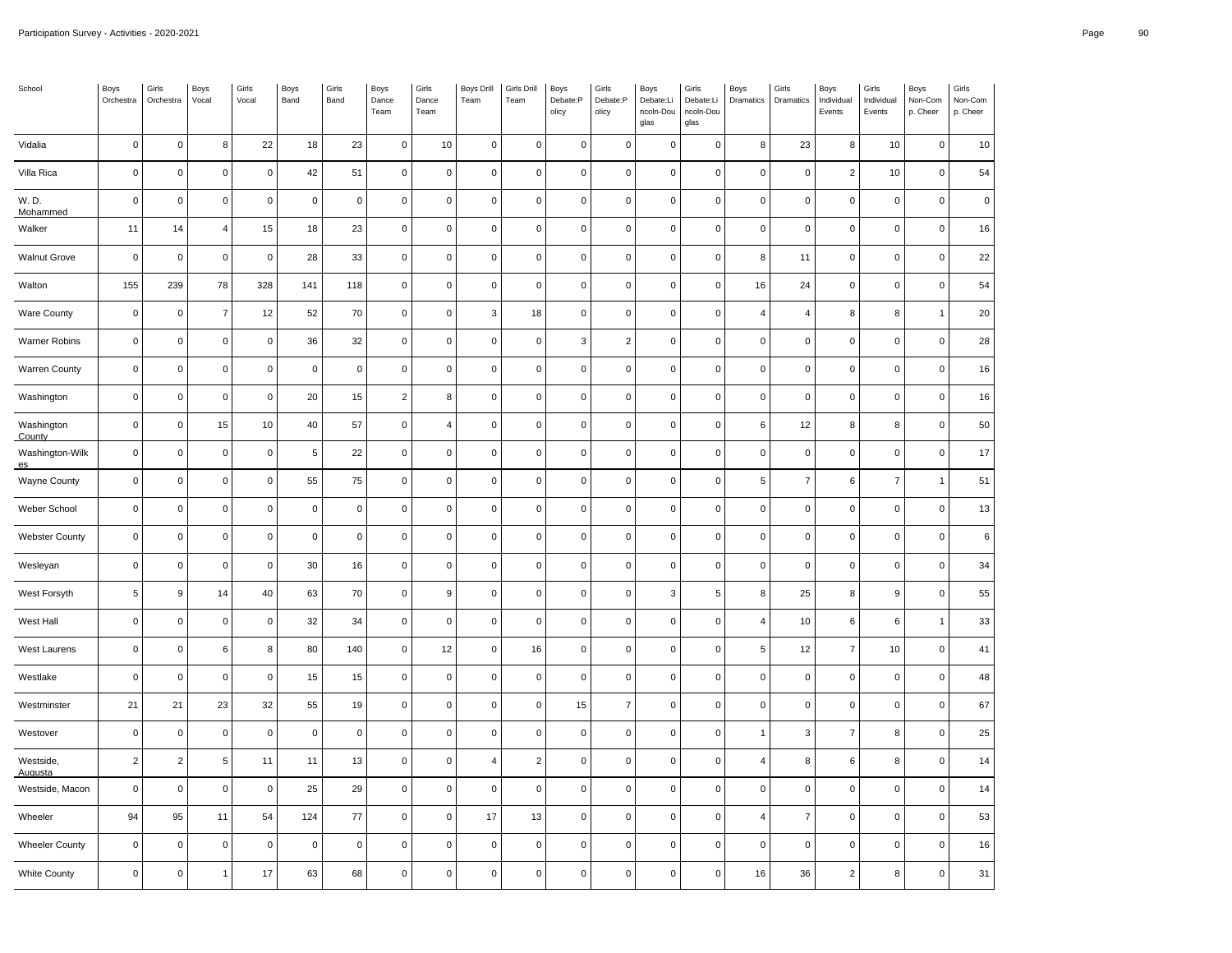| School                         | Boys<br>Orchestra | Girls<br>Orchestra | Boys<br>Vocal | Girls<br>Vocal | Boys<br>Band | Girls<br>Band | Boys<br>Dance<br>Team | Girls<br>Dance<br>Team | <b>Boys Drill</b><br>Team | Girls Drill<br>Team | Boys<br>Debate:P<br>olicy | Girls<br>Debate:P<br>olicy | Boys<br>Debate:Li<br>ncoln-Dou<br>glas | Girls<br>Debate:Li<br>ncoln-Dou<br>glas | Boys<br>Dramatics     | Girls<br>Dramatics | Boys<br>Individual<br>Events | Girls<br>Individual<br>Events | Boys<br>Non-Com<br>p. Cheer | Girls<br>Non-Com<br>p. Cheer |
|--------------------------------|-------------------|--------------------|---------------|----------------|--------------|---------------|-----------------------|------------------------|---------------------------|---------------------|---------------------------|----------------------------|----------------------------------------|-----------------------------------------|-----------------------|--------------------|------------------------------|-------------------------------|-----------------------------|------------------------------|
| Whitefield<br>Academy          | 9                 | 15                 | 5             | 12             | 22           | 9             | $\Omega$              | $\Omega$               | $\mathbf 0$               | 8                   | $\mathbf{0}$              | $\Omega$                   | $\mathbf 0$                            | $\mathbf 0$                             | 21                    | 34                 | $\mathbf 0$                  | $\Omega$                      | $\Omega$                    | 30                           |
| Whitewater                     | 36                | 38                 | 18            | 65             | 62           | 32            | $\Omega$              | $\mathbf 0$            | $\mathbf 0$               | 10                  | $\mathbf 0$               | $\Omega$                   | $\mathbf 0$                            | $\mathbf 0$                             | $\overline{2}$        | 14                 | 5                            | 10                            | $\Omega$                    | 8 <sup>1</sup>               |
| <b>Wilcox County</b>           | $\mathbf 0$       | $\mathbf 0$        | $\mathbf 0$   | $\mathbf 0$    | $\Omega$     | $\Omega$      | $\Omega$              | $\Omega$               | $\mathbf 0$               | $\mathbf 0$         | $\mathbf{0}$              | $\Omega$                   | $\mathbf 0$                            | $\mathbf 0$                             | $\mathbf 0$           | $\mathbf 0$        | $\overline{4}$               | 5                             | $\Omega$                    | 32                           |
| <b>Wilkinson County</b>        | $\mathbf 0$       | $\mathbf 0$        | $\mathbf 0$   | $\mathbf 0$    | $\mathbf 0$  | $\mathbf 0$   | $\Omega$              | $\mathbf 0$            | $\mathbf 0$               | $\mathbf 0$         | $\mathbf 0$               | $\Omega$                   | $\mathbf 0$                            | $\mathbf 0$                             | $\mathbf 0$           | $\mathbf 0$        | $\mathbf 0$                  | $\Omega$                      | $\mathbf 0$                 | 16                           |
| Winder-Barrow                  | 0                 | $\mathbf 0$        | $\mathbf 0$   | $\mathbf 0$    | 68           | 84            | $\mathbf 0$           | $\mathbf 0$            | $\mathbf 0$               | $\mathbf 0$         | $\mathbf{0}$              | $\Omega$                   | $\mathbf 0$                            | $\mathbf 0$                             | 5                     | $\overline{7}$     | 5                            | 9                             | $\mathbf 0$                 | 79                           |
| <b>Windsor Forest</b>          | 0                 | $\mathbf 0$        | $\mathbf 0$   | $\mathbf 0$    | $\mathbf 0$  | $\mathbf 0$   | $\Omega$              | $\mathbf 0$            | $\mathbf 0$               | $\mathbf 0$         | $\mathbf 0$               | $\Omega$                   | $\mathbf 0$                            | $\mathbf 0$                             | $\mathbf 0$           | $\mathbf 0$        | $\mathbf 0$                  | $\Omega$                      | $\Omega$                    | 13                           |
| Woodland,<br>Cartersville      | $\mathbf 0$       | $\mathbf 0$        | 13            | 65             | 110          | 90            | $\mathbf 0$           | $\Omega$               | $\mathbf 0$               | $\mathbf 0$         | $\mathbf 0$               | $\Omega$                   | $\mathbf 0$                            | $\mathbf 0$                             | $\overline{4}$        | 13                 | 10                           | $\overline{7}$                | 6                           | 51                           |
| Woodland,<br>Stockbridge       | 27                | 32                 | 16            | 53             | 25           | 19            | $\Omega$              | 8                      | $\mathbf 0$               | $\mathbf 0$         | $\mathbf 0$               | $\Omega$                   | $\mathbf 0$                            | $\mathbf 0$                             | $\boldsymbol{\Delta}$ | 11                 | $\mathbf 0$                  | $\overline{7}$                | $\Omega$                    | 43                           |
| Woodstock                      | 9                 | 20                 | 9             | 37             | 48           | 54            | $\mathbf 0$           | $\mathbf 0$            | $\mathbf 0$               | $\mathbf 0$         | 6                         | 8                          | 6                                      | 8                                       | 8                     | 19                 | 6                            | 8                             | $\mathbf 0$                 | 10                           |
| Woodville-Tompki<br>ns         | $\mathbf 0$       | $\mathbf 0$        | $\mathbf 0$   | $\mathbf 0$    | $\mathbf{0}$ | $\mathbf 0$   | $\Omega$              | $\Omega$               | $\mathbf 0$               | $\mathbf 0$         | $\mathbf 0$               | $\Omega$                   | $\mathbf 0$                            | $\mathbf 0$                             | $\Omega$              | $\mathbf 0$        | $\mathbf 0$                  | $\Omega$                      | $\Omega$                    | 14                           |
| Woodward<br>Academy            | 42                | 57                 | 41            | 60             | 39           | 44            | $\mathbf 0$           | $\mathbf 0$            | $\mathbf 0$               | $\mathbf 0$         | 12                        | 18                         | $\mathbf 0$                            | $\mathbf 0$                             | $\mathbf 1$           | 11                 | $\mathbf 0$                  | $\mathbf 0$                   | $\mathbf 0$                 | 21                           |
| Woody Gap                      | $\mathbf 0$       | $\mathbf 0$        | $\mathbf 0$   | $\mathbf 0$    | 2            | 5             | $\Omega$              | $\Omega$               | $\mathbf 0$               | $\mathbf 0$         | $\mathbf 0$               | $\Omega$                   | $\mathbf 0$                            | $\mathbf 0$                             | $\mathbf 0$           | $\mathbf 0$        | $\mathbf 0$                  | $\Omega$                      | $\Omega$                    | $\overline{0}$               |
| Worth County                   | $\mathbf 0$       | $\mathbf 0$        | $\mathbf 0$   | $\overline{2}$ | 15           | 25            | $\Omega$              | $\mathbf 0$            | $\mathbf 0$               | $\mathbf 0$         | $\mathbf 0$               | $\Omega$                   | $\mathbf 0$                            | $\mathbf 0$                             | 6                     | 12                 | 3                            | 10                            | $\Omega$                    | 16                           |
| 472 Schools<br>Listed - Totals | 3373              | 5453               | 3620          | 10476          | 15388        | 16672         | 35                    | 1127                   | 462                       | 1028                | 187                       | 200                        | 97                                     | 103                                     | 1749                  | 3423               | 1284                         | 1976                          | 82                          | 12287                        |
| Participating<br>Schools       | 118               | 116                | 215           | 219            | 366          | 367           | 11                    | 101                    | 47                        | 84                  | 27                        | 27                         | 18                                     | 16                                      | 227                   | 233                | 206                          | 218                           | 59                          | 413                          |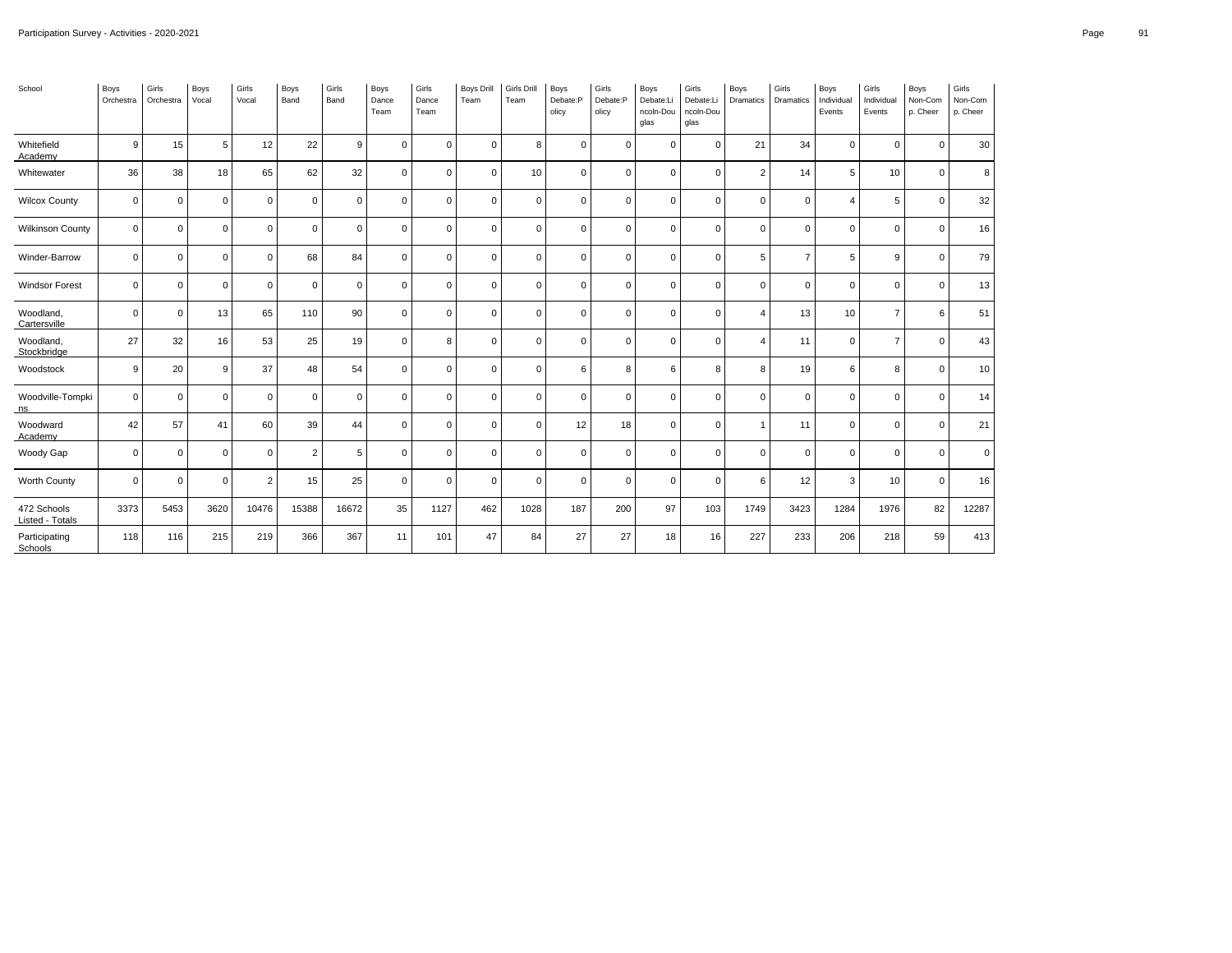| School                    | Boys<br>E-Sports | Girls<br>E-Sports | <b>Boys</b><br>Bass<br>Fishing | <b>Girls Bass</b><br>Fishing | Total<br>Boys  | <b>Total Girls</b> | Total<br>Participan<br>ts |
|---------------------------|------------------|-------------------|--------------------------------|------------------------------|----------------|--------------------|---------------------------|
| <b>ACE Charter</b>        | 0                | 0                 | 0                              | $\mathbf 0$                  | 87             | 125                | 212                       |
| Adairsville               | 0                | 0                 | 0                              | 0                            | 43             | 119                | 162                       |
| Alcovy                    | 6                | $\overline{c}$    | $\mathbf 0$                    | $\mathbf 0$                  | 48             | 94                 | 142                       |
| Alexander                 | $\mathbf 0$      | 0                 | 18                             | $\overline{2}$               | 162            | 219                | 381                       |
| Allatoona                 | $\overline{0}$   | 0                 | $\overline{0}$                 | 0                            | 181            | 322                | 503                       |
| Alpharetta                | 0                | $\mathbf 0$       | 0                              | $\mathbf 0$                  | 111            | 206                | 317                       |
| Apalachee                 | 14               | 0                 | 0                              | $\pmb{0}$                    | 98             | 228                | 326                       |
| <b>Appling County</b>     | 15               | 4                 | 12                             | $\overline{2}$               | 99             | 167                | 266                       |
| Aquinas                   | $\pmb{0}$        | 0                 | 0                              | $\pmb{0}$                    | $\overline{7}$ | 34                 | 41                        |
| Arabia Mountain           | 0                | 0                 | 0                              | 0                            | 61             | 92                 | 153                       |
| Archer                    | $\mathbf 0$      | $\mathbf 0$       | 0                              | $\mathbf 0$                  | 214            | 497                | 711                       |
| Armuchee                  | $\overline{2}$   | $\mathbf 0$       | 0                              | $\mathbf 0$                  | 39             | 59                 | 98                        |
| Athens Academy            | 15               | 0                 | 0                              | $\mathbf 0$                  | 64             | 82                 | 146                       |
| Athens Christian          | $\mathbf 0$      | $\mathbf 0$       | $\mathbf 0$                    | $\mathbf 0$                  | 30             | 42                 | 72                        |
| <b>Atkinson County</b>    | 0                | $\mathbf 0$       | 0                              | $\mathbf 0$                  | 8              | 34                 | 42                        |
| Atlanta Classical         | 0                | 0                 | 0                              | $\mathbf 0$                  | 0              | 0                  | 0                         |
| Atlanta<br>International  | 9                | $\mathbf 0$       | 0                              | $\mathbf 0$                  | 24             | 25                 | 49                        |
| Atlanta Jewish<br>Academy | 0                | 0                 | 0                              | $\mathbf 0$                  | 0              | 0                  | 0                         |
| <b>B.E.S.T Academy</b>    | $\mathbf 0$      | $\overline{0}$    | 0                              | $\mathbf 0$                  | 0              | 0                  | 0                         |
| <b>Bacon County</b>       | 8                | $\mathbf 0$       | 6                              | $\overline{2}$               | 76             | 131                | 207                       |
| Baconton                  | 0                | $\mathbf 0$       | 0                              | 0                            | 3              | 21                 | 24                        |
| Bainbridge                | $\mathbf 0$      | 0                 | 19                             | 1                            | 116            | 213                | 329                       |
| <b>Baker County</b>       | $\mathbf 0$      | 0                 | 0                              | $\pmb{0}$                    | $\mathbf{1}$   | 14                 | 15                        |
| Baldwin                   | 0                | 0                 | 0                              | 0                            | 14             | 77                 | 91                        |
| <b>Banks County</b>       | $\mathbf 0$      | $\mathbf 0$       | 0                              | $\mathbf 0$                  | 26             | 111                | 137                       |
| Banneker                  | 0                | 0                 | 0                              | $\mathbf 0$                  | 37             | 160                | 197                       |
| Barrow                    | 0                | 0                 | 0                              | 0                            | 0              | 6                  | 6                         |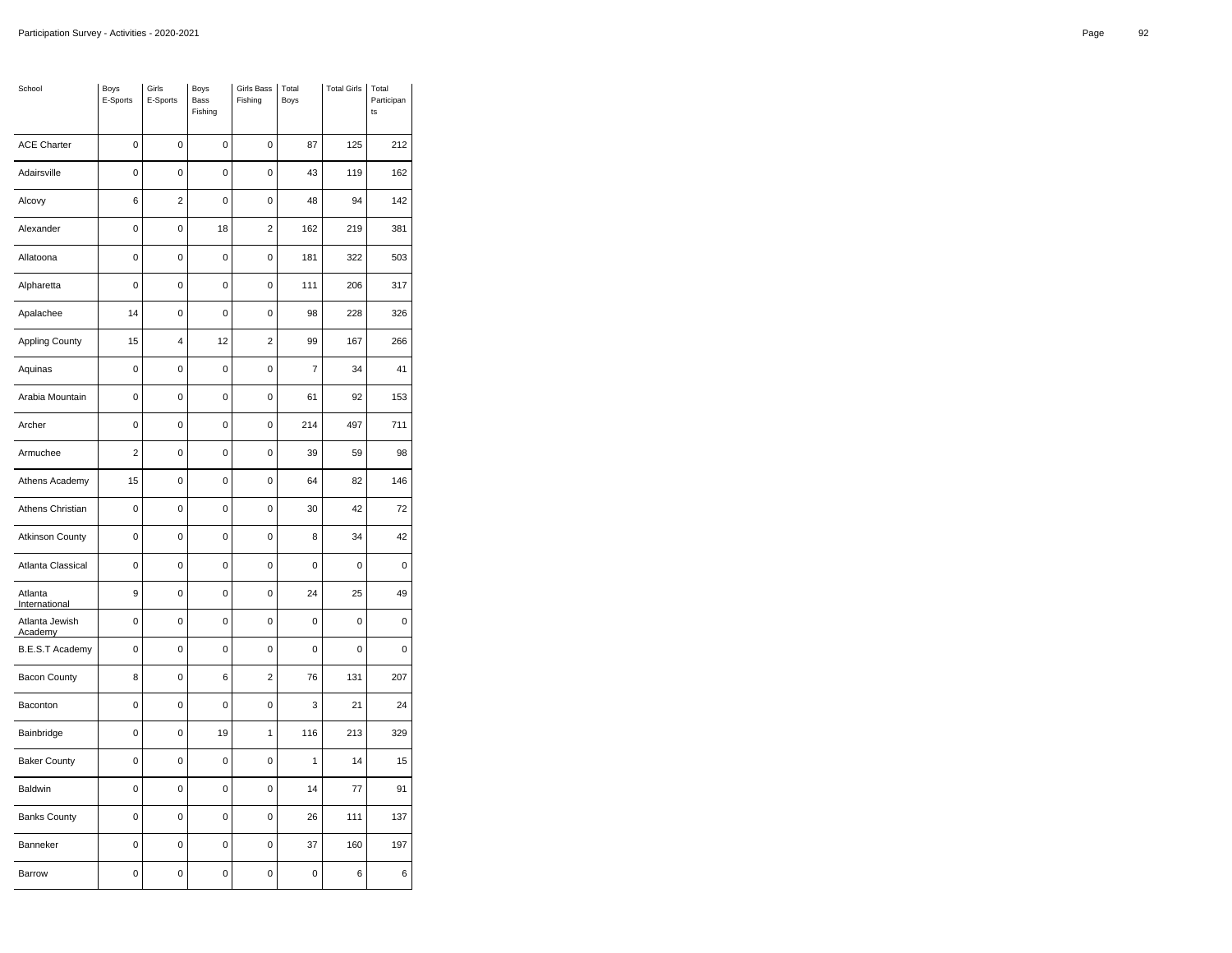| School                         | Boys<br>E-Sports | Girls<br>E-Sports       | Boys<br>Bass<br>Fishing | <b>Girls Bass</b><br>Fishing | Total<br>Boys | <b>Total Girls</b> | Total<br>Participan<br>ts |
|--------------------------------|------------------|-------------------------|-------------------------|------------------------------|---------------|--------------------|---------------------------|
| Beach                          | $\mathbf 0$      | $\mathbf 0$             | $\mathbf 0$             | $\mathbf 0$                  | 0             | 13                 | 13                        |
| <b>Ben Franklin</b><br>Academy | 0                | 0                       | $\mathbf 0$             | 0                            | $\mathbf 0$   | $\mathbf 0$        | 0                         |
| Benedictine                    | 6                | $\overline{0}$          | 3                       | $\overline{0}$               | 22            | $\overline{0}$     | 22                        |
| Berkmar                        | $\mathbf 0$      | 0                       | $\mathbf 0$             | 0                            | 149           | 190                | 339                       |
| Berrien                        | 0                | 0                       | 0                       | 0                            | 16            | 61                 | 77                        |
| <b>Bleckley County</b>         | $\mathbf 0$      | $\overline{0}$          | $\mathbf 0$             | 0                            | 42            | 94                 | 136                       |
| <b>Blessed Trinity</b>         | 0                | $\mathbf 0$             | $\mathbf 0$             | 0                            | 6             | 95                 | 101                       |
| Bowdon                         | 0                | 0                       | 0                       | 0                            | 15            | 45                 | 60                        |
| <b>Bradwell Institute</b>      | 9                | 6                       | $\mathbf 0$             | 0                            | 58            | 132                | 190                       |
| <b>Brandon Hall</b>            | 0                | 0                       | $\mathbf 0$             | 0                            | 0             | 0                  | 0                         |
| <b>Brantley County</b>         | 0                | 0                       | 0                       | 0                            | 24            | 37                 | 61                        |
| Bremen                         | 6                | $\overline{0}$          | $\mathbf 0$             | 0                            | 63            | 135                | 198                       |
| <b>Brooks County</b>           | $\mathbf 0$      | $\mathbf 0$             | $\mathbf 0$             | 0                            | 18            | 61                 | 79                        |
| Brookstone                     | 15               | 0                       | 10                      | 0                            | 37            | 29                 | 66                        |
| Brookwood                      | $\mathbf 0$      | $\overline{0}$          | $\mathbf 0$             | $\overline{0}$               | 213           | 279                | 492                       |
| <b>Brunswick</b>               | $\mathbf 0$      | $\mathbf 0$             | $\mathbf 0$             | 0                            | 96            | 150                | 246                       |
| <b>Bryan County</b>            | 0                | 0                       | 0                       | 0                            | 14            | 30                 | 44                        |
| <b>Buford</b>                  | $\mathbf 0$      | 0                       | 14                      | 6                            | 54            | 126                | 180                       |
| <b>Burke County</b>            | $\mathbf 0$      | $\mathbf 0$             | $\mathbf 0$             | 0                            | 50            | 114                | 164                       |
| <b>Butler</b>                  | $\mathbf 0$      | $\mathbf 0$             | 0                       | 0                            | 14            | 37                 | 51                        |
| Cairo                          | 6                | 3                       | $\mathbf 0$             | 0                            | 261           | 289                | 550                       |
| Calhoun                        | 10               | 5                       | 10                      | 5                            | 220           | 253                | 473                       |
| Calhoun County                 | 0                | 0                       | 0                       | 0                            | 0             | 4                  | 4                         |
| Callaway                       | 0                | 0                       | 5                       | 1                            | 39            | 84                 | 123                       |
| Calvary Day<br>School          | 14               | $\overline{2}$          | 6                       | 0                            | 46            | 58                 | 104                       |
| Cambridge                      | 12               | $\overline{\mathbf{c}}$ | $\pmb{0}$               | 0                            | 173           | 271                | 444                       |
| Camden County                  | 0                | 0                       | 0                       | 0                            | 83            | 239                | 322                       |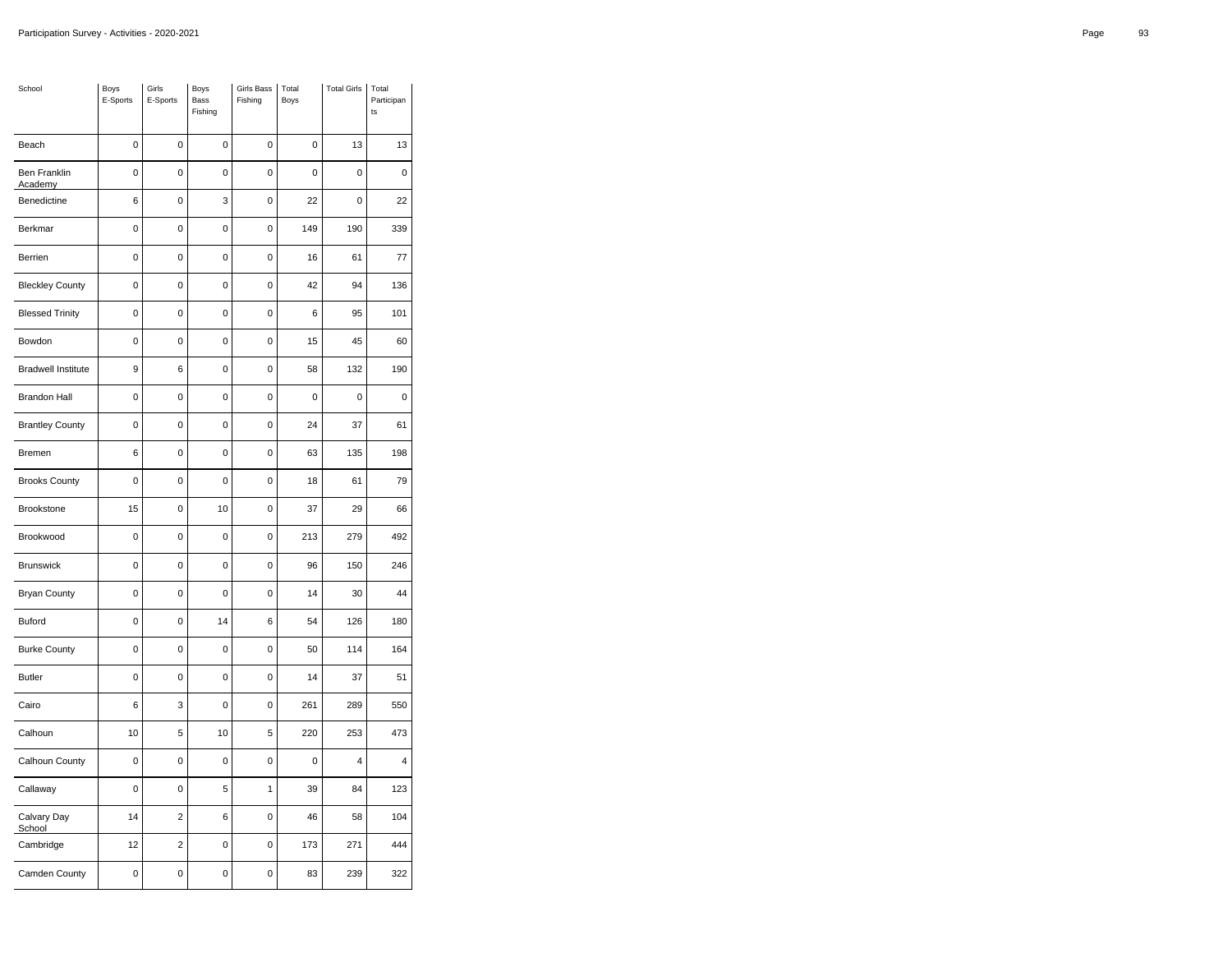| School                  | Boys<br>E-Sports | Girls<br>E-Sports | Boys<br><b>Bass</b><br>Fishing | <b>Girls Bass</b><br>Fishing | Total<br>Boys | <b>Total Girls</b> | Total<br>Participan<br>ts |
|-------------------------|------------------|-------------------|--------------------------------|------------------------------|---------------|--------------------|---------------------------|
| Campbell                | $\mathbf 0$      | $\mathbf 0$       | $\mathbf 0$                    | $\mathbf 0$                  | 91            | 345                | 436                       |
| Carrollton              | 26               | $\boldsymbol{2}$  | 0                              | 0                            | 77            | 70                 | 147                       |
| Cartersville            | 13               | $\mathbf{1}$      | 0                              | 0                            | 111           | 157                | 268                       |
| Carver, Atlanta         | $\mathbf 0$      | $\mathbf 0$       | 0                              | $\mathbf 0$                  | 0             | 22                 | 22                        |
| Carver,<br>Columbus     | $\mathbf 0$      | $\pmb{0}$         | 0                              | $\mathbf 0$                  | 0             | 0                  | $\mathbf 0$               |
| Cass                    | 0                | $\mathbf 0$       | 0                              | 0                            | 75            | 170                | 245                       |
| Cedar Grove             | 0                | $\mathbf 0$       | $\mathbf 0$                    | $\mathbf 0$                  | 40            | 75                 | 115                       |
| Cedar Shoals            | $\mathbf 0$      | 0                 | 0                              | 0                            | 19            | 52                 | 71                        |
| Cedartown               | $\mathbf 0$      | $\overline{0}$    | 4                              | 0                            | 41            | 82                 | 123                       |
| Centennial              | $\mathbf 0$      | $\pmb{0}$         | 0                              | 0                            | 36            | 214                | 250                       |
| <b>Central Gwinnett</b> | 0                | $\mathbf 0$       | 0                              | 0                            | 113           | 197                | 310                       |
| Central, Carroll        | 9                | 1                 | 0                              | $\mathbf 0$                  | 76            | 101                | 177                       |
| Central, Macon          | $\overline{4}$   | 1                 | 0                              | 0                            | 120           | 193                | 313                       |
| Central, Talbotton      | 0                | 0                 | 0                              | 0                            | 20            | 20                 | 40                        |
| Chamblee                | $\mathbf 0$      | $\mathbf 0$       | 0                              | $\mathbf 0$                  | 93            | 127                | 220                       |
| Chapel Hill             | 0                | $\pmb{0}$         | 0                              | 0                            | 27            | 91                 | 118                       |
| Charlton County         | $\mathbf 0$      | $\mathbf 0$       | 0                              | $\mathbf 0$                  | 34            | 137                | 171                       |
| Chattahoochee           | $\mathbf 0$      | $\pmb{0}$         | 0                              | $\mathbf 0$                  | 177           | 304                | 481                       |
| Chattahoochee<br>County | $\mathbf 0$      | 0                 | 0                              | 0                            | 14            | 33                 | 47                        |
| Chattooga               | 0                | $\mathbf 0$       | 9                              | $\overline{2}$               | 48            | 80                 | 128                       |
| Cherokee                | $\mathbf 0$      | $\pmb{0}$         | 6                              | $\mathbf 0$                  | 129           | 300                | 429                       |
| Cherokee Bluff          | 0                | $\mathbf 0$       | 4                              | 0                            | 85            | 160                | 245                       |
| Chestatee               | $\mathbf 0$      | $\mathbf 0$       | $\mathbf 0$                    | $\mathbf 0$                  | 97            | 162                | 259                       |
| Christian Heritage      | 0                | $\pmb{0}$         | 6                              | $\overline{2}$               | 11            | 38                 | 49                        |
| <b>Clarke Central</b>   | $\mathbf 0$      | $\overline{0}$    | 12                             | 0                            | 61            | 176                | 237                       |
| Clarkston               | 0                | $\pmb{0}$         | $\pmb{0}$                      | $\pmb{0}$                    | 0             | 0                  | 0                         |
| Claxton                 | 0                | 0                 | 0                              | 0                            | 26            | 53                 | 79                        |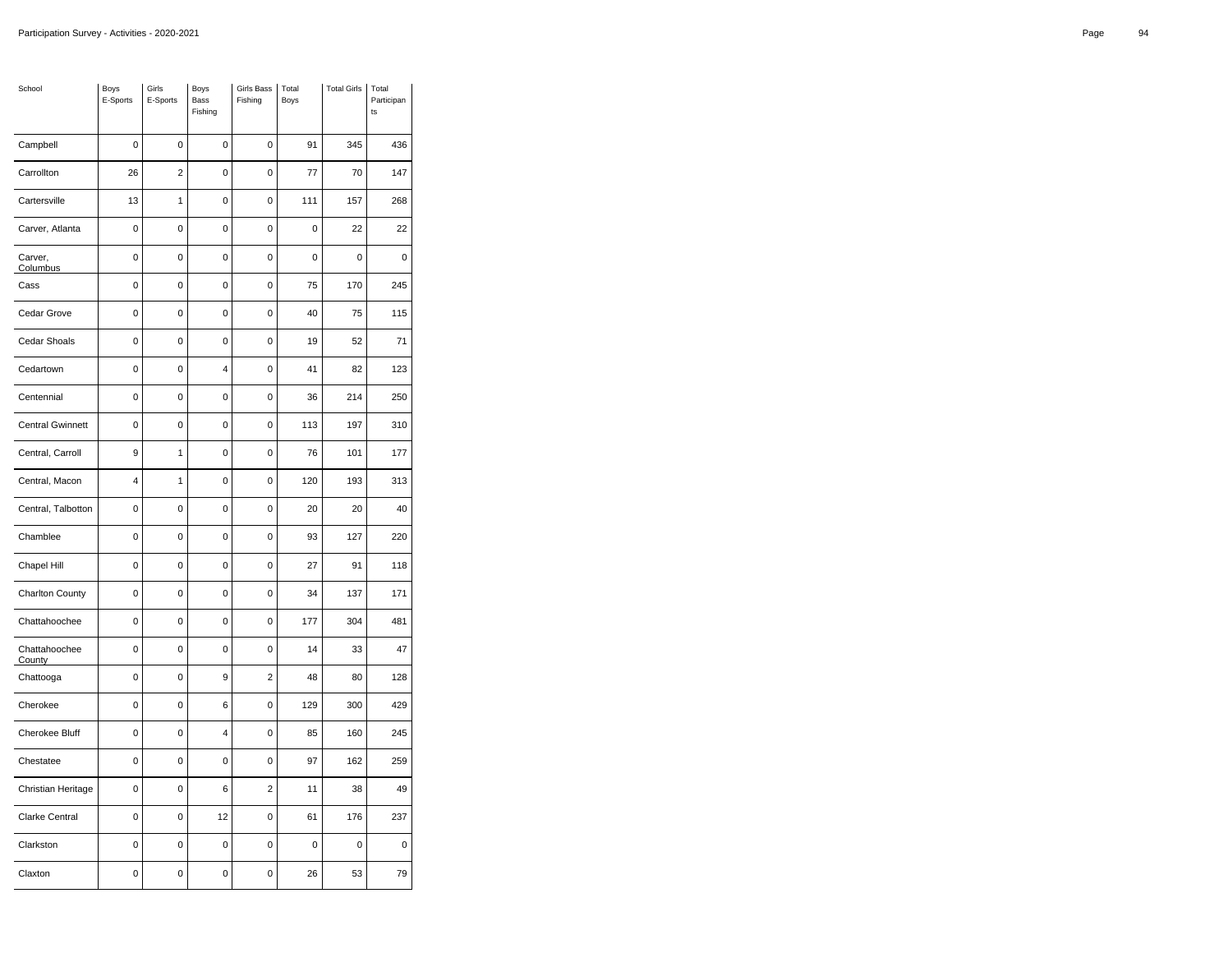| School                               | Boys<br>E-Sports | Girls<br>E-Sports | Boys<br>Bass<br>Fishing | Girls Bass<br>Fishing   | Total<br>Boys           | <b>Total Girls</b> | Total<br>Participan<br>ts |
|--------------------------------------|------------------|-------------------|-------------------------|-------------------------|-------------------------|--------------------|---------------------------|
| <b>Clinch County</b>                 | 0                | 0                 | 0                       | 0                       | 21                      | 54                 | 75                        |
| Coahulla Creek                       | $\mathbf 0$      | $\mathbf 0$       | $\mathbf 0$             | $\mathbf 0$             | 34                      | 53                 | 87                        |
| Coffee                               | $\mathbf 0$      | $\pmb{0}$         | 0                       | $\mathbf 0$             | 90                      | 221                | 311                       |
| <b>Collins Hill</b>                  | $\mathbf 0$      | $\mathbf 0$       | 0                       | 0                       | 204                     | 360                | 564                       |
| <b>Colquitt County</b>               | 14               | 10                | 12                      | $\mathbf 0$             | 177                     | 252                | 429                       |
| Columbia                             | 0                | 0                 | $\mathbf 0$             | $\pmb{0}$               | 12                      | 22                 | 34                        |
| Columbus                             | 30               | $\mathbf 0$       | 10                      | 0                       | 112                     | 154                | 266                       |
| Commerce                             | 6                | $\overline{2}$    | 4                       | $\mathbf 0$             | 73                      | 86                 | 159                       |
| Cook                                 | $\mathbf 0$      | $\pmb{0}$         | 4                       | $\mathbf 0$             | 41                      | 140                | 181                       |
| Coosa                                | $\mathbf 0$      | $\mathbf 0$       | 0                       | $\mathbf 0$             | 38                      | 122                | 160                       |
| Coretta Scott<br><b>King Academy</b> | $\mathbf 0$      | $\mathbf 0$       | $\mathbf 0$             | $\mathbf 0$             | 0                       | 25                 | 25                        |
| <b>Crawford County</b>               | 0                | $\pmb{0}$         | 0                       | 0                       | 6                       | 15                 | 21                        |
| Creekside                            | $\mathbf 0$      | $\mathbf 0$       | 0                       | $\mathbf 0$             | 127                     | 207                | 334                       |
| Creekview                            | 0                | $\pmb{0}$         | $\mathbf 0$             | $\mathbf 0$             | 106                     | 242                | 348                       |
| <b>Crisp County</b>                  | $\mathbf 0$      | $\mathbf 0$       | 0                       | $\mathbf 0$             | 82                      | 180                | 262                       |
| <b>Cross Creek</b>                   | $\mathbf 0$      | $\mathbf 0$       | 0                       | $\mathbf 0$             | $\mathbf{1}$            | 16                 | 17                        |
| Cross Keys                           | 0                | $\mathbf 0$       | 0                       | $\mathbf 0$             | 1                       | 20                 | 21                        |
| Dacula                               | 19               | $\pmb{0}$         | 0                       | 0                       | 109                     | 319                | 428                       |
| Dade County                          | $\overline{7}$   | $\mathbf 0$       | 6                       | $\mathbf 0$             | 76                      | 126                | 202                       |
| Dalton                               | 18               | $\pmb{0}$         | $\mathbf 0$             | $\mathbf 0$             | 96                      | 126                | 222                       |
| Dalton Academy                       |                  |                   |                         |                         | 0                       | 0                  | 0                         |
| Darlington                           | 8                | $\mathbf 0$       | 0                       | $\mathbf 0$             | 20                      | 33                 | 53                        |
| Davidson Fine<br><b>Arts</b>         | 0                | $\mathbf 0$       | $\mathbf 0$             | $\pmb{0}$               | 108                     | 242                | 350                       |
| Dawson County                        | 5                | $\pmb{0}$         | 10                      | $\overline{\mathbf{c}}$ | 26                      | 44                 | 70                        |
| Decatur                              | 17               | $\overline{2}$    | $\mathbf 0$             | $\mathbf 0$             | 165                     | 257                | 422                       |
| Deerfield-Windsor                    | $\mathbf 0$      | $\mathbf 0$       | $\pmb{0}$               | $\pmb{0}$               | 5                       | 51                 | 56                        |
| DeKalb School of<br>the Arts         | 0                | 0                 | 0                       | 0                       | $\overline{\mathbf{c}}$ | $\overline{7}$     | 9                         |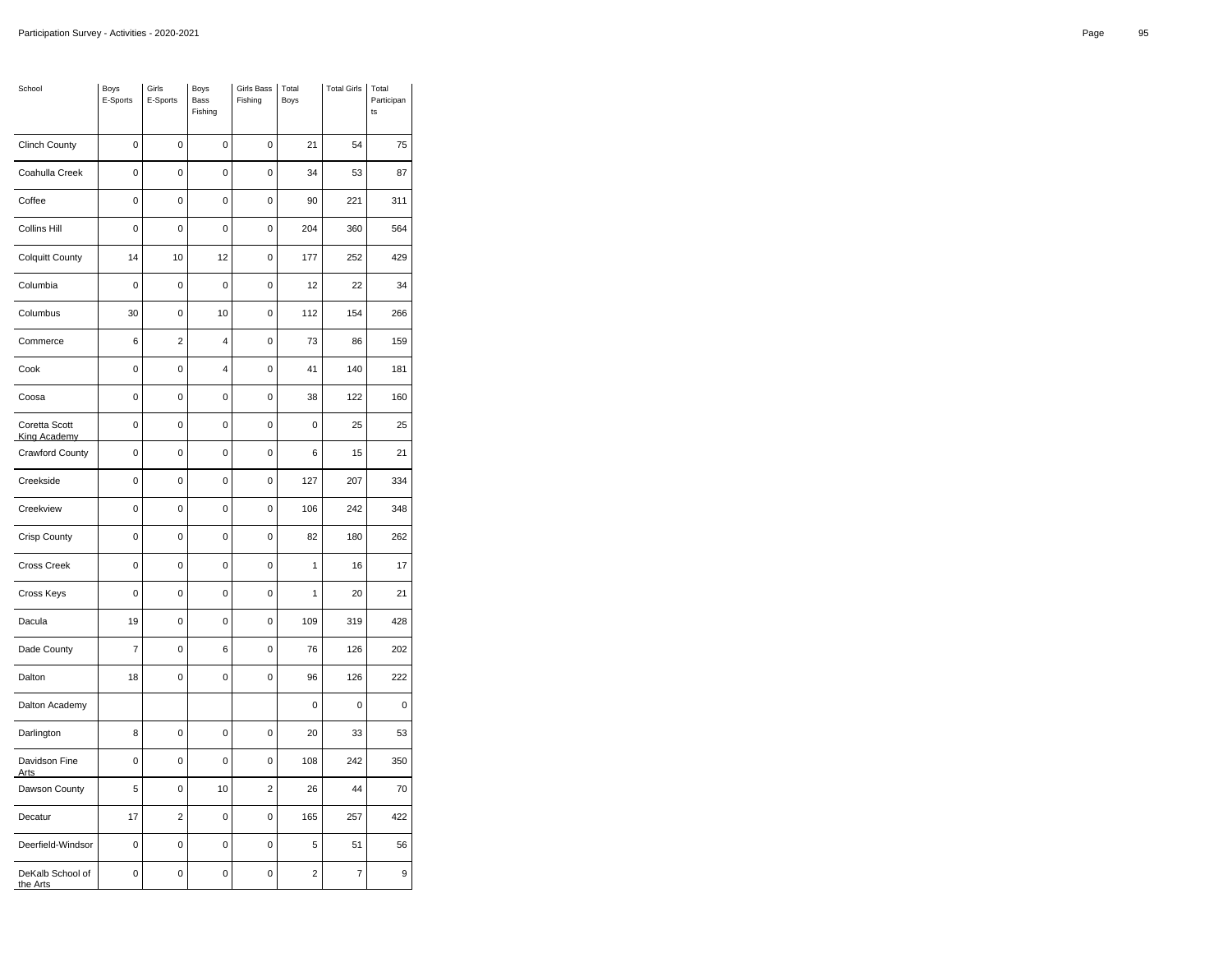| School                       | Boys<br>E-Sports | Girls<br>E-Sports | Boys<br>Bass<br>Fishing | <b>Girls Bass</b><br>Fishing | Total<br>Boys           | <b>Total Girls</b> | Total<br>Participan<br>ts |
|------------------------------|------------------|-------------------|-------------------------|------------------------------|-------------------------|--------------------|---------------------------|
| Denmark                      | 10               | $\mathbf 0$       | 0                       | $\mathbf 0$                  | 91                      | 97                 | 188                       |
| Discovery                    | 0                | $\mathbf 0$       | 0                       | $\mathbf 0$                  | 93                      | 179                | 272                       |
| Dodge County                 | 10               | 5                 | 0                       | 0                            | 75                      | 100                | 175                       |
| Dooly County                 | $\mathbf 0$      | $\overline{0}$    | 0                       | $\mathbf 0$                  | 8                       | 29                 | 37                        |
| Dougherty                    | $\mathbf 0$      | $\mathbf 0$       | 0                       | $\mathbf 0$                  | 0                       | 22                 | 22                        |
| Douglas County               | 5                | $\pmb{0}$         | 0                       | 0                            | 70                      | 75                 | 145                       |
| Douglass, Atlanta            | $\mathbf 0$      | $\mathbf 0$       | 0                       | $\mathbf 0$                  | 1                       | 0                  | 1                         |
| Drew                         | $\mathbf 0$      | $\pmb{0}$         | 0                       | $\mathbf 0$                  | 83                      | 129                | 212                       |
| Drew Charter<br>School       | 10               | 0                 | 0                       | 0                            | 11                      | 15                 | 26                        |
| <b>Druid Hills</b>           | 31               | 4                 | 0                       | $\mathbf 0$                  | 42                      | 21                 | 63                        |
| Dublin                       | 5                | $\pmb{0}$         | 0                       | $\pmb{0}$                    | 34                      | 56                 | 90                        |
| Duluth                       | $\mathbf 0$      | 0                 | 0                       | $\mathbf 0$                  | 241                     | 418                | 659                       |
| Dunwoody                     | $\mathbf 0$      | $\mathbf 0$       | 0                       | $\mathbf 0$                  | 73                      | 220                | 293                       |
| Dutchtown                    | $\pmb{0}$        | $\mathbf 0$       | 0                       | $\pmb{0}$                    | $\overline{\mathbf{c}}$ | 55                 | 57                        |
| Eagle's Landing              | 0                | $\mathbf 0$       | 0                       | 0                            | 46                      | 71                 | 117                       |
| Eagle's Landing<br>Christian | $\mathbf 0$      | 0                 | 4                       | 1                            | 24                      | 56                 | 80                        |
| Early County                 | 9                | 1                 | 0                       | $\pmb{0}$                    | 37                      | 65                 | 102                       |
| East Coweta                  | 18               | 5                 | 0                       | 0                            | 89                      | 110                | 199                       |
| East Forsyth                 |                  |                   |                         |                              | 0                       | 0                  | $\mathbf 0$               |
| East Hall                    | 0                | $\pmb{0}$         | 0                       | $\mathbf 0$                  | 110                     | 210                | 320                       |
| East Jackson                 | 0                | $\mathbf 0$       | 0                       | 0                            | 71                      | 161                | 232                       |
| East Laurens                 | 0                | $\mathbf 0$       | 0                       | 0                            | 47                      | 99                 | 146                       |
| East Paulding                | 13               | $\pmb{0}$         | 0                       | $\mathbf 0$                  | 79                      | 127                | 206                       |
| Eastside                     | 0                | $\mathbf 0$       | 6                       | 0                            | 97                      | 205                | 302                       |
| <b>Echols County</b>         | $\mathbf 0$      | $\mathbf 0$       | $\mathbf 0$             | $\mathbf 0$                  | 17                      | 36                 | 53                        |
| Effingham County             | 0                | $\pmb{0}$         | 0                       | $\mathbf 0$                  | 133                     | 237                | 370                       |
| <b>Elbert County</b>         | 0                | 0                 | 9                       | 0                            | 77                      | 199                | 276                       |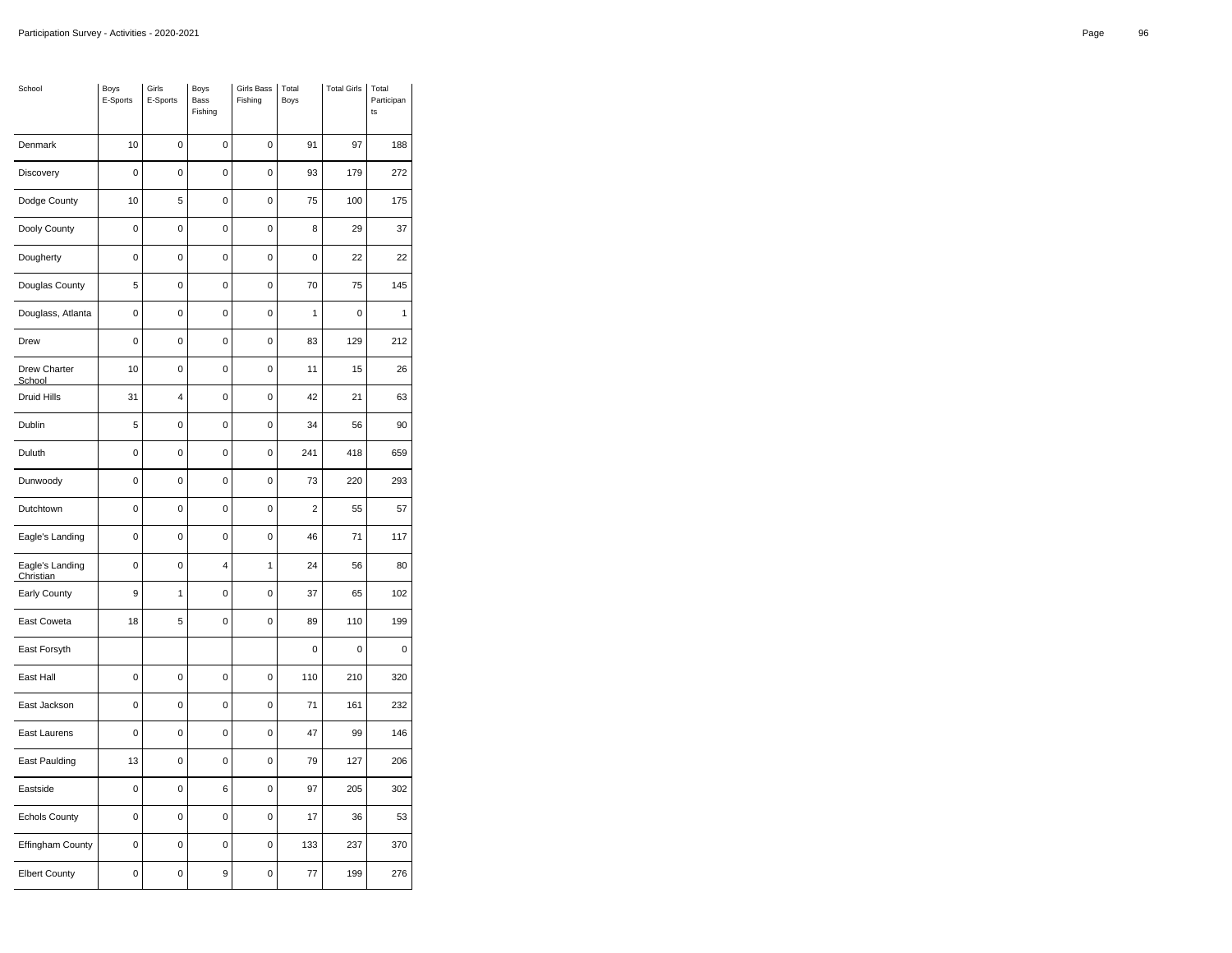| School                             | Boys<br>E-Sports | Girls<br>E-Sports | Boys<br>Bass<br>Fishing | <b>Girls Bass</b><br>Fishing | Total<br>Boys | <b>Total Girls</b> | Total<br>Participan<br>ts |
|------------------------------------|------------------|-------------------|-------------------------|------------------------------|---------------|--------------------|---------------------------|
| <b>Elite Scholars</b><br>Academy   | $\mathbf 0$      | $\mathbf 0$       | 0                       | $\mathbf 0$                  | $\mathbf 0$   | $\overline{7}$     | 7                         |
| <b>Emanuel County</b><br>Institute | $\mathbf 0$      | $\mathbf 0$       | 0                       | $\mathbf 0$                  | 8             | 36                 | 44                        |
| Etowah                             | $\mathbf 0$      | 0                 | 0                       | 0                            | 99            | 272                | 371                       |
| Evans                              | 16               | 4                 | 6                       | 3                            | 131           | 144                | 275                       |
| <b>Excel Christian</b>             | $\mathbf 0$      | $\mathbf 0$       | 0                       | $\mathbf 0$                  | 1             | 3                  | 4                         |
| Fannin County                      | 12               | 1                 | 0                       | 0                            | 58            | 107                | 165                       |
| Fayette County                     | 18               | $\overline{4}$    | 0                       | $\mathbf 0$                  | 102           | 242                | 344                       |
| Fellowship<br>Christian            | 16               | $\pmb{0}$         | 14                      | 1                            | 37            | 36                 | 73                        |
| First Presbyterian                 | $\mathbf 0$      | 0                 | 0                       | 0                            | 8             | 57                 | 65                        |
| Fitzgerald                         | $\mathbf 0$      | $\overline{0}$    | 0                       | $\mathbf 0$                  | 19            | 75                 | 94                        |
| Flowery Branch                     | 0                | $\pmb{0}$         | 0                       | $\pmb{0}$                    | 86            | 221                | 307                       |
| <b>Forest Park</b>                 | 0                | 0                 | 0                       | $\mathbf 0$                  | 143           | 156                | 299                       |
| Forsyth Central                    | 27               | 5                 | 12                      | 1                            | 162           | 213                | 375                       |
| Franklin County                    | 0                | $\mathbf 0$       | 12                      | $\pmb{0}$                    | 41            | 97                 | 138                       |
| Fulton Leadership<br>Academy       | 0                | $\mathbf 0$       | 0                       | 0                            | $\mathbf 0$   | $\overline{0}$     | 0                         |
| <b>Furlow Charter</b>              | $\mathbf 0$      | 0                 | 0                       | $\mathbf 0$                  | 6             | 12                 | 18                        |
| Gainesville                        | $\mathbf 0$      | $\mathbf 0$       | 0                       | $\pmb{0}$                    | $\mathbf 0$   | 75                 | 75                        |
| Galloway                           | 0                | $\mathbf 0$       | 0                       | 0                            | 32            | 25                 | 57                        |
| George Walton<br><b>Academy</b>    | 9                | 1                 | 6                       | $\mathbf 0$                  | 87            | 81                 | 168                       |
| Georgia Academy<br>for Blind       | 0                | 0                 | 0                       | $\mathbf 0$                  | $\mathbf 0$   | 0                  | 0                         |
| Georgia Military<br>College        | 0                | 0                 | 0                       | 0                            | 47            | 79                 | 126                       |
| Georgia School<br>for Deaf         |                  |                   |                         |                              | 0             | 0                  | 0                         |
| Gilmer                             | 9                | 1                 | 0                       | $\mathbf 0$                  | 60            | 185                | 245                       |
| Glascock County                    | 0                | $\mathbf 0$       | 0                       | 0                            | 0             | 25                 | 25                        |
| Glenn Hills                        | $\mathbf 0$      | $\mathbf 0$       | $\mathbf 0$             | $\mathbf 0$                  | 16            | 30                 | 46                        |
| Glynn Academy                      | 0                | $\pmb{0}$         | 0                       | 0                            | 93            | 129                | 222                       |
| Gordon Central                     | 0                | 0                 | 0                       | 0                            | 58            | 89                 | 147                       |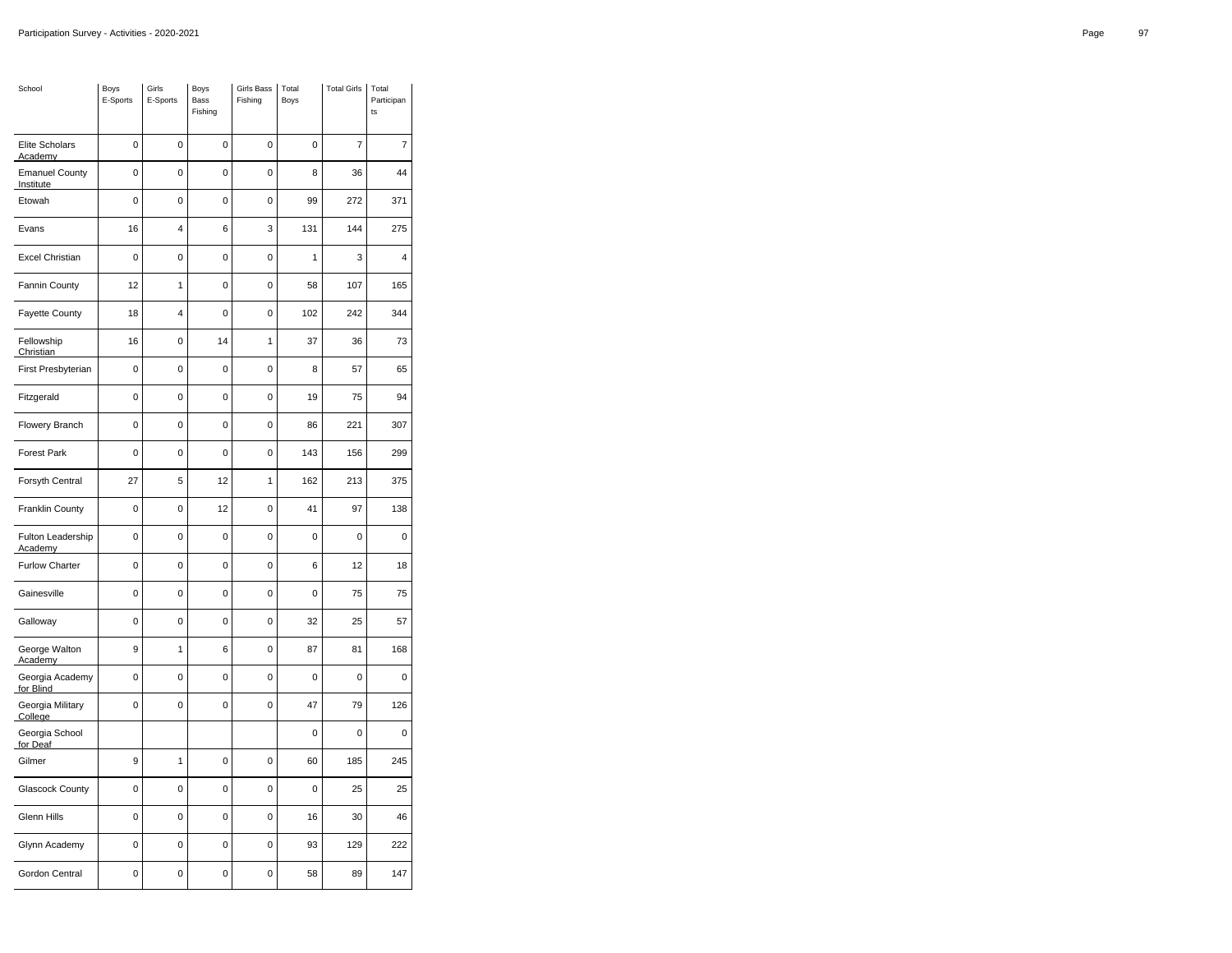| School                       | Boys<br>E-Sports | Girls<br>E-Sports | Boys<br>Bass<br>Fishing | Girls Bass<br>Fishing | Total<br>Boys  | <b>Total Girls</b> | Total<br>Participan<br>ts |
|------------------------------|------------------|-------------------|-------------------------|-----------------------|----------------|--------------------|---------------------------|
| Gordon Lee                   | 0                | 0                 | 0                       | 0                     | 30             | 46                 | 76                        |
| Grayson                      | $\mathbf 0$      | $\mathbf 0$       | $\mathbf 0$             | $\mathbf 0$           | 153            | 289                | 442                       |
| Greater Atlanta<br>Christian | 13               | $\overline{2}$    | 0                       | $\mathbf 0$           | 56             | 122                | 178                       |
| Greenbrier                   | 11               | $\mathbf{1}$      | 23                      | $\mathbf{1}$          | 127            | 152                | 279                       |
| <b>Greene County</b>         | $\mathbf 0$      | $\mathbf 0$       | $\mathbf 0$             | $\mathbf 0$           | $\overline{7}$ | 65                 | 72                        |
| Greenforest<br>Christian     | 0                | $\pmb{0}$         | 0                       | $\mathbf 0$           | 0              | 0                  | $\mathbf 0$               |
| Greenville                   | $\mathbf 0$      | $\mathbf 0$       | 4                       | $\overline{2}$        | 8              | 47                 | 55                        |
| Griffin                      | $\mathbf 0$      | $\mathbf 0$       | $\mathbf 0$             | $\mathbf 0$           | 11             | 38                 | 49                        |
| Groves                       | 0                | $\pmb{0}$         | 0                       | $\mathbf 0$           | 1              | 13                 | 14                        |
| Grovetown                    | 27               | 1                 | 0                       | $\mathbf 0$           | 100            | 112                | 212                       |
| GSIC                         | $\mathbf 0$      | $\mathbf 0$       | $\mathbf 0$             | $\mathbf 0$           | 0              | 0                  | 0                         |
| Habersham<br>Central         | 0                | $\pmb{0}$         | 0                       | 0                     | 73             | 166                | 239                       |
| Hampton                      | $\mathbf 0$      | $\mathbf 0$       | 0                       | $\mathbf 0$           | 15             | 53                 | 68                        |
| Hancock Central              | $\mathbf 0$      | $\pmb{0}$         | $\mathbf 0$             | $\mathbf 0$           | 0              | 0                  | 0                         |
| Hapeville                    | $\mathbf 0$      | $\mathbf 0$       | 0                       | $\mathbf 0$           | $\mathbf 0$    | 30                 | 30                        |
| Haralson County              | $\mathbf 0$      | $\mathbf 0$       | 6                       | $\overline{2}$        | 94             | 191                | 285                       |
| Hardaway                     | 0                | $\mathbf 0$       | 0                       | $\mathbf 0$           | 21             | 40                 | 61                        |
| Harlem                       | 16               | $\pmb{0}$         | 0                       | $\mathbf 0$           | 79             | 101                | 180                       |
| Harris County                | $\mathbf 0$      | $\mathbf 0$       | 10                      | $\mathbf 0$           | 64             | 123                | 187                       |
| Harrison                     | $\mathbf 0$      | $\pmb{0}$         | $\mathbf 0$             | $\mathbf 0$           | 181            | 357                | 538                       |
| Hart County                  | 0                | $\mathbf 0$       | 15                      | 1                     | 53             | 121                | 174                       |
| Hawkinsville                 | $\mathbf 0$      | $\mathbf 0$       | 0                       | $\mathbf 0$           | 21             | 69                 | 90                        |
| <b>Heard County</b>          | $\mathbf 0$      | $\mathbf 0$       | 9                       | $\pmb{0}$             | 67             | 89                 | 156                       |
| Hebron Christian<br>Academy  | 4                | $\pmb{0}$         | $\overline{\mathbf{c}}$ | 0                     | 35             | 63                 | 98                        |
| Hephzibah                    | $\mathbf 0$      | $\mathbf 0$       | 0                       | $\mathbf 0$           | 19             | 46                 | 65                        |
| Heritage,<br>Catoosa         | $\mathbf 0$      | $\mathbf 0$       | $\pmb{0}$               | $\pmb{0}$             | 110            | 199                | 309                       |
| Heritage,<br>Conyers         | 5                | 0                 | 0                       | 0                     | 29             | 49                 | 78                        |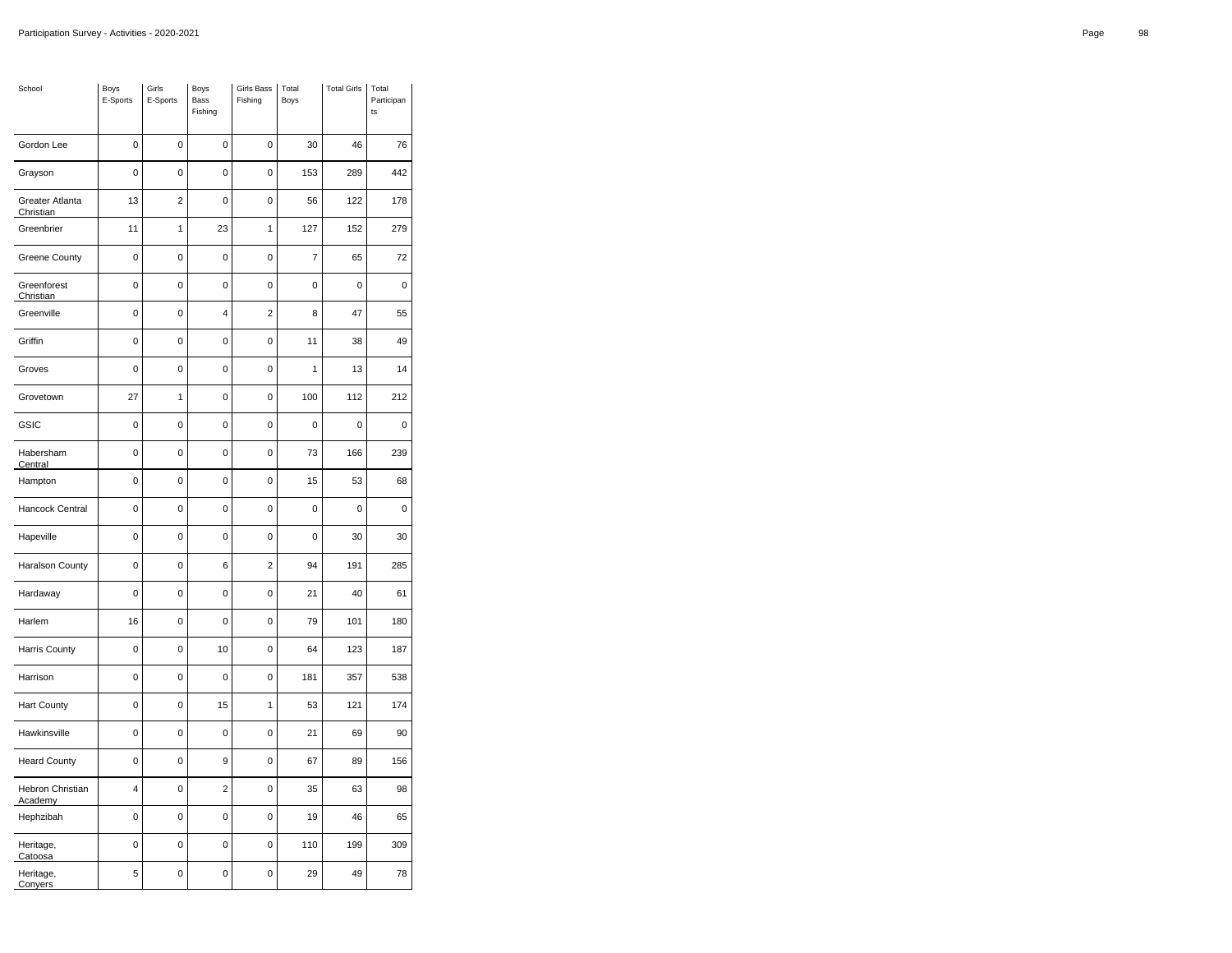| School                  | Boys<br>E-Sports | Girls<br>E-Sports | Boys<br>Bass<br>Fishing | Girls Bass<br>Fishing | Total<br>Boys  | <b>Total Girls</b> | Total<br>Participan<br>ts |
|-------------------------|------------------|-------------------|-------------------------|-----------------------|----------------|--------------------|---------------------------|
| Heritage, Newnan        | $\mathbf 0$      | $\overline{0}$    | $\mathbf 0$             | 0                     | 9              | 17                 | 26                        |
| Hillgrove               | $\mathbf 0$      | 0                 | 0                       | 0                     | $\mathbf 0$    | $\overline{7}$     | 7                         |
| Hiram                   | 0                | $\mathbf 0$       | 0                       | 0                     | 75             | 181                | 256                       |
| Holy Innocents'         | $\mathbf 0$      | $\mathbf 0$       | $\overline{0}$          | $\overline{0}$        | 48             | 83                 | 131                       |
| <b>Houston County</b>   | 18               | $\overline{2}$    | $\overline{2}$          | 0                     | 129            | 169                | 298                       |
| Howard                  | 10               | $\overline{2}$    | 0                       | $\overline{0}$        | 49             | 53                 | 102                       |
| Hughes                  | 0                | $\mathbf 0$       | $\mathbf 0$             | $\mathbf 0$           | 57             | 149                | 206                       |
| Innovation<br>Academy   |                  |                   |                         |                       | $\overline{0}$ | $\mathbf 0$        | 0                         |
| Irwin County            | 12               | $\mathbf 0$       | 0                       | 0                     | 40             | 79                 | 119                       |
| Islands                 | 0                | $\mathbf 0$       | $\mathbf 0$             | 0                     | 37             | 100                | 137                       |
| Jackson                 | 0                | 0                 | 0                       | 0                     | 37             | 103                | 140                       |
| Jackson County          | $\mathbf 0$      | $\mathbf 0$       | $\mathbf 0$             | $\mathbf 0$           | 123            | 230                | 353                       |
| Jackson, Atlanta        | 0                | $\mathbf 0$       | 0                       | 0                     | 0              | 18                 | 18                        |
| Jasper County           | $\mathbf 0$      | $\mathbf 0$       | 8                       | $\overline{2}$        | 46             | 58                 | 104                       |
| Jeff Davis              | 5                | 0                 | 0                       | 0                     | 20             | 40                 | 60                        |
| Jefferson               | $\mathbf 0$      | 0                 | 0                       | 0                     | 55             | 217                | 272                       |
| Jefferson County        | $\mathbf 0$      | $\mathbf 0$       | $\mathbf 0$             | 0                     | 54             | 106                | 160                       |
| Jenkins                 | 0                | $\mathbf 0$       | 0                       | 0                     | $\overline{0}$ | 15                 | 15                        |
| Jenkins County          | 0                | $\mathbf 0$       | 0                       | 0                     | 15             | 33                 | 48                        |
| Johns Creek             | 8                | $\mathbf 0$       | $\mathbf 0$             | 0                     | 101            | 184                | 285                       |
| Johnson County          | 0                | 0                 | 0                       | 0                     | 20             | 65                 | 85                        |
| Johnson, Augusta        | 13               | 1                 | 0                       | 0                     | 15             | 6                  | 21                        |
| Johnson,<br>Gainesville | $\mathbf 0$      | $\mathbf 0$       | 0                       | 0                     | 43             | 97                 | 140                       |
| Johnson,<br>Savannah    | 12               | $\mathbf 0$       | 0                       | 0                     | 12             | 15                 | 27                        |
| Jones County            | $\mathbf 0$      | 0                 | $\mathbf 0$             | $\mathbf 0$           | 54             | 177                | 231                       |
| Jonesboro               | 0                | 0                 | $\mathbf 0$             | 0                     | 43             | 71                 | 114                       |
| Jordan                  | $\mathbf 0$      | $\overline{0}$    | 0                       | 0                     | 24             | 53                 | 77                        |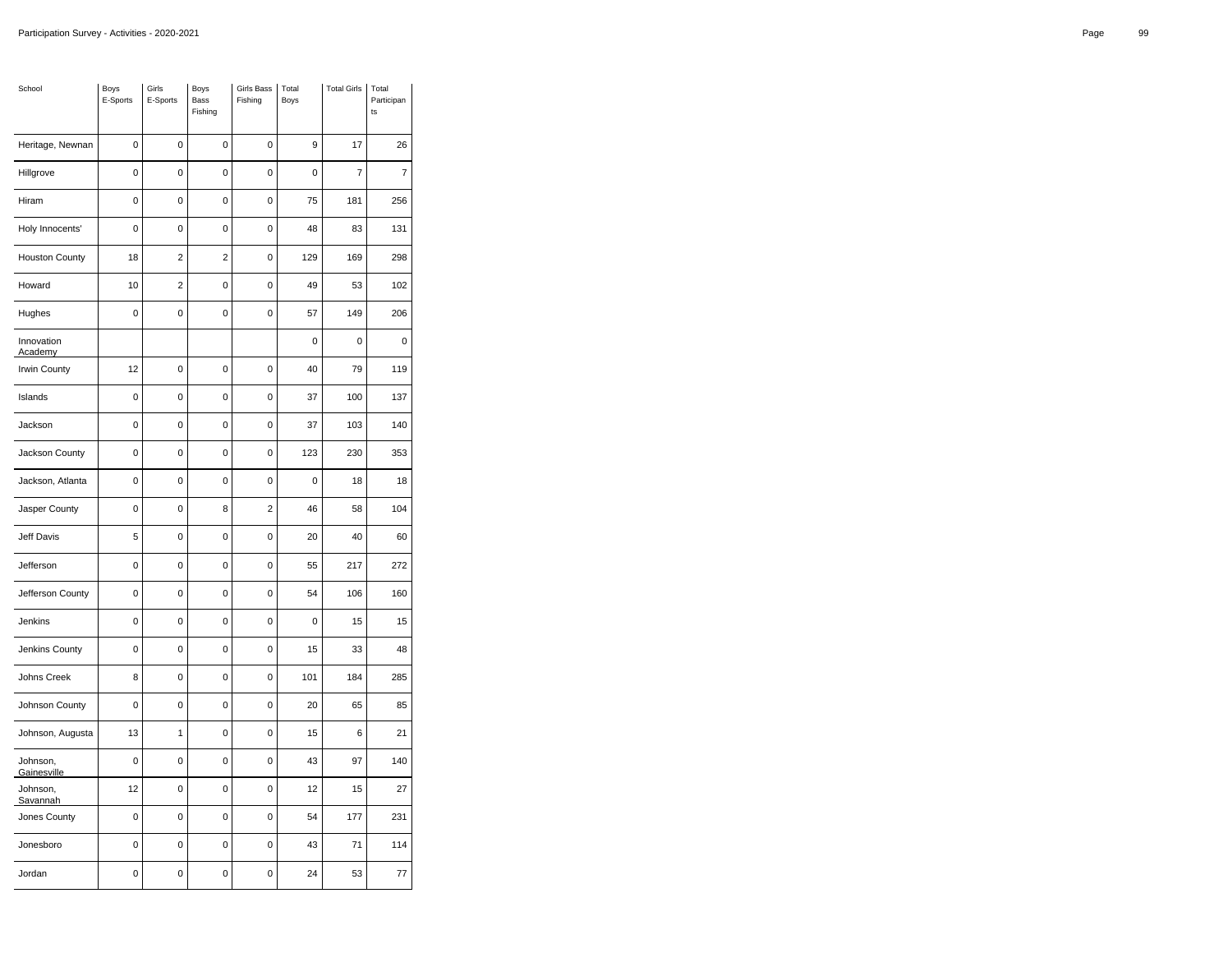| School                            | Boys<br>E-Sports | Girls<br>E-Sports | Boys<br>Bass<br>Fishing | Girls Bass<br>Fishing | Total<br>Boys | <b>Total Girls</b> | Total<br>Participan<br>ts |
|-----------------------------------|------------------|-------------------|-------------------------|-----------------------|---------------|--------------------|---------------------------|
| Josey                             | $\overline{0}$   | $\overline{0}$    | $\mathbf 0$             | 0                     | 15            | 50                 | 65                        |
| Kell                              | 0                | 0                 | $\mathbf 0$             | 0                     | 72            | 230                | 302                       |
| Kendrick                          | 0                | 0                 | 0                       | 0                     | 115           | 233                | 348                       |
| Kennesaw<br>Mountain              | $\overline{0}$   | $\overline{0}$    | $\mathbf 0$             | 0                     | 253           | 373                | 626                       |
| King's Ridge                      | 0                | 0                 | 0                       | 0                     | 21            | 51                 | 72                        |
| <b>KIPP Atlanta</b><br>Collegiate | $\overline{0}$   | $\overline{0}$    | $\mathbf 0$             | 0                     | 42            | 54                 | 96                        |
| LaFayette                         | 0                | 0                 | $\mathbf 0$             | 0                     | 61            | 98                 | 159                       |
| LaGrange                          | 0                | 0                 | 0                       | 0                     | 110           | 271                | 381                       |
| Lake Oconee<br>Academy            | 0                | $\mathbf 0$       | $\pmb{0}$               | 0                     | 34            | 64                 | 98                        |
| Lakeside, DeKalb                  | 20               | 0                 | 0                       | 0                     | 217           | 262                | 479                       |
| Lakeside, Evans                   | 0                | 0                 | 0                       | 0                     | 203           | 228                | 431                       |
| Lakeview<br>Academy               | 0                | 0                 | $\pmb{0}$               | 0                     | 32            | 61                 | 93                        |
| Lakeview-Ft.<br>Oglethorpe        | 0                | $\mathbf 0$       | $\mathbf 0$             | 0                     | 39            | 83                 | 122                       |
| Lamar County                      | 0                | $\mathbf 0$       | $\mathbf 0$             | 0                     | 54            | 123                | 177                       |
| Lambert                           | 12               | 3                 | 4                       | 0                     | 216           | 366                | 582                       |
| Landmark<br>Christian             | 12               | $\overline{2}$    | 0                       | 0                     | 51            | 66                 | 117                       |
| Laney                             | 0                | $\mathbf 0$       | $\mathbf 0$             | 0                     | 21            | 46                 | 67                        |
| Lanier                            | 0                | 0                 | $\mathbf 0$             | 0                     | 160           | 341                | 501                       |
| Lanier County                     | 0                | $\mathbf 0$       | 8                       | 0                     | 40            | 59                 | 99                        |
| Lassiter                          | 0                | 0                 | 0                       | 0                     | 198           | 409                | 607                       |
| Lee County                        | 0                | 0                 | 6                       | $\overline{2}$        | 72            | 115                | 187                       |
| <b>Liberty County</b>             | 0                | $\mathbf 0$       | $\pmb{0}$               | 0                     | 23            | 48                 | 71                        |
| <b>Lincoln County</b>             | 0                | $\mathbf 0$       | $\mathbf 0$             | 0                     | 29            | 61                 | 90                        |
| Lithia Springs                    | $\overline{0}$   | $\overline{0}$    | $\mathbf 0$             | 0                     | 43            | 83                 | 126                       |
| Lithonia                          | 0                | 0                 | 0                       | 0                     | 0             | 19                 | 19                        |
| Locust Grove                      | 0                | 0                 | 9                       | 1                     | 52            | 89                 | 141                       |
| Loganville                        | 0                | 0                 | 0                       | 0                     | 57            | 135                | 192                       |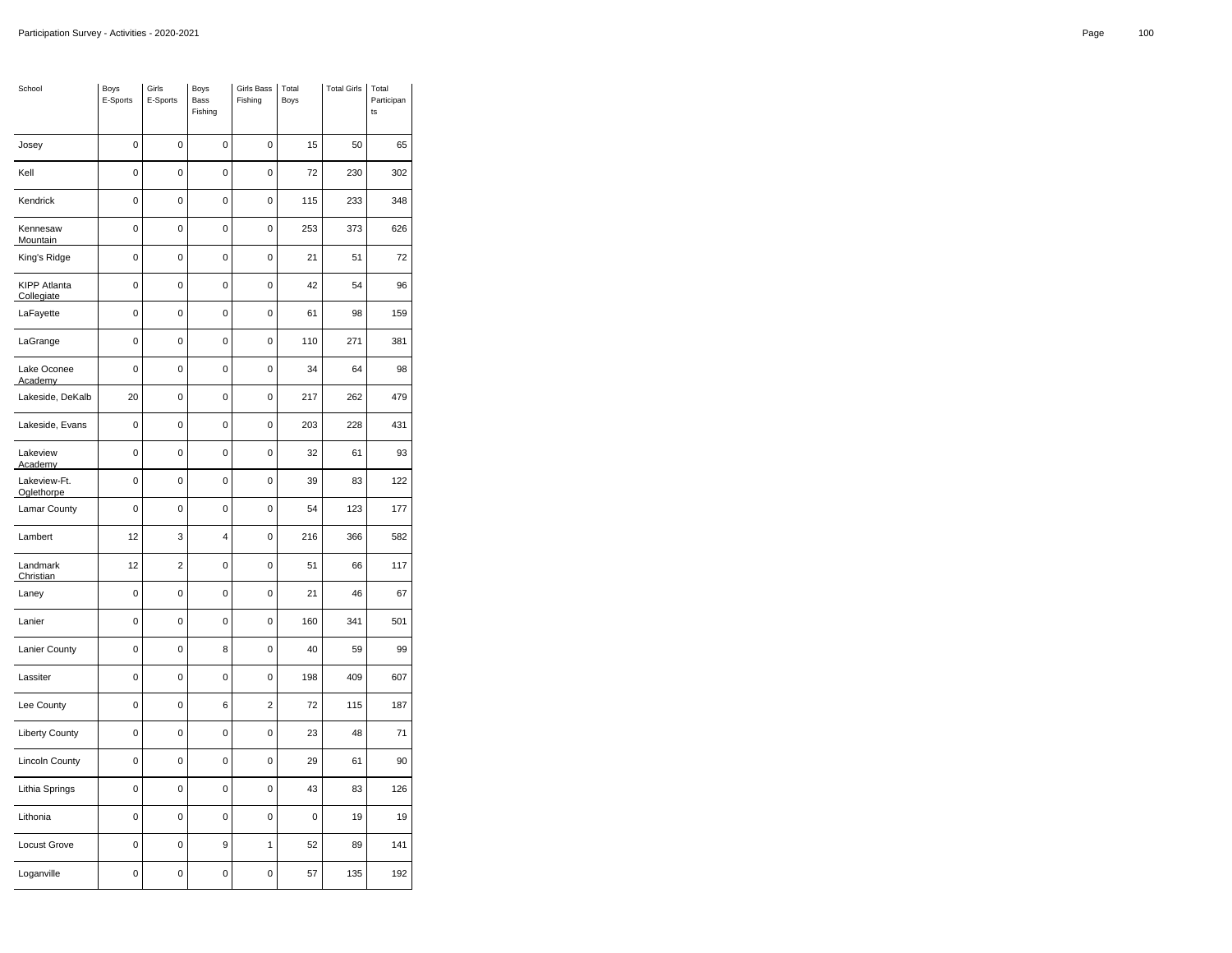| School                     | Boys<br>E-Sports | Girls<br>E-Sports | Boys<br>Bass<br>Fishing | Girls Bass<br>Fishing | Total<br>Boys | <b>Total Girls</b> | Total<br>Participan<br>ts |
|----------------------------|------------------|-------------------|-------------------------|-----------------------|---------------|--------------------|---------------------------|
| Loganville<br>Christian    | 6                | $\mathbf 0$       | 0                       | $\mathbf 0$           | 17            | 38                 | 55                        |
| Long County                | $\mathbf 0$      | $\pmb{0}$         | 0                       | $\mathbf 0$           | 38            | 75                 | 113                       |
| Lovejoy                    | 0                | 0                 | 0                       | $\mathbf 0$           | 32            | 62                 | 94                        |
| Lovett                     | $\mathbf 0$      | $\mathbf 0$       | 0                       | $\mathbf 0$           | 6             | 88                 | 94                        |
| Lowndes                    | 29               | $\overline{4}$    | 4                       | $\mathbf 0$           | 280           | 389                | 669                       |
| Luella                     | 0                | $\pmb{0}$         | 0                       | 0                     | 48            | 68                 | 116                       |
| Lumpkin County             | 14               | $\overline{4}$    | 16                      | $\mathbf 0$           | 121           | 151                | 272                       |
| M. L. King                 | $\mathbf 0$      | $\pmb{0}$         | 0                       | $\mathbf 0$           | 25            | 40                 | 65                        |
| Macon County               | $\mathbf 0$      | 0                 | 0                       | 0                     | $\mathbf 0$   | 20                 | 20                        |
| <b>Madison County</b>      | $\mathbf 0$      | $\mathbf 0$       | 0                       | $\mathbf 0$           | 87            | 134                | 221                       |
| Manchester                 | 0                | $\pmb{0}$         | 0                       | 0                     | 22            | 56                 | 78                        |
| Marietta                   | 0                | 0                 | 0                       | $\mathbf 0$           | 207           | 439                | 646                       |
| <b>Marion County</b>       | $\mathbf 0$      | $\mathbf 0$       | 0                       | $\mathbf 0$           | 21            | 43                 | 64                        |
| Marist                     | $\pmb{0}$        | $\mathbf 0$       | 0                       | $\pmb{0}$             | 179           | 206                | 385                       |
| Mary Persons               | 0                | $\mathbf 0$       | 13                      | 3                     | 80            | 116                | 196                       |
| Mays                       | $\mathbf 0$      | 0                 | 0                       | $\mathbf 0$           | 69            | 124                | 193                       |
| McDonough                  | $\mathbf 0$      | $\mathbf 0$       | 0                       | $\mathbf 0$           | 18            | 53                 | 71                        |
| McEachern                  | 0                | $\mathbf 0$       | 0                       | 0                     | 154           | 323                | 477                       |
| McIntosh                   | $\mathbf 0$      | $\pmb{0}$         | 0                       | $\mathbf 0$           | 122           | 213                | 335                       |
| McIntosh County<br>Academy | 0                | $\pmb{0}$         | 0                       | 0                     | 15            | 37                 | 52                        |
| McNair                     | 0                | 0                 | 0                       | 0                     | 0             | 7                  | 7                         |
| Meadowcreek                | 0                | 0                 | 0                       | 0                     | 28            | 54                 | 82                        |
| Metter                     | 0                | 0                 | 0                       | $\mathbf 0$           | 45            | 71                 | 116                       |
| Midtown                    | 17               | $\mathbf 0$       | 0                       | 0                     | 17            | 24                 | 41                        |
| Mill Creek                 | $\mathbf 0$      | $\mathbf 0$       | $\mathbf 0$             | $\mathbf 0$           | 155           | 291                | 446                       |
| <b>Miller County</b>       | 0                | $\pmb{0}$         | 6                       | $\mathbf 0$           | 39            | 70                 | 109                       |
| <b>Miller Grove</b>        | 0                | 0                 | 0                       | 0                     | 55            | 80                 | 135                       |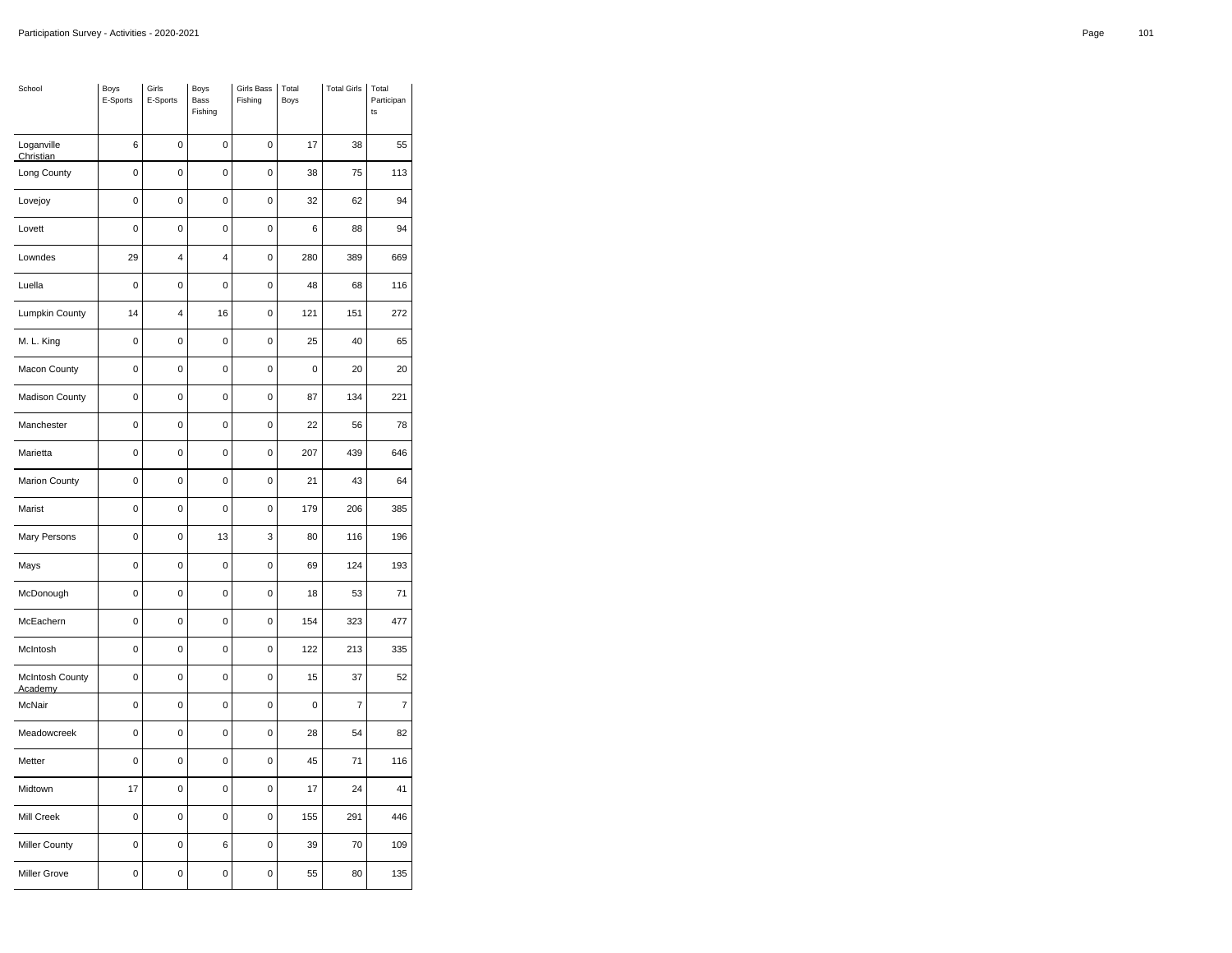| School                    | Boys<br>E-Sports | Girls<br>E-Sports | Boys<br>Bass<br>Fishing | <b>Girls Bass</b><br>Fishing | Total<br>Boys | <b>Total Girls</b> | Total<br>Participan<br>ts |
|---------------------------|------------------|-------------------|-------------------------|------------------------------|---------------|--------------------|---------------------------|
| Milton                    | $\mathbf 0$      | $\mathbf 0$       | 0                       | $\mathbf 0$                  | 145           | 303                | 448                       |
| Mitchell County           | $\mathbf 0$      | $\mathbf 0$       | 0                       | $\mathbf 0$                  | 0             | 0                  | 0                         |
| Model                     | 0                | 0                 | 0                       | 0                            | 33            | 101                | 134                       |
| Monroe                    | $\mathbf 0$      | $\overline{0}$    | 0                       | $\mathbf 0$                  | 63            | 83                 | 146                       |
| Monroe Area               | 14               | $\overline{2}$    | $\overline{2}$          | $\mathbf 0$                  | 53            | 160                | 213                       |
| Montgomery<br>County      | 0                | 0                 | 0                       | 0                            | 21            | 53                 | 74                        |
| Morgan County             | $\mathbf 0$      | $\mathbf 0$       | 10                      | $\mathbf 0$                  | 71            | 123                | 194                       |
| Morris Innovative         | $\mathbf 0$      | $\pmb{0}$         | 0                       | $\mathbf 0$                  | $\mathbf 0$   | 0                  | $\mathbf 0$               |
| Morrow                    | $\mathbf 0$      | 0                 | 0                       | 0                            | 58            | 163                | 221                       |
| Mount de Sales<br>Academy | $\mathbf 0$      | $\mathbf 0$       | 0                       | $\mathbf 0$                  | 18            | 43                 | 61                        |
| Mount Vernon              | 13               | $\overline{2}$    | 7                       | $\pmb{0}$                    | 20            | $\overline{c}$     | 22                        |
| Mountain View             | 0                | 0                 | 0                       | $\mathbf 0$                  | 96            | 331                | 427                       |
| Mt. Bethel<br>Christian   | $\mathbf 0$      | $\mathbf 0$       | 0                       | $\mathbf 0$                  | 8             | 19                 | 27                        |
| Mt. Paran<br>Christian    | $\pmb{0}$        | $\mathbf 0$       | $\overline{\mathbf{c}}$ | $\pmb{0}$                    | 14            | 39                 | 53                        |
| Mt. Pisgah<br>Christian   | 0                | 0                 | $\mathbf{1}$            | 1                            | 18            | 53                 | 71                        |
| Mt. Zion, Carroll         | $\mathbf 0$      | 0                 | 4                       | $\mathbf 0$                  | 26            | 58                 | 84                        |
| Mt. Zion,<br>Jonesboro    | $\mathbf 0$      | $\mathbf 0$       | 0                       | $\mathbf 0$                  | 125           | 146                | 271                       |
| Mundy's Mill              | 0                | $\mathbf 0$       | 0                       | 0                            | 0             | 24                 | 24                        |
| Murray County             | $\mathbf 0$      | $\pmb{0}$         | 0                       | $\mathbf 0$                  | 37            | 90                 | 127                       |
| New Hampstead             | 0                | 0                 | 0                       | 0                            | 29            | 40                 | 69                        |
| New Manchester            | 0                | 0                 | 0                       | 0                            | 47            | 76                 | 123                       |
| Newnan                    | 16               | 0                 | 4                       | 0                            | 103           | 182                | 285                       |
| Newton                    | 0                | 0                 | 3                       | $\mathbf 0$                  | 25            | 86                 | 111                       |
| Norcross                  | 0                | $\mathbf 0$       | 0                       | 0                            | 229           | 522                | 751                       |
| North Atlanta             | $\mathbf 0$      | $\mathbf 0$       | $\mathbf 0$             | $\mathbf 0$                  | $\mathbf{1}$  | 60                 | 61                        |
| North Clayton             | 0                | $\pmb{0}$         | 0                       | $\mathbf 0$                  | 0             | 22                 | 22                        |
| North Cobb                | 0                | 0                 | 0                       | 0                            | 0             | 79                 | 79                        |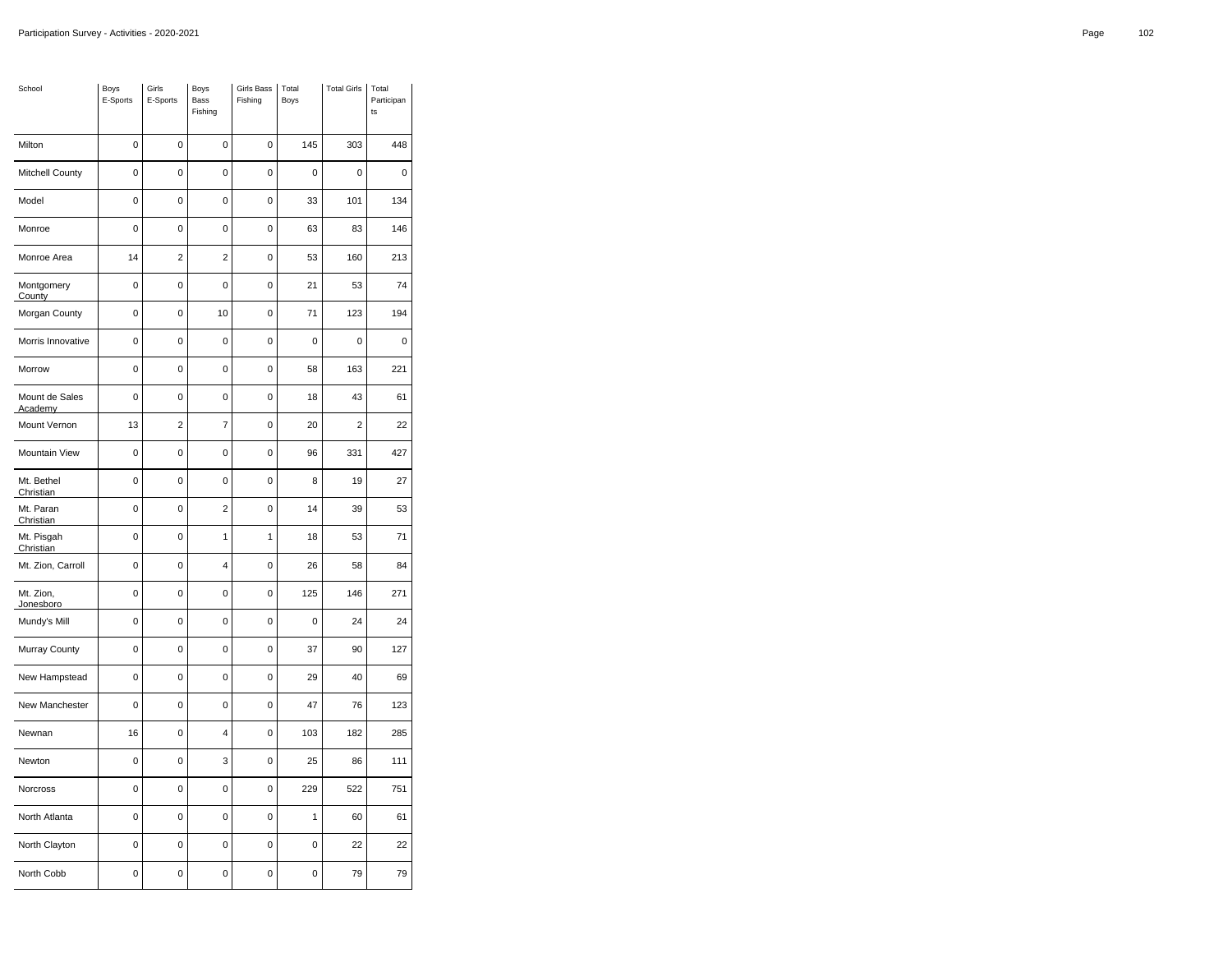| School                             | Boys<br>E-Sports | Girls<br>E-Sports | Boys<br>Bass<br>Fishing | <b>Girls Bass</b><br>Fishing | Total<br>Boys | <b>Total Girls</b> | Total<br>Participan<br>ts |
|------------------------------------|------------------|-------------------|-------------------------|------------------------------|---------------|--------------------|---------------------------|
| North Cobb<br>Christian            | $\mathbf 0$      | $\mathbf 0$       | 0                       | $\mathbf 0$                  | 43            | 91                 | 134                       |
| North Forsyth                      | 14               | 1                 | 18                      | 1                            | 144           | 286                | 430                       |
| North Gwinnett                     | 0                | $\mathbf 0$       | 0                       | 0                            | 273           | 383                | 656                       |
| North Hall                         | $\mathbf 0$      | $\overline{0}$    | 0                       | $\mathbf 0$                  | 55            | 112                | 167                       |
| North Murray                       | $\mathbf 0$      | $\mathbf 0$       | 0                       | $\mathbf 0$                  | 36            | 111                | 147                       |
| North Oconee                       | 0                | $\mathbf 0$       | 0                       | 0                            | 103           | 235                | 338                       |
| North Paulding                     | $\mathbf 0$      | $\mathbf 0$       | 12                      | $\mathbf 0$                  | 135           | 187                | 322                       |
| North Springs                      | 8                | $\overline{2}$    | 0                       | $\mathbf 0$                  | 46            | 68                 | 114                       |
| Northeast                          | 5                | $\overline{7}$    | 0                       | $\overline{0}$               | 45            | 76                 | 121                       |
| Northgate                          | 11               | 1                 | 9                       | 1                            | 67            | 97                 | 164                       |
| Northside,<br>Columbus             | 6                | 1                 | $\mathbf 0$             | 0                            | 122           | 184                | 306                       |
| Northside,<br><b>Warner Robins</b> | 8                | $\overline{2}$    | 0                       | 0                            | 107           | 165                | 272                       |
| Northview                          | 26               | $\overline{2}$    | 0                       | $\mathbf 0$                  | 228           | 205                | 433                       |
| Northwest<br>Whitfield             | $\pmb{0}$        | $\pmb{0}$         | 0                       | $\pmb{0}$                    | 73            | 147                | 220                       |
| Oconee County                      | 0                | 0                 | 0                       | 0                            | 122           | 267                | 389                       |
| Oglethorpe<br>County               | $\mathbf 0$      | 0                 | 0                       | $\mathbf 0$                  | 29            | 77                 | 106                       |
| Ola                                | $\mathbf 0$      | 0                 | $\overline{\mathbf{c}}$ | $\mathbf 0$                  | 146           | 283                | 429                       |
| Osborne                            | 0                | 0                 | 0                       | 0                            | 43            | 55                 | 98                        |
| Our Lady of<br><b>Mercy</b>        | $\overline{7}$   | $\pmb{0}$         | 0                       | $\mathbf 0$                  | 13            | 28                 | 41                        |
| Pace Academy                       | 10               | 0                 | 0                       | 0                            | 81            | 106                | 187                       |
| Paideia                            | 0                | 0                 | 0                       | 0                            | 76            | 76                 | 152                       |
| Parkview                           | 0                | 0                 | 0                       | 0                            | 195           | 356                | 551                       |
| Pataula Charter                    | 0                | 0                 | 0                       | $\mathbf 0$                  | 1             | 15                 | 16                        |
| Paulding County                    | 0                | $\mathbf 0$       | 0                       | 0                            | 70            | 169                | 239                       |
| Peach County                       | 8                | $\mathbf 0$       | $\overline{7}$          | $\overline{\mathbf{4}}$      | 21            | 31                 | 52                        |
| Peachtree Ridge                    | 0                | $\pmb{0}$         | 0                       | 0                            | 258           | 501                | 759                       |
| Pebblebrook                        | 0                | 0                 | 0                       | 0                            | 169           | 311                | 480                       |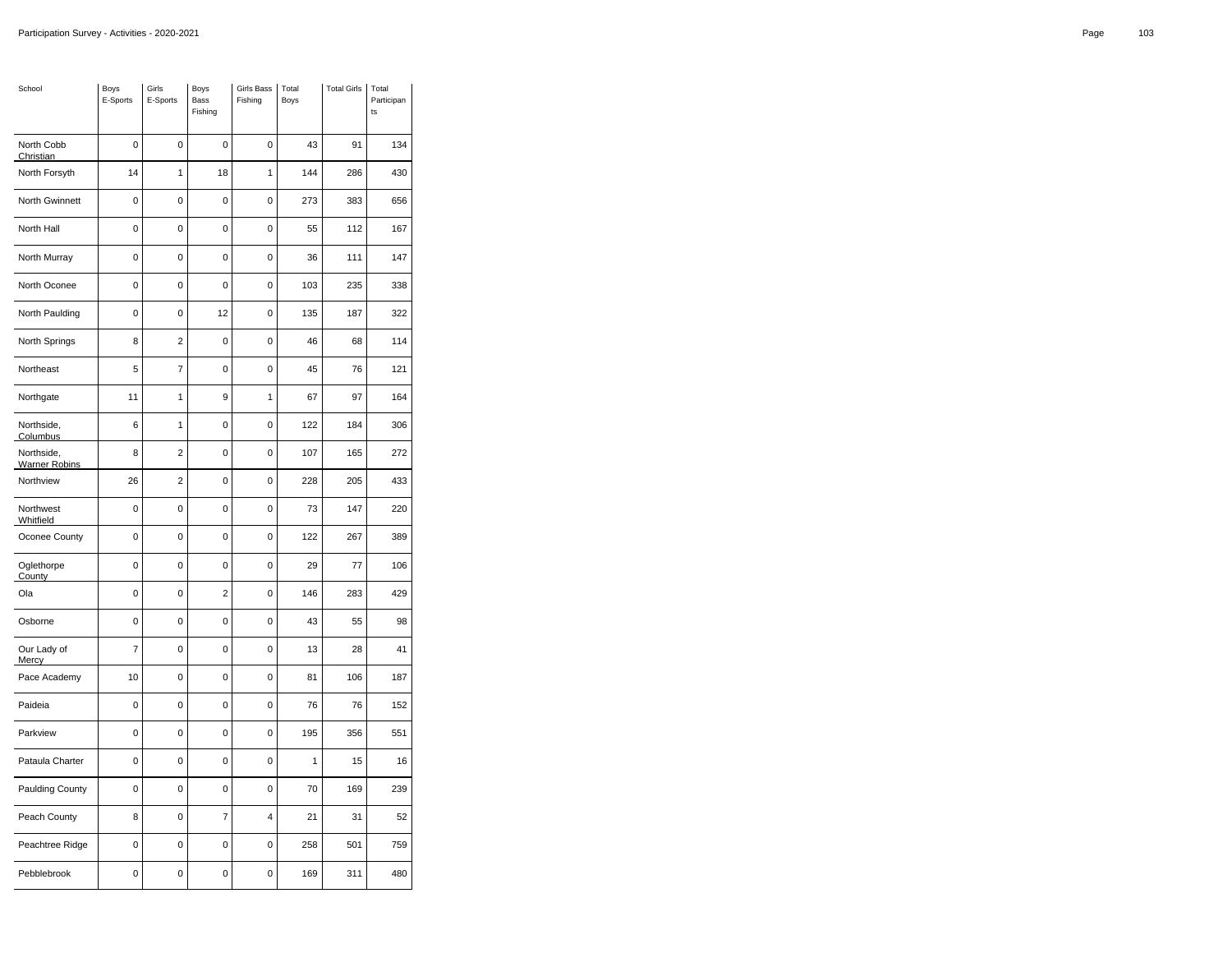| School                     | Boys<br>E-Sports | Girls<br>E-Sports | <b>Boys</b><br>Bass<br>Fishing | <b>Girls Bass</b><br>Fishing | Total<br>Boys  | <b>Total Girls</b> | Total<br>Participan<br>ts |
|----------------------------|------------------|-------------------|--------------------------------|------------------------------|----------------|--------------------|---------------------------|
| Pelham                     | $\mathbf 0$      | $\mathbf 0$       | 0                              | $\mathbf 0$                  | 21             | 26                 | 47                        |
| Pepperell                  | $\mathbf 0$      | $\mathbf 0$       | 0                              | $\mathbf 0$                  | 52             | 178                | 230                       |
| Perry                      | 26               | 1                 | 15                             | $\mathbf 0$                  | 145            | 188                | 333                       |
| Pickens                    | 12               | 1                 | 15                             | $\mathbf 0$                  | 90             | 127                | 217                       |
| Pierce County              | $\mathbf 0$      | $\mathbf 0$       | 0                              | $\mathbf 0$                  | 46             | 99                 | 145                       |
| <b>Pike County</b>         | 0                | $\pmb{0}$         | 14                             | 0                            | 83             | 119                | 202                       |
| Pinecrest<br>Academy       | $\mathbf 0$      | $\mathbf 0$       | 0                              | $\mathbf 0$                  | $\mathbf 0$    | 11                 | 11                        |
| Pope                       | $\mathbf 0$      | $\pmb{0}$         | 0                              | $\mathbf 0$                  | 171            | 240                | 411                       |
| Portal                     | 14               | 0                 | 0                              | 0                            | 23             | 35                 | 58                        |
| Prince Avenue<br>Christian | $\mathbf 0$      | $\overline{0}$    | 6                              | $\overline{2}$               | 48             | 60                 | 108                       |
| Providence<br>Christian    | 0                | $\pmb{0}$         | 0                              | $\pmb{0}$                    | 35             | 52                 | 87                        |
| <b>Putnam County</b>       | 19               | 1                 | 0                              | $\mathbf 0$                  | 46             | 87                 | 133                       |
| Quitman County             | $\overline{2}$   | 1                 | 0                              | $\mathbf 0$                  | $\overline{2}$ | 14                 | 16                        |
| Rabun County               | 10               | 3                 | 0                              | $\pmb{0}$                    | 35             | 67                 | 102                       |
| Rainey-McCullers           | 0                | $\mathbf 0$       | 0                              | 0                            | 15             | 26                 | 41                        |
| Randolph-Clay              | $\mathbf 0$      | 0                 | 0                              | $\mathbf 0$                  | 10             | 23                 | 33                        |
| Redan                      | $\mathbf 0$      | $\mathbf 0$       | 0                              | $\pmb{0}$                    | 15             | 36                 | 51                        |
| Richmond<br>Academy        | 7                | 4                 | 0                              | 0                            | 49             | 63                 | 112                       |
| Richmond Hill              | $\mathbf 0$      | $\pmb{0}$         | 0                              | $\mathbf 0$                  | 135            | 275                | 410                       |
| Ridgeland                  | 11               | 1                 | 0                              | 0                            | 74             | 111                | 185                       |
| Ringgold                   | 0                | 0                 | 0                              | 0                            | 75             | 104                | 179                       |
| <b>River Ridge</b>         | 0                | $\mathbf 0$       | 0                              | 0                            | 71             | 148                | 219                       |
| Riverdale                  | 0                | 0                 | 0                              | $\mathbf 0$                  | 21             | 53                 | 74                        |
| Riverside Military         | 12               | $\mathbf 0$       | 0                              | 0                            | 12             | 0                  | 12                        |
| Riverwood                  | $\mathbf 0$      | $\mathbf 0$       | $\mathbf 0$                    | $\mathbf 0$                  | 104            | 249                | 353                       |
| Rockdale County            | 0                | $\pmb{0}$         | 0                              | $\mathbf 0$                  | 78             | 134                | 212                       |
| Rockmart                   | 0                | 0                 | 0                              | 0                            | 83             | 164                | 247                       |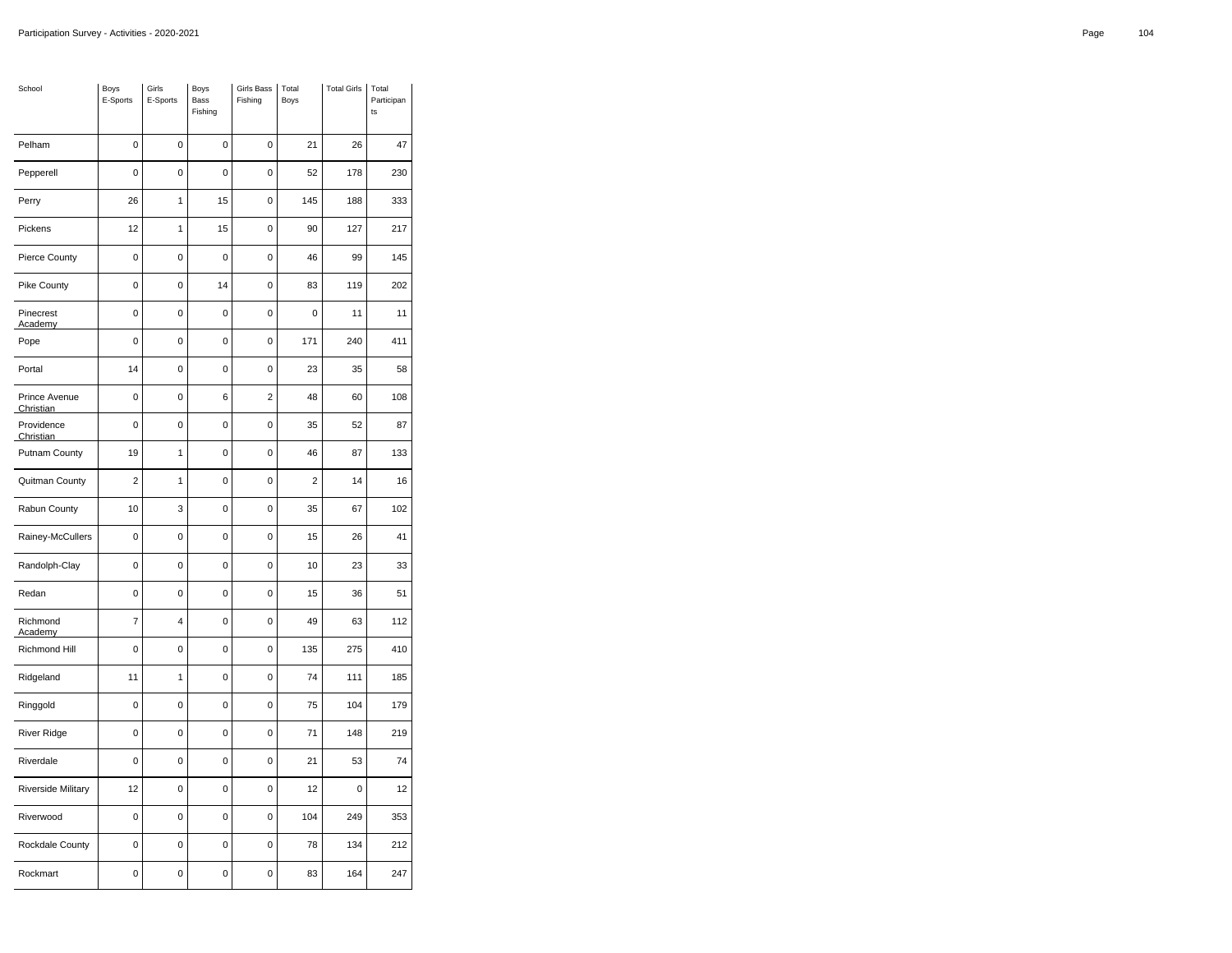| School                                    | Boys<br>E-Sports | Girls<br>E-Sports | Boys<br><b>Bass</b><br>Fishing | Girls Bass<br>Fishing | Total<br>Boys | <b>Total Girls</b> | Total<br>Participan<br>ts |
|-------------------------------------------|------------------|-------------------|--------------------------------|-----------------------|---------------|--------------------|---------------------------|
| Rome                                      | 14               | 0                 | 9                              | 0                     | 157           | 240                | 397                       |
| Roswell                                   | $\mathbf 0$      | $\mathbf 0$       | $\mathbf 0$                    | $\mathbf 0$           | 107           | 258                | 365                       |
| Rutland                                   | 6                | 4                 | 0                              | $\mathbf 0$           | 18            | 38                 | 56                        |
| Salem                                     | $\mathbf 0$      | $\mathbf 0$       | 0                              | 0                     | 73            | 87                 | 160                       |
| Sandy Creek                               | 16               | $\mathbf 0$       | 0                              | $\mathbf 0$           | 92            | 139                | 231                       |
| Savannah                                  | 0                | 0                 | 0                              | $\mathbf 0$           | 0             | 12                 | 12                        |
| Savannah Arts<br>Academy                  | $\mathbf 0$      | $\mathbf 0$       | 0                              | 0                     | 102           | 184                | 286                       |
| Savannah<br>Christian                     | $\mathbf 0$      | $\mathbf 0$       | 22                             | 4                     | 46            | 102                | 148                       |
| Savannah<br>Classical                     |                  |                   |                                |                       | 0             | 0                  | $\mathbf 0$               |
| Agademy<br>Savannah<br><b>Country Day</b> | $\mathbf 0$      | $\mathbf 0$       | 0                              | $\mathbf 0$           | 9             | 37                 | 46                        |
| Savannah Early<br>College                 | $\mathbf 0$      | $\mathbf 0$       | $\mathbf 0$                    | $\mathbf 0$           | 0             | 0                  | 0                         |
| <b>Schley County</b>                      | 0                | $\pmb{0}$         | 0                              | 0                     | 49            | 99                 | 148                       |
| <b>Screven County</b>                     | $\mathbf 0$      | $\mathbf 0$       | 0                              | $\mathbf 0$           | 13            | 17                 | 30                        |
| Seminole County                           | $\mathbf 0$      | $\pmb{0}$         | 9                              | $\mathbf 0$           | 39            | 65                 | 104                       |
| Sequoyah                                  | 17               | 3                 | 0                              | $\mathbf 0$           | 143           | 205                | 348                       |
| Shaw                                      | $\mathbf 0$      | $\mathbf 0$       | 0                              | $\mathbf 0$           | 15            | 26                 | 41                        |
| Shiloh                                    | 0                | $\mathbf 0$       | 0                              | $\mathbf 0$           | 56            | 115                | 171                       |
| Social Circle                             | 0                | $\pmb{0}$         | $\overline{2}$                 | $\overline{2}$        | 32            | 65                 | 97                        |
| Sonoraville                               | $\mathbf 0$      | $\mathbf 0$       | 0                              | $\mathbf 0$           | 60            | 146                | 206                       |
| South Atlanta                             | 6                | $\pmb{0}$         | $\mathbf 0$                    | $\mathbf 0$           | 10            | 20                 | 30                        |
| South Cobb                                | 0                | $\mathbf 0$       | 0                              | $\mathbf 0$           | 259           | 415                | 674                       |
| South Effingham                           | $\overline{7}$   | 1                 | 9                              | 1                     | 76            | 177                | 253                       |
| South Forsyth                             | 11               | 1                 | 8                              | $\pmb{0}$             | 135           | 161                | 296                       |
| South Gwinnett                            | 0                | $\pmb{0}$         | 0                              | 0                     | 183           | 387                | 570                       |
| South Paulding                            | $\mathbf 0$      | $\mathbf 0$       | 0                              | $\mathbf 0$           | 95            | 215                | 310                       |
| Southeast<br><b>Bulloch</b>               | $\mathbf 0$      | $\mathbf 0$       | 0                              | $\pmb{0}$             | 78            | 137                | 215                       |
| Southeast<br>Whitfield                    | 0                | 0                 | 0                              | 0                     | 66            | 129                | 195                       |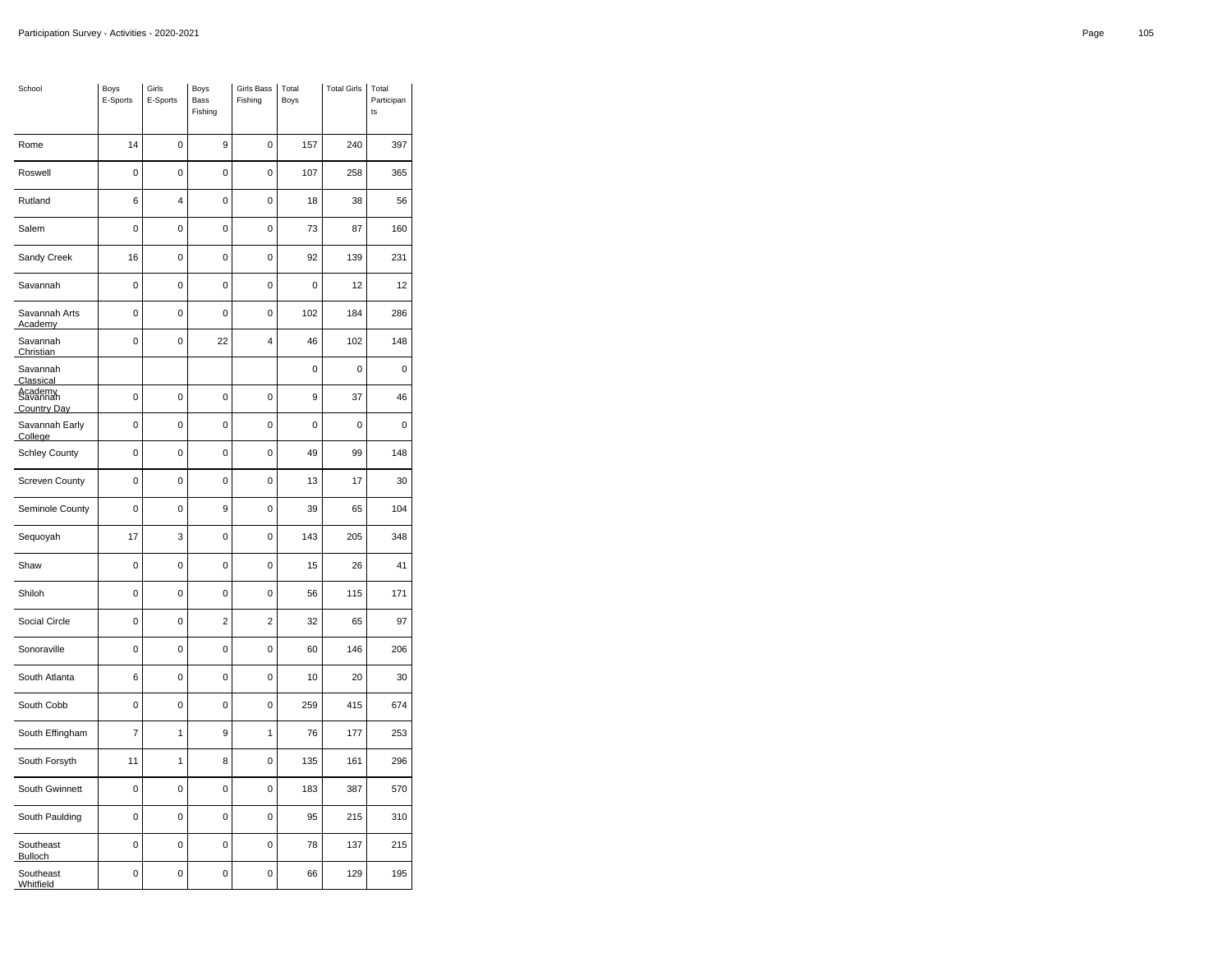| School                          | <b>Boys</b><br>E-Sports | Girls<br>E-Sports | Boys<br>Bass<br>Fishing | <b>Girls Bass</b><br>Fishing | Total<br>Boys | <b>Total Girls</b> | Total<br>Participan<br>ts |
|---------------------------------|-------------------------|-------------------|-------------------------|------------------------------|---------------|--------------------|---------------------------|
| Southwest                       | $\mathbf 0$             | $\mathbf 0$       | 0                       | $\mathbf 0$                  | $\mathbf 0$   | 38                 | 38                        |
| Southwest<br>Atlanta Christian  | $\mathbf 0$             | 0                 | 0                       | 0                            | 10            | 16                 | 26                        |
| Southwest<br>DeKalb             | 0                       | 0                 | 0                       | 0                            | 109           | 163                | 272                       |
| Southwest<br>Georgia STEM       |                         |                   |                         |                              | $\mathbf 0$   | 0                  | $\mathbf 0$               |
| Spalding                        | 4                       | 0                 | 0                       | 0                            | 113           | 71                 | 184                       |
| Spencer                         | 0                       | $\mathbf 0$       | 0                       | 0                            | 68            | 102                | 170                       |
| Sprayberry                      | $\mathbf 0$             | $\mathbf 0$       | $\overline{0}$          | $\mathbf 0$                  | 62            | 198                | 260                       |
| St. Anne-Pacelli                | $\mathbf 0$             | 0                 | 0                       | $\overline{0}$               | $\mathbf 0$   | 12                 | 12                        |
| St. Francis                     | $\overline{7}$          | 0                 | 0                       | 0                            | 7             | 24                 | 31                        |
| St. Pius X                      | 0                       | $\mathbf 0$       | 0                       | 0                            | 54            | 171                | 225                       |
| St. Vincent's<br>Academy        | $\mathbf 0$             | $\mathbf 0$       | 0                       | $\pmb{0}$                    | $\mathbf 0$   | 8                  | 8                         |
| Starr's Mill                    | 11                      | 1                 | 0                       | 0                            | 120           | 218                | 338                       |
| Statesboro                      | $\mathbf 0$             | $\mathbf 0$       | 0                       | 0                            | 79            | 114                | 193                       |
| Steam Academy                   | $\mathbf 0$             | $\mathbf 0$       | 0                       | $\pmb{0}$                    | $\mathbf 0$   | 0                  | 0                         |
| <b>Stephens County</b>          | $\mathbf 0$             | $\overline{0}$    | 19                      | $\overline{1}$               | 68            | 172                | 240                       |
| Stephenson                      | $\mathbf 0$             | $\overline{0}$    | 0                       | 0                            | 99            | 104                | 203                       |
| <b>Stewart County</b>           | $\mathbf 0$             | $\pmb{0}$         | 0                       | $\mathbf 0$                  | 6             | 29                 | 35                        |
| <b>Stilwell Arts</b>            | 5                       | $\overline{2}$    | 0                       | 0                            | 80            | 132                | 212                       |
| Stockbridge                     | $\mathbf 0$             | $\mathbf 0$       | 0                       | $\mathbf 0$                  | 59            | 78                 | 137                       |
| Stone Mountain                  | $\mathbf 0$             | $\mathbf 0$       | 0                       | $\mathbf 0$                  | 18            | 25                 | 43                        |
| Stratford<br><b>Academy</b>     | $\mathbf 0$             | $\pmb{0}$         | 0                       | 0                            | 14            | 54                 | 68                        |
| <b>Strong Rock</b><br>Christian | $\overline{7}$          | $\overline{2}$    | 8                       | 0                            | 34            | 36                 | 70                        |
| <b>Sumter County</b>            | $\mathbf 0$             | $\mathbf 0$       | 0                       | $\mathbf 0$                  | 36            | 101                | 137                       |
| Swainsboro                      | 0                       | 0                 | 0                       | $\mathbf 0$                  | 30            | 68                 | 98                        |
| <b>Taliaferro County</b>        | 0                       | $\mathbf 0$       | 0                       | 0                            | 10            | 17                 | 27                        |
| <b>Tallulah Falls</b>           | 20                      | $\mathbf 0$       | $\overline{\mathbf{c}}$ | $\overline{2}$               | 22            | 14                 | 36                        |
| <b>Tattnall County</b>          | 28                      | 1                 | 0                       | 0                            | 63            | 91                 | 154                       |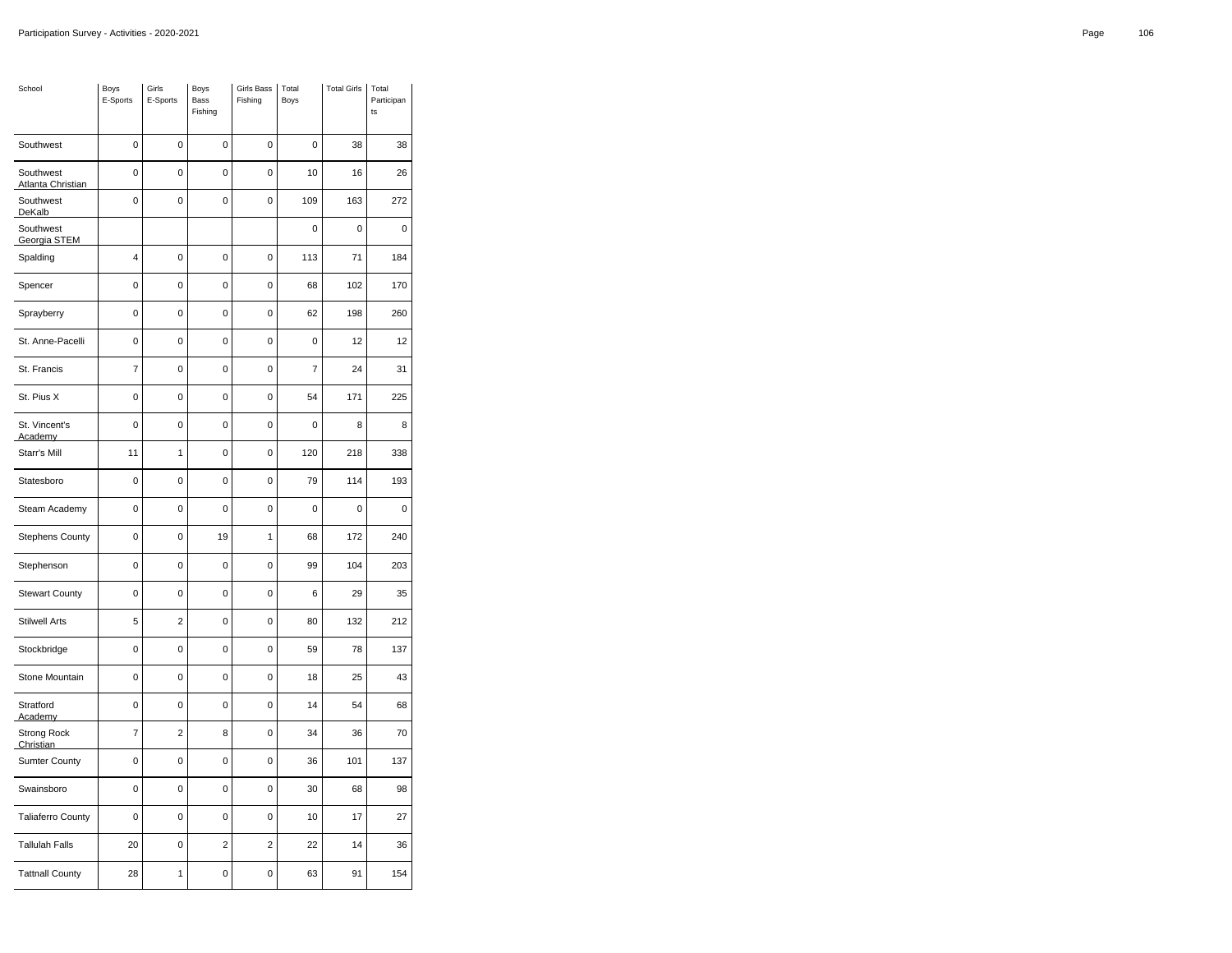| School                            | Boys<br>E-Sports | Girls<br>E-Sports | Boys<br>Bass<br>Fishing | Girls Bass<br>Fishing | Total<br>Boys  | <b>Total Girls</b> | Total<br>Participan<br>t s |
|-----------------------------------|------------------|-------------------|-------------------------|-----------------------|----------------|--------------------|----------------------------|
| <b>Tattnall Square</b><br>Academy | 0                | 0                 | 0                       | 0                     | 11             | 33                 | 44                         |
| <b>Taylor County</b>              | 12               | $\overline{c}$    | $\mathbf 0$             | 0                     | 36             | 92                 | 128                        |
| <b>Technical Career</b><br>Magnet | 0                | $\mathbf 0$       | $\mathbf 0$             | 0                     | 0              | 0                  | 0                          |
| <b>Telfair County</b>             | $\overline{0}$   | $\overline{0}$    | $\mathbf 0$             | 0                     | 39             | 122                | 161                        |
| Temple                            | 12               | 1                 | $\mathbf 0$             | 0                     | 60             | 123                | 183                        |
| <b>Terrell County</b>             | 0                | 0                 | 0                       | 0                     | 35             | 35                 | 70                         |
| Therrell                          | $\overline{0}$   | $\overline{0}$    | $\mathbf 0$             | 0                     | 0              | 15                 | 15                         |
| <b>Thomas County</b><br>Central   | 25               | 5                 | $\overline{7}$          | $\overline{2}$        | 102            | 203                | 305                        |
| Thomasville                       | 0                | $\mathbf 0$       | $\pmb{0}$               | $\mathbf 0$           | 42             | 94                 | 136                        |
| Thomson                           | $\overline{0}$   | $\overline{0}$    | $\mathbf 0$             | 0                     | 16             | 67                 | 83                         |
| <b>Tift County</b>                | 8                | 0                 | 10                      | 3                     | 109            | 225                | 334                        |
| <b>Toombs County</b>              | 28               | $\mathbf 0$       | $\overline{2}$          | 0                     | 62             | 103                | 165                        |
| <b>Towers</b>                     | $\overline{0}$   | $\overline{0}$    | $\mathbf 0$             | 0                     | $\overline{0}$ | $\mathbf 0$        | $\mathbf 0$                |
| <b>Towns County</b>               | 0                | 0                 | $\overline{c}$          | 0                     | 12             | 28                 | 40                         |
| Treutlen                          | 0                | $\mathbf 0$       | $\mathbf 0$             | 0                     | 9              | 39                 | 48                         |
| <b>Tri-Cities</b>                 | 10               | 1                 | $\pmb{0}$               | 0                     | 106            | 185                | 291                        |
| <b>Trinity Christian</b>          | 0                | 0                 | 5                       | 0                     | 13             | 42                 | 55                         |
| Trion                             | 0                | $\mathbf 0$       | 16                      | $\overline{2}$        | 35             | 50                 | 85                         |
| <b>Troup County</b>               | 0                | $\mathbf 0$       | 6                       | 0                     | 46             | 95                 | 141                        |
| Tucker                            | $\overline{0}$   | $\mathbf 0$       | $\mathbf 0$             | 0                     | $\overline{0}$ | 15                 | 15                         |
| <b>Turner County</b>              | 0                | $\mathbf 0$       | $\mathbf 0$             | 0                     | 53             | 94                 | 147                        |
| <b>Twiggs County</b>              | $\overline{0}$   | 0                 | $\mathbf 0$             | 0                     | 20             | 25                 | 45                         |
| <b>Union County</b>               | 0                | $\mathbf 0$       | $\pmb{0}$               | 0                     | 55             | 91                 | 146                        |
| <b>Union Grove</b>                | 0                | 0                 | 0                       | 0                     | 99             | 199                | 298                        |
| Upson-Lee                         | 5                | $\mathbf{1}$      | $\mathbf 0$             | $\mathbf 0$           | 60             | 166                | 226                        |
| Valdosta                          | 15               | 3                 | $\pmb{0}$               | 0                     | 107            | 194                | 301                        |
| Veterans                          | 17               | 1                 | 13                      | 1                     | 155            | 215                | 370                        |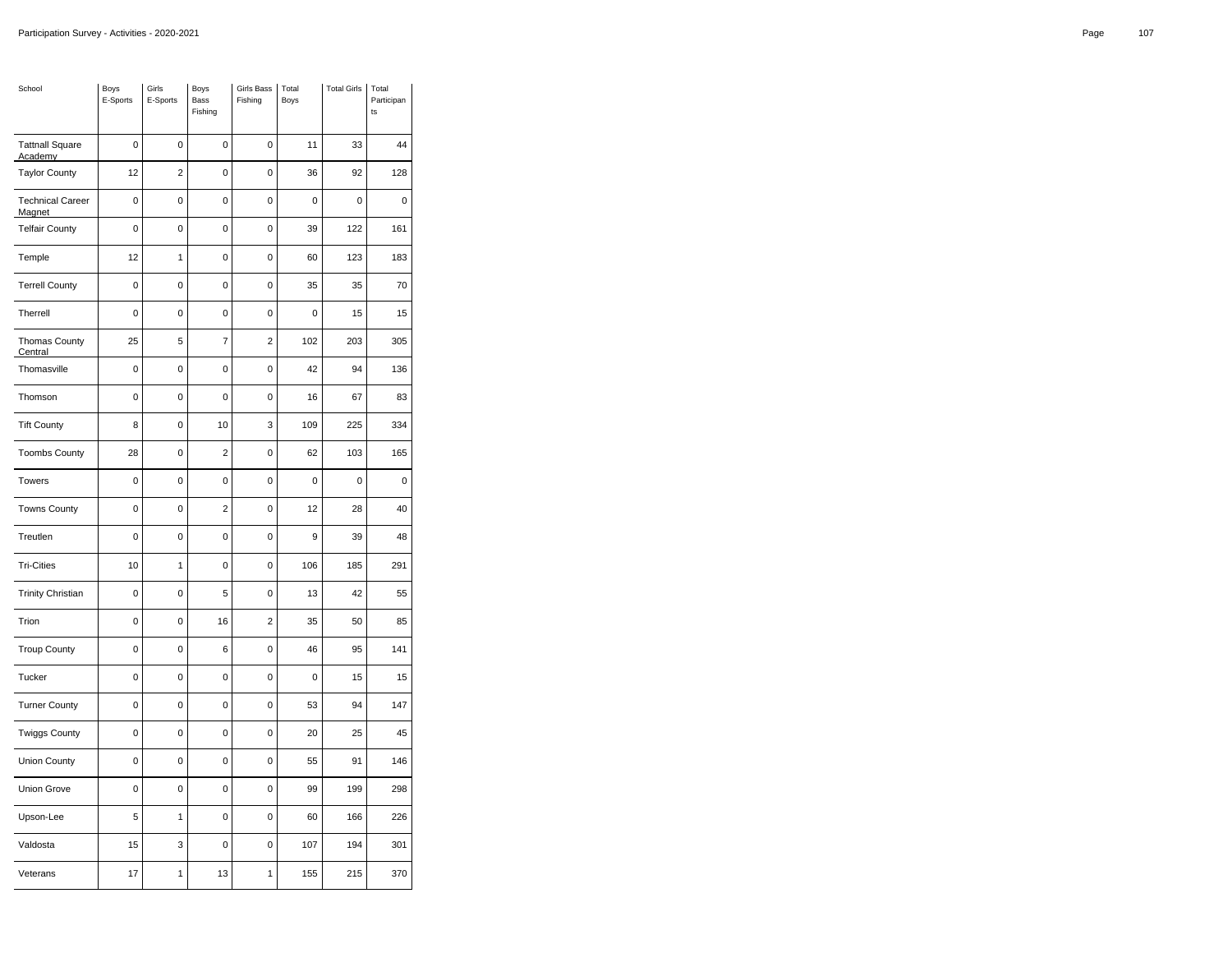| School                | Boys<br>E-Sports | Girls<br>E-Sports | Boys<br><b>Bass</b><br>Fishing | <b>Girls Bass</b><br>Fishing | Total<br>Boys | <b>Total Girls</b> | Total<br>Participan<br>ts |
|-----------------------|------------------|-------------------|--------------------------------|------------------------------|---------------|--------------------|---------------------------|
| Vidalia               | 11               | 1                 | 4                              | $\mathbf 0$                  | 57            | 99                 | 156                       |
| Villa Rica            | $\pmb{0}$        | $\mathbf 0$       | 6                              | $\pmb{0}$                    | 50            | 115                | 165                       |
| W. D.<br>Mohammed     | 0                | 0                 | 0                              | 0                            | 0             | 0                  | 0                         |
| Walker                | $\mathbf 0$      | $\mathbf 0$       | 0                              | $\mathbf 0$                  | 33            | 68                 | 101                       |
| <b>Walnut Grove</b>   | $\overline{7}$   | $\overline{2}$    | 0                              | $\mathbf 0$                  | 43            | 68                 | 111                       |
| Walton                | $\mathbf 0$      | $\overline{0}$    | 0                              | $\mathbf 0$                  | 390           | 763                | 1153                      |
| <b>Ware County</b>    | $\mathbf 0$      | $\mathbf 0$       | 0                              | $\pmb{0}$                    | 75            | 132                | 207                       |
| <b>Warner Robins</b>  | 0                | $\mathbf 0$       | $\overline{2}$                 | $\mathbf 0$                  | 41            | 62                 | 103                       |
| <b>Warren County</b>  | $\mathbf 0$      | $\mathbf 0$       | 0                              | $\mathbf 0$                  | 0             | 16                 | 16                        |
| Washington            | 0                | 0                 | 0                              | $\mathbf 0$                  | 22            | 39                 | 61                        |
| Washington<br>County  | $\overline{7}$   | 0                 | 0                              | $\mathbf 0$                  | 76            | 141                | 217                       |
| Washington-Wilk<br>es | 0                | $\mathbf 0$       | 0                              | $\mathbf 0$                  | 5             | 39                 | 44                        |
| <b>Wayne County</b>   | 12               | $\mathbf{1}$      | 0                              | $\mathbf 0$                  | 79            | 141                | 220                       |
| Weber School          | 0                | $\mathbf 0$       | 0                              | $\mathbf 0$                  | 0             | 13                 | 13                        |
| <b>Webster County</b> | 0                | $\mathbf 0$       | 0                              | $\mathbf 0$                  | 0             | 6                  | 6                         |
| Wesleyan              | 0                | 0                 | 0                              | $\mathbf 0$                  | 30            | 50                 | 80                        |
| West Forsyth          | 12               | 1                 | 5                              | $\mathbf 0$                  | 118           | 223                | 341                       |
| West Hall             | 0                | 0                 | 0                              | $\mathbf 0$                  | 43            | 83                 | 126                       |
| <b>West Laurens</b>   | 14               | 1                 | 0                              | $\mathbf 0$                  | 112           | 240                | 352                       |
| Westlake              | 0                | 0                 | 0                              | 0                            | 15            | 63                 | 78                        |
| Westminster           | 0                | 0                 | 0                              | $\mathbf 0$                  | 114           | 146                | 260                       |
| Westover              | 0                | $\mathbf 0$       | 0                              | $\mathbf 0$                  | 8             | 36                 | 44                        |
| Westside,<br>Augusta  | 3                | 1                 | 0                              | $\mathbf 0$                  | 35            | 59                 | 94                        |
| Westside, Macon       | $\mathbf 0$      | $\overline{0}$    | 0                              | $\mathbf 0$                  | 25            | 43                 | 68                        |
| Wheeler               | $\mathbf 0$      | 0                 | 0                              | $\pmb{0}$                    | 250           | 299                | 549                       |
| <b>Wheeler County</b> | 0                | 0                 | 0                              | 0                            | 0             | 16                 | 16                        |
| <b>White County</b>   | 0                | $\mathbf 0$       | 0                              | 0                            | 82            | 160                | 242                       |